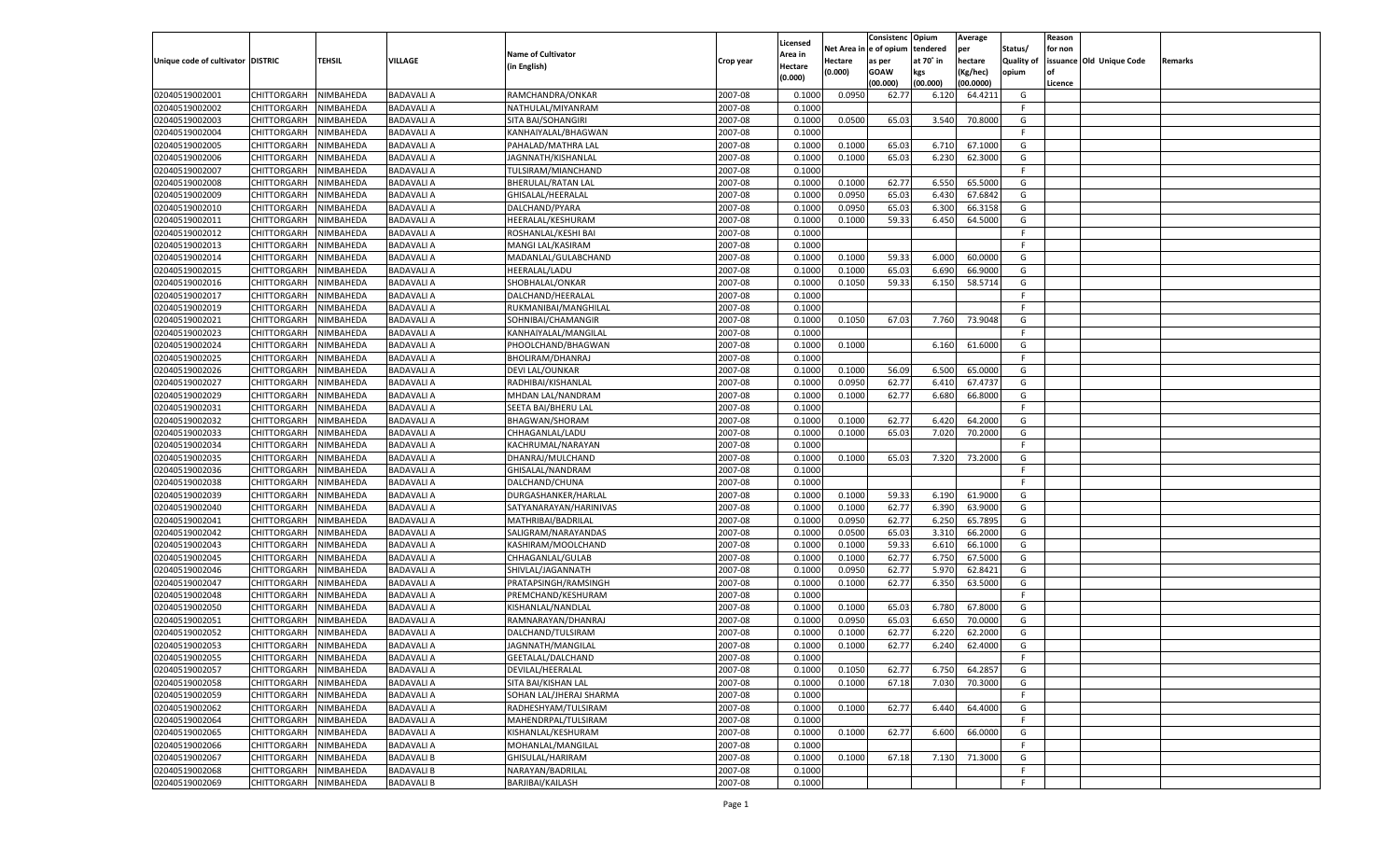|                                   |                       |               |                   |                               |           |                           |          | Consistenc  | Opium     | Average   |                   | Reason  |                          |         |
|-----------------------------------|-----------------------|---------------|-------------------|-------------------------------|-----------|---------------------------|----------|-------------|-----------|-----------|-------------------|---------|--------------------------|---------|
|                                   |                       |               |                   | <b>Name of Cultivator</b>     |           | Licensed                  | Net Area | e of opium  | tendered  | per       | Status/           | for non |                          |         |
| Unique code of cultivator DISTRIC |                       | <b>TEHSIL</b> | VILLAGE           | (in English)                  | Crop year | <b>Area in</b><br>Hectare | Hectare  | as per      | at 70° in | hectare   | <b>Quality of</b> |         | issuance Old Unique Code | Remarks |
|                                   |                       |               |                   |                               |           | (0.000)                   | (0.000)  | <b>GOAW</b> | kgs       | (Kg/hec)  | opium             |         |                          |         |
|                                   |                       |               |                   |                               |           |                           |          | (00.000)    | (00.000)  | (00.0000) |                   | Licence |                          |         |
| 02040519002071                    | CHITTORGARH           | NIMBAHEDA     | <b>BADAVALI B</b> | DHANRAJ/BHERULAL              | 2007-08   | 0.1000                    | 0.1000   | 67.03       | 7.040     | 70.4000   | G                 |         |                          |         |
| 02040519002072                    | CHITTORGARH           | NIMBAHEDA     | <b>BADAVALI B</b> | ONKARLAL/GABUR                | 2007-08   | 0.1000                    |          |             |           |           | F.                |         |                          |         |
| 02040519002073                    | CHITTORGARH           | NIMBAHEDA     | <b>BADAVALI B</b> | NANDLAL/BADRILAL              | 2007-08   | 0.1000                    | 0.0900   | 62.7        | 5.910     | 65.6667   | G                 |         |                          |         |
| 02040519002074                    | CHITTORGARH           | NIMBAHEDA     | <b>BADAVALI B</b> | GHANSHYAM/SOHANLAL            | 2007-08   | 0.1000                    | 0.1000   | 65.03       | 6.980     | 69.8000   | G                 |         |                          |         |
| 02040519002075                    | CHITTORGARH           | NIMBAHEDA     | <b>BADAVALI B</b> | GANESHLAL/CHHAGANLAL          | 2007-08   | 0.1000                    | 0.1000   | 65.03       | 6.740     | 67.4000   | G                 |         |                          |         |
| 02040519002076                    | CHITTORGARH           | NIMBAHEDA     | <b>BADAVALI B</b> | GOPAL DAS/BALU DAS            | 2007-08   | 0.1000                    |          |             |           |           | F.                |         |                          |         |
| 02040519002078                    | CHITTORGARH           | NIMBAHEDA     | <b>BADAVALI B</b> | RAMESHWARLAL/MANGILAL         | 2007-08   | 0.1000                    |          |             |           |           | F.                |         |                          |         |
| 02040519002079                    | CHITTORGARH           | NIMBAHEDA     | <b>BADAVALI B</b> | KALUGIRI/CHAMANGIRI           | 2007-08   | 0.1000                    | 0.1000   | 67.18       | 7.470     | 74.7000   | G                 |         |                          |         |
| 02040519002080                    | CHITTORGARH           | NIMBAHEDA     | <b>BADAVALI B</b> | PRABHULAL/MEGHRAJ             | 2007-08   | 0.1000                    |          |             |           |           | F.                |         |                          |         |
| 02040519002081                    | CHITTORGARH           | NIMBAHEDA     | <b>BADAVALI B</b> | KISHANLAL/KANHAIYALAL         | 2007-08   | 0.1000                    | 0.1000   | 65.03       | 6.23      | 62.3000   | G                 |         |                          |         |
| 02040519002082                    | CHITTORGARH           | NIMBAHEDA     | <b>BADAVALI B</b> | MADANLAL/MEGHRAJ              | 2007-08   | 0.1000                    | 0.0950   | 65.03       | 6.360     | 66.9474   | G                 |         |                          |         |
| 02040519002083                    | CHITTORGARH           | NIMBAHEDA     | <b>BADAVALI B</b> | SHANKERLAL/MATHURALAL         | 2007-08   | 0.1000                    | 0.1000   | 67.03       | 6.850     | 68.5000   | G                 |         |                          |         |
| 02040519002084                    | CHITTORGARH           | NIMBAHEDA     | <b>BADAVALI B</b> | DEEPCHAND/NANDKOOR            | 2007-08   | 0.1000                    |          |             |           |           | F.                |         |                          |         |
| 02040519002085                    | CHITTORGARH           | NIMBAHEDA     | <b>BADAVALI B</b> | NANALAL/DHANNA                | 2007-08   | 0.1000                    | 0.0950   | 65.03       | 6.730     | 70.8421   | G                 |         |                          |         |
| 02040519002086                    | CHITTORGARH           | NIMBAHEDA     | <b>BADAVALI B</b> | <b>BHARATGIRI/SOHANGIRI</b>   | 2007-08   | 0.1000                    | 0.0950   | 65.03       | 6.420     | 67.5789   | G                 |         |                          |         |
| 02040519002087                    | CHITTORGARH           | NIMBAHEDA     | <b>BADAVALI B</b> | MOHANLAL/MANGILAL             | 2007-08   | 0.1000                    | 0.0950   | 67.03       | 7.050     | 74.2105   | G                 |         |                          |         |
| 02040519002088                    | CHITTORGARH           | NIMBAHEDA     | <b>BADAVALI B</b> | DEVILAL/RAMCHAND              | 2007-08   | 0.1000                    | 0.0900   | 67.03       | 5.300     | 58.8889   | G                 |         |                          |         |
| 02040519002089                    | CHITTORGARH           | NIMBAHEDA     | <b>BADAVALI B</b> | AMARCHAND/KISHANLAI           | 2007-08   | 0.1000                    | 0.1000   | 67.03       | 6.990     | 69.9000   | G                 |         |                          |         |
| 02040519002091                    | CHITTORGARH           | NIMBAHEDA     | <b>BADAVALI B</b> | ASHOK KUMAR/RADHESHYAM SHARMA | 2007-08   | 0.1000                    | 0.1000   | 65.03       | 6.530     | 65.3000   | G                 |         |                          |         |
| 02040519002092                    | CHITTORGARH           | NIMBAHEDA     | <b>BADAVALI B</b> | RAMESHWAR/NARULAL             | 2007-08   | 0.1000                    |          |             |           |           | F.                |         |                          |         |
| 02040519002093                    | CHITTORGARH           | NIMBAHEDA     | <b>BADAVALI B</b> | MITHULAL/BOTLAL               | 2007-08   | 0.1000                    |          |             |           |           | F.                |         |                          |         |
| 02040519002094                    | CHITTORGARH           | NIMBAHEDA     | <b>BADAVALI B</b> | KISHAN LAL/DANA JI            | 2007-08   | 0.1000                    | 0.1000   | 6.82        | 6.820     | 68.2000   | G                 |         |                          |         |
| 02040519002095                    | CHITTORGARH           | NIMBAHEDA     | <b>BADAVALI B</b> | BHERULAL/BOTLAL               | 2007-08   | 0.1000                    |          |             |           |           | F.                |         |                          |         |
| 02040519002096                    | CHITTORGARH           | NIMBAHEDA     | <b>BADAVALI B</b> | MANGUGIRI/CHAMANGIRI          | 2007-08   | 0.1000                    | 0.1000   | 67.03       | 7.250     | 72.5000   | G                 |         |                          |         |
| 02040519002099                    | CHITTORGARH           | NIMBAHEDA     | <b>BADAVALI B</b> | GANESHALAL/BADRILAL           | 2007-08   | 0.1000                    | 0.1000   | 65.03       | 6.690     | 66.9000   | G                 |         |                          |         |
| 02040519002100                    | CHITTORGARH           | NIMBAHEDA     | <b>BADAVALI B</b> | MANGILAL/KACHRUMAL            | 2007-08   | 0.1000                    | 0.1000   | 67.18       | 7.370     | 73.7000   | G                 |         |                          |         |
| 02040519002101                    | CHITTORGARH           | NIMBAHEDA     | <b>BADAVALI B</b> | AMARCHAND/GOMA REGAR          | 2007-08   | 0.1000                    | 0.1000   | 65.03       | 6.300     | 63.0000   | G                 |         |                          |         |
| 02040519002102                    | CHITTORGARH           | NIMBAHEDA     | <b>BADAVALI B</b> | JAGDISH PRASAD/KISHANLAL      | 2007-08   | 0.1000                    | 0.1000   | 67.03       | 7.110     | 71.1000   | G                 |         |                          |         |
| 02040519002103                    | CHITTORGARH           | NIMBAHEDA     | <b>BADAVALI B</b> | HULASI BAI/MOHAN LAL          | 2007-08   | 0.1000                    | 0.1000   | 62.77       | 6.730     | 67.3000   | G                 |         |                          |         |
| 02040519002104                    | CHITTORGARH           | NIMBAHEDA     | <b>BADAVALI B</b> | RAMESHWARLAL/SHANKERLAL       | 2007-08   | 0.1000                    |          |             |           |           | F.                |         |                          |         |
| 02040519002105                    | CHITTORGARH           | NIMBAHEDA     | <b>BADAVALI B</b> | SATYANARAYAN/BADRILAL         | 2007-08   | 0.1000                    | 0.0550   | 67.03       | 3.800     | 69.0909   | G                 |         |                          |         |
| 02040519002106                    | CHITTORGARH           | NIMBAHEDA     | <b>BADAVALI B</b> | RAMNARAYAN/JAGNNATH           | 2007-08   | 0.1000                    | 0.0950   | 62.77       | 6.200     | 65.2632   | G                 |         |                          |         |
| 02040519002108                    | CHITTORGARH           | NIMBAHEDA     | <b>BADAVALI B</b> | MODIRAM/KAJOD                 | 2007-08   | 0.1000                    |          |             |           |           | F.                |         |                          |         |
| 02040519002109                    | CHITTORGARH           | NIMBAHEDA     | <b>BADAVALI B</b> | BHANIRAM/KAJOD                | 2007-08   | 0.1000                    | 0.1000   | 65.03       | 6.840     | 68.4000   | G                 |         |                          |         |
| 02040519002111                    |                       |               | <b>BADAVALI B</b> |                               | 2007-08   | 0.1000                    |          | 71.69       | 7.44      | 74.4000   | G                 |         |                          |         |
| 02040519002113                    | <b>CHITTORGARH</b>    | NIMBAHEDA     | <b>BADAVALI B</b> | PRABHULAL/BHERA               | 2007-08   |                           | 0.1000   |             | 6.790     | 71.4737   | G                 |         |                          |         |
|                                   | CHITTORGARH           | NIMBAHEDA     |                   | OMPRAKASH/SHIVLAL             | 2007-08   | 0.2000<br>0.1000          | 0.0950   |             |           |           | F.                |         |                          |         |
| 02040519002114                    | CHITTORGARH           | NIMBAHEDA     | <b>BADAVALI B</b> | HEERALAL/JAGNNATH             |           |                           |          |             |           |           |                   |         |                          |         |
| 02040519002115                    | CHITTORGARH           | NIMBAHEDA     | <b>BADAVALI B</b> | BABULAL/SHOBHALAL             | 2007-08   | 0.1000                    | 0.1000   |             | 6.770     | 67.7000   | G                 |         |                          |         |
| 02040519002116                    | <b>CHITTORGARH</b>    | NIMBAHEDA     | <b>BADAVALI B</b> | JAGDISH CHANDRA/KACRUMAL      | 2007-08   | 0.1000                    | 0.1050   |             | 6.920     | 65.9048   | G                 |         |                          |         |
| 02040519002117                    | CHITTORGARH           | NIMBAHEDA     | <b>BADAVALI B</b> | KHEMRAJ/JASRAJ                | 2007-08   | 0.1000                    | 0.1000   |             | 6.720     | 67.2000   | G                 |         |                          |         |
| 02040519002118                    | CHITTORGARH           | NIMBAHEDA     | <b>BADAVALI B</b> | BANSHILAL/JAGNNATH            | 2007-08   | 0.1000                    |          |             |           |           | F.                |         |                          |         |
| 02040519002119                    | CHITTORGARH           | NIMBAHEDA     | <b>BADAVALI B</b> | JAGDISHCHAND/GHISULAL         | 2007-08   | 0.1000                    | 0.1000   |             | 6.780     | 67.8000   | G                 |         |                          |         |
| 02040519002120                    | CHITTORGARH           | NIMBAHEDA     | <b>BADAVALI B</b> | KAILASHDASH/SALIGRAM          | 2007-08   | 0.1000                    | 0.0950   |             | 5.64      | 59.3684   | G                 |         |                          |         |
| 02040519002121                    | CHITTORGARH           | NIMBAHEDA     | <b>BADAVALI B</b> | BHARATKUMAR/KISHANLAL         | 2007-08   | 0.1000                    | 0.1000   |             | 6.54      | 65.4000   | G                 |         |                          |         |
| 02040519002122                    | CHITTORGARH           | NIMBAHEDA     | <b>BADAVALI B</b> | AMARCHAND/HEMRAJ              | 2007-08   | 0.1000                    | 0.1050   |             | 6.680     | 63.6190   | G                 |         |                          |         |
| 02040519002123                    | CHITTORGARH NIMBAHEDA |               | <b>BADAVALIB</b>  | MANGI LAL/PYAR JI             | 2007-08   | 0.1000                    | 0.1000   |             | 2.250     | 22.5000   |                   | 02      |                          |         |
| 02040519002125                    | <b>CHITTORGARH</b>    | NIMBAHEDA     | <b>BADAVALI B</b> | CHHAGANLAL/PHOOLCHAND         | 2007-08   | 0.1000                    | 0.1000   |             | 6.820     | 68.2000   | G                 |         |                          |         |
| 02040519002126                    | <b>CHITTORGARH</b>    | NIMBAHEDA     | <b>BADAVALI B</b> | RAMESHWARLAL/JAGNNATH         | 2007-08   | 0.1000                    | 0.0950   |             | 7.250     | 76.3158   | G                 |         |                          |         |
| 02040519002127                    | <b>CHITTORGARH</b>    | NIMBAHEDA     | <b>BADAVALI B</b> | RAMESHCHANDRA/DALCHAND        | 2007-08   | 0.1000                    | 0.0950   |             | 6.880     | 72.4211   | G                 |         |                          |         |
| 02040519002129                    | <b>CHITTORGARH</b>    | NIMBAHEDA     | <b>BADAVALI B</b> | SHANTI BAI/MITHULAL           | 2007-08   | 0.1000                    |          |             |           |           | F.                |         |                          |         |
| 02040519002130                    | <b>CHITTORGARH</b>    | NIMBAHEDA     | <b>BADAVALI B</b> | RAMLAL/PREMCHAND              | 2007-08   | 0.1000                    | 0.1000   |             | 7.030     | 70.3000   | G                 |         |                          |         |
| 02040519002131                    | <b>CHITTORGARH</b>    | NIMBAHEDA     | <b>BADAVALI B</b> | RADHESHYAM/KHYALIRAM          | 2007-08   | 0.1000                    | 0.1000   |             | 6.330     | 63.3000   | G                 |         |                          |         |
| 02040519002132                    | <b>CHITTORGARH</b>    | NIMBAHEDA     | <b>BADAVALI B</b> | <b>GOPALLAL /BHERU LAL</b>    | 2007-08   | 0.1000                    |          |             |           |           | F                 |         |                          |         |
| 02040519002133                    | <b>CHITTORGARH</b>    | NIMBAHEDA     | <b>BADAVALI B</b> | DEVI LAL / BHAVAR LAL DHAKAD  | 2007-08   | 0.1000                    | 0.1000   | 67.18       | 7.210     | 72.1000   | G                 |         |                          |         |
| 02040519002134                    | <b>CHITTORGARH</b>    | NIMBAHEDA     | <b>BADAVALI B</b> | JAI CHAND/BALU                | 2007-08   | 0.1000                    |          |             |           |           | F.                |         |                          |         |
| 02040519002135                    | <b>CHITTORGARH</b>    | NIMBAHEDA     | <b>BADAVALI B</b> | KHEMI BAI/UKAR LAL            | 2007-08   | 0.1000                    | 0.1000   |             | 6.850     | 68.5000   | G                 |         |                          |         |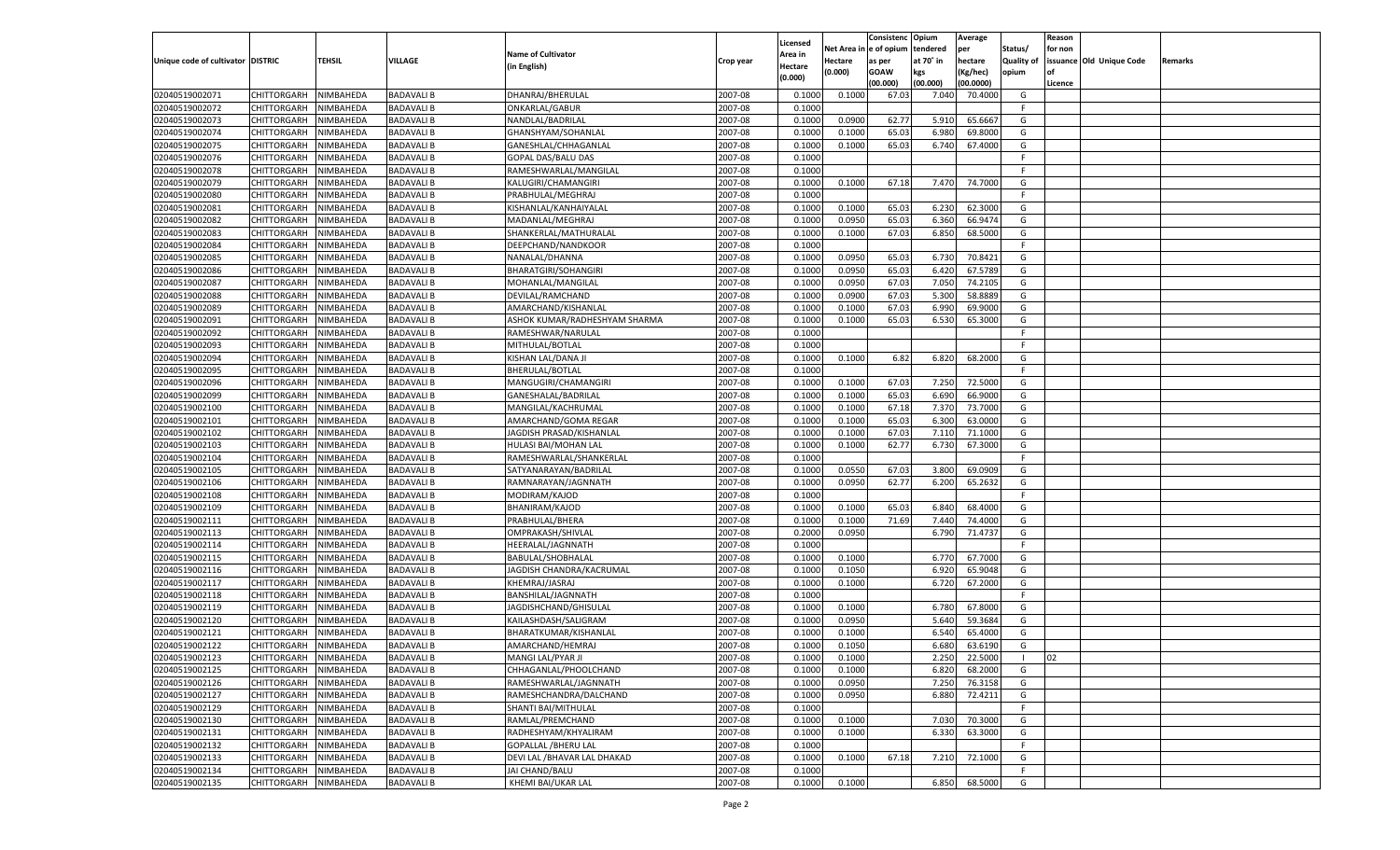|                                   |                       |               |                       |                                 |           |                     |         | Consistenc             | Opium     | Average         |                   | Reason  |                          |         |
|-----------------------------------|-----------------------|---------------|-----------------------|---------------------------------|-----------|---------------------|---------|------------------------|-----------|-----------------|-------------------|---------|--------------------------|---------|
|                                   |                       |               |                       | <b>Name of Cultivator</b>       |           | Licensed<br>Area in |         | Net Area in e of opium | tendered  | per             | Status/           | for non |                          |         |
| Unique code of cultivator DISTRIC |                       | <b>TEHSIL</b> | VILLAGE               | (in English)                    | Crop year | Hectare             | Hectare | as per                 | at 70° in | hectare         | <b>Quality of</b> |         | issuance Old Unique Code | Remarks |
|                                   |                       |               |                       |                                 |           | (0.000)             | (0.000) | <b>GOAW</b>            | kgs       | (Kg/hec)        | opium             |         |                          |         |
|                                   |                       |               |                       |                                 |           |                     |         | (00.000)               | (00.000)  | (00.0000)       |                   | Licence |                          |         |
| 02040519002136                    | CHITTORGARH           | NIMBAHEDA     | <b>BADAVALI B</b>     | MANNA LAL/CHUNA JI              | 2007-08   | 0.1000              | 0.1000  |                        | 6.700     | 67.0000         | G                 |         |                          |         |
| 02040519002137                    | CHITTORGARH           | NIMBAHEDA     | <b>BADAVALI B</b>     | RATAN LAL/CHUNNI LAL PRAJAPAT   | 2007-08   | 0.1000              | 0.1000  |                        | 7.100     | 71.0000         | G                 |         |                          |         |
| 02040519002138                    | CHITTORGARH           | NIMBAHEDA     | <b>BADAVALI B</b>     | VISHNU GIRI/MANOHAR GIRI        | 2007-08   | 0.1000              | 0.1050  |                        | 6.890     | 65.6190         | G                 |         |                          |         |
| 02040519002139                    | CHITTORGARH           | NIMBAHEDA     | <b>BADAVALI B</b>     | TULSIRAM/KHAYALI LAL SHARMA     | 2007-08   | 0.1000              | 0.1000  |                        | 6.990     | 69.9000         | G                 |         |                          |         |
| 02040519002140                    | CHITTORGARH           | NIMBAHEDA     | <b>BADAVALI B</b>     | JANI BAI/RAMCHANDRA             | 2007-08   | 0.1000              |         |                        |           |                 | F                 |         |                          |         |
| 02040519002141                    | CHITTORGARH           | NIMBAHEDA     | BADAVALI B            | RATAN SINGH/BHIM SINGH          | 2007-08   | 0.1000              | 0.1000  |                        | 7.510     | 75.1000         | G                 |         |                          |         |
| 02040519002142                    | CHITTORGARH           | NIMBAHEDA     | <b>BADAVALI B</b>     | DEVILAAL/GULAB JI BALAI         | 2007-08   | 0.1000              | 0.1050  |                        | 7.170     | 68.2857         | G                 |         |                          |         |
| 02040519002143                    | CHITTORGARH           | NIMBAHEDA     | <b>BADAVALI B</b>     | NAND LAL/KISHAN LAL SHARMA      | 2007-08   | 0.1000              | 0.1000  |                        | 7.050     | 70.5000         | G                 |         |                          |         |
| 02040519002144                    | CHITTORGARH           | NIMBAHEDA     | <b>BADAVALI B</b>     | GISHU LAL/HAR NIVAS SHARMA      | 2007-08   | 0.1000              | 0.1050  |                        | 7.430     | 70.7619         | G                 |         |                          |         |
| 02040519002146                    | CHITTORGARH           | NIMBAHEDA     | <b>BADAVALI B</b>     | PRABHU LAL/KISHAN LAL DHAKAD    | 2007-08   | 0.1000              | 0.0950  |                        | 6.400     | 67.3684         | G                 |         |                          |         |
| 02040519002147                    | CHITTORGARH           | NIMBAHEDA     | <b>BADAVALI B</b>     | UDAY LAL/KHAYALI LAL REGAR      | 2007-08   | 0.1000              | 0.0950  |                        | 6.270     | 66.0000         | G                 |         |                          |         |
| 02040519002148                    | CHITTORGARH           | NIMBAHEDA     | BADAVALI B            | BOTH LAL/CHOGA LAL NAI          | 2007-08   | 0.1000              |         |                        |           |                 | F.                |         |                          |         |
| 02040519002149                    | CHITTORGARH           | NIMBAHEDA     | <b>BADAVALI B</b>     | DHAN RAJ/NAND LAL SHARMA        | 2007-08   | 0.1000              | 0.0950  |                        | 5.910     | 62.2105         | G                 |         |                          |         |
| 02040519002151                    | CHITTORGARH           | NIMBAHEDA     | <b>BADAVALI B</b>     | SUKHLAL/NATHU LAL DHAKAD        | 2007-08   | 0.1000              |         |                        |           |                 | F                 |         |                          |         |
| 02040519002152                    | CHITTORGARH           | NIMBAHEDA     | <b>BADAVALI B</b>     | DINESH CHANDRA/MADAN LAL DHAKAD | 2007-08   | 0.1000              | 0.1000  |                        | 6.230     | 62.3000         | G                 |         |                          |         |
| 02040519002153                    | CHITTORGARH           | NIMBAHEDA     | BADAVALI B            | LILA SHANKAR/GHISU LAL DHAKAD   | 2007-08   | 0.1000              | 0.1000  |                        | 6.930     | 69.3000         | G                 |         |                          |         |
| 02040519002154                    | CHITTORGARH           | NIMBAHEDA     | BADAVALI B            | SHRILAL/TULSIRAM                | 2007-08   | 0.1000              |         |                        |           |                 | F                 |         |                          |         |
| 02040519003001                    | CHITTORGARH           | NIMBAHEDA     | BANGEDAGHATA A        | MANGILAL/RAMALAL                | 2007-08   | 0.1000              | 0.1000  | 62.12                  | 6.650     | 66.5000         | G                 |         |                          |         |
| 02040519003002                    | CHITTORGARH           | NIMBAHEDA     | BANGEDAGHATA A        | RATANLAL/KISHANLAL              | 2007-08   | 0.1000              | 0.1000  | 62.12                  | 6.240     | 62.4000         | G                 |         |                          |         |
| 02040519003003                    | CHITTORGARH           | NIMBAHEDA     | BANGEDAGHATA A        | VARJIBAI/TEKCHAND               | 2007-08   | 0.1000              | 0.1000  | 62.12                  | 6.430     | 64.3000         | G                 |         |                          |         |
| 02040519003004                    | CHITTORGARH           | NIMBAHEDA     | <b>BANGEDAGHATA A</b> | MANGILAL/ONKAR                  | 2007-08   | 0.1000              | 0.1000  | 62.12                  | 6.690     | 66.9000         | G                 |         |                          |         |
| 02040519003005                    | CHITTORGARH           | NIMBAHEDA     | <b>BANGEDAGHATA A</b> | BHURALAL/BHANWAR LAL            | 2007-08   | 0.1000              | 0.1000  | 67.03                  | 7.020     | 70.2000         | G                 |         |                          |         |
| 02040519003006                    | CHITTORGARH           | NIMBAHEDA     | BANGEDAGHATA A        | MOTIYABAI/MANGILAL              | 2007-08   | 0.1000              |         |                        |           |                 | F                 |         |                          |         |
| 02040519003007                    | CHITTORGARH           | NIMBAHEDA     | BANGEDAGHATA A        | GOPALLAL/LALU                   | 2007-08   | 0.1000              |         |                        |           |                 | F.                |         |                          |         |
| 02040519003008                    | CHITTORGARH           | NIMBAHEDA     | BANGEDAGHATA A        | DHAPU BAI/NANALAL               | 2007-08   | 0.1000              | 0.1050  | 62.12                  | 6.470     | 61.6190         | G                 |         |                          |         |
| 02040519003009                    | CHITTORGARH           | NIMBAHEDA     | <b>BANGEDAGHATA A</b> | BHUVANIRAM/KESURAM              | 2007-08   | 0.1000              | 0.1000  | 65.11                  | 7.000     | 70.0000         | G                 |         |                          |         |
| 02040519003010                    | CHITTORGARH           | NIMBAHEDA     | <b>BANGEDAGHATA A</b> | BHUWANIRAM/JAGNNATH             | 2007-08   | 0.1000              |         |                        |           |                 | F                 |         |                          |         |
| 02040519003011                    | CHITTORGARH           | NIMBAHEDA     | <b>BANGEDAGHATA A</b> | BHERULAL/GHISALAL               | 2007-08   | 0.1000              |         |                        |           |                 | F.                |         |                          |         |
| 02040519003012                    | CHITTORGARH           | NIMBAHEDA     | <b>BANGEDAGHATA A</b> | SHANTILAL/HEERALAL              | 2007-08   | 0.1000              | 0.1000  | 59.99                  | 6.290     | 62.9000         | G                 |         |                          |         |
| 02040519003013                    | CHITTORGARH           | NIMBAHEDA     | <b>BANGEDAGHATA A</b> | RAMESHWARLAL/BHUVANIRAM         | 2007-08   | 0.1000              |         |                        |           |                 | F.                |         |                          |         |
| 02040519003014                    | <b>CHITTORGARH</b>    | NIMBAHEDA     | <b>BANGEDAGHATA A</b> | BADRILAL/NANURAM                | 2007-08   | 0.1000              |         |                        |           |                 | F.                |         |                          |         |
| 02040519003015                    | <b>CHITTORGARH</b>    | NIMBAHEDA     | <b>BANGEDAGHATA A</b> | BHANWARLAL/KESHURAM             | 2007-08   | 0.1000              | 0.0600  | 65.11                  | 3.950     | 65.8333         | G                 |         |                          |         |
| 02040519003016                    | <b>CHITTORGARH</b>    | NIMBAHEDA     | <b>BANGEDAGHATA A</b> | CHHAGANLAL/NANALAL              | 2007-08   | 0.1000              |         |                        |           |                 | F.                |         |                          |         |
| 02040519003017                    | <b>CHITTORGARH</b>    | NIMBAHEDA     | <b>BANGEDAGHATA A</b> | MOTI LAL/KASIRAM                | 2007-08   | 0.1000              | 0.1050  | 66.86                  | 7.020     | 66.8571         | G                 |         |                          |         |
| 02040519003018                    |                       | NIMBAHEDA     |                       |                                 | 2007-08   | 0.1000              | 0.1000  | 65.11                  | 7.310     | 73.1000         | G                 |         |                          |         |
|                                   | <b>CHITTORGARH</b>    |               | <b>BANGEDAGHATA A</b> | NANA/NARAYAN                    |           |                     |         |                        |           |                 |                   |         |                          |         |
| 02040519003019                    | CHITTORGARH           | NIMBAHEDA     | <b>BANGEDAGHATA A</b> | CUNNI LAL/AMARCHAND             | 2007-08   | 0.1000<br>0.1000    | 0.1000  | 65.11                  | 6.510     | 65.1000         | G<br>F.           |         |                          |         |
| 02040519003020                    | <b>CHITTORGARH</b>    | NIMBAHEDA     | <b>BANGEDAGHATA A</b> | SHIVNARAYAN/PRABHULAL           | 2007-08   |                     |         |                        |           |                 |                   |         |                          |         |
| 02040519003021                    | <b>CHITTORGARH</b>    | NIMBAHEDA     | <b>BANGEDAGHATA A</b> | GANGARAM/BHUVANIRAM             | 2007-08   | 0.1000              | 0.0500  | 62.12                  | 2.980     | 59.6000         | G                 |         |                          |         |
| 02040519003022                    | <b>CHITTORGARH</b>    | NIMBAHEDA     | <b>BANGEDAGHATA A</b> | RADHESHYAM/BHURIBAI             | 2007-08   | 0.1000              | 0.1050  | 65.11                  | 6.740     | 64.1905         | G                 |         |                          |         |
| 02040519003023                    | CHITTORGARH           | NIMBAHEDA     | <b>BANGEDAGHATA A</b> | ONKARLAL/BHAGIRATH              | 2007-08   | 0.1000              | 0.1000  | 62.12                  | 6.390     | 63.9000         | G                 |         |                          |         |
| 02040519003024                    | <b>CHITTORGARH</b>    | NIMBAHEDA     | <b>BANGEDAGHATA A</b> | VARDICHAND/PYARA                | 2007-08   | 0.1000              |         |                        |           |                 | F                 |         |                          |         |
| 02040519003025                    | <b>CHITTORGARH</b>    | NIMBAHEDA     | <b>BANGEDAGHATA A</b> | PHOOLCHAND/SUKHDEV              | 2007-08   | 0.1000              |         |                        |           |                 | F.                |         |                          |         |
| 02040519003026                    | <b>CHITTORGARH</b>    | NIMBAHEDA     | <b>BANGEDAGHATA A</b> | NANA LAL/TULSIRAM               | 2007-08   | 0.1000              |         |                        |           |                 | F.                |         |                          |         |
| 02040519003028                    | CHITTORGARH           | NIMBAHEDA     | <b>BANGEDAGHATA A</b> | KANHAIYALAL/BHUWANIRAM          | 2007-08   | 0.1000              |         |                        |           |                 | F.                |         |                          |         |
| 02040519003030                    | CHITTORGARH           | NIMBAHEDA     | <b>BANGEDAGHATA A</b> | HEERA LAL/JIVRAJ                | 2007-08   | 0.1000              | 0.1000  | 71.69                  |           | 10.090 100.9000 | G                 |         |                          |         |
| 02040519003031                    | CHITTORGARH NIMBAHEDA |               | <b>BANGEDAGHATA A</b> | LABCHAND/OUNKAR LAL             | 2007-08   | 0.1000              |         |                        |           |                 |                   |         |                          |         |
| 02040519003032                    | <b>CHITTORGARH</b>    | NIMBAHEDA     | <b>BANGEDAGHATA A</b> | MOHANLAL/NANALAL                | 2007-08   | 0.1000              |         |                        |           |                 | F.                |         |                          |         |
| 02040519003035                    | <b>CHITTORGARH</b>    | NIMBAHEDA     | <b>BANGEDAGHATA A</b> | KISHANLAL/BHUWANIRAM            | 2007-08   | 0.1000              |         |                        |           |                 | F.                |         |                          |         |
| 02040519003036                    | <b>CHITTORGARH</b>    | NIMBAHEDA     | <b>BANGEDAGHATA A</b> | NANIBAI/BHANWARLAL              | 2007-08   | 0.1000              | 0.1000  | 65.11                  | 6.960     | 69.6000         | G                 |         |                          |         |
| 02040519003037                    | <b>CHITTORGARH</b>    | NIMBAHEDA     | <b>BANGEDAGHATA A</b> | PRABHULAL/ONKARLAL              | 2007-08   | 0.1000              |         |                        |           |                 | F                 |         |                          |         |
| 02040519003038                    | <b>CHITTORGARH</b>    | NIMBAHEDA     | <b>BANGEDAGHATA A</b> | MANGILAL/NANALAL                | 2007-08   | 0.1000              |         |                        |           |                 | F.                |         |                          |         |
| 02040519003039                    | <b>CHITTORGARH</b>    | NIMBAHEDA     | <b>BANGEDAGHATA A</b> | ASHOKKUMAR/BHAWARLAL            | 2007-08   | 0.1000              |         |                        |           |                 | F.                |         |                          |         |
| 02040519003040                    | <b>CHITTORGARH</b>    | NIMBAHEDA     | <b>BANGEDAGHATA A</b> | SHUWAGI BAI/RAM LAL             | 2007-08   | 0.1000              |         |                        |           |                 | F.                |         |                          |         |
| 02040519003043                    | <b>CHITTORGARH</b>    | NIMBAHEDA     | <b>BANGEDAGHATA A</b> | DEUBAI/MOTILAL                  | 2007-08   | 0.1000              | 0.1000  | 65.11                  | 6.610     | 66.1000         | G                 |         |                          |         |
| 02040519003044                    | <b>CHITTORGARH</b>    | NIMBAHEDA     | <b>BANGEDAGHATA A</b> | KALURAM/KHEMRAJ                 | 2007-08   | 0.1000              |         |                        |           |                 | F.                |         |                          |         |
| 02040519003046                    | <b>CHITTORGARH</b>    | NIMBAHEDA     | <b>BANGEDAGHATA A</b> | CHUNNILAL/BADRILAL              | 2007-08   | 0.1000              |         |                        |           |                 | F.                |         |                          |         |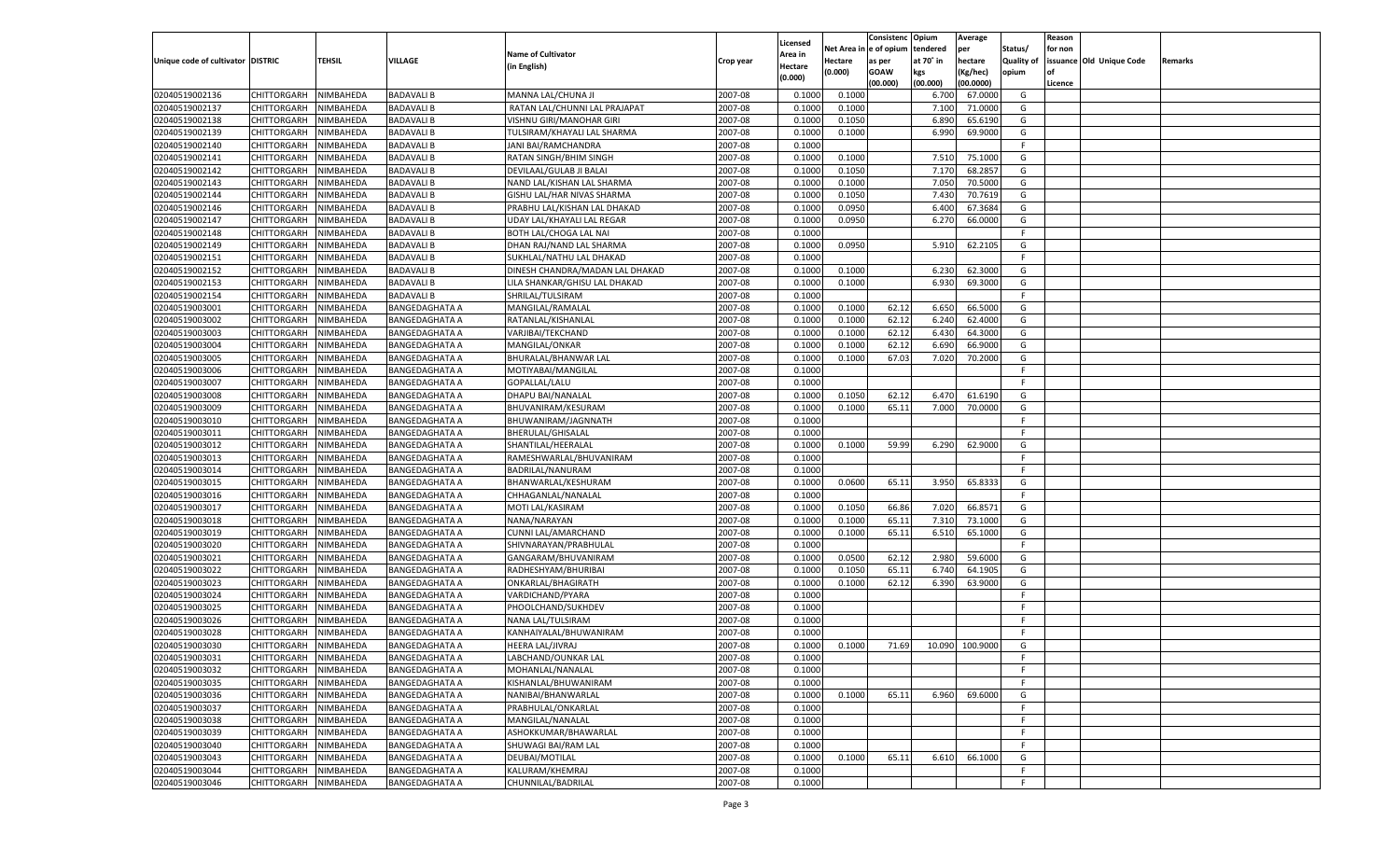|                                   |                       |               |                       |                                |           |                           |          | Consistenc  | Opium     | Average   |                   | Reason  |                          |                    |
|-----------------------------------|-----------------------|---------------|-----------------------|--------------------------------|-----------|---------------------------|----------|-------------|-----------|-----------|-------------------|---------|--------------------------|--------------------|
|                                   |                       |               |                       | <b>Name of Cultivator</b>      |           | Licensed                  | Net Area | e of opium  | tendered  | per       | Status/           | for non |                          |                    |
| Unique code of cultivator DISTRIC |                       | <b>TEHSIL</b> | VILLAGE               | (in English)                   | Crop year | <b>Area in</b><br>Hectare | Hectare  | as per      | at 70° in | hectare   | <b>Quality of</b> |         | issuance Old Unique Code | Remarks            |
|                                   |                       |               |                       |                                |           | (0.000)                   | (0.000)  | <b>GOAW</b> | kgs       | (Kg/hec)  | opium             |         |                          |                    |
|                                   |                       |               |                       |                                |           |                           |          | (00.000)    | (00.000)  | (00.0000) |                   | Licence |                          |                    |
| 02040519003047                    | CHITTORGARH           | NIMBAHEDA     | <b>BANGEDAGHATA A</b> | GISULAL/NANDLAL                | 2007-08   | 0.1000                    | 0.1000   | 67.03       | 7.08      | 70.8000   | G                 |         |                          | <b>NAME CHANGE</b> |
| 02040519003049                    | CHITTORGARH           | NIMBAHEDA     | BANGEDAGHATA A        | SHRILAL/KISHANLAL              | 2007-08   | 0.1000                    | 0.1000   | 65.11       | 6.680     | 66.8000   | G                 |         |                          |                    |
| 02040519003050                    | CHITTORGARH           | NIMBAHEDA     | <b>BANGEDAGHATA A</b> | KAILASH/JITU                   | 2007-08   | 0.1000                    | 0.1000   | 62.12       | 6.320     | 63.2000   | G                 |         |                          |                    |
| 02040519003051                    | CHITTORGARH           | NIMBAHEDA     | <b>BANGEDAGHATA A</b> | NANDLAL/KHEMRAJ                | 2007-08   | 0.1000                    |          |             |           |           | F.                |         |                          |                    |
| 02040519003052                    | CHITTORGARH           | NIMBAHEDA     | <b>BANGEDAGHATA A</b> | LAXMINARAYAN/NAND LAL          | 2007-08   | 0.1000                    |          |             |           |           | F.                |         |                          |                    |
| 02040519003053                    | CHITTORGARH           | NIMBAHEDA     | BANGEDAGHATA A        | MANGIBAI/HEERALAL              | 2007-08   | 0.1000                    | 0.1000   | 62.12       | 6.460     | 64.6000   | G                 |         |                          |                    |
| 02040519003054                    | CHITTORGARH           | NIMBAHEDA     | <b>BANGEDAGHATA A</b> | PARBHU LAL/AMAR CHAND          | 2007-08   | 0.1000                    |          |             |           |           | F.                |         |                          |                    |
| 02040519003055                    | CHITTORGARH           | NIMBAHEDA     | <b>BANGEDAGHATA A</b> | JEETU/NANA                     | 2007-08   | 0.1000                    | 0.1000   | 65.11       | 7.100     | 71.0000   | G                 |         |                          |                    |
| 02040519003057                    | CHITTORGARH           | NIMBAHEDA     | <b>BANGEDAGHATA A</b> | KANHAIYALAL/ONKAR              | 2007-08   | 0.1000                    | 0.1000   | 59.99       | 6.180     | 61.8000   | G                 |         |                          |                    |
| 02040519003058                    | CHITTORGARH           | NIMBAHEDA     | BANGEDAGHATA A        | PHOOLCHAND/SHANKERLAL-KASHIRAM | 2007-08   | 0.1000                    | 0.1000   | 59.20       | 6.630     | 66.3000   | G                 |         |                          |                    |
| 02040519003059                    | CHITTORGARH           | NIMBAHEDA     | <b>BANGEDAGHATA A</b> | MANGI LAL/KASIRAM              | 2007-08   | 0.1000                    |          |             |           |           | F.                |         |                          |                    |
| 02040519003060                    | CHITTORGARH           | NIMBAHEDA     | <b>BANGEDAGHATA A</b> | CHHAGANLAL/ONKARLAL            | 2007-08   | 0.1000                    |          |             |           |           | F.                |         |                          |                    |
| 02040519003061                    | CHITTORGARH           | NIMBAHEDA     | <b>BANGEDAGHATA A</b> | <b>BHGAVAN/BHURA</b>           | 2007-08   | 0.1000                    | 0.1000   | 66.86       | 6.860     | 68.6000   | G                 |         |                          |                    |
| 02040519003062                    | CHITTORGARH           | NIMBAHEDA     | BANGEDAGHATA A        | LABHCHAND/HARLAL               | 2007-08   | 0.1000                    |          |             |           |           | F.                |         |                          |                    |
| 02040519003063                    | CHITTORGARH           | NIMBAHEDA     | <b>BANGEDAGHATA A</b> | <b>BABULAL/BHAGU REGAR</b>     | 2007-08   | 0.1000                    | 0.1050   | 65.11       | 7.060     | 67.2381   | G                 |         |                          |                    |
| 02040519003064                    | CHITTORGARH           | NIMBAHEDA     | BANGEDAGHATA A        | GHISU/KISHANLAL                | 2007-08   | 0.1000                    |          |             |           |           | F.                |         |                          |                    |
| 02040519003065                    | CHITTORGARH           | NIMBAHEDA     | <b>BANGEDAGHATA A</b> | MANGILAL/HUKMA REGAR           | 2007-08   | 0.1000                    | 0.1000   | 62.12       | 6.750     | 67.5000   | G                 |         |                          |                    |
| 02040519003066                    | CHITTORGARH           | NIMBAHEDA     | <b>BANGEDAGHATA A</b> | CHATRULAL/BHAGWAN REGAR        | 2007-08   | 0.1000                    | 0.1000   | 62.12       | 6.520     | 65.2000   | G                 |         |                          |                    |
| 02040519003067                    | CHITTORGARH           | NIMBAHEDA     | <b>BANGEDAGHATA A</b> | ONKARLAL/BHAGU                 | 2007-08   | 0.1000                    | 0.1000   | 65.11       | 6.750     | 67.5000   | G                 |         |                          |                    |
| 02040519003068                    | CHITTORGARH           | NIMBAHEDA     | <b>BANGEDAGHATA A</b> | RATANLAL/ONKAR                 | 2007-08   | 0.1000                    |          |             |           |           | F.                |         |                          |                    |
| 02040519003069                    | CHITTORGARH           | NIMBAHEDA     | <b>BANGEDAGHATA A</b> | AMBALAL/JAGNNATH               | 2007-08   | 0.1000                    | 0.1050   | 67.03       | 7.460     | 71.0476   | G                 |         |                          |                    |
| 02040519003070                    | CHITTORGARH           | NIMBAHEDA     | <b>BANGEDAGHATA A</b> | TULSIRAM/BHANWARLAL            | 2007-08   | 0.1000                    |          |             |           |           | F.                |         |                          |                    |
| 02040519003072                    | CHITTORGARH           | NIMBAHEDA     | <b>BANGEDAGHATA A</b> | MANGILAL/KISHAN                | 2007-08   | 0.1000                    |          |             |           |           | F.                |         |                          |                    |
| 02040519003073                    | CHITTORGARH           | NIMBAHEDA     | <b>BANGEDAGHATA A</b> | NANDLAL/BHAGWAN                | 2007-08   | 0.1000                    |          |             |           |           | F.                |         |                          |                    |
| 02040519003074                    | CHITTORGARH           | NIMBAHEDA     | <b>BANGEDAGHATA A</b> | BHERULAL/SHANKERLAL            | 2007-08   | 0.1000                    |          |             |           |           | F.                |         |                          |                    |
| 02040519003075                    | CHITTORGARH           | NIMBAHEDA     | <b>BANGEDAGHATA A</b> | KALURAM/KISHANLAL              | 2007-08   | 0.1000                    |          |             |           |           | F.                |         |                          |                    |
| 02040519003076                    | CHITTORGARH           | NIMBAHEDA     | <b>BANGEDAGHATA A</b> | VARDICHAND/BHAGU               | 2007-08   | 0.1000                    |          |             |           |           | F.                |         |                          |                    |
| 02040519003078                    | CHITTORGARH           | NIMBAHEDA     | <b>BANGEDAGHATA A</b> | PHOOLCHAND/BHANWARLAL          | 2007-08   | 0.1000                    |          |             |           |           | F.                |         |                          |                    |
| 02040519003079                    | CHITTORGARH           | NIMBAHEDA     |                       |                                | 2007-08   | 0.1000                    | 0.1050   | 62.12       |           | 63.7143   | G                 |         |                          |                    |
|                                   |                       |               | <b>BANGEDAGHATA A</b> | CHAGAN LAL/NARAYAN             |           |                           |          |             | 6.690     |           | F.                |         |                          |                    |
| 02040519003080                    | CHITTORGARH           | NIMBAHEDA     | <b>BANGEDAGHATA A</b> | KISHANLAL/MODIRAM              | 2007-08   | 0.1000                    |          |             |           |           |                   |         |                          |                    |
| 02040519003081                    | CHITTORGARH           | NIMBAHEDA     | <b>BANGEDAGHATA A</b> | RAMCHANDRA/DEVA BALAI          | 2007-08   | 0.1000                    |          |             |           |           | F.                |         |                          |                    |
| 02040519003082                    | CHITTORGARH           | NIMBAHEDA     | <b>BANGEDAGHATA A</b> | HEMRAJ/NARAYAN                 | 2007-08   | 0.1000                    | 0.1000   | 65.11       | 6.590     | 65.9000   | G                 |         |                          |                    |
| 02040519003083                    | CHITTORGARH           | NIMBAHEDA     | <b>BANGEDAGHATA A</b> | NANDLAL/HARLAL                 | 2007-08   | 0.1000                    |          |             |           |           | F.                |         |                          |                    |
| 02040519003084                    | CHITTORGARH           | NIMBAHEDA     | <b>BANGEDAGHATA A</b> | LALCHAND/NARAYAN               | 2007-08   | 0.1000                    |          |             |           |           | F.                |         |                          |                    |
| 02040519003085                    | CHITTORGARH           | NIMBAHEDA     | <b>BANGEDAGHATA A</b> | AMARCHAND/KHEMRAJ              | 2007-08   | 0.1000                    |          |             |           |           | F.                |         |                          |                    |
| 02040519003086                    | CHITTORGARH           | NIMBAHEDA     | <b>BANGEDAGHATA A</b> | <b>BANSHILAL/ONKAR</b>         | 2007-08   | 0.1000                    |          |             |           |           | F.                |         |                          |                    |
| 02040519003088                    | CHITTORGARH           | NIMBAHEDA     | <b>BANGEDAGHATA A</b> | GISU/BHUVANIRAM                | 2007-08   | 0.1000                    |          |             |           |           | F.                |         |                          |                    |
| 02040519003092                    | CHITTORGARH           | NIMBAHEDA     | <b>BANGEDAGHATA A</b> | DHAPUBAI/GOKUL                 | 2007-08   | 0.1000                    | 0.0550   | 65.11       | 3.830     | 69.6364   | G                 |         |                          |                    |
| 02040519003093                    | CHITTORGARH           | NIMBAHEDA     | <b>BANGEDAGHATA A</b> | LABHCHAND/KISHANLAL            | 2007-08   | 0.1000                    | 0.1050   | 65.11       | 7.13(     | 67.9048   | G                 |         |                          |                    |
| 02040519003094                    | CHITTORGARH           | NIMBAHEDA     | BANGEDAGHATA A        | MANGI LAL/BARDI CHAND          | 2007-08   | 0.1000                    | 0.1000   | 65.11       | 6.600     | 66.0000   | G                 |         |                          |                    |
| 02040519003095                    | CHITTORGARH           | NIMBAHEDA     | <b>BANGEDAGHATA A</b> | GEETALAL/NANDLAL               | 2007-08   | 0.1000                    | 0.1050   | 62.12       | 6.790     | 64.6667   | G                 |         |                          |                    |
| 02040519003096                    | CHITTORGARH           | NIMBAHEDA     | <b>BANGEDAGHATA A</b> | <b>GOPAL LAL/MANGI LAL</b>     | 2007-08   | 0.1000                    | 0.1000   | 59.99       | 6.100     | 61.0000   | G                 |         |                          |                    |
| 02040519003097                    | CHITTORGARH           | NIMBAHEDA     | <b>BANGEDAGHATA A</b> | KALURAM/JAGGA                  | 2007-08   | 0.1000                    | 0.1000   | 67.03       | 7.170     | 71.7000   | G                 |         |                          |                    |
| 02040519003098                    | CHITTORGARH           | NIMBAHEDA     | BANGEDAGHATA A        | MANGILAL/NATHULAL              | 2007-08   | 0.1000                    |          |             |           |           | F.                |         |                          |                    |
| 02040519003100                    | CHITTORGARH           | NIMBAHEDA     | <b>BANGEDAGHATA A</b> | RAMESHWARLAL/KISHANLAL         | 2007-08   | 0.1000                    | 0.1050   | 67.03       | 6.560     | 62.4762   | G                 |         |                          |                    |
| 02040519003101                    | CHITTORGARH NIMBAHEDA |               | <b>BANGEDAGHATA A</b> | PUSHKARLAL/BHERULAL            | 2007-08   | 0.1000                    |          |             |           |           | F                 |         |                          |                    |
| 02040519003104                    | <b>CHITTORGARH</b>    | NIMBAHEDA     | <b>BANGEDAGHATA A</b> | MOHANLAL/KALURAM               | 2007-08   | 0.1000                    |          |             |           |           | -F                |         |                          |                    |
| 02040519003105                    | CHITTORGARH           | NIMBAHEDA     | <b>BANGEDAGHATA A</b> | RAM LAL/RAMCHANDRA             | 2007-08   | 0.1000                    |          |             |           |           | F.                |         |                          |                    |
| 02040519003106                    | <b>CHITTORGARH</b>    | NIMBAHEDA     | <b>BANGEDAGHATA A</b> | BANSILAL/KALURAM               | 2007-08   | 0.1000                    |          |             |           |           | F.                |         |                          |                    |
| 02040519003107                    | <b>CHITTORGARH</b>    | NIMBAHEDA     | <b>BANGEDAGHATA A</b> | RAMCHANDRA/MOTILAL REGAR       | 2007-08   | 0.1000                    |          |             |           |           | F.                |         |                          |                    |
| 02040519003108                    | <b>CHITTORGARH</b>    | NIMBAHEDA     | <b>BANGEDAGHATA A</b> | BABULAL/JAIRAM                 | 2007-08   | 0.1000                    | 0.1054   | 66.86       | 7.770     | 73.7192   | G                 |         |                          |                    |
| 02040519003111                    | <b>CHITTORGARH</b>    | NIMBAHEDA     | <b>BANGEDAGHATA A</b> | ONKARLAL/MOTILAL               | 2007-08   | 0.1000                    |          |             |           |           | F.                |         |                          |                    |
| 02040519003112                    | <b>CHITTORGARH</b>    | NIMBAHEDA     | <b>BANGEDAGHATA A</b> | SURAJMAL/BHERULAL              | 2007-08   | 0.1000                    | 0.1050   | 65.11       | 7.040     | 67.0476   | G                 |         |                          |                    |
| 02040519003113                    | <b>CHITTORGARH</b>    | NIMBAHEDA     | <b>BANGEDAGHATA A</b> | GOPALLAL/BANSHILAL             | 2007-08   | 0.1000                    |          |             |           |           | F.                |         |                          |                    |
| 02040519003114                    | <b>CHITTORGARH</b>    | NIMBAHEDA     | <b>BANGEDAGHATA A</b> | SHAMBHULAL/JAIRAJ              | 2007-08   | 0.1000                    | 0.1000   | 65.11       | 6.940     | 69.4000   | G                 |         |                          |                    |
| 02040519003116                    | <b>CHITTORGARH</b>    | NIMBAHEDA     | <b>BANGEDAGHATA A</b> | ASHARAM/MODIRAM                | 2007-08   | 0.1000                    | 0.1000   | 65.11       | 6.570     | 65.7000   | G                 |         |                          |                    |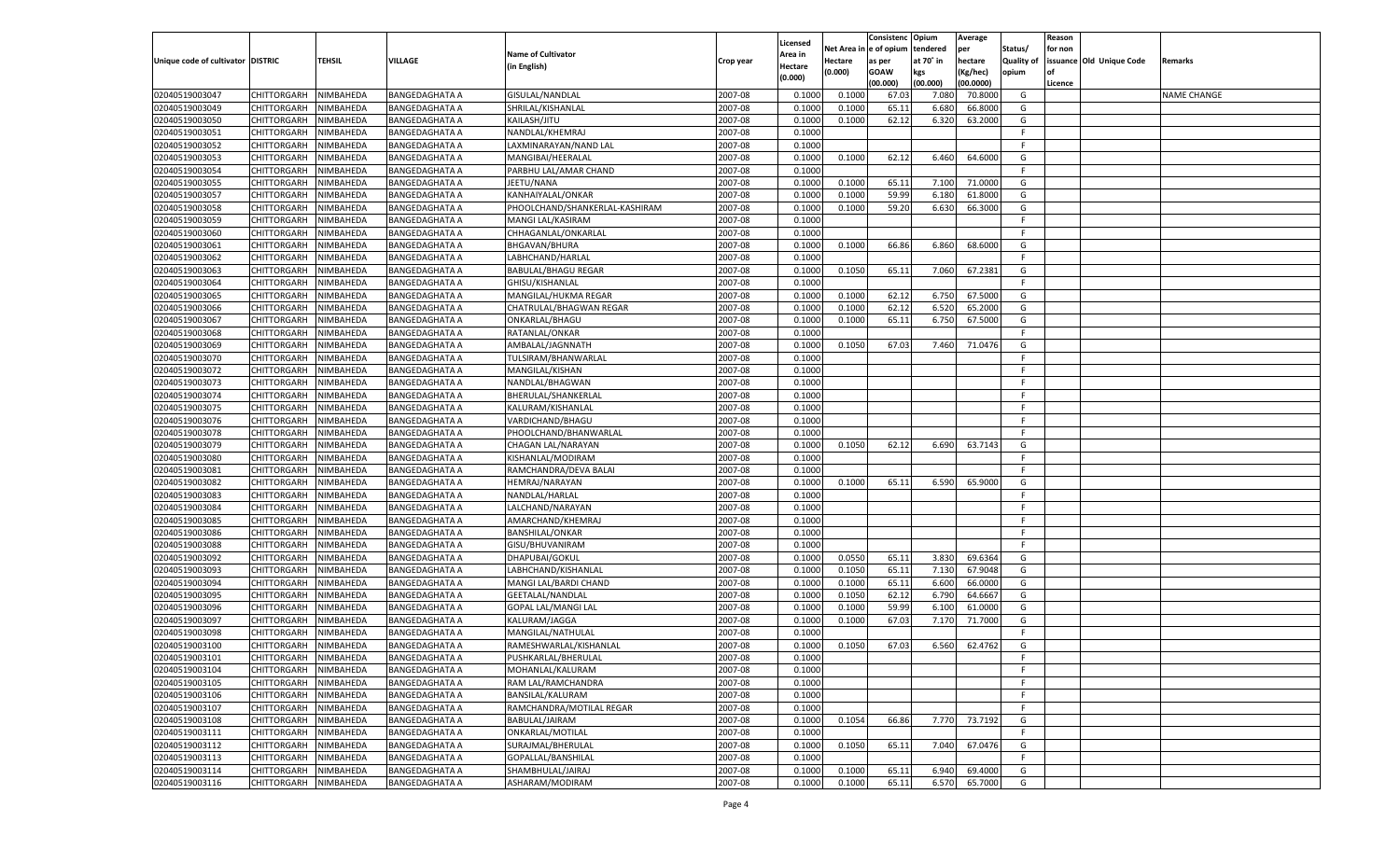|                                   |                       |                        |                       |                           |           |                     |            | Consistenc    | Opium     | Average   |            | Reason  |                          |         |
|-----------------------------------|-----------------------|------------------------|-----------------------|---------------------------|-----------|---------------------|------------|---------------|-----------|-----------|------------|---------|--------------------------|---------|
|                                   |                       |                        |                       | <b>Name of Cultivator</b> |           | Licensed<br>Area in | Net Area i | n  e of opium | tendered  | per       | Status/    | for non |                          |         |
| Unique code of cultivator DISTRIC |                       | TEHSIL                 | <b>VILLAGE</b>        | (in English)              | Crop year | Hectare             | Hectare    | as per        | at 70° in | hectare   | Quality of |         | issuance Old Unique Code | Remarks |
|                                   |                       |                        |                       |                           |           | (0.000)             | (0.000)    | <b>GOAW</b>   | kgs       | (Kg/hec)  | opium      |         |                          |         |
|                                   |                       |                        |                       |                           |           |                     |            | (00.000)      | (00.000)  | (00.0000) |            | Licence |                          |         |
| 02040519003117                    | CHITTORGARH           | NIMBAHEDA              | <b>BANGEDAGHATA A</b> | UDAIRAM/BHANWARLAL DHAKAD | 2007-08   | 0.1000              |            |               |           |           | F.         |         |                          |         |
| 02040519003118                    | CHITTORGARH           | NIMBAHEDA              | <b>BANGEDAGHATA A</b> | KANHAIYALAL/MOTILAL       | 2007-08   | 0.1000              |            |               |           |           | E          |         |                          |         |
| 02040519003120                    | CHITTORGARH           | NIMBAHEDA              | <b>BANGEDAGHATA A</b> | MADANLAL/PRABHULAL        | 2007-08   | 0.1000              |            |               |           |           | F.         |         |                          |         |
| 02040519003121                    | CHITTORGARH           | NIMBAHEDA              | <b>BANGEDAGHATA A</b> | PRABHULAL/KASHIRAM        | 2007-08   | 0.1000              |            |               |           |           | E          |         |                          |         |
| 02040519003122                    | CHITTORGARH           | NIMBAHEDA              | <b>BANGEDAGHATA A</b> | NOJIBAI/JAGLIYA           | 2007-08   | 0.1000              | 0.1000     | 65.11         | 6.970     | 69.7000   | G          |         |                          |         |
| 02040519003263                    | CHITTORGARH           | NIMBAHEDA              | <b>BANGEDAGHATA A</b> | RATANLAL/MANA             | 2007-08   | 0.1000              | 0.1000     | 66.86         | 7.220     | 72.2000   | G          |         |                          |         |
| 02040519003264                    | CHITTORGARH           | NIMBAHEDA              | <b>BANGEDAGHATA A</b> | SHIVLAL/JIVRAJ            | 2007-08   | 0.1000              |            |               |           |           | F.         |         |                          |         |
| 02040519003265                    | CHITTORGARH           | NIMBAHEDA              | <b>BANGEDAGHATA A</b> | SHYAMIA BAI/NARAYAN       | 2007-08   | 0.1000              | 0.0500     | 59.99         | 3.060     | 61.2000   | G          |         |                          |         |
| 02040519003126                    | CHITTORGARH           | NIMBAHEDA              | <b>BANGEDAGHATA B</b> | SUKHLAL/TEKCHAND DHAKAD   | 2007-08   | 0.1000              |            |               |           |           | F.         |         |                          |         |
| 02040519003131                    | CHITTORGARH           | NIMBAHEDA              | <b>BANGEDAGHATA B</b> | JHERAM/MOTI               | 2007-08   | 0.1000              |            |               |           |           | E          |         |                          |         |
| 02040519003132                    | CHITTORGARH           | NIMBAHEDA              | <b>BANGEDAGHATA B</b> | BANSHILAL/JAIRAJ          | 2007-08   | 0.1000              | 0.1050     | 62.77         | 7.070     | 67.3333   | G          |         |                          |         |
| 02040519003133                    | CHITTORGARH           | NIMBAHEDA              | <b>BANGEDAGHATA B</b> | BANSHILAL/NARAYAN         | 2007-08   | 0.1000              | 0.1000     | 56.31         | 5.970     | 59.7000   | G          |         |                          |         |
| 02040519003134                    | CHITTORGARH           | NIMBAHEDA              | <b>BANGEDAGHATA B</b> | MANGILAL/HEMRAJ           | 2007-08   | 0.1000              | 0.1050     | 59.33         | 6.520     | 62.0952   | G          |         |                          |         |
| 02040519003135                    | CHITTORGARH           | NIMBAHEDA              | <b>BANGEDAGHATA B</b> | NANALAL/HARIRAM           | 2007-08   | 0.1000              |            |               |           |           | F.         |         |                          |         |
| 02040519003137                    | CHITTORGARH           | NIMBAHEDA              | <b>BANGEDAGHATA B</b> | <b>BANSHILAL/DEVA</b>     | 2007-08   | 0.1000              | 0.1000     | 62.77         | 6.680     | 66.8000   | G          |         |                          |         |
| 02040519003138                    | CHITTORGARH           | NIMBAHEDA              | <b>BANGEDAGHATA B</b> | RATANLAL/MULA             | 2007-08   | 0.1000              | 0.1000     | 65.11         | 6.830     | 68.3000   | G          |         |                          |         |
| 02040519003141                    | CHITTORGARH           | NIMBAHEDA              | <b>BANGEDAGHATA B</b> | KAILASHCHAND/JAGLIYA      | 2007-08   | 0.1000              | 0.1000     | 65.11         | 6.850     | 68.5000   | G          |         |                          |         |
| 02040519003142                    | CHITTORGARH           | NIMBAHEDA              | <b>BANGEDAGHATA B</b> | NANALAL/ROOPA             | 2007-08   | 0.1000              | 0.1000     | 65.11         | 6.700     | 67.0000   | G          |         |                          |         |
| 02040519003143                    | CHITTORGARH           | NIMBAHEDA              | <b>BANGEDAGHATA B</b> | HEERALAL/BHANA            | 2007-08   | 0.1000              | 0.1000     | 65.11         | 6.950     | 69.5000   | G          |         |                          |         |
| 02040519003144                    | CHITTORGARH           | NIMBAHEDA              | <b>BANGEDAGHATA B</b> | CHARU/KAJOD               | 2007-08   | 0.1000              |            |               |           |           | F.         |         |                          |         |
| 02040519003148                    | CHITTORGARH           | NIMBAHEDA              | <b>BANGEDAGHATA B</b> | LABHCHAND/MAGNA           | 2007-08   | 0.1000              | 0.1000     | 65.11         | 6.720     | 67.2000   | G          |         |                          |         |
| 02040519003150                    | CHITTORGARH           | NIMBAHEDA              | <b>BANGEDAGHATA B</b> | MOTILAL/MOOLCHAND         | 2007-08   | 0.1000              | 0.1000     | 65.11         | 6.800     | 68.0000   | G          |         |                          |         |
| 02040519003151                    | CHITTORGARH           | NIMBAHEDA              | <b>BANGEDAGHATA B</b> | <b>NAND BAI/RAMLAL</b>    | 2007-08   | 0.1000              | 0.1000     | 62.12         | 6.470     | 64.7000   | G          |         |                          |         |
| 02040519003153                    | CHITTORGARH           | NIMBAHEDA              | <b>BANGEDAGHATA B</b> | RAMESHWARLAL/MANGILAL     | 2007-08   | 0.1000              | 0.1000     | 66.86         | 7.260     | 72.6000   | G          |         |                          |         |
| 02040519003156                    | CHITTORGARH           | NIMBAHEDA              | <b>BANGEDAGHATA B</b> | NANDLAL/JAGNNTH           | 2007-08   | 0.1000              | 0.0550     | 59.33         | 3.650     | 66.3636   | G          |         |                          |         |
| 02040519003157                    | CHITTORGARH           | NIMBAHEDA              | <b>BANGEDAGHATA B</b> | HEERALAL/MOTILAL          | 2007-08   | 0.1000              |            |               |           |           | F.         |         |                          |         |
| 02040519003159                    | CHITTORGARH           | NIMBAHEDA              | <b>BANGEDAGHATA B</b> | KANA/MOOLA                | 2007-08   | 0.1000              | 0.1000     | 66.86         | 7.050     | 70.5000   | G          |         |                          |         |
| 02040519003161                    | CHITTORGARH           | NIMBAHEDA              | <b>BANGEDAGHATA B</b> | HARJUBAI/MANA             | 2007-08   | 0.1000              |            |               |           |           | F.         |         |                          |         |
| 02040519003162                    | CHITTORGARH           | NIMBAHEDA              | <b>BANGEDAGHATA B</b> | GEETALAL/ONKARLAL         | 2007-08   | 0.1000              | 0.1000     | 62.77         | 6.560     | 65.6000   | G          |         |                          |         |
| 02040519003164                    | CHITTORGARH           | NIMBAHEDA              | <b>BANGEDAGHATA B</b> | BANSHILAL/KESHURAM        | 2007-08   | 0.1000              |            |               |           |           | F.         |         |                          |         |
| 02040519003165                    | CHITTORGARH           | NIMBAHEDA              | <b>BANGEDAGHATA B</b> | KANHAIYALAL/PREMCHAND     | 2007-08   | 0.1000              | 0.1000     | 62.77         | 6.680     | 66.8000   | G          |         |                          |         |
| 02040519003166                    | CHITTORGARH           | NIMBAHEDA              | <b>BANGEDAGHATA B</b> | MADANLAL/NANALAI          | 2007-08   | 0.1000              |            |               |           |           | F          |         |                          |         |
| 02040519003167                    | CHITTORGARH           | NIMBAHEDA              | <b>BANGEDAGHATA B</b> | LILABAI/MODIRAM           | 2007-08   | 0.1000              |            |               |           |           | E          |         |                          |         |
| 02040519003169                    | CHITTORGARH           | NIMBAHEDA              | <b>BANGEDAGHATA B</b> | CHHAGANLAL/BHERULAL       | 2007-08   | 0.1000              | 0.1000     | 62.77         | 6.560     | 65.6000   | G          |         |                          |         |
| 02040519003170                    | CHITTORGARH           | NIMBAHEDA              | <b>BANGEDAGHATA B</b> | <b>BABULAL/MOTILAL</b>    | 2007-08   | 0.1000              |            |               |           |           | F.         |         |                          |         |
| 02040519003176                    | CHITTORGARH           | NIMBAHEDA              | <b>BANGEDAGHATA B</b> | DINESHCHANDRA/SHIVLAL     | 2007-08   | 0.1000              |            |               |           |           | F          |         |                          |         |
| 02040519003177                    | CHITTORGARH           | NIMBAHEDA              | <b>BANGEDAGHATA B</b> | KANHAIYALAL/CHHAGANLAI    | 2007-08   | 0.1000              |            |               |           |           | E          |         |                          |         |
| 02040519003178                    | CHITTORGARH           | NIMBAHEDA              | <b>BANGEDAGHATA B</b> | SHANTILAL/SHANKERLAL      | 2007-08   | 0.1000              | 0.1000     | 62.77         | 6.640     | 66.4000   | G          |         |                          |         |
| 02040519003180                    | CHITTORGARH           | NIMBAHEDA              | <b>BANGEDAGHATA B</b> | BHAGIRATH/BHANWARLAL      | 2007-08   | 0.1000              | 0.1000     | 62.77         | 6.440     | 64.4000   | G          |         |                          |         |
| 02040519003181                    | CHITTORGARH           | NIMBAHEDA              | <b>BANGEDAGHATA B</b> | KHEMRAJ/MANGILAL          | 2007-08   | 0.1000              |            |               |           |           | F          |         |                          |         |
| 02040519003182                    | CHITTORGARH           | NIMBAHEDA              | <b>BANGEDAGHATA B</b> | DALCHAND/BADRILAL         | 2007-08   | 0.1000              |            |               |           |           | F          |         |                          |         |
| 02040519003183                    | CHITTORGARH           | NIMBAHEDA              | <b>BANGEDAGHATA B</b> | LUXMINARAYAN/PHOOLCHAND   | 2007-08   | 0.1000              |            |               |           |           | F          |         |                          |         |
| 02040519003184                    | CHITTORGARH           | NIMBAHEDA              | <b>BANGEDAGHATA B</b> | GORILAL/HEERALAL          | 2007-08   | 0.1000              |            |               |           |           | E          |         |                          |         |
| 02040519003185                    |                       |                        |                       |                           | 2007-08   | 0.1000              |            |               |           |           | F          |         |                          |         |
|                                   | CHITTORGARH           | NIMBAHEDA<br>NIMBAHEDA | <b>BANGEDAGHATA B</b> | PRITHWIRAJ/BHAWANIRAM     | 2007-08   |                     |            |               |           |           | F.         |         |                          |         |
| 02040519003186                    | CHITTORGARH           |                        | <b>BANGEDAGHATA B</b> | LILABAI/GOPAL             |           | 0.1000              |            |               |           |           | F          |         |                          |         |
| 02040519003188                    | CHITTORGARH NIMBAHEDA |                        | <b>BANGEDAGHATA B</b> | KANHAIYALAL/HEERALAL      | 2007-08   | 0.1000              |            |               |           |           |            |         |                          |         |
| 02040519003189                    | <b>CHITTORGARH</b>    | <b>NIMBAHEDA</b>       | <b>BANGEDAGHATA B</b> | RADHESHYAM/CHHAGANLAL     | 2007-08   | 0.1000              |            |               |           |           | F.         |         |                          |         |
| 02040519003190                    | CHITTORGARH           | NIMBAHEDA              | <b>BANGEDAGHATA B</b> | SHIVLAL/NANALAL           | 2007-08   | 0.1000              |            |               |           |           | F.         |         |                          |         |
| 02040519003192                    | CHITTORGARH           | NIMBAHEDA              | <b>BANGEDAGHATA B</b> | MANGILAL/CHUNNILAL        | 2007-08   | 0.1000              | 0.1000     | 62.77         | 6.520     | 65.2000   | G          |         |                          |         |
| 02040519003193                    | <b>CHITTORGARH</b>    | NIMBAHEDA              | <b>BANGEDAGHATA B</b> | SURESHCHAND/SOHANLAL      | 2007-08   | 0.1000              |            |               |           |           | F.         |         |                          |         |
| 02040519003195                    | <b>CHITTORGARH</b>    | NIMBAHEDA              | <b>BANGEDAGHATA B</b> | LUXMINARAYAN/NANALAL      | 2007-08   | 0.1000              |            |               |           |           | F.         |         |                          |         |
| 02040519003196                    | <b>CHITTORGARH</b>    | NIMBAHEDA              | <b>BANGEDAGHATA B</b> | RAMESHWARLAL/BHANWARLAL   | 2007-08   | 0.1000              |            |               |           |           | F.         |         |                          |         |
| 02040519003197                    | CHITTORGARH           | NIMBAHEDA              | <b>BANGEDAGHATA B</b> | KISHANLAL/NATHULAL        | 2007-08   | 0.1000              |            |               |           |           | F.         |         |                          |         |
| 02040519003198                    | <b>CHITTORGARH</b>    | NIMBAHEDA              | <b>BANGEDAGHATA B</b> | DEVILAL/NANALAL           | 2007-08   | 0.1000              |            |               |           |           | F.         |         |                          |         |
| 02040519003200                    | <b>CHITTORGARH</b>    | NIMBAHEDA              | <b>BANGEDAGHATA B</b> | SHANKERLAL/VARDICHAND     | 2007-08   | 0.1000              |            |               |           |           | F.         |         |                          |         |
| 02040519003201                    | <b>CHITTORGARH</b>    | NIMBAHEDA              | <b>BANGEDAGHATA B</b> | GOPALLAL/HEERALAL         | 2007-08   | 0.1000              | 0.0950     | 65.11         | 7.280     | 76.6316   | G          |         |                          |         |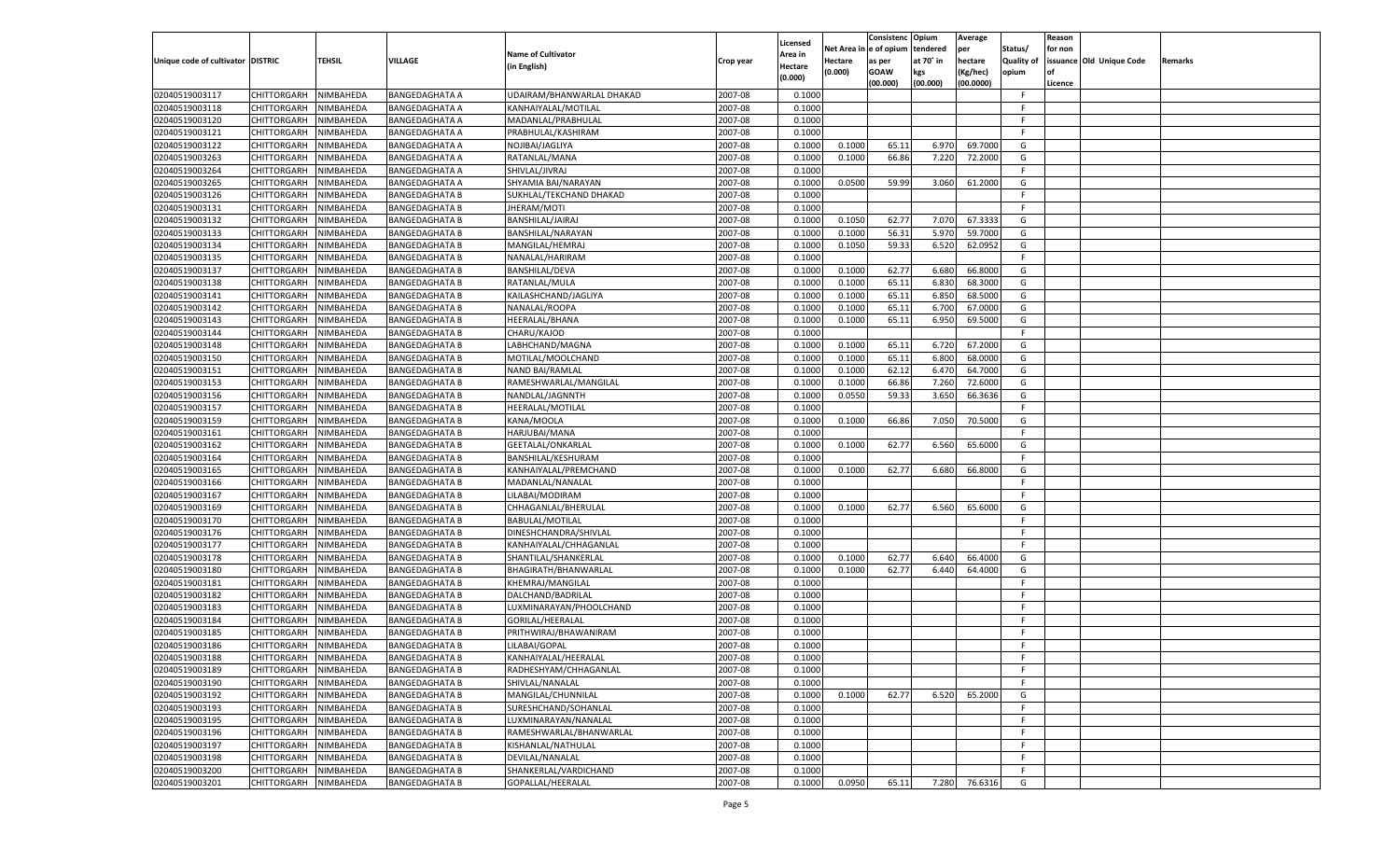|                                   |                       |               |                       |                               |           |                           |          | Consistenc  | Opium     | Average   |                   | Reason  |                          |                    |
|-----------------------------------|-----------------------|---------------|-----------------------|-------------------------------|-----------|---------------------------|----------|-------------|-----------|-----------|-------------------|---------|--------------------------|--------------------|
|                                   |                       |               |                       | <b>Name of Cultivator</b>     |           | Licensed                  | Net Area | e of opium  | tendered  | per       | Status/           | for non |                          |                    |
| Unique code of cultivator DISTRIC |                       | <b>TEHSIL</b> | VILLAGE               | (in English)                  | Crop year | <b>Area in</b><br>Hectare | Hectare  | as per      | at 70˚ in | hectare   | <b>Quality of</b> |         | issuance Old Unique Code | Remarks            |
|                                   |                       |               |                       |                               |           | (0.000)                   | (0.000)  | <b>GOAW</b> | kgs       | (Kg/hec)  | opium             |         |                          |                    |
|                                   |                       |               |                       |                               |           |                           |          | (00.000)    | (00.000)  | (00.0000) |                   | Licence |                          |                    |
| 02040519003202                    | CHITTORGARH           | NIMBAHEDA     | <b>BANGEDAGHATA B</b> | RATANLAL/TEKCHAND             | 2007-08   | 0.1000                    |          |             |           |           | F                 |         |                          |                    |
| 02040519003203                    | CHITTORGARH           | NIMBAHEDA     | <b>BANGEDAGHATA B</b> | JAICHAND/NANALAL              | 2007-08   | 0.1000                    | 0.1000   | 62.12       | 6.050     | 60.5000   | G                 |         |                          |                    |
| 02040519003204                    | CHITTORGARH           | NIMBAHEDA     | <b>BANGEDAGHATA B</b> | BOTLAL/KISHANLAL              | 2007-08   | 0.1000                    | 0.1000   | 65.03       | 6.700     | 67.0000   | G                 |         |                          |                    |
| 02040519003205                    | CHITTORGARH           | NIMBAHEDA     | <b>BANGEDAGHATA B</b> | <b>GEETA BAI/RADAKISHAN</b>   | 2007-08   | 0.1000                    |          |             |           |           | F.                |         |                          |                    |
| 02040519003208                    | CHITTORGARH           | NIMBAHEDA     | <b>BANGEDAGHATA B</b> | RADHESHYAM/TEKCHAND           | 2007-08   | 0.1000                    |          |             |           |           | F.                |         |                          |                    |
| 02040519003209                    | CHITTORGARH           | NIMBAHEDA     | <b>BANGEDAGHATA B</b> | SURESHCHAND/NANALAL           | 2007-08   | 0.1000                    | 0.1000   | 59.33       | 6.180     | 61.8000   | G                 |         |                          |                    |
| 02040519003210                    | CHITTORGARH           | NIMBAHEDA     | <b>BANGEDAGHATA B</b> | RATANLAL/PRABHULAL            | 2007-08   | 0.1000                    |          |             |           |           | F.                |         |                          |                    |
| 02040519003211                    | CHITTORGARH           | NIMBAHEDA     | <b>BANGEDAGHATA B</b> | SUKHLAL/CHUNNILAL             | 2007-08   | 0.1000                    | 0.1000   | 62.12       | 5.890     | 58.9000   | G                 |         |                          |                    |
| 02040519003214                    | CHITTORGARH           | NIMBAHEDA     | <b>BANGEDAGHATA B</b> | MOHANLAL/RAMCHANDRA           | 2007-08   | 0.1000                    |          |             |           |           | F                 |         |                          |                    |
| 02040519003215                    | CHITTORGARH           | NIMBAHEDA     | <b>BANGEDAGHATA B</b> | SHANTILAL/SHANKERLAL          | 2007-08   | 0.1000                    |          |             |           |           | F.                |         |                          |                    |
| 02040519003216                    | CHITTORGARH           | NIMBAHEDA     | <b>BANGEDAGHATA B</b> | SOHANLAL/NARAYAN              | 2007-08   | 0.1000                    |          |             |           |           | F.                |         |                          |                    |
| 02040519003218                    | CHITTORGARH           | NIMBAHEDA     | <b>BANGEDAGHATA B</b> | SHIVLAL/PHOOLCHAND            | 2007-08   | 0.1000                    |          |             |           |           | F.                |         |                          |                    |
| 02040519003219                    | CHITTORGARH           | NIMBAHEDA     | <b>BANGEDAGHATA B</b> | NANALAL/RAMLAL                | 2007-08   | 0.1000                    | 0.1000   | 62.12       | 6.450     | 64.5000   | G                 |         |                          |                    |
| 02040519003220                    | CHITTORGARH           | NIMBAHEDA     | <b>BANGEDAGHATA B</b> | PHOOLCHAND/GEETALAL           | 2007-08   | 0.1000                    | 0.1000   | 65.03       | 6.580     | 65.8000   | G                 |         |                          |                    |
| 02040519003221                    | CHITTORGARH           | NIMBAHEDA     | <b>BANGEDAGHATA B</b> | SOBHAGMAL/KANIYALAL           | 2007-08   | 0.1000                    | 0.1000   | 62.12       | 6.290     | 62.9000   | G                 |         |                          |                    |
| 02040519003222                    | CHITTORGARH           | NIMBAHEDA     | <b>BANGEDAGHATA B</b> | GOPALLAL/SOHANLAL             | 2007-08   | 0.1000                    | 0.1000   | 65.03       | 6.630     | 66.3000   | G                 |         |                          |                    |
| 02040519003223                    | CHITTORGARH           | NIMBAHEDA     | <b>BANGEDAGHATA B</b> | GEETALAL/MOHANLAL             | 2007-08   | 0.1000                    |          |             |           |           | F.                |         |                          |                    |
| 02040519003224                    | CHITTORGARH           | NIMBAHEDA     | <b>BANGEDAGHATA B</b> | SHYAMLAL/BHERULAL             | 2007-08   | 0.1000                    | 0.1000   | 66.86       | 7.240     | 72.4000   | G                 |         |                          |                    |
| 02040519003225                    | CHITTORGARH           | NIMBAHEDA     | <b>BANGEDAGHATA B</b> | KAMLABAI/SHANKERLAL           | 2007-08   | 0.1000                    |          |             |           |           | F.                |         |                          |                    |
| 02040519003227                    | CHITTORGARH           | NIMBAHEDA     | <b>BANGEDAGHATA B</b> | RATANLAL/LALU                 | 2007-08   | 0.1000                    |          |             |           |           | F.                |         |                          |                    |
| 02040519003228                    | CHITTORGARH           | NIMBAHEDA     | <b>BANGEDAGHATA B</b> | NIRBHAIRAM/PHOOLCHAND         | 2007-08   | 0.1000                    |          |             |           |           | F.                |         |                          |                    |
| 02040519003229                    | CHITTORGARH           | NIMBAHEDA     | <b>BANGEDAGHATA B</b> | MANGILAL/GULAB CHAND KUMHAR   | 2007-08   | 0.1000                    | 0.1000   | 65.03       | 6.840     | 68.4000   | G                 |         |                          |                    |
| 02040519003231                    | CHITTORGARH           | NIMBAHEDA     | <b>BANGEDAGHATA B</b> | KISHOR KUMAR/KHEMRAJ DHAKAD   | 2007-08   | 0.1000                    |          |             |           |           | F.                |         |                          |                    |
| 02040519003233                    | CHITTORGARH           | NIMBAHEDA     | <b>BANGEDAGHATA B</b> | KAMLIBAI/NARU                 | 2007-08   | 0.1000                    |          |             |           |           | F.                |         |                          |                    |
| 02040519003234                    | CHITTORGARH           | NIMBAHEDA     | <b>BANGEDAGHATA B</b> | FULCHAND/DALUJI DHAKAD        | 2007-08   | 0.1000                    |          |             |           |           | F.                |         |                          |                    |
| 02040519003235                    | CHITTORGARH           | NIMBAHEDA     | <b>BANGEDAGHATA B</b> | SHANKARLAL/DEVABALAI          | 2007-08   | 0.1000                    |          |             |           |           | F.                |         |                          |                    |
| 02040519003237                    | CHITTORGARH           | NIMBAHEDA     | <b>BANGEDAGHATA B</b> | MADANLAL/MANGILAL DHAKAD      | 2007-08   | 0.1000                    |          |             |           |           | F.                |         |                          |                    |
| 02040519003238                    | CHITTORGARH           | NIMBAHEDA     | <b>BANGEDAGHATA B</b> | KALURAM/KASHIRAM MALI         | 2007-08   | 0.1000                    |          |             |           |           | F.                |         |                          |                    |
| 02040519003241                    | CHITTORGARH           | NIMBAHEDA     | <b>BANGEDAGHATA B</b> | BAGDIRAM/NANALAL              | 2007-08   | 0.1000                    | 0.1050   | 62.12       | 6.680     | 63.6190   | G                 |         |                          |                    |
| 02040519003243                    | CHITTORGARH           | NIMBAHEDA     | <b>BANGEDAGHATA B</b> | NANALAL/BHUVANIRAM            | 2007-08   | 0.1000                    | 0.1000   | 59.33       | 6.330     | 63.3000   | G                 |         |                          |                    |
| 02040519003244                    | CHITTORGARH           | NIMBAHEDA     | <b>BANGEDAGHATA B</b> | RADHESHYAM/MADHOLAL           | 2007-08   | 0.1000                    |          |             |           |           | F.                |         |                          | <b>NAME CHANGE</b> |
| 02040519003245                    | CHITTORGARH           | NIMBAHEDA     | <b>BANGEDAGHATA B</b> | MOHANLAL/PRABHULAL BHIL       | 2007-08   | 0.1000                    |          |             |           |           | F                 |         |                          |                    |
| 02040519003251                    | <b>CHITTORGARH</b>    | NIMBAHEDA     | <b>BANGEDAGHATA B</b> | KASHIRAM/MEGHA JI BHIL        | 2007-08   | 0.1000                    |          |             |           |           | F.                |         |                          |                    |
| 02040519003252                    | CHITTORGARH           | NIMBAHEDA     | <b>BANGEDAGHATA B</b> | PRABHULAL/BHERULAL DHAKAD     | 2007-08   | 0.1000                    | 0.1000   | 65.03       | 6.420     | 64.2000   | G                 |         |                          |                    |
| 02040519003253                    | <b>CHITTORGARH</b>    | NIMBAHEDA     | <b>BANGEDAGHATA B</b> | MOTILAL/AASHARAM              | 2007-08   | 0.1000                    |          |             |           |           | F.                |         |                          |                    |
| 02040519003255                    | CHITTORGARH           | NIMBAHEDA     | <b>BANGEDAGHATA B</b> | BAGDIRAM/NARAYAN DHAKAD       | 2007-08   | 0.1000                    |          |             |           |           | F                 |         |                          |                    |
| 02040519003256                    |                       | NIMBAHEDA     |                       |                               | 2007-08   | 0.1000                    |          |             |           |           | F.                |         |                          |                    |
|                                   | CHITTORGARH           |               | <b>BANGEDAGHATA B</b> | HIRALAL/MAGNA REGAR           |           |                           |          |             |           | 69.2000   |                   |         |                          |                    |
| 02040519003260                    | CHITTORGARH           | NIMBAHEDA     | <b>BANGEDAGHATA B</b> | JAGDISH CHANDRA/JAIRAAM REGAR | 2007-08   | 0.1000                    | 0.1000   | 66.86       | 6.920     |           | G                 |         |                          |                    |
| 02040519003261                    | <b>CHITTORGARH</b>    | NIMBAHEDA     | <b>BANGEDAGHATA B</b> | RATANLAL/ONKARLAL             | 2007-08   | 0.1000                    |          |             |           |           | F.                |         |                          |                    |
| 02040519003262                    | CHITTORGARH           | NIMBAHEDA     | <b>BANGEDAGHATA B</b> | NANDLAL/SHANKARLAL DHAKAD     | 2007-08   | 0.1000                    |          |             |           |           | F                 |         |                          |                    |
| 02040519003267                    | <b>CHITTORGARH</b>    | NIMBAHEDA     | <b>BANGEDAGHATA B</b> | RANGLAL/BHANWARLAL            | 2007-08   | 0.1000                    |          |             |           |           | F.                |         | 02040519035019           | <b>TRANSFER</b>    |
| 02040519003268                    | CHITTORGARH           | NIMBAHEDA     | <b>BANGEDAGHATA B</b> | OMPARKASH/BHAGVAN             | 2007-08   | 0.1000                    | 0.1000   | 65.03       | 6.680     | 66.8000   | G                 |         | 01010102170173           | TRANSFER           |
| 02040519003269                    | CHITTORGARH           | NIMBAHEDA     | <b>BANGEDAGHATA B</b> | NIRBHERAM/KJODH               | 2007-08   | 0.1000                    |          |             |           |           | F.                |         | 01010102170155           | <b>TRANSFER</b>    |
| 02040519004002                    | CHITTORGARH           | NIMBAHEDA     | <b>DEEPPURA</b>       | PRABHULAL/GULAB               | 2007-08   | 0.1000                    |          |             |           |           | F                 |         |                          |                    |
| 02040519004004                    | CHITTORGARH           | NIMBAHEDA     | <b>DEEPPURA</b>       | <b>GHISA BAI/NANALAL</b>      | 2007-08   | 0.1000                    |          |             |           |           | F.                |         |                          |                    |
| 02040519004007                    | CHITTORGARH NIMBAHEDA |               | <b>DEEPPURA</b>       | NARAYANIBAI/HJARI             | 2007-08   | 0.1000                    |          |             |           |           | F.                |         |                          | <b>NAME CHANGE</b> |
| 02040519004009                    | CHITTORGARH           | NIMBAHEDA     | <b>DEEPPURA</b>       | <b>BALU/NARU KUMAR</b>        | 2007-08   | 0.1000                    |          |             |           |           | -F                |         |                          |                    |
| 02040519004012                    | CHITTORGARH           | NIMBAHEDA     | <b>DEEPPURA</b>       | JANIBAI/SHANKAR               | 2007-08   | 0.1000                    |          |             |           |           | F.                |         |                          |                    |
| 02040519004013                    | <b>CHITTORGARH</b>    | NIMBAHEDA     | <b>DEEPPURA</b>       | UDHAERAM/KISHNA               | 2007-08   | 0.1000                    | 0.0950   | 65.03       | 6.630     | 69.7895   | G                 |         |                          |                    |
| 02040519004014                    | <b>CHITTORGARH</b>    | NIMBAHEDA     | <b>DEEPPURA</b>       | RAMLAL/GOKEL                  | 2007-08   | 0.1000                    |          |             |           |           | F.                |         |                          |                    |
| 02040519004016                    | <b>CHITTORGARH</b>    | NIMBAHEDA     | <b>DEEPPURA</b>       | BHERULAL/GISULAL              | 2007-08   | 0.1000                    | 0.1000   | 65.03       | 6.910     | 69.1000   | G                 |         |                          |                    |
| 02040519004017                    | CHITTORGARH           | NIMBAHEDA     | <b>DEEPPURA</b>       | MOGIRAM/HARLAL                | 2007-08   | 0.1000                    |          |             |           |           | F.                |         |                          |                    |
| 02040519004018                    | <b>CHITTORGARH</b>    | NIMBAHEDA     | <b>DEEPPURA</b>       | SOHANIBAI/GISALAL             | 2007-08   | 0.1000                    |          |             |           |           | F                 |         |                          | <b>NAME CHANGE</b> |
| 02040519004020                    | <b>CHITTORGARH</b>    | NIMBAHEDA     | <b>DEEPPURA</b>       | CUNNILAL/HARLAL               | 2007-08   | 0.1000                    |          |             |           |           | F.                |         |                          |                    |
| 02040519004021                    | <b>CHITTORGARH</b>    | NIMBAHEDA     | <b>DEEPPURA</b>       | HJARI/CHUNA                   | 2007-08   | 0.1000                    |          |             |           |           | F                 |         |                          |                    |
| 02040519004024                    | CHITTORGARH           | NIMBAHEDA     | <b>DEEPPURA</b>       | BHERU/WARDA                   | 2007-08   | 0.1000                    | 0.1000   | 56.62       | 6.030     | 60.3000   | G                 |         |                          |                    |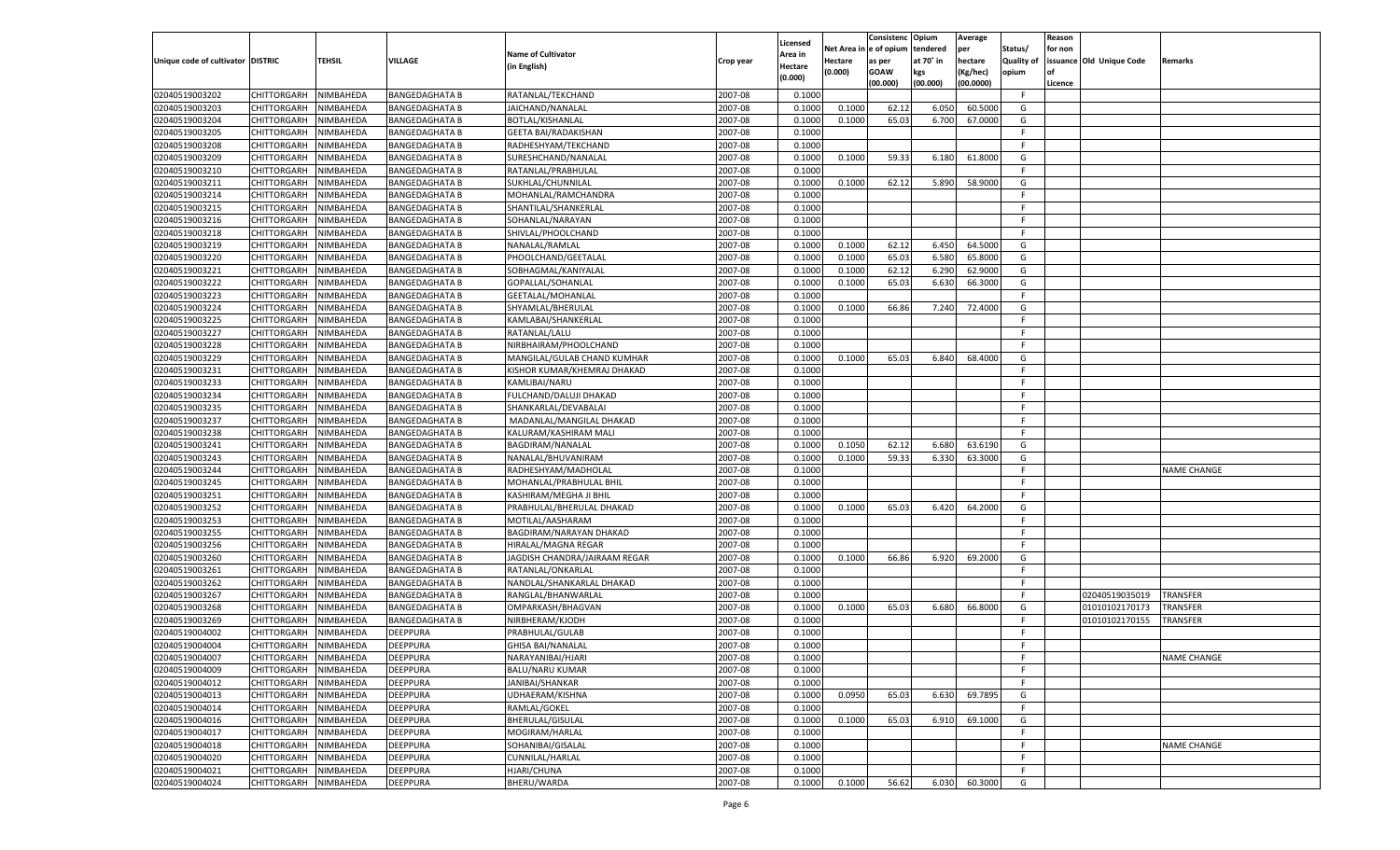|                                   |                       |                        |                 |                                           |           |                     |          | Consistenc  | Opium     | Average   |                   | Reason  |                          |                    |
|-----------------------------------|-----------------------|------------------------|-----------------|-------------------------------------------|-----------|---------------------|----------|-------------|-----------|-----------|-------------------|---------|--------------------------|--------------------|
|                                   |                       |                        |                 | <b>Name of Cultivator</b>                 |           | Licensed<br>\rea in | Net Area | e of opium  | tendered  | per       | Status/           | for non |                          |                    |
| Unique code of cultivator DISTRIC |                       | <b>TEHSIL</b>          | VILLAGE         | (in English)                              | Crop year | Hectare             | Hectare  | as per      | at 70˚ in | hectare   | <b>Quality of</b> |         | issuance Old Unique Code | Remarks            |
|                                   |                       |                        |                 |                                           |           | (0.000)             | (0.000)  | <b>GOAW</b> | kgs       | (Kg/hec)  | opium             |         |                          |                    |
|                                   |                       |                        |                 |                                           |           |                     |          | (00.000)    | (00.000)  | (00.0000) |                   | Licence |                          |                    |
| 02040519004025                    | CHITTORGARH           | NIMBAHEDA              | <b>DEEPPURA</b> | GOPALKARSAN/MHDANLAL                      | 2007-08   | 0.1000              |          |             |           |           | F                 |         |                          |                    |
| 02040519005002                    | CHITTORGARH           | NIMBAHEDA              | DHARESHVAR      | MATHURIBAI/RUPA                           | 2007-08   | 0.1000              | 0.1000   | 62.12       | 6.550     | 65.5000   | G                 |         |                          | <b>NAME CHANGE</b> |
| 02040519005004                    | CHITTORGARH           | NIMBAHEDA              | DHARESHVAR      | GOURILAL/NANDA                            | 2007-08   | 0.1000              | 0.1000   | 62.12       | 6.290     | 62.9000   | G                 |         |                          |                    |
| 02040519005006                    | CHITTORGARH           | NIMBAHEDA              | DHARESHVAR      | AIDAAN/GOVIND CHARAN                      | 2007-08   | 0.1000              | 0.1000   | 59.33       | 6.180     | 61.8000   | G                 |         |                          |                    |
| 02040519005013                    | CHITTORGARH           | NIMBAHEDA              | DHARESHVAR      | BHURA/GOVINDJI                            | 2007-08   | 0.1000              | 0.1000   |             | 6.130     | 61.3000   | G                 |         |                          |                    |
| 02040519005018                    | CHITTORGARH           | NIMBAHEDA              | DHARESHVAR      | GORAJI/LALA CHARAN                        | 2007-08   | 0.1000              |          |             |           |           | F.                |         |                          |                    |
| 02040519005019                    | CHITTORGARH           | NIMBAHEDA              | DHARESHVAR      | KISHANLAL/KARNAJI CHARAN                  | 2007-08   | 0.1000              | 0.1000   | 62.13       | 6.330     | 63.3000   | G                 |         |                          |                    |
| 02040519005021                    | CHITTORGARH           | NIMBAHEDA              | DHARESHVAR      | BHURALAL/NANDAJI CHARAN                   | 2007-08   | 0.1000              | 0.1000   | 62.13       | 6.490     | 64.9000   | G                 |         |                          |                    |
| 02040519005022                    | CHITTORGARH           | NIMBAHEDA              | DHARESHVAR      | KISHAN/NANDAJI CHARAN                     | 2007-08   | 0.1000              | 0.1000   | 62.13       | 6.340     | 63.4000   | G                 |         |                          |                    |
| 02040519005025                    | CHITTORGARH           | NIMBAHEDA              | DHARESHVAR      | INDRA MAL/GORAJI BHIL                     | 2007-08   | 0.1000              | 0.1000   |             | 6.27      | 62.7000   | G                 |         |                          |                    |
| 02040519005027                    | CHITTORGARH           | NIMBAHEDA              | DHARESHVAR      | HIRALAL/RUPA DHAKAD                       | 2007-08   | 0.1000              | 0.1000   |             | 6.420     | 64.2000   | G                 |         |                          |                    |
| 02040519005029                    | CHITTORGARH           | NIMBAHEDA              | DHARESHVAR      | BADRILAL/GHISA DHAKAD                     | 2007-08   | 0.1000              | 0.1000   | 59.99       | 6.27      | 62.7000   | G                 |         |                          |                    |
| 02040519005033                    | CHITTORGARH           | NIMBAHEDA              | DHARESHVAR      | KISHANLAL/GOVIND CHARAN                   | 2007-08   | 0.1000              |          |             |           |           | F.                |         |                          |                    |
| 02040519005034                    | CHITTORGARH           | NIMBAHEDA              | DHARESHVAR      | <b>BAHADUR SINGH/RAM SINGH</b>            | 2007-08   | 0.1000              | 0.1000   | 59.99       | 6.470     | 64.7000   | G                 |         |                          |                    |
| 02040519005035                    | CHITTORGARH           | NIMBAHEDA              | DHARESHVAR      | CHATAR SINGH/DEVI SING                    | 2007-08   | 0.1000              | 0.1000   | 62.13       | 6.640     | 66.4000   | G                 |         |                          |                    |
| 02040519005036                    | CHITTORGARH           | NIMBAHEDA              | DHARESHVAR      | <b>GULAB SING/RAM SING</b>                | 2007-08   | 0.1000              | 0.1000   | 62.13       | 6.340     | 63.4000   | G                 |         |                          |                    |
| 02040519005037                    | CHITTORGARH           | NIMBAHEDA              | DHARESHVAR      | PANNA/MOTI CHARAN                         | 2007-08   | 0.1000              | 0.1000   | 59.99       | 6.220     | 62.2000   | G                 |         |                          |                    |
| 02040519007001                    | CHITTORGARH           | NIMBAHEDA              | <b>GARVADA</b>  | KANKU BAI/KISHAN LAL                      | 2007-08   | 0.1000              | 0.1000   | 67.03       | 6.790     | 67.9000   | G                 |         |                          |                    |
| 02040519007002                    | CHITTORGARH           | NIMBAHEDA              | GARVADA         | SHVIDAN/DEVA                              | 2007-08   | 0.1000              | 0.1000   | 67.03       | 7.090     | 70.9000   | G                 |         |                          |                    |
| 02040519007003                    | CHITTORGARH           | NIMBAHEDA              | <b>GARVADA</b>  | HAR LAL/GOVINDRAM                         | 2007-08   | 0.1000              |          |             |           |           | F.                |         |                          |                    |
| 02040519007005                    | CHITTORGARH           | NIMBAHEDA              | GARVADA         | PYARCHAND/LAKHMA JI                       | 2007-08   | 0.1000              | 0.1000   | 67.18       | 7.060     | 70.6000   | G                 |         |                          |                    |
| 02040519007008                    | CHITTORGARH           | NIMBAHEDA              | GARVADA         | RAJU/AIDAAN                               | 2007-08   | 0.1000              |          |             |           |           | F.                |         |                          |                    |
| 02040519007010                    | CHITTORGARH           | NIMBAHEDA              | GARVADA         | ONKARLAL/WAKTAWAR                         | 2007-08   | 0.1000              | 0.0950   | 65.03       | 6.430     | 67.6842   | G                 |         |                          |                    |
| 02040519007012                    | CHITTORGARH           | NIMBAHEDA              | <b>GARVADA</b>  | MOHAN LAL/UDHA                            | 2007-08   | 0.1000              | 0.1000   | 62.77       | 6.480     | 64.8000   | G                 |         |                          |                    |
| 02040519007014                    | CHITTORGARH           | NIMBAHEDA              | GARVADA         | LACHHIBAI/NANDA                           | 2007-08   | 0.1000              | 0.1000   | 67.03       | 6.780     | 67.8000   | G                 |         |                          |                    |
| 02040519007016                    | CHITTORGARH           | NIMBAHEDA              | GARVADA         | GANGABAI/BHURA                            | 2007-08   | 0.1000              | 0.1000   | 65.03       | 6.230     | 62.3000   | G                 |         |                          | <b>NAME CHANGE</b> |
| 02040519007017                    | CHITTORGARH           | NIMBAHEDA              | GARVADA         | NANDA/MULA                                | 2007-08   | 0.1000              | 0.1000   | 65.03       | 6.920     | 69.2000   | G                 |         |                          |                    |
| 02040519007019                    | CHITTORGARH           | NIMBAHEDA              | <b>GARVADA</b>  | BHERA/NANDA KUMAR                         | 2007-08   | 0.1000              | 0.1000   | 67.03       | 7.110     | 71.1000   | G                 |         |                          |                    |
| 02040519007020                    | CHITTORGARH           | NIMBAHEDA              | GARVADA         | LUXMAN/NAARU                              | 2007-08   | 0.1000              | 0.1000   | 67.03       | 7.040     | 70.4000   | G                 |         |                          |                    |
| 02040519007021                    | CHITTORGARH           | NIMBAHEDA              | GARVADA         | SOHAN LAL/HEERA LAL                       | 2007-08   | 0.1000              | 0.1000   | 67.03       | 6.870     | 68.7000   | G                 |         |                          |                    |
| 02040519007023                    | CHITTORGARH           | NIMBAHEDA              | GARVADA         | SHANKAR GIRI/HEMA GIRI                    | 2007-08   | 0.1000              | 0.1000   | 65.03       | 6.640     | 66.4000   | G                 |         |                          |                    |
| 02040519007027                    | CHITTORGARH           | NIMBAHEDA              | <b>GARVADA</b>  | RADHABAI/PRABHU                           | 2007-08   | 0.1000              |          |             |           |           | F                 |         |                          |                    |
| 02040519007028                    | <b>CHITTORGARH</b>    | NIMBAHEDA              | GARVADA         | MATHRA DAN/DANA                           | 2007-08   | 0.1000              | 0.1000   | 67.03       | 6.800     | 68.0000   | G                 |         |                          |                    |
| 02040519007032                    | CHITTORGARH           | NIMBAHEDA              | GARVADA         | RAM LAL/HEERA JI                          | 2007-08   | 0.1000              | 0.1000   | 67.03       | 6.860     | 68.6000   | G                 |         |                          |                    |
| 02040519007033                    | <b>CHITTORGARH</b>    | NIMBAHEDA              | GARVADA         | KAILASHGIRI/HEMGIR                        | 2007-08   | 0.1000              | 0.1000   | 62.77       | 6.400     | 64.0000   | G                 |         |                          |                    |
| 02040519007034                    | CHITTORGARH           | NIMBAHEDA              | <b>GARVADA</b>  | MOHAN LAL/HEERA J                         | 2007-08   | 0.1000              | 0.0950   | 67.03       | 6.660     | 70.1053   | G                 |         |                          |                    |
| 02040519007035                    | CHITTORGARH           | NIMBAHEDA              | GARVADA         | MANGILAL/DEVRAJ                           | 2007-08   | 0.1000              |          |             |           |           | F.                |         |                          |                    |
| 02040519010458                    | CHITTORGARH           | NIMBAHEDA              | KANERA A        | SURESHCHANDRA/JAGANNATH                   | 2007-08   | 0.1000              |          |             |           |           | F                 |         |                          |                    |
| 02040519010001                    |                       | NIMBAHEDA              | KANERA A        |                                           | 2007-08   | 0.1000              |          |             |           |           | F.                |         |                          |                    |
| 02040519010002                    | <b>CHITTORGARH</b>    |                        | KANERA A        | KISHANLAL/NATHU                           | 2007-08   | 0.1000              | 0.0500   | 64.49       | 4.040     | 80.8000   | G                 |         |                          |                    |
|                                   | CHITTORGARH           | NIMBAHEDA              |                 | LAKHMICHAND/CHUNNILAL                     | 2007-08   | 0.1000              |          |             |           |           | F.                |         |                          |                    |
| 02040519010003                    | <b>CHITTORGARH</b>    | NIMBAHEDA              | KANERA A        | KHAYALILAL/KHEMRAJ<br>BHAGWANLAL/KASHIRAM |           |                     |          |             |           | 73.4000   |                   |         |                          |                    |
| 02040519010004                    | CHITTORGARH           | NIMBAHEDA<br>NIMBAHEDA | KANERA A        |                                           | 2007-08   | 0.1000              | 0.1000   | 62.13       | 7.340     |           | G<br>F.           |         |                          |                    |
| 02040519010005                    | CHITTORGARH           |                        | KANERA A        | SHYAMLAL/GABUR                            | 2007-08   | 0.1000              |          |             |           |           |                   |         |                          | <b>NAME CHANGE</b> |
| 02040519010006                    | CHITTORGARH           | NIMBAHEDA              | KANERA A        | BANSHILAL/KUKA                            | 2007-08   | 0.1000              |          |             |           |           | F                 |         |                          |                    |
| 02040519010008                    | CHITTORGARH           | NIMBAHEDA              | KANERA A        | PHOOLCHAND/BHANWARLAL                     | 2007-08   | 0.1000              |          |             |           |           | F                 |         |                          |                    |
| 02040519010009                    | CHITTORGARH NIMBAHEDA |                        | <b>KANERA A</b> | BHAGWANLAL/NANALAL                        | 2007-08   | 0.1000              | 0.1000   | 62.18       | 6.550     | 65.5000   | G                 |         |                          |                    |
| 02040519010011                    | <b>CHITTORGARH</b>    | NIMBAHEDA              | <b>KANERA A</b> | DEVILAL/JAGNNATH                          | 2007-08   | 0.1000              |          |             |           |           | -F                |         |                          |                    |
| 02040519010013                    | CHITTORGARH           | NIMBAHEDA              | <b>KANERA A</b> | DEVILAL/MADHO                             | 2007-08   | 0.1000              |          |             |           |           | F.                |         |                          |                    |
| 02040519010014                    | <b>CHITTORGARH</b>    | NIMBAHEDA              | <b>KANERA A</b> | KAMLABAI/ONKAR                            | 2007-08   | 0.1000              |          |             |           |           | F.                |         |                          |                    |
| 02040519010016                    | <b>CHITTORGARH</b>    | NIMBAHEDA              | <b>KANERA A</b> | CHHAGANLAL/TODU                           | 2007-08   | 0.1000              |          |             |           |           | F.                |         |                          |                    |
| 02040519010017                    | <b>CHITTORGARH</b>    | NIMBAHEDA              | <b>KANERA A</b> | KISHAN/PARBHU                             | 2007-08   | 0.1000              |          |             |           |           | F                 |         |                          |                    |
| 02040519010018                    | <b>CHITTORGARH</b>    | NIMBAHEDA              | <b>KANERA A</b> | JAGNNATH/KAJOD                            | 2007-08   | 0.1000              |          |             |           |           | F                 |         |                          |                    |
| 02040519010020                    | <b>CHITTORGARH</b>    | NIMBAHEDA              | <b>KANERA A</b> | PHOOCHAND/GANGARAM                        | 2007-08   | 0.1000              |          |             |           |           | F.                |         |                          |                    |
| 02040519010021                    | <b>CHITTORGARH</b>    | NIMBAHEDA              | KANERA A        | KISHANLAL/RAMLAL                          | 2007-08   | 0.1000              |          |             |           |           | F.                |         |                          |                    |
| 02040519010022                    | <b>CHITTORGARH</b>    | NIMBAHEDA              | <b>KANERA A</b> | BHUVANIRAM/HEMRAJ                         | 2007-08   | 0.1000              |          |             |           |           | F.                |         |                          |                    |
| 02040519010023                    | CHITTORGARH           | NIMBAHEDA              | <b>KANERA A</b> | RAMESHVAR/BHAGWANLAL/KANIRAM              | 2007-08   | 0.1000              |          |             |           |           | F.                |         |                          |                    |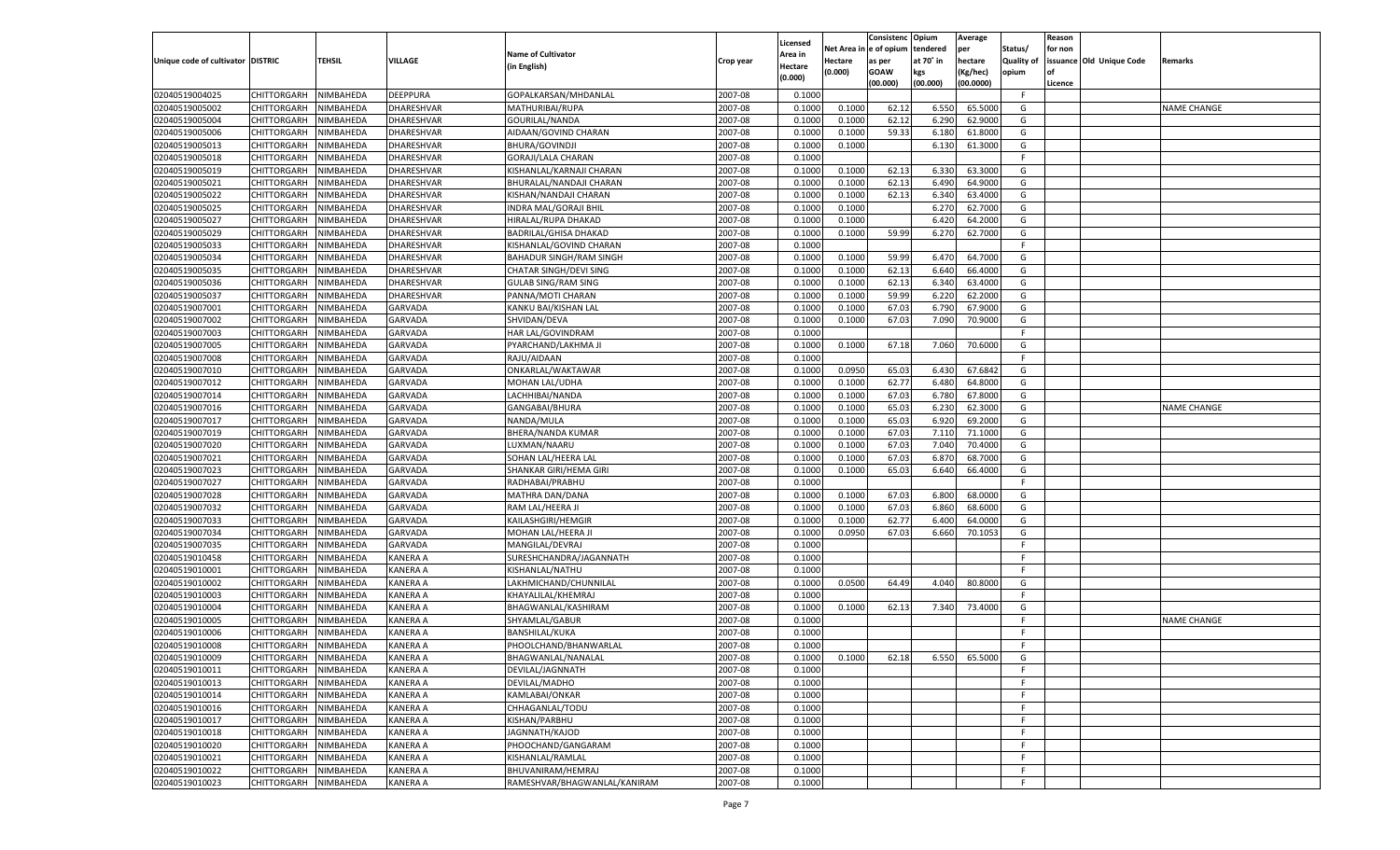|                                   |                                          |                        |                 |                            |           |                     |          | Consistenc  | Opium     | Average   |                   | Reason  |                          |                    |
|-----------------------------------|------------------------------------------|------------------------|-----------------|----------------------------|-----------|---------------------|----------|-------------|-----------|-----------|-------------------|---------|--------------------------|--------------------|
|                                   |                                          |                        |                 | <b>Name of Cultivator</b>  |           | Licensed<br>\rea in | Net Area | e of opium  | tendered  | per       | Status/           | for non |                          |                    |
| Unique code of cultivator DISTRIC |                                          | <b>TEHSIL</b>          | VILLAGE         | (in English)               | Crop year | Hectare             | Hectare  | as per      | at 70˚ in | hectare   | <b>Quality of</b> |         | issuance Old Unique Code | Remarks            |
|                                   |                                          |                        |                 |                            |           | (0.000)             | (0.000)  | <b>GOAW</b> | kgs       | (Kg/hec)  | opium             |         |                          |                    |
|                                   |                                          |                        |                 |                            |           |                     |          | (00.000)    | (00.000)  | (00.0000) |                   | Licence |                          |                    |
| 02040519010024                    | CHITTORGARH                              | NIMBAHEDA              | <b>KANERA A</b> | BASANTIBAI/BHERA           | 2007-08   | 0.1000              |          |             |           |           | F.                |         |                          |                    |
| 02040519010025                    | CHITTORGARH                              | NIMBAHEDA              | KANERA A        | BANSHILAL/PRABHULAL        | 2007-08   | 0.1000              |          |             |           |           | F.                |         |                          |                    |
| 02040519010026                    | CHITTORGARH                              | NIMBAHEDA              | KANERA A        | JEEVRAJ/RAMLAL             | 2007-08   | 0.1000              |          |             |           |           | F.                |         |                          |                    |
| 02040519010027                    | CHITTORGARH                              | NIMBAHEDA              | KANERA A        | LALIBAI/PREMCHAND          | 2007-08   | 0.1000              |          |             |           |           | F.                |         |                          |                    |
| 02040519010028                    | CHITTORGARH                              | NIMBAHEDA              | KANERA A        | BHAGIRATH/BHAWANIRAM       | 2007-08   | 0.1000              |          |             |           |           | F.                |         |                          |                    |
| 02040519010029                    | CHITTORGARH                              | NIMBAHEDA              | KANERA A        | RATANLAL/RAMLAL            | 2007-08   | 0.1000              | 0.1000   | 66.86       | 7.020     | 70.2000   | G                 |         |                          |                    |
| 02040519010030                    | CHITTORGARH                              | NIMBAHEDA              | KANERA A        | NANDLAL/KISHANLAI          | 2007-08   | 0.1000              |          |             |           |           | F.                |         |                          |                    |
| 02040519010031                    | CHITTORGARH                              | NIMBAHEDA              | KANERA A        | LAHRIBAI/BHANWARLAL        | 2007-08   | 0.1000              |          |             |           |           | F.                |         |                          |                    |
| 02040519010032                    | CHITTORGARH                              | NIMBAHEDA              | KANERA A        | MOHNIBAI/NARAYAN           | 2007-08   | 0.1000              |          |             |           |           | F.                |         |                          |                    |
| 02040519010033                    | CHITTORGARH                              | NIMBAHEDA              | KANERA A        | NANDLAL/SHRILAL            | 2007-08   | 0.1000              |          |             |           |           | F.                |         |                          |                    |
| 02040519010035                    | CHITTORGARH                              | NIMBAHEDA              | KANERA A        | ONKARLAL/LALU              | 2007-08   | 0.1000              |          |             |           |           | F.                |         |                          |                    |
| 02040519010036                    | CHITTORGARH                              | NIMBAHEDA              | KANERA A        | SOHANLAL/MANGILAL          | 2007-08   | 0.1000              | 0.1050   | 62.18       | 7.460     | 71.0476   | G                 |         |                          |                    |
| 02040519010037                    | CHITTORGARH                              | NIMBAHEDA              | KANERA A        | NANALAL/KASHIRAM           | 2007-08   | 0.1000              |          |             |           |           | F.                |         |                          |                    |
| 02040519010038                    | CHITTORGARH                              | NIMBAHEDA              | KANERA A        | RAMLAL/PRTHVIRAJ           | 2007-08   | 0.1000              |          |             |           |           | F.                |         |                          |                    |
| 02040519010040                    | CHITTORGARH                              | NIMBAHEDA              | KANERA A        | CHHAGANLAL/RATANLAL        | 2007-08   | 0.1000              |          |             |           |           | F.                |         |                          |                    |
| 02040519010041                    | CHITTORGARH                              | NIMBAHEDA              | KANERA A        | DHAPUBAI/GOVERDHANLAL      | 2007-08   | 0.1000              | 0.1050   | 64.49       | 7.570     | 72.0952   | G                 |         |                          | <b>NAME CHANGE</b> |
| 02040519010042                    | CHITTORGARH                              | NIMBAHEDA              | KANERA A        | KASTHURIBAI/MANGILAI       | 2007-08   | 0.1000              |          |             |           |           | F.                |         |                          |                    |
| 02040519010044                    | CHITTORGARH                              | NIMBAHEDA              | KANERA A        | JAGNNTH/GOPI               | 2007-08   | 0.1000              |          |             |           |           | F.                |         |                          |                    |
| 02040519010045                    | CHITTORGARH                              | NIMBAHEDA              | KANERA A        | NANDLAL/MOOLCHAND          | 2007-08   | 0.1000              |          |             |           |           | F.                |         |                          |                    |
| 02040519010046                    | CHITTORGARH                              | NIMBAHEDA              | KANERA A        | NANIBAI/MULCHAND           | 2007-08   | 0.1000              |          |             |           |           | F.                |         |                          |                    |
| 02040519010048                    | CHITTORGARH                              | NIMBAHEDA              | KANERA A        | NANALAL/MANGILAL           | 2007-08   | 0.1000              |          |             |           |           | F.                |         |                          |                    |
| 02040519010049                    | CHITTORGARH                              | NIMBAHEDA              | KANERA A        | RAMNARAYAN/NANALAI         | 2007-08   | 0.1000              | 0.1000   | 59.99       | 6.190     | 61.9000   | G                 |         |                          |                    |
| 02040519010052                    | <b>CHITTORGARH</b>                       | NIMBAHEDA              | KANERA A        | SOHANLAL/DHANNRAJ          | 2007-08   | 0.1000              |          |             |           |           | F.                |         |                          |                    |
| 02040519010054                    | CHITTORGARH                              | NIMBAHEDA              | KANERA A        | DAULATRAM/ROOPA            | 2007-08   | 0.1000              |          |             |           |           | F.                |         |                          |                    |
| 02040519010057                    | CHITTORGARH                              | NIMBAHEDA              | KANERA A        | NATHULAL/LALU              | 2007-08   | 0.1000              |          |             |           |           | F.                |         |                          |                    |
| 02040519010058                    | CHITTORGARH                              | NIMBAHEDA              | KANERA A        | GHASILAL/NARAYAN           | 2007-08   | 0.1000              |          |             |           |           | F.                |         |                          |                    |
| 02040519010059                    | CHITTORGARH                              | NIMBAHEDA              | KANERA A        | RADHESHYAM/RATANLAL        | 2007-08   | 0.1000              |          |             |           |           | F.                |         |                          |                    |
| 02040519010060                    | CHITTORGARH                              | NIMBAHEDA              | KANERA A        | RAJENDRAKUMAR/BHANWARLAL   | 2007-08   | 0.1000              |          |             |           |           | F.                |         |                          | <b>NAME CHANGE</b> |
| 02040519010063                    | CHITTORGARH                              | NIMBAHEDA              | KANERA A        | MADANLAL/UDA               | 2007-08   | 0.1000              |          |             |           |           | F.                |         |                          |                    |
| 02040519010065                    | CHITTORGARH                              | NIMBAHEDA              | KANERA A        | MATHRIBAI/CHATARBHUJ       | 2007-08   | 0.1000              | 0.1050   | 62.18       | 7.130     | 67.9048   | G                 |         |                          |                    |
| 02040519010066                    | CHITTORGARH                              | NIMBAHEDA              | KANERA A        | KESHURAM/BHAWANIRAM        | 2007-08   | 0.1000              |          |             |           |           | F.                |         |                          |                    |
| 02040519010067                    | CHITTORGARH                              | NIMBAHEDA              | KANERA A        | ROOPLAL/PREAMCHAND         | 2007-08   | 0.1000              |          |             |           |           | F                 |         |                          |                    |
| 02040519010070                    | CHITTORGARH                              | NIMBAHEDA              | KANERA A        | JAGDISH/PANNALAL           | 2007-08   | 0.1000              |          |             |           |           | F.                |         |                          |                    |
| 02040519010073                    | CHITTORGARH                              | NIMBAHEDA              | KANERA A        | DHANRAJ/HEERALAL           | 2007-08   | 0.1000              |          |             |           |           | F.                |         |                          |                    |
| 02040519010074                    | <b>CHITTORGARH</b>                       | NIMBAHEDA              | KANERA A        | KANKUBAI/KEVALRAM          | 2007-08   | 0.1000              |          |             |           |           | F.                |         |                          | <b>NAME CHANGE</b> |
| 02040519010075                    | CHITTORGARH                              | NIMBAHEDA              | KANERA A        | KAILASHCHANDRA/KANHAIYALAL | 2007-08   | 0.1000              |          |             |           |           | F                 |         |                          |                    |
| 02040519010076                    | CHITTORGARH                              | NIMBAHEDA              | KANERA A        | RAMCHANDRA/MODAJI          | 2007-08   | 0.1000              |          |             |           |           | F                 |         |                          |                    |
| 02040519010077                    | CHITTORGARH                              | NIMBAHEDA              | KANERA A        | RAMESHWAR/BADRILAL         | 2007-08   | 0.1000              |          |             |           |           | F                 |         |                          |                    |
| 02040519010078                    | CHITTORGARH                              | NIMBAHEDA              | KANERA A        | LABHCHAND/BADRILAL         | 2007-08   | 0.1000              |          |             |           |           | F.                |         |                          |                    |
| 02040519010079                    | CHITTORGARH                              | NIMBAHEDA              | KANERA A        | DINESH/DHANRAJ             | 2007-08   | 0.1000              |          |             |           |           | F                 |         |                          |                    |
| 02040519010080                    | CHITTORGARH                              | NIMBAHEDA              | KANERA A        | DHANRAJ/KALU               | 2007-08   | 0.1000              |          |             |           |           | F                 |         |                          |                    |
| 02040519010082                    | CHITTORGARH                              | NIMBAHEDA              | KANERA A        | HARISHANKER/LUXMINARAYAN   | 2007-08   | 0.1000              |          |             |           |           | F                 |         |                          |                    |
| 02040519010085                    | CHITTORGARH                              | NIMBAHEDA              | KANERA A        | SUNDERBAI/BHURALAL         | 2007-08   | 0.1000              | 0.0500   | 59.99       | 3.400     | 68.0000   | G                 |         |                          |                    |
| 02040519010087                    | CHITTORGARH                              | NIMBAHEDA              | KANERA A        | BHURALAL/HUKMA             | 2007-08   | 0.1000              |          |             |           |           | F                 |         |                          |                    |
| 02040519010088                    | CHITTORGARH                              | NIMBAHEDA              | KANERA A        | HEERALAL/PRITHVIRAJ        | 2007-08   | 0.1000              |          |             |           |           | F                 |         |                          |                    |
| 02040519010089                    | CHITTORGARH NIMBAHEDA                    |                        | <b>KANERA A</b> | GULABIBAI/PREMCHAND        | 2007-08   | 0.1000              |          |             |           |           | F                 |         |                          |                    |
| 02040519010092                    | <b>CHITTORGARH</b>                       | NIMBAHEDA              | <b>KANERA A</b> | MOHANLAL/MATHURA           | 2007-08   | 0.1000              |          |             |           |           | F.                |         |                          |                    |
| 02040519010093                    | CHITTORGARH                              | NIMBAHEDA              | <b>KANERA A</b> | <b>BADRILAL/GHISA</b>      | 2007-08   | 0.1000              |          |             |           |           | F.                |         |                          |                    |
| 02040519010096                    | <b>CHITTORGARH</b>                       | NIMBAHEDA              | <b>KANERA A</b> | KANHAIYALAL/HEERALAL       | 2007-08   | 0.1000              |          |             |           |           | F.                |         |                          |                    |
| 02040519010097                    | <b>CHITTORGARH</b>                       | NIMBAHEDA              | <b>KANERA A</b> | CHATAR SINGH/SOHANLAL      | 2007-08   | 0.1000              |          |             |           |           | F.                |         |                          |                    |
| 02040519010098                    | <b>CHITTORGARH</b>                       | NIMBAHEDA              | <b>KANERA A</b> | GOPAL/PHOOLCHAND           | 2007-08   | 0.1000              |          |             |           |           | F                 |         |                          |                    |
| 02040519010099                    | <b>CHITTORGARH</b>                       | NIMBAHEDA              | <b>KANERA A</b> | KANHAIYALAL/ONKAR          | 2007-08   | 0.1000              |          |             |           |           | F.                |         |                          |                    |
|                                   |                                          | NIMBAHEDA              | <b>KANERA A</b> |                            | 2007-08   | 0.1000              |          |             |           |           | F.                |         |                          |                    |
| 02040519010100                    | <b>CHITTORGARH</b><br><b>CHITTORGARH</b> |                        |                 | BADRILAL/MANGILAL          |           |                     |          |             |           |           | F.                |         |                          |                    |
| 02040519010101                    |                                          | NIMBAHEDA<br>NIMBAHEDA | KANERA A        | SOHAN/SHANKAR TELI         | 2007-08   | 0.1000              |          |             |           |           |                   |         |                          |                    |
| 02040519010102                    | <b>CHITTORGARH</b>                       |                        | <b>KANERA A</b> | ONKARLAL/BHANWARLAL        | 2007-08   | 0.1000              |          |             |           |           | F.                |         |                          |                    |
| 02040519010103                    | <b>CHITTORGARH</b>                       | NIMBAHEDA              | <b>KANERA A</b> | SOBHALAL/JAGNNTH           | 2007-08   | 0.1000              | 0.1000   | 56.09       | 6.330     | 63.3000   | G                 |         |                          |                    |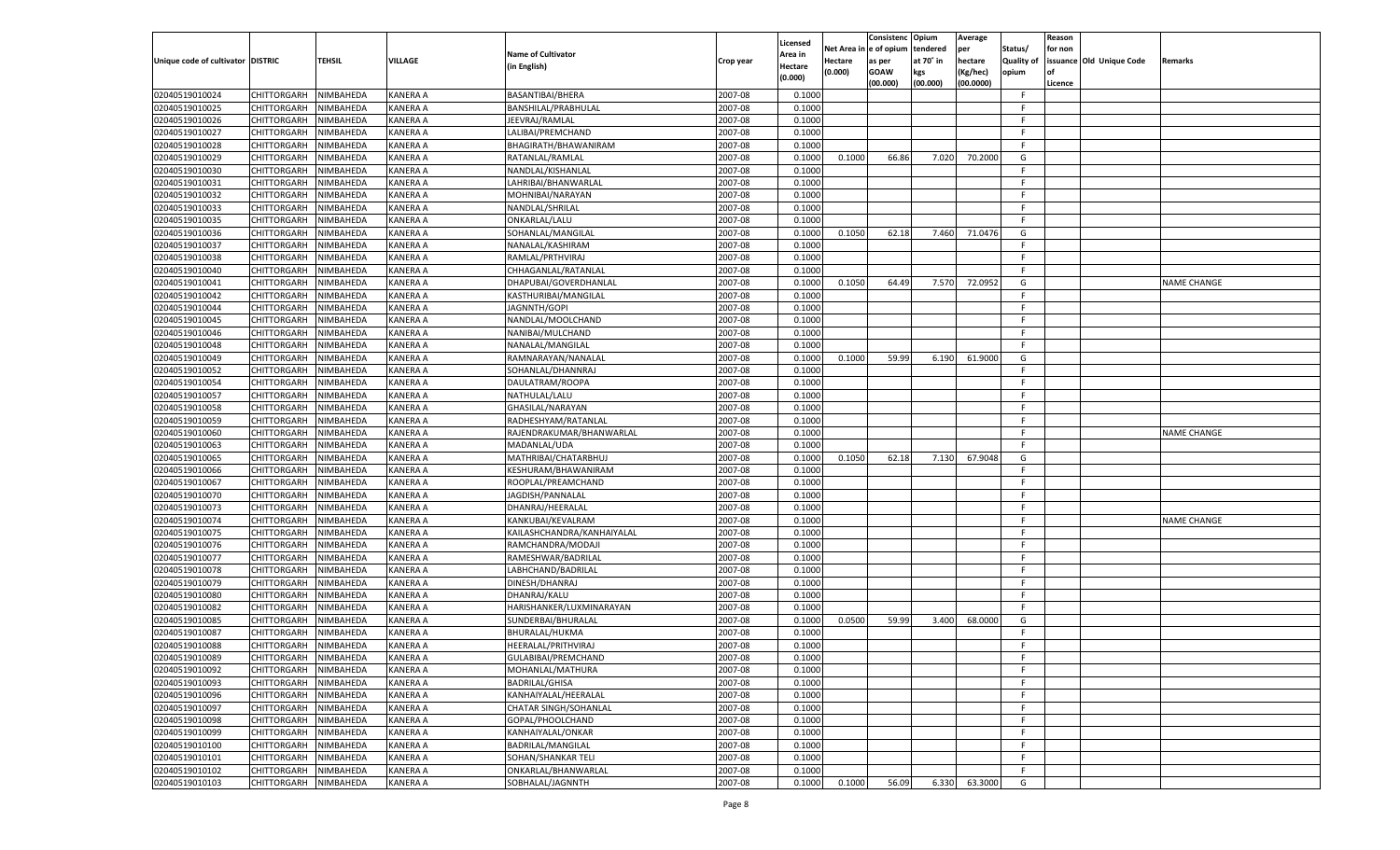|                                   |                       |                  |                 |                                |           |                     |         | Consistenc             | Opium     | Average   |            | Reason  |                          |                    |
|-----------------------------------|-----------------------|------------------|-----------------|--------------------------------|-----------|---------------------|---------|------------------------|-----------|-----------|------------|---------|--------------------------|--------------------|
|                                   |                       |                  |                 | <b>Name of Cultivator</b>      |           | Licensed<br>Area in |         | Net Area in e of opium | tendered  | per       | Status/    | for non |                          |                    |
| Unique code of cultivator DISTRIC |                       | <b>TEHSIL</b>    | VILLAGE         | (in English)                   | Crop year | Hectare             | Hectare | as per                 | at 70° in | hectare   | Quality of |         | issuance Old Unique Code | Remarks            |
|                                   |                       |                  |                 |                                |           | (0.000)             | (0.000) | <b>GOAW</b>            | kgs       | Kg/hec)   | opium      |         |                          |                    |
|                                   |                       |                  |                 |                                |           |                     |         | (00.000)               | (00.000)  | (00.0000) |            | Licence |                          |                    |
| 02040519010104                    | CHITTORGARH           | NIMBAHEDA        | <b>KANERA A</b> | SNEHLATA/JAGDISH               | 2007-08   | 0.1000              |         |                        |           |           | F.         |         |                          | <b>NAME CHANGE</b> |
| 02040519010105                    | <b>CHITTORGARH</b>    | NIMBAHEDA        | <b>KANERA A</b> | RAMESHWAR/RAMLAL               | 2007-08   | 0.1000              |         |                        |           |           | F.         |         |                          |                    |
| 02040519010108                    | <b>CHITTORGARH</b>    | NIMBAHEDA        | <b>KANERA A</b> | KISHANLAL/CHUNNILAL            | 2007-08   | 0.1000              |         |                        |           |           | F.         |         |                          |                    |
| 02040519010410                    | <b>CHITTORGARH</b>    | NIMBAHEDA        | <b>KANERA A</b> | PYARCHAND/DEVILAL              | 2007-08   | 0.1000              |         |                        |           |           | F.         |         |                          |                    |
| 02040519010411                    | <b>CHITTORGARH</b>    | NIMBAHEDA        | <b>KANERA A</b> | JETHIBAI/PANNALAL              | 2007-08   | 0.1000              |         |                        |           |           | F.         |         |                          |                    |
| 02040519010412                    | <b>CHITTORGARH</b>    | NIMBAHEDA        | <b>KANERA A</b> | KHEMRAJ/GABUR                  | 2007-08   | 0.1000              |         |                        |           |           | F.         |         |                          |                    |
| 02040519010413                    | <b>CHITTORGARH</b>    | NIMBAHEDA        | <b>KANERA A</b> | GOPAL/HERALAL                  | 2007-08   | 0.1000              |         |                        |           |           | F.         |         |                          |                    |
| 02040519010415                    | <b>CHITTORGARH</b>    | NIMBAHEDA        | <b>KANERA A</b> | LILASHANKAR/NANALAL            | 2007-08   | 0.1000              |         |                        |           |           | F.         |         |                          |                    |
| 02040519010420                    | <b>CHITTORGARH</b>    | NIMBAHEDA        | <b>KANERA A</b> | BANSHILAL/SHANKARLAL           | 2007-08   | 0.1000              |         |                        |           |           | F.         |         |                          |                    |
| 02040519010422                    | <b>CHITTORGARH</b>    | NIMBAHEDA        | <b>KANERA A</b> | RATANLAL/PRABHULAL             | 2007-08   | 0.1000              |         |                        |           |           | F.         |         |                          |                    |
| 02040519010424                    | <b>CHITTORGARH</b>    | NIMBAHEDA        | <b>KANERA A</b> | FULCHAND/MANGILAL              | 2007-08   | 0.1000              |         |                        |           |           | F.         |         |                          |                    |
| 02040519010426                    | <b>CHITTORGARH</b>    | NIMBAHEDA        | <b>KANERA A</b> | GANESHLAL/BHAGWANLAL           | 2007-08   | 0.1000              |         |                        |           |           | F.         |         |                          |                    |
| 02040519010427                    | <b>CHITTORGARH</b>    | NIMBAHEDA        | <b>KANERA A</b> | RATANLAL/NANALAL               | 2007-08   | 0.1000              |         |                        |           |           | F.         |         |                          |                    |
| 02040519010428                    | <b>CHITTORGARH</b>    | NIMBAHEDA        | <b>KANERA A</b> | SATYANARAYAN/CHAGANLAL         | 2007-08   | 0.1000              |         |                        |           |           | F.         |         |                          |                    |
| 02040519010429                    | <b>CHITTORGARH</b>    | NIMBAHEDA        | <b>KANERA A</b> | LABHCHAND/BHURA JI             | 2007-08   | 0.1000              |         |                        |           |           | F.         |         |                          |                    |
| 02040519010431                    | CHITTORGARH           | NIMBAHEDA        | <b>KANERA A</b> | LAXMI CHAND/GULAB SANGITARA    | 2007-08   | 0.1000              |         |                        |           |           | F          |         |                          |                    |
| 02040519010432                    | <b>CHITTORGARH</b>    | NIMBAHEDA        | <b>KANERA A</b> | GHISALAL/KETHURAM              | 2007-08   | 0.1000              |         |                        |           |           | F.         |         |                          |                    |
| 02040519010433                    | CHITTORGARH           | NIMBAHEDA        | <b>KANERA A</b> | SHANTILAL/JAGANNATH (BAMNIYA)  | 2007-08   | 0.1000              |         |                        |           |           | F.         |         |                          |                    |
| 02040519010434                    | <b>CHITTORGARH</b>    | NIMBAHEDA        | <b>KANERA A</b> | LAXMI NARAYAN/AMAR CHAND       | 2007-08   | 0.1000              |         |                        |           |           | F.         |         |                          |                    |
| 02040519010441                    | CHITTORGARH           | NIMBAHEDA        | <b>KANERA A</b> | KANHAYALAL/GOPI JI             | 2007-08   | 0.1000              |         |                        |           |           | F          |         |                          |                    |
| 02040519010442                    | <b>CHITTORGARH</b>    | NIMBAHEDA        | <b>KANERA A</b> | BABULAL/NARAYANLAL             | 2007-08   | 0.1000              |         |                        |           |           | F.         |         |                          |                    |
|                                   |                       |                  |                 |                                |           |                     |         |                        |           |           | F.         |         |                          |                    |
| 02040519010444                    | <b>CHITTORGARH</b>    | NIMBAHEDA        | <b>KANERA A</b> | PAHLAD/RAMLAL MESH             | 2007-08   | 0.1000              |         |                        |           |           | F.         |         |                          |                    |
| 02040519010445                    | <b>CHITTORGARH</b>    | NIMBAHEDA        | <b>KANERA A</b> | KISHANLAL/GHISALAL             | 2007-08   | 0.1000              |         |                        |           |           |            |         |                          |                    |
| 02040519010446                    | CHITTORGARH           | NIMBAHEDA        | <b>KANERA A</b> | DEVILAL/MOHANLAL               | 2007-08   | 0.1000              |         |                        |           |           | F          |         |                          |                    |
| 02040519010447                    | <b>CHITTORGARH</b>    | NIMBAHEDA        | <b>KANERA A</b> | FUL CHAND/LAKHMI CHAND         | 2007-08   | 0.1000              |         |                        |           |           | F.         |         |                          |                    |
| 02040519010449                    | <b>CHITTORGARH</b>    | NIMBAHEDA        | <b>KANERA A</b> | CHAGANLAL/AMARCHAND            | 2007-08   | 0.1000              | 0.1000  | 65.17                  | 7.140     | 71.4000   | G          |         |                          |                    |
| 02040519010450                    | <b>CHITTORGARH</b>    | NIMBAHEDA        | <b>KANERA A</b> | RUKMANI BAI/PRATHVIRAJ DHAKAD  | 2007-08   | 0.1000              |         |                        |           |           | F.         |         |                          |                    |
| 02040519010452                    | CHITTORGARH           | NIMBAHEDA        | <b>KANERA A</b> | CHAMPALAL/DALICHAND            | 2007-08   | 0.1000              | 0.1000  | 65.17                  | 6.900     | 69.0000   | G          |         |                          |                    |
| 02040519010453                    | CHITTORGARH           | NIMBAHEDA        | <b>KANERA A</b> | KANHALAL (KANAHIYALAL)/UDA     | 2007-08   | 0.1000              |         |                        |           |           | F.         |         |                          |                    |
| 02040519010455                    | CHITTORGARH           | NIMBAHEDA        | <b>KANERA A</b> | RAMESHWARLAL/BHURALAL          | 2007-08   | 0.1000              |         |                        |           |           | F.         |         |                          |                    |
| 02040519010456                    | <b>CHITTORGARH</b>    | NIMBAHEDA        | <b>KANERA A</b> | RAMESHCHANDRA/KHEMRAJ          | 2007-08   | 0.1000              |         |                        |           |           | F.         |         |                          |                    |
| 02040519010457                    | CHITTORGARH           | NIMBAHEDA        | <b>KANERA A</b> | RATANLAL/BHURALAL PANCHORIYA   | 2007-08   | 0.1000              |         |                        |           |           | F.         |         |                          |                    |
| 02040519010459                    | <b>CHITTORGARH</b>    | NIMBAHEDA        | <b>KANERA A</b> | NANALAL/HOKMA                  | 2007-08   | 0.1000              |         |                        |           |           | F.         |         |                          |                    |
| 02040519010460                    | CHITTORGARH           | NIMBAHEDA        | <b>KANERA A</b> | MANOHARLAL/NARAYAN JI BHANGURA | 2007-08   | 0.1000              | 0.0950  | 65.17                  | 6.780     | 71.3684   | G          |         |                          |                    |
| 02040519010461                    | <b>CHITTORGARH</b>    | NIMBAHEDA        | <b>KANERA A</b> | KISHANLAL/GABUR JI BAMBORIYA   | 2007-08   | 0.1000              | 0.0500  | 62.18                  | 3.470     | 69.4000   | G          |         |                          |                    |
| 02040519010463                    | CHITTORGARH           | NIMBAHEDA        | <b>KANERA A</b> | SHOKINLAL/SHIVLAL              | 2007-08   | 0.1000              |         |                        |           |           | F          |         |                          |                    |
| 02040519010517                    | <b>CHITTORGARH</b>    | NIMBAHEDA        | <b>KANERA A</b> | PREMCHAND/NATHUJI              | 2007-08   | 0.1000              |         |                        |           |           | F.         |         |                          |                    |
| 02040519010430                    | CHITTORGARH           | <b>NIMBAHEDA</b> | <b>KANERA A</b> | LAXMI NARAYAN/ KUKA BAMNIYA    | 2007-08   | 0.1000              |         |                        |           |           | F.         |         |                          |                    |
| 02040519010435                    | <b>CHITTORGARH</b>    | NIMBAHEDA        | <b>KANERA A</b> | LAXMI NARAYAN/PRATHVIRAJ       | 2007-08   | 0.1000              |         |                        |           |           | F.         |         |                          |                    |
| 02040519010451                    | CHITTORGARH           | NIMBAHEDA        | <b>KANERA A</b> | BHAGWANLAL/DALICHAND           | 2007-08   | 0.1000              |         |                        |           |           | F          |         |                          |                    |
| 02040519010110                    | <b>CHITTORGARH</b>    | NIMBAHEDA        | <b>KANERA B</b> | CHHAGANLAL/KALU                | 2007-08   | 0.1000              |         |                        |           |           | F.         |         |                          |                    |
| 02040519010111                    | <b>CHITTORGARH</b>    | NIMBAHEDA        | <b>KANERA B</b> | MADANLAL/NATHULAL              | 2007-08   | 0.1000              |         |                        |           |           | F.         |         |                          |                    |
| 02040519010112                    | <b>CHITTORGARH</b>    | NIMBAHEDA        | <b>KANERA B</b> | SOHANLAL/RADHAKISHAN           | 2007-08   | 0.1000              |         |                        |           |           | F.         |         |                          |                    |
| 02040519010113                    | CHITTORGARH           | NIMBAHEDA        | <b>KANERA B</b> | TULSIRAM/RADHAKISHAN           | 2007-08   | 0.1000              |         |                        |           |           | F          |         |                          |                    |
| 02040519010114                    | <b>CHITTORGARH</b>    | NIMBAHEDA        | <b>KANERA B</b> | BADRILAL/BHURA                 | 2007-08   | 0.1000              |         |                        |           |           | F          |         |                          |                    |
| 02040519010116                    | CHITTORGARH NIMBAHEDA |                  | <b>KANERA B</b> | MADANLAL/RATANLAL              | 2007-08   | 0.1000              |         |                        |           |           |            |         |                          |                    |
| 02040519010117                    | CHITTORGARH           | NIMBAHEDA        | <b>KANERA B</b> | TULSIBAI/PREMCHAND             | 2007-08   | 0.1000              | 0.1000  | 66.86                  | 7.030     | 70.3000   | G          |         |                          |                    |
| 02040519010118                    | <b>CHITTORGARH</b>    | NIMBAHEDA        | <b>KANERA B</b> | SHYAMLAL/BHAGIRTH              | 2007-08   | 0.1000              |         |                        |           |           | F.         |         |                          |                    |
| 02040519010119                    | <b>CHITTORGARH</b>    | NIMBAHEDA        | <b>KANERA B</b> | MUKESH(ASHISH)/GOPAL           | 2007-08   | 0.1000              |         |                        |           |           | F          |         |                          |                    |
| 02040519010120                    | <b>CHITTORGARH</b>    | NIMBAHEDA        | <b>KANERA B</b> | RAMESHWARLAL/JAGANNATH         | 2007-08   | 0.1000              |         |                        |           |           | F          |         |                          |                    |
| 02040519010121                    | <b>CHITTORGARH</b>    | NIMBAHEDA        | <b>KANERA B</b> | CHHAGANLAL/NANDA               | 2007-08   | 0.1000              |         |                        |           |           | F.         |         |                          |                    |
| 02040519010122                    |                       |                  |                 |                                |           | 0.1000              |         |                        |           |           | F.         |         |                          |                    |
|                                   | <b>CHITTORGARH</b>    | NIMBAHEDA        | <b>KANERA B</b> | AMARCHAND/SHANKERLAL           | 2007-08   |                     |         |                        |           |           |            |         |                          |                    |
| 02040519010126                    | CHITTORGARH           | NIMBAHEDA        | <b>KANERA B</b> | BHAGIRTH/GOPI                  | 2007-08   | 0.1000              |         |                        |           |           | F          |         |                          |                    |
| 02040519010128                    | <b>CHITTORGARH</b>    | NIMBAHEDA        | <b>KANERA B</b> | NARAYANIBAI/NANALAL            | 2007-08   | 0.1000              |         |                        |           |           | F          |         |                          |                    |
| 02040519010129                    | <b>CHITTORGARH</b>    | NIMBAHEDA        | <b>KANERA B</b> | MANGILAL/VARDICHAND            | 2007-08   | 0.1000              |         |                        |           |           | F.         |         |                          |                    |
| 02040519010130                    | CHITTORGARH           | NIMBAHEDA        | <b>KANERA B</b> | PYARCHAND/LAKHMICHAND          | 2007-08   | 0.1000              | 0.1000  | 62.13                  | 6.760     | 67.6000   | G          |         |                          |                    |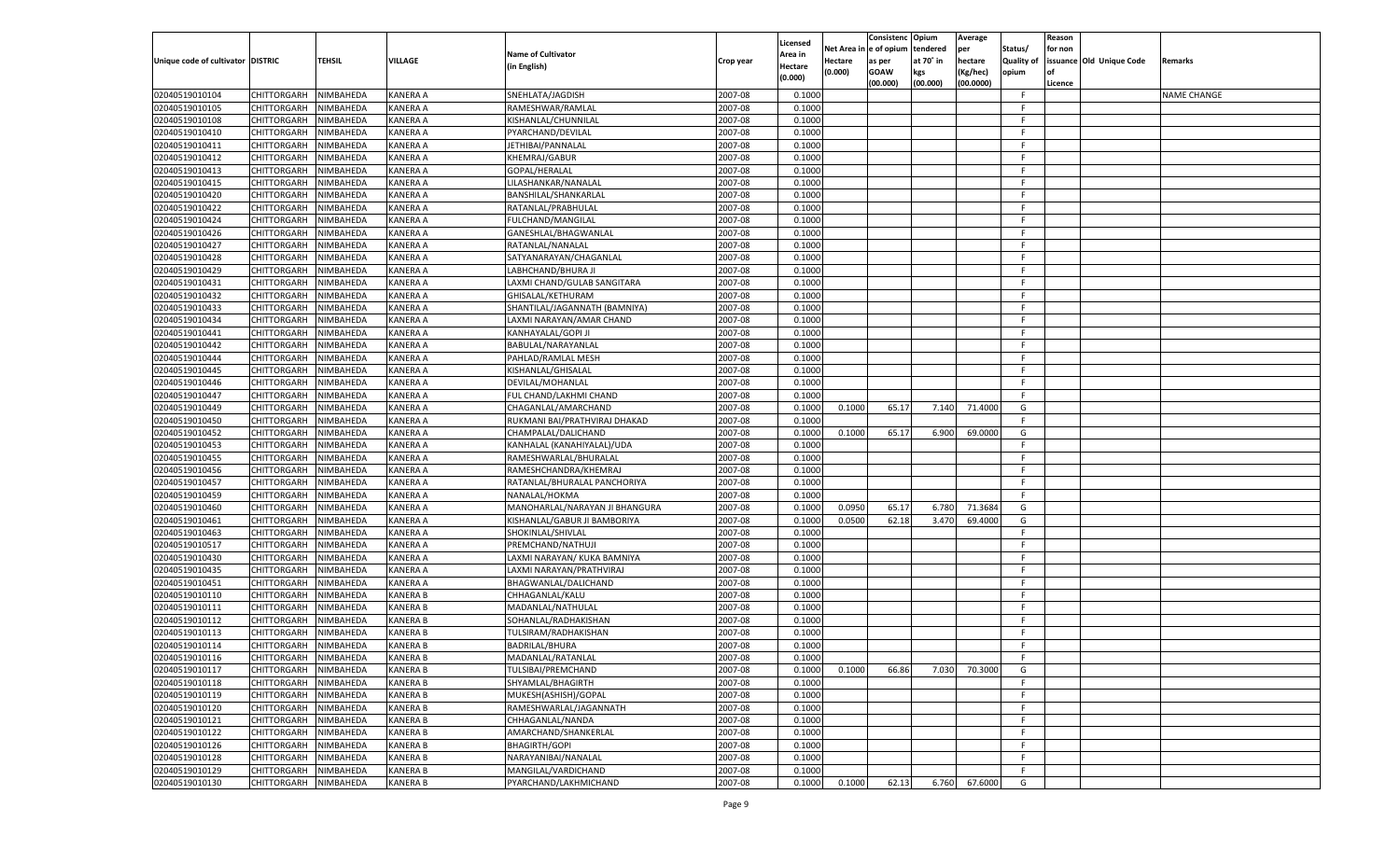|                                   |                       |               |                 |                           |           |                    |            | Consistenc Opium |           | Average   |                   | Reason  |                          |                |
|-----------------------------------|-----------------------|---------------|-----------------|---------------------------|-----------|--------------------|------------|------------------|-----------|-----------|-------------------|---------|--------------------------|----------------|
|                                   |                       |               |                 | <b>Name of Cultivator</b> |           | Licensed           | Net Area i | n  e of opium    | tendered  | per       | Status/           | for non |                          |                |
| Unique code of cultivator DISTRIC |                       | <b>TEHSIL</b> | VILLAGE         |                           | Crop year | \rea in            | Hectare    | as per           | at 70° in | hectare   | <b>Quality of</b> |         | issuance Old Unique Code | <b>Remarks</b> |
|                                   |                       |               |                 | (in English)              |           | Hectare<br>(0.000) | (0.000)    | <b>GOAW</b>      | kgs       | (Kg/hec)  | opium             |         |                          |                |
|                                   |                       |               |                 |                           |           |                    |            | (00.000)         | (00.000)  | (00.0000) |                   | Licence |                          |                |
| 02040519010132                    | CHITTORGARH           | NIMBAHEDA     | <b>KANERA B</b> | MANGILAL/KELA             | 2007-08   | 0.1000             |            |                  |           |           | -F.               |         |                          |                |
| 02040519010133                    | CHITTORGARH           | NIMBAHEDA     | KANERA B        | NANALAL/RAMA              | 2007-08   | 0.1000             |            |                  |           |           | F.                |         |                          |                |
| 02040519010134                    | CHITTORGARH           | NIMBAHEDA     | <b>KANERA B</b> | JAGDISH/LAKHMICHAND       | 2007-08   | 0.1000             |            |                  |           |           | F.                |         |                          |                |
| 02040519010136                    | CHITTORGARH           | NIMBAHEDA     | KANERA B        | <b>HEERALAL/GABUR</b>     | 2007-08   | 0.1000             |            |                  |           |           | F.                |         |                          |                |
| 02040519010138                    | CHITTORGARH           | NIMBAHEDA     | KANERA B        | CHHAGANLAL/LAKHMICHAND    | 2007-08   | 0.1000             |            |                  |           |           | F.                |         |                          |                |
| 02040519010140                    | CHITTORGARH           | NIMBAHEDA     | KANERA B        | NANIBAI/NANALAL           | 2007-08   | 0.1000             | 0.1000     | 62.13            | 6.920     | 69,2000   | G                 |         |                          |                |
| 02040519010141                    | CHITTORGARH           | NIMBAHEDA     | <b>KANERA B</b> | SUKHLAL/BHOLIRAM          | 2007-08   | 0.1000             |            |                  |           |           | F                 |         |                          |                |
| 02040519010142                    | CHITTORGARH           | NIMBAHEDA     | <b>KANERA B</b> | RAMCHAND/GANGARAM         | 2007-08   | 0.1000             |            |                  |           |           | F.                |         |                          |                |
| 02040519010143                    | CHITTORGARH           | NIMBAHEDA     | KANERA B        | KISHANLAL/GANGARAM        | 2007-08   | 0.1000             |            |                  |           |           | F.                |         |                          |                |
| 02040519010144                    | CHITTORGARH           | NIMBAHEDA     | KANERA B        | ONKARLAL/LAKHMICHAND      | 2007-08   | 0.1000             |            |                  |           |           | F.                |         |                          |                |
| 02040519010145                    | CHITTORGARH           | NIMBAHEDA     | <b>KANERA B</b> | SHRILAL/HARLAL            | 2007-08   | 0.1000             |            |                  |           |           | F.                |         |                          |                |
| 02040519010146                    | CHITTORGARH           | NIMBAHEDA     | <b>KANERA B</b> | ROOPA/KALU                | 2007-08   | 0.1000             |            |                  |           |           | F.                |         |                          |                |
| 02040519010147                    | CHITTORGARH           | NIMBAHEDA     | KANERA B        | RUKMANIBAI/KHEMRAJ        | 2007-08   | 0.1000             |            |                  |           |           | F.                |         |                          |                |
| 02040519010148                    | CHITTORGARH           | NIMBAHEDA     | KANERA B        | NANALAL/BHAGATRAM         | 2007-08   | 0.1000             |            |                  |           |           | F.                |         |                          |                |
| 02040519010150                    | CHITTORGARH           | NIMBAHEDA     | KANERA B        | PRABHUBAI/GHASI           | 2007-08   | 0.1000             |            |                  |           |           | F.                |         |                          |                |
| 02040519010151                    | CHITTORGARH           | NIMBAHEDA     | KANERA B        | KHEMRAJ/HUKMA             | 2007-08   | 0.1000             |            |                  |           |           | -F                |         |                          |                |
| 02040519010152                    | CHITTORGARH           | NIMBAHEDA     | KANERA B        | RAMLAL/ROOPAJI            | 2007-08   | 0.1000             |            |                  |           |           | F.                |         |                          |                |
| 02040519010154                    | CHITTORGARH           | NIMBAHEDA     | KANERA B        | DAULATRAM/MODU            | 2007-08   | 0.1000             |            |                  |           |           | F.                |         |                          |                |
| 02040519010155                    | CHITTORGARH           | NIMBAHEDA     | KANERA B        | HAZARILAL/HARLAL          | 2007-08   | 0.1000             |            |                  |           |           | F.                |         |                          |                |
| 02040519010157                    | CHITTORGARH           | NIMBAHEDA     | KANERA B        | RATANLAL/GULAB            | 2007-08   | 0.1000             |            |                  |           |           | -F                |         |                          |                |
| 02040519010158                    | CHITTORGARH           | NIMBAHEDA     | KANERA B        | PHOOLCHAND/GANGARAM       | 2007-08   | 0.1000             |            |                  |           |           | F.                |         |                          |                |
| 02040519010159                    | CHITTORGARH           | NIMBAHEDA     | KANERA B        | KALURAM/BHAGIRATH         | 2007-08   | 0.1000             |            |                  |           |           | F.                |         |                          |                |
| 02040519010161                    | CHITTORGARH           | NIMBAHEDA     | KANERA B        | NARAYAN/TEKCHAND          | 2007-08   | 0.1000             |            |                  |           |           | F.                |         |                          |                |
| 02040519010163                    | CHITTORGARH           | NIMBAHEDA     | KANERA B        | NATHULAL/KHEMRAJ          | 2007-08   | 0.1000             |            |                  |           |           | F.                |         |                          |                |
| 02040519010164                    | CHITTORGARH           | NIMBAHEDA     | KANERA B        | GANPATLAL/PYARCHAND       | 2007-08   | 0.1000             | 0.1050     | 66.86            | 6.520     | 62.0952   | G                 |         |                          |                |
| 02040519010165                    | CHITTORGARH           | NIMBAHEDA     | KANERA B        | PARBHULAL/TARACHAND       | 2007-08   | 0.1000             |            |                  |           |           | F.                |         |                          |                |
| 02040519010166                    | CHITTORGARH           | NIMBAHEDA     | KANERA B        | GANGABAI/MODA             | 2007-08   | 0.1000             |            |                  |           |           | F.                |         |                          |                |
| 02040519010167                    | CHITTORGARH           | NIMBAHEDA     | KANERA B        | AMBHALAL/NANALAL          | 2007-08   | 0.1000             |            |                  |           |           | F.                |         |                          |                |
| 02040519010168                    | CHITTORGARH           | NIMBAHEDA     | KANERA B        | CHAMPALAL/MOOLCHAND       | 2007-08   | 0.1000             |            |                  |           |           | F.                |         |                          |                |
| 02040519010170                    | CHITTORGARH           | NIMBAHEDA     | KANERA B        | SHYAMSUNDER/BHERULAL      | 2007-08   | 0.1000             |            |                  |           |           | F.                |         |                          |                |
| 02040519010172                    | CHITTORGARH           | NIMBAHEDA     | KANERA B        | KISHANLAL/BADRILAL        | 2007-08   | 0.1000             |            |                  |           |           | F.                |         |                          |                |
| 02040519010173                    | CHITTORGARH           | NIMBAHEDA     | KANERA B        | <b>BAGDIRAM/NANA</b>      | 2007-08   | 0.1000             |            |                  |           |           | F.                |         |                          |                |
|                                   |                       |               | KANERA B        |                           | 2007-08   | 0.1000             |            |                  |           |           | F.                |         |                          |                |
| 02040519010174                    | CHITTORGARH           | NIMBAHEDA     |                 | RADHESHYAM/JAGNNATH       |           |                    |            |                  |           |           | F.                |         |                          |                |
| 02040519010175                    | CHITTORGARH           | NIMBAHEDA     | KANERA B        | RAMCHANDRA/SHANKERLAL     | 2007-08   | 0.1000             |            |                  |           |           | F.                |         |                          |                |
| 02040519010176                    | CHITTORGARH           | NIMBAHEDA     | KANERA B        | RATANLAL/GABUR            | 2007-08   | 0.1000             |            |                  |           |           | F.                |         |                          |                |
| 02040519010177                    | CHITTORGARH           | NIMBAHEDA     | KANERA B        | RUKMANI BAI/BHUVANIRAM    | 2007-08   | 0.1000             |            |                  |           |           |                   |         |                          |                |
| 02040519010178                    | CHITTORGARH           | NIMBAHEDA     | KANERA B        | BARJI BAI/DHANRAJ         | 2007-08   | 0.1000             |            |                  |           |           | F.                |         |                          |                |
| 02040519010179                    | CHITTORGARH           | NIMBAHEDA     | KANERA B        | NATHULAL/RAMNARAYAN       | 2007-08   | 0.1000             |            |                  |           |           | F.                |         |                          |                |
| 02040519010180                    | CHITTORGARH           | NIMBAHEDA     | KANERA B        | <b>BADRI/GULAB</b>        | 2007-08   | 0.1000             |            |                  |           |           | F.                |         |                          |                |
| 02040519010182                    | CHITTORGARH           | NIMBAHEDA     | KANERA B        | KASHI BAI/RUPA            | 2007-08   | 0.1000             |            |                  |           |           | F.                |         |                          |                |
| 02040519010183                    | CHITTORGARH           | NIMBAHEDA     | KANERA B        | NATHULAL/KESRIMAL         | 2007-08   | 0.1000             |            |                  |           |           | F.                |         |                          |                |
| 02040519010184                    | CHITTORGARH           | NIMBAHEDA     | KANERA B        | <b>BAGDIRAM/KISHORE</b>   | 2007-08   | 0.1000             |            |                  |           |           | F.                |         |                          |                |
| 02040519010185                    | CHITTORGARH           | NIMBAHEDA     | KANERA B        | SOHANLAL/NANALAL          | 2007-08   | 0.1000             |            |                  |           |           | F.                |         |                          |                |
| 02040519010189                    | CHITTORGARH           | NIMBAHEDA     | KANERA B        | JODHRAJ/AMARCHAND         | 2007-08   | 0.1000             |            |                  |           |           | F.                |         |                          |                |
| 02040519010192                    | CHITTORGARH           | NIMBAHEDA     | KANERA B        | KANKUBAI/BHERULAL         | 2007-08   | 0.1000             |            |                  |           |           | F.                |         |                          |                |
| 02040519010195                    | CHITTORGARH NIMBAHEDA |               | <b>KANERA B</b> | BANSILAL/NANDLAL          | 2007-08   | 0.1000             |            |                  |           |           | F.                |         |                          |                |
| 02040519010196                    | CHITTORGARH           | NIMBAHEDA     | <b>KANERA B</b> | <b>KANI BAI/MANGILAL</b>  | 2007-08   | 0.1000             |            |                  |           |           | F.                |         |                          |                |
| 02040519010197                    | CHITTORGARH           | NIMBAHEDA     | KANERA B        | CHATRULAL/NANDA           | 2007-08   | 0.1000             | 0.1000     | 64.49            | 6.710     | 67.1000   | G                 |         |                          |                |
| 02040519010198                    | <b>CHITTORGARH</b>    | NIMBAHEDA     | <b>KANERA B</b> | SURESHCHANDRA/PRABHULAL   | 2007-08   | 0.1000             | 0.1000     | 64.49            | 6.790     | 67.9000   | G                 |         |                          |                |
| 02040519010199                    | <b>CHITTORGARH</b>    | NIMBAHEDA     | <b>KANERA B</b> | KISHANLAL/NANAJI          | 2007-08   | 0.1000             |            |                  |           |           | F.                |         |                          |                |
| 02040519010200                    | CHITTORGARH           | NIMBAHEDA     | <b>KANERA B</b> | DEVILAL/KHEMRAJ           | 2007-08   | 0.1000             |            |                  |           |           | F.                |         |                          |                |
| 02040519010201                    | CHITTORGARH           | NIMBAHEDA     | KANERA B        | PARVATIDEVI/PHOOLCHAND    | 2007-08   | 0.1000             | 0.0950     | 62.13            | 6.250     | 65.7895   | G                 |         |                          |                |
| 02040519010202                    | <b>CHITTORGARH</b>    | NIMBAHEDA     | KANERA B        | LOBHCHAND/KUKA            | 2007-08   | 0.1000             |            |                  |           |           | F                 |         |                          |                |
| 02040519010203                    | <b>CHITTORGARH</b>    | NIMBAHEDA     | KANERA B        | MOTILAL/MANGILAL          | 2007-08   | 0.1000             |            |                  |           |           | F.                |         |                          |                |
| 02040519010204                    | CHITTORGARH           | NIMBAHEDA     | <b>KANERA B</b> | PANNALAL/MULCHAND         | 2007-08   | 0.1000             |            |                  |           |           | F                 |         |                          |                |
| 02040519010205                    | CHITTORGARH           | NIMBAHEDA     | <b>KANERA B</b> | CHHAGANLAL/LALUJI         | 2007-08   | 0.1000             |            |                  |           |           | F.                |         |                          |                |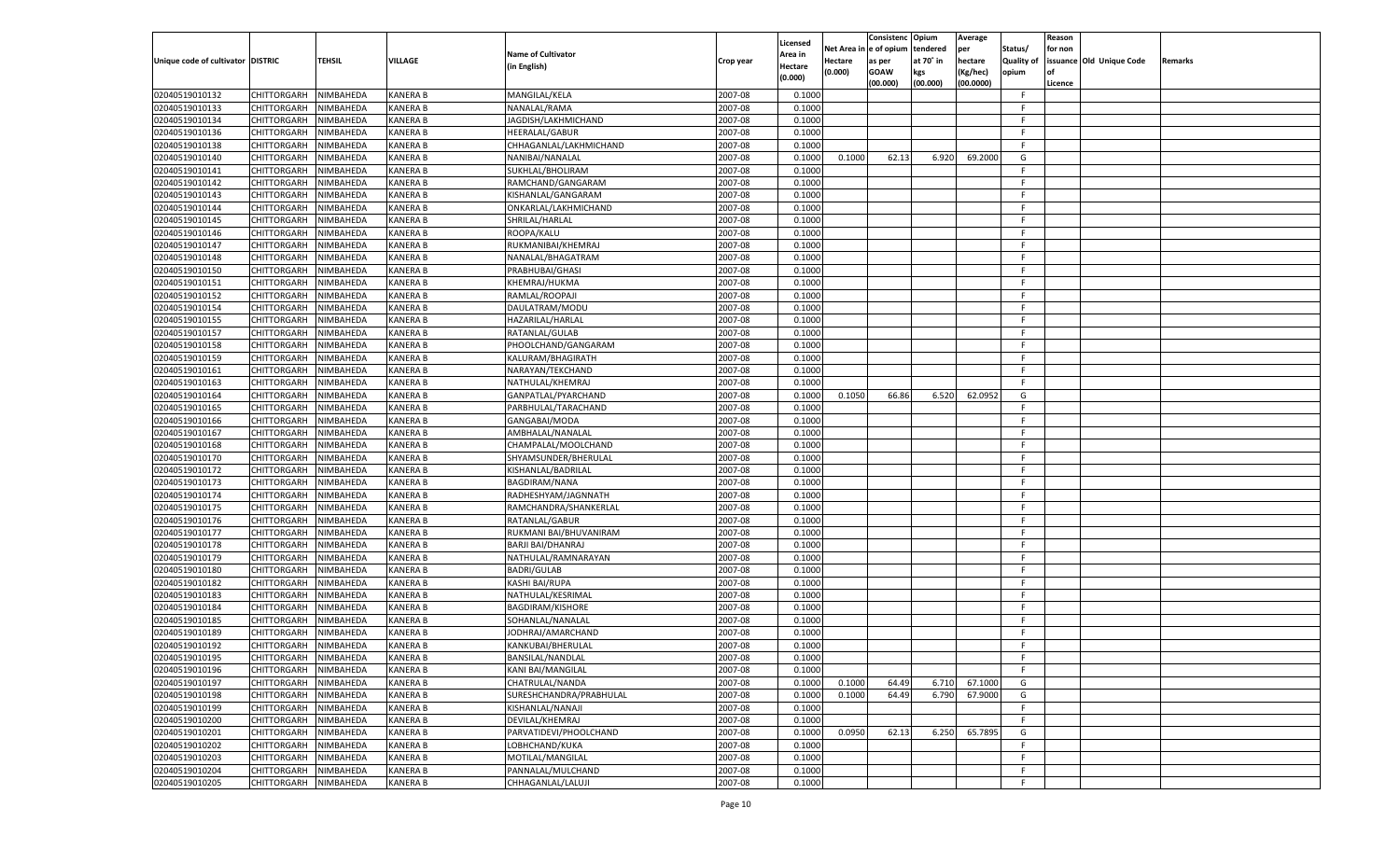|                                   |                       |                        |                                    |                                              |                    |                     |            | Consistenc  | Opium     | Average       |            | Reason  |                          |                 |
|-----------------------------------|-----------------------|------------------------|------------------------------------|----------------------------------------------|--------------------|---------------------|------------|-------------|-----------|---------------|------------|---------|--------------------------|-----------------|
|                                   |                       |                        |                                    | <b>Name of Cultivator</b>                    |                    | Licensed<br>Area in | Net Area i | le of opium | tendered  | per           | Status/    | for non |                          |                 |
| Unique code of cultivator DISTRIC |                       | TEHSIL                 | <b>VILLAGE</b>                     | (in English)                                 | Crop year          | Hectare             | Hectare    | as per      | at 70° in | hectare       | Quality of |         | issuance Old Unique Code | Remarks         |
|                                   |                       |                        |                                    |                                              |                    | (0.000)             | (0.000)    | <b>GOAW</b> | kgs       | (Kg/hec)      | opium      |         |                          |                 |
|                                   |                       |                        |                                    |                                              |                    |                     |            | (00.000)    | (00.000)  | (00.0000)     |            | Licence |                          |                 |
| 02040519010206                    | CHITTORGARH           | NIMBAHEDA              | <b>KANERA B</b>                    | RADHESHYAM/ONKARLAL                          | 2007-08            | 0.1000              |            |             |           |               | F.         |         |                          |                 |
| 02040519010207                    | CHITTORGARH           | NIMBAHEDA              | <b>KANERA B</b>                    | KALURAM/CHAMPALAL                            | 2007-08            | 0.1000              |            |             |           |               | E          |         |                          |                 |
| 02040519010209                    | CHITTORGARH           | NIMBAHEDA              | <b>KANERA B</b>                    | KANHAIYALAL/PRABHULAL                        | 2007-08            | 0.1000              |            |             |           |               | F.         |         |                          |                 |
| 02040519010211                    | CHITTORGARH           | NIMBAHEDA              | <b>KANERA B</b>                    | KADARSHAH/KHAJUSHAH                          | 2007-08            | 0.1000              | 0.1000     | 62.13       | 6.700     | 67.0000       | G          |         |                          |                 |
| 02040519010212                    | CHITTORGARH           | NIMBAHEDA              | <b>KANERA B</b>                    | KANHAIYALAL/GHISALAL                         | 2007-08            | 0.1000              | 0.1000     | 62.13       | 7.010     | 70.1000       | G          |         |                          |                 |
| 02040519010214                    | CHITTORGARH           | NIMBAHEDA              | <b>KANERA B</b>                    | LUXMINARAYAN/NANALAL                         | 2007-08            | 0.1000              |            |             |           |               | F.         |         |                          |                 |
| 02040519010215                    | CHITTORGARH           | NIMBAHEDA              | <b>KANERA B</b>                    | NIRBHERAM/GISALAL                            | 2007-08            | 0.1000              |            |             |           |               | F.         |         |                          |                 |
| 02040519010216                    | CHITTORGARH           | NIMBAHEDA              | <b>KANERA B</b>                    | BABULAL/PRABHULAL                            | 2007-08            | 0.1000              |            |             |           |               | E          |         |                          |                 |
| 02040519010217                    | CHITTORGARH           | NIMBAHEDA              | <b>KANERA B</b>                    | NANALAL/CHUNNILAL                            | 2007-08            | 0.1000              |            |             |           |               | F.         |         |                          |                 |
| 02040519010219                    | CHITTORGARH           | NIMBAHEDA              | <b>KANERA B</b>                    | RAMESHWAR/PRABHULAL                          | 2007-08            | 0.1000              | 0.1000     | 66.86       | 6.920     | 69.2000       | G          |         |                          |                 |
| 02040519010220                    | CHITTORGARH           | NIMBAHEDA              | <b>KANERA B</b>                    | AMBALAL/PYARCHAND                            | 2007-08            | 0.1000              | 0.1000     | 66.86       | 6.870     | 68.7000       | G          |         |                          |                 |
| 02040519010221                    | CHITTORGARH           | NIMBAHEDA              | <b>KANERA B</b>                    | <b>BABULAL/MANGILAL</b>                      | 2007-08            | 0.1000              |            |             |           |               | F.         |         |                          |                 |
| 02040519010222                    | CHITTORGARH           | NIMBAHEDA              | <b>KANERA B</b>                    | SATYANARAYAN/PYARCHAND                       | 2007-08            | 0.1000              |            |             |           |               | F.         |         |                          |                 |
| 02040519010223                    | CHITTORGARH           | NIMBAHEDA              | KANERA B                           | GOPALLAL/LAKHMICHAND                         | 2007-08            | 0.1000              | 0.0400     | 62.13       | 3.420     | 85.5000       | G          |         |                          |                 |
| 02040519010226                    | CHITTORGARH           | NIMBAHEDA              | <b>KANERA B</b>                    | BADRIDAS/SUKHRAMDAS                          | 2007-08            | 0.1000              |            |             |           |               | F.         |         |                          |                 |
| 02040519010227                    | CHITTORGARH           | NIMBAHEDA              | KANERA B                           | BHAGWANLAL/KANIRAM                           | 2007-08            | 0.1000              | 0.1050     | 66.86       | 7.800     | 74.2857       | G          |         |                          |                 |
| 02040519010228                    | CHITTORGARH           | NIMBAHEDA              | KANERA B                           | RAMESVARLAL/RAMNARAYAN                       | 2007-08            | 0.1000              |            |             |           |               | F.         |         |                          |                 |
| 02040519010229                    | CHITTORGARH           | NIMBAHEDA              | KANERA B                           | MANHOHERLAL/ONKARLAL                         | 2007-08            | 0.1000              | 0.0950     | 64.49       | 6.600     | 69.4737       | G          |         |                          |                 |
| 02040519010230                    | CHITTORGARH           | NIMBAHEDA              | <b>KANERA B</b>                    | SHANTILAL/GORILAL                            | 2007-08            | 0.1000              |            |             |           |               | F.         |         |                          |                 |
| 02040519010231                    | CHITTORGARH           | NIMBAHEDA              | KANERA B                           | <b>BABULAL/BADRILAL</b>                      | 2007-08            | 0.1000              |            |             |           |               | F.         |         |                          |                 |
| 02040519010232                    | CHITTORGARH           | NIMBAHEDA              | KANERA B                           | HEERALAL/NANDA                               | 2007-08            | 0.1000              |            |             |           |               | F.         |         |                          |                 |
| 02040519010464                    | CHITTORGARH           | NIMBAHEDA              | KANERA B                           | JAGDISH CHANDRA/KASHIRAAM                    | 2007-08            | 0.1000              |            |             |           |               | E          |         |                          |                 |
| 02040519010465                    | CHITTORGARH           | NIMBAHEDA              | KANERA B                           | <b>GOPILAL/RATANA</b>                        | 2007-08            | 0.1000              |            |             |           |               | F.         |         |                          |                 |
| 02040519010466                    | CHITTORGARH           | NIMBAHEDA              | KANERA B                           | RAMNARAYAN/LAKHMICHAND                       | 2007-08            | 0.1000              |            |             |           |               | F.         |         |                          |                 |
| 02040519010467                    | CHITTORGARH           | NIMBAHEDA              | KANERA B                           | ASHOK KUMAR/PANNALAI                         | 2007-08            | 0.1000              |            |             |           |               | F.         |         |                          |                 |
| 02040519010469                    | CHITTORGARH           | NIMBAHEDA              | KANERA B                           | SOHANLAL/PREMCHAND                           | 2007-08            | 0.1000              |            |             |           |               | F.         |         |                          |                 |
| 02040519010470                    | CHITTORGARH           | NIMBAHEDA              | KANERA B                           | BHAVARLAL/NARAYAN                            | 2007-08            | 0.1000              |            |             |           |               | F.         |         |                          |                 |
| 02040519010471                    | CHITTORGARH           | NIMBAHEDA              | KANERA B                           | SURESHCHANDRA/BHAVARLAL                      | 2007-08            | 0.1000              |            |             |           |               | F.         |         |                          |                 |
| 02040519010473                    | CHITTORGARH           | NIMBAHEDA              | KANERA B                           | TULSIRAM/MANGILAL                            | 2007-08            | 0.1000              |            |             |           |               | F.         |         |                          |                 |
| 02040519010474                    | CHITTORGARH           | NIMBAHEDA              | <b>KANERA B</b>                    | BANSHILAL/GANGARAM                           | 2007-08            | 0.1000              | 0.1000     | 66.86       | 6.660     | 66.6000       | G          |         |                          |                 |
| 02040519010476                    | CHITTORGARH           | NIMBAHEDA              | <b>KANERA B</b>                    | SHIVLAL/MANGILAL                             | 2007-08            | 0.1000              |            |             |           |               | F.         |         |                          |                 |
| 02040519010477                    | CHITTORGARH           | NIMBAHEDA              | <b>KANERA B</b>                    | NANURAM/PYARA                                | 2007-08            | 0.1000              |            |             |           |               | F          |         |                          |                 |
| 02040519010479                    | CHITTORGARH           | NIMBAHEDA              | <b>KANERA B</b>                    | KISHANLAL/MATHRALAL                          | 2007-08            | 0.1000              |            |             |           |               | E          |         |                          |                 |
| 02040519010480                    | CHITTORGARH           | NIMBAHEDA              | <b>KANERA B</b>                    | VIDYA BAI/RADHESHYAM                         | 2007-08            | 0.1000              |            |             |           |               | F          |         |                          |                 |
| 02040519010482                    |                       | NIMBAHEDA              | <b>KANERA B</b>                    |                                              | 2007-08            | 0.1000              |            |             |           |               | E          |         |                          |                 |
|                                   | CHITTORGARH           |                        |                                    | MOHANLAL/RATANLAL                            |                    |                     |            |             |           |               | F          |         |                          |                 |
| 02040519010483                    | CHITTORGARH           | NIMBAHEDA<br>NIMBAHEDA | <b>KANERA B</b><br><b>KANERA B</b> | CHAMPALAL/KHAYALILAL<br>PREMCHAND/KHAYALILAL | 2007-08<br>2007-08 | 0.1000              |            |             |           |               | F          |         |                          |                 |
| 02040519010484                    | CHITTORGARH           |                        |                                    |                                              |                    | 0.1000              |            |             |           |               | F          |         |                          |                 |
| 02040519010485                    | CHITTORGARH           | NIMBAHEDA              | <b>KANERA B</b>                    | SHAYAMLAL/JAMNALAL                           | 2007-08            | 0.1000              |            |             |           |               | E          |         |                          |                 |
| 02040519010486                    | CHITTORGARH           | NIMBAHEDA              | <b>KANERA B</b>                    | MAGNIRAM/NONDRAM                             | 2007-08            | 0.1000              |            |             |           |               |            |         |                          |                 |
| 02040519010487                    | CHITTORGARH           | NIMBAHEDA              | <b>KANERA B</b>                    | RATANLAL/NONDRAM                             | 2007-08            | 0.1000              |            |             |           |               | F          |         |                          |                 |
| 02040519010488                    | CHITTORGARH           | NIMBAHEDA              | <b>KANERA B</b>                    | JAGDISH/HIRALAL                              | 2007-08            | 0.1000              |            |             |           |               | F.         |         |                          |                 |
| 02040519010489                    | CHITTORGARH           | NIMBAHEDA              | <b>KANERA B</b>                    | PAHLAD/PYARCHAND                             | 2007-08            | 0.1000              | 0.1000     | 64.49       | 7.090     | 70.9000       | G          |         |                          |                 |
| 02040519010491                    | CHITTORGARH           | NIMBAHEDA              | <b>KANERA B</b>                    | AMARCHAND/BHAGIRATH                          | 2007-08            | 0.1000              |            |             |           |               | F.         |         |                          |                 |
| 02040519010493                    | CHITTORGARH           | NIMBAHEDA              | KANERA B                           | BHERULAL/MANGILAL                            | 2007-08            | 0.1000              |            |             |           |               | F          |         |                          |                 |
| 02040519010494                    | CHITTORGARH           | NIMBAHEDA              | <b>KANERA B</b>                    | GOPAL/GORILAL                                | 2007-08            | 0.1000              |            |             |           |               | F.         |         |                          |                 |
| 02040519010495                    | CHITTORGARH NIMBAHEDA |                        | <b>KANERA B</b>                    | SHOBHALAL/DUNGA                              | 2007-08            | 0.1000              | 0.1000     | 59.99       |           | 5.920 59.2000 | G          |         |                          |                 |
| 02040519010497                    | <b>CHITTORGARH</b>    | NIMBAHEDA              | <b>KANERA B</b>                    | KANHAYALAL/KHEMRAJ                           | 2007-08            | 0.1000              |            |             |           |               | -F         |         |                          |                 |
| 02040519010499                    | CHITTORGARH           | NIMBAHEDA              | <b>KANERA B</b>                    | KANHAYALAL/CHAMPALAL                         | 2007-08            | 0.1000              | 0.1000     |             | 7.290     | 72.9000       | G          |         |                          |                 |
| 02040519010500                    | CHITTORGARH           | NIMBAHEDA              | <b>KANERA B</b>                    | GHISALAL/CHAMPALAL                           | 2007-08            | 0.1000              | 0.0950     | 62.13       | 6.430     | 67.6842       | G          |         |                          |                 |
| 02040519010504                    | <b>CHITTORGARH</b>    | NIMBAHEDA              | <b>KANERA B</b>                    | TARACHAND/BHOLA JI                           | 2007-08            | 0.1000              |            |             |           |               | F.         |         |                          |                 |
| 02040519010506                    | CHITTORGARH           | NIMBAHEDA              | <b>KANERA B</b>                    | OUNKARSINGH/MOHANSINGH                       | 2007-08            | 0.1000              |            |             |           |               | F.         |         | 02040519017044           | <b>TRANSFER</b> |
| 02040519010507                    | CHITTORGARH           | NIMBAHEDA              | <b>KANERA B</b>                    | BHAGVATILAL/NARAYAN AHIR                     | 2007-08            | 0.1000              |            |             |           |               | F.         |         | 02040519017052           | <b>TRANSFER</b> |
| 02040519010508                    | CHITTORGARH           | NIMBAHEDA              | <b>KANERA B</b>                    | VARDICHAND/LAKHMICHAND                       | 2007-08            | 0.1000              | 0.0150     | 66.86       | 1.010     | 67.3333       | G          |         | 01010102170090           | TRANSFER        |
| 02040519010234                    | <b>CHITTORGARH</b>    | NIMBAHEDA              | <b>KANERA C</b>                    | BADRILAL/BHUWANIRAM                          | 2007-08            | 0.1000              |            |             |           |               | F.         |         |                          |                 |
| 02040519010236                    | <b>CHITTORGARH</b>    | NIMBAHEDA              | <b>KANERA C</b>                    | ABDUL RASHID/SULTAN                          | 2007-08            | 0.1000              |            |             |           |               | F.         |         |                          |                 |
| 02040519010237                    | CHITTORGARH           | NIMBAHEDA              | <b>KANERA C</b>                    | RAM KISHAN/NANALAL                           | 2007-08            | 0.1000              |            |             |           |               | F.         |         |                          |                 |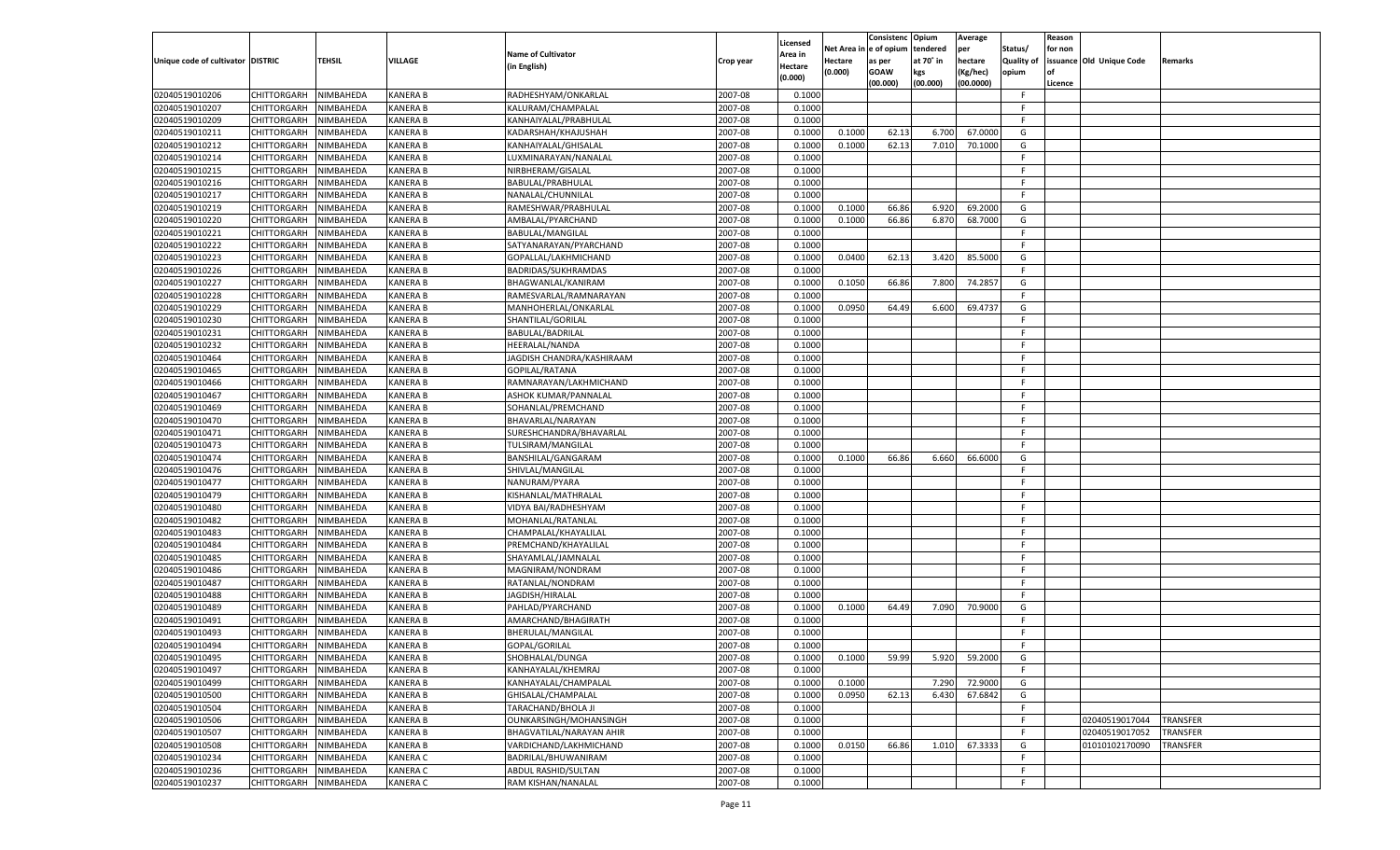|                                   |                       |                        |                      |                           |                    |                     |         | Consistenc             | Opium     | Average       |                   | Reason  |                          |         |
|-----------------------------------|-----------------------|------------------------|----------------------|---------------------------|--------------------|---------------------|---------|------------------------|-----------|---------------|-------------------|---------|--------------------------|---------|
|                                   |                       |                        |                      | <b>Name of Cultivator</b> |                    | Licensed<br>Area in |         | Net Area in e of opium | tendered  | per           | Status/           | for non |                          |         |
| Unique code of cultivator DISTRIC |                       | <b>TEHSIL</b>          | VILLAGE              | (in English)              | Crop year          | Hectare             | Hectare | as per                 | at 70° in | hectare       | <b>Quality of</b> |         | issuance Old Unique Code | Remarks |
|                                   |                       |                        |                      |                           |                    | (0.000)             | (0.000) | <b>GOAW</b>            | kgs       | (Kg/hec)      | opium             |         |                          |         |
|                                   |                       |                        |                      |                           |                    |                     |         | (00.000)               | (00.000)  | (00.0000)     |                   | Licence |                          |         |
| 02040519010238                    | CHITTORGARH           | NIMBAHEDA              | KANERA C             | JAGNNATH/MODA             | 2007-08            | 0.1000              | 0.0500  | 59.99                  | 3.160     | 63.2000       | G                 |         |                          |         |
| 02040519010239                    | CHITTORGARH           | NIMBAHEDA              | KANERA C             | TALKU BAI//KANAJI         | 2007-08            | 0.1000              |         |                        |           |               | F.                |         |                          |         |
| 02040519010240                    | CHITTORGARH           | NIMBAHEDA              | KANERA C             | CHMPABAI/RAMLAL           | 2007-08            | 0.1000              |         |                        |           |               | F.                |         |                          |         |
| 02040519010242                    | CHITTORGARH           | NIMBAHEDA              | <b>KANERA C</b>      | PRAHLAD RAM/RADHAKISHAN   | 2007-08            | 0.1000              |         |                        |           |               | F.                |         |                          |         |
| 02040519010243                    | CHITTORGARH           | NIMBAHEDA              | KANERA C             | SHRILAL/HUKAMJI           | 2007-08            | 0.1000              |         |                        |           |               | F.                |         |                          |         |
| 02040519010244                    | CHITTORGARH           | NIMBAHEDA              | KANERA C             | SHYAMLAL/NANDLAL          | 2007-08            | 0.1000              |         |                        |           |               | F.                |         |                          |         |
| 02040519010247                    | CHITTORGARH           | NIMBAHEDA              | KANERA C             | BAGDIRAM/NARAYANLAL       | 2007-08            | 0.1000              |         |                        |           |               | F.                |         |                          |         |
| 02040519010248                    | CHITTORGARH           | NIMBAHEDA              | <b>KANERA C</b>      | MOTILAL/RAMCHANDRA        | 2007-08            | 0.1000              |         |                        |           |               | F.                |         |                          |         |
| 02040519010250                    | CHITTORGARH           | NIMBAHEDA              | KANERA C             | SUKHLAL/NANALAL           | 2007-08            | 0.1000              |         |                        |           |               | F.                |         |                          |         |
| 02040519010251                    | CHITTORGARH           | NIMBAHEDA              | KANERA C             | JITMAL/MULCHAND           | 2007-08            | 0.1000              |         |                        |           |               | F.                |         |                          |         |
| 02040519010252                    | CHITTORGARH           | NIMBAHEDA              | KANERA C             | BHURALAL/NANALAL          | 2007-08            | 0.1000              |         |                        |           |               | F.                |         |                          |         |
| 02040519010254                    | CHITTORGARH           | NIMBAHEDA              | KANERA C             | LAXMINARAYAN/SHANKARLAL   | 2007-08            | 0.1000              |         |                        |           |               | F.                |         |                          |         |
| 02040519010255                    | CHITTORGARH           | NIMBAHEDA              | KANERA C             | MGANIRAM/KJODH            | 2007-08            | 0.1000              |         |                        |           |               | F.                |         |                          |         |
| 02040519010256                    | CHITTORGARH           | NIMBAHEDA              | KANERA C             | BANSHILAL/MANGILAI        | 2007-08            | 0.1000              |         |                        |           |               | F.                |         |                          |         |
| 02040519010257                    | CHITTORGARH           | NIMBAHEDA              | KANERA C             | RAMCHANDRA/KUKAJI         | 2007-08            | 0.1000              |         |                        |           |               | F.                |         |                          |         |
| 02040519010258                    | CHITTORGARH           | NIMBAHEDA              | KANERA C             | MUKESH KUMAR/RATANLAL     | 2007-08            | 0.1000              |         |                        |           |               | F.                |         |                          |         |
| 02040519010260                    | CHITTORGARH           | NIMBAHEDA              | KANERA C             | GORILAL/RATANLAL          | 2007-08            | 0.1000              |         |                        |           |               | F.                |         |                          |         |
| 02040519010261                    | CHITTORGARH           | NIMBAHEDA              | KANERA C             | <b>BAGDIRAM/LALU</b>      | 2007-08            | 0.1000              |         |                        |           |               | F.                |         |                          |         |
| 02040519010262                    | CHITTORGARH           | NIMBAHEDA              | KANERA C             | GEETALAL/JAGNNATH         | 2007-08            | 0.1000              |         |                        |           |               | F.                |         |                          |         |
| 02040519010263                    | CHITTORGARH           | NIMBAHEDA              | KANERA C             | NANDLAL/GOPILAI           | 2007-08            | 0.1000              |         |                        |           |               | F.                |         |                          |         |
| 02040519010264                    | CHITTORGARH           | NIMBAHEDA              | KANERA C             | JAGDISH/NANALAL           | 2007-08            | 0.1000              |         |                        |           |               | F.                |         |                          |         |
| 02040519010265                    | CHITTORGARH           | NIMBAHEDA              | KANERA C             | MANGILAL/HEMRAM           | 2007-08            | 0.1000              |         |                        |           |               | F.                |         |                          |         |
| 02040519010266                    | CHITTORGARH           | NIMBAHEDA              | KANERA C             | RAMESHWAR/PANNALAL        | 2007-08            | 0.1000              |         |                        |           |               | F.                |         |                          |         |
| 02040519010269                    | CHITTORGARH           | NIMBAHEDA              | KANERA C             | BHIMRAJ/BHAVARLAL         | 2007-08            | 0.1000              | 0.0500  | 59.99                  | 3.230     | 64.6000       | G                 |         |                          |         |
| 02040519010270                    | CHITTORGARH           | NIMBAHEDA              | KANERA C             | SITABAI/SHANKARLAL        | 2007-08            | 0.1000              |         |                        |           |               | F.                |         |                          |         |
| 02040519010271                    | CHITTORGARH           | NIMBAHEDA              | KANERA C             | <b>BOTLAL/UDA</b>         | 2007-08            | 0.1000              | 0.1000  |                        | 5.880     | 58.8000       | G                 |         |                          |         |
| 02040519010274                    | CHITTORGARH           | NIMBAHEDA              | KANERA C             | BADRILAL/RAMCHANDRA       | 2007-08            | 0.1000              |         |                        |           |               | F                 |         |                          |         |
| 02040519010275                    | CHITTORGARH           | NIMBAHEDA              | KANERA C             | KAILASH/PREMCHAND         | 2007-08            | 0.1000              |         |                        |           |               | F.                |         |                          |         |
| 02040519010276                    | CHITTORGARH           | NIMBAHEDA              | KANERA C             | RAMESHWAR/PREMCHANDRA     | 2007-08            | 0.1000              |         |                        |           |               | F.                |         |                          |         |
| 02040519010282                    | CHITTORGARH           | NIMBAHEDA              | KANERA C             | PANNALAL/MANGILAL         | 2007-08            | 0.1000              |         |                        |           |               | F.                |         |                          |         |
| 02040519010283                    | <b>CHITTORGARH</b>    | NIMBAHEDA              | KANERA C             | SHOBHALAL/RAMCHANDRA      | 2007-08            | 0.1000              |         |                        |           |               | F                 |         |                          |         |
| 02040519010286                    | <b>CHITTORGARH</b>    | NIMBAHEDA              | KANERA C             | DEVILAL/NANALAL           | 2007-08            | 0.1000              |         |                        |           |               | F.                |         |                          |         |
| 02040519010289                    | <b>CHITTORGARH</b>    | NIMBAHEDA              | KANERA C             | GOPAL/BHANWARLAL          | 2007-08            | 0.1000              |         |                        |           |               | F.                |         |                          |         |
| 02040519010290                    | CHITTORGARH           | NIMBAHEDA              | KANERA C             | GOPAL/CHHAGANLAL          | 2007-08            | 0.1000              |         |                        |           |               | F.                |         |                          |         |
| 02040519010291                    |                       | NIMBAHEDA              | KANERA C             |                           | 2007-08            | 0.1000              |         |                        |           |               | F.                |         |                          |         |
|                                   | <b>CHITTORGARH</b>    |                        |                      | RAMNIWAS/RATANLAL         |                    |                     |         |                        |           |               | F                 |         |                          |         |
| 02040519010292                    | CHITTORGARH           | NIMBAHEDA<br>NIMBAHEDA | KANERA C<br>KANERA C | BAGDIRAM/UDHERAM          | 2007-08<br>2007-08 | 0.1000              |         |                        |           |               | F.                |         |                          |         |
| 02040519010293                    | <b>CHITTORGARH</b>    |                        |                      | PREMCHANDRA/GHISA         |                    | 0.1000              |         |                        |           |               | F.                |         |                          |         |
| 02040519010294                    | <b>CHITTORGARH</b>    | NIMBAHEDA              | KANERA C             | MOHANLAL/MADANLAL RATHI   | 2007-08            | 0.1000              |         |                        |           |               | F.                |         |                          |         |
| 02040519010295                    | <b>CHITTORGARH</b>    | NIMBAHEDA              | KANERA C             | NANALAL/KALU              | 2007-08            | 0.1000              |         |                        |           |               |                   |         |                          |         |
| 02040519010297                    | CHITTORGARH           | NIMBAHEDA              | KANERA C             | LABHCHAND/RAMLAL          | 2007-08            | 0.1000              |         |                        |           |               | F<br>F.           |         |                          |         |
| 02040519010301                    | <b>CHITTORGARH</b>    | NIMBAHEDA              | KANERA C             | BHANWARLAL/NARAYAN        | 2007-08            | 0.1000              |         |                        |           |               |                   |         |                          |         |
| 02040519010302                    | <b>CHITTORGARH</b>    | NIMBAHEDA              | KANERA C             | GOPAL/JAGNNATH            | 2007-08            | 0.1000              |         |                        |           |               | F.                |         |                          |         |
| 02040519010304                    | <b>CHITTORGARH</b>    | NIMBAHEDA              | KANERA C             | SHIVNARAYAN/ONKARLAL      | 2007-08            | 0.1000              | 0.1000  | 59.99                  | 6.450     | 64.5000       | G                 |         |                          |         |
| 02040519010305                    | CHITTORGARH           | NIMBAHEDA              | KANERA C             | KANHAIYALAL/HEERALAI      | 2007-08            | 0.1000              |         |                        |           |               | F.                |         |                          |         |
| 02040519010306                    | CHITTORGARH           | NIMBAHEDA              | KANERA C             | JAGDISH/BHAGIRATH         | 2007-08            | 0.1000              |         |                        |           |               | F                 |         |                          |         |
| 02040519010307                    | CHITTORGARH NIMBAHEDA |                        | <b>KANERA C</b>      | PHOOLCHAND/PREMCHAND      | 2007-08            | 0.1000              | 0.1000  | 65.17                  |           | 7.040 70.4000 | G                 |         |                          |         |
| 02040519010309                    | <b>CHITTORGARH</b>    | NIMBAHEDA              | <b>KANERA C</b>      | GOPALLAL/KANIRAM          | 2007-08            | 0.1000              |         |                        |           |               | F.                |         |                          |         |
| 02040519010310                    | <b>CHITTORGARH</b>    | NIMBAHEDA              | KANERA C             | SUKHLAL/RAMCHANDRA        | 2007-08            | 0.1000              |         |                        |           |               | F.                |         |                          |         |
| 02040519010313                    | <b>CHITTORGARH</b>    | <b>NIMBAHEDA</b>       | KANERA C             | <b>BADRILAL/HARLAL</b>    | 2007-08            | 0.1000              |         |                        |           |               | F.                |         |                          |         |
| 02040519010314                    | <b>CHITTORGARH</b>    | NIMBAHEDA              | KANERA C             | SEETABAI/RAMLAL           | 2007-08            | 0.1000              |         |                        |           |               | F                 |         |                          |         |
| 02040519010315                    | <b>CHITTORGARH</b>    | NIMBAHEDA              | KANERA C             | PHOOLCHAND/GANGARAM       | 2007-08            | 0.1000              |         |                        |           |               | F.                |         |                          |         |
| 02040519010316                    | <b>CHITTORGARH</b>    | NIMBAHEDA              | KANERA C             | RAMESVARI/SOHANLAL        | 2007-08            | 0.1000              |         |                        |           |               | F.                |         |                          |         |
| 02040519010317                    | <b>CHITTORGARH</b>    | NIMBAHEDA              | KANERA C             | DHAPUBAI/MANGILAL         | 2007-08            | 0.1000              |         |                        |           |               | F.                |         |                          |         |
| 02040519010318                    | <b>CHITTORGARH</b>    | NIMBAHEDA              | KANERA C             | GOPAL/BHAGWANLAL          | 2007-08            | 0.1000              | 0.1000  | 62.13                  | 6.510     | 65.1000       | G                 |         |                          |         |
| 02040519010320                    | <b>CHITTORGARH</b>    | NIMBAHEDA              | KANERA C             | DAULATRAM/PREMCHAND       | 2007-08            | 0.1000              | 0.1000  | 65.17                  | 6.920     | 69.2000       | G                 |         |                          |         |
| 02040519010321                    | <b>CHITTORGARH</b>    | NIMBAHEDA              | KANERA C             | RAMESHWAR/CHHAGANLAL      | 2007-08            | 0.1000              |         |                        |           |               | F.                |         |                          |         |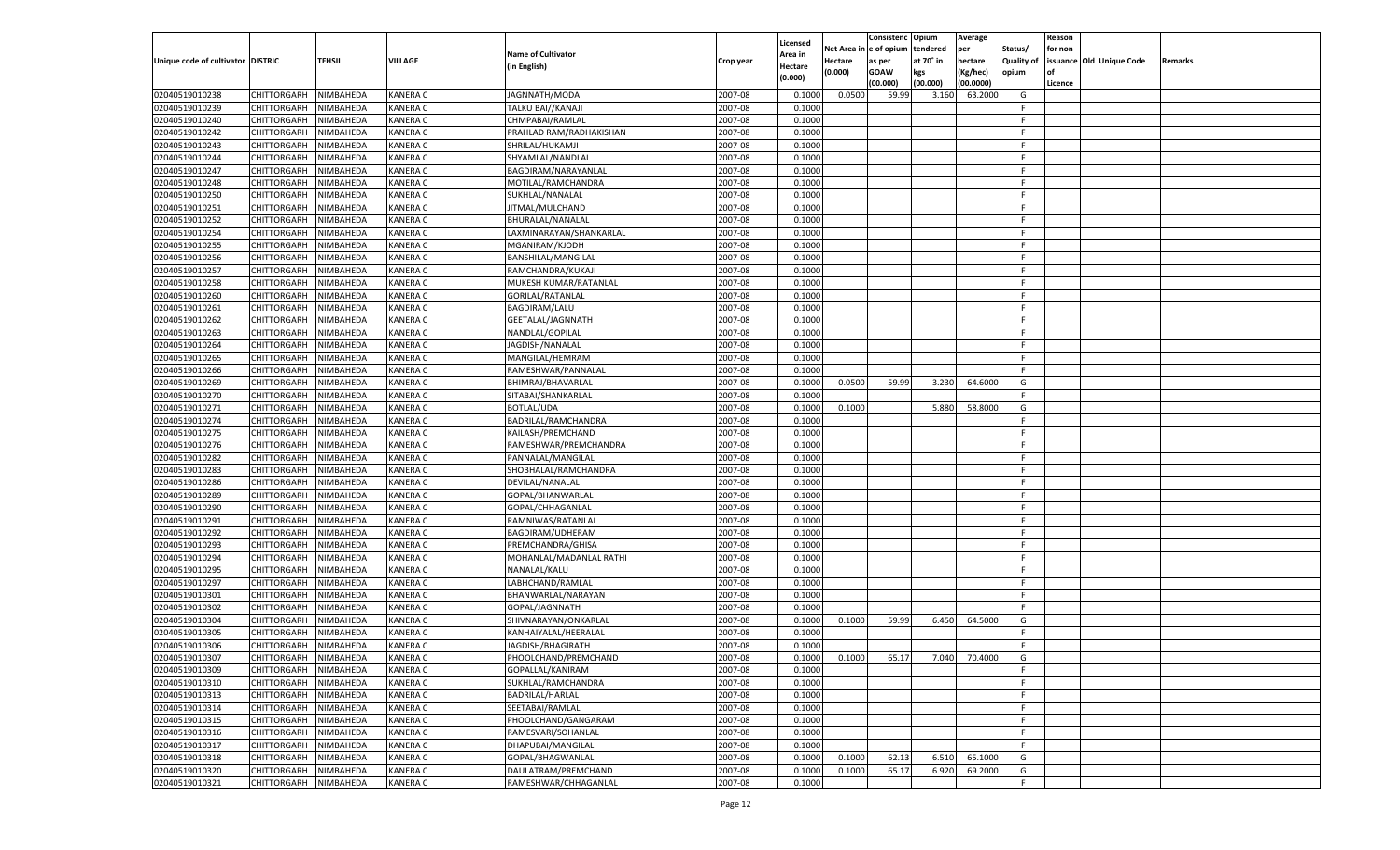|                                   |                                          |               |                 |                              |           |                    |          | Consistenc       | Opium     | Average   |                   | Reason  |                          |         |
|-----------------------------------|------------------------------------------|---------------|-----------------|------------------------------|-----------|--------------------|----------|------------------|-----------|-----------|-------------------|---------|--------------------------|---------|
|                                   |                                          |               |                 | <b>Name of Cultivator</b>    |           | Licensed           | Net Area | le of opium      | tendered  | per       | Status/           | for non |                          |         |
| Unique code of cultivator DISTRIC |                                          | <b>TEHSIL</b> | VILLAGE         | (in English)                 | Crop year | \rea in<br>Hectare | Hectare  | as per           | at 70° in | hectare   | <b>Quality of</b> |         | issuance Old Unique Code | Remarks |
|                                   |                                          |               |                 |                              |           | (0.000)            | (0.000)  | <b>GOAW</b>      | kgs       | (Kg/hec)  | opium             |         |                          |         |
|                                   |                                          |               |                 |                              |           |                    |          | (00.000)         | (00.000)  | (00.0000) |                   | Licence |                          |         |
| 02040519010322                    | CHITTORGARH                              | NIMBAHEDA     | <b>KANERA C</b> | GISALAL/MANGANIRAM           | 2007-08   | 0.1000             | 0.1000   | 56.09            | 5.890     | 58.9000   | G                 |         |                          |         |
| 02040519010323                    | CHITTORGARH                              | NIMBAHEDA     | <b>KANERA C</b> | BAGDIRAM/RATANLAL            | 2007-08   | 0.1000             |          |                  |           |           | F.                |         |                          |         |
| 02040519010324                    | CHITTORGARH                              | NIMBAHEDA     | KANERA C        | LABHCHAND/HEERALAL           | 2007-08   | 0.1000             |          |                  |           |           | F.                |         |                          |         |
| 02040519010325                    | CHITTORGARH                              | NIMBAHEDA     | KANERA C        | PARKASHCHANDRA/MOTILAL       | 2007-08   | 0.1000             | 0.1050   | 56.09            | 1.810     | 17.2381   | G                 | 04      |                          |         |
| 02040519010326                    | CHITTORGARH                              | NIMBAHEDA     | KANERA C        | JAGDISH/RAMLAL               | 2007-08   | 0.1000             |          |                  |           |           | F.                |         |                          |         |
| 02040519010327                    | CHITTORGARH                              | NIMBAHEDA     | KANERA C        | RAMPRASAD/SHIVLAL            | 2007-08   | 0.1000             |          |                  |           |           | F.                |         |                          |         |
| 02040519010328                    | CHITTORGARH                              | NIMBAHEDA     | KANERA C        | JAGDISH/JAGNNATH             | 2007-08   | 0.1000             |          |                  |           |           | F.                |         |                          |         |
| 02040519010330                    | CHITTORGARH                              | NIMBAHEDA     | KANERA C        | PRAHLAD/BHERULAL             | 2007-08   | 0.1000             |          |                  |           |           | E                 |         |                          |         |
| 02040519010332                    | CHITTORGARH                              | NIMBAHEDA     | KANERA C        | ABDUL HAKIM/ABDUL RAHIM      | 2007-08   | 0.1000             |          |                  |           |           | F.                |         |                          |         |
| 02040519010333                    | CHITTORGARH                              | NIMBAHEDA     | KANERA C        | SOHANLAL/JAIRAM              | 2007-08   | 0.1000             |          |                  |           |           | E                 |         |                          |         |
| 02040519010335                    | CHITTORGARH                              | NIMBAHEDA     | KANERA C        | CHAGANLAL/HEERALAL           | 2007-08   | 0.1000             |          |                  |           |           | $\circ$           | 01      |                          |         |
| 02040519010339                    | CHITTORGARH                              | NIMBAHEDA     | KANERA C        | GANESHLAL/GHISALAL           | 2007-08   | 0.1000             |          |                  |           |           | E                 |         |                          |         |
| 02040519010340                    | CHITTORGARH                              | NIMBAHEDA     | KANERA C        | PYARCHAND/OUNKARLAI          | 2007-08   | 0.1000             |          |                  |           |           | F.                |         |                          |         |
| 02040519010341                    | CHITTORGARH                              | NIMBAHEDA     | KANERA C        | KAILASH/BADRILAL JOSHI       | 2007-08   | 0.1000             |          |                  |           |           | F.                |         |                          |         |
| 02040519010342                    | CHITTORGARH                              | NIMBAHEDA     | KANERA C        | BHERULAL/RATANLAL            | 2007-08   | 0.1000             |          |                  |           |           | F.                |         |                          |         |
| 02040519010343                    | CHITTORGARH                              | NIMBAHEDA     | KANERA C        | MOTILAL/PRABHULAL            | 2007-08   | 0.1000             |          |                  |           |           | F.                |         |                          |         |
| 02040519010344                    | CHITTORGARH                              | NIMBAHEDA     | KANERA C        | SOHANLAL/NANDLAL             | 2007-08   | 0.1000             |          |                  |           |           | F.                |         |                          |         |
| 02040519010346                    | CHITTORGARH                              | NIMBAHEDA     | KANERA C        | LABHCHAN/SHRILAL             | 2007-08   | 0.1000             |          | 0.1000 67.18,71. | 7.060     | 70.6000   | G                 |         |                          |         |
| 02040519010347                    | CHITTORGARH                              | NIMBAHEDA     | KANERA C        | RAMPRASAD/JEEVRAJ            | 2007-08   | 0.1000             |          |                  |           |           | F.                |         |                          |         |
| 02040519010348                    | CHITTORGARH                              | NIMBAHEDA     | KANERA C        | CHHAGANLAL/GABUR             | 2007-08   | 0.1000             |          |                  |           |           | F.                |         |                          |         |
| 02040519010349                    | CHITTORGARH                              | NIMBAHEDA     | KANERA C        | BADRILAL/BHANWARLAL          | 2007-08   | 0.1000             |          |                  |           |           | F.                |         |                          |         |
| 02040519010350                    | CHITTORGARH                              | NIMBAHEDA     | KANERA C        | KESHURAM/RAMLAL              | 2007-08   | 0.1000             |          |                  |           |           | F.                |         |                          |         |
| 02040519010351                    | CHITTORGARH                              | NIMBAHEDA     | KANERA C        | RAMESHWARLAL/RATANLAL        | 2007-08   | 0.1000             | 0.1000   | 66.86            | 6.940     | 69.4000   | G                 |         |                          |         |
| 02040519010352                    | CHITTORGARH                              | NIMBAHEDA     | KANERA C        | KISHANLAL/KHAYALIRAM         | 2007-08   | 0.1000             |          |                  |           |           | F.                |         |                          |         |
| 02040519010353                    | CHITTORGARH                              | NIMBAHEDA     | KANERA C        | GEETALAL/BHAGWANLAI          | 2007-08   | 0.1000             | 0.1000   | 59.99            | 6.900     | 69.0000   | G                 |         |                          |         |
| 02040519010355                    | CHITTORGARH                              | NIMBAHEDA     | KANERA C        | PHOOLCHAND/MANGILAL          | 2007-08   | 0.1000             |          |                  |           |           | F.                |         |                          |         |
| 02040519010356                    | CHITTORGARH                              | NIMBAHEDA     | KANERA C        | GORILAL/HEERALAL             | 2007-08   | 0.1000             |          |                  |           |           | F.                |         |                          |         |
| 02040519010357                    | CHITTORGARH                              | NIMBAHEDA     | KANERA C        | SOHANLAL/KUSHAL              | 2007-08   | 0.1000             |          |                  |           |           | E                 |         |                          |         |
| 02040519010358                    | CHITTORGARH                              | NIMBAHEDA     | KANERA C        | KISHANLAL/BHERULAL           | 2007-08   | 0.1000             |          |                  |           |           | F.                |         |                          |         |
| 02040519010360                    | CHITTORGARH                              | NIMBAHEDA     | KANERA C        | MOHANLAL/KUKA                | 2007-08   | 0.1000             |          |                  |           |           | F                 |         |                          |         |
| 02040519010361                    | CHITTORGARH                              | NIMBAHEDA     | KANERA C        | BABULAL/BHANIRAM             | 2007-08   | 0.1000             |          |                  |           |           | F                 |         |                          |         |
| 02040519010362                    | CHITTORGARH                              | NIMBAHEDA     | KANERA C        | BHOLIRAAM/KHEMAJI            | 2007-08   | 0.1000             |          |                  |           |           | F                 |         |                          |         |
| 02040519010364                    | <b>CHITTORGARH</b>                       | NIMBAHEDA     | KANERA C        | MADHOLAL/CHUNNILAL           | 2007-08   | 0.1000             |          |                  |           |           | F.                |         |                          |         |
| 02040519010365                    | CHITTORGARH                              | NIMBAHEDA     | KANERA C        | PREM CHAND/AMAR CHAND        | 2007-08   | 0.1000             |          |                  |           |           | F.                |         |                          |         |
| 02040519010367                    | <b>CHITTORGARH</b>                       | NIMBAHEDA     | KANERA C        | DEVILAL/LAKHMICHAND          | 2007-08   | 0.1000             | 0.1000   | 65.17            | 6.810     | 68.1000   | G                 |         |                          |         |
| 02040519010370                    | CHITTORGARH                              | NIMBAHEDA     | KANERA C        | RAJENDRA PRASAD/GOVARDHANLAL | 2007-08   | 0.1000             |          |                  |           |           | F.                |         |                          |         |
| 02040519010372                    | <b>CHITTORGARH</b>                       | NIMBAHEDA     | KANERA C        | RAM NATHIBAI/BALURAAM        | 2007-08   | 0.1000             |          |                  |           |           | F                 |         |                          |         |
| 02040519010373                    | CHITTORGARH                              | NIMBAHEDA     | KANERA C        | BHERULAL/KALUCHARAN          | 2007-08   | 0.1000             |          |                  |           |           | F.                |         |                          |         |
| 02040519010375                    | <b>CHITTORGARH</b>                       | NIMBAHEDA     | KANERA C        | KANTA JOSHI/GENDMAL JOSHI    | 2007-08   | 0.1000             |          |                  |           |           | F.                |         |                          |         |
| 02040519010377                    | CHITTORGARH                              | NIMBAHEDA     | KANERA C        | MAGNIRAM/LACHA BHIL          | 2007-08   | 0.1000             | 0.1000   | 59.99            | 6.030     | 60.3000   | G                 |         |                          |         |
| 02040519010379                    | <b>CHITTORGARH</b>                       | NIMBAHEDA     | KANERA C        | <b>GHISI BAI/UDAIRAM</b>     | 2007-08   | 0.1000             |          |                  |           |           | F.                |         |                          |         |
| 02040519010381                    | CHITTORGARH                              | NIMBAHEDA     | KANERA C        | TARA CHAND/BHARMAL           | 2007-08   | 0.1000             |          |                  |           |           | F.                |         |                          |         |
| 02040519010382                    | CHITTORGARH                              | NIMBAHEDA     | KANERA C        | RAMGOPAL/RAMCHAND            | 2007-08   | 0.1000             |          |                  |           |           | E                 |         |                          |         |
| 02040519010383                    | CHITTORGARH                              | NIMBAHEDA     | KANERA C        | GOVARDHANLAL/NANALAL SHARMA  | 2007-08   | 0.1000             |          |                  |           |           | F                 |         |                          |         |
| 02040519010384                    | CHITTORGARH                              | NIMBAHEDA     | KANERA C        | BHERU SINGH/MADAN SINGH      | 2007-08   | 0.1000             |          |                  |           |           | F.                |         |                          |         |
| 02040519010385                    | CHITTORGARH NIMBAHEDA                    |               | <b>KANERA C</b> | RADHESHAYAM/RAMCHANDRA       | 2007-08   | 0.1000             |          |                  |           |           | F                 |         |                          |         |
| 02040519010386                    | <b>CHITTORGARH</b>                       | NIMBAHEDA     | <b>KANERA C</b> | SITA BAI/MOHANLAL            | 2007-08   | 0.1000             |          |                  |           |           | -F                |         |                          |         |
| 02040519010387                    | CHITTORGARH                              | NIMBAHEDA     | <b>KANERA C</b> | MANGILAL/CHUNNILAL           | 2007-08   | 0.1000             |          |                  |           |           | F.                |         |                          |         |
| 02040519010388                    | <b>CHITTORGARH</b>                       | NIMBAHEDA     | <b>KANERA C</b> | ASHOK KUMAR/DEVILAL SHARMA   | 2007-08   | 0.1000             | 0.0500   | 71.93            | 3.470     | 69.4000   | G                 |         |                          |         |
| 02040519010390                    | <b>CHITTORGARH</b>                       | NIMBAHEDA     | <b>KANERA C</b> | PAHLAD/BANSHILAL             | 2007-08   | 0.1000             |          |                  |           |           | F.                |         |                          |         |
| 02040519010394                    | <b>CHITTORGARH</b>                       | NIMBAHEDA     | <b>KANERA C</b> | PREM PRAKASH/HAJARILAL       | 2007-08   | 0.1000             | 0.1000   | 62.13            |           | 65.6000   | G                 |         |                          |         |
| 02040519010395                    | <b>CHITTORGARH</b>                       | NIMBAHEDA     | <b>KANERA C</b> | GHISALAL/JAGANNATH           | 2007-08   | 0.1000             |          |                  | 6.560     |           | F.                |         |                          |         |
|                                   |                                          |               | <b>KANERA C</b> |                              | 2007-08   | 0.1000             |          |                  |           |           | F.                |         |                          |         |
| 02040519010396                    | <b>CHITTORGARH</b><br><b>CHITTORGARH</b> | NIMBAHEDA     |                 | SATYANARAYAN/BADRILAL JOSHI  |           | 0.1000             |          |                  |           |           | F.                |         |                          |         |
| 02040519010397                    |                                          | NIMBAHEDA     | <b>KANERA C</b> | KANHAYALAL/RUPA              | 2007-08   |                    |          |                  |           |           |                   |         |                          |         |
| 02040519010399                    | <b>CHITTORGARH</b>                       | NIMBAHEDA     | <b>KANERA C</b> | LABH CHAND/KHYALILAL         | 2007-08   | 0.1000             |          |                  |           |           | F.                |         |                          |         |
| 02040519010400                    | CHITTORGARH                              | NIMBAHEDA     | <b>KANERA C</b> | RUKMANI BAI/MOTILAL          | 2007-08   | 0.1000             |          |                  |           |           | F.                |         |                          |         |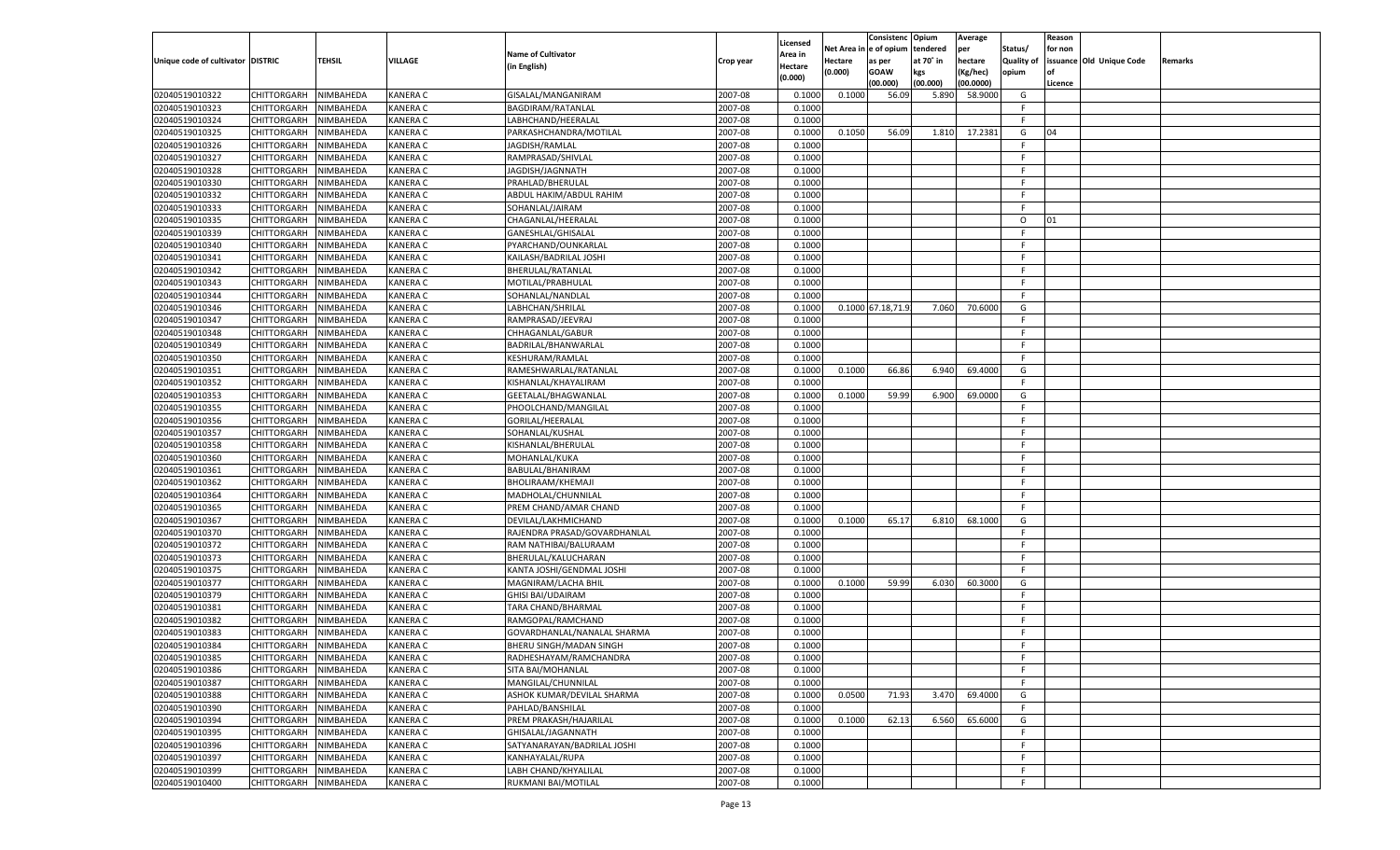|                                   |                    |           |                 |                           |           |                    |         | Consistenc Opium       |           | Average   |            | Reason  |                          |                            |
|-----------------------------------|--------------------|-----------|-----------------|---------------------------|-----------|--------------------|---------|------------------------|-----------|-----------|------------|---------|--------------------------|----------------------------|
|                                   |                    |           |                 | <b>Name of Cultivator</b> |           | Licensed           |         | Net Area in e of opium | tendered  | per       | Status/    | for non |                          |                            |
| Unique code of cultivator DISTRIC |                    | TEHSIL    | VILLAGE         |                           | Crop year | Area in            | Hectare | as per                 | at 70° in | hectare   | Quality of |         | issuance Old Unique Code | <b>Remarks</b>             |
|                                   |                    |           |                 | (in English)              |           | Hectare<br>(0.000) | (0.000) | <b>GOAW</b>            | kgs       | (Kg/hec)  | opium      |         |                          |                            |
|                                   |                    |           |                 |                           |           |                    |         | (00.000)               | (00.000)  | (00.0000) |            | Licence |                          |                            |
| 02040519010401                    | CHITTORGARH        | NIMBAHEDA | <b>KANERA C</b> | HIRALAL/KHEMRAJ           | 2007-08   | 0.1000             |         |                        |           |           | -F.        |         |                          |                            |
| 02040519010403                    | CHITTORGARH        | NIMBAHEDA | <b>KANERA C</b> | BALKISHAN/PARASMAL        | 2007-08   | 0.1000             |         |                        |           |           | F          |         |                          |                            |
| 02040519010404                    | CHITTORGARH        | NIMBAHEDA | <b>KANERA C</b> | CHAGANLAL/KASHIRAM        | 2007-08   | 0.1000             |         |                        |           |           | F.         |         |                          |                            |
| 02040519010405                    | CHITTORGARH        | NIMBAHEDA | <b>KANERA C</b> | VIKRAMDAS/LADHUDAS        | 2007-08   | 0.1000             |         |                        |           |           | F.         |         |                          |                            |
| 02040519010406                    | CHITTORGARH        | NIMBAHEDA | <b>KANERA C</b> | SHRILAL/GABUR             | 2007-08   | 0.1000             |         |                        |           |           | F.         |         |                          |                            |
| 02040519010409                    | CHITTORGARH        | NIMBAHEDA | <b>KANERA C</b> | PRATHVIRAJ/GANGARAM       | 2007-08   | 0.1000             |         |                        |           |           | -F         |         |                          |                            |
| 02040519010378                    | CHITTORGARH        | NIMBAHEDA | <b>KANERA C</b> | KISHAN LAL/LAKHMI CHAND   | 2007-08   | 0.1000             |         |                        |           |           | F.         |         |                          |                            |
| 02040519010268                    | CHITTORGARH        | NIMBAHEDA | <b>KANERA C</b> | BABULAL/ONKARLAL          | 2007-08   | 0.1000             |         |                        |           |           | F.         |         |                          |                            |
| 02040519010503                    | CHITTORGARH        | NIMBAHEDA | <b>KANERA C</b> | MANGIDEVI/SATYANARAYAN    | 2007-08   | 0.1000             |         |                        |           |           | F.         |         |                          |                            |
| 02040519010505                    | CHITTORGARH        | NIMBAHEDA | <b>KANERA C</b> | SURESHCHANDRA/GOPILAL     | 2007-08   | 0.1000             |         |                        |           |           | -F         |         |                          | TRANSFER/RAVTOKATALAB CH-1 |
| 02040519011001                    | CHITTORGARH        | NIMBAHEDA | <b>KOCHWA</b>   | JAGDISH/RADHAKISHAN       | 2007-08   | 0.1000             |         |                        |           |           | F.         |         |                          |                            |
| 02040519011002                    | CHITTORGARH        | NIMBAHEDA | <b>KOCHWA</b>   | LABHCHAND/KASHIRAM        | 2007-08   | 0.1000             |         |                        |           |           | F.         |         |                          |                            |
|                                   |                    |           | <b>KOCHWA</b>   |                           | 2007-08   |                    |         |                        |           |           | F.         |         |                          |                            |
| 02040519011003                    | CHITTORGARH        | NIMBAHEDA |                 | TULSIBAI/AMARCHAND        |           | 0.1000             |         |                        |           |           |            |         |                          |                            |
| 02040519011004                    | CHITTORGARH        | NIMBAHEDA | KOCHWA          | <b>BANSHILAL/GHISA</b>    | 2007-08   | 0.1000             | 0.1000  | 67.03                  | 6.830     | 68.3000   | G          |         |                          |                            |
| 02040519011005                    | CHITTORGARH        | NIMBAHEDA | KOCHWA          | BADRILAL/DHANRAJ          | 2007-08   | 0.1000             |         |                        |           |           | F.         |         |                          |                            |
| 02040519011006                    | CHITTORGARH        | NIMBAHEDA | KOCHWA          | JAGDISH/KISHANLAL         | 2007-08   | 0.1000             | 0.1000  | 67.03                  | 7.200     | 72.0000   | G          |         |                          |                            |
| 02040519011007                    | CHITTORGARH        | NIMBAHEDA | <b>KOCHWA</b>   | KISHANLAL/KASHIRAM        | 2007-08   | 0.1000             |         |                        |           |           | F.         |         |                          |                            |
| 02040519011008                    | CHITTORGARH        | NIMBAHEDA | KOCHWA          | AMARCHAND/GHISA (BADA)    | 2007-08   | 0.1000             |         |                        |           |           | E          |         |                          |                            |
| 02040519011009                    | CHITTORGARH        | NIMBAHEDA | KOCHWA          | BHANWARLAL/NATHU          | 2007-08   | 0.1000             |         |                        |           |           | F.         |         |                          |                            |
| 02040519011010                    | CHITTORGARH        | NIMBAHEDA | KOCHWA          | MULCHAND/BHANWARLAL       | 2007-08   | 0.1000             |         |                        |           |           | -F         |         |                          |                            |
| 02040519011011                    | CHITTORGARH        | NIMBAHEDA | <b>KOCHWA</b>   | LILA SHANKAR/KASHIRAM     | 2007-08   | 0.1000             |         |                        |           |           | F.         |         |                          |                            |
| 02040519011012                    | CHITTORGARH        | NIMBAHEDA | KOCHWA          | AMARCHAND/GHISA (CHHOTA)  | 2007-08   | 0.1000             |         |                        |           |           | -F         |         |                          |                            |
| 02040519011013                    | CHITTORGARH        | NIMBAHEDA | KOCHWA          | BHOLIBAI/HEMRAJ           | 2007-08   | 0.1000             |         |                        |           |           | F.         |         |                          | <b>NAME CHANGE</b>         |
| 02040519011014                    | CHITTORGARH        | NIMBAHEDA | KOCHWA          | <b>SUVAGI BAI/PEMA</b>    | 2007-08   | 0.1000             |         |                        |           |           | -F         |         |                          |                            |
| 02040519011015                    | CHITTORGARH        | NIMBAHEDA | <b>KOCHWA</b>   | BANSHILAL/RADHAKISHAN     | 2007-08   | 0.1000             | 0.1000  | 62.12                  | 6.730     | 67.3000   | G          |         |                          |                            |
| 02040519011016                    | CHITTORGARH        | NIMBAHEDA | KOCHWA          | JAMNIBAI/PAYARA           | 2007-08   | 0.100              |         |                        |           |           | -F         |         |                          |                            |
| 02040519011017                    | CHITTORGARH        | NIMBAHEDA | KOCHWA          | MATHRA/RAMA               | 2007-08   | 0.1000             |         |                        |           |           | F.         |         |                          |                            |
|                                   |                    |           |                 |                           |           |                    |         |                        |           |           | -F         |         |                          |                            |
| 02040519011018                    | CHITTORGARH        | NIMBAHEDA | KOCHWA          | BHERULAL/RAMSUKH          | 2007-08   | 0.1000             |         |                        |           |           |            |         |                          |                            |
| 02040519011020                    | CHITTORGARH        | NIMBAHEDA | <b>KOCHWA</b>   | NARAYANI BAI/NANA LAL     | 2007-08   | 0.1000             |         |                        |           |           | F.         |         |                          |                            |
| 02040519011022                    | CHITTORGARH        | NIMBAHEDA | KOCHWA          | SHANKERLAL/DEVJI          | 2007-08   | 0.1000             |         |                        |           |           | -F         |         |                          |                            |
| 02040519011023                    | CHITTORGARH        | NIMBAHEDA | <b>KOCHWA</b>   | BHERULAL/BHANWARLAL       | 2007-08   | 0.1000             |         |                        |           |           | F.         |         |                          |                            |
| 02040519011024                    | CHITTORGARH        | NIMBAHEDA | <b>KOCHWA</b>   | RATANLAL/HARIRAM          | 2007-08   | 0.1000             |         |                        |           |           | -F         |         |                          |                            |
| 02040519011025                    | CHITTORGARH        | NIMBAHEDA | <b>KOCHWA</b>   | NOJIBAI/PRABHULAL         | 2007-08   | 0.1000             |         |                        |           |           | F.         |         |                          |                            |
| 02040519011026                    | CHITTORGARH        | NIMBAHEDA | <b>KOCHWA</b>   | <b>BHERULAL/GHISA</b>     | 2007-08   | 0.1000             | 0.1000  | 65.03                  | 6.780     | 67.8000   | G          |         |                          |                            |
| 02040519011028                    | CHITTORGARH        | NIMBAHEDA | <b>KOCHWA</b>   | GHISULAL/RAMA             | 2007-08   | 0.1000             |         |                        |           |           | F.         |         |                          |                            |
| 02040519011029                    | CHITTORGARH        | NIMBAHEDA | <b>KOCHWA</b>   | RUKMANIBAI/DEVILAL        | 2007-08   | 0.1000             |         |                        |           |           | -F         |         |                          |                            |
| 02040519011030                    | CHITTORGARH        | NIMBAHEDA | <b>KOCHWA</b>   | JAGNNATH/BALU             | 2007-08   | 0.1000             |         |                        |           |           | F.         |         |                          |                            |
| 02040519011031                    | CHITTORGARH        | NIMBAHEDA | <b>KOCHWA</b>   | RADHESHYAM/TULSHIRAM      | 2007-08   | 0.1000             |         |                        |           |           | -F         |         |                          |                            |
| 02040519011032                    | CHITTORGARH        | NIMBAHEDA | <b>KOCHWA</b>   | PRABHULAL/GULAB           | 2007-08   | 0.1000             |         |                        |           |           | F.         |         |                          |                            |
| 02040519011033                    | CHITTORGARH        | NIMBAHEDA | <b>KOCHWA</b>   | LABHCHAND/NANALAL         | 2007-08   | 0.1000             | 0.0500  | 59.33                  | 3.090     | 61.8000   | G          |         |                          |                            |
| 02040519011034                    | CHITTORGARH        | NIMBAHEDA | <b>KOCHWA</b>   | MANGILAL/NARAYAN          | 2007-08   | 0.1000             |         |                        |           |           | F.         |         |                          |                            |
| 02040519011035                    | CHITTORGARH        | NIMBAHEDA | <b>KOCHWA</b>   | JAGANNATH/RAMA            | 2007-08   | 0.1000             |         |                        |           |           | E          |         |                          |                            |
| 02040519011036                    | CHITTORGARH        | NIMBAHEDA | <b>KOCHWA</b>   | NANDLAL/GABURJI           | 2007-08   | 0.1000             |         |                        |           |           | E          |         |                          |                            |
| 02040519011039                    | CHITTORGARH        | NIMBAHEDA | KOCHWA          | MATHRA LAL/HAR LAL        | 2007-08   | 0.1000             |         |                        |           |           | -F         |         |                          |                            |
| 02040519011040                    | CHITTORGARH        | NIMBAHEDA | <b>KOCHWA</b>   | <b>BHERU LAL/PYARA</b>    | 2007-08   | 0.1000             |         |                        |           |           | F.         |         |                          |                            |
|                                   |                    |           |                 |                           |           |                    |         |                        |           |           | -F         |         |                          |                            |
| 02040519011041                    | CHITTORGARH        | NIMBAHEDA | <b>KOCHWA</b>   | BOTLAL/BHANWARLAL         | 2007-08   | 0.1000             |         |                        |           |           |            |         |                          |                            |
| 02040519011042                    | <b>CHITTORGARH</b> | NIMBAHEDA | <b>KOCHWA</b>   | GHISALAL/NAGJIRAM         | 2007-08   | 0.1000             | 0.1000  | 65.03                  | 6.970     | 69.7000   | G          |         |                          |                            |
| 02040519011043                    | <b>CHITTORGARH</b> | NIMBAHEDA | KOCHWA          | MANGIBAI/HARIRAM          | 2007-08   | 0.1000             |         |                        |           |           | F.         |         |                          |                            |
| 02040519011044                    | <b>CHITTORGARH</b> | NIMBAHEDA | KOCHWA          | PANIBAI/NATHU             | 2007-08   | 0.1000             |         |                        |           |           | F.         |         |                          |                            |
| 02040519011045                    | <b>CHITTORGARH</b> | NIMBAHEDA | <b>KOCHWA</b>   | PHOOLCHAND/RADHAKISHAN    | 2007-08   | 0.1000             |         |                        |           |           | F.         |         |                          |                            |
| 02040519011046                    | <b>CHITTORGARH</b> | NIMBAHEDA | KOCHWA          | BHAGWAN/NARAYAN           | 2007-08   | 0.1000             | 0.1000  | 65.11                  | 6.840     | 68.4000   | G          |         |                          |                            |
| 02040519011048                    | CHITTORGARH        | NIMBAHEDA | KOCHWA          | KAMLABAI/JAGNNATH         | 2007-08   | 0.1000             |         |                        |           |           | F.         |         |                          |                            |
| 02040519011049                    | <b>CHITTORGARH</b> | NIMBAHEDA | <b>KOCHWA</b>   | KANYA LAL/BHAGVAN         | 2007-08   | 0.1000             |         |                        |           |           | F.         |         |                          |                            |
| 02040519011050                    | <b>CHITTORGARH</b> | NIMBAHEDA | KOCHWA          | GOPAL/BADRILAL            | 2007-08   | 0.1000             |         |                        |           |           | F.         |         |                          |                            |
| 02040519011051                    | <b>CHITTORGARH</b> | NIMBAHEDA | <b>KOCHWA</b>   | SHANTILAL/BANSHILAL       | 2007-08   | 0.1000             |         |                        |           |           | F          |         |                          |                            |
| 02040519011054                    | <b>CHITTORGARH</b> | NIMBAHEDA | <b>KOCHWA</b>   | CHHAGANLAL/HARLAL         | 2007-08   | 0.1000             |         |                        |           |           | F.         |         |                          |                            |
|                                   |                    |           |                 |                           |           |                    |         |                        |           |           |            |         |                          |                            |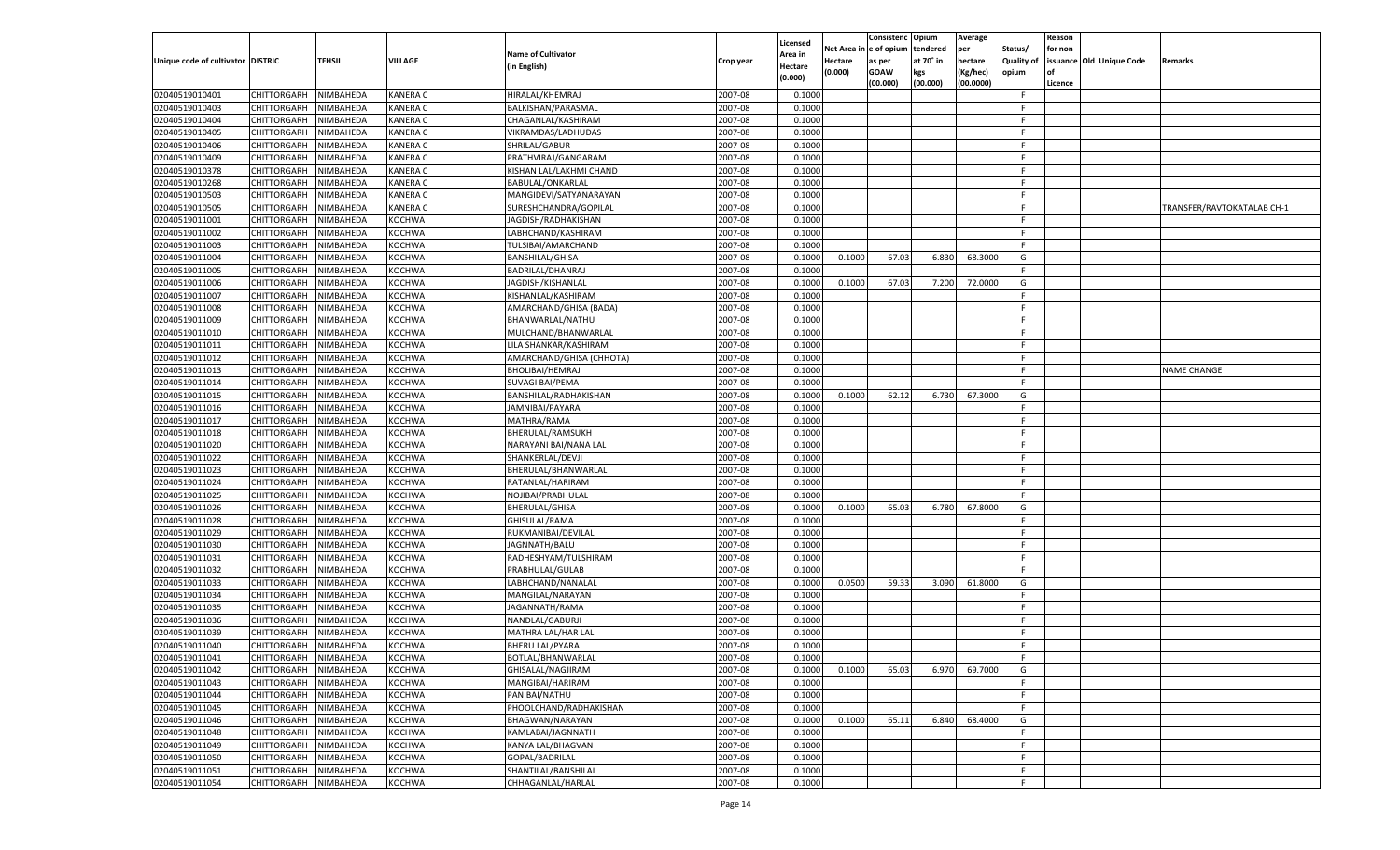|                                   |                       |               |               |                           |           |                    |          | Consistenc  | Opium     | Average   |                   | Reason  |                          |         |
|-----------------------------------|-----------------------|---------------|---------------|---------------------------|-----------|--------------------|----------|-------------|-----------|-----------|-------------------|---------|--------------------------|---------|
|                                   |                       |               |               | <b>Name of Cultivator</b> |           | Licensed           | Net Area | e of opium  | tendered  | per       | Status/           | for non |                          |         |
| Unique code of cultivator DISTRIC |                       | <b>TEHSIL</b> | VILLAGE       |                           | Crop year | <b>Area in</b>     | Hectare  | as per      | at 70° in | hectare   | <b>Quality of</b> |         | issuance Old Unique Code | Remarks |
|                                   |                       |               |               | (in English)              |           | Hectare<br>(0.000) | (0.000)  | <b>GOAW</b> | kgs       | (Kg/hec)  | opium             |         |                          |         |
|                                   |                       |               |               |                           |           |                    |          | (00.000)    | (00.000)  | (00.0000) |                   | Licence |                          |         |
| 02040519011056                    | CHITTORGARH           | NIMBAHEDA     | KOCHWA        | CHAMPALAL/MANNALAL        | 2007-08   | 0.1000             |          |             |           |           | F.                |         |                          |         |
| 02040519011057                    | CHITTORGARH           | NIMBAHEDA     | KOCHWA        | JASRAJ/PREMCHAND          | 2007-08   | 0.1000             |          |             |           |           | E                 |         |                          |         |
| 02040519011058                    | CHITTORGARH           | NIMBAHEDA     | KOCHWA        | MADANLAL/BHERULAL         | 2007-08   | 0.1000             |          |             |           |           | F.                |         |                          |         |
| 02040519011059                    | CHITTORGARH           | NIMBAHEDA     | KOCHWA        | TANKUBAI/RAMNARAYAN       | 2007-08   | 0.1000             |          |             |           |           | E                 |         |                          |         |
| 02040519011060                    | CHITTORGARH           | NIMBAHEDA     | KOCHWA        | HEERALAL/NARAYAN          | 2007-08   | 0.1000             |          |             |           |           | F.                |         |                          |         |
| 02040519011061                    | CHITTORGARH           | NIMBAHEDA     | KOCHWA        | BADRILAL/GHISALAL         | 2007-08   | 0.1000             |          |             |           |           | E                 |         |                          |         |
| 02040519011062                    | CHITTORGARH           | NIMBAHEDA     | KOCHWA        | BABULAL/CHHAGANLAL        | 2007-08   | 0.1000             |          |             |           |           | F.                |         |                          |         |
| 02040519011063                    | CHITTORGARH           | NIMBAHEDA     | KOCHWA        | ONKARLAL/PREMCHAND        | 2007-08   | 0.1000             |          |             |           |           | E                 |         |                          |         |
| 02040519011064                    | CHITTORGARH           | NIMBAHEDA     | KOCHWA        | KISHANLAL/PREMCHAND       | 2007-08   | 0.1000             |          |             |           |           | F.                |         |                          |         |
| 02040519011065                    | CHITTORGARH           | NIMBAHEDA     | KOCHWA        | DHAPUBAI/OUNKAR           | 2007-08   | 0.1000             |          |             |           |           | E                 |         |                          |         |
| 02040519011068                    | CHITTORGARH           | NIMBAHEDA     | KOCHWA        | KANHAIYALAL/BHANWARLAL    | 2007-08   | 0.1000             |          |             |           |           | F.                |         |                          |         |
| 02040519011069                    | CHITTORGARH           | NIMBAHEDA     | KOCHWA        | <b>BADRILAL/SUKHDEV</b>   | 2007-08   | 0.1000             |          |             |           |           | E                 |         |                          |         |
| 02040519011071                    | CHITTORGARH           | NIMBAHEDA     | KOCHWA        | RANGLAL/BANSHILAL         | 2007-08   | 0.1000             |          |             |           |           | F.                |         |                          |         |
| 02040519011072                    | CHITTORGARH           | NIMBAHEDA     | KOCHWA        | RAMI BAI/AMARCHAND        | 2007-08   | 0.1000             | 0.1000   | 62.12       | 6.480     | 64.8000   | G                 |         |                          |         |
| 02040519011073                    | CHITTORGARH           | NIMBAHEDA     | KOCHWA        | MOHANLAL/KASHIRAM         | 2007-08   | 0.1000             |          |             |           |           | F.                |         |                          |         |
| 02040519011075                    | CHITTORGARH           | NIMBAHEDA     | KOCHWA        | GOPAL/BHANWARLAL          | 2007-08   | 0.1000             |          |             |           |           | F.                |         |                          |         |
| 02040519011076                    | CHITTORGARH           | NIMBAHEDA     | KOCHWA        | MANGILAL/RAMLAL           | 2007-08   | 0.1000             |          |             |           |           | F.                |         |                          |         |
| 02040519011077                    | CHITTORGARH           | NIMBAHEDA     | KOCHWA        | KANHAIYALAL/RADHAKISHAN   | 2007-08   | 0.1000             |          |             |           |           | F.                |         |                          |         |
| 02040519011079                    | CHITTORGARH           | NIMBAHEDA     | KOCHWA        | LABHCHAND/MANGILAL        | 2007-08   | 0.1000             |          |             |           |           | E                 |         |                          |         |
| 02040519011080                    | CHITTORGARH           | NIMBAHEDA     | KOCHWA        | GANGARAM/NARAYAN          | 2007-08   | 0.1000             |          |             |           |           | E                 |         |                          |         |
| 02040519011081                    | CHITTORGARH           | NIMBAHEDA     | KOCHWA        | RATANLAL/CHATURBHUJ       | 2007-08   | 0.1000             |          |             |           |           | F.                |         |                          |         |
| 02040519011082                    | CHITTORGARH           | NIMBAHEDA     | KOCHWA        | PHOOLCHAND/SHANKER        | 2007-08   | 0.1000             |          |             |           |           | F.                |         |                          |         |
| 02040519011084                    | CHITTORGARH           | NIMBAHEDA     | KOCHWA        | KANHAIYALAL/GHISULAL      | 2007-08   | 0.1000             |          |             |           |           | E                 |         |                          |         |
| 02040519011085                    | CHITTORGARH           | NIMBAHEDA     | KOCHWA        | BADRILAL/RAMA             | 2007-08   | 0.1000             |          |             |           |           | E                 |         |                          |         |
| 02040519011086                    | CHITTORGARH           | NIMBAHEDA     | KOCHWA        | BANSHILAL/NARAYAN         | 2007-08   | 0.1000             |          |             |           |           | F.                |         |                          |         |
| 02040519011087                    | CHITTORGARH           | NIMBAHEDA     | KOCHWA        | MADHULAL/KALU             | 2007-08   | 0.1000             |          |             |           |           | F.                |         |                          |         |
| 02040519011088                    | CHITTORGARH           | NIMBAHEDA     | KOCHWA        | JAGANNATH/DEVJI           | 2007-08   | 0.1000             |          |             |           |           | E                 |         |                          |         |
| 02040519011090                    | CHITTORGARH           | NIMBAHEDA     | KOCHWA        | BHANWARLAL/MANGILAL       | 2007-08   | 0.1000             |          |             |           |           | E                 |         |                          |         |
| 02040519011092                    | CHITTORGARH           | NIMBAHEDA     | KOCHWA        | GEETALAL/HARIRAM          | 2007-08   | 0.1000             |          |             |           |           | F.                |         |                          |         |
| 02040519011093                    | CHITTORGARH           | NIMBAHEDA     | KOCHWA        | RADHESHYAM/HEMRAJ (BADA)  | 2007-08   | 0.1000             |          |             |           |           | F                 |         |                          |         |
| 02040519011094                    |                       | NIMBAHEDA     | KOCHWA        | SOHALAL/GOPI              | 2007-08   | 0.1000             |          |             |           |           | F                 |         |                          |         |
|                                   | CHITTORGARH           |               |               |                           |           |                    |          |             |           |           | F                 |         |                          |         |
| 02040519011095                    | CHITTORGARH           | NIMBAHEDA     | KOCHWA        | MANGILAL/BHAWANIRAM       | 2007-08   | 0.1000             |          |             |           |           | F                 |         |                          |         |
| 02040519011096                    | CHITTORGARH           | NIMBAHEDA     | KOCHWA        | LADULAL/KANIRAM           | 2007-08   | 0.1000             |          |             |           |           |                   |         |                          |         |
| 02040519011097                    | CHITTORGARH           | NIMBAHEDA     | KOCHWA        | BHERULAL/GHISULAL         | 2007-08   | 0.1000             |          |             |           |           | F                 |         |                          |         |
| 02040519011099                    | CHITTORGARH           | NIMBAHEDA     | KOCHWA        | GHISI BAI/CHAMPA LAL      | 2007-08   | 0.1000             |          |             |           |           | F                 |         |                          |         |
| 02040519011100                    | CHITTORGARH           | NIMBAHEDA     | KOCHWA        | GORDHAN/JAIRAJ            | 2007-08   | 0.1000             |          |             |           |           | F                 |         |                          |         |
| 02040519011101                    | <b>CHITTORGARH</b>    | NIMBAHEDA     | KOCHWA        | HARIRAM/NANALAL           | 2007-08   | 0.1000             |          |             |           |           | F.                |         |                          |         |
| 02040519011102                    | CHITTORGARH           | NIMBAHEDA     | KOCHWA        | RADHESHYAM/BADRILAL       | 2007-08   | 0.1000             |          |             |           |           | F.                |         |                          |         |
| 02040519011103                    | <b>CHITTORGARH</b>    | NIMBAHEDA     | KOCHWA        | DILIP/GHISULAL            | 2007-08   | 0.1000             | 0.1000   | 67.03       | 7.750     | 77.5000   | G                 |         |                          |         |
| 02040519011104                    | CHITTORGARH           | NIMBAHEDA     | KOCHWA        | SURESHCNAND/BANSHILAL     | 2007-08   | 0.1000             |          |             |           |           | F                 |         |                          |         |
| 02040519011105                    | CHITTORGARH           | NIMBAHEDA     | KOCHWA        | RADHESHYAM/BHAVARLAL      | 2007-08   | 0.1000             |          |             |           |           | F.                |         |                          |         |
| 02040519011106                    | CHITTORGARH           | NIMBAHEDA     | KOCHWA        | BALULAL/PREMCHAND         | 2007-08   | 0.1000             |          |             |           |           | F.                |         |                          |         |
| 02040519011107                    | CHITTORGARH           | NIMBAHEDA     | KOCHWA        | GOPAL/NARAYAN             | 2007-08   | 0.1000             | 0.1000   | 59.33       | 5.980     | 59.8000   | G                 |         |                          |         |
| 02040519011108                    | CHITTORGARH           | NIMBAHEDA     | KOCHWA        | BIHARILAL/KISHANLAL       | 2007-08   | 0.1000             |          |             |           |           | F.                |         |                          |         |
| 02040519011111                    | CHITTORGARH           | NIMBAHEDA     | KOCHWA        | NIHAL KUNWAR/BALU SINGH   | 2007-08   | 0.1000             | 0.1000   | 59.33       | 6.080     | 60.8000   | G                 |         |                          |         |
| 02040519011112                    | CHITTORGARH NIMBAHEDA |               | <b>KOCHWA</b> | SHANKARLAL/KAJOD PRAJAPAT | 2007-08   | 0.1000             |          |             |           |           | F                 |         |                          |         |
| 02040519011113                    | <b>CHITTORGARH</b>    | NIMBAHEDA     | <b>KOCHWA</b> | GHISALAL/HARLAL GAJI      | 2007-08   | 0.1000             |          |             |           |           | -F                |         |                          |         |
| 02040519011114                    | CHITTORGARH           | NIMBAHEDA     | <b>KOCHWA</b> | MANGILAL/NATHUJI DHAKAD   | 2007-08   | 0.1000             | 0.0550   | 65.11       | 3.460     | 62.9091   | G                 |         |                          |         |
| 02040519011115                    | <b>CHITTORGARH</b>    | NIMBAHEDA     | <b>KOCHWA</b> | BHAGVANLAL/KASHIRAM       | 2007-08   | 0.1000             |          |             |           |           | F.                |         |                          |         |
| 02040519011116                    | <b>CHITTORGARH</b>    | NIMBAHEDA     | <b>KOCHWA</b> | PRABHULAL/NANALAL         | 2007-08   | 0.1000             |          |             |           |           | F.                |         |                          |         |
| 02040519011117                    | <b>CHITTORGARH</b>    | NIMBAHEDA     | <b>KOCHWA</b> | PRABHULAL/HARLAL JATIYA   | 2007-08   | 0.1000             |          |             |           |           | F                 |         |                          |         |
| 02040519011118                    | <b>CHITTORGARH</b>    | NIMBAHEDA     | <b>KOCHWA</b> | PYAR CHAND/SHANKARLAL     | 2007-08   | 0.1000             |          |             |           |           | F.                |         |                          |         |
| 02040519011119                    | <b>CHITTORGARH</b>    | NIMBAHEDA     | <b>KOCHWA</b> | AMARCHAND/PREMCHAND       | 2007-08   | 0.1000             |          |             |           |           | F.                |         |                          |         |
| 02040519011122                    | <b>CHITTORGARH</b>    | NIMBAHEDA     | KOCHWA        | UNKARLAL/NANALAL DHAKAD   | 2007-08   | 0.1000             |          |             |           |           | F.                |         |                          |         |
| 02040519011123                    | <b>CHITTORGARH</b>    | NIMBAHEDA     | <b>KOCHWA</b> | JAGANNATH/KESHURAM JATIYA | 2007-08   | 0.1000             |          |             |           |           | F.                |         |                          |         |
| 02040519011124                    | <b>CHITTORGARH</b>    | NIMBAHEDA     | <b>KOCHWA</b> | NATHULAL/DHANNA JI GAJI   | 2007-08   | 0.1000             | 0.0550   | 62.12       | 3.250     | 59.0909   | G                 |         |                          |         |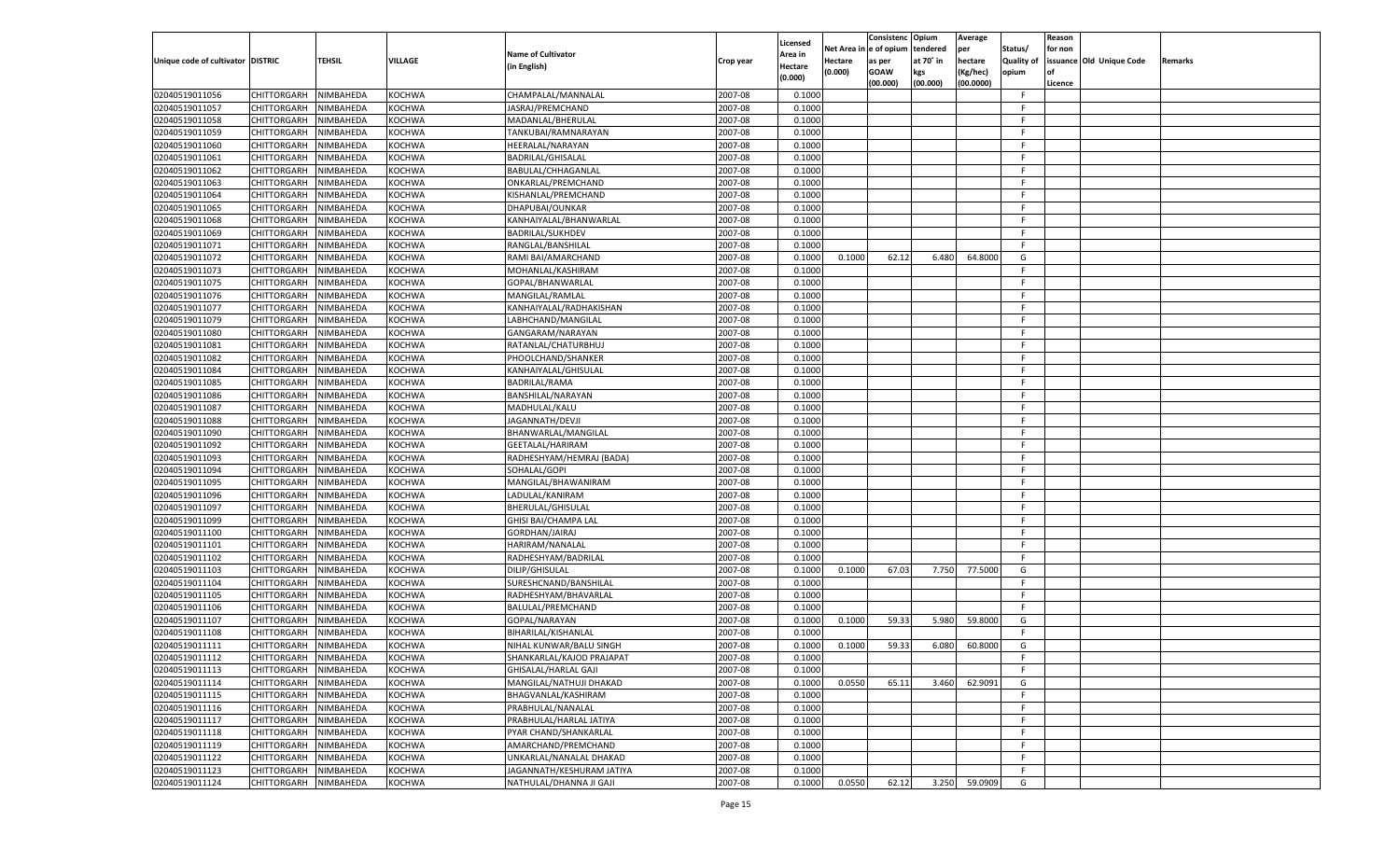|                                   |                       |               |               |                           |           | Licensed         |            | Consistenc Opium |           | Average   |                   | Reason  |                          |                    |
|-----------------------------------|-----------------------|---------------|---------------|---------------------------|-----------|------------------|------------|------------------|-----------|-----------|-------------------|---------|--------------------------|--------------------|
|                                   |                       |               |               | <b>Name of Cultivator</b> |           | \rea in          | Net Area i | n  e of opium    | tendered  | per       | Status/           | for non |                          |                    |
| Unique code of cultivator DISTRIC |                       | <b>TEHSIL</b> | VILLAGE       | (in English)              | Crop year | Hectare          | Hectare    | as per           | at 70° in | hectare   | <b>Quality of</b> |         | issuance Old Unique Code | <b>Remarks</b>     |
|                                   |                       |               |               |                           |           | (0.000)          | (0.000)    | <b>GOAW</b>      | kgs       | (Kg/hec)  | opium             |         |                          |                    |
|                                   |                       |               |               |                           |           |                  |            | (00.000)         | (00.000)  | (00.0000) |                   | Licence |                          |                    |
| 02040519011126                    | CHITTORGARH           | NIMBAHEDA     | <b>KOCHWA</b> | NATHULAL/NANDA JI BHIL    | 2007-08   | 0.1000           |            |                  |           |           | -F.               |         |                          |                    |
| 02040519011127                    | CHITTORGARH           | NIMBAHEDA     | KOCHWA        | BHERULAL/NANALAL DHAKAD   | 2007-08   | 0.1000           |            |                  |           |           | F.                |         |                          |                    |
| 02040519011128                    | CHITTORGARH           | NIMBAHEDA     | <b>KOCHWA</b> | MEGRAJ/NARAYAN JI         | 2007-08   | 0.1000           |            |                  |           |           | F.                |         |                          |                    |
| 02040519011129                    | CHITTORGARH           | NIMBAHEDA     | KOCHWA        | NANDLAL/KISHANLAL NAYAMA  | 2007-08   | 0.1000           | 0.1050     | 65.11            | 7.260     | 69.1429   | G                 |         |                          |                    |
| 02040519011130                    | CHITTORGARH           | NIMBAHEDA     | KOCHWA        | RADHESHYAM/HEMRAJ DHAKAD  | 2007-08   | 0.1000           |            |                  |           |           | F                 |         |                          |                    |
| 02040519011132                    | CHITTORGARH           | NIMBAHEDA     | KOCHWA        | RAMESHWARLAL/PREMCHAND    | 2007-08   | 0.1000           |            |                  |           |           | F.                |         |                          |                    |
| 02040519011133                    | CHITTORGARH           | NIMBAHEDA     | <b>KOCHWA</b> | JAGDISH/NANDA BHIL        | 2007-08   | 0.1000           |            |                  |           |           | F.                |         |                          |                    |
| 02040519011134                    | CHITTORGARH           | NIMBAHEDA     | KOCHWA        | LAXMICHAND/PYARA          | 2007-08   | 0.1000           |            |                  |           |           | F.                |         |                          |                    |
| 02040519011053                    | CHITTORGARH           | NIMBAHEDA     | <b>KOCHWA</b> | BADRI LAL/HAR LAL(JATIYA) | 2007-08   | 0.1000           |            |                  |           |           | F                 |         |                          |                    |
| 02040519012001                    | CHITTORGARH           | NIMBAHEDA     | LUXMIPURA1    | MANGILAL/JAGNNTH          | 2007-08   | 0.1000           | 0.1000     | 66.86            | 7.490     | 74.9000   | G                 |         |                          |                    |
| 02040519012002                    | CHITTORGARH           | NIMBAHEDA     | LUXMIPURA1    | NANDLAL/CHAMPALAL         | 2007-08   | 0.1000           | 0.1050     | 59.99            | 7.250     | 69.0476   | G                 |         |                          |                    |
| 02040519012003                    | CHITTORGARH           | NIMBAHEDA     | LUXMIPURA1    | PARBHULAL/LALA            | 2007-08   | 0.1000           | 0.1000     | 65.17            | 7.160     | 71.6000   | G                 |         |                          |                    |
| 02040519012004                    | CHITTORGARH           | NIMBAHEDA     | LUXMIPURA1    | PHOOLCHAND/MOOLCHAND 5    | 2007-08   | 0.1000           | 0.1000     | 56.09            | 6.300     | 63.0000   | G                 |         |                          |                    |
| 02040519012005                    | CHITTORGARH           | NIMBAHEDA     | LUXMIPURA1    | SUKHLAL/JAGNNTH           | 2007-08   | 0.1000           | 0.0950     | 65.17            | 7.310     | 76.9474   | G                 |         |                          |                    |
| 02040519012006                    | CHITTORGARH           | NIMBAHEDA     | LUXMIPURA1    | NARAYAN/DHULA             | 2007-08   | 0.1000           | 0.1000     | 62.18            | 6.970     | 69.7000   | G                 |         |                          |                    |
| 02040519012007                    | CHITTORGARH           | NIMBAHEDA     | LUXMIPURA1    | JHERAJ/NAVLA              | 2007-08   | 0.1000           | 0.1000     | 65.17            | 7.020     | 70.2000   | G                 |         |                          |                    |
| 02040519012009                    | CHITTORGARH           | NIMBAHEDA     | LUXMIPURA1    | SUKHLAL/DALU              | 2007-08   | 0.1000           | 0.1000     | 65.17            | 7.250     | 72.5000   | G                 |         |                          |                    |
| 02040519012010                    | CHITTORGARH           | NIMBAHEDA     | LUXMIPURA1    | KANCHANBAI/SOHANLAL       | 2007-08   | 0.1000           | 0.1000     | 65.17            | 6.87      | 68.7000   | G                 |         |                          |                    |
| 02040519012011                    | CHITTORGARH           | NIMBAHEDA     | LUXMIPURA1    | DAKHIBAI/LOBHIRAM         | 2007-08   | 0.1000           | 0.1000     | 59.99            | 6.360     | 63.6000   | G                 |         |                          |                    |
| 02040519012013                    | CHITTORGARH           | NIMBAHEDA     | LUXMIPURA1    | GISA/RATANA               | 2007-08   | 0.1000           | 0.1000     | 59.99            | 6.180     | 61.8000   | G                 |         |                          |                    |
| 02040519012014                    | CHITTORGARH           | NIMBAHEDA     | LUXMIPURA1    | RADHESHYAM/MIYACHAND      | 2007-08   | 0.1000           | 0.1000     | 65.17            | 6.970     | 69.7000   | G                 |         |                          | <b>NAME CHANGE</b> |
| 02040519012015                    | CHITTORGARH           | NIMBAHEDA     | LUXMIPURA1    | MOHANLAL/NANDA            | 2007-08   | 0.1000           |            |                  |           |           | F.                |         |                          |                    |
| 02040519012016                    | CHITTORGARH           | NIMBAHEDA     | LUXMIPURA1    | KANHAIYALAL/CHAMPALAL     | 2007-08   | 0.1000           | 0.1000     | 62.12            | 7.11(     | 71.1000   | G                 |         |                          |                    |
| 02040519012017                    | CHITTORGARH           | NIMBAHEDA     | LUXMIPURA1    | LABHCHAND/DALURAM         | 2007-08   | 0.1000           | 0.1000     | 65.17            | 6.880     | 68.8000   | G                 |         |                          |                    |
| 02040519012020                    | CHITTORGARH           | NIMBAHEDA     | LUXMIPURA1    | MOHANLAL/LOBHIRAM         | 2007-08   | 0.1000           |            |                  |           |           | F.                |         |                          |                    |
| 02040519012021                    | CHITTORGARH           | NIMBAHEDA     | LUXMIPURA1    | MANGILAL/RUPJI            | 2007-08   | 0.1000           | 0.1000     | 62.18            | 7.070     | 70.7000   | G                 |         |                          |                    |
| 02040519012022                    | CHITTORGARH           | NIMBAHEDA     | LUXMIPURA1    | MADANLAL/NANALAL          | 2007-08   | 0.1000           | 0.1000     | 62.13            | 6.700     | 67.0000   | G                 |         |                          |                    |
| 02040519012023                    | CHITTORGARH           | NIMBAHEDA     | LUXMIPURA1    | BADRILAL/LOBHCHAND        | 2007-08   | 0.1000           | 0.1000     | 65.17            | 7.010     | 70.1000   | G                 |         |                          |                    |
| 02040519012025                    | CHITTORGARH           | NIMBAHEDA     | LUXMIPURA1    | SHYAMLAL/DHAPUBAI         | 2007-08   | 0.1000           | 0.1000     | 62.13            | 6.430     | 64.3000   | G                 |         |                          |                    |
| 02040519012026                    | CHITTORGARH           | NIMBAHEDA     | LUXMIPURA1    | GHISA/JAGNNATH            | 2007-08   | 0.1000           | 0.1000     | 62.13            | 7.27      | 72.7000   | G                 |         |                          |                    |
| 02040519012027                    | CHITTORGARH           | NIMBAHEDA     | LUXMIPURA1    | BHAGWAN/GAMERA            | 2007-08   | 0.1000           | 0.0900     | 65.17            | 6.570     | 73.0000   | G                 |         |                          |                    |
| 02040519013001                    | CHITTORGARH           | NIMBAHEDA     | LUNKHANDA     | JAGNANNTH/BHANWARLAL      | 2007-08   | 0.1000           |            |                  |           |           | F.                |         |                          |                    |
| 02040519013002                    | CHITTORGARH           | NIMBAHEDA     | LUNKHANDA     | MANGILAL/KANIRAM          | 2007-08   | 0.1000           |            |                  |           |           | F.                |         |                          |                    |
| 02040519013003                    | CHITTORGARH           | NIMBAHEDA     | LUNKHANDA     | MOHANLAL/LUXMICHAND       | 2007-08   | 0.1000           |            |                  |           |           | F.                |         |                          |                    |
| 02040519013004                    | CHITTORGARH           | NIMBAHEDA     | LUNKHANDA     | NANALAL/NATHULAL          | 2007-08   | 0.1000           |            |                  |           |           | F.                |         |                          |                    |
| 02040519013005                    | CHITTORGARH           | NIMBAHEDA     | LUNKHANDA     | KAMLIBAI/LABHCHAND-VARDA  | 2007-08   | 0.1000           |            |                  |           |           | F.                |         |                          |                    |
| 02040519013006                    | CHITTORGARH           | NIMBAHEDA     | LUNKHANDA     | RAMLAL/LALA               | 2007-08   | 0.1000           |            |                  |           |           | F.                |         |                          |                    |
| 02040519013007                    | CHITTORGARH           | NIMBAHEDA     | LUNKHANDA     | <b>BHOTLAL/RATANA</b>     | 2007-08   | 0.1000           |            |                  |           |           | F.                |         |                          |                    |
| 02040519013010                    | CHITTORGARH           | NIMBAHEDA     | LUNKHANDA     | SAGARBAI/NANDA JI         | 2007-08   | 0.1000           |            |                  |           |           | F.                |         |                          |                    |
| 02040519013011                    | CHITTORGARH           | NIMBAHEDA     | LUNKHANDA     | NANALAL/CHMPALAL          | 2007-08   | 0.1000           |            |                  |           |           | -F.               |         |                          |                    |
| 02040519013012                    | CHITTORGARH           | NIMBAHEDA     | LUNKHANDA     | MANGILAL/GANGARAM         | 2007-08   | 0.1000           |            |                  |           |           | F.                |         |                          |                    |
| 02040519013013                    | CHITTORGARH           | NIMBAHEDA     | LUNKHANDA     | SHRILAL/HEERALAL          | 2007-08   | 0.1000           | 0.0350     | 67.03            | 2.550     | 72.8571   | G                 |         |                          |                    |
| 02040519013014                    | CHITTORGARH           | NIMBAHEDA     | LUNKHANDA     | LABHCHAND/PHOOLCHAND      | 2007-08   | 0.1000           |            |                  |           |           | F.                |         |                          |                    |
| 02040519013015                    | CHITTORGARH           | NIMBAHEDA     | LUNKHANDA     | RUPA/GABUR                | 2007-08   |                  |            |                  |           |           | F.                |         |                          |                    |
| 02040519013016                    | CHITTORGARH           | NIMBAHEDA     | LUNKHANDA     | ONKAR/NARAYAN             | 2007-08   | 0.1000<br>0.1000 |            |                  |           |           | F.                |         |                          |                    |
|                                   |                       |               |               |                           |           |                  |            |                  |           |           | F.                |         |                          |                    |
| 02040519013017                    | CHITTORGARH NIMBAHEDA |               | LUNKHANDA     | BHANWARLAL/LAKSHMICHAND   | 2007-08   | 0.1000           |            |                  |           |           |                   |         |                          |                    |
| 02040519013018                    | CHITTORGARH           | NIMBAHEDA     | LUNKHANDA     | GHISA/NARAYAN             | 2007-08   | 0.1000           |            |                  |           |           | F<br>F.           |         |                          |                    |
| 02040519013019                    | CHITTORGARH           | NIMBAHEDA     | LUNKHANDA     | KESARBAI/BHANWARLAL       | 2007-08   | 0.1000           |            |                  |           |           | F.                |         |                          |                    |
| 02040519013020                    | CHITTORGARH           | NIMBAHEDA     | LUNKHANDA     | BADRILAL/DAULA            | 2007-08   | 0.1000           |            |                  |           |           |                   |         |                          |                    |
| 02040519013021                    | CHITTORGARH           | NIMBAHEDA     | LUNKHANDA     | GISIBAI/KJODH             | 2007-08   | 0.1000           |            |                  |           |           | F.                |         |                          | <b>NAME CHANGE</b> |
| 02040519013022                    | CHITTORGARH           | NIMBAHEDA     | LUNKHANDA     | RAMLAL/KASHIRAM           | 2007-08   | 0.1000           |            |                  |           |           | F                 |         |                          |                    |
| 02040519013023                    | CHITTORGARH           | NIMBAHEDA     | LUNKHANDA     | MANGILAL/HARLAL           | 2007-08   | 0.1000           |            |                  |           |           | F.                |         |                          |                    |
| 02040519013024                    | CHITTORGARH           | NIMBAHEDA     | LUNKHANDA     | ONKAR/BHURA               | 2007-08   | 0.1000           |            |                  |           |           | F.                |         |                          |                    |
| 02040519013025                    | CHITTORGARH           | NIMBAHEDA     | LUNKHANDA     | PHOOLCHAND/LAXMICHAND     | 2007-08   | 0.1000           |            |                  |           |           | F.                |         |                          |                    |
| 02040519013026                    | CHITTORGARH           | NIMBAHEDA     | LUNKHANDA     | MIYACHAND/NAANJI          | 2007-08   | 0.1000           |            |                  |           |           | F                 |         |                          |                    |
| 02040519013027                    | CHITTORGARH           | NIMBAHEDA     | LUNKHANDA     | RADHESHYAM/SHANKERLAL     | 2007-08   | 0.1000           |            |                  |           |           | F.                |         |                          |                    |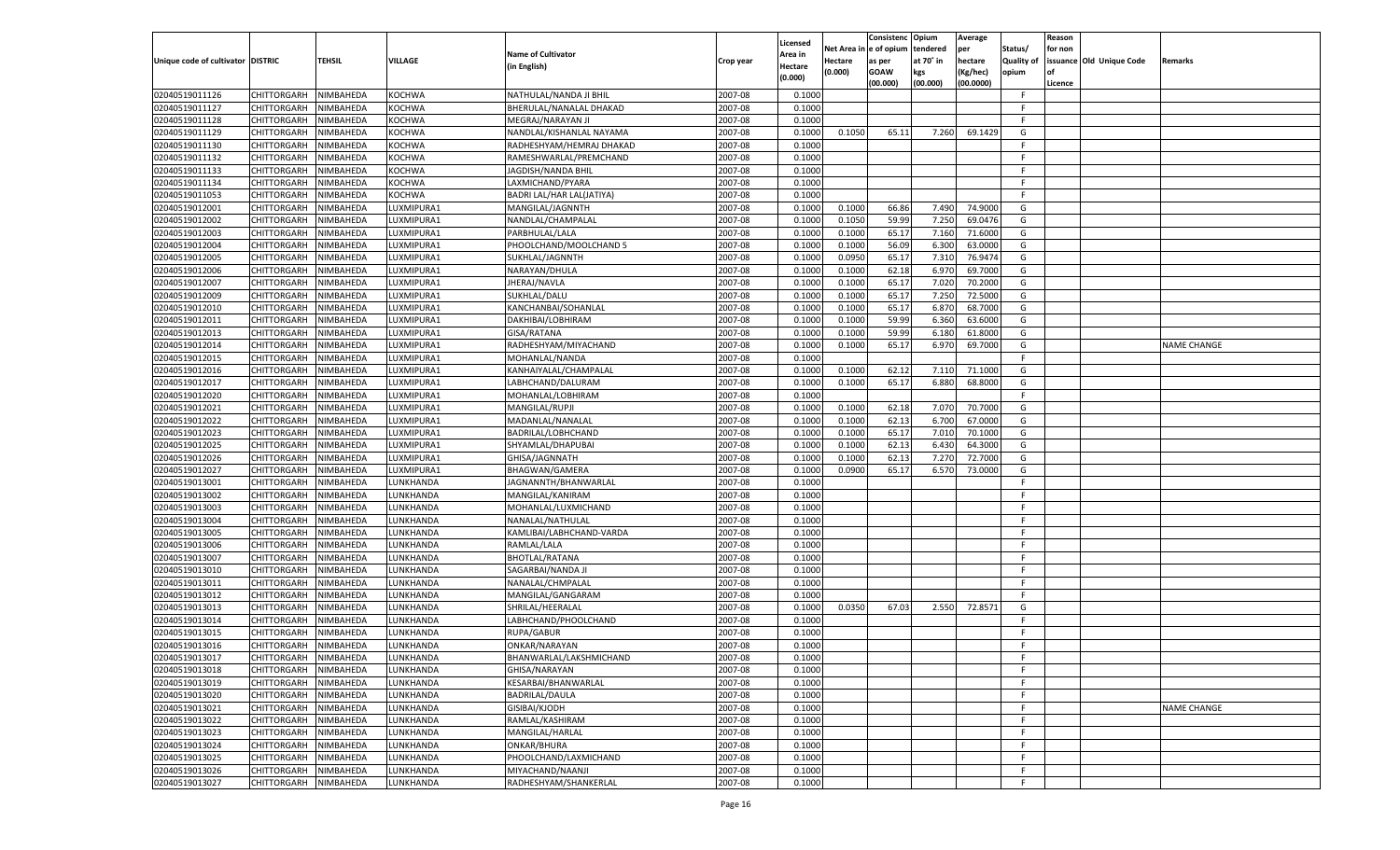|                                   |                       |               |                 |                                                    |                    |                     |          | Consistenc  | Opium     | Average   |                   | Reason  |                          |                    |
|-----------------------------------|-----------------------|---------------|-----------------|----------------------------------------------------|--------------------|---------------------|----------|-------------|-----------|-----------|-------------------|---------|--------------------------|--------------------|
|                                   |                       |               |                 | <b>Name of Cultivator</b>                          |                    | Licensed<br>\rea in | Net Area | e of opium  | tendered  | per       | Status/           | for non |                          |                    |
| Unique code of cultivator DISTRIC |                       | <b>TEHSIL</b> | VILLAGE         | (in English)                                       | Crop year          | Hectare             | Hectare  | as per      | at 70˚ in | hectare   | <b>Quality of</b> |         | issuance Old Unique Code | Remarks            |
|                                   |                       |               |                 |                                                    |                    | (0.000)             | (0.000)  | <b>GOAW</b> | kgs       | (Kg/hec)  | opium             |         |                          |                    |
|                                   |                       |               |                 |                                                    |                    |                     |          | (00.000)    | (00.000)  | (00.0000) |                   | Licence |                          |                    |
| 02040519013028                    | CHITTORGARH           | NIMBAHEDA     | LUNKHANDA       | PANNALAL/GOTU                                      | 2007-08            | 0.1000              |          |             |           |           | F.                |         |                          |                    |
| 02040519013029                    | CHITTORGARH           | NIMBAHEDA     | LUNKHANDA       | CHHAGANLAL/PRABHULAL                               | 2007-08            | 0.1000              |          |             |           |           | F.                |         |                          |                    |
| 02040519013031                    | CHITTORGARH           | NIMBAHEDA     | LUNKHANDA       | KASHIRAM/HARIRAM                                   | 2007-08            | 0.1000              |          |             |           |           | F.                |         |                          |                    |
| 02040519013032                    | CHITTORGARH           | NIMBAHEDA     | LUNKHANDA       | NARAYANIBAI/NARAYAN                                | 2007-08            | 0.1000              |          |             |           |           | F.                |         |                          |                    |
| 02040519013033                    | CHITTORGARH           | NIMBAHEDA     | LUNKHANDA       | MANGILAL/BHANWARLAL                                | 2007-08            | 0.1000              | 0.0350   | 65.03       | 2.230     | 74.3330   | G                 |         |                          |                    |
| 02040519013037                    | CHITTORGARH           | NIMBAHEDA     | <b>UNKHANDA</b> | NANDKISHORE/HEERALAL                               | 2007-08            | 0.1000              |          |             |           |           | F.                |         |                          |                    |
| 02040519013038                    | CHITTORGARH           | NIMBAHEDA     | LUNKHANDA       | MANGHI BAI/ MANGHI LAL                             | 2007-08            | 0.1000              | 0.1000   | 62.77       | 6.450     | 64.5000   | G                 |         |                          |                    |
| 02040519013039                    | CHITTORGARH           | NIMBAHEDA     | LUNKHANDA       | BHERULAL/HARIRAM                                   | 2007-08            | 0.1000              |          |             |           |           | F.                |         |                          |                    |
| 02040519013040                    | CHITTORGARH           | NIMBAHEDA     | LUNKHANDA       | JAGDISH/ONKARLAL                                   | 2007-08            | 0.1000              |          |             |           |           | F.                |         |                          |                    |
| 02040519013041                    | CHITTORGARH           | NIMBAHEDA     | <b>UNKHANDA</b> | SHYAMLAL/KASIRAM                                   | 2007-08            | 0.1000              |          |             |           |           | F.                |         |                          |                    |
| 02040519013042                    | CHITTORGARH           | NIMBAHEDA     | LUNKHANDA       | BABULAL/ONKARLAL                                   | 2007-08            | 0.1000              |          |             |           |           | F.                |         |                          |                    |
| 02040519013043                    | CHITTORGARH           | NIMBAHEDA     | LUNKHANDA       | RADHESHYAM/HEERALAL                                | 2007-08            | 0.1000              |          |             |           |           | F.                |         |                          |                    |
| 02040519013044                    | CHITTORGARH           | NIMBAHEDA     | LUNKHANDA       | SOHANLAL/KIMSI                                     | 2007-08            | 0.1000              |          |             |           |           | F.                |         |                          |                    |
| 02040519013045                    | CHITTORGARH           | NIMBAHEDA     | <b>UNKHANDA</b> | SUKHLAL/NANDA                                      | 2007-08            | 0.1000              |          |             |           |           | F.                |         |                          |                    |
| 02040519013046                    | CHITTORGARH           | NIMBAHEDA     | <b>UNKHANDA</b> | BHERULAL/MOTILAL                                   | 2007-08            | 0.1000              |          |             |           |           | F.                |         |                          |                    |
| 02040519013047                    | CHITTORGARH           | NIMBAHEDA     | <b>UNKHANDA</b> | GOURILAL/KANIRAM                                   | 2007-08            | 0.1000              |          |             |           |           | F.                |         |                          |                    |
| 02040519013048                    | CHITTORGARH           | NIMBAHEDA     | <b>UNKHANDA</b> | SHRILAL/PRABHULAL DHAKAD                           | 2007-08            | 0.1000              |          |             |           |           | F.                |         |                          |                    |
| 02040519013049                    | CHITTORGARH           | NIMBAHEDA     | <b>UNKHANDA</b> | JAGDISH/PRABHULAL                                  | 2007-08            | 0.1000              |          |             |           |           | F.                |         |                          |                    |
| 02040519013050                    | CHITTORGARH           | NIMBAHEDA     | <b>UNKHANDA</b> | SAMPATLAL/HEERALAI                                 | 2007-08            | 0.1000              |          |             |           |           | F.                |         |                          |                    |
| 02040519013051                    | CHITTORGARH           | NIMBAHEDA     | <b>UNKHANDA</b> | RADHESHYAM/BHANWARLAL                              | 2007-08            | 0.1000              |          |             |           |           | F.                |         |                          |                    |
| 02040519013052                    | CHITTORGARH           | NIMBAHEDA     | <b>UNKHANDA</b> | HEERALAL/LUXMICHAND                                | 2007-08            | 0.1000              |          |             |           |           | F.                |         |                          |                    |
| 02040519013054                    | CHITTORGARH           | NIMBAHEDA     | <b>UNKHANDA</b> | NANALAL/WARDA DHAKAD                               | 2007-08            | 0.1000              |          |             |           |           | F.                |         |                          |                    |
| 02040519013055                    | CHITTORGARH           | NIMBAHEDA     | <b>UNKHANDA</b> | JAGNNATH/NARAYAN                                   | 2007-08            | 0.1000              |          |             |           |           | F.                |         |                          |                    |
| 02040519013056                    | CHITTORGARH           | NIMBAHEDA     | <b>UNKHANDA</b> | SOHANLAL/DALU                                      | 2007-08            | 0.1000              |          |             |           |           | F.                |         |                          |                    |
| 02040519013058                    | CHITTORGARH           | NIMBAHEDA     | <b>UNKHANDA</b> | JAGNNTH/FULCHAND                                   | 2007-08            | 0.1000              |          |             |           |           | F.                |         |                          |                    |
| 02040519013059                    | CHITTORGARH           | NIMBAHEDA     | <b>UNKHANDA</b> | KAILASHCHANDRA/AMARCHAND                           | 2007-08            | 0.1000              |          |             |           |           | F.                |         |                          |                    |
| 02040519013060                    | CHITTORGARH           | NIMBAHEDA     | <b>UNKHANDA</b> | SOHANLAL/KUKA                                      | 2007-08            | 0.1000              |          |             |           |           | F.                |         |                          |                    |
| 02040519013062                    | CHITTORGARH           | NIMBAHEDA     | <b>UNKHANDA</b> | MOHANIBAICHAGANLAL                                 | 2007-08            | 0.1000              |          |             |           |           | F.                |         |                          | <b>NAME CHANGE</b> |
| 02040519013063                    | CHITTORGARH           | NIMBAHEDA     | <b>UNKHANDA</b> | PANNALAL/NANDA                                     | 2007-08            | 0.1000              |          |             |           |           | F.                |         |                          |                    |
| 02040519013064                    | CHITTORGARH           | NIMBAHEDA     | LUNKHANDA       | JAGDISHCHANDRA/CHAGANLAL                           | 2007-08            | 0.1000              |          |             |           |           | F.                |         |                          |                    |
| 02040519013067                    | CHITTORGARH           | NIMBAHEDA     | LUNKHANDA       | SHAMBHULAL/SHANKARLAL DHAKAD                       | 2007-08            | 0.1000              |          |             |           |           | F.                |         |                          |                    |
| 02040519013068                    | CHITTORGARH           | NIMBAHEDA     | LUNKHANDA       | NANDLAL/NARAYAN DHAKAD                             | 2007-08            | 0.1000              |          |             |           |           | F.                |         |                          |                    |
| 02040519013069                    | CHITTORGARH           | NIMBAHEDA     | LUNKHANDA       | MOHANDAS/BABRUDAS BAIRAGI                          | 2007-08            | 0.1000              | 0.1000   | 62.77       | 6.490     | 64.9000   | G                 |         |                          |                    |
| 02040519013071                    | CHITTORGARH           | NIMBAHEDA     | LUNKHANDA       | RAMCHANDRA/BARDA JI DHAKAD                         | 2007-08            | 0.1000              | 0.0300   | 67.03       | 1.970     | 65.0660   | G                 |         |                          |                    |
| 02040519013072                    | CHITTORGARH           | NIMBAHEDA     | LUNKHANDA       | PRABHULAL/KASHIRAM SUTHAR                          | 2007-08            | 0.1000              |          |             |           |           | F.                |         |                          |                    |
| 02040519013073                    | CHITTORGARH           | NIMBAHEDA     | LUNKHANDA       | BAGDIRAM/NARAYAN DHAKAD                            | 2007-08            | 0.1000              |          |             |           |           | F                 |         |                          |                    |
| 02040519013074                    | CHITTORGARH           | NIMBAHEDA     | LUNKHANDA       | GORILAL/AMAR CHANDRA DHAKAD                        | 2007-08            | 0.1000              |          |             |           |           | F                 |         |                          |                    |
| 02040519013075                    | CHITTORGARH           | NIMBAHEDA     | LUNKHANDA       | KASHIRAM/MAGNA JI BALAI                            | 2007-08            | 0.1000              |          |             |           |           | F                 |         |                          |                    |
| 02040519013076                    | CHITTORGARH           | NIMBAHEDA     | LUNKHANDA       | CHAGANLAL/BHAGWAN BALAI                            | 2007-08            | 0.1000              |          |             |           |           | F.                |         |                          |                    |
| 02040519013078                    | CHITTORGARH           | NIMBAHEDA     | LUNKHANDA       | KANAHYALAL/RUPA JI DHAKAD                          | 2007-08            | 0.1000              |          |             |           |           | F                 |         |                          |                    |
| 02040519013079                    | CHITTORGARH           | NIMBAHEDA     | LUNKHANDA       | NATHULAL/DEVA DHAKAD                               | 2007-08            | 0.1000              |          |             |           |           | F                 |         |                          |                    |
| 02040519013080                    | CHITTORGARH           | NIMBAHEDA     | LUNKHANDA       | RAMLAL/HANSRAJ DHAKAD                              | 2007-08            | 0.1000              |          |             |           |           | F                 |         |                          |                    |
| 02040519013081                    | CHITTORGARH           | NIMBAHEDA     | LUNKHANDA       | KISHANLAL/BHAVARLAL DHAKAD                         | 2007-08            | 0.1000              |          |             |           |           | F.                |         |                          |                    |
| 02040519013082                    | CHITTORGARH           | NIMBAHEDA     | LUNKHANDA       | LABH CHAND/AMARCHAND DHAKAD                        | 2007-08            | 0.1000              |          |             |           |           | F                 |         |                          |                    |
| 02040519013083                    | CHITTORGARH           | NIMBAHEDA     | LUNKHANDA       | BHURALAL/KISMI JI DHAKAD                           | 2007-08            | 0.1000              |          |             |           |           | F.                |         |                          |                    |
| 02040519013084                    | CHITTORGARH NIMBAHEDA |               | LUNKHANDA       | DHANRAJ/MAGNIRAM KUMHAR                            | 2007-08            | 0.1000              |          |             |           |           | F                 |         |                          |                    |
| 02040519013085                    |                       | NIMBAHEDA     | LUNKHANDA       | <b>GORILAL/KIMSHI JI</b>                           | 2007-08            | 0.1000              |          |             |           |           | F.                |         |                          |                    |
|                                   | <b>CHITTORGARH</b>    |               |                 |                                                    |                    |                     |          |             |           |           |                   |         |                          |                    |
| 02040519013086<br>02040519013087  | CHITTORGARH           | NIMBAHEDA     | LUNKHANDA       | GOPALLAL/HARIRAM DHAKAD<br>NANALAL/TEKCHAND DHAKAD | 2007-08<br>2007-08 | 0.1000              |          |             |           |           | F.                |         |                          |                    |
|                                   | <b>CHITTORGARH</b>    | NIMBAHEDA     | LUNKHANDA       |                                                    |                    | 0.1000              |          |             |           |           | F.                |         |                          |                    |
| 02040519013089                    | <b>CHITTORGARH</b>    | NIMBAHEDA     | LUNKHANDA       | SHANTILAL/LABHCHAND DHAKAD                         | 2007-08            | 0.1000              |          |             |           |           | F.                |         |                          |                    |
| 02040519013090                    | <b>CHITTORGARH</b>    | NIMBAHEDA     | LUNKHANDA       | SOHANLAL/MANGU JI BHIL                             | 2007-08            | 0.1000              |          |             |           |           | F.                |         |                          |                    |
| 02040519013091                    | <b>CHITTORGARH</b>    | NIMBAHEDA     | LUNKHANDA       | JIVRAJ/AMARCHAND DHAKAD                            | 2007-08            | 0.1000              |          |             |           |           | F                 |         |                          |                    |
| 02040519013092                    | <b>CHITTORGARH</b>    | NIMBAHEDA     | LUNKHANDA       | DOLATRAM/NARU JI BHIL                              | 2007-08            | 0.1000              |          |             |           |           | F.                |         |                          |                    |
| 02040519013061                    | <b>CHITTORGARH</b>    | NIMBAHEDA     | LUNKHANDA       | PREAMCHAND/KJODH                                   | 2007-08            | 0.1000              |          |             |           |           | F.                |         |                          |                    |
| 02040519013096                    | <b>CHITTORGARH</b>    | NIMBAHEDA     | LUNKHANDA       | NANALAL/RAMLAL                                     | 2007-08            | 0.1000              | 0.1000   | 67.03       | 7.380     | 73.8000   | G                 |         |                          |                    |
| 02040519013097                    | CHITTORGARH           | NIMBAHEDA     | LUNKHANDA       | GOPALSINGH/OUNKARSINGH                             | 2007-08            | 0.1000              | 0.1000   | 62.77       | 6.830     | 68.3000   | G                 |         |                          |                    |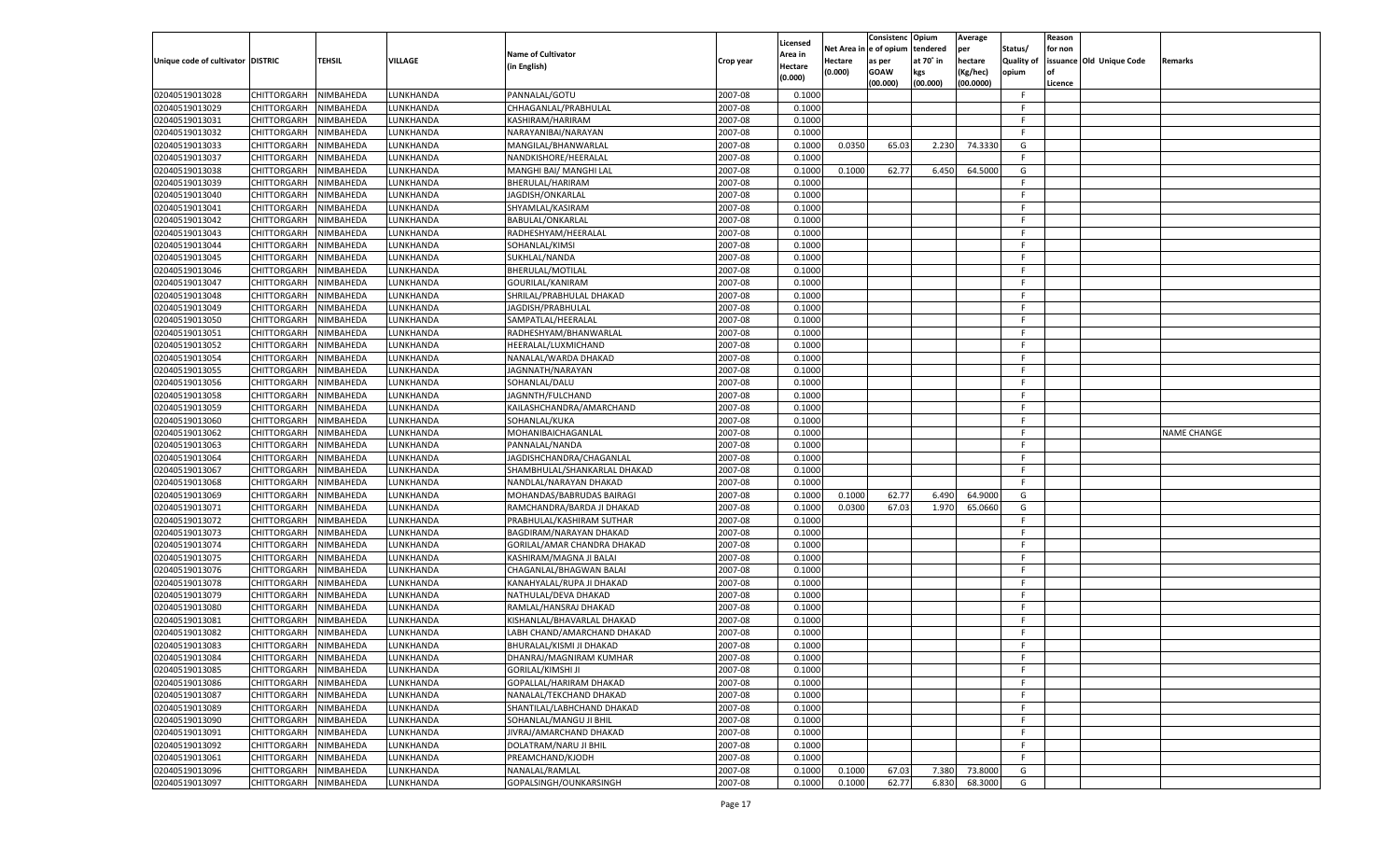|                                   |                       |                        |                              |                                          |           |                     |             | Consistenc    | Opium     | Average   |                   | Reason  |                          |                        |
|-----------------------------------|-----------------------|------------------------|------------------------------|------------------------------------------|-----------|---------------------|-------------|---------------|-----------|-----------|-------------------|---------|--------------------------|------------------------|
|                                   |                       |                        |                              | <b>Name of Cultivator</b>                |           | Licensed<br>Area in | Net Area iı | n  e of opium | tendered  | per       | Status/           | for non |                          |                        |
| Unique code of cultivator DISTRIC |                       | TEHSIL                 | <b>VILLAGE</b>               | (in English)                             | Crop year | Hectare             | Hectare     | as per        | at 70° in | hectare   | <b>Quality of</b> |         | issuance Old Unique Code | Remarks                |
|                                   |                       |                        |                              |                                          |           | (0.000)             | (0.000)     | <b>GOAW</b>   | kgs       | (Kg/hec)  | opium             |         |                          |                        |
|                                   |                       |                        |                              |                                          |           |                     |             | (00.000)      | (00.000)  | (00.0000) |                   | Licence |                          |                        |
| 02040519013098                    | CHITTORGARH           | NIMBAHEDA              | LUNKHANDA                    | GIRJA KUWAR/KHUMANSINGH                  | 2007-08   | 0.1000              | 0.1000      | 62.77         | 6.840     | 68.4000   | G                 |         |                          |                        |
| 02040519013009                    | CHITTORGARH           | NIMBAHEDA              | LUNKHANDA                    | <b>GISIBAI/MOTILAL</b>                   | 2007-08   | 0.1000              |             |               |           |           | E                 |         |                          | TRANSFER/BANGEDAGATA-B |
| 02040519014001                    | CHITTORGARH           | NIMBAHEDA              | MANOHERKHEDI                 | BHANWARLAL/PURANMAL                      | 2007-08   | 0.1000              | 0.1050      | 67.03         | 7.500     | 71.4286   | G                 |         |                          |                        |
| 02040519014003                    | CHITTORGARH           | NIMBAHEDA              | MANOHERKHEDI                 | KISHAN/JAGNNATH                          | 2007-08   | 0.1000              | 0.1000      | 59.32         | 6.060     | 60.6000   | G                 |         |                          |                        |
| 02040519014004                    | CHITTORGARH           | NIMBAHEDA              | MANOHERKHEDI                 | ONKARLAL/DALURAM                         | 2007-08   | 0.1000              | 0.0400      | 65.03         | 2.590     | 64.7500   | G                 |         |                          |                        |
| 02040519014005                    | CHITTORGARH           | NIMBAHEDA              | MANOHERKHEDI                 | LALU/KASHIRAM                            | 2007-08   | 0.1000              |             |               |           |           | F.                |         |                          |                        |
| 02040519014006                    | CHITTORGARH           | NIMBAHEDA              | MANOHERKHEDI                 | <b>BHAGDI BAI/ BHIMRAJ</b>               | 2007-08   | 0.1000              | 0.0500      | 65.03         | 3.550     | 71.0000   | G                 |         |                          |                        |
| 02040519014008                    | CHITTORGARH           | NIMBAHEDA              | MANOHERKHEDI                 | MANGILAL/AMARCHAND                       | 2007-08   | 0.1000              |             |               |           |           | E                 |         |                          |                        |
| 02040519014009                    | CHITTORGARH           | NIMBAHEDA              | MANOHERKHEDI                 | SUKHIBAI/NARAYAN                         | 2007-08   | 0.1000              |             |               |           |           | F.                |         |                          |                        |
| 02040519014011                    | CHITTORGARH           | NIMBAHEDA              | MANOHERKHEDI                 | MOOLCHAND/MOTILAL                        | 2007-08   | 0.1000              |             |               |           |           | -F                |         |                          |                        |
| 02040519014012                    | CHITTORGARH           | NIMBAHEDA              | MANOHERKHEDI                 | RAMLAL/PURANMAL                          | 2007-08   | 0.1000              | 0.1000      | 67.18         | 7.280     | 72.8000   | G                 |         |                          |                        |
| 02040519014013                    | CHITTORGARH           | NIMBAHEDA              | MANOHERKHEDI                 | RAMCHANDRA/NATHU LAL                     | 2007-08   | 0.1000              | 0.0350      | 67.03         | 2.380     | 68.0000   | G                 |         |                          |                        |
| 02040519014014                    | CHITTORGARH           | NIMBAHEDA              | MANOHERKHEDI                 | MADHOLAL/JAICHAND                        | 2007-08   | 0.1000              | 0.1000      | 62.77         | 6.430     | 64.3000   | G                 |         |                          |                        |
| 02040519014015                    | CHITTORGARH           | NIMBAHEDA              | MANOHERKHEDI                 | RANGLAL/PRABHULAL                        | 2007-08   | 0.1000              |             |               |           |           | F.                |         |                          |                        |
| 02040519014017                    | CHITTORGARH           | NIMBAHEDA              | MANOHERKHEDI                 | GABUR/BALU                               | 2007-08   | 0.1000              |             |               |           |           | F.                |         |                          |                        |
| 02040519014019                    | CHITTORGARH           | NIMBAHEDA              | MANOHERKHEDI                 | RAMESHWARLAL/PRABHULAL                   | 2007-08   | 0.1000              |             |               |           |           | F.                |         |                          |                        |
| 02040519014020                    | CHITTORGARH           | NIMBAHEDA              | MANOHERKHEDI                 | AMBALAL/KHAYALILAI                       | 2007-08   | 0.1000              |             |               |           |           | F.                |         |                          |                        |
| 02040519014022                    | CHITTORGARH           | NIMBAHEDA              | MANOHERKHEDI                 | SUKHIBAI/HEERALAL                        | 2007-08   | 0.1000              |             |               |           |           | F.                |         |                          |                        |
| 02040519014023                    | CHITTORGARH           | NIMBAHEDA              | MANOHERKHEDI                 | <b>BOTLAL/GULAB</b>                      | 2007-08   | 0.1000              | 0.0400      | 62.77         | 2.420     | 60.5000   | G                 |         |                          |                        |
| 02040519014024                    | CHITTORGARH           | NIMBAHEDA              | MANOHERKHEDI                 | JANI BAI/UDHA                            | 2007-08   | 0.1000              | 0.1050      | 59.33         | 6.640     | 63.2381   | G                 |         |                          |                        |
| 02040519014027                    | CHITTORGARH           | NIMBAHEDA              | MANOHERKHEDI                 | BHERU SINGH/DULE SINGH                   | 2007-08   | 0.1000              |             |               |           |           | F.                |         |                          |                        |
| 02040519014028                    | CHITTORGARH           | NIMBAHEDA              | MANOHERKHEDI                 | MATHURA LAL/MOTI LAL                     | 2007-08   | 0.1000              |             |               |           |           | F.                |         |                          |                        |
| 02040519014029                    | CHITTORGARH           | NIMBAHEDA              | MANOHERKHEDI                 | TULSIRAM/LUXMICHAND                      | 2007-08   | 0.1000              |             |               |           |           | F.                |         |                          |                        |
| 02040519014030                    | CHITTORGARH           | NIMBAHEDA              | MANOHERKHEDI                 | BABULAL/PRABHULAL                        | 2007-08   | 0.1000              | 0.1000      | 67.03         | 7.250     | 72.5000   | G                 |         |                          |                        |
| 02040519014032                    | CHITTORGARH           | NIMBAHEDA              | MANOHERKHEDI                 | JAMNI BAI / MOHAN                        | 2007-08   | 0.1000              |             |               |           |           | F.                |         |                          |                        |
| 02040519014033                    | CHITTORGARH           | NIMBAHEDA              | MANOHERKHEDI                 | BADRILAL/MADHOLAL                        | 2007-08   | 0.1000              |             |               |           |           | F.                |         |                          |                        |
| 02040519014034                    | CHITTORGARH           | NIMBAHEDA              | MANOHERKHEDI                 | KISHANDAS/NANALAL                        | 2007-08   | 0.1000              |             |               |           |           | F.                |         |                          |                        |
| 02040519014035                    | CHITTORGARH           | NIMBAHEDA              | MANOHERKHEDI                 | DAULATRAM/BHEEMRAJ                       | 2007-08   | 0.1000              | 0.1000      | 65.03         | 7.100     | 71.0000   | G                 |         |                          |                        |
| 02040519014036                    | CHITTORGARH           | NIMBAHEDA              | MANOHERKHEDI                 | SHRILAL/MANGILAL                         | 2007-08   | 0.1000              |             |               |           |           | F.                |         |                          |                        |
| 02040519014037                    | CHITTORGARH           | NIMBAHEDA              | MANOHERKHEDI                 | PREMCHANDRA/KHEMRAJ                      | 2007-08   | 0.1000              |             |               |           |           | F.                |         |                          |                        |
| 02040519014038                    | CHITTORGARH           | NIMBAHEDA              | MANOHERKHEDI                 | CHHAGANLAL/MATHRALAL                     | 2007-08   | 0.1000              |             |               |           |           | E                 |         |                          |                        |
| 02040519014039                    | CHITTORGARH           | NIMBAHEDA              | MANOHERKHEDI                 | MADAN LAL/PARBHU LAL                     | 2007-08   | 0.1000              |             |               |           |           | F                 |         |                          |                        |
| 02040519014040                    | CHITTORGARH           | NIMBAHEDA              | MANOHERKHEDI                 | MANGILAL/RAMCHANDRA                      | 2007-08   | 0.1000              |             |               |           |           | F                 |         |                          |                        |
| 02040519014041                    | CHITTORGARH           | NIMBAHEDA              | MANOHERKHEDI                 | OUNKAR LAL/LAKHMI CHAND                  | 2007-08   | 0.1000              |             |               |           |           | F                 |         |                          |                        |
| 02040519014042                    | CHITTORGARH           | NIMBAHEDA              | MANOHERKHEDI                 | LABHCHAND/BHIMRAJ                        | 2007-08   | 0.1000              |             |               |           |           | E                 |         |                          |                        |
| 02040519014043                    | CHITTORGARH           | NIMBAHEDA              | MANOHERKHEDI                 | <b>GORILAL/MOTILAL</b>                   | 2007-08   | 0.1000              |             |               |           |           | F                 |         |                          |                        |
| 02040519014044                    | CHITTORGARH           | NIMBAHEDA              | MANOHERKHEDI                 | JAGNNATH/KHEMRAJ                         | 2007-08   | 0.1000              |             |               |           |           | F                 |         |                          |                        |
| 02040519014045                    | CHITTORGARH           | NIMBAHEDA              | MANOHERKHEDI                 | PRAKASHCHANDRA/CHHAGANLAL                | 2007-08   | 0.1000              |             |               |           |           | F.                |         |                          |                        |
| 02040519014046                    | CHITTORGARH           | NIMBAHEDA              | MANOHERKHEDI                 | BHERULAL/BHEEMRAJ                        | 2007-08   | 0.1000              |             |               |           |           | E                 |         |                          |                        |
| 02040519014047                    |                       |                        |                              |                                          | 2007-08   | 0.1000              | 0.1050      | 62.77         | 6.980     | 66.4762   | G                 |         |                          |                        |
| 02040519014048                    | CHITTORGARH           | NIMBAHEDA<br>NIMBAHEDA | MANOHERKHEDI<br>MANOHERKHEDI | NANALAL/RAMCHANDRA<br>RATANLAL/PREMCHAND | 2007-08   | 0.1000              | 0.1000      | 62.77         |           | 68.9000   | G                 |         |                          |                        |
| 02040519014049                    | CHITTORGARH           |                        |                              |                                          | 2007-08   | 0.1000              |             |               | 6.890     |           | F.                |         |                          |                        |
| 02040519014050                    | CHITTORGARH           | NIMBAHEDA              | MANOHERKHEDI                 | BANSHILAL/PRABHULAL                      |           |                     |             |               |           |           | E                 |         |                          |                        |
|                                   | CHITTORGARH           | NIMBAHEDA              | MANOHERKHEDI                 | RAM LAL/BHIMRAJ                          | 2007-08   | 0.1000              |             |               |           |           | F                 |         |                          |                        |
| 02040519014051                    | CHITTORGARH           | NIMBAHEDA              | MANOHERKHEDI                 | KISHAN LAL/MANGI LAL                     | 2007-08   | 0.1000              |             |               |           |           |                   |         |                          |                        |
| 02040519014053                    | CHITTORGARH           | NIMBAHEDA              | MANOHERKHEDI                 | GOVERDHAN LAL/BHANWAR LAL                | 2007-08   | 0.1000              |             |               |           |           | F.                |         |                          |                        |
| 02040519014054                    | CHITTORGARH NIMBAHEDA |                        | MANOHERKHEDI                 | GEETALAL/ONKARLAL                        | 2007-08   | 0.1000              | 0.0450      | 65.03         | 3.060     | 68.0000   | G                 |         |                          |                        |
| 02040519014055                    | <b>CHITTORGARH</b>    | NIMBAHEDA              | MANOHERKHEDI                 | MADANLAL/NANALAL                         | 2007-08   | 0.1000              |             |               |           |           | -F                |         |                          |                        |
| 02040519014056                    | CHITTORGARH           | NIMBAHEDA              | MANOHERKHEDI                 | BHANWARLAL/RAMCHANDRA                    | 2007-08   | 0.1000              |             |               |           |           | F.                |         |                          |                        |
| 02040519014057                    | <b>CHITTORGARH</b>    | NIMBAHEDA              | MANOHERKHEDI                 | SUKHLAL/MATHURALAL                       | 2007-08   | 0.1000              | 0.1052      | 59.33         | 6.280     | 59.6958   | G                 |         |                          |                        |
| 02040519014059                    | <b>CHITTORGARH</b>    | NIMBAHEDA              | MANOHERKHEDI                 | DALCHAND/RAMLAL                          | 2007-08   | 0.1000              |             |               |           |           | F.                |         |                          |                        |
| 02040519014061                    | CHITTORGARH           | NIMBAHEDA              | MANOHERKHEDI                 | BHANWARLAL/KISHANLAL                     | 2007-08   | 0.1000              |             |               |           |           | F                 |         |                          |                        |
| 02040519014062                    | <b>CHITTORGARH</b>    | NIMBAHEDA              | MANOHERKHEDI                 | <b>GISU LAL/JABUR</b>                    | 2007-08   | 0.1000              |             |               |           |           | F.                |         |                          |                        |
| 02040519014063                    | CHITTORGARH           | NIMBAHEDA              | MANOHERKHEDI                 | RAMLAL/GULABCHAND                        | 2007-08   | 0.1000              |             |               |           |           | F.                |         |                          |                        |
| 02040519014064                    | CHITTORGARH           | NIMBAHEDA              | MANOHERKHEDI                 | NAND RAM / AMRA CHARAN                   | 2007-08   | 0.1000              |             |               |           |           | F.                |         |                          |                        |
| 02040519014065                    | <b>CHITTORGARH</b>    | NIMBAHEDA              | MANOHERKHEDI                 | SHANTILAL/PRABHULAL                      | 2007-08   | 0.1000              | 0.1000      | 67.03         | 7.320     | 73.2000   | G                 |         |                          |                        |
| 02040519014066                    | <b>CHITTORGARH</b>    | NIMBAHEDA              | MANOHERKHEDI                 | SHANTILAL/PREMCHAND                      | 2007-08   | 0.1000              |             |               |           |           | F.                |         |                          |                        |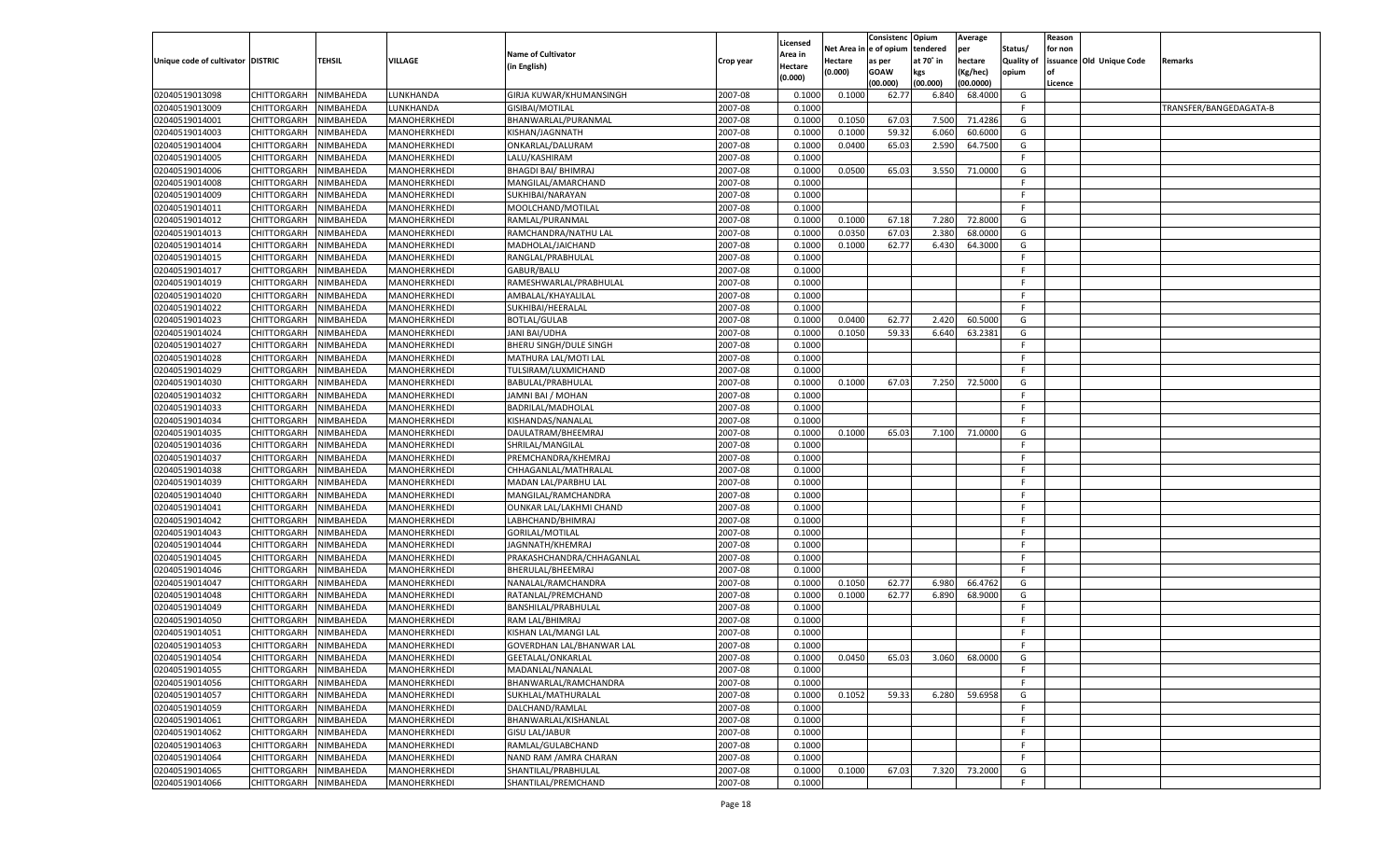|                                   |                       |               |                 |                           |           |                    |          | Consistenc  | Opium     | Average   |                   | Reason  |                          |                    |
|-----------------------------------|-----------------------|---------------|-----------------|---------------------------|-----------|--------------------|----------|-------------|-----------|-----------|-------------------|---------|--------------------------|--------------------|
|                                   |                       |               |                 | <b>Name of Cultivator</b> |           | Licensed           | Net Area | e of opium  | tendered  | per       | Status/           | for non |                          |                    |
| Unique code of cultivator DISTRIC |                       | <b>TEHSIL</b> | VILLAGE         | (in English)              | Crop year | \rea in<br>Hectare | Hectare  | as per      | at 70° in | hectare   | <b>Quality of</b> |         | issuance Old Unique Code | Remarks            |
|                                   |                       |               |                 |                           |           | (0.000)            | (0.000)  | <b>GOAW</b> | kgs       | (Kg/hec)  | opium             |         |                          |                    |
|                                   |                       |               |                 |                           |           |                    |          | (00.000)    | (00.000)  | (00.0000) |                   | Licence |                          |                    |
| 02040519014068                    | CHITTORGARH           | NIMBAHEDA     | MANOHERKHEDI    | <b>HIRALAL/KALU</b>       | 2007-08   | 0.1000             |          |             |           |           | F.                |         |                          |                    |
| 02040519014070                    | CHITTORGARH           | NIMBAHEDA     | MANOHERKHEDI    | DHANRAJ/KISHANLAL         | 2007-08   | 0.1000             | 0.1000   | 62.77       | 6.980     | 69.8000   | G                 |         |                          |                    |
| 02040519014071                    | CHITTORGARH           | NIMBAHEDA     | MANOHERKHEDI    | NARAYAN/RUPA              | 2007-08   | 0.1000             |          |             |           |           | F.                |         |                          |                    |
| 02040519014072                    | CHITTORGARH           | NIMBAHEDA     | MANOHERKHEDI    | RUPLAL/PYARA              | 2007-08   | 0.1000             |          |             |           |           | F.                |         | 02040519010424           | TRANSFER           |
| 02040519014073                    | CHITTORGARH           | NIMBAHEDA     | MANOHERKHEDI    | HEERALAL/GULAB            | 2007-08   | 0.1000             |          |             |           |           | F.                |         | 01010102171013           | TRANSFER           |
| 02040519015003                    | CHITTORGARH           | NIMBAHEDA     | MELANA A        | NIRBHAIRAM/RAMLAL         | 2007-08   | 0.1000             |          |             |           |           | F.                |         |                          |                    |
| 02040519015004                    | CHITTORGARH           | NIMBAHEDA     | <b>MELANA A</b> | GHISALAL/DHULA            | 2007-08   | 0.1000             |          |             |           |           | F.                |         |                          |                    |
| 02040519015005                    | CHITTORGARH           | NIMBAHEDA     | MELANA A        | SOLAL/PARBHULAL           | 2007-08   | 0.1000             |          |             |           |           | F.                |         |                          |                    |
| 02040519015006                    | CHITTORGARH           | NIMBAHEDA     | MELANA A        | UDHA/HARLAL               | 2007-08   | 0.1000             |          |             |           |           | F.                |         |                          |                    |
| 02040519015008                    | CHITTORGARH           | NIMBAHEDA     | MELANA A        | GHISALAL/GOPILAL          | 2007-08   | 0.1000             |          |             |           |           | F.                |         |                          |                    |
| 02040519015010                    | CHITTORGARH           | NIMBAHEDA     | MELANA A        | RAMCHANDRA/SHANKER        | 2007-08   | 0.1000             |          |             |           |           | F.                |         |                          |                    |
| 02040519015012                    | CHITTORGARH           | NIMBAHEDA     | MELANA A        | GANSHAYAM/BHANWARLAL      | 2007-08   | 0.1000             |          |             |           |           | F.                |         |                          |                    |
| 02040519015013                    | CHITTORGARH           | NIMBAHEDA     | MELANA A        | NAVAL RAM//OUNKARLAL      | 2007-08   | 0.1000             |          |             |           |           | F.                |         |                          |                    |
| 02040519015014                    | CHITTORGARH           | NIMBAHEDA     | MELANA A        | JAGDISH/JAGNNATH          | 2007-08   | 0.1000             |          |             |           |           | F.                |         |                          |                    |
| 02040519015015                    | CHITTORGARH           | NIMBAHEDA     | <b>MELANA A</b> | RADHESHYAM/KALU           | 2007-08   | 0.1000             |          |             |           |           | F.                |         |                          |                    |
| 02040519015017                    | CHITTORGARH           | NIMBAHEDA     | MELANA A        | KALURAM/BOTLAL            | 2007-08   | 0.1000             |          |             |           |           | F.                |         |                          |                    |
| 02040519015019                    | CHITTORGARH           | NIMBAHEDA     | <b>MELANA A</b> | SHANKERLAL/RAMA           | 2007-08   | 0.1000             | 0.0500   | 59.99       | 3.310     | 66.2000   | G                 |         |                          |                    |
| 02040519015023                    | CHITTORGARH           | NIMBAHEDA     | MELANA A        | JAGDISH/PRABHU            | 2007-08   | 0.1000             |          |             |           |           | F.                |         |                          |                    |
| 02040519015024                    | CHITTORGARH           | NIMBAHEDA     | MELANA A        | PRABHULAL/HARLAL          | 2007-08   | 0.1000             |          |             |           |           | F.                |         |                          |                    |
| 02040519015025                    | CHITTORGARH           | NIMBAHEDA     | MELANA A        | HIRALAL/GABUR             | 2007-08   | 0.1000             |          |             |           |           | F.                |         |                          |                    |
| 02040519015026                    | CHITTORGARH           | NIMBAHEDA     | <b>MELANA A</b> | SHANKAR/NARAYAN           | 2007-08   | 0.1000             |          |             |           |           | F.                |         |                          |                    |
| 02040519015027                    | CHITTORGARH           | NIMBAHEDA     | MELANA A        | <b>BALU/CHAMPA</b>        | 2007-08   | 0.1000             |          |             |           |           | F.                |         |                          |                    |
| 02040519015028                    | CHITTORGARH           | NIMBAHEDA     | MELANA A        | LAHRIBAI/SEVARAM          | 2007-08   | 0.1000             |          |             |           |           | F.                |         |                          |                    |
| 02040519015029                    | CHITTORGARH           | NIMBAHEDA     | MELANA A        | BHAGWAN/MAGNIRAM          | 2007-08   | 0.1000             |          |             |           |           | F.                |         |                          |                    |
| 02040519015030                    | CHITTORGARH           | NIMBAHEDA     | <b>MELANA A</b> | DEVKISHAN/GORILAI         | 2007-08   | 0.1000             |          |             |           |           | F.                |         |                          | <b>NAME CHANGE</b> |
| 02040519015033                    | CHITTORGARH           | NIMBAHEDA     | MELANA A        | BHANWARLAL/KALU           | 2007-08   | 0.1000             | 0.0950   | 65.11       | 6.820     | 71.7895   | G                 |         |                          |                    |
| 02040519015034                    | CHITTORGARH           | NIMBAHEDA     | <b>MELANA A</b> | JAGNNATH/CHAMPA           | 2007-08   | 0.1000             |          |             |           |           | F.                |         |                          |                    |
| 02040519015035                    | CHITTORGARH           | NIMBAHEDA     | MELANA A        | DEVILAL/GOTU              | 2007-08   | 0.1000             |          |             |           |           | F.                |         |                          |                    |
| 02040519015036                    | CHITTORGARH           | NIMBAHEDA     | <b>MELANA A</b> | BHAGWANLAL/OUNKAR         | 2007-08   | 0.1000             |          |             |           |           | F.                |         |                          |                    |
| 02040519015037                    | CHITTORGARH           | NIMBAHEDA     | MELANA A        | <b>BANSILAL/MAGNA</b>     | 2007-08   | 0.1000             |          |             |           |           | F.                |         |                          |                    |
| 02040519015038                    | CHITTORGARH           | NIMBAHEDA     | <b>MELANA A</b> | HEERALAL/DAULA            | 2007-08   | 0.1000             | 0.1000   | 66.86       | 7.240     | 72.4000   | G                 |         |                          |                    |
| 02040519015039                    | CHITTORGARH           | NIMBAHEDA     | MELANA A        | PAHLAD/CHAGAN             | 2007-08   | 0.1000             |          |             |           |           | F.                |         |                          |                    |
| 02040519015040                    | CHITTORGARH           | NIMBAHEDA     | <b>MELANA A</b> | MOHANLAL//GOTTU           | 2007-08   | 0.1000             |          |             |           |           | F                 |         |                          |                    |
| 02040519015043                    | CHITTORGARH           | NIMBAHEDA     | MELANA A        | GOPAL/NANDA               | 2007-08   | 0.1000             |          |             |           |           | F.                |         |                          |                    |
| 02040519015044                    | CHITTORGARH           | NIMBAHEDA     | <b>MELANA A</b> | GEETABAI/NATHU            | 2007-08   | 0.1000             | 0.1000   | 62.12       | 7.000     | 70.0000   | G                 |         |                          |                    |
| 02040519015046                    | CHITTORGARH           | NIMBAHEDA     | MELANA A        | MOHANLAL/MATHURA          | 2007-08   | 0.1000             |          |             |           |           | F                 |         |                          |                    |
| 02040519015047                    | CHITTORGARH           | NIMBAHEDA     | <b>MELANA A</b> | RAMLAL/LALU               | 2007-08   | 0.1000             |          |             |           |           | F                 |         |                          |                    |
| 02040519015049                    | CHITTORGARH           | NIMBAHEDA     | MELANA A        | SOHANIBAI/RAMLALA         | 2007-08   | 0.1000             |          |             |           |           | F                 |         |                          |                    |
| 02040519015051                    | CHITTORGARH           | NIMBAHEDA     | <b>MELANA A</b> | NAWALRAM/SHANKER          | 2007-08   | 0.1000             |          |             |           |           | F.                |         |                          |                    |
| 02040519015053                    | CHITTORGARH           | NIMBAHEDA     | MELANA A        | KANHAIYALAL/MOHANLAL      | 2007-08   | 0.1000             |          |             |           |           | F                 |         |                          |                    |
| 02040519015054                    | CHITTORGARH           | NIMBAHEDA     | <b>MELANA A</b> | DEVILAL/RAMCHAND          | 2007-08   | 0.1000             |          |             |           |           | F                 |         |                          |                    |
| 02040519015055                    | CHITTORGARH           | NIMBAHEDA     | MELANA A        | JAICHAND/BHAGIRATH        | 2007-08   | 0.1000             |          |             |           |           | F                 |         |                          |                    |
| 02040519015057                    | CHITTORGARH           | NIMBAHEDA     | <b>MELANA A</b> | RADHESHYAM/GANESH         | 2007-08   | 0.1000             |          |             |           |           | F.                |         |                          |                    |
| 02040519015058                    | CHITTORGARH           | NIMBAHEDA     | MELANA A        | KANKA BAI/NATHULAL        | 2007-08   | 0.1000             |          |             |           |           | F                 |         |                          |                    |
| 02040519015059                    |                       | NIMBAHEDA     | MELANA A        |                           | 2007-08   | 0.1000             |          |             |           |           | F.                |         |                          |                    |
|                                   | CHITTORGARH           |               |                 | KESRIMAL/MANGUSINGH       |           |                    |          |             |           |           | F                 |         |                          |                    |
| 02040519015061                    | CHITTORGARH NIMBAHEDA |               | <b>MELANA A</b> | BALCHAND/BHAGCHAND        | 2007-08   | 0.1000             |          |             |           |           |                   |         |                          |                    |
| 02040519015065                    | <b>CHITTORGARH</b>    | NIMBAHEDA     | <b>MELANA A</b> | CHANDRIBAI/SHANKERLAL     | 2007-08   | 0.1000             |          |             |           |           | F.                |         |                          |                    |
| 02040519015068                    | CHITTORGARH           | NIMBAHEDA     | MELANA A        | MOHANLAL/ONKAR            | 2007-08   | 0.1000             |          |             |           |           | F.                |         |                          |                    |
| 02040519015069                    | <b>CHITTORGARH</b>    | NIMBAHEDA     | <b>MELANA A</b> | SHAMBHULAL/GHISALAL       | 2007-08   | 0.1000             |          |             |           |           | F.                |         |                          |                    |
| 02040519015070                    | <b>CHITTORGARH</b>    | NIMBAHEDA     | MELANA A        | JAGDISH/MEGHRAJ           | 2007-08   | 0.1000             |          |             |           |           | F.                |         |                          |                    |
| 02040519015071                    | <b>CHITTORGARH</b>    | NIMBAHEDA     | <b>MELANA A</b> | KALURAM/SHANKERLAL        | 2007-08   | 0.1000             | 0.1000   | 62.12       | 6.870     | 68.7000   | G                 |         |                          |                    |
| 02040519015073                    | <b>CHITTORGARH</b>    | NIMBAHEDA     | MELANA A        | JAGNNATH/PRABHULAL        | 2007-08   | 0.1000             |          |             |           |           | F.                |         |                          |                    |
| 02040519015074                    | <b>CHITTORGARH</b>    | NIMBAHEDA     | <b>MELANA A</b> | DEVILAL/PARBHULAL         | 2007-08   | 0.1000             |          |             |           |           | F.                |         |                          |                    |
| 02040519015075                    | <b>CHITTORGARH</b>    | NIMBAHEDA     | <b>MELANA A</b> | BHERULAL/BADRILAL         | 2007-08   | 0.1000             | 0.1000   | 62.12       | 6.660     | 66.6000   | G                 |         |                          |                    |
| 02040519015076                    | <b>CHITTORGARH</b>    | NIMBAHEDA     | <b>MELANA A</b> | CHOOGALAL/RAMA            | 2007-08   | 0.1000             | 0.1000   | 62.12       | 6.800     | 68.0000   | G                 |         |                          |                    |
| 02040519015077                    | <b>CHITTORGARH</b>    | NIMBAHEDA     | <b>MELANA A</b> | RAMLAL/LAKHMICHAND        | 2007-08   | 0.1000             |          |             |           |           | F.                |         |                          |                    |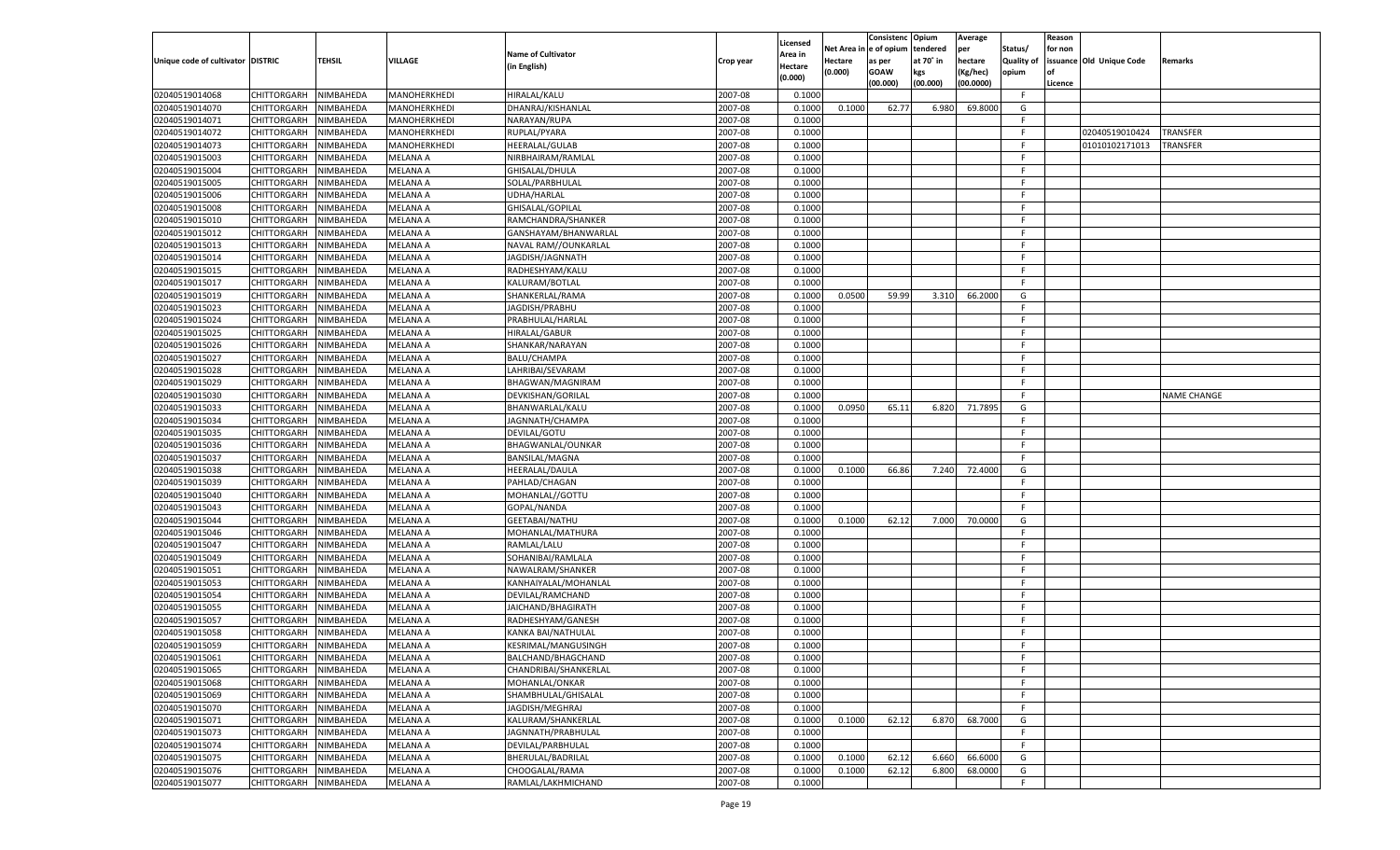|                                   |                            |               |                 |                           |                    |                    |            | Consistenc Opium |           | Average   |                   | Reason  |                          |                    |
|-----------------------------------|----------------------------|---------------|-----------------|---------------------------|--------------------|--------------------|------------|------------------|-----------|-----------|-------------------|---------|--------------------------|--------------------|
|                                   |                            |               |                 | <b>Name of Cultivator</b> |                    | Licensed           | Net Area i | n  e of opium    | tendered  | per       | Status/           | for non |                          |                    |
| Unique code of cultivator DISTRIC |                            | <b>TEHSIL</b> | VILLAGE         |                           | Crop year          | \rea in            | Hectare    | as per           | at 70° in | hectare   | <b>Quality of</b> |         | issuance Old Unique Code | <b>Remarks</b>     |
|                                   |                            |               |                 | (in English)              |                    | Hectare<br>(0.000) | (0.000)    | <b>GOAW</b>      | kgs       | (Kg/hec)  | opium             |         |                          |                    |
|                                   |                            |               |                 |                           |                    |                    |            | (00.000)         | (00.000)  | (00.0000) |                   | Licence |                          |                    |
| 02040519015079                    | CHITTORGARH                | NIMBAHEDA     | <b>MELANA A</b> | RAMCHANDRA/RAMA           | 2007-08            | 0.1000             |            |                  |           |           | -F.               |         |                          |                    |
| 02040519015080                    | CHITTORGARH                | NIMBAHEDA     | MELANA A        | <b>HEERALAL/GULAB</b>     | 2007-08            | 0.1000             |            |                  |           |           | F.                |         |                          |                    |
| 02040519015081                    | CHITTORGARH                | NIMBAHEDA     | <b>MELANA A</b> | RAMESHWAR/KISHANLAL       | 2007-08            | 0.1000             |            |                  |           |           | F.                |         |                          |                    |
| 02040519015082                    | CHITTORGARH                | NIMBAHEDA     | MELANA A        | BAGDIRAM/GAUTAM           | 2007-08            | 0.1000             |            |                  |           |           | -F.               |         |                          |                    |
| 02040519015083                    | CHITTORGARH                | NIMBAHEDA     | <b>MELANA B</b> | LAXMIBAI/BADRILAL         | 2007-08            | 0.1000             | 0.1000     | 64.49            | 7.280     | 72.8000   | G                 |         |                          |                    |
| 02040519015084                    | CHITTORGARH                | NIMBAHEDA     | MELANA B        | SITA BAI/VIJESINGH        | 2007-08            | 0.1000             |            |                  |           |           | F.                |         |                          | <b>NAME CHANGE</b> |
| 02040519015085                    | CHITTORGARH                | NIMBAHEDA     | <b>MELANA B</b> | SEETABAI/NANALAL          | 2007-08            | 0.1000             |            |                  |           |           | F.                |         |                          |                    |
| 02040519015087                    | CHITTORGARH                | NIMBAHEDA     | MELANA B        | NATHULAL/BHANWARLAL       | 2007-08            | 0.1000             |            |                  |           |           | F.                |         |                          |                    |
| 02040519015088                    | CHITTORGARH                | NIMBAHEDA     | <b>MELANA B</b> | PANNALAL/PRABHULAL        | 2007-08            | 0.1000             |            |                  |           |           | F.                |         |                          |                    |
| 02040519015089                    | CHITTORGARH                | NIMBAHEDA     | <b>MELANA B</b> | SHIVLAL/BHANWARLAL        | 2007-08            | 0.1000             |            |                  |           |           | F.                |         |                          |                    |
| 02040519015090                    | CHITTORGARH                | NIMBAHEDA     | <b>MELANA B</b> | GABURLAL/BHURA            | 2007-08            | 0.1000             |            |                  |           |           | F.                |         |                          |                    |
| 02040519015091                    | CHITTORGARH                | NIMBAHEDA     | MELANA B        | JAGNNATH/CHUNNILAL        | 2007-08            | 0.1000             |            |                  |           |           | -F.               |         |                          |                    |
| 02040519015092                    | CHITTORGARH                | NIMBAHEDA     | <b>MELANA B</b> | BHANWARLAL/HARLAL         | 2007-08            | 0.1000             | 0.1000     | 64.49            | 6.850     | 68.5000   | G                 |         |                          |                    |
| 02040519015093                    | CHITTORGARH                | NIMBAHEDA     | MELANA B        | RADHESHYAM/NANDLAL        | 2007-08            | 0.1000             |            |                  |           |           | F.                |         |                          |                    |
| 02040519015094                    | CHITTORGARH                | NIMBAHEDA     | <b>MELANA B</b> | BHANWARLAL/PYARA          | 2007-08            | 0.1000             |            |                  |           |           | F.                |         |                          |                    |
| 02040519015095                    | CHITTORGARH                | NIMBAHEDA     | MELANA B        | HEERALAL/NANALAL          | 2007-08            | 0.1000             |            |                  |           |           | -F                |         |                          |                    |
| 02040519015096                    | CHITTORGARH                | NIMBAHEDA     | <b>MELANA B</b> | SHANKERLAL/PRABHULAL      | 2007-08            | 0.1000             | 0.1000     | 65.11            | 7.020     | 70.2000   | G                 |         |                          |                    |
| 02040519015097                    | CHITTORGARH                | NIMBAHEDA     | MELANA B        | KANHAIYALAL/KALURAM       | 2007-08            | 0.1000             |            |                  |           |           | F.                |         |                          |                    |
| 02040519015098                    | CHITTORGARH                | NIMBAHEDA     | <b>MELANA B</b> | MADHOLAL/NANALAL          | 2007-08            | 0.1000             |            |                  |           |           | F.                |         |                          |                    |
| 02040519015099                    | CHITTORGARH                | NIMBAHEDA     | MELANA B        | KISHNALAL/LADU            | 2007-08            | 0.1000             |            |                  |           |           | -F                |         |                          |                    |
| 02040519015100                    | CHITTORGARH                | NIMBAHEDA     | <b>MELANA B</b> | MADHOLAL/PARBHULAL        | 2007-08            | 0.1000             |            |                  |           |           | F.                |         |                          | <b>NAME CHANGE</b> |
| 02040519015101                    | CHITTORGARH                | NIMBAHEDA     | MELANA B        | RATANLAL/MEGHRAJ          | 2007-08            | 0.1000             |            |                  |           |           | F.                |         |                          |                    |
| 02040519015102                    | CHITTORGARH                | NIMBAHEDA     | <b>MELANA B</b> | SUKHIBAI/BADRILAL         | 2007-08            | 0.1000             |            |                  |           |           | F.                |         |                          | <b>NAME CHANGE</b> |
|                                   |                            | NIMBAHEDA     |                 |                           |                    | 0.1000             |            |                  |           |           | F.                |         |                          |                    |
| 02040519015103                    | CHITTORGARH<br>CHITTORGARH |               | MELANA B        | TULSIRAM/GANGARAM         | 2007-08<br>2007-08 |                    |            |                  |           | 70.1000   |                   |         |                          |                    |
| 02040519015105                    |                            | NIMBAHEDA     | <b>MELANA B</b> | BHURIBAI/NANALAL          |                    | 0.1000             | 0.1000     | 65.11            | 7.010     |           | G<br>F.           |         |                          |                    |
| 02040519015106<br>02040519015107  | CHITTORGARH                | NIMBAHEDA     | MELANA B        | DEVILAL/GAMER             | 2007-08            | 0.1000             |            |                  |           |           | F.                |         |                          |                    |
|                                   | CHITTORGARH                | NIMBAHEDA     | MELANA B        | PANNALAL/HARIRAM          | 2007-08            | 0.1000             |            |                  |           |           | F.                |         |                          |                    |
| 02040519015108                    | CHITTORGARH                | NIMBAHEDA     | MELANA B        | JAGDISH/RAMLAL            | 2007-08            | 0.1000             |            |                  |           |           |                   |         |                          |                    |
| 02040519015109                    | CHITTORGARH                | NIMBAHEDA     | <b>MELANA B</b> | VENIRAM/DOLA              | 2007-08            | 0.1000             | 0.1000     | 65.11            | 7.250     | 72.5000   | G                 |         |                          |                    |
| 02040519015110                    | CHITTORGARH                | NIMBAHEDA     | MELANA B        | RAMESHWAR/MODIRAM         | 2007-08            | 0.1000             |            |                  |           |           | F.                |         |                          |                    |
| 02040519015112                    | CHITTORGARH                | NIMBAHEDA     | MELANA B        | NANALAL/NATHULAL          | 2007-08            | 0.1000             |            |                  |           |           | F.                |         |                          |                    |
| 02040519015115                    | CHITTORGARH                | NIMBAHEDA     | MELANA B        | PREMCHAND/CHUNNILAL       | 2007-08            | 0.1000             |            |                  |           |           | F.                |         |                          |                    |
| 02040519015116                    | CHITTORGARH                | NIMBAHEDA     | <b>MELANA B</b> | HANGAMIBAI/CHUNNILAL      | 2007-08            | 0.1000             |            |                  |           |           | F.                |         |                          |                    |
| 02040519015117                    | CHITTORGARH                | NIMBAHEDA     | MELANA B        | SUKHLAL/BARDICHAND        | 2007-08            | 0.1000             |            |                  |           |           | F.                |         |                          |                    |
| 02040519015118                    | CHITTORGARH                | NIMBAHEDA     | <b>MELANA B</b> | SHIVNARAYAN/CHHAGANLAL    | 2007-08            | 0.1000             |            |                  |           |           | F.                |         |                          |                    |
| 02040519015119                    | CHITTORGARH                | NIMBAHEDA     | MELANA B        | SOHANLAL/MAHADEV          | 2007-08            | 0.1000             |            |                  |           |           | F.                |         |                          |                    |
| 02040519015123                    | CHITTORGARH                | NIMBAHEDA     | <b>MELANA B</b> | KANHAIYALAL/KASHIRAM      | 2007-08            | 0.1000             | 0.1000     | 59.33            | 6.020     | 60.2000   | G                 |         |                          |                    |
| 02040519015125                    | CHITTORGARH                | NIMBAHEDA     | MELANA B        | KISHANLAL/HARIRAM         | 2007-08            | 0.1000             |            |                  |           |           | F.                |         |                          |                    |
| 02040519015126                    | CHITTORGARH                | NIMBAHEDA     | <b>MELANA B</b> | MOOLCHAND/NANDA           | 2007-08            | 0.1000             |            |                  |           |           | F.                |         |                          |                    |
| 02040519015127                    | CHITTORGARH                | NIMBAHEDA     | MELANA B        | PARBHULAL/BHURA           | 2007-08            | 0.1000             |            |                  |           |           | F.                |         |                          |                    |
| 02040519015129                    | CHITTORGARH                | NIMBAHEDA     | <b>MELANA B</b> | BHERULAL/MANGILAL         | 2007-08            | 0.1000             |            |                  |           |           | F.                |         |                          |                    |
| 02040519015132                    | CHITTORGARH                | NIMBAHEDA     | MELANA B        | MEGHRAJ/NARAYAN           | 2007-08            | 0.1000             |            |                  |           |           | F.                |         |                          |                    |
| 02040519015133                    | CHITTORGARH                | NIMBAHEDA     | MELANA B        | NANDLAL/SAJJAN SINGH      | 2007-08            | 0.1000             |            |                  |           |           | F.                |         |                          |                    |
| 02040519015134                    | CHITTORGARH                | NIMBAHEDA     | MELANA B        | JAGNNATHI BAI/MODIRAM     | 2007-08            | 0.1000             |            |                  |           |           | F.                |         |                          |                    |
| 02040519015137                    | CHITTORGARH                | NIMBAHEDA     | <b>MELANA B</b> | MANGILAL/NATHULAL         | 2007-08            | 0.1000             |            |                  |           |           | F.                |         |                          |                    |
| 02040519015139                    | CHITTORGARH NIMBAHEDA      |               | <b>MELANA B</b> | LUXMAN/BHAGIRATH          | 2007-08            | 0.1000             |            |                  |           |           | F.                |         |                          |                    |
| 02040519015142                    | CHITTORGARH                | NIMBAHEDA     | <b>MELANA B</b> | BHAGVANDAS/NARAYANDAS     | 2007-08            | 0.1000             |            |                  |           |           | F                 |         |                          |                    |
| 02040519015143                    | CHITTORGARH                | NIMBAHEDA     | <b>MELANA B</b> | NANALAL/NARAYAN           | 2007-08            | 0.1000             |            |                  |           |           | F.                |         |                          |                    |
| 02040519015144                    | <b>CHITTORGARH</b>         | NIMBAHEDA     | <b>MELANA B</b> | GAUTAMLAL/GABBA           | 2007-08            | 0.1000             |            |                  |           |           | F.                |         |                          |                    |
| 02040519015145                    | CHITTORGARH                | NIMBAHEDA     | <b>MELANA B</b> | GHISALAL/MANGILAL         | 2007-08            | 0.1000             |            |                  |           |           | F.                |         |                          |                    |
| 02040519015146                    | CHITTORGARH                | NIMBAHEDA     | <b>MELANA B</b> | JAGDISH/NANALAL           | 2007-08            | 0.1000             |            |                  |           |           | F.                |         |                          |                    |
| 02040519015147                    | CHITTORGARH                | NIMBAHEDA     | MELANA B        | MANGILAL/NANALAL          | 2007-08            | 0.1000             | 0.1000     | 65.11            | 6.970     | 69.7000   | G                 |         |                          |                    |
| 02040519015150                    | <b>CHITTORGARH</b>         | NIMBAHEDA     | <b>MELANA B</b> | RAMCHANDRA/BADRILAL       | 2007-08            | 0.1000             |            |                  |           |           | F                 |         |                          |                    |
| 02040519015151                    | <b>CHITTORGARH</b>         | NIMBAHEDA     | <b>MELANA B</b> | NATHULAL/BHANWARLAL       | 2007-08            | 0.1000             |            |                  |           |           | F.                |         |                          |                    |
| 02040519015152                    | CHITTORGARH                | NIMBAHEDA     | <b>MELANA B</b> | RADHAKISHAN/LALURAM       | 2007-08            | 0.1000             |            |                  |           |           | F                 |         |                          |                    |
| 02040519015154                    | CHITTORGARH                | NIMBAHEDA     | <b>MELANA B</b> | GHISALAL/KISHANLAL        | 2007-08            | 0.1000             |            |                  |           |           | F.                |         |                          |                    |
|                                   |                            |               |                 |                           |                    |                    |            |                  |           |           |                   |         |                          |                    |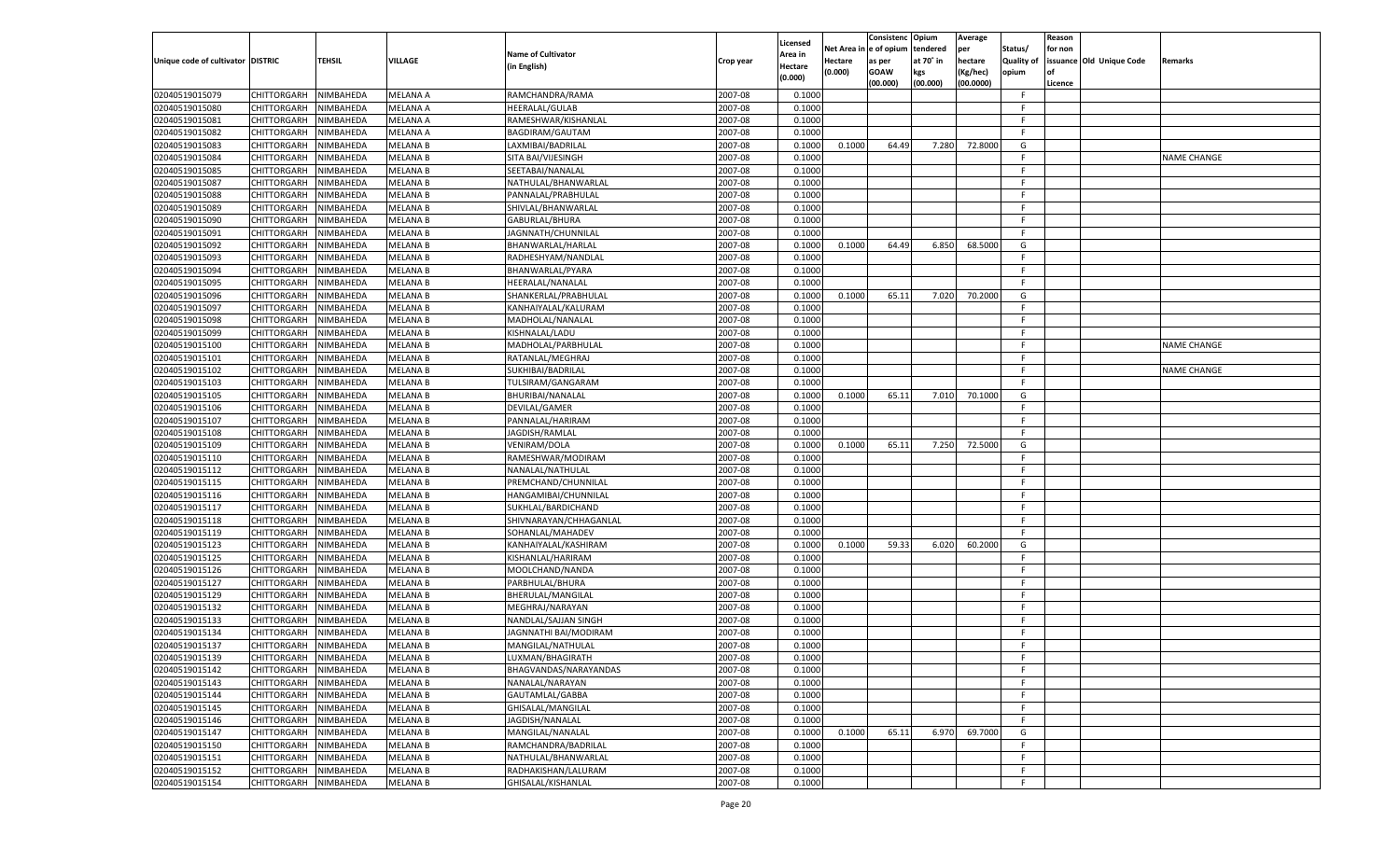|                                   |                       |               |                 |                                   |           |                     |          | Consistenc  | Opium     | Average   |                   | Reason  |                          |                    |
|-----------------------------------|-----------------------|---------------|-----------------|-----------------------------------|-----------|---------------------|----------|-------------|-----------|-----------|-------------------|---------|--------------------------|--------------------|
|                                   |                       |               |                 | <b>Name of Cultivator</b>         |           | Licensed<br>\rea in | Net Area | e of opium  | tendered  | per       | Status/           | for non |                          |                    |
| Unique code of cultivator DISTRIC |                       | <b>TEHSIL</b> | VILLAGE         | (in English)                      | Crop year | Hectare             | Hectare  | as per      | at 70˚ in | hectare   | <b>Quality of</b> |         | issuance Old Unique Code | Remarks            |
|                                   |                       |               |                 |                                   |           | (0.000)             | (0.000)  | <b>GOAW</b> | kgs       | (Kg/hec)  | opium             |         |                          |                    |
|                                   |                       |               |                 |                                   |           |                     |          | (00.000)    | (00.000)  | (00.0000) |                   | Licence |                          |                    |
| 02040519015155                    | CHITTORGARH           | NIMBAHEDA     | <b>MELANA B</b> | RAMESVARLAL/GIRDHARI              | 2007-08   | 0.1000              |          |             |           |           | F.                |         |                          |                    |
| 02040519015157                    | CHITTORGARH           | NIMBAHEDA     | <b>MELANA B</b> | KAILACHANDRA/BHANWARLAL           | 2007-08   | 0.1000              |          |             |           |           | F.                |         |                          |                    |
| 02040519015159                    | CHITTORGARH           | NIMBAHEDA     | <b>MELANA B</b> | BABRU/MANGILAL                    | 2007-08   | 0.1000              |          |             |           |           | F.                |         |                          |                    |
| 02040519015161                    | CHITTORGARH           | NIMBAHEDA     | MELANA B        | PREAMCHAND/SHANKARLAL             | 2007-08   | 0.1000              |          |             |           |           | F.                |         |                          |                    |
| 02040519015162                    | CHITTORGARH           | NIMBAHEDA     | <b>MELANA B</b> | BARDICHAND/CUNNILAL               | 2007-08   | 0.1000              |          |             |           |           | F.                |         |                          |                    |
| 02040519015163                    | CHITTORGARH           | NIMBAHEDA     | MELANA B        | DEVILAL/GABUR DHAKAD              | 2007-08   | 0.1000              |          |             |           |           | F.                |         |                          |                    |
| 02040519015165                    | CHITTORGARH           | NIMBAHEDA     | <b>MELANA B</b> | CHHAGANLAL/CHUNNILAL              | 2007-08   | 0.1000              |          |             |           |           | F.                |         |                          |                    |
| 02040519015166                    | CHITTORGARH           | NIMBAHEDA     | MELANA B        | BHERULAL/MAGNIRAM                 | 2007-08   | 0.1000              |          |             |           |           | F.                |         |                          |                    |
| 02040519015168                    | CHITTORGARH           | NIMBAHEDA     | <b>MELANA B</b> | JAGDISH/MADHOLAL                  | 2007-08   | 0.1000              |          |             |           |           | F.                |         |                          |                    |
| 02040519015171                    | CHITTORGARH           | NIMBAHEDA     | MELANA B        | KASHIRAM/CHAMPALAL                | 2007-08   | 0.1000              |          |             |           |           | F.                |         |                          |                    |
| 02040519015173                    | CHITTORGARH           | NIMBAHEDA     | MELANA B        | MANGILAL/GAUTAMLAL                | 2007-08   | 0.1000              |          |             |           |           | F.                |         |                          |                    |
| 02040519015174                    | CHITTORGARH           | NIMBAHEDA     | MELANA B        | GHANSHYAM/SUKHLAL                 | 2007-08   | 0.1000              |          |             |           |           | F.                |         |                          |                    |
| 02040519015175                    | CHITTORGARH           | NIMBAHEDA     | <b>MELANA B</b> | GOPALLAL/PARBHULAL                | 2007-08   | 0.1000              |          |             |           |           | F.                |         |                          |                    |
| 02040519015177                    | CHITTORGARH           | NIMBAHEDA     | <b>MELANA B</b> | PUSKARLAL/JAGDISHCHANDRA          | 2007-08   | 0.1000              | 0.1050   | 65.11       | 3.230     | 30.7619   | G                 | 04      |                          |                    |
| 02040519015178                    | CHITTORGARH           | NIMBAHEDA     | <b>MELANA B</b> | MATHRALAL/GANGARAM                | 2007-08   | 0.1000              |          |             |           |           | F.                |         |                          |                    |
| 02040519015179                    | CHITTORGARH           | NIMBAHEDA     | <b>MELANA B</b> | KHAYALILAL/MANGILAL               | 2007-08   | 0.1000              |          |             |           |           | F.                |         |                          |                    |
| 02040519015180                    | CHITTORGARH           | NIMBAHEDA     | <b>MELANA B</b> | MITTULAL/NANALAL                  | 2007-08   | 0.1000              |          |             |           |           | F.                |         |                          |                    |
| 02040519015181                    | CHITTORGARH           | NIMBAHEDA     | MELANA B        | HIRALAL/KASHIRAM DHAKAD           | 2007-08   | 0.1000              |          |             |           |           | F.                |         |                          |                    |
| 02040519015183                    | CHITTORGARH           | NIMBAHEDA     | <b>MELANA B</b> | BABULAL/MODIRAM DHAKAD            | 2007-08   | 0.1000              |          |             |           |           | F.                |         |                          |                    |
| 02040519015184                    | CHITTORGARH           | NIMBAHEDA     | <b>MELANA B</b> | MADHOLAL/UDA JI AHIR              | 2007-08   | 0.1000              |          |             |           |           | F.                |         |                          |                    |
| 02040519015185                    | CHITTORGARH           | NIMBAHEDA     | <b>MELANA B</b> | RAMPYARI BAI/KANHAYALAI           | 2007-08   | 0.1000              |          |             |           |           | F.                |         |                          |                    |
| 02040519015186                    | CHITTORGARH           | NIMBAHEDA     | <b>MELANA B</b> | NANDLAL/BENIRAM DHOBI             | 2007-08   | 0.1000              | 0.0950   | 65.11       | 6.620     | 69.6842   | G                 |         |                          |                    |
| 02040519015187                    | CHITTORGARH           | NIMBAHEDA     | <b>MELANA B</b> | PREMCHAND/PRABHULAL DHAKAD        | 2007-08   | 0.1000              |          |             |           |           | F.                |         |                          |                    |
| 02040519015189                    | CHITTORGARH           | NIMBAHEDA     | <b>MELANA B</b> | BHAVARLAL/MEGHRAJ DHAKAD          | 2007-08   | 0.1000              |          |             |           |           | F.                |         |                          |                    |
| 02040519015190                    | CHITTORGARH           | NIMBAHEDA     | <b>MELANA B</b> | DEVILAL/BHAVARLAL DHAKAD          | 2007-08   | 0.1000              |          |             |           |           | F.                |         |                          |                    |
| 02040519015191                    | CHITTORGARH           | NIMBAHEDA     | <b>MELANA B</b> | RATANLAL/MOTI JI DHAKAD           | 2007-08   | 0.1000              |          |             |           |           | F.                |         |                          |                    |
| 02040519015192                    | CHITTORGARH           | NIMBAHEDA     | <b>MELANA B</b> | DHANRAJ/BADRILAL DHAKAD           | 2007-08   | 0.1000              | 0.1000   | 62.12       | 6.880     | 68.8000   | G                 |         |                          |                    |
| 02040519015193                    | CHITTORGARH           | NIMBAHEDA     | <b>MELANA B</b> | MEGHRAJ/KALULAL DHAKAD            | 2007-08   | 0.1000              | 0.1000   | 65.11       | 7.100     | 71.0000   | G                 |         |                          |                    |
| 02040519015194                    | CHITTORGARH           | NIMBAHEDA     | <b>MELANA B</b> | ONKARLAL/KALULAL DHAKAD           | 2007-08   | 0.1000              |          |             |           |           | F.                |         |                          |                    |
| 02040519015195                    | CHITTORGARH           | NIMBAHEDA     | MELANA B        | ONKARLAL/CHUNNILAL AHIR           | 2007-08   | 0.1000              |          |             |           |           | F                 |         |                          |                    |
| 02040519015196                    | CHITTORGARH           | NIMBAHEDA     | <b>MELANA B</b> | SHANKARLAL/BADRILAL               | 2007-08   | 0.1000              |          |             |           |           | F.                |         |                          |                    |
| 02040519015197                    | CHITTORGARH           | NIMBAHEDA     | <b>MELANA B</b> | JAGDISH CHANDRA/VIJAY SINGH KALAL | 2007-08   | 0.1000              |          |             |           |           | F                 |         |                          |                    |
| 02040519015200                    | <b>CHITTORGARH</b>    | NIMBAHEDA     | <b>MELANA B</b> | JAGDISH/GIRDHARI NAT              | 2007-08   | 0.1000              |          |             |           |           | F.                |         |                          |                    |
| 02040519015201                    |                       | NIMBAHEDA     | <b>MELANA B</b> |                                   | 2007-08   | 0.1000              | 0.0550   | 65.11       | 3.980     | 72.3636   | G                 |         |                          | <b>NAME CHANGE</b> |
|                                   | CHITTORGARH           | NIMBAHEDA     | <b>MELANA B</b> | MANGIBAI/BADRILAL                 | 2007-08   | 0.1000              |          |             |           |           | F.                |         |                          |                    |
| 02040519015202                    | <b>CHITTORGARH</b>    |               |                 | OUNKARLAL/NARAYANLAL AHIR         |           |                     |          |             |           |           | F                 |         |                          |                    |
| 02040519015204                    | CHITTORGARH           | NIMBAHEDA     | <b>MELANA B</b> | RAJKUMAR/MANGILAL SALVI           | 2007-08   | 0.1000              |          |             |           |           |                   |         |                          |                    |
| 02040519015205                    | <b>CHITTORGARH</b>    | NIMBAHEDA     | <b>MELANA B</b> | ONKARLAL/GHISALAL DHAKAD          | 2007-08   | 0.1000              |          |             |           |           | F                 |         |                          |                    |
| 02040519015206                    | CHITTORGARH           | NIMBAHEDA     | MELANA B        | SHIVLAL/BHAVARLAL                 | 2007-08   | 0.1000              |          |             |           |           | F                 |         |                          |                    |
| 02040519015208                    | <b>CHITTORGARH</b>    | NIMBAHEDA     | <b>MELANA B</b> | KASHIRAM/PRABHULAL DHAKAD         | 2007-08   | 0.1000              |          |             |           |           | F.                |         |                          |                    |
| 02040519015243                    | CHITTORGARH           | NIMBAHEDA     | <b>MELANA B</b> | BHANWAR LAL/GANGARAM              | 2007-08   | 0.1000              |          |             |           |           | F                 |         | <b>MP UNIT</b>           | TRANSFER           |
| 02040519015211                    | <b>CHITTORGARH</b>    | NIMBAHEDA     | <b>MELANA A</b> | BHAVARLAL/GULAB JI DHAKAD         | 2007-08   | 0.1000              |          |             |           |           | F.                |         |                          |                    |
| 02040519015212                    | CHITTORGARH           | NIMBAHEDA     | MELANA A        | HARLAL/HEMA JI BHIL               | 2007-08   | 0.1000              | 0.1000   | 62.12       | 6.650     | 66.5000   | G                 |         |                          |                    |
| 02040519015213                    | CHITTORGARH           | NIMBAHEDA     | <b>MELANA A</b> | DHAPUBAI/RAM CHANDRA              | 2007-08   | 0.1000              |          |             |           |           | F.                |         |                          | <b>NAME CHANGE</b> |
| 02040519015215                    | CHITTORGARH           | NIMBAHEDA     | MELANA A        | SHANKARLAL/GOPI JI DHAKAD         | 2007-08   | 0.1000              | 0.1000   | 65.11       | 6.920     | 69.2000   | G                 |         |                          |                    |
| 02040519015216                    | CHITTORGARH           | NIMBAHEDA     | <b>MELANA A</b> | GANSHAYAM/JAGANNATH DHAKAD        | 2007-08   | 0.1000              |          |             |           |           | F.                |         |                          |                    |
| 02040519015219                    | CHITTORGARH NIMBAHEDA |               | <b>MELANA A</b> | DYARAM/RUPA JI DHAKAD             | 2007-08   | 0.1000              |          |             |           |           | F.                |         |                          |                    |
| 02040519015220                    | <b>CHITTORGARH</b>    | NIMBAHEDA     | <b>MELANA A</b> | SOHANLAL/ GOTU JI DHAKAD          | 2007-08   | 0.1000              |          |             |           |           | F.                |         |                          |                    |
| 02040519015221                    | CHITTORGARH           | NIMBAHEDA     | <b>MELANA A</b> | NATHU DAS/DEVIDAS BAIRAGI         | 2007-08   | 0.1000              |          |             |           |           | F.                |         |                          |                    |
| 02040519015222                    | <b>CHITTORGARH</b>    | NIMBAHEDA     | <b>MELANA A</b> | JAGANNATH/OKAR JI DHAKAD          | 2007-08   | 0.1000              |          |             |           |           | F.                |         |                          |                    |
| 02040519015225                    | <b>CHITTORGARH</b>    | NIMBAHEDA     | <b>MELANA A</b> | MUNNI BAI/BANSHILAL KALAL         | 2007-08   | 0.1000              |          |             |           |           | F.                |         |                          |                    |
| 02040519015227                    | <b>CHITTORGARH</b>    | NIMBAHEDA     | <b>MELANA A</b> | GOTAMLAL/NANDA JI DHAKAD          | 2007-08   | 0.1000              |          |             |           |           | F.                |         |                          |                    |
| 02040519015228                    | <b>CHITTORGARH</b>    | NIMBAHEDA     | <b>MELANA A</b> | HIRALAL/NANDA JI DHAKAD           | 2007-08   | 0.1000              | 0.1000   | 69.49       | 7.530     | 75.3000   | G                 |         |                          |                    |
| 02040519015230                    | <b>CHITTORGARH</b>    | NIMBAHEDA     | <b>MELANA A</b> | MANGILAL/BHAVARLAL DHAKAD         | 2007-08   | 0.1000              |          |             |           |           | F.                |         |                          |                    |
| 02040519015232                    | <b>CHITTORGARH</b>    | NIMBAHEDA     | <b>MELANA A</b> | DALCHAND/UDAIRAM DHAKAD           | 2007-08   | 0.1000              |          |             |           |           | F                 |         |                          |                    |
| 02040519015231                    | <b>CHITTORGARH</b>    | NIMBAHEDA     | <b>MELANA A</b> | CHAMPALAL/MANGNA BHIL             | 2007-08   | 0.1000              |          |             |           |           | F.                |         |                          |                    |
| 02040519015233                    | <b>CHITTORGARH</b>    | NIMBAHEDA     | <b>MELANA A</b> | SURESHCHANDRA/RAMLAL DHAKAD       | 2007-08   | 0.1000              |          |             |           |           | F.                |         |                          |                    |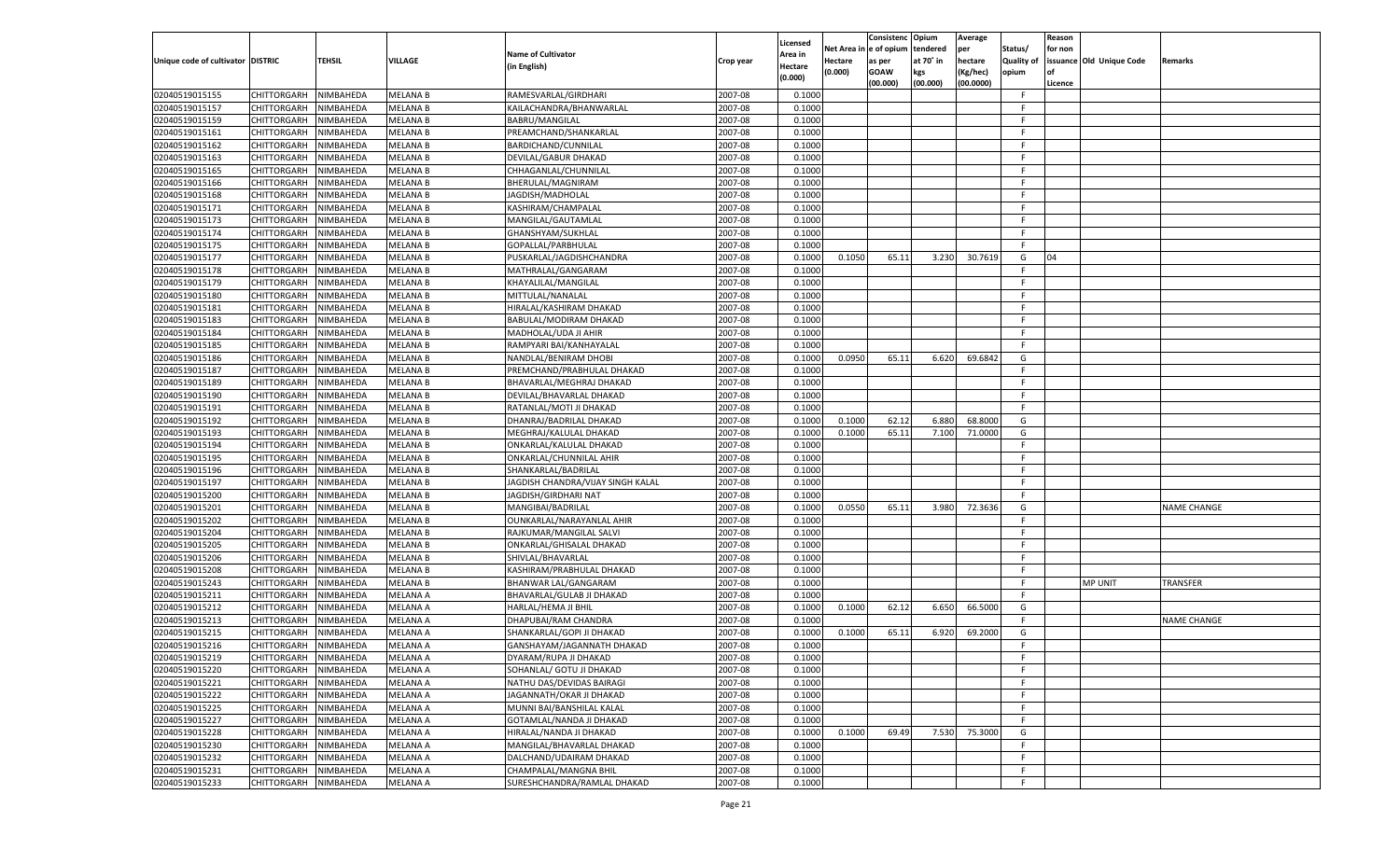| Net Area i<br>n  e of opium<br>tendered<br>per<br>Status/<br>for non<br><b>Name of Cultivator</b><br>Area in<br>issuance Old Unique Code<br>Unique code of cultivator DISTRIC<br>TEHSIL<br><b>VILLAGE</b><br>at 70° in<br>hectare<br><b>Quality of</b><br>Hectare<br>Remarks<br>Crop year<br>as per<br>(in English)<br>Hectare<br>(0.000)<br><b>GOAW</b><br>kgs<br>(Kg/hec)<br>opium<br>(0.000)<br>(00.000)<br>(00.000)<br>(00.0000)<br>Licence<br>02040519015236<br>CHITTORGARH<br>NIMBAHEDA<br><b>MELANA A</b><br>KISHANLAL/MANGILAL DHAKAD<br>2007-08<br>0.1000<br>F<br>02040519015237<br>2007-08<br>64.49<br>73.5000<br>CHITTORGARH<br>NIMBAHEDA<br>MELANA A<br>HEMRAJ/CHUNNILAL DHAKAD<br>0.1000<br>0.1000<br>7.350<br>G<br>02040519015238<br>MELANA A<br>2007-08<br>CHITTORGARH<br>NIMBAHEDA<br>MADHOLAL/BHAVARLAL NAI<br>0.1000<br>F.<br>02040519015240<br>2007-08<br>CHITTORGARH<br>NIMBAHEDA<br>MELANA A<br>MODIRAM/BHERULAL MEGHWAL<br>0.1000<br>E<br>02040519015009<br>NIMBAHEDA<br>MELANA A<br>2007-08<br>CHITTORGARH<br>SUKHLAL/MANGILAL<br>0.1000<br>F.<br>02040519015032<br>2007-08<br>CHITTORGARH<br>NIMBAHEDA<br>MELANA A<br>MOHANI BAI/KANAHYALAL<br>0.1000<br>-F<br>02040519016010<br>NIMBODA<br>2007-08<br>CHITTORGARH<br>NIMBAHEDA<br>NARAYANLAL/NANAJI<br>0.1000<br>F.<br>02040519016016<br>2007-08<br>CHITTORGARH<br>NIMBAHEDA<br>NIMBODA<br><b>HEMRAJ/NANDA</b><br>0.1000<br>E<br>2007-08<br>02040519016020<br>NIMBAHEDA<br>NIMBODA<br>CHITTORGARH<br>GISALAL/VENIRAM<br>0.1000<br>F.<br>02040519016028<br>2007-08<br>62.77<br>CHITTORGARH<br>NIMBAHEDA<br>NIMBODA<br>SUKHIBAI/HARLAL<br>0.1000<br>0.1050<br>7.080<br>67.4286<br>G<br>02040519016036<br>NIMBODA<br>2007-08<br>CHITTORGARH<br>NIMBAHEDA<br>AMRA/NANAJI<br>0.1000<br>F.<br>02040519016038<br>2007-08<br>CHITTORGARH<br>NIMBAHEDA<br>NIMBODA<br>PANNALAL/BHURA<br>0.1000<br>E<br>2007-08<br>02040519016061<br>NIMBAHEDA<br>NIMBODA<br>CHITTORGARH<br><b>BHURIBAI/SUKHLAL</b><br>0.1000<br>F.<br>02040519016073<br>CHITTORGARH<br>NIMBODA<br>2007-08<br>NIMBAHEDA<br>SHOBHARAM/MANGU<br>0.1000<br>F.<br>02040519016075<br>CHITTORGARH<br>NIMBAHEDA<br><b>NIMBODA</b><br>KISHNA/KHETA<br>2007-08<br>0.0550<br>59.33<br>61.2727<br>0.1000<br>3.370<br>G<br>02040519017004<br>CHITTORGARH<br>PEELKHEDI<br>2007-08<br>0.0950<br>62.12<br>6.530<br>68.7368<br>NIMBAHEDA<br>MOHANLAL/PANNA<br>0.1000<br>G<br>02040519017005<br>CHITTORGARH<br>NIMBAHEDA<br>PEELKHEDI<br><b>BHAGWATI BAI/LAXMAN</b><br>2007-08<br>0.1000<br>F.<br>02040519017006<br>CHITTORGARH<br>PEELKHEDI<br>BHANWARLAL/HARIRAM<br>2007-08<br>NIMBAHEDA<br>0.1000<br>F.<br>02040519017007<br>CHITTORGARH<br>NIMBAHEDA<br>PEELKHEDI<br>2007-08<br>RADHA BAI/MANGILAL<br>0.1000<br>F.<br>02040519017009<br>CHITTORGARH<br>PEELKHEDI<br>CHAMPALAL/KUKA<br>2007-08<br>NIMBAHEDA<br>0.1000<br>F.<br>02040519017012<br>CHITTORGARH<br>NIMBAHEDA<br>PEELKHEDI<br>2007-08<br>0.1000<br>F.<br>MOHANLAL/BHAGIRTH<br>02040519017013<br>CHITTORGARH<br>PEELKHEDI<br>2007-08<br>0.1000<br>59.33<br>6.850<br>68.5000<br>NIMBAHEDA<br>PHOOLCHAND/MADHO<br>0.1000<br>G<br>02040519017017<br>CHITTORGARH<br>NIMBAHEDA<br>PEELKHEDI<br>2007-08<br>0.1000<br>0.0950<br>5.980<br>62.9474<br>KASTURIBAI/BANSHIDAS<br>G<br>02040519017030<br>CHITTORGARH<br>PEELKHEDI<br>2007-08<br>0.1000<br>62.77<br>6.190<br>61.9000<br>NIMBAHEDA<br>SHABHULAL/NAGJIRAM<br>0.1000<br>G<br>02040519017034<br>CHITTORGARH<br>NIMBAHEDA<br>PEELKHEDI<br>DEVIDAS/MATHURADAS<br>2007-08<br>0.1000<br>62.77<br>7.380<br>73.8000<br>G<br>0.1000<br>TRANSFER/MANOHARKHERI<br>02040519017037<br>CHITTORGARH<br>PEELKHEDI<br>2007-08<br>NIMBAHEDA<br>SANTILAL/LAXMAN<br>0.1000<br>0.1000<br>65.66<br>6.180<br>61.8000<br>$\blacksquare$<br>02<br>02040519017044<br>CHITTORGARH<br>NIMBAHEDA<br>PEELKHEDI<br>2007-08<br>0.1000<br>0.0950<br>59.33<br>67.0526<br>OUNKARLAL/BHAVARLAL AHIR<br>6.370<br>G<br>02040519017053<br>CHITTORGARH<br>PEELKHEDI<br>2007-08<br>NIMBAHEDA<br>BHAGVANLAL/PARTHVIRAJ<br>0.1000<br>F.<br>02040519045008<br>TRANSFER<br>02040519018001<br>CHITTORGARH<br>NIMBAHEDA<br>RAVLIYA KANERA<br>HAZARILAL/RAMLAL<br>2007-08<br>F.<br>0.1000<br>02040519018002<br>CHITTORGARH<br>2007-08<br>NIMBAHEDA<br>RAVLIYA KANERA<br>KASTURI BAI/JITMAL<br>0.1000<br>E<br>02040519018003<br>NIMBAHEDA<br>2007-08<br>0.1000<br>59.33<br>64.9000<br>CHITTORGARH<br>RAVLIYA KANERA<br>NAGJIRAM/UDA<br>0.1000<br>6.490<br>G<br>02040519018004<br>CHITTORGARH<br><b>KESAR BAI/RAMESVEARLAL</b><br>2007-08<br>NIMBAHEDA<br>RAVLIYA KANERA<br>0.1000<br>F.<br>02040519018006<br>CHITTORGARH<br>NIMBAHEDA<br>HARDEV/HAZARI<br>2007-08<br>RAVLIYA KANERA<br>0.1000<br>E<br>02040519018010<br>2007-08<br>CHITTORGARH<br>NIMBAHEDA<br>RAVLIYA KANERA<br>KUKA/MOTILAL<br>0.1000<br>F<br>02040519018013<br>NIMBAHEDA<br>KANA/NATHU<br>2007-08<br>CHITTORGARH<br>RAVLIYA KANERA<br>0.1000<br>E<br>02040519018017<br>2007-08<br>CHITTORGARH<br>NIMBAHEDA<br>RAVLIYA KANERA<br>KALURAM/NARAYAN<br>0.1000<br>F<br>02040519018018<br>CHITTORGARH<br>NIMBAHEDA<br>RAVLIYA KANERA<br>2007-08<br>BHEEMSINGH/HAMERSINGH<br>0.1000<br>F<br>02040519016002<br><b>TRANSFER</b><br>02040519019001<br>2007-08<br>CHITTORGARH<br>NIMBAHEDA<br>SARSI A<br>LAHRI BAI/HEERALAI<br>0.1000<br>F<br>02040519019002<br>NIMBAHEDA<br><b>SARSIA</b><br><b>HEMRAJ/NANALAL</b><br>2007-08<br>58.6000<br>CHITTORGARH<br>0.1000<br>0.1000<br>62.12<br>5.860<br>G<br>02040519019003<br><b>SARSIA</b><br>CHHAGANLAL/KANIRAM<br>2007-08<br>CHITTORGARH<br>NIMBAHEDA<br>0.1000<br>F.<br>02040519019004<br>CHITTORGARH<br>NIMBAHEDA<br><b>SARSIA</b><br>2007-08<br>MULIBAI/PREMCHAND<br>0.1000<br>F<br>02040519019005<br>SARSI A<br>2007-08<br>CHITTORGARH<br>NIMBAHEDA<br>GISALAL/KISHANLAL<br>0.1000<br>F<br>02040519019006<br><b>SARSIA</b><br>2007-08<br>CHITTORGARH<br>NIMBAHEDA<br>GABURLAL/LAKHMICHAND<br>0.1000<br>E<br>02040519019007<br><b>SARSIA</b><br>2007-08<br>CHITTORGARH<br>NIMBAHEDA<br><b>BANSHILAL/MOTILAL</b><br>0.1000<br>F<br>02040519019008<br>NIMBAHEDA<br><b>SARSIA</b><br>2007-08<br>CHITTORGARH<br>SOHANLAL/MADHOLAL<br>0.1000<br>F.<br>CHITTORGARH NIMBAHEDA<br><b>SARSIA</b><br>TULSHIBAI/MANGILAL<br>2007-08<br>0.1000<br>0.1000<br>64.49<br>6.280 62.8000<br>G<br><b>NAME CHANGE</b><br>2007-08<br>CHITTORGARH<br>NIMBAHEDA<br><b>SARSIA</b><br>BALU/TARACHAND<br>0.1000<br>F.<br>CHITTORGARH<br>NIMBAHEDA<br><b>SARSIA</b><br>BHURIBAI/RAMLAL<br>2007-08<br>0.1000<br>F.<br><b>SARSIA</b><br>2007-08<br>CHITTORGARH<br>NIMBAHEDA<br>HEERALAL/SUKHLAL<br>0.1000<br>F.<br>CHITTORGARH<br>NIMBAHEDA<br><b>SARSIA</b><br>PRATAPI BAI/NANALAL<br>2007-08<br>0.1000<br>F.<br><b>SARSIA</b><br>CHITTORGARH<br>NIMBAHEDA<br>MOHANLAL/BADRILAL<br>2007-08<br>0.1000<br>F.<br><b>CHITTORGARH</b><br>NIMBAHEDA<br><b>SARSIA</b><br>BALIBAI/BHANWARLAL<br>2007-08<br>0.1000<br>0.0950<br>64.49<br>6.390<br>67.2632<br>G<br><b>SARSIA</b><br>2007-08<br>02040519019017<br>CHITTORGARH<br>NIMBAHEDA<br>FULCHAND/TEKCHAND<br>0.1000<br>F<br><b>CHITTORGARH</b><br>NIMBAHEDA<br><b>SARSIA</b><br>CHAMPALAL/PRABHULAL<br>2007-08<br>0.1000<br>F.<br>02040519019019<br><b>CHITTORGARH</b><br>NIMBAHEDA<br><b>SARSIA</b><br>BADRILAL/GULAB<br>2007-08<br>0.1000<br>F.<br>CHITTORGARH<br>NIMBAHEDA<br><b>SARSIA</b><br><b>BANSILAL/GOKEL</b><br>2007-08<br>0.1000<br>0.0650<br>64.49<br>4.770 73.3846<br>G |                |  |  |          | Consistenc | Opium | Average | Reason |  |
|-----------------------------------------------------------------------------------------------------------------------------------------------------------------------------------------------------------------------------------------------------------------------------------------------------------------------------------------------------------------------------------------------------------------------------------------------------------------------------------------------------------------------------------------------------------------------------------------------------------------------------------------------------------------------------------------------------------------------------------------------------------------------------------------------------------------------------------------------------------------------------------------------------------------------------------------------------------------------------------------------------------------------------------------------------------------------------------------------------------------------------------------------------------------------------------------------------------------------------------------------------------------------------------------------------------------------------------------------------------------------------------------------------------------------------------------------------------------------------------------------------------------------------------------------------------------------------------------------------------------------------------------------------------------------------------------------------------------------------------------------------------------------------------------------------------------------------------------------------------------------------------------------------------------------------------------------------------------------------------------------------------------------------------------------------------------------------------------------------------------------------------------------------------------------------------------------------------------------------------------------------------------------------------------------------------------------------------------------------------------------------------------------------------------------------------------------------------------------------------------------------------------------------------------------------------------------------------------------------------------------------------------------------------------------------------------------------------------------------------------------------------------------------------------------------------------------------------------------------------------------------------------------------------------------------------------------------------------------------------------------------------------------------------------------------------------------------------------------------------------------------------------------------------------------------------------------------------------------------------------------------------------------------------------------------------------------------------------------------------------------------------------------------------------------------------------------------------------------------------------------------------------------------------------------------------------------------------------------------------------------------------------------------------------------------------------------------------------------------------------------------------------------------------------------------------------------------------------------------------------------------------------------------------------------------------------------------------------------------------------------------------------------------------------------------------------------------------------------------------------------------------------------------------------------------------------------------------------------------------------------------------------------------------------------------------------------------------------------------------------------------------------------------------------------------------------------------------------------------------------------------------------------------------------------------------------------------------------------------------------------------------------------------------------------------------------------------------------------------------------------------------------------------------------------------------------------------------------------------------------------------------------------------------------------------------------------------------------------------------------------------------------------------------------------------------------------------------------------------------------------------------------------------------------------------------------------------------------------------------------------------------------------------------------------------------------------------------------------------------------------------------------------------------------------------------------------------------------------------------------------------------------------------------------------------------------------------------------------------------------------------------------------------------------------------------------------------------------------------------------------------------------------------------------------------------------------------------------------------------------------------------------------------------------------------------------------------------------------------------------------------------------------------------------------------------------------------------------------------------------------------------------------------------------------------------------------------------------------------------------------------------------------------------------------------------------------------------------------------------------------------------------------------------------------------------------------------------------------------------------------------------------------------------------------------------------------------------------------------------------------------------------------------------------------------------------------------------------------------------------------------------------------------------------------------------------------------------------------------------------------------------------------------------------------------------------------------------------------------------------------------------------------------------------------------------------------------------------------------------------------------------------------------------------------------------------------------------------------------------------------------------------------------------------------------------------------------------------------------------------------------------------|----------------|--|--|----------|------------|-------|---------|--------|--|
|                                                                                                                                                                                                                                                                                                                                                                                                                                                                                                                                                                                                                                                                                                                                                                                                                                                                                                                                                                                                                                                                                                                                                                                                                                                                                                                                                                                                                                                                                                                                                                                                                                                                                                                                                                                                                                                                                                                                                                                                                                                                                                                                                                                                                                                                                                                                                                                                                                                                                                                                                                                                                                                                                                                                                                                                                                                                                                                                                                                                                                                                                                                                                                                                                                                                                                                                                                                                                                                                                                                                                                                                                                                                                                                                                                                                                                                                                                                                                                                                                                                                                                                                                                                                                                                                                                                                                                                                                                                                                                                                                                                                                                                                                                                                                                                                                                                                                                                                                                                                                                                                                                                                                                                                                                                                                                                                                                                                                                                                                                                                                                                                                                                                                                                                                                                                                                                                                                                                                                                                                                                                                                                                                                                                                                                                                                                                                                                                                                                                                                                                                                                                                                                                                                                                                                                                                                                                                                                                                                                                                                                                                                                                                                                                                                                                                                                                                                                         |                |  |  | Licensed |            |       |         |        |  |
|                                                                                                                                                                                                                                                                                                                                                                                                                                                                                                                                                                                                                                                                                                                                                                                                                                                                                                                                                                                                                                                                                                                                                                                                                                                                                                                                                                                                                                                                                                                                                                                                                                                                                                                                                                                                                                                                                                                                                                                                                                                                                                                                                                                                                                                                                                                                                                                                                                                                                                                                                                                                                                                                                                                                                                                                                                                                                                                                                                                                                                                                                                                                                                                                                                                                                                                                                                                                                                                                                                                                                                                                                                                                                                                                                                                                                                                                                                                                                                                                                                                                                                                                                                                                                                                                                                                                                                                                                                                                                                                                                                                                                                                                                                                                                                                                                                                                                                                                                                                                                                                                                                                                                                                                                                                                                                                                                                                                                                                                                                                                                                                                                                                                                                                                                                                                                                                                                                                                                                                                                                                                                                                                                                                                                                                                                                                                                                                                                                                                                                                                                                                                                                                                                                                                                                                                                                                                                                                                                                                                                                                                                                                                                                                                                                                                                                                                                                                         |                |  |  |          |            |       |         |        |  |
|                                                                                                                                                                                                                                                                                                                                                                                                                                                                                                                                                                                                                                                                                                                                                                                                                                                                                                                                                                                                                                                                                                                                                                                                                                                                                                                                                                                                                                                                                                                                                                                                                                                                                                                                                                                                                                                                                                                                                                                                                                                                                                                                                                                                                                                                                                                                                                                                                                                                                                                                                                                                                                                                                                                                                                                                                                                                                                                                                                                                                                                                                                                                                                                                                                                                                                                                                                                                                                                                                                                                                                                                                                                                                                                                                                                                                                                                                                                                                                                                                                                                                                                                                                                                                                                                                                                                                                                                                                                                                                                                                                                                                                                                                                                                                                                                                                                                                                                                                                                                                                                                                                                                                                                                                                                                                                                                                                                                                                                                                                                                                                                                                                                                                                                                                                                                                                                                                                                                                                                                                                                                                                                                                                                                                                                                                                                                                                                                                                                                                                                                                                                                                                                                                                                                                                                                                                                                                                                                                                                                                                                                                                                                                                                                                                                                                                                                                                                         |                |  |  |          |            |       |         |        |  |
|                                                                                                                                                                                                                                                                                                                                                                                                                                                                                                                                                                                                                                                                                                                                                                                                                                                                                                                                                                                                                                                                                                                                                                                                                                                                                                                                                                                                                                                                                                                                                                                                                                                                                                                                                                                                                                                                                                                                                                                                                                                                                                                                                                                                                                                                                                                                                                                                                                                                                                                                                                                                                                                                                                                                                                                                                                                                                                                                                                                                                                                                                                                                                                                                                                                                                                                                                                                                                                                                                                                                                                                                                                                                                                                                                                                                                                                                                                                                                                                                                                                                                                                                                                                                                                                                                                                                                                                                                                                                                                                                                                                                                                                                                                                                                                                                                                                                                                                                                                                                                                                                                                                                                                                                                                                                                                                                                                                                                                                                                                                                                                                                                                                                                                                                                                                                                                                                                                                                                                                                                                                                                                                                                                                                                                                                                                                                                                                                                                                                                                                                                                                                                                                                                                                                                                                                                                                                                                                                                                                                                                                                                                                                                                                                                                                                                                                                                                                         |                |  |  |          |            |       |         |        |  |
|                                                                                                                                                                                                                                                                                                                                                                                                                                                                                                                                                                                                                                                                                                                                                                                                                                                                                                                                                                                                                                                                                                                                                                                                                                                                                                                                                                                                                                                                                                                                                                                                                                                                                                                                                                                                                                                                                                                                                                                                                                                                                                                                                                                                                                                                                                                                                                                                                                                                                                                                                                                                                                                                                                                                                                                                                                                                                                                                                                                                                                                                                                                                                                                                                                                                                                                                                                                                                                                                                                                                                                                                                                                                                                                                                                                                                                                                                                                                                                                                                                                                                                                                                                                                                                                                                                                                                                                                                                                                                                                                                                                                                                                                                                                                                                                                                                                                                                                                                                                                                                                                                                                                                                                                                                                                                                                                                                                                                                                                                                                                                                                                                                                                                                                                                                                                                                                                                                                                                                                                                                                                                                                                                                                                                                                                                                                                                                                                                                                                                                                                                                                                                                                                                                                                                                                                                                                                                                                                                                                                                                                                                                                                                                                                                                                                                                                                                                                         |                |  |  |          |            |       |         |        |  |
|                                                                                                                                                                                                                                                                                                                                                                                                                                                                                                                                                                                                                                                                                                                                                                                                                                                                                                                                                                                                                                                                                                                                                                                                                                                                                                                                                                                                                                                                                                                                                                                                                                                                                                                                                                                                                                                                                                                                                                                                                                                                                                                                                                                                                                                                                                                                                                                                                                                                                                                                                                                                                                                                                                                                                                                                                                                                                                                                                                                                                                                                                                                                                                                                                                                                                                                                                                                                                                                                                                                                                                                                                                                                                                                                                                                                                                                                                                                                                                                                                                                                                                                                                                                                                                                                                                                                                                                                                                                                                                                                                                                                                                                                                                                                                                                                                                                                                                                                                                                                                                                                                                                                                                                                                                                                                                                                                                                                                                                                                                                                                                                                                                                                                                                                                                                                                                                                                                                                                                                                                                                                                                                                                                                                                                                                                                                                                                                                                                                                                                                                                                                                                                                                                                                                                                                                                                                                                                                                                                                                                                                                                                                                                                                                                                                                                                                                                                                         |                |  |  |          |            |       |         |        |  |
|                                                                                                                                                                                                                                                                                                                                                                                                                                                                                                                                                                                                                                                                                                                                                                                                                                                                                                                                                                                                                                                                                                                                                                                                                                                                                                                                                                                                                                                                                                                                                                                                                                                                                                                                                                                                                                                                                                                                                                                                                                                                                                                                                                                                                                                                                                                                                                                                                                                                                                                                                                                                                                                                                                                                                                                                                                                                                                                                                                                                                                                                                                                                                                                                                                                                                                                                                                                                                                                                                                                                                                                                                                                                                                                                                                                                                                                                                                                                                                                                                                                                                                                                                                                                                                                                                                                                                                                                                                                                                                                                                                                                                                                                                                                                                                                                                                                                                                                                                                                                                                                                                                                                                                                                                                                                                                                                                                                                                                                                                                                                                                                                                                                                                                                                                                                                                                                                                                                                                                                                                                                                                                                                                                                                                                                                                                                                                                                                                                                                                                                                                                                                                                                                                                                                                                                                                                                                                                                                                                                                                                                                                                                                                                                                                                                                                                                                                                                         |                |  |  |          |            |       |         |        |  |
|                                                                                                                                                                                                                                                                                                                                                                                                                                                                                                                                                                                                                                                                                                                                                                                                                                                                                                                                                                                                                                                                                                                                                                                                                                                                                                                                                                                                                                                                                                                                                                                                                                                                                                                                                                                                                                                                                                                                                                                                                                                                                                                                                                                                                                                                                                                                                                                                                                                                                                                                                                                                                                                                                                                                                                                                                                                                                                                                                                                                                                                                                                                                                                                                                                                                                                                                                                                                                                                                                                                                                                                                                                                                                                                                                                                                                                                                                                                                                                                                                                                                                                                                                                                                                                                                                                                                                                                                                                                                                                                                                                                                                                                                                                                                                                                                                                                                                                                                                                                                                                                                                                                                                                                                                                                                                                                                                                                                                                                                                                                                                                                                                                                                                                                                                                                                                                                                                                                                                                                                                                                                                                                                                                                                                                                                                                                                                                                                                                                                                                                                                                                                                                                                                                                                                                                                                                                                                                                                                                                                                                                                                                                                                                                                                                                                                                                                                                                         |                |  |  |          |            |       |         |        |  |
|                                                                                                                                                                                                                                                                                                                                                                                                                                                                                                                                                                                                                                                                                                                                                                                                                                                                                                                                                                                                                                                                                                                                                                                                                                                                                                                                                                                                                                                                                                                                                                                                                                                                                                                                                                                                                                                                                                                                                                                                                                                                                                                                                                                                                                                                                                                                                                                                                                                                                                                                                                                                                                                                                                                                                                                                                                                                                                                                                                                                                                                                                                                                                                                                                                                                                                                                                                                                                                                                                                                                                                                                                                                                                                                                                                                                                                                                                                                                                                                                                                                                                                                                                                                                                                                                                                                                                                                                                                                                                                                                                                                                                                                                                                                                                                                                                                                                                                                                                                                                                                                                                                                                                                                                                                                                                                                                                                                                                                                                                                                                                                                                                                                                                                                                                                                                                                                                                                                                                                                                                                                                                                                                                                                                                                                                                                                                                                                                                                                                                                                                                                                                                                                                                                                                                                                                                                                                                                                                                                                                                                                                                                                                                                                                                                                                                                                                                                                         |                |  |  |          |            |       |         |        |  |
|                                                                                                                                                                                                                                                                                                                                                                                                                                                                                                                                                                                                                                                                                                                                                                                                                                                                                                                                                                                                                                                                                                                                                                                                                                                                                                                                                                                                                                                                                                                                                                                                                                                                                                                                                                                                                                                                                                                                                                                                                                                                                                                                                                                                                                                                                                                                                                                                                                                                                                                                                                                                                                                                                                                                                                                                                                                                                                                                                                                                                                                                                                                                                                                                                                                                                                                                                                                                                                                                                                                                                                                                                                                                                                                                                                                                                                                                                                                                                                                                                                                                                                                                                                                                                                                                                                                                                                                                                                                                                                                                                                                                                                                                                                                                                                                                                                                                                                                                                                                                                                                                                                                                                                                                                                                                                                                                                                                                                                                                                                                                                                                                                                                                                                                                                                                                                                                                                                                                                                                                                                                                                                                                                                                                                                                                                                                                                                                                                                                                                                                                                                                                                                                                                                                                                                                                                                                                                                                                                                                                                                                                                                                                                                                                                                                                                                                                                                                         |                |  |  |          |            |       |         |        |  |
|                                                                                                                                                                                                                                                                                                                                                                                                                                                                                                                                                                                                                                                                                                                                                                                                                                                                                                                                                                                                                                                                                                                                                                                                                                                                                                                                                                                                                                                                                                                                                                                                                                                                                                                                                                                                                                                                                                                                                                                                                                                                                                                                                                                                                                                                                                                                                                                                                                                                                                                                                                                                                                                                                                                                                                                                                                                                                                                                                                                                                                                                                                                                                                                                                                                                                                                                                                                                                                                                                                                                                                                                                                                                                                                                                                                                                                                                                                                                                                                                                                                                                                                                                                                                                                                                                                                                                                                                                                                                                                                                                                                                                                                                                                                                                                                                                                                                                                                                                                                                                                                                                                                                                                                                                                                                                                                                                                                                                                                                                                                                                                                                                                                                                                                                                                                                                                                                                                                                                                                                                                                                                                                                                                                                                                                                                                                                                                                                                                                                                                                                                                                                                                                                                                                                                                                                                                                                                                                                                                                                                                                                                                                                                                                                                                                                                                                                                                                         |                |  |  |          |            |       |         |        |  |
|                                                                                                                                                                                                                                                                                                                                                                                                                                                                                                                                                                                                                                                                                                                                                                                                                                                                                                                                                                                                                                                                                                                                                                                                                                                                                                                                                                                                                                                                                                                                                                                                                                                                                                                                                                                                                                                                                                                                                                                                                                                                                                                                                                                                                                                                                                                                                                                                                                                                                                                                                                                                                                                                                                                                                                                                                                                                                                                                                                                                                                                                                                                                                                                                                                                                                                                                                                                                                                                                                                                                                                                                                                                                                                                                                                                                                                                                                                                                                                                                                                                                                                                                                                                                                                                                                                                                                                                                                                                                                                                                                                                                                                                                                                                                                                                                                                                                                                                                                                                                                                                                                                                                                                                                                                                                                                                                                                                                                                                                                                                                                                                                                                                                                                                                                                                                                                                                                                                                                                                                                                                                                                                                                                                                                                                                                                                                                                                                                                                                                                                                                                                                                                                                                                                                                                                                                                                                                                                                                                                                                                                                                                                                                                                                                                                                                                                                                                                         |                |  |  |          |            |       |         |        |  |
|                                                                                                                                                                                                                                                                                                                                                                                                                                                                                                                                                                                                                                                                                                                                                                                                                                                                                                                                                                                                                                                                                                                                                                                                                                                                                                                                                                                                                                                                                                                                                                                                                                                                                                                                                                                                                                                                                                                                                                                                                                                                                                                                                                                                                                                                                                                                                                                                                                                                                                                                                                                                                                                                                                                                                                                                                                                                                                                                                                                                                                                                                                                                                                                                                                                                                                                                                                                                                                                                                                                                                                                                                                                                                                                                                                                                                                                                                                                                                                                                                                                                                                                                                                                                                                                                                                                                                                                                                                                                                                                                                                                                                                                                                                                                                                                                                                                                                                                                                                                                                                                                                                                                                                                                                                                                                                                                                                                                                                                                                                                                                                                                                                                                                                                                                                                                                                                                                                                                                                                                                                                                                                                                                                                                                                                                                                                                                                                                                                                                                                                                                                                                                                                                                                                                                                                                                                                                                                                                                                                                                                                                                                                                                                                                                                                                                                                                                                                         |                |  |  |          |            |       |         |        |  |
|                                                                                                                                                                                                                                                                                                                                                                                                                                                                                                                                                                                                                                                                                                                                                                                                                                                                                                                                                                                                                                                                                                                                                                                                                                                                                                                                                                                                                                                                                                                                                                                                                                                                                                                                                                                                                                                                                                                                                                                                                                                                                                                                                                                                                                                                                                                                                                                                                                                                                                                                                                                                                                                                                                                                                                                                                                                                                                                                                                                                                                                                                                                                                                                                                                                                                                                                                                                                                                                                                                                                                                                                                                                                                                                                                                                                                                                                                                                                                                                                                                                                                                                                                                                                                                                                                                                                                                                                                                                                                                                                                                                                                                                                                                                                                                                                                                                                                                                                                                                                                                                                                                                                                                                                                                                                                                                                                                                                                                                                                                                                                                                                                                                                                                                                                                                                                                                                                                                                                                                                                                                                                                                                                                                                                                                                                                                                                                                                                                                                                                                                                                                                                                                                                                                                                                                                                                                                                                                                                                                                                                                                                                                                                                                                                                                                                                                                                                                         |                |  |  |          |            |       |         |        |  |
|                                                                                                                                                                                                                                                                                                                                                                                                                                                                                                                                                                                                                                                                                                                                                                                                                                                                                                                                                                                                                                                                                                                                                                                                                                                                                                                                                                                                                                                                                                                                                                                                                                                                                                                                                                                                                                                                                                                                                                                                                                                                                                                                                                                                                                                                                                                                                                                                                                                                                                                                                                                                                                                                                                                                                                                                                                                                                                                                                                                                                                                                                                                                                                                                                                                                                                                                                                                                                                                                                                                                                                                                                                                                                                                                                                                                                                                                                                                                                                                                                                                                                                                                                                                                                                                                                                                                                                                                                                                                                                                                                                                                                                                                                                                                                                                                                                                                                                                                                                                                                                                                                                                                                                                                                                                                                                                                                                                                                                                                                                                                                                                                                                                                                                                                                                                                                                                                                                                                                                                                                                                                                                                                                                                                                                                                                                                                                                                                                                                                                                                                                                                                                                                                                                                                                                                                                                                                                                                                                                                                                                                                                                                                                                                                                                                                                                                                                                                         |                |  |  |          |            |       |         |        |  |
|                                                                                                                                                                                                                                                                                                                                                                                                                                                                                                                                                                                                                                                                                                                                                                                                                                                                                                                                                                                                                                                                                                                                                                                                                                                                                                                                                                                                                                                                                                                                                                                                                                                                                                                                                                                                                                                                                                                                                                                                                                                                                                                                                                                                                                                                                                                                                                                                                                                                                                                                                                                                                                                                                                                                                                                                                                                                                                                                                                                                                                                                                                                                                                                                                                                                                                                                                                                                                                                                                                                                                                                                                                                                                                                                                                                                                                                                                                                                                                                                                                                                                                                                                                                                                                                                                                                                                                                                                                                                                                                                                                                                                                                                                                                                                                                                                                                                                                                                                                                                                                                                                                                                                                                                                                                                                                                                                                                                                                                                                                                                                                                                                                                                                                                                                                                                                                                                                                                                                                                                                                                                                                                                                                                                                                                                                                                                                                                                                                                                                                                                                                                                                                                                                                                                                                                                                                                                                                                                                                                                                                                                                                                                                                                                                                                                                                                                                                                         |                |  |  |          |            |       |         |        |  |
|                                                                                                                                                                                                                                                                                                                                                                                                                                                                                                                                                                                                                                                                                                                                                                                                                                                                                                                                                                                                                                                                                                                                                                                                                                                                                                                                                                                                                                                                                                                                                                                                                                                                                                                                                                                                                                                                                                                                                                                                                                                                                                                                                                                                                                                                                                                                                                                                                                                                                                                                                                                                                                                                                                                                                                                                                                                                                                                                                                                                                                                                                                                                                                                                                                                                                                                                                                                                                                                                                                                                                                                                                                                                                                                                                                                                                                                                                                                                                                                                                                                                                                                                                                                                                                                                                                                                                                                                                                                                                                                                                                                                                                                                                                                                                                                                                                                                                                                                                                                                                                                                                                                                                                                                                                                                                                                                                                                                                                                                                                                                                                                                                                                                                                                                                                                                                                                                                                                                                                                                                                                                                                                                                                                                                                                                                                                                                                                                                                                                                                                                                                                                                                                                                                                                                                                                                                                                                                                                                                                                                                                                                                                                                                                                                                                                                                                                                                                         |                |  |  |          |            |       |         |        |  |
|                                                                                                                                                                                                                                                                                                                                                                                                                                                                                                                                                                                                                                                                                                                                                                                                                                                                                                                                                                                                                                                                                                                                                                                                                                                                                                                                                                                                                                                                                                                                                                                                                                                                                                                                                                                                                                                                                                                                                                                                                                                                                                                                                                                                                                                                                                                                                                                                                                                                                                                                                                                                                                                                                                                                                                                                                                                                                                                                                                                                                                                                                                                                                                                                                                                                                                                                                                                                                                                                                                                                                                                                                                                                                                                                                                                                                                                                                                                                                                                                                                                                                                                                                                                                                                                                                                                                                                                                                                                                                                                                                                                                                                                                                                                                                                                                                                                                                                                                                                                                                                                                                                                                                                                                                                                                                                                                                                                                                                                                                                                                                                                                                                                                                                                                                                                                                                                                                                                                                                                                                                                                                                                                                                                                                                                                                                                                                                                                                                                                                                                                                                                                                                                                                                                                                                                                                                                                                                                                                                                                                                                                                                                                                                                                                                                                                                                                                                                         |                |  |  |          |            |       |         |        |  |
|                                                                                                                                                                                                                                                                                                                                                                                                                                                                                                                                                                                                                                                                                                                                                                                                                                                                                                                                                                                                                                                                                                                                                                                                                                                                                                                                                                                                                                                                                                                                                                                                                                                                                                                                                                                                                                                                                                                                                                                                                                                                                                                                                                                                                                                                                                                                                                                                                                                                                                                                                                                                                                                                                                                                                                                                                                                                                                                                                                                                                                                                                                                                                                                                                                                                                                                                                                                                                                                                                                                                                                                                                                                                                                                                                                                                                                                                                                                                                                                                                                                                                                                                                                                                                                                                                                                                                                                                                                                                                                                                                                                                                                                                                                                                                                                                                                                                                                                                                                                                                                                                                                                                                                                                                                                                                                                                                                                                                                                                                                                                                                                                                                                                                                                                                                                                                                                                                                                                                                                                                                                                                                                                                                                                                                                                                                                                                                                                                                                                                                                                                                                                                                                                                                                                                                                                                                                                                                                                                                                                                                                                                                                                                                                                                                                                                                                                                                                         |                |  |  |          |            |       |         |        |  |
|                                                                                                                                                                                                                                                                                                                                                                                                                                                                                                                                                                                                                                                                                                                                                                                                                                                                                                                                                                                                                                                                                                                                                                                                                                                                                                                                                                                                                                                                                                                                                                                                                                                                                                                                                                                                                                                                                                                                                                                                                                                                                                                                                                                                                                                                                                                                                                                                                                                                                                                                                                                                                                                                                                                                                                                                                                                                                                                                                                                                                                                                                                                                                                                                                                                                                                                                                                                                                                                                                                                                                                                                                                                                                                                                                                                                                                                                                                                                                                                                                                                                                                                                                                                                                                                                                                                                                                                                                                                                                                                                                                                                                                                                                                                                                                                                                                                                                                                                                                                                                                                                                                                                                                                                                                                                                                                                                                                                                                                                                                                                                                                                                                                                                                                                                                                                                                                                                                                                                                                                                                                                                                                                                                                                                                                                                                                                                                                                                                                                                                                                                                                                                                                                                                                                                                                                                                                                                                                                                                                                                                                                                                                                                                                                                                                                                                                                                                                         |                |  |  |          |            |       |         |        |  |
|                                                                                                                                                                                                                                                                                                                                                                                                                                                                                                                                                                                                                                                                                                                                                                                                                                                                                                                                                                                                                                                                                                                                                                                                                                                                                                                                                                                                                                                                                                                                                                                                                                                                                                                                                                                                                                                                                                                                                                                                                                                                                                                                                                                                                                                                                                                                                                                                                                                                                                                                                                                                                                                                                                                                                                                                                                                                                                                                                                                                                                                                                                                                                                                                                                                                                                                                                                                                                                                                                                                                                                                                                                                                                                                                                                                                                                                                                                                                                                                                                                                                                                                                                                                                                                                                                                                                                                                                                                                                                                                                                                                                                                                                                                                                                                                                                                                                                                                                                                                                                                                                                                                                                                                                                                                                                                                                                                                                                                                                                                                                                                                                                                                                                                                                                                                                                                                                                                                                                                                                                                                                                                                                                                                                                                                                                                                                                                                                                                                                                                                                                                                                                                                                                                                                                                                                                                                                                                                                                                                                                                                                                                                                                                                                                                                                                                                                                                                         |                |  |  |          |            |       |         |        |  |
|                                                                                                                                                                                                                                                                                                                                                                                                                                                                                                                                                                                                                                                                                                                                                                                                                                                                                                                                                                                                                                                                                                                                                                                                                                                                                                                                                                                                                                                                                                                                                                                                                                                                                                                                                                                                                                                                                                                                                                                                                                                                                                                                                                                                                                                                                                                                                                                                                                                                                                                                                                                                                                                                                                                                                                                                                                                                                                                                                                                                                                                                                                                                                                                                                                                                                                                                                                                                                                                                                                                                                                                                                                                                                                                                                                                                                                                                                                                                                                                                                                                                                                                                                                                                                                                                                                                                                                                                                                                                                                                                                                                                                                                                                                                                                                                                                                                                                                                                                                                                                                                                                                                                                                                                                                                                                                                                                                                                                                                                                                                                                                                                                                                                                                                                                                                                                                                                                                                                                                                                                                                                                                                                                                                                                                                                                                                                                                                                                                                                                                                                                                                                                                                                                                                                                                                                                                                                                                                                                                                                                                                                                                                                                                                                                                                                                                                                                                                         |                |  |  |          |            |       |         |        |  |
|                                                                                                                                                                                                                                                                                                                                                                                                                                                                                                                                                                                                                                                                                                                                                                                                                                                                                                                                                                                                                                                                                                                                                                                                                                                                                                                                                                                                                                                                                                                                                                                                                                                                                                                                                                                                                                                                                                                                                                                                                                                                                                                                                                                                                                                                                                                                                                                                                                                                                                                                                                                                                                                                                                                                                                                                                                                                                                                                                                                                                                                                                                                                                                                                                                                                                                                                                                                                                                                                                                                                                                                                                                                                                                                                                                                                                                                                                                                                                                                                                                                                                                                                                                                                                                                                                                                                                                                                                                                                                                                                                                                                                                                                                                                                                                                                                                                                                                                                                                                                                                                                                                                                                                                                                                                                                                                                                                                                                                                                                                                                                                                                                                                                                                                                                                                                                                                                                                                                                                                                                                                                                                                                                                                                                                                                                                                                                                                                                                                                                                                                                                                                                                                                                                                                                                                                                                                                                                                                                                                                                                                                                                                                                                                                                                                                                                                                                                                         |                |  |  |          |            |       |         |        |  |
|                                                                                                                                                                                                                                                                                                                                                                                                                                                                                                                                                                                                                                                                                                                                                                                                                                                                                                                                                                                                                                                                                                                                                                                                                                                                                                                                                                                                                                                                                                                                                                                                                                                                                                                                                                                                                                                                                                                                                                                                                                                                                                                                                                                                                                                                                                                                                                                                                                                                                                                                                                                                                                                                                                                                                                                                                                                                                                                                                                                                                                                                                                                                                                                                                                                                                                                                                                                                                                                                                                                                                                                                                                                                                                                                                                                                                                                                                                                                                                                                                                                                                                                                                                                                                                                                                                                                                                                                                                                                                                                                                                                                                                                                                                                                                                                                                                                                                                                                                                                                                                                                                                                                                                                                                                                                                                                                                                                                                                                                                                                                                                                                                                                                                                                                                                                                                                                                                                                                                                                                                                                                                                                                                                                                                                                                                                                                                                                                                                                                                                                                                                                                                                                                                                                                                                                                                                                                                                                                                                                                                                                                                                                                                                                                                                                                                                                                                                                         |                |  |  |          |            |       |         |        |  |
|                                                                                                                                                                                                                                                                                                                                                                                                                                                                                                                                                                                                                                                                                                                                                                                                                                                                                                                                                                                                                                                                                                                                                                                                                                                                                                                                                                                                                                                                                                                                                                                                                                                                                                                                                                                                                                                                                                                                                                                                                                                                                                                                                                                                                                                                                                                                                                                                                                                                                                                                                                                                                                                                                                                                                                                                                                                                                                                                                                                                                                                                                                                                                                                                                                                                                                                                                                                                                                                                                                                                                                                                                                                                                                                                                                                                                                                                                                                                                                                                                                                                                                                                                                                                                                                                                                                                                                                                                                                                                                                                                                                                                                                                                                                                                                                                                                                                                                                                                                                                                                                                                                                                                                                                                                                                                                                                                                                                                                                                                                                                                                                                                                                                                                                                                                                                                                                                                                                                                                                                                                                                                                                                                                                                                                                                                                                                                                                                                                                                                                                                                                                                                                                                                                                                                                                                                                                                                                                                                                                                                                                                                                                                                                                                                                                                                                                                                                                         |                |  |  |          |            |       |         |        |  |
|                                                                                                                                                                                                                                                                                                                                                                                                                                                                                                                                                                                                                                                                                                                                                                                                                                                                                                                                                                                                                                                                                                                                                                                                                                                                                                                                                                                                                                                                                                                                                                                                                                                                                                                                                                                                                                                                                                                                                                                                                                                                                                                                                                                                                                                                                                                                                                                                                                                                                                                                                                                                                                                                                                                                                                                                                                                                                                                                                                                                                                                                                                                                                                                                                                                                                                                                                                                                                                                                                                                                                                                                                                                                                                                                                                                                                                                                                                                                                                                                                                                                                                                                                                                                                                                                                                                                                                                                                                                                                                                                                                                                                                                                                                                                                                                                                                                                                                                                                                                                                                                                                                                                                                                                                                                                                                                                                                                                                                                                                                                                                                                                                                                                                                                                                                                                                                                                                                                                                                                                                                                                                                                                                                                                                                                                                                                                                                                                                                                                                                                                                                                                                                                                                                                                                                                                                                                                                                                                                                                                                                                                                                                                                                                                                                                                                                                                                                                         |                |  |  |          |            |       |         |        |  |
|                                                                                                                                                                                                                                                                                                                                                                                                                                                                                                                                                                                                                                                                                                                                                                                                                                                                                                                                                                                                                                                                                                                                                                                                                                                                                                                                                                                                                                                                                                                                                                                                                                                                                                                                                                                                                                                                                                                                                                                                                                                                                                                                                                                                                                                                                                                                                                                                                                                                                                                                                                                                                                                                                                                                                                                                                                                                                                                                                                                                                                                                                                                                                                                                                                                                                                                                                                                                                                                                                                                                                                                                                                                                                                                                                                                                                                                                                                                                                                                                                                                                                                                                                                                                                                                                                                                                                                                                                                                                                                                                                                                                                                                                                                                                                                                                                                                                                                                                                                                                                                                                                                                                                                                                                                                                                                                                                                                                                                                                                                                                                                                                                                                                                                                                                                                                                                                                                                                                                                                                                                                                                                                                                                                                                                                                                                                                                                                                                                                                                                                                                                                                                                                                                                                                                                                                                                                                                                                                                                                                                                                                                                                                                                                                                                                                                                                                                                                         |                |  |  |          |            |       |         |        |  |
|                                                                                                                                                                                                                                                                                                                                                                                                                                                                                                                                                                                                                                                                                                                                                                                                                                                                                                                                                                                                                                                                                                                                                                                                                                                                                                                                                                                                                                                                                                                                                                                                                                                                                                                                                                                                                                                                                                                                                                                                                                                                                                                                                                                                                                                                                                                                                                                                                                                                                                                                                                                                                                                                                                                                                                                                                                                                                                                                                                                                                                                                                                                                                                                                                                                                                                                                                                                                                                                                                                                                                                                                                                                                                                                                                                                                                                                                                                                                                                                                                                                                                                                                                                                                                                                                                                                                                                                                                                                                                                                                                                                                                                                                                                                                                                                                                                                                                                                                                                                                                                                                                                                                                                                                                                                                                                                                                                                                                                                                                                                                                                                                                                                                                                                                                                                                                                                                                                                                                                                                                                                                                                                                                                                                                                                                                                                                                                                                                                                                                                                                                                                                                                                                                                                                                                                                                                                                                                                                                                                                                                                                                                                                                                                                                                                                                                                                                                                         |                |  |  |          |            |       |         |        |  |
|                                                                                                                                                                                                                                                                                                                                                                                                                                                                                                                                                                                                                                                                                                                                                                                                                                                                                                                                                                                                                                                                                                                                                                                                                                                                                                                                                                                                                                                                                                                                                                                                                                                                                                                                                                                                                                                                                                                                                                                                                                                                                                                                                                                                                                                                                                                                                                                                                                                                                                                                                                                                                                                                                                                                                                                                                                                                                                                                                                                                                                                                                                                                                                                                                                                                                                                                                                                                                                                                                                                                                                                                                                                                                                                                                                                                                                                                                                                                                                                                                                                                                                                                                                                                                                                                                                                                                                                                                                                                                                                                                                                                                                                                                                                                                                                                                                                                                                                                                                                                                                                                                                                                                                                                                                                                                                                                                                                                                                                                                                                                                                                                                                                                                                                                                                                                                                                                                                                                                                                                                                                                                                                                                                                                                                                                                                                                                                                                                                                                                                                                                                                                                                                                                                                                                                                                                                                                                                                                                                                                                                                                                                                                                                                                                                                                                                                                                                                         |                |  |  |          |            |       |         |        |  |
|                                                                                                                                                                                                                                                                                                                                                                                                                                                                                                                                                                                                                                                                                                                                                                                                                                                                                                                                                                                                                                                                                                                                                                                                                                                                                                                                                                                                                                                                                                                                                                                                                                                                                                                                                                                                                                                                                                                                                                                                                                                                                                                                                                                                                                                                                                                                                                                                                                                                                                                                                                                                                                                                                                                                                                                                                                                                                                                                                                                                                                                                                                                                                                                                                                                                                                                                                                                                                                                                                                                                                                                                                                                                                                                                                                                                                                                                                                                                                                                                                                                                                                                                                                                                                                                                                                                                                                                                                                                                                                                                                                                                                                                                                                                                                                                                                                                                                                                                                                                                                                                                                                                                                                                                                                                                                                                                                                                                                                                                                                                                                                                                                                                                                                                                                                                                                                                                                                                                                                                                                                                                                                                                                                                                                                                                                                                                                                                                                                                                                                                                                                                                                                                                                                                                                                                                                                                                                                                                                                                                                                                                                                                                                                                                                                                                                                                                                                                         |                |  |  |          |            |       |         |        |  |
|                                                                                                                                                                                                                                                                                                                                                                                                                                                                                                                                                                                                                                                                                                                                                                                                                                                                                                                                                                                                                                                                                                                                                                                                                                                                                                                                                                                                                                                                                                                                                                                                                                                                                                                                                                                                                                                                                                                                                                                                                                                                                                                                                                                                                                                                                                                                                                                                                                                                                                                                                                                                                                                                                                                                                                                                                                                                                                                                                                                                                                                                                                                                                                                                                                                                                                                                                                                                                                                                                                                                                                                                                                                                                                                                                                                                                                                                                                                                                                                                                                                                                                                                                                                                                                                                                                                                                                                                                                                                                                                                                                                                                                                                                                                                                                                                                                                                                                                                                                                                                                                                                                                                                                                                                                                                                                                                                                                                                                                                                                                                                                                                                                                                                                                                                                                                                                                                                                                                                                                                                                                                                                                                                                                                                                                                                                                                                                                                                                                                                                                                                                                                                                                                                                                                                                                                                                                                                                                                                                                                                                                                                                                                                                                                                                                                                                                                                                                         |                |  |  |          |            |       |         |        |  |
|                                                                                                                                                                                                                                                                                                                                                                                                                                                                                                                                                                                                                                                                                                                                                                                                                                                                                                                                                                                                                                                                                                                                                                                                                                                                                                                                                                                                                                                                                                                                                                                                                                                                                                                                                                                                                                                                                                                                                                                                                                                                                                                                                                                                                                                                                                                                                                                                                                                                                                                                                                                                                                                                                                                                                                                                                                                                                                                                                                                                                                                                                                                                                                                                                                                                                                                                                                                                                                                                                                                                                                                                                                                                                                                                                                                                                                                                                                                                                                                                                                                                                                                                                                                                                                                                                                                                                                                                                                                                                                                                                                                                                                                                                                                                                                                                                                                                                                                                                                                                                                                                                                                                                                                                                                                                                                                                                                                                                                                                                                                                                                                                                                                                                                                                                                                                                                                                                                                                                                                                                                                                                                                                                                                                                                                                                                                                                                                                                                                                                                                                                                                                                                                                                                                                                                                                                                                                                                                                                                                                                                                                                                                                                                                                                                                                                                                                                                                         |                |  |  |          |            |       |         |        |  |
|                                                                                                                                                                                                                                                                                                                                                                                                                                                                                                                                                                                                                                                                                                                                                                                                                                                                                                                                                                                                                                                                                                                                                                                                                                                                                                                                                                                                                                                                                                                                                                                                                                                                                                                                                                                                                                                                                                                                                                                                                                                                                                                                                                                                                                                                                                                                                                                                                                                                                                                                                                                                                                                                                                                                                                                                                                                                                                                                                                                                                                                                                                                                                                                                                                                                                                                                                                                                                                                                                                                                                                                                                                                                                                                                                                                                                                                                                                                                                                                                                                                                                                                                                                                                                                                                                                                                                                                                                                                                                                                                                                                                                                                                                                                                                                                                                                                                                                                                                                                                                                                                                                                                                                                                                                                                                                                                                                                                                                                                                                                                                                                                                                                                                                                                                                                                                                                                                                                                                                                                                                                                                                                                                                                                                                                                                                                                                                                                                                                                                                                                                                                                                                                                                                                                                                                                                                                                                                                                                                                                                                                                                                                                                                                                                                                                                                                                                                                         |                |  |  |          |            |       |         |        |  |
|                                                                                                                                                                                                                                                                                                                                                                                                                                                                                                                                                                                                                                                                                                                                                                                                                                                                                                                                                                                                                                                                                                                                                                                                                                                                                                                                                                                                                                                                                                                                                                                                                                                                                                                                                                                                                                                                                                                                                                                                                                                                                                                                                                                                                                                                                                                                                                                                                                                                                                                                                                                                                                                                                                                                                                                                                                                                                                                                                                                                                                                                                                                                                                                                                                                                                                                                                                                                                                                                                                                                                                                                                                                                                                                                                                                                                                                                                                                                                                                                                                                                                                                                                                                                                                                                                                                                                                                                                                                                                                                                                                                                                                                                                                                                                                                                                                                                                                                                                                                                                                                                                                                                                                                                                                                                                                                                                                                                                                                                                                                                                                                                                                                                                                                                                                                                                                                                                                                                                                                                                                                                                                                                                                                                                                                                                                                                                                                                                                                                                                                                                                                                                                                                                                                                                                                                                                                                                                                                                                                                                                                                                                                                                                                                                                                                                                                                                                                         |                |  |  |          |            |       |         |        |  |
|                                                                                                                                                                                                                                                                                                                                                                                                                                                                                                                                                                                                                                                                                                                                                                                                                                                                                                                                                                                                                                                                                                                                                                                                                                                                                                                                                                                                                                                                                                                                                                                                                                                                                                                                                                                                                                                                                                                                                                                                                                                                                                                                                                                                                                                                                                                                                                                                                                                                                                                                                                                                                                                                                                                                                                                                                                                                                                                                                                                                                                                                                                                                                                                                                                                                                                                                                                                                                                                                                                                                                                                                                                                                                                                                                                                                                                                                                                                                                                                                                                                                                                                                                                                                                                                                                                                                                                                                                                                                                                                                                                                                                                                                                                                                                                                                                                                                                                                                                                                                                                                                                                                                                                                                                                                                                                                                                                                                                                                                                                                                                                                                                                                                                                                                                                                                                                                                                                                                                                                                                                                                                                                                                                                                                                                                                                                                                                                                                                                                                                                                                                                                                                                                                                                                                                                                                                                                                                                                                                                                                                                                                                                                                                                                                                                                                                                                                                                         |                |  |  |          |            |       |         |        |  |
|                                                                                                                                                                                                                                                                                                                                                                                                                                                                                                                                                                                                                                                                                                                                                                                                                                                                                                                                                                                                                                                                                                                                                                                                                                                                                                                                                                                                                                                                                                                                                                                                                                                                                                                                                                                                                                                                                                                                                                                                                                                                                                                                                                                                                                                                                                                                                                                                                                                                                                                                                                                                                                                                                                                                                                                                                                                                                                                                                                                                                                                                                                                                                                                                                                                                                                                                                                                                                                                                                                                                                                                                                                                                                                                                                                                                                                                                                                                                                                                                                                                                                                                                                                                                                                                                                                                                                                                                                                                                                                                                                                                                                                                                                                                                                                                                                                                                                                                                                                                                                                                                                                                                                                                                                                                                                                                                                                                                                                                                                                                                                                                                                                                                                                                                                                                                                                                                                                                                                                                                                                                                                                                                                                                                                                                                                                                                                                                                                                                                                                                                                                                                                                                                                                                                                                                                                                                                                                                                                                                                                                                                                                                                                                                                                                                                                                                                                                                         |                |  |  |          |            |       |         |        |  |
|                                                                                                                                                                                                                                                                                                                                                                                                                                                                                                                                                                                                                                                                                                                                                                                                                                                                                                                                                                                                                                                                                                                                                                                                                                                                                                                                                                                                                                                                                                                                                                                                                                                                                                                                                                                                                                                                                                                                                                                                                                                                                                                                                                                                                                                                                                                                                                                                                                                                                                                                                                                                                                                                                                                                                                                                                                                                                                                                                                                                                                                                                                                                                                                                                                                                                                                                                                                                                                                                                                                                                                                                                                                                                                                                                                                                                                                                                                                                                                                                                                                                                                                                                                                                                                                                                                                                                                                                                                                                                                                                                                                                                                                                                                                                                                                                                                                                                                                                                                                                                                                                                                                                                                                                                                                                                                                                                                                                                                                                                                                                                                                                                                                                                                                                                                                                                                                                                                                                                                                                                                                                                                                                                                                                                                                                                                                                                                                                                                                                                                                                                                                                                                                                                                                                                                                                                                                                                                                                                                                                                                                                                                                                                                                                                                                                                                                                                                                         |                |  |  |          |            |       |         |        |  |
|                                                                                                                                                                                                                                                                                                                                                                                                                                                                                                                                                                                                                                                                                                                                                                                                                                                                                                                                                                                                                                                                                                                                                                                                                                                                                                                                                                                                                                                                                                                                                                                                                                                                                                                                                                                                                                                                                                                                                                                                                                                                                                                                                                                                                                                                                                                                                                                                                                                                                                                                                                                                                                                                                                                                                                                                                                                                                                                                                                                                                                                                                                                                                                                                                                                                                                                                                                                                                                                                                                                                                                                                                                                                                                                                                                                                                                                                                                                                                                                                                                                                                                                                                                                                                                                                                                                                                                                                                                                                                                                                                                                                                                                                                                                                                                                                                                                                                                                                                                                                                                                                                                                                                                                                                                                                                                                                                                                                                                                                                                                                                                                                                                                                                                                                                                                                                                                                                                                                                                                                                                                                                                                                                                                                                                                                                                                                                                                                                                                                                                                                                                                                                                                                                                                                                                                                                                                                                                                                                                                                                                                                                                                                                                                                                                                                                                                                                                                         |                |  |  |          |            |       |         |        |  |
|                                                                                                                                                                                                                                                                                                                                                                                                                                                                                                                                                                                                                                                                                                                                                                                                                                                                                                                                                                                                                                                                                                                                                                                                                                                                                                                                                                                                                                                                                                                                                                                                                                                                                                                                                                                                                                                                                                                                                                                                                                                                                                                                                                                                                                                                                                                                                                                                                                                                                                                                                                                                                                                                                                                                                                                                                                                                                                                                                                                                                                                                                                                                                                                                                                                                                                                                                                                                                                                                                                                                                                                                                                                                                                                                                                                                                                                                                                                                                                                                                                                                                                                                                                                                                                                                                                                                                                                                                                                                                                                                                                                                                                                                                                                                                                                                                                                                                                                                                                                                                                                                                                                                                                                                                                                                                                                                                                                                                                                                                                                                                                                                                                                                                                                                                                                                                                                                                                                                                                                                                                                                                                                                                                                                                                                                                                                                                                                                                                                                                                                                                                                                                                                                                                                                                                                                                                                                                                                                                                                                                                                                                                                                                                                                                                                                                                                                                                                         |                |  |  |          |            |       |         |        |  |
|                                                                                                                                                                                                                                                                                                                                                                                                                                                                                                                                                                                                                                                                                                                                                                                                                                                                                                                                                                                                                                                                                                                                                                                                                                                                                                                                                                                                                                                                                                                                                                                                                                                                                                                                                                                                                                                                                                                                                                                                                                                                                                                                                                                                                                                                                                                                                                                                                                                                                                                                                                                                                                                                                                                                                                                                                                                                                                                                                                                                                                                                                                                                                                                                                                                                                                                                                                                                                                                                                                                                                                                                                                                                                                                                                                                                                                                                                                                                                                                                                                                                                                                                                                                                                                                                                                                                                                                                                                                                                                                                                                                                                                                                                                                                                                                                                                                                                                                                                                                                                                                                                                                                                                                                                                                                                                                                                                                                                                                                                                                                                                                                                                                                                                                                                                                                                                                                                                                                                                                                                                                                                                                                                                                                                                                                                                                                                                                                                                                                                                                                                                                                                                                                                                                                                                                                                                                                                                                                                                                                                                                                                                                                                                                                                                                                                                                                                                                         |                |  |  |          |            |       |         |        |  |
|                                                                                                                                                                                                                                                                                                                                                                                                                                                                                                                                                                                                                                                                                                                                                                                                                                                                                                                                                                                                                                                                                                                                                                                                                                                                                                                                                                                                                                                                                                                                                                                                                                                                                                                                                                                                                                                                                                                                                                                                                                                                                                                                                                                                                                                                                                                                                                                                                                                                                                                                                                                                                                                                                                                                                                                                                                                                                                                                                                                                                                                                                                                                                                                                                                                                                                                                                                                                                                                                                                                                                                                                                                                                                                                                                                                                                                                                                                                                                                                                                                                                                                                                                                                                                                                                                                                                                                                                                                                                                                                                                                                                                                                                                                                                                                                                                                                                                                                                                                                                                                                                                                                                                                                                                                                                                                                                                                                                                                                                                                                                                                                                                                                                                                                                                                                                                                                                                                                                                                                                                                                                                                                                                                                                                                                                                                                                                                                                                                                                                                                                                                                                                                                                                                                                                                                                                                                                                                                                                                                                                                                                                                                                                                                                                                                                                                                                                                                         |                |  |  |          |            |       |         |        |  |
|                                                                                                                                                                                                                                                                                                                                                                                                                                                                                                                                                                                                                                                                                                                                                                                                                                                                                                                                                                                                                                                                                                                                                                                                                                                                                                                                                                                                                                                                                                                                                                                                                                                                                                                                                                                                                                                                                                                                                                                                                                                                                                                                                                                                                                                                                                                                                                                                                                                                                                                                                                                                                                                                                                                                                                                                                                                                                                                                                                                                                                                                                                                                                                                                                                                                                                                                                                                                                                                                                                                                                                                                                                                                                                                                                                                                                                                                                                                                                                                                                                                                                                                                                                                                                                                                                                                                                                                                                                                                                                                                                                                                                                                                                                                                                                                                                                                                                                                                                                                                                                                                                                                                                                                                                                                                                                                                                                                                                                                                                                                                                                                                                                                                                                                                                                                                                                                                                                                                                                                                                                                                                                                                                                                                                                                                                                                                                                                                                                                                                                                                                                                                                                                                                                                                                                                                                                                                                                                                                                                                                                                                                                                                                                                                                                                                                                                                                                                         |                |  |  |          |            |       |         |        |  |
|                                                                                                                                                                                                                                                                                                                                                                                                                                                                                                                                                                                                                                                                                                                                                                                                                                                                                                                                                                                                                                                                                                                                                                                                                                                                                                                                                                                                                                                                                                                                                                                                                                                                                                                                                                                                                                                                                                                                                                                                                                                                                                                                                                                                                                                                                                                                                                                                                                                                                                                                                                                                                                                                                                                                                                                                                                                                                                                                                                                                                                                                                                                                                                                                                                                                                                                                                                                                                                                                                                                                                                                                                                                                                                                                                                                                                                                                                                                                                                                                                                                                                                                                                                                                                                                                                                                                                                                                                                                                                                                                                                                                                                                                                                                                                                                                                                                                                                                                                                                                                                                                                                                                                                                                                                                                                                                                                                                                                                                                                                                                                                                                                                                                                                                                                                                                                                                                                                                                                                                                                                                                                                                                                                                                                                                                                                                                                                                                                                                                                                                                                                                                                                                                                                                                                                                                                                                                                                                                                                                                                                                                                                                                                                                                                                                                                                                                                                                         |                |  |  |          |            |       |         |        |  |
|                                                                                                                                                                                                                                                                                                                                                                                                                                                                                                                                                                                                                                                                                                                                                                                                                                                                                                                                                                                                                                                                                                                                                                                                                                                                                                                                                                                                                                                                                                                                                                                                                                                                                                                                                                                                                                                                                                                                                                                                                                                                                                                                                                                                                                                                                                                                                                                                                                                                                                                                                                                                                                                                                                                                                                                                                                                                                                                                                                                                                                                                                                                                                                                                                                                                                                                                                                                                                                                                                                                                                                                                                                                                                                                                                                                                                                                                                                                                                                                                                                                                                                                                                                                                                                                                                                                                                                                                                                                                                                                                                                                                                                                                                                                                                                                                                                                                                                                                                                                                                                                                                                                                                                                                                                                                                                                                                                                                                                                                                                                                                                                                                                                                                                                                                                                                                                                                                                                                                                                                                                                                                                                                                                                                                                                                                                                                                                                                                                                                                                                                                                                                                                                                                                                                                                                                                                                                                                                                                                                                                                                                                                                                                                                                                                                                                                                                                                                         |                |  |  |          |            |       |         |        |  |
|                                                                                                                                                                                                                                                                                                                                                                                                                                                                                                                                                                                                                                                                                                                                                                                                                                                                                                                                                                                                                                                                                                                                                                                                                                                                                                                                                                                                                                                                                                                                                                                                                                                                                                                                                                                                                                                                                                                                                                                                                                                                                                                                                                                                                                                                                                                                                                                                                                                                                                                                                                                                                                                                                                                                                                                                                                                                                                                                                                                                                                                                                                                                                                                                                                                                                                                                                                                                                                                                                                                                                                                                                                                                                                                                                                                                                                                                                                                                                                                                                                                                                                                                                                                                                                                                                                                                                                                                                                                                                                                                                                                                                                                                                                                                                                                                                                                                                                                                                                                                                                                                                                                                                                                                                                                                                                                                                                                                                                                                                                                                                                                                                                                                                                                                                                                                                                                                                                                                                                                                                                                                                                                                                                                                                                                                                                                                                                                                                                                                                                                                                                                                                                                                                                                                                                                                                                                                                                                                                                                                                                                                                                                                                                                                                                                                                                                                                                                         |                |  |  |          |            |       |         |        |  |
|                                                                                                                                                                                                                                                                                                                                                                                                                                                                                                                                                                                                                                                                                                                                                                                                                                                                                                                                                                                                                                                                                                                                                                                                                                                                                                                                                                                                                                                                                                                                                                                                                                                                                                                                                                                                                                                                                                                                                                                                                                                                                                                                                                                                                                                                                                                                                                                                                                                                                                                                                                                                                                                                                                                                                                                                                                                                                                                                                                                                                                                                                                                                                                                                                                                                                                                                                                                                                                                                                                                                                                                                                                                                                                                                                                                                                                                                                                                                                                                                                                                                                                                                                                                                                                                                                                                                                                                                                                                                                                                                                                                                                                                                                                                                                                                                                                                                                                                                                                                                                                                                                                                                                                                                                                                                                                                                                                                                                                                                                                                                                                                                                                                                                                                                                                                                                                                                                                                                                                                                                                                                                                                                                                                                                                                                                                                                                                                                                                                                                                                                                                                                                                                                                                                                                                                                                                                                                                                                                                                                                                                                                                                                                                                                                                                                                                                                                                                         |                |  |  |          |            |       |         |        |  |
|                                                                                                                                                                                                                                                                                                                                                                                                                                                                                                                                                                                                                                                                                                                                                                                                                                                                                                                                                                                                                                                                                                                                                                                                                                                                                                                                                                                                                                                                                                                                                                                                                                                                                                                                                                                                                                                                                                                                                                                                                                                                                                                                                                                                                                                                                                                                                                                                                                                                                                                                                                                                                                                                                                                                                                                                                                                                                                                                                                                                                                                                                                                                                                                                                                                                                                                                                                                                                                                                                                                                                                                                                                                                                                                                                                                                                                                                                                                                                                                                                                                                                                                                                                                                                                                                                                                                                                                                                                                                                                                                                                                                                                                                                                                                                                                                                                                                                                                                                                                                                                                                                                                                                                                                                                                                                                                                                                                                                                                                                                                                                                                                                                                                                                                                                                                                                                                                                                                                                                                                                                                                                                                                                                                                                                                                                                                                                                                                                                                                                                                                                                                                                                                                                                                                                                                                                                                                                                                                                                                                                                                                                                                                                                                                                                                                                                                                                                                         |                |  |  |          |            |       |         |        |  |
|                                                                                                                                                                                                                                                                                                                                                                                                                                                                                                                                                                                                                                                                                                                                                                                                                                                                                                                                                                                                                                                                                                                                                                                                                                                                                                                                                                                                                                                                                                                                                                                                                                                                                                                                                                                                                                                                                                                                                                                                                                                                                                                                                                                                                                                                                                                                                                                                                                                                                                                                                                                                                                                                                                                                                                                                                                                                                                                                                                                                                                                                                                                                                                                                                                                                                                                                                                                                                                                                                                                                                                                                                                                                                                                                                                                                                                                                                                                                                                                                                                                                                                                                                                                                                                                                                                                                                                                                                                                                                                                                                                                                                                                                                                                                                                                                                                                                                                                                                                                                                                                                                                                                                                                                                                                                                                                                                                                                                                                                                                                                                                                                                                                                                                                                                                                                                                                                                                                                                                                                                                                                                                                                                                                                                                                                                                                                                                                                                                                                                                                                                                                                                                                                                                                                                                                                                                                                                                                                                                                                                                                                                                                                                                                                                                                                                                                                                                                         |                |  |  |          |            |       |         |        |  |
|                                                                                                                                                                                                                                                                                                                                                                                                                                                                                                                                                                                                                                                                                                                                                                                                                                                                                                                                                                                                                                                                                                                                                                                                                                                                                                                                                                                                                                                                                                                                                                                                                                                                                                                                                                                                                                                                                                                                                                                                                                                                                                                                                                                                                                                                                                                                                                                                                                                                                                                                                                                                                                                                                                                                                                                                                                                                                                                                                                                                                                                                                                                                                                                                                                                                                                                                                                                                                                                                                                                                                                                                                                                                                                                                                                                                                                                                                                                                                                                                                                                                                                                                                                                                                                                                                                                                                                                                                                                                                                                                                                                                                                                                                                                                                                                                                                                                                                                                                                                                                                                                                                                                                                                                                                                                                                                                                                                                                                                                                                                                                                                                                                                                                                                                                                                                                                                                                                                                                                                                                                                                                                                                                                                                                                                                                                                                                                                                                                                                                                                                                                                                                                                                                                                                                                                                                                                                                                                                                                                                                                                                                                                                                                                                                                                                                                                                                                                         |                |  |  |          |            |       |         |        |  |
|                                                                                                                                                                                                                                                                                                                                                                                                                                                                                                                                                                                                                                                                                                                                                                                                                                                                                                                                                                                                                                                                                                                                                                                                                                                                                                                                                                                                                                                                                                                                                                                                                                                                                                                                                                                                                                                                                                                                                                                                                                                                                                                                                                                                                                                                                                                                                                                                                                                                                                                                                                                                                                                                                                                                                                                                                                                                                                                                                                                                                                                                                                                                                                                                                                                                                                                                                                                                                                                                                                                                                                                                                                                                                                                                                                                                                                                                                                                                                                                                                                                                                                                                                                                                                                                                                                                                                                                                                                                                                                                                                                                                                                                                                                                                                                                                                                                                                                                                                                                                                                                                                                                                                                                                                                                                                                                                                                                                                                                                                                                                                                                                                                                                                                                                                                                                                                                                                                                                                                                                                                                                                                                                                                                                                                                                                                                                                                                                                                                                                                                                                                                                                                                                                                                                                                                                                                                                                                                                                                                                                                                                                                                                                                                                                                                                                                                                                                                         |                |  |  |          |            |       |         |        |  |
|                                                                                                                                                                                                                                                                                                                                                                                                                                                                                                                                                                                                                                                                                                                                                                                                                                                                                                                                                                                                                                                                                                                                                                                                                                                                                                                                                                                                                                                                                                                                                                                                                                                                                                                                                                                                                                                                                                                                                                                                                                                                                                                                                                                                                                                                                                                                                                                                                                                                                                                                                                                                                                                                                                                                                                                                                                                                                                                                                                                                                                                                                                                                                                                                                                                                                                                                                                                                                                                                                                                                                                                                                                                                                                                                                                                                                                                                                                                                                                                                                                                                                                                                                                                                                                                                                                                                                                                                                                                                                                                                                                                                                                                                                                                                                                                                                                                                                                                                                                                                                                                                                                                                                                                                                                                                                                                                                                                                                                                                                                                                                                                                                                                                                                                                                                                                                                                                                                                                                                                                                                                                                                                                                                                                                                                                                                                                                                                                                                                                                                                                                                                                                                                                                                                                                                                                                                                                                                                                                                                                                                                                                                                                                                                                                                                                                                                                                                                         | 02040519019009 |  |  |          |            |       |         |        |  |
|                                                                                                                                                                                                                                                                                                                                                                                                                                                                                                                                                                                                                                                                                                                                                                                                                                                                                                                                                                                                                                                                                                                                                                                                                                                                                                                                                                                                                                                                                                                                                                                                                                                                                                                                                                                                                                                                                                                                                                                                                                                                                                                                                                                                                                                                                                                                                                                                                                                                                                                                                                                                                                                                                                                                                                                                                                                                                                                                                                                                                                                                                                                                                                                                                                                                                                                                                                                                                                                                                                                                                                                                                                                                                                                                                                                                                                                                                                                                                                                                                                                                                                                                                                                                                                                                                                                                                                                                                                                                                                                                                                                                                                                                                                                                                                                                                                                                                                                                                                                                                                                                                                                                                                                                                                                                                                                                                                                                                                                                                                                                                                                                                                                                                                                                                                                                                                                                                                                                                                                                                                                                                                                                                                                                                                                                                                                                                                                                                                                                                                                                                                                                                                                                                                                                                                                                                                                                                                                                                                                                                                                                                                                                                                                                                                                                                                                                                                                         | 02040519019011 |  |  |          |            |       |         |        |  |
|                                                                                                                                                                                                                                                                                                                                                                                                                                                                                                                                                                                                                                                                                                                                                                                                                                                                                                                                                                                                                                                                                                                                                                                                                                                                                                                                                                                                                                                                                                                                                                                                                                                                                                                                                                                                                                                                                                                                                                                                                                                                                                                                                                                                                                                                                                                                                                                                                                                                                                                                                                                                                                                                                                                                                                                                                                                                                                                                                                                                                                                                                                                                                                                                                                                                                                                                                                                                                                                                                                                                                                                                                                                                                                                                                                                                                                                                                                                                                                                                                                                                                                                                                                                                                                                                                                                                                                                                                                                                                                                                                                                                                                                                                                                                                                                                                                                                                                                                                                                                                                                                                                                                                                                                                                                                                                                                                                                                                                                                                                                                                                                                                                                                                                                                                                                                                                                                                                                                                                                                                                                                                                                                                                                                                                                                                                                                                                                                                                                                                                                                                                                                                                                                                                                                                                                                                                                                                                                                                                                                                                                                                                                                                                                                                                                                                                                                                                                         | 02040519019012 |  |  |          |            |       |         |        |  |
|                                                                                                                                                                                                                                                                                                                                                                                                                                                                                                                                                                                                                                                                                                                                                                                                                                                                                                                                                                                                                                                                                                                                                                                                                                                                                                                                                                                                                                                                                                                                                                                                                                                                                                                                                                                                                                                                                                                                                                                                                                                                                                                                                                                                                                                                                                                                                                                                                                                                                                                                                                                                                                                                                                                                                                                                                                                                                                                                                                                                                                                                                                                                                                                                                                                                                                                                                                                                                                                                                                                                                                                                                                                                                                                                                                                                                                                                                                                                                                                                                                                                                                                                                                                                                                                                                                                                                                                                                                                                                                                                                                                                                                                                                                                                                                                                                                                                                                                                                                                                                                                                                                                                                                                                                                                                                                                                                                                                                                                                                                                                                                                                                                                                                                                                                                                                                                                                                                                                                                                                                                                                                                                                                                                                                                                                                                                                                                                                                                                                                                                                                                                                                                                                                                                                                                                                                                                                                                                                                                                                                                                                                                                                                                                                                                                                                                                                                                                         | 02040519019013 |  |  |          |            |       |         |        |  |
|                                                                                                                                                                                                                                                                                                                                                                                                                                                                                                                                                                                                                                                                                                                                                                                                                                                                                                                                                                                                                                                                                                                                                                                                                                                                                                                                                                                                                                                                                                                                                                                                                                                                                                                                                                                                                                                                                                                                                                                                                                                                                                                                                                                                                                                                                                                                                                                                                                                                                                                                                                                                                                                                                                                                                                                                                                                                                                                                                                                                                                                                                                                                                                                                                                                                                                                                                                                                                                                                                                                                                                                                                                                                                                                                                                                                                                                                                                                                                                                                                                                                                                                                                                                                                                                                                                                                                                                                                                                                                                                                                                                                                                                                                                                                                                                                                                                                                                                                                                                                                                                                                                                                                                                                                                                                                                                                                                                                                                                                                                                                                                                                                                                                                                                                                                                                                                                                                                                                                                                                                                                                                                                                                                                                                                                                                                                                                                                                                                                                                                                                                                                                                                                                                                                                                                                                                                                                                                                                                                                                                                                                                                                                                                                                                                                                                                                                                                                         | 02040519019014 |  |  |          |            |       |         |        |  |
|                                                                                                                                                                                                                                                                                                                                                                                                                                                                                                                                                                                                                                                                                                                                                                                                                                                                                                                                                                                                                                                                                                                                                                                                                                                                                                                                                                                                                                                                                                                                                                                                                                                                                                                                                                                                                                                                                                                                                                                                                                                                                                                                                                                                                                                                                                                                                                                                                                                                                                                                                                                                                                                                                                                                                                                                                                                                                                                                                                                                                                                                                                                                                                                                                                                                                                                                                                                                                                                                                                                                                                                                                                                                                                                                                                                                                                                                                                                                                                                                                                                                                                                                                                                                                                                                                                                                                                                                                                                                                                                                                                                                                                                                                                                                                                                                                                                                                                                                                                                                                                                                                                                                                                                                                                                                                                                                                                                                                                                                                                                                                                                                                                                                                                                                                                                                                                                                                                                                                                                                                                                                                                                                                                                                                                                                                                                                                                                                                                                                                                                                                                                                                                                                                                                                                                                                                                                                                                                                                                                                                                                                                                                                                                                                                                                                                                                                                                                         | 02040519019015 |  |  |          |            |       |         |        |  |
|                                                                                                                                                                                                                                                                                                                                                                                                                                                                                                                                                                                                                                                                                                                                                                                                                                                                                                                                                                                                                                                                                                                                                                                                                                                                                                                                                                                                                                                                                                                                                                                                                                                                                                                                                                                                                                                                                                                                                                                                                                                                                                                                                                                                                                                                                                                                                                                                                                                                                                                                                                                                                                                                                                                                                                                                                                                                                                                                                                                                                                                                                                                                                                                                                                                                                                                                                                                                                                                                                                                                                                                                                                                                                                                                                                                                                                                                                                                                                                                                                                                                                                                                                                                                                                                                                                                                                                                                                                                                                                                                                                                                                                                                                                                                                                                                                                                                                                                                                                                                                                                                                                                                                                                                                                                                                                                                                                                                                                                                                                                                                                                                                                                                                                                                                                                                                                                                                                                                                                                                                                                                                                                                                                                                                                                                                                                                                                                                                                                                                                                                                                                                                                                                                                                                                                                                                                                                                                                                                                                                                                                                                                                                                                                                                                                                                                                                                                                         | 02040519019016 |  |  |          |            |       |         |        |  |
|                                                                                                                                                                                                                                                                                                                                                                                                                                                                                                                                                                                                                                                                                                                                                                                                                                                                                                                                                                                                                                                                                                                                                                                                                                                                                                                                                                                                                                                                                                                                                                                                                                                                                                                                                                                                                                                                                                                                                                                                                                                                                                                                                                                                                                                                                                                                                                                                                                                                                                                                                                                                                                                                                                                                                                                                                                                                                                                                                                                                                                                                                                                                                                                                                                                                                                                                                                                                                                                                                                                                                                                                                                                                                                                                                                                                                                                                                                                                                                                                                                                                                                                                                                                                                                                                                                                                                                                                                                                                                                                                                                                                                                                                                                                                                                                                                                                                                                                                                                                                                                                                                                                                                                                                                                                                                                                                                                                                                                                                                                                                                                                                                                                                                                                                                                                                                                                                                                                                                                                                                                                                                                                                                                                                                                                                                                                                                                                                                                                                                                                                                                                                                                                                                                                                                                                                                                                                                                                                                                                                                                                                                                                                                                                                                                                                                                                                                                                         |                |  |  |          |            |       |         |        |  |
|                                                                                                                                                                                                                                                                                                                                                                                                                                                                                                                                                                                                                                                                                                                                                                                                                                                                                                                                                                                                                                                                                                                                                                                                                                                                                                                                                                                                                                                                                                                                                                                                                                                                                                                                                                                                                                                                                                                                                                                                                                                                                                                                                                                                                                                                                                                                                                                                                                                                                                                                                                                                                                                                                                                                                                                                                                                                                                                                                                                                                                                                                                                                                                                                                                                                                                                                                                                                                                                                                                                                                                                                                                                                                                                                                                                                                                                                                                                                                                                                                                                                                                                                                                                                                                                                                                                                                                                                                                                                                                                                                                                                                                                                                                                                                                                                                                                                                                                                                                                                                                                                                                                                                                                                                                                                                                                                                                                                                                                                                                                                                                                                                                                                                                                                                                                                                                                                                                                                                                                                                                                                                                                                                                                                                                                                                                                                                                                                                                                                                                                                                                                                                                                                                                                                                                                                                                                                                                                                                                                                                                                                                                                                                                                                                                                                                                                                                                                         | 02040519019018 |  |  |          |            |       |         |        |  |
|                                                                                                                                                                                                                                                                                                                                                                                                                                                                                                                                                                                                                                                                                                                                                                                                                                                                                                                                                                                                                                                                                                                                                                                                                                                                                                                                                                                                                                                                                                                                                                                                                                                                                                                                                                                                                                                                                                                                                                                                                                                                                                                                                                                                                                                                                                                                                                                                                                                                                                                                                                                                                                                                                                                                                                                                                                                                                                                                                                                                                                                                                                                                                                                                                                                                                                                                                                                                                                                                                                                                                                                                                                                                                                                                                                                                                                                                                                                                                                                                                                                                                                                                                                                                                                                                                                                                                                                                                                                                                                                                                                                                                                                                                                                                                                                                                                                                                                                                                                                                                                                                                                                                                                                                                                                                                                                                                                                                                                                                                                                                                                                                                                                                                                                                                                                                                                                                                                                                                                                                                                                                                                                                                                                                                                                                                                                                                                                                                                                                                                                                                                                                                                                                                                                                                                                                                                                                                                                                                                                                                                                                                                                                                                                                                                                                                                                                                                                         |                |  |  |          |            |       |         |        |  |
|                                                                                                                                                                                                                                                                                                                                                                                                                                                                                                                                                                                                                                                                                                                                                                                                                                                                                                                                                                                                                                                                                                                                                                                                                                                                                                                                                                                                                                                                                                                                                                                                                                                                                                                                                                                                                                                                                                                                                                                                                                                                                                                                                                                                                                                                                                                                                                                                                                                                                                                                                                                                                                                                                                                                                                                                                                                                                                                                                                                                                                                                                                                                                                                                                                                                                                                                                                                                                                                                                                                                                                                                                                                                                                                                                                                                                                                                                                                                                                                                                                                                                                                                                                                                                                                                                                                                                                                                                                                                                                                                                                                                                                                                                                                                                                                                                                                                                                                                                                                                                                                                                                                                                                                                                                                                                                                                                                                                                                                                                                                                                                                                                                                                                                                                                                                                                                                                                                                                                                                                                                                                                                                                                                                                                                                                                                                                                                                                                                                                                                                                                                                                                                                                                                                                                                                                                                                                                                                                                                                                                                                                                                                                                                                                                                                                                                                                                                                         | 02040519019020 |  |  |          |            |       |         |        |  |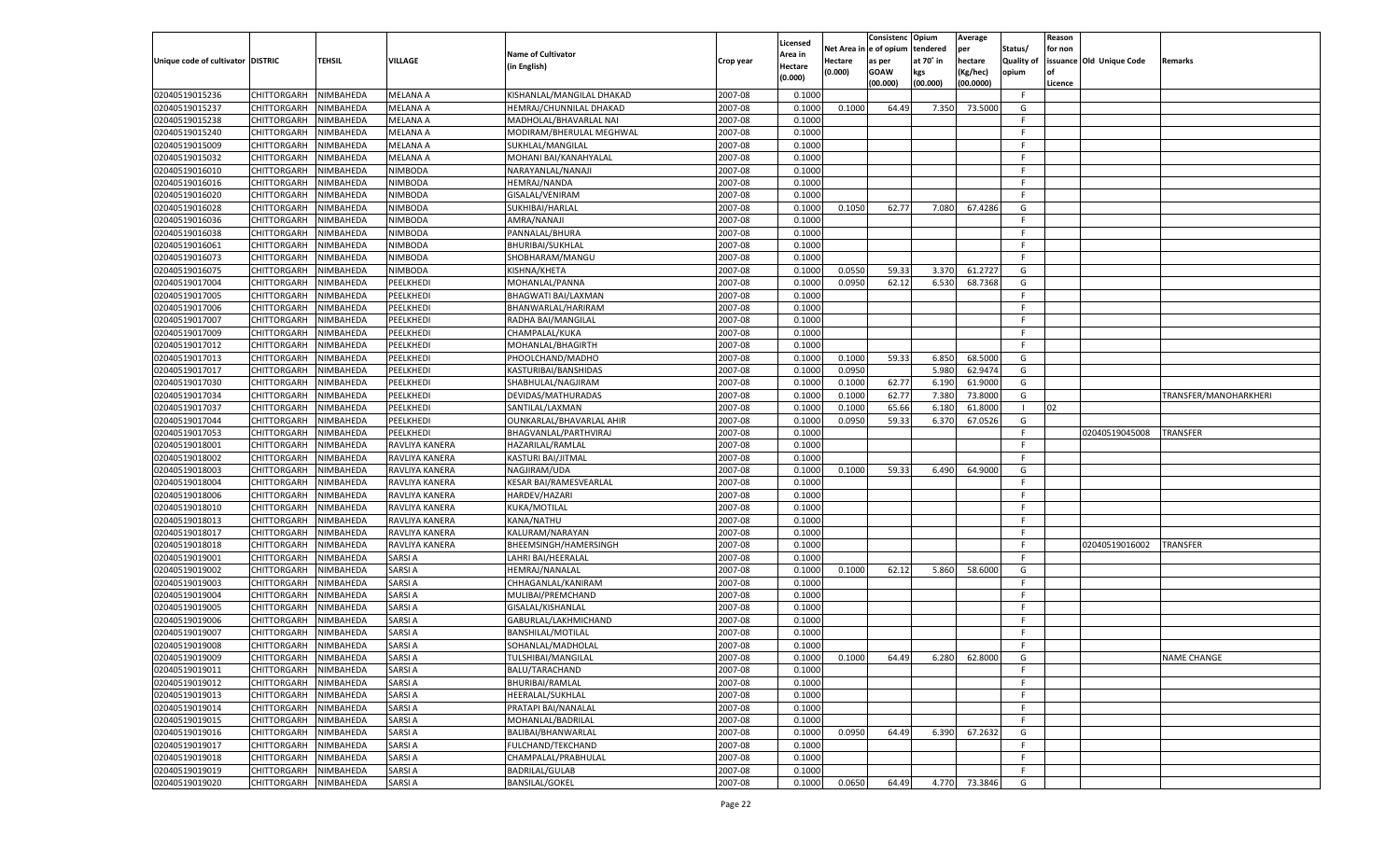|                                   |                       |               |               |                             |           |                    |          | Consistenc  | Opium     | Average   |                   | Reason  |                          |                    |
|-----------------------------------|-----------------------|---------------|---------------|-----------------------------|-----------|--------------------|----------|-------------|-----------|-----------|-------------------|---------|--------------------------|--------------------|
|                                   |                       |               |               | <b>Name of Cultivator</b>   |           | Licensed           | Net Area | e of opium  | tendered  | per       | Status/           | for non |                          |                    |
| Unique code of cultivator DISTRIC |                       | <b>TEHSIL</b> | VILLAGE       | (in English)                | Crop year | \rea in<br>Hectare | Hectare  | as per      | at 70° in | hectare   | <b>Quality of</b> |         | issuance Old Unique Code | Remarks            |
|                                   |                       |               |               |                             |           | (0.000)            | (0.000)  | <b>GOAW</b> | kgs       | (Kg/hec)  | opium             |         |                          |                    |
|                                   |                       |               |               |                             |           |                    |          | (00.000)    | (00.000)  | (00.0000) |                   | Licence |                          |                    |
| 02040519019022                    | CHITTORGARH           | NIMBAHEDA     | SARSI A       | BADRILAL/UNKAR              | 2007-08   | 0.1000             |          |             |           |           | F                 |         |                          |                    |
| 02040519019024                    | CHITTORGARH           | NIMBAHEDA     | SARSI A       | MOHANLAL/KASHIRAM           | 2007-08   | 0.1000             | 0.1000   | 64.49       | 6.510     | 65.1000   | G                 |         |                          |                    |
| 02040519019027                    | CHITTORGARH           | NIMBAHEDA     | SARSI A       | KASTURI BAI/DANRAJ          | 2007-08   | 0.1000             |          |             |           |           | F.                |         |                          |                    |
| 02040519019028                    | CHITTORGARH           | NIMBAHEDA     | SARSI A       | RAMNARAYAN/ROOPA            | 2007-08   | 0.1000             |          |             |           |           | F.                |         |                          |                    |
| 02040519019029                    | CHITTORGARH           | NIMBAHEDA     | SARSI A       | KISHNA/RAMSUKH              | 2007-08   | 0.1000             |          |             |           |           | F.                |         |                          |                    |
| 02040519019030                    | CHITTORGARH           | NIMBAHEDA     | SARSI A       | KANHAIYALAL/HARJI BAI       | 2007-08   | 0.1000             |          |             |           |           | F.                |         |                          |                    |
| 02040519019031                    | CHITTORGARH           | NIMBAHEDA     | SARSI A       | GHISALAL/DAULA              | 2007-08   | 0.1000             |          |             |           |           | F.                |         |                          |                    |
| 02040519019032                    | CHITTORGARH           | NIMBAHEDA     | SARSI A       | GOPALLAL/PREMCHAND          | 2007-08   | 0.1000             |          |             |           |           | F.                |         |                          |                    |
| 02040519019033                    | CHITTORGARH           | NIMBAHEDA     | SARSI A       | GORDHAN/MOHANLAL            | 2007-08   | 0.1000             |          |             |           |           | F.                |         |                          |                    |
| 02040519019034                    | CHITTORGARH           | NIMBAHEDA     | SARSI A       | LABHCHAND/DAYARAM           | 2007-08   | 0.1000             |          |             |           |           | F.                |         |                          |                    |
| 02040519019035                    | CHITTORGARH           | NIMBAHEDA     | SARSI A       | MANGILAL/BADRILAL           | 2007-08   | 0.1000             | 0.0950   | 66.86       | 6.120     | 64.4211   | G                 |         |                          |                    |
| 02040519019036                    | CHITTORGARH           | NIMBAHEDA     | SARSI A       | BADRILAL/RAMSUKH            | 2007-08   | 0.1000             | 0.1000   | 62.12       | 5.820     | 58.2000   | G                 |         |                          |                    |
| 02040519019037                    | CHITTORGARH           | NIMBAHEDA     | SARSI A       | KAJODIBAI/NARAYAN           | 2007-08   | 0.1000             |          |             |           |           | F.                |         |                          |                    |
| 02040519019039                    | CHITTORGARH           | NIMBAHEDA     | SARSI A       | RAMNATH/KUKA                | 2007-08   | 0.1000             | 0.1000   | 64.49       | 6.870     | 68.7000   | G                 |         |                          |                    |
| 02040519019040                    | CHITTORGARH           | NIMBAHEDA     | SARSI A       | KANHAIYALAL/ONKARLAL        | 2007-08   | 0.1000             |          |             |           |           | F.                |         |                          |                    |
| 02040519019041                    | CHITTORGARH           | NIMBAHEDA     | SARSI A       | DEVILAL/KACHRULAL           | 2007-08   | 0.1000             |          |             |           |           | F.                |         |                          |                    |
| 02040519019042                    | CHITTORGARH           | NIMBAHEDA     | SARSI A       | MATRIBAI/RAMCHANRA          | 2007-08   | 0.1000             |          |             |           |           | F.                |         |                          | <b>NAME CHANGE</b> |
| 02040519019045                    | CHITTORGARH           | NIMBAHEDA     | SARSI A       | KANHAIYALAL/GANGARAM        | 2007-08   | 0.1000             |          |             |           |           | F.                |         |                          |                    |
| 02040519019046                    | CHITTORGARH           | NIMBAHEDA     | SARSI A       | MOHANLAL/PREMCHANDRA        | 2007-08   | 0.1000             |          |             |           |           | F.                |         |                          |                    |
| 02040519019047                    | CHITTORGARH           | NIMBAHEDA     | SARSI A       | HORAM/GOPILAL               | 2007-08   | 0.1000             |          |             |           |           | F.                |         |                          |                    |
| 02040519019048                    | CHITTORGARH           | NIMBAHEDA     | SARSI A       | BALULAL/RAMSUKH             | 2007-08   | 0.1000             |          |             |           |           | F.                |         |                          |                    |
| 02040519019049                    | CHITTORGARH           | NIMBAHEDA     | SARSI A       | JAGDISH/SHANKER             | 2007-08   | 0.1000             |          |             |           |           | F.                |         |                          |                    |
| 02040519019051                    | CHITTORGARH           | NIMBAHEDA     | SARSI A       | BHERULAL/RATANA             | 2007-08   | 0.1000             |          |             |           |           | F.                |         |                          |                    |
| 02040519019052                    | CHITTORGARH           | NIMBAHEDA     | SARSI A       | GHISA/NARAYAN               | 2007-08   | 0.1000             | 0.1000   | 62.12       | 6.600     | 66.0000   | G                 |         |                          |                    |
| 02040519019053                    | CHITTORGARH           | NIMBAHEDA     | SARSI A       | DHANRAJ/ONKAR               | 2007-08   | 0.1000             |          |             |           |           | F.                |         |                          |                    |
| 02040519019054                    | CHITTORGARH           | NIMBAHEDA     | SARSI A       | RAMNARAYAN/HARLAL           | 2007-08   | 0.1000             | 0.1000   | 62.13       | 6.100     | 61.0000   | G                 |         |                          |                    |
| 02040519019055                    | CHITTORGARH           | NIMBAHEDA     | SARSI A       | PRAKASH/BHANWARLAL          | 2007-08   | 0.1000             |          |             |           |           | F.                |         |                          |                    |
| 02040519019057                    | CHITTORGARH           | NIMBAHEDA     | SARSI A       | KAILASHCHANDRA/BABULAL      | 2007-08   | 0.1000             |          |             |           |           | F.                |         |                          |                    |
| 02040519019058                    | CHITTORGARH           | NIMBAHEDA     | SARSI A       | MANGILAL/SHANKERLAL         | 2007-08   | 0.1000             | 0.0950   | 62.12       | 6.220     | 65.4737   | G                 |         |                          |                    |
| 02040519019061                    | CHITTORGARH           | NIMBAHEDA     | SARSI A       | KISHANLAL/HARLAL            | 2007-08   | 0.1000             |          |             |           |           | F.                |         |                          |                    |
| 02040519019062                    | CHITTORGARH           | NIMBAHEDA     | SARSI A       | KANHAIYALAL/GABURLAL        | 2007-08   | 0.1000             |          |             |           |           | F.                |         |                          |                    |
| 02040519019063                    | CHITTORGARH           | NIMBAHEDA     | SARSI A       | <b>BALU/MAGNA</b>           | 2007-08   | 0.1000             | 0.0650   | 62.12       | 3.760     | 57.8462   | G                 |         |                          |                    |
| 02040519019064                    | CHITTORGARH           | NIMBAHEDA     | SARSI A       | CHHAGANLAL/GULAB            | 2007-08   | 0.1000             |          |             |           |           | F.                |         |                          |                    |
| 02040519019066                    | CHITTORGARH           | NIMBAHEDA     | SARSI A       | NARAYANIBAI/KACRIYA         | 2007-08   | 0.1000             |          |             |           |           | F.                |         |                          |                    |
| 02040519019067                    | CHITTORGARH           | NIMBAHEDA     | SARSI A       | GOPAL/NANA                  | 2007-08   | 0.1000             |          |             |           |           | F.                |         |                          |                    |
| 02040519019069                    | CHITTORGARH           | NIMBAHEDA     | SARSI A       | NANALAL/DAULA               | 2007-08   | 0.1000             | 0.1000   | 62.13       | 5.810     | 58.1000   | G                 |         |                          |                    |
| 02040519019070                    | CHITTORGARH           | NIMBAHEDA     | SARSI A       | GHISALAL/SHANKERLAL         | 2007-08   | 0.1000             |          |             |           |           | F.                |         |                          |                    |
| 02040519019072                    | CHITTORGARH           | NIMBAHEDA     | SARSI A       | PANNALAL/MANGILAL           | 2007-08   | 0.1000             |          |             |           |           | F.                |         |                          |                    |
| 02040519019076                    | CHITTORGARH           | NIMBAHEDA     | SARSI A       | SOHANLAL/MANGILAL           | 2007-08   | 0.1000             |          |             |           |           | F.                |         |                          |                    |
| 02040519019078                    | CHITTORGARH           | NIMBAHEDA     | SARSI A       | RAMCHANDRA/HANSRAJ          | 2007-08   | 0.1000             | 0.1000   | 64.49       | 6.570     | 65.7000   | G                 |         |                          |                    |
| 02040519019079                    | CHITTORGARH           | NIMBAHEDA     | SARSI A       | RANGLAL/BHANWARLAL          | 2007-08   | 0.1000             |          |             |           |           | F.                |         |                          |                    |
| 02040519019082                    | CHITTORGARH           | NIMBAHEDA     | SARSI A       | KANHAIYALALA/BHANWARLAL     | 2007-08   | 0.1000             | 0.0950   | 66.86       | 6.480     | 68.2105   | G                 |         |                          |                    |
| 02040519019083                    | CHITTORGARH           | NIMBAHEDA     | SARSI A       | KANHAILAL/PREMCHAND         | 2007-08   | 0.1000             |          |             |           |           | F.                |         |                          |                    |
| 02040519019087                    | CHITTORGARH           | NIMBAHEDA     | SARSI A       | SURESHCHANDRA/SHOBHALAL     | 2007-08   | 0.1000             | 0.0550   | 64.49       | 3.110     | 56.545    | G                 |         |                          |                    |
| 02040519019088                    | CHITTORGARH           | NIMBAHEDA     | SARSI A       | MATHRALAL/HEMRAJ            | 2007-08   | 0.1000             |          |             |           |           | F.                |         |                          |                    |
| 02040519019090                    | CHITTORGARH NIMBAHEDA |               | <b>SARSIA</b> | KISHANLAL/NARAYAN           | 2007-08   | 0.1000             | 0.0950   | 64.49       | 5.920     | 62.3158   | G                 |         |                          |                    |
| 02040519019092                    | <b>CHITTORGARH</b>    | NIMBAHEDA     | <b>SARSIA</b> | NANIBAI/BADRILAL            | 2007-08   | 0.1000             |          |             |           |           | -F                |         |                          |                    |
| 02040519019093                    | CHITTORGARH           | NIMBAHEDA     | <b>SARSIA</b> | RAMLAL/KUKA                 | 2007-08   | 0.1000             |          |             |           |           | F.                |         |                          |                    |
| 02040519019094                    | <b>CHITTORGARH</b>    | NIMBAHEDA     | <b>SARSIA</b> | KANIYALAL/RAMSUKH           | 2007-08   | 0.1000             | 0.1050   | 62.13       | 6.180     | 58.8571   | G                 |         |                          |                    |
| 02040519019095                    | <b>CHITTORGARH</b>    | NIMBAHEDA     | <b>SARSIA</b> | CHHAGANLAL/MODIRAM          | 2007-08   | 0.1000             |          |             |           |           | F.                |         |                          |                    |
| 02040519019096                    | <b>CHITTORGARH</b>    | NIMBAHEDA     | <b>SARSIA</b> | FULCHAND BANSILAL/KISHANLAL | 2007-08   | 0.1000             | 0.1000   | 64.49       | 7.000     | 70.0000   | G                 |         |                          |                    |
| 02040519019097                    | <b>CHITTORGARH</b>    | NIMBAHEDA     | <b>SARSIB</b> | DEVILAL/GORILAL             | 2007-08   | 0.1000             |          |             |           |           | F.                |         |                          |                    |
|                                   |                       |               | <b>SARSIB</b> | <b>BHOLI BAI/JAIKISHAN</b>  | 2007-08   | 0.1000             |          |             |           |           | F.                |         |                          |                    |
| 02040519019098                    | <b>CHITTORGARH</b>    | NIMBAHEDA     | <b>SARSIB</b> |                             |           |                    | 0.1000   | 64.49       |           | 63.6000   |                   |         |                          |                    |
| 02040519019100                    | <b>CHITTORGARH</b>    | NIMBAHEDA     |               | SHOBHALAL/AUNKAR            | 2007-08   | 0.1000             |          |             | 6.360     |           | G                 |         |                          |                    |
| 02040519019101                    | <b>CHITTORGARH</b>    | NIMBAHEDA     | <b>SARSIB</b> | <b>BALI BAI/JANKILAL</b>    | 2007-08   | 0.1000             | 0.0350   | 62.13       | 1.860     | 53.1429   | G                 | 04      |                          |                    |
| 02040519019102                    | <b>CHITTORGARH</b>    | NIMBAHEDA     | <b>SARSIB</b> | JAMNIBAI/ANCHIBAI           | 2007-08   | 0.1000             |          |             |           |           | F.                |         |                          |                    |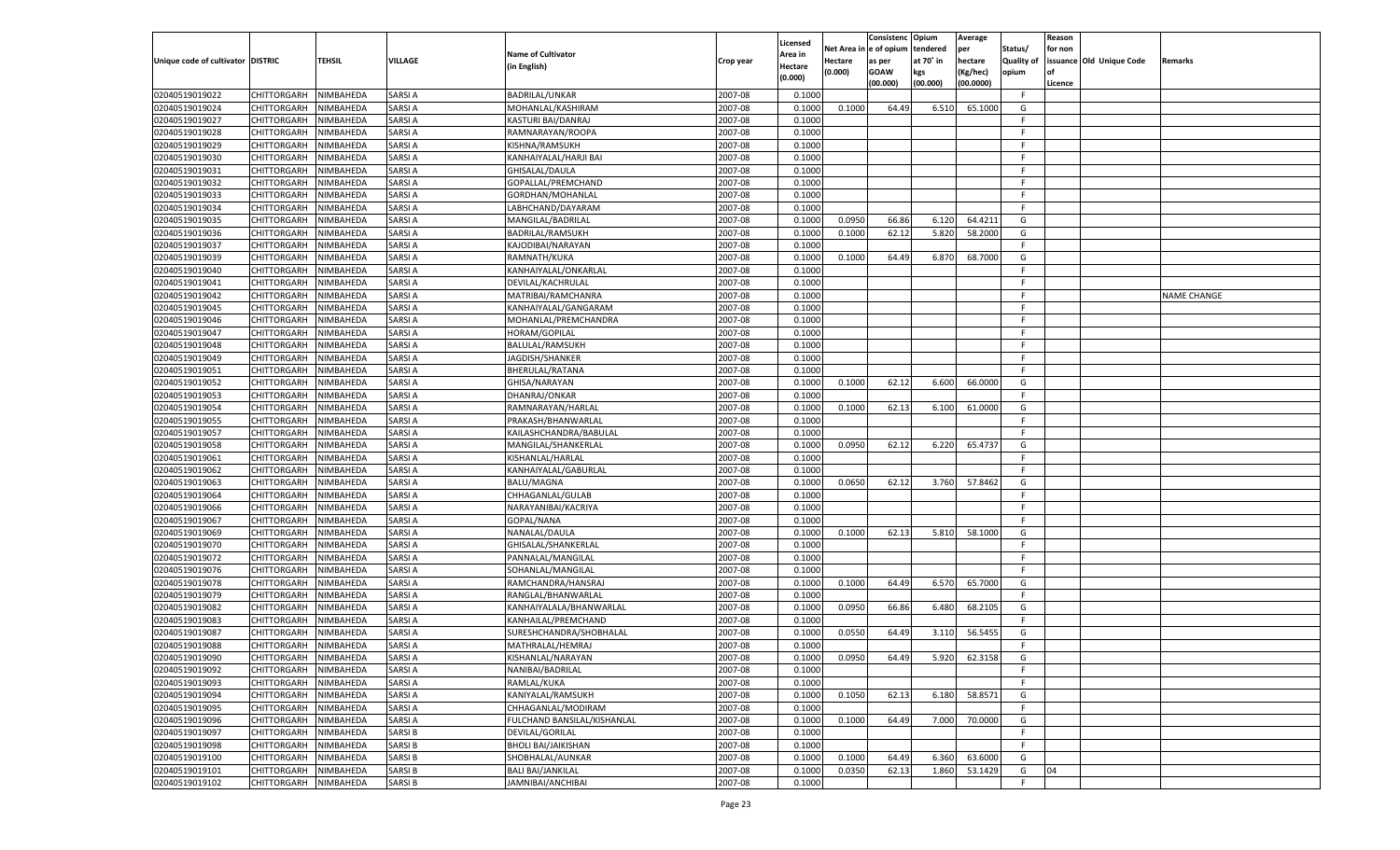|                                   |                       |               |               |                           |           |                           |          | Consistenc  | Opium     | Average   |                   | Reason  |                          |                   |
|-----------------------------------|-----------------------|---------------|---------------|---------------------------|-----------|---------------------------|----------|-------------|-----------|-----------|-------------------|---------|--------------------------|-------------------|
|                                   |                       |               |               | <b>Name of Cultivator</b> |           | Licensed                  | Net Area | e of opium  | tendered  | per       | Status/           | for non |                          |                   |
| Unique code of cultivator DISTRIC |                       | <b>TEHSIL</b> | VILLAGE       | (in English)              | Crop year | <b>Area in</b><br>Hectare | Hectare  | as per      | at 70° in | hectare   | <b>Quality of</b> |         | issuance Old Unique Code | Remarks           |
|                                   |                       |               |               |                           |           | (0.000)                   | (0.000)  | <b>GOAW</b> | kgs       | (Kg/hec)  | opium             |         |                          |                   |
|                                   |                       |               |               |                           |           |                           |          | (00.000)    | (00.000)  | (00.0000) |                   | Licence |                          |                   |
| 02040519019103                    | CHITTORGARH           | NIMBAHEDA     | SARSI B       | SUKHLAL/HEMRAJ            | 2007-08   | 0.1000                    | 0.0700   | 64.49       | 4.630     | 66.1429   | G                 |         |                          |                   |
| 02040519019104                    | CHITTORGARH           | NIMBAHEDA     | SARSI B       | GHISALAL/NARAIN           | 2007-08   | 0.1000                    |          |             |           |           | F.                |         |                          |                   |
| 02040519019105                    | CHITTORGARH           | NIMBAHEDA     | SARSI B       | BHAIRULAL/PREMCHAND       | 2007-08   | 0.1000                    |          |             |           |           | F.                |         |                          |                   |
| 02040519019106                    | CHITTORGARH           | NIMBAHEDA     | SARSI B       | MANGILAL/PARBHULAL        | 2007-08   | 0.1000                    |          |             |           |           | F.                |         |                          |                   |
| 02040519019107                    | CHITTORGARH           | NIMBAHEDA     | SARSI B       | <b>BANSILAL/KANRAM</b>    | 2007-08   | 0.1000                    |          |             |           |           | F.                |         |                          |                   |
| 02040519019108                    | CHITTORGARH           | NIMBAHEDA     | SARSI B       | MANGILAL/DEVA             | 2007-08   | 0.1000                    |          |             |           |           | F.                |         |                          |                   |
| 02040519019109                    | CHITTORGARH           | NIMBAHEDA     | SARSI B       | BADRILAL/SEETARAM         | 2007-08   | 0.1000                    | 0.0950   | 59.20       | 5.520     | 58.105    | G                 |         |                          |                   |
| 02040519019110                    | CHITTORGARH           | NIMBAHEDA     | SARSI B       | JANIBAI/MANGILAL          | 2007-08   | 0.1000                    |          |             |           |           | F.                |         |                          |                   |
| 02040519019111                    | CHITTORGARH           | NIMBAHEDA     | SARSI B       | SUKHLAL/NANA              | 2007-08   | 0.1000                    |          |             |           |           | F.                |         |                          |                   |
| 02040519019112                    | CHITTORGARH           | NIMBAHEDA     | SARSI B       | MOHAN/UNKAR               | 2007-08   | 0.1000                    |          |             |           |           | F.                |         |                          |                   |
| 02040519019113                    | CHITTORGARH           | NIMBAHEDA     | SARSI B       | RATANLAL/HUKMA            | 2007-08   | 0.1000                    |          |             |           |           | F.                |         |                          |                   |
| 02040519019114                    | CHITTORGARH           | NIMBAHEDA     | SARSI B       | SHANKARLAL/MOTILAL        | 2007-08   | 0.1000                    |          |             |           |           | F.                |         |                          |                   |
| 02040519019115                    | CHITTORGARH           | NIMBAHEDA     | SARSI B       | SHAMBUBAI/SHUKHLAL        | 2007-08   | 0.1000                    | 0.1000   | 66.86       | 6.250     | 62.5000   | G                 |         |                          |                   |
| 02040519019117                    | CHITTORGARH           | NIMBAHEDA     | SARSI B       | RUKMANI BAI/NANALAL       | 2007-08   | 0.1000                    |          |             |           |           | F.                |         |                          |                   |
| 02040519019118                    | CHITTORGARH           | NIMBAHEDA     | SARSI B       | JAGNNATH/BALU             | 2007-08   | 0.1000                    |          |             |           |           | F.                |         |                          |                   |
| 02040519019119                    | CHITTORGARH           | NIMBAHEDA     | SARSI B       | PRABHULAL/BHANWARLAL      | 2007-08   | 0.1000                    | 0.1000   | 62.13       | 5.690     | 56.9000   | G                 |         |                          |                   |
| 02040519019120                    | CHITTORGARH           | NIMBAHEDA     | SARSI B       | HIRALAL/JAIRAM            | 2007-08   | 0.1000                    |          |             |           |           | F                 |         |                          |                   |
| 02040519019121                    | CHITTORGARH           | NIMBAHEDA     | SARSI B       | PARBHU/GABUR              | 2007-08   | 0.1000                    |          |             |           |           | F.                |         |                          |                   |
| 02040519019122                    | CHITTORGARH           | NIMBAHEDA     | SARSI B       | <b>BADRI/NARAIN</b>       | 2007-08   | 0.1000                    |          |             |           |           | F.                |         |                          |                   |
| 02040519019123                    | CHITTORGARH           | NIMBAHEDA     | SARSI B       | JAGDISH/NARAYAN           | 2007-08   | 0.1000                    |          |             |           |           | F.                |         |                          |                   |
| 02040519019124                    | CHITTORGARH           | NIMBAHEDA     | SARSI B       | KISHNA/KESHURAM           | 2007-08   | 0.1000                    | 0.1000   | 64.49       | 6.860     | 68.6000   | G                 |         |                          |                   |
| 02040519019126                    | CHITTORGARH           | NIMBAHEDA     | SARSI B       | RUKMANI BAI/BHANWARLAI    | 2007-08   | 0.1000                    |          |             |           |           | F.                |         |                          |                   |
| 02040519019127                    | CHITTORGARH           | NIMBAHEDA     | SARSI B       | BALU/NARAYAN              | 2007-08   | 0.1000                    | 0.0150   | 71.69       | 1.130     | 75.3333   | G                 |         |                          |                   |
| 02040519019128                    | CHITTORGARH           | NIMBAHEDA     | SARSI B       | NANIBAI/MANGILAL          | 2007-08   | 0.1000                    |          |             |           |           | F.                |         |                          |                   |
| 02040519019130                    | CHITTORGARH           | NIMBAHEDA     | SARSI B       | LABHCHAND/DEVA            | 2007-08   | 0.1000                    | 0.1000   | 64.49       | 6.530     | 65.3000   | G                 |         |                          |                   |
| 02040519019134                    | CHITTORGARH           | NIMBAHEDA     | SARSI B       | <b>BABULAL/MANGILAL</b>   | 2007-08   | 0.1000                    | 0.1000   | 66.60       | 6.530     | 65.3000   | G                 |         |                          |                   |
| 02040519019135                    | CHITTORGARH           | NIMBAHEDA     | SARSI B       | SHOBHALAL/BALU            | 2007-08   | 0.1000                    |          |             |           |           | F                 |         |                          |                   |
| 02040519019136                    | CHITTORGARH           | NIMBAHEDA     | SARSI B       | MOHANLAL/SITARAM          | 2007-08   | 0.1000                    | 0.1000   | 62.13       | 5.600     | 56.0000   | G                 |         |                          |                   |
| 02040519019137                    | CHITTORGARH           | NIMBAHEDA     | SARSI B       | MADHULAL/DAYARAM          | 2007-08   | 0.1000                    | 0.1000   | 66.86       | 6.820     | 68.2000   | G                 |         |                          |                   |
| 02040519019138                    | CHITTORGARH           | NIMBAHEDA     | SARSI B       | NANDLAL/CHGANLAL          | 2007-08   | 0.1000                    |          |             |           |           | F.                |         |                          |                   |
| 02040519019140                    |                       | NIMBAHEDA     | SARSI B       |                           | 2007-08   | 0.1000                    | 0.1000   | 64.49       | 7.270     | 72.7000   | G                 |         |                          |                   |
|                                   | CHITTORGARH           |               | SARSI B       | RAMESHWARLAL/KISHANLAL    |           |                           |          | 64.49       | 6.500     | 61.9048   |                   |         |                          |                   |
| 02040519019141                    | CHITTORGARH           | NIMBAHEDA     |               | YAMUNALAL/GABURLAL        | 2007-08   | 0.1000                    | 0.1050   |             |           |           | G                 |         |                          |                   |
| 02040519019143                    | CHITTORGARH           | NIMBAHEDA     | SARSI B       | MATHURALAL/PREMCHAND      | 2007-08   | 0.1000                    |          |             |           |           | F.                |         |                          |                   |
| 02040519019144                    | CHITTORGARH           | NIMBAHEDA     | SARSI B       | SOHNI BAI/NANALAL         | 2007-08   | 0.1000                    |          |             |           |           | F.                |         |                          |                   |
| 02040519019146                    | <b>CHITTORGARH</b>    | NIMBAHEDA     | SARSI B       | PREMCHAND/HOKMA           | 2007-08   | 0.1000                    |          |             |           |           | F.                |         |                          |                   |
| 02040519019147                    | CHITTORGARH           | NIMBAHEDA     | SARSI B       | KANHAILAL/KISHANLAL       | 2007-08   | 0.1000                    | 0.1000   | 64.49       | 6.930     | 69.3000   | G                 |         |                          |                   |
| 02040519019149                    | <b>CHITTORGARH</b>    | NIMBAHEDA     | SARSI B       | MOHANLAL/PREMCHAND        | 2007-08   | 0.1000                    |          |             |           |           | F.                |         |                          |                   |
| 02040519019151                    | CHITTORGARH           | NIMBAHEDA     | SARSI B       | CUNNILAL/NARAYAN          | 2007-08   | 0.1000                    |          |             |           |           | F.                |         |                          |                   |
| 02040519019152                    | CHITTORGARH           | NIMBAHEDA     | SARSI B       | <b>BABULAL/GOKAL</b>      | 2007-08   | 0.1000                    |          |             |           |           | F.                |         |                          |                   |
| 02040519019153                    | CHITTORGARH           | NIMBAHEDA     | SARSI B       | <b>BHAGWAN/GOKAL</b>      | 2007-08   | 0.1000                    |          |             |           |           | F.                |         |                          |                   |
| 02040519019154                    | CHITTORGARH           | NIMBAHEDA     | SARSI B       | CHHAGANLAL/PRABHULAL      | 2007-08   | 0.1000                    | 0.1000   | 62.13       | 5.900     | 59.0000   | G                 |         |                          |                   |
| 02040519019156                    | CHITTORGARH           | NIMBAHEDA     | SARSI B       | MOHANLAL/BHAGIRATH        | 2007-08   | 0.1000                    |          |             |           |           | F.                |         |                          |                   |
| 02040519019157                    | CHITTORGARH           | NIMBAHEDA     | SARSI B       | BHANWARLAL/NANALAL        | 2007-08   | 0.1000                    | 0.1000   | 62.13       | 6.490     | 64.9000   | G                 |         |                          |                   |
| 02040519019158                    | CHITTORGARH           | NIMBAHEDA     | SARSI B       | PRABHULAL/SHANKERLAL      | 2007-08   | 0.1000                    | 0.1000   | 64.49       | 6.250     | 62.5000   | G                 |         |                          |                   |
| 02040519019159                    | CHITTORGARH           | NIMBAHEDA     | SARSI B       | <b>BADRILAL/GOPILAL</b>   | 2007-08   | 0.1000                    |          |             |           |           | F.                |         |                          |                   |
| 02040519019160                    | CHITTORGARH NIMBAHEDA |               | <b>SARSIB</b> | BABULAL/MATHURALAL        | 2007-08   | 0.1000                    |          |             |           |           | F.                |         |                          |                   |
| 02040519019161                    | <b>CHITTORGARH</b>    | NIMBAHEDA     | <b>SARSIB</b> | LUXMINARAYAN/BHANWARLAL   | 2007-08   | 0.1000                    |          |             |           |           | F.                |         |                          |                   |
| 02040519019162                    | CHITTORGARH           | NIMBAHEDA     | <b>SARSIB</b> | SHANKERLAL/PRABHULAL      | 2007-08   | 0.1000                    |          |             |           |           | F.                |         |                          |                   |
| 02040519019163                    | <b>CHITTORGARH</b>    | NIMBAHEDA     | <b>SARSIB</b> | SHYAMLAL/DAYARAM          | 2007-08   | 0.1000                    |          |             |           |           | F.                |         |                          |                   |
| 02040519019164                    | <b>CHITTORGARH</b>    | NIMBAHEDA     | SARSI B       | RAMESVARLAL/NARAYAN       | 2007-08   | 0.1000                    |          |             |           |           | F.                |         |                          |                   |
| 02040519019167                    | <b>CHITTORGARH</b>    | NIMBAHEDA     | <b>SARSIB</b> | DINESH/MOTILAL            | 2007-08   | 0.1000                    | 0.1000   | 64.49       | 6.540     | 65.4000   | G                 |         |                          |                   |
| 02040519019168                    | <b>CHITTORGARH</b>    | NIMBAHEDA     | <b>SARSIB</b> | MATHURALALAL/KASHIRAM     | 2007-08   | 0.1000                    |          |             |           |           | F.                |         |                          |                   |
| 02040519019169                    | <b>CHITTORGARH</b>    | NIMBAHEDA     | <b>SARSIB</b> | <b>GANGARAM/PYAR JI</b>   | 2007-08   | 0.1000                    |          |             |           |           | F.                |         |                          |                   |
| 02040519019170                    | <b>CHITTORGARH</b>    | NIMBAHEDA     | SARSI B       | MUKESH KUMAR/BANSHILAL    | 2007-08   | 0.1000                    |          |             |           |           | F.                |         |                          |                   |
| 02040519019172                    | <b>CHITTORGARH</b>    | NIMBAHEDA     | <b>SARSIB</b> | RADHESHAYAM/KISHANLAL     | 2007-08   | 0.1000                    | 0.1000   | 62.13       | 6.450     | 64.5000   | G                 |         |                          |                   |
| 02040519019173                    | <b>CHITTORGARH</b>    | NIMBAHEDA     | <b>SARSIB</b> | MOTILAL/MANGILAL          | 2007-08   | 0.1000                    |          |             |           |           | F.                |         |                          | TRANSFER/KANERA-C |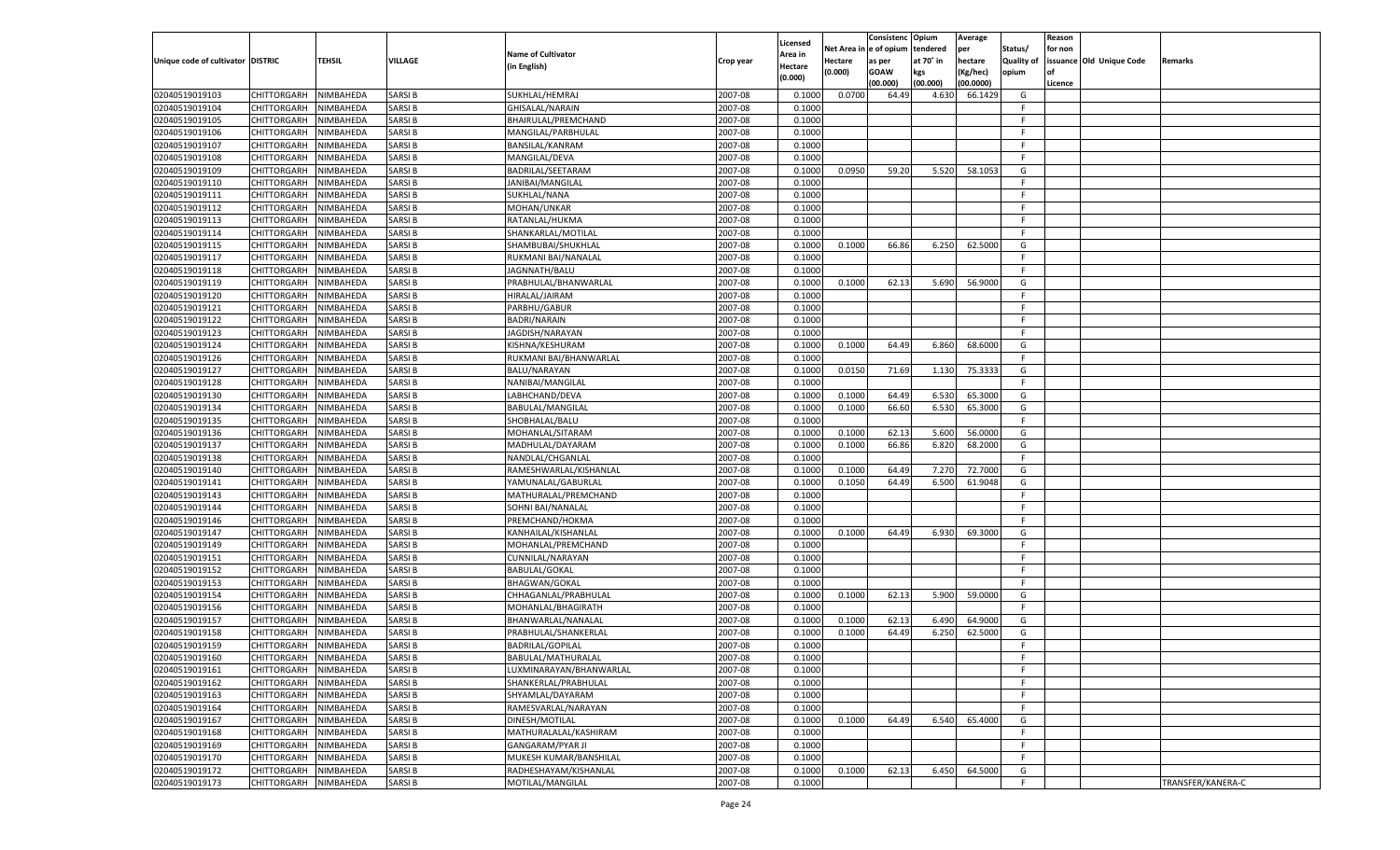|                                   |                       |                        |                 |                            |           |                     |            | Consistenc    | Opium          | Average   |                   | Reason  |                          |                    |
|-----------------------------------|-----------------------|------------------------|-----------------|----------------------------|-----------|---------------------|------------|---------------|----------------|-----------|-------------------|---------|--------------------------|--------------------|
|                                   |                       |                        |                 | <b>Name of Cultivator</b>  |           | Licensed<br>Area in | Net Area i | n  e of opium | tendered       | per       | Status/           | for non |                          |                    |
| Unique code of cultivator DISTRIC |                       | TEHSIL                 | <b>VILLAGE</b>  | (in English)               | Crop year | Hectare             | Hectare    | as per        | at 70° in      | hectare   | <b>Quality of</b> |         | issuance Old Unique Code | Remarks            |
|                                   |                       |                        |                 |                            |           | (0.000)             | (0.000)    | <b>GOAW</b>   | kgs            | (Kg/hec)  | opium             |         |                          |                    |
|                                   |                       |                        |                 |                            |           |                     |            | (00.000)      | (00.000)       | (00.0000) |                   | Licence |                          |                    |
| 02040519019174                    | CHITTORGARH           | NIMBAHEDA              | <b>SARSIB</b>   | GHISALAL/LALAJI            | 2007-08   | 0.100               | 0.1000     | 64.49         | 6.770          | 67.7000   | G                 |         |                          |                    |
| 02040519019175                    | CHITTORGARH           | NIMBAHEDA              | <b>SARSIB</b>   | SURESHCHAND/MANGILAL       | 2007-08   | 0.100               |            |               |                |           | E                 |         |                          |                    |
| 02040519019177                    | CHITTORGARH           | NIMBAHEDA              | <b>SARSIB</b>   | RAMLAL/MATHURALAL          | 2007-08   | 0.1000              | 0.0200     | 64.49         | 1.310          | 65.5000   | G                 |         |                          |                    |
| 02040519019178                    | CHITTORGARH           | NIMBAHEDA              | <b>SARSIB</b>   | JAMUNALAL/MOHANLAL         | 2007-08   | 0.1000              |            |               |                |           | E                 |         |                          |                    |
| 02040519019180                    | CHITTORGARH           | NIMBAHEDA              | <b>SARSIB</b>   | GOPAL/NANALAL              | 2007-08   | 0.1000              |            |               |                |           | F.                |         |                          |                    |
| 02040519019182                    | CHITTORGARH           | NIMBAHEDA              | SARSI B         | BABULAL/HIRALAL            | 2007-08   | 0.1000              |            |               |                |           | -F                |         |                          |                    |
| 02040519019183                    | CHITTORGARH           | NIMBAHEDA              | <b>SARSIB</b>   | KISHANLAL/NARAYAN          | 2007-08   | 0.1000              |            |               |                |           | E                 |         |                          |                    |
| 02040519019184                    | CHITTORGARH           | NIMBAHEDA              | <b>SARSIB</b>   | TARACHAND/NANALAL          | 2007-08   | 0.1000              |            |               |                |           | E                 |         |                          |                    |
| 02040519019187                    | CHITTORGARH           | NIMBAHEDA              | <b>SARSIB</b>   | BHERULAL/KHEMRAJ           | 2007-08   | 0.1000              | 0.1000     | 66.86         | 7.280          | 72.8000   | G                 |         |                          |                    |
| 02040519019189                    | CHITTORGARH           | NIMBAHEDA              | SARSI B         | PRABHULAL/RAMSUKH          | 2007-08   | 0.1000              | 0.1000     | 62.13         | 6.070          | 60.7000   | G                 |         |                          |                    |
| 02040519019190                    | CHITTORGARH           | NIMBAHEDA              | <b>SARSIB</b>   | RUKMANIBAI/SUKHLAL         | 2007-08   | 0.1000              | 0.1050     | 62.13         | 6.550          | 62.3810   | G                 |         |                          | NAME CHANGE        |
| 02040519019191                    | CHITTORGARH           | NIMBAHEDA              | <b>SARSIB</b>   | KISHANLAL/CHUNNILAL        | 2007-08   | 0.1000              | 0.0950     | 64.49         | 6.320          | 66.5263   | G                 |         |                          |                    |
| 02040519019192                    | CHITTORGARH           | NIMBAHEDA              | <b>SARSIB</b>   | RAMESHWARLAL/GABURLAI      | 2007-08   | 0.1000              | 0.1050     | 64.49         | 6.450          | 61.4286   | G                 |         |                          |                    |
| 02040519019188                    | CHITTORGARH           | NIMBAHEDA              | <b>SARSIB</b>   | PRABHULAL/CHATARBHUJ       | 2007-08   | 0.1000              |            |               |                |           | F.                |         |                          |                    |
| 02040519019195                    | CHITTORGARH           | NIMBAHEDA              | <b>SARSIB</b>   | SOHANLAL/MANGILAI          | 2007-08   | 0.1000              | 0.0950     | 62.13         | 5.690          | 59.8947   | G                 |         |                          |                    |
| 02040519019196                    | CHITTORGARH           | NIMBAHEDA              | <b>SARSIB</b>   | <b>GITA BAI/DOLATRAM</b>   | 2007-08   | 0.1000              |            |               |                |           | F.                |         |                          |                    |
| 02040519019129                    | CHITTORGARH           | NIMBAHEDA              | <b>SARSIB</b>   | <b>BALI BAI/DHAPU BAI</b>  | 2007-08   | 0.1000              | 0.1000     | 62.13         | 6.190          | 61.9000   | G                 |         |                          |                    |
| 02040519019200                    | CHITTORGARH           | NIMBAHEDA              | <b>SARSIB</b>   | JAYRAM/NANDA               | 2007-08   | 0.1000              |            |               |                |           | F.                |         | 01010102171034           | TRANSFER           |
| 02040519116074                    | CHITTORGARH           | NIMBAHEDA              | SEMLIYA-1       | SALUUBAI/KASHIRAM          | 2007-08   | 0.1000              |            |               |                |           | E                 |         | 02040519076006           | TRANSFER           |
| 02040519021001                    | CHITTORGARH           | NIMBAHEDA              | <b>SHRIPURA</b> | <b>GENDIBAI/RAMLAL</b>     | 2007-08   | 0.1000              |            |               |                |           | E                 |         |                          |                    |
| 02040519021003                    | CHITTORGARH           | NIMBAHEDA              | <b>SHRIPURA</b> | <b>BANSHILAL/BHURA</b>     | 2007-08   | 0.1000              |            |               |                |           | F.                |         |                          |                    |
| 02040519021004                    | CHITTORGARH           | NIMBAHEDA              | SHRIPURA        | KANA/NARAYAN               | 2007-08   | 0.1000              | 0.1000     | 64.49         | 6.930          | 69.3000   | G                 |         |                          |                    |
| 02040519021005                    | CHITTORGARH           | NIMBAHEDA              | <b>SHRIPURA</b> | LAKSHMICHAND/BHERA         | 2007-08   | 0.1000              | 0.1000     |               | 6.870          | 68.7000   | G                 |         |                          |                    |
| 02040519021007                    | CHITTORGARH           | NIMBAHEDA              | SHRIPURA        | SOHNIBAI/BARDICHAND        | 2007-08   | 0.1000              | 0.1000     | 59.99         | 6.460          | 64.6000   | G                 |         |                          |                    |
| 02040519021008                    | CHITTORGARH           | NIMBAHEDA              | <b>SHRIPURA</b> | NARAYAN/HEERALAL           | 2007-08   | 0.1000              |            |               |                |           | F.                |         |                          |                    |
| 02040519021009                    | CHITTORGARH           | NIMBAHEDA              | SHRIPURA        | SURECHAND/CHHAGANLAL       | 2007-08   | 0.1000              | 0.1000     | 62.13         | 6.710          | 67.1000   | G                 |         |                          |                    |
| 02040519021010                    | CHITTORGARH           | NIMBAHEDA              | <b>SHRIPURA</b> | JAGDISH/BADRILAL           | 2007-08   | 0.1000              |            |               |                |           | F.                |         |                          |                    |
| 02040519021011                    | CHITTORGARH           | NIMBAHEDA              | SHRIPURA        | MANGILAL/CHHAGANLAI        | 2007-08   | 0.1000              | 0.0950     | 64.49         | 6.620          | 69.6842   | G                 |         |                          |                    |
| 02040519021014                    | CHITTORGARH           | NIMBAHEDA              | <b>SHRIPURA</b> | AMARCHAND/DHANNA           | 2007-08   | 0.1000              | 0.1000     | 62.13         | 6.250          | 62.5000   | G                 |         |                          |                    |
| 02040519021017                    | CHITTORGARH           | NIMBAHEDA              | <b>SHRIPURA</b> | MANGILAL/BADRI LAL         | 2007-08   | 0.1000              |            |               |                |           | F.                |         |                          |                    |
| 02040519021018                    | CHITTORGARH           | NIMBAHEDA              | <b>SHRIPURA</b> | CHHGANLAL/NARAYAN          | 2007-08   | 0.1000              | 0.1000     | 64.49         | 7.000          | 70.0000   | G                 |         |                          |                    |
| 02040519021020                    | CHITTORGARH           | NIMBAHEDA              | <b>SHRIPURA</b> | BADRILAL/NARAYAN           | 2007-08   | 0.1000              | 0.1000     | 64.49         | 6.890          | 68.9000   | G                 |         |                          |                    |
| 02040519021021                    | CHITTORGARH           | NIMBAHEDA              | <b>SHRIPURA</b> | MANGILAL/BARDICHAND        | 2007-08   | 0.1000              | 0.0950     | 66.86         | 6.850          | 72.1053   | G                 |         |                          |                    |
| 02040519021022                    | CHITTORGARH           | NIMBAHEDA              | <b>SHRIPURA</b> | MOHANLAL/BANSHILAL         | 2007-08   | 0.1000              |            |               |                |           | F                 |         |                          |                    |
| 02040519021023                    | CHITTORGARH           | NIMBAHEDA              | <b>SHRIPURA</b> | KISHANLAL/GHASI            | 2007-08   | 0.1000              | 0.1000     | 59.99         | 6.640          | 66.4000   | G                 |         |                          |                    |
| 02040519021024                    | CHITTORGARH           | NIMBAHEDA              | <b>SHRIPURA</b> | MOHANLAL/GORILAL           | 2007-08   | 0.1000              |            |               |                |           | F                 |         |                          |                    |
| 02040519021025                    | CHITTORGARH           | NIMBAHEDA              | <b>SHRIPURA</b> | RAM PYARI/BHERU LAL        | 2007-08   | 0.1000              | 0.1000     | 64.49         | 6.980          | 69.8000   | G                 |         |                          |                    |
| 02040519021026                    | CHITTORGARH           | NIMBAHEDA              | <b>SHRIPURA</b> | BHERULAL/HEERALAL          | 2007-08   | 0.1000              | 0.1000     | 62.13         | 6.920          | 69.2000   | G                 |         |                          |                    |
| 02040519021027                    | CHITTORGARH           | NIMBAHEDA              | <b>SHRIPURA</b> | <b>BADRI LAL/SHRI LAL</b>  | 2007-08   | 0.1000              | 0.0950     | 66.86         | 6.660          | 70.105    | G                 |         |                          |                    |
| 02040519021030                    | CHITTORGARH           | NIMBAHEDA              | <b>SHRIPURA</b> | BHERULAL/KANHAIYALAL       | 2007-08   | 0.1000              | 0.1000     | 64.49         | 6.720          | 67.2000   | G                 |         |                          |                    |
| 02040519021031                    | CHITTORGARH           | NIMBAHEDA              | <b>SHRIPURA</b> | LABHCHNAD/BHANWARLAL       | 2007-08   | 0.1000              | 0.1000     | 66.86         | 7.170          | 71.7000   | G                 |         |                          |                    |
| 02040519021033                    | CHITTORGARH           | NIMBAHEDA              | <b>SHRIPURA</b> | NANDUBAI/MANGILAL          | 2007-08   | 0.1000              |            |               |                |           | F                 |         |                          | <b>NAME CHANGE</b> |
| 02040519021034                    | CHITTORGARH           | NIMBAHEDA              | <b>SHRIPURA</b> | KALURAM/NANA JI CHAMAR     | 2007-08   | 0.1000              | 0.1000     | 64.49         | 6.700          | 67.0000   | G                 |         |                          |                    |
| 02040519021035                    | CHITTORGARH           | NIMBAHEDA              | <b>SHRIPURA</b> | KAMLA BAI/TARACHAND JI     | 2007-08   | 0.1000              | 0.1000     | 64.49         | 6.870          | 68.7000   | G                 |         |                          |                    |
| 02040519021036                    | CHITTORGARH           | NIMBAHEDA              | <b>SHRIPURA</b> | RAMESH/JALAM JI            | 2007-08   | 0.1000              |            |               |                |           | F.                |         |                          |                    |
| 02040519021037                    | CHITTORGARH NIMBAHEDA |                        | <b>SHRIPURA</b> | MATHURALAL/PANNALAL        | 2007-08   | 0.1000              | 0.1000     | 62.13         | 6.270          | 62.7000   | G                 |         |                          |                    |
| 02040519021040                    | <b>CHITTORGARH</b>    | NIMBAHEDA              | <b>SHRIPURA</b> | DAMORLAL/BANSHILAL         | 2007-08   | 0.1000              | 0.1000     | 62.13         | 6.630          | 66.3000   | G                 |         |                          |                    |
| 02040519021041                    | CHITTORGARH           | NIMBAHEDA              | <b>SHRIPURA</b> | KISHANLAL/BANSHILAL DHAKAD | 2007-08   | 0.1000              | 0.1000     | 62.13         | 6.580          | 65.8000   | G                 |         |                          |                    |
| 02040519021043                    | CHITTORGARH           | NIMBAHEDA              | <b>SHRIPURA</b> | JANI BAI/RATANLAL          | 2007-08   |                     | 0.1000     | 64.49         |                | 67.8000   | G                 |         |                          |                    |
| 02040519021045                    | <b>CHITTORGARH</b>    | NIMBAHEDA              | <b>SHRIPURA</b> | KANI RAM/NATHU JI          | 2007-08   | 0.1000<br>0.1000    | 0.1000     | 64.49         | 6.780<br>6.740 | 67.4000   | G                 |         |                          |                    |
| 02040519021046                    | CHITTORGARH           | NIMBAHEDA              | <b>SHRIPURA</b> | RUPLAL/NARAYAN JI DHAKAD   | 2007-08   | 0.1000              | 0.1000     | 62.13         | 6.680          | 66.8000   | G                 |         |                          |                    |
| 02040519021047                    | <b>CHITTORGARH</b>    |                        | <b>SHRIPURA</b> | HIRALAL/CHUNNILAL DHAKAD   | 2007-08   |                     | 0.1000     | 56.62         | 6.360          | 63.6000   | G                 |         |                          |                    |
|                                   |                       | NIMBAHEDA<br>NIMBAHEDA | <b>SHRIPURA</b> |                            | 2007-08   | 0.1000              | 0.1000     |               |                | 70.7000   |                   |         |                          |                    |
| 02040519021048                    | CHITTORGARH           |                        |                 | DOLATRAM/HEMRAJ DHAKAD     |           | 0.1000              |            | 66.86         | 7.070          |           | G                 |         |                          |                    |
| 02040519021049                    | CHITTORGARH           | NIMBAHEDA              | <b>SHRIPURA</b> | KUKA/DHANNA                | 2007-08   | 0.1000              | 0.1000     | 59.99         | 6.390          | 63.9000   | G                 |         |                          |                    |
| 02040519021050                    | <b>CHITTORGARH</b>    | NIMBAHEDA              | <b>SHRIPURA</b> | SHANKARLAL/NATHULAL        | 2007-08   | 0.1000              | 0.0650     | 64.49         | 4.090          | 62.9231   | G                 |         |                          |                    |
| 02040519021051                    | <b>CHITTORGARH</b>    | NIMBAHEDA              | <b>SHRIPURA</b> | SOHANLAL/NATHURAM          | 2007-08   | 0.1000              |            |               |                |           | F.                |         |                          |                    |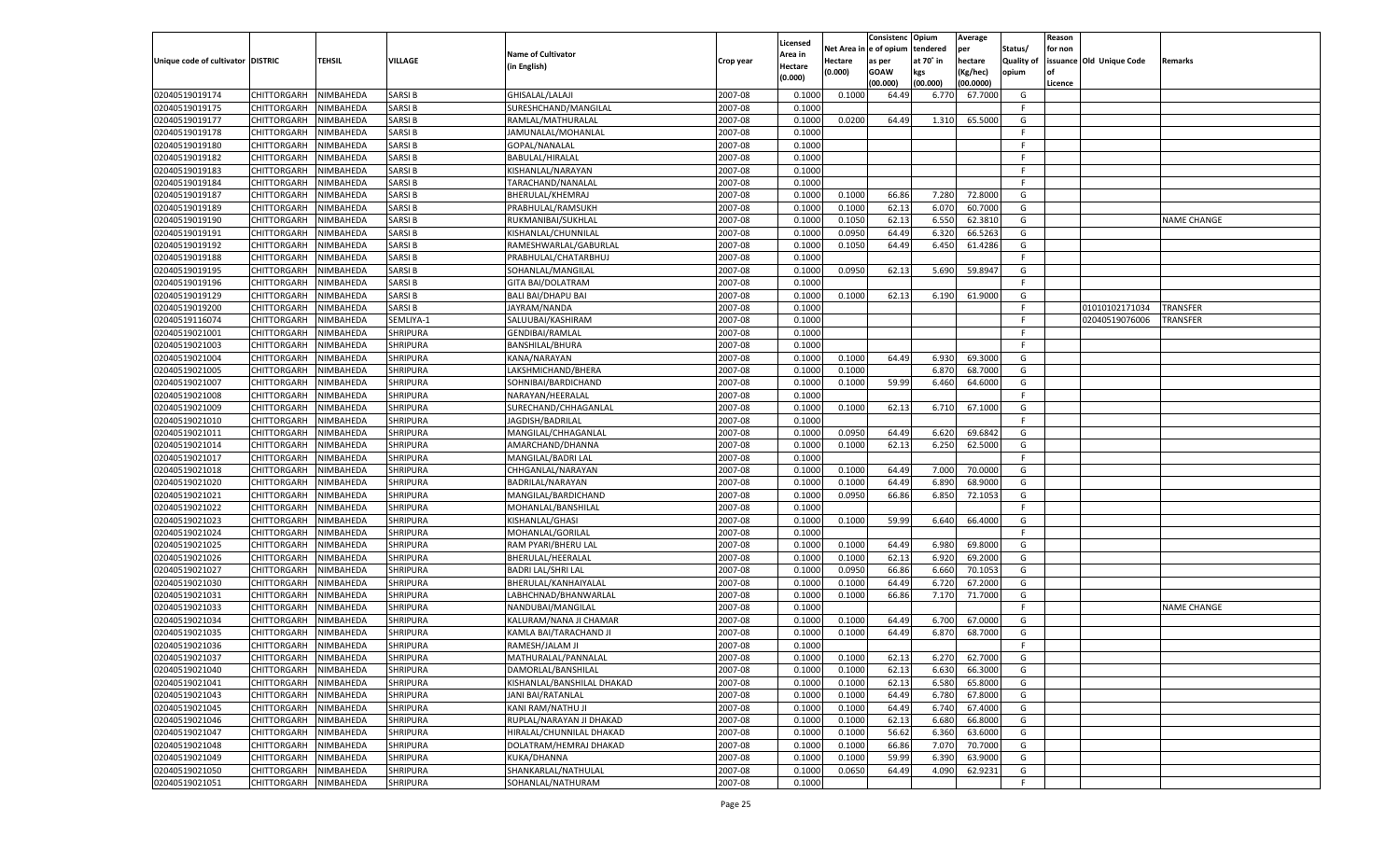|                                   |                                      |               |                 |                           |           |                           |          | Consistenc  | Opium     | Average   |                   | Reason  |                          |                 |
|-----------------------------------|--------------------------------------|---------------|-----------------|---------------------------|-----------|---------------------------|----------|-------------|-----------|-----------|-------------------|---------|--------------------------|-----------------|
|                                   |                                      |               |                 | <b>Name of Cultivator</b> |           | Licensed                  | Net Area | e of opium  | tendered  | per       | Status/           | for non |                          |                 |
| Unique code of cultivator DISTRIC |                                      | <b>TEHSIL</b> | VILLAGE         | (in English)              | Crop year | <b>Area in</b><br>Hectare | Hectare  | as per      | at 70° in | hectare   | <b>Quality of</b> |         | issuance Old Unique Code | Remarks         |
|                                   |                                      |               |                 |                           |           | (0.000)                   | (0.000)  | <b>GOAW</b> | kgs       | (Kg/hec)  | opium             |         |                          |                 |
|                                   |                                      |               |                 |                           |           |                           |          | (00.000)    | (00.000)  | (00.0000) |                   | Licence |                          |                 |
| 02040519021052                    | CHITTORGARH                          | NIMBAHEDA     | <b>SHRIPURA</b> | BHERULAL/NATHULAL         | 2007-08   | 0.1000                    | 0.0950   | 67.18       | 6.580     | 69.2632   | G                 |         |                          |                 |
| 02040519021053                    | CHITTORGARH                          | NIMBAHEDA     | SHRIPURA        | JHECHAND/NATHURAM         | 2007-08   | 0.1000                    |          |             |           |           | F.                |         |                          |                 |
| 02040519021054                    | CHITTORGARH                          | NIMBAHEDA     | <b>SHRIPURA</b> | SHOBHALAL/KUKA            | 2007-08   | 0.1000                    | 0.1000   | 62.13       | 6.330     | 63.3000   | G                 |         |                          |                 |
| 02040519021055                    | CHITTORGARH                          | NIMBAHEDA     | SHRIPURA        | MHDANLAL/SOBHALAL         | 2007-08   | 0.1000                    | 0.1000   | 59.99       | 6.610     | 66.1000   | G                 |         |                          |                 |
| 02040519021056                    | CHITTORGARH                          | NIMBAHEDA     | SHRIPURA        | DEVRAJ/GISAJI             | 2007-08   | 0.1000                    | 0.1000   |             | 6.760     | 67.6000   | G                 |         |                          |                 |
| 02040519022005                    | CHITTORGARH                          | NIMBAHEDA     | VENIPURIYA      | GHISIBAI/MATHURALAL       | 2007-08   | 0.1000                    |          |             |           |           | F.                |         |                          |                 |
| 02040519022006                    | CHITTORGARH                          | NIMBAHEDA     | VENIPURIYA      | NANALAL/KASHIRAM          | 2007-08   | 0.1000                    | 0.1000   | 62.12       | 6.280     | 62.8000   | G                 |         |                          |                 |
| 02040519022007                    | CHITTORGARH                          | NIMBAHEDA     | VENIPURIYA      | DHAPUBAI/LAXMICHAND       | 2007-08   | 0.1000                    |          |             |           |           | F.                |         |                          |                 |
| 02040519022008                    | CHITTORGARH                          | NIMBAHEDA     | VENIPURIYA      | MANGHI BAI/PARBHULAL      | 2007-08   | 0.1000                    |          |             |           |           | F.                |         |                          |                 |
| 02040519022009                    | CHITTORGARH                          | NIMBAHEDA     | VENIPURIYA      | NATHULAL/BHAGIRTH         | 2007-08   | 0.1000                    |          |             |           |           | F.                |         |                          |                 |
| 02040519022010                    | CHITTORGARH                          | NIMBAHEDA     | VENIPURIYA      | NARULAL/DHANRAJ           | 2007-08   | 0.1000                    |          |             |           |           | F.                |         |                          |                 |
| 02040519022011                    | CHITTORGARH                          | NIMBAHEDA     | VENIPURIYA      | <b>BHAGWAN/GABUR</b>      | 2007-08   | 0.1000                    |          |             |           |           | F.                |         |                          |                 |
| 02040519022012                    | CHITTORGARH                          | NIMBAHEDA     | VENIPURIYA      | SHAMLAL/BHAVARLAL         | 2007-08   | 0.1000                    |          |             |           |           | F.                |         |                          |                 |
| 02040519022013                    | CHITTORGARH                          | NIMBAHEDA     | VENIPURIYA      | KASIRAM/NANDA             | 2007-08   | 0.1000                    |          |             |           |           | F.                |         |                          |                 |
| 02040519022014                    | CHITTORGARH                          | NIMBAHEDA     | VENIPURIYA      | <b>BOTLAL/GOGA</b>        | 2007-08   | 0.1000                    | 0.1000   | 65.11       | 6.650     | 66.5000   | G                 |         |                          |                 |
| 02040519022015                    | CHITTORGARH                          | NIMBAHEDA     | VENIPURIYA      | NANDLAL/JEETMAL           | 2007-08   | 0.1000                    |          |             |           |           | F.                |         |                          |                 |
| 02040519022016                    | CHITTORGARH                          | NIMBAHEDA     | VENIPURIYA      | KASTURIBAI/NANDLAL        | 2007-08   | 0.1000                    |          |             |           |           | F.                |         |                          |                 |
| 02040519022017                    | CHITTORGARH                          | NIMBAHEDA     | VENIPURIYA      | NANURAM/WARDA             | 2007-08   | 0.1000                    |          |             |           |           | F.                |         |                          |                 |
| 02040519022018                    | CHITTORGARH                          | NIMBAHEDA     | VENIPURIYA      | PARBHU/MATHRALAL          | 2007-08   | 0.1000                    | 0.1000   | 65.11       | 6.580     | 65.8000   | G                 |         |                          |                 |
| 02040519022020                    | CHITTORGARH                          | NIMBAHEDA     | VENIPURIYA      | KISHANLAL/BHANWARLAL      | 2007-08   | 0.1000                    |          |             |           |           | F.                |         |                          |                 |
| 02040519022021                    | CHITTORGARH                          | NIMBAHEDA     | VENIPURIYA      | CHHAGANLAL/GABUR          | 2007-08   | 0.1000                    |          |             |           |           | F.                |         |                          |                 |
| 02040519022022                    | CHITTORGARH                          | NIMBAHEDA     | VENIPURIYA      | <b>GOPAL LAL/NANALAL</b>  | 2007-08   | 0.1000                    | 0.1050   | 65.11       | 7.170     | 68.2857   | G                 |         |                          |                 |
| 02040519022025                    | CHITTORGARH                          | NIMBAHEDA     | VENIPURIYA      | <b>FULCHAND/BHAGIRTH</b>  | 2007-08   | 0.1000                    |          |             |           |           | F.                |         |                          |                 |
| 02040519022026                    | CHITTORGARH                          | NIMBAHEDA     | VENIPURIYA      | KANHAIYALAL/HARIKISHAN    | 2007-08   | 0.1000                    |          |             |           |           | F.                |         |                          |                 |
| 02040519022027                    | CHITTORGARH                          | NIMBAHEDA     | VENIPURIYA      | LABHCHAND/MATHRALAI       | 2007-08   | 0.1000                    |          |             |           |           | F.                |         |                          |                 |
| 02040519022029                    | CHITTORGARH                          | NIMBAHEDA     | VENIPURIYA      | BANSHILAL/KHAYALILAL      | 2007-08   | 0.1000                    |          |             |           |           | F.                |         |                          |                 |
| 02040519022030                    | CHITTORGARH                          | NIMBAHEDA     | VENIPURIYA      | NANALALAL/GOGAJI          | 2007-08   | 0.1000                    |          |             |           |           | F.                |         |                          |                 |
| 02040519022031                    | CHITTORGARH                          | NIMBAHEDA     | VENIPURIYA      | CHHAGANL/GHEESA           | 2007-08   | 0.1000                    |          |             |           |           | F.                |         |                          |                 |
| 02040519022033                    | CHITTORGARH                          | NIMBAHEDA     | VENIPURIYA      | RAMCHANDRA/MAYARAM        | 2007-08   | 0.1000                    | 0.0500   | 66.86       | 3.420     | 68.4000   | G                 |         |                          |                 |
| 02040519022035                    | CHITTORGARH                          | NIMBAHEDA     | VENIPURIYA      | BHANWARLAL/HUKMICHAND     | 2007-08   | 0.1000                    |          |             |           |           | F.                |         |                          |                 |
| 02040519022037                    | CHITTORGARH                          | NIMBAHEDA     | VENIPURIYA      | RAMLAL/BHANWARLAL         | 2007-08   | 0.1000                    |          |             |           |           | F.                |         |                          |                 |
| 02040519022039                    | CHITTORGARH                          | NIMBAHEDA     | VENIPURIYA      | MOOLCHAND/NATHURAM        | 2007-08   | 0.1000                    |          |             |           |           | F.                |         |                          |                 |
| 02040519022040                    | CHITTORGARH                          | NIMBAHEDA     | VENIPURIYA      | BALMUKAND/SHANKERLAL      | 2007-08   | 0.1000                    | 0.1000   | 65.11       | 6.420     | 64.2000   | G                 |         |                          |                 |
| 02040519022041                    | CHITTORGARH                          | NIMBAHEDA     | VENIPURIYA      | TULSIRAM/SUKHDEV          | 2007-08   | 0.1000                    |          |             |           |           | F.                |         |                          |                 |
| 02040519022043                    | CHITTORGARH                          | NIMBAHEDA     | VENIPURIYA      | <b>BADRILAL/KAJOD</b>     | 2007-08   | 0.1000                    |          |             |           |           | F.                |         |                          |                 |
| 02040519022046                    | CHITTORGARH                          | NIMBAHEDA     | VENIPURIYA      | GHISALAL/BOTLAL           | 2007-08   | 0.1000                    | 0.1000   | 65.11       | 6.960     | 69.6000   | G                 |         |                          |                 |
| 02040519022048                    | CHITTORGARH                          | NIMBAHEDA     | VENIPURIYA      | SHANTILAL/BHANWARLAL      | 2007-08   | 0.1000                    |          |             |           |           | F.                |         |                          |                 |
| 02040519022051                    | CHITTORGARH                          | NIMBAHEDA     | VENIPURIYA      | MOOLCHAND/MATHURALAL      | 2007-08   | 0.1000                    | 0.0950   | 65.11       | 6.180     | 65.0526   | G                 |         |                          |                 |
| 02040519022052                    | CHITTORGARH                          | NIMBAHEDA     | VENIPURIYA      | LABHCHAND/MOTIRAM         | 2007-08   | 0.1000                    |          |             |           |           | F.                |         |                          |                 |
| 02040519022053                    | CHITTORGARH                          | NIMBAHEDA     | VENIPURIYA      | KALURAM/NANALAL           | 2007-08   | 0.1000                    |          |             |           |           | F                 |         |                          |                 |
| 02040519022054                    | CHITTORGARH                          | NIMBAHEDA     | VENIPURIYA      | BHAGWANLAL/MANGILAL       | 2007-08   | 0.1000                    |          |             |           |           | F                 |         |                          |                 |
| 02040519022055                    | CHITTORGARH                          | NIMBAHEDA     | VENIPURIYA      | <b>BHURI BAI/BADRILAL</b> | 2007-08   | 0.1000                    |          |             |           |           | F.                |         |                          |                 |
| 02040519022036                    | CHITTORGARH                          | NIMBAHEDA     | VENIPURIYA      | SHANTILAL/RAMNARAYAN      | 2007-08   | 0.1000                    |          |             |           |           | F.                |         |                          |                 |
| 02040519022057                    | CHITTORGARH                          | NIMBAHEDA     | VENIPURIYA      | ONKARDAN/SHIVDAN          | 2007-08   | 0.1000                    | 0.1000   | 62.12       | 6.370     | 63.7000   | G                 |         | 02040519016029           | <b>TRANSFER</b> |
| 02040519022058                    |                                      | NIMBAHEDA     | VENIPURIYA      |                           | 2007-08   | 0.1000                    | 0.1000   | 62.11       | 7.060     | 70.6000   | G                 |         |                          | <b>TRANSFER</b> |
|                                   | CHITTORGARH<br>CHITTORGARH NIMBAHEDA |               |                 | DEVILAL/RADHAKISHAN       |           |                           |          |             |           |           |                   |         | 02040519010500           |                 |
| 02040519022002                    |                                      |               | VENIPURIYA      | HEERALAL/KASHIRAM         | 2007-08   | 0.1000                    | 0.1000   | 65.11       | 6.690     | 66.9000   | G                 |         |                          |                 |
| 02040519022003                    | <b>CHITTORGARH</b><br>CHITTORGARH    | NIMBAHEDA     | VENIPURIYA      | MOTILAL/NANDA             | 2007-08   | 0.1000                    |          |             |           |           | -F<br>F.          |         |                          |                 |
| 02040519022001                    |                                      | NIMBAHEDA     | VENIPURIYA      | MANGIBAI/SUKHLAL          | 2007-08   | 0.1000                    |          |             |           |           |                   |         |                          |                 |
| 02040519022004                    | <b>CHITTORGARH</b>                   | NIMBAHEDA     | VENIPURIYA      | NANU BAI/JETMAL           | 2007-08   | 0.1000                    | 0.1000   | 62.12       | 6.960     | 69.6000   | G                 |         |                          |                 |
| 02040519025003                    | <b>CHITTORGARH</b>                   | NIMBAHEDA     | ARNIYAJOSI-A    | OUNKARLAL/BHURALAL        | 2007-08   | 0.1000                    | 0.1000   | 60.79       | 6.530     | 65.3000   | G                 |         |                          |                 |
| 02040519025005                    | <b>CHITTORGARH</b>                   | NIMBAHEDA     | ARNIYAJOSI-A    | PARBHULAL/KALU            | 2007-08   | 0.1000                    | 0.1000   | 63.39       | 7.050     | 70.5000   | G                 |         |                          |                 |
| 02040519025007                    | <b>CHITTORGARH</b>                   | NIMBAHEDA     | ARNIYAJOSI-A    | MANGILAL/MOHANLAL         | 2007-08   | 0.1000                    | 0.1000   | 60.79       | 6.550     | 65.5000   | G                 |         |                          |                 |
| 02040519025009                    | <b>CHITTORGARH</b>                   | NIMBAHEDA     | ARNIYAJOSI-A    | HEERALAL/BHANWARLAL       | 2007-08   | 0.1000                    | 0.0950   |             | 6.760     | 71.1579   | G                 |         |                          |                 |
| 02040519025012                    | <b>CHITTORGARH</b>                   | NIMBAHEDA     | ARNIYAJOSI-A    | MANGILAL/PYARA            | 2007-08   | 0.1000                    | 0.1000   |             | 6.750     | 67.5000   | G                 |         |                          |                 |
| 02040519025015                    | <b>CHITTORGARH</b>                   | NIMBAHEDA     | ARNIYAJOSI-A    | NANALAL/SHANKARLAL        | 2007-08   | 0.1000                    | 0.1000   |             | 7.190     | 71.9000   | G                 |         |                          |                 |
| 02040519025016                    | <b>CHITTORGARH</b>                   | NIMBAHEDA     | ARNIYAJOSI-A    | KASIBAI/BHERULAL          | 2007-08   | 0.1000                    | 0.1000   |             | 6.750     | 67.5000   | G                 |         |                          |                 |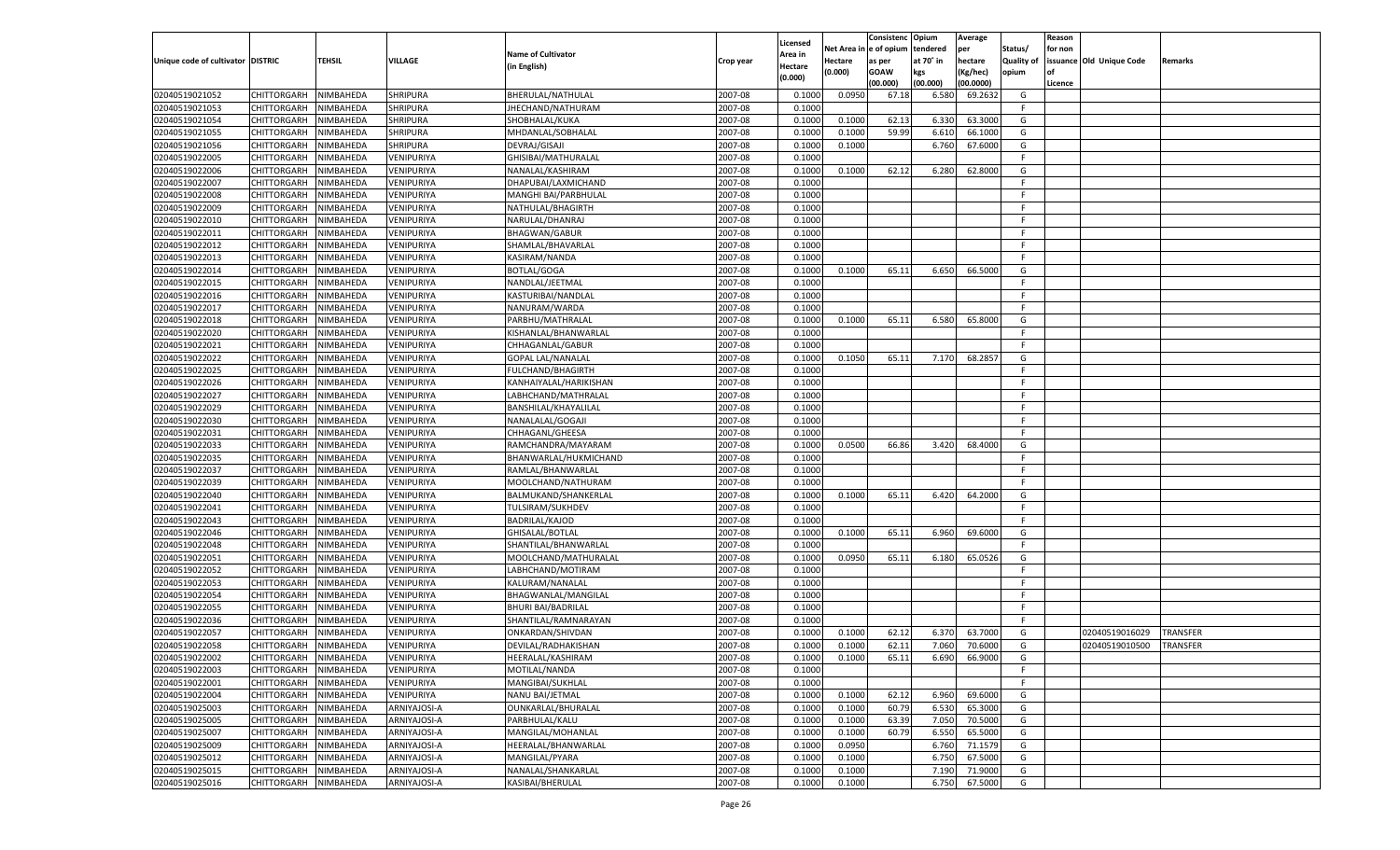|                                   |                       |           |                |                           |           |                    |             | Consistenc    | Opium     | Average   |            | Reason  |                          |             |
|-----------------------------------|-----------------------|-----------|----------------|---------------------------|-----------|--------------------|-------------|---------------|-----------|-----------|------------|---------|--------------------------|-------------|
|                                   |                       |           |                |                           |           | Licensed           | Net Area iı | n  e of opium | tendered  | per       | Status/    | for non |                          |             |
| Unique code of cultivator DISTRIC |                       | TEHSIL    | <b>VILLAGE</b> | <b>Name of Cultivator</b> | Crop year | Area in            | Hectare     | as per        | at 70° in | hectare   | Quality of |         | issuance Old Unique Code | Remarks     |
|                                   |                       |           |                | (in English)              |           | Hectare<br>(0.000) | (0.000)     | <b>GOAW</b>   | kgs       | (Kg/hec)  | opium      |         |                          |             |
|                                   |                       |           |                |                           |           |                    |             | (00.000)      | (00.000)  | (00.0000) |            | Licence |                          |             |
| 02040519025017                    | CHITTORGARH           | NIMBAHEDA | ARNIYAJOSI-A   | CHTRBHJ/MEGRAJ            | 2007-08   | 0.1000             | 0.1050      |               | 6.750     | 64.2857   | G          |         |                          |             |
| 02040519025021                    | CHITTORGARH           | NIMBAHEDA | ARNIYAJOSI-A   | NANALAL/KASIRAM           | 2007-08   | 0.1000             | 0.1000      |               | 7.040     | 70.4000   | G          |         |                          |             |
| 02040519025023                    | CHITTORGARH           | NIMBAHEDA | ARNIYAJOSI-A   | BANSILAL/BHAGVANLAL       | 2007-08   | 0.1000             | 0.1000      |               | 6.600     | 66.0000   | G          |         |                          |             |
| 02040519025024                    | CHITTORGARH           | NIMBAHEDA | ARNIYAJOSI-A   | BABRULAL/DHANNA           | 2007-08   | 0.1000             | 0.1000      |               | 6.500     | 65.0000   | G          |         |                          | NAME CHANGE |
| 02040519025025                    | CHITTORGARH           | NIMBAHEDA | ARNIYAJOSI-A   | NANALAL/GOKEL             | 2007-08   | 0.1000             | 0.0950      |               | 6.310     | 66.4211   | G          |         |                          |             |
| 02040519025027                    | CHITTORGARH           | NIMBAHEDA | ARNIYAJOSI-A   | BABRULAL/PANNALAL         | 2007-08   | 0.1000             | 0.1000      |               | 6.470     | 64.7000   | G          |         |                          |             |
| 02040519025028                    | CHITTORGARH           | NIMBAHEDA | ARNIYAJOSI-A   | RADHESHYAM/DOLATRAM       | 2007-08   | 0.1000             | 0.1000      |               | 6.800     | 68.0000   | G          |         |                          |             |
| 02040519025039                    | CHITTORGARH           | NIMBAHEDA | ARNIYAJOSI-A   | NIRBHERAM/PARBHULAL       | 2007-08   | 0.1000             | 0.1000      |               | 6.850     | 68.5000   | G          |         |                          |             |
| 02040519025040                    | CHITTORGARH           | NIMBAHEDA | ARNIYAJOSI-A   | BABRULAL/BHERULAL         | 2007-08   | 0.1000             | 0.1000      |               | 7.020     | 70.2000   | G          |         |                          |             |
| 02040519025047                    | CHITTORGARH           | NIMBAHEDA | ARNIYAJOSI-A   | SHAMBHULAL/MANGILAL       | 2007-08   | 0.1000             | 0.1000      |               | 6.320     | 63.2000   | G          |         |                          |             |
| 02040519025110                    | CHITTORGARH           | NIMBAHEDA | ARNIYAJOSI-A   | BHAGIRTH/DOLATRAM         | 2007-08   | 0.1000             | 0.1000      |               | 6.830     | 68.3000   | G          |         |                          |             |
| 02040519025111                    | CHITTORGARH           | NIMBAHEDA | ARNIYAJOSI-A   | MOTILAL/POKHERJI          | 2007-08   | 0.1000             | 0.1000      | 63.39         | 6.970     | 69.7000   | G          |         |                          |             |
| 02040519025113                    | CHITTORGARH           | NIMBAHEDA | ARNIYAJOSI-A   | DHANRAJ/SUKHRAJ           | 2007-08   | 0.1000             | 0.1000      |               | 6.540     | 65.4000   | G          |         |                          |             |
| 02040519025114                    | CHITTORGARH           | NIMBAHEDA | ARNIYAJOSI-A   | CHAGANLAL/BHAGVAN         | 2007-08   | 0.1000             | 0.1000      |               | 5.920     | 59.2000   | G          |         |                          |             |
| 02040519025115                    | CHITTORGARH           | NIMBAHEDA | ARNIYAJOSI-A   | BANSILAL/KISHANLAL        | 2007-08   | 0.1000             | 0.1000      |               | 6.710     | 67.1000   | G          |         |                          |             |
| 02040519025116                    | CHITTORGARH           | NIMBAHEDA | ARNIYAJOSI-A   | DEVILAL/KALU              | 2007-08   | 0.1000             | 0.1050      |               | 6.550     | 62.3810   | G          |         |                          |             |
| 02040519025055                    | CHITTORGARH           | NIMBAHEDA | ARNIYAJOSI-B   | HEERALAL/PYARCHAND        | 2007-08   | 0.1000             | 0.1000      |               | 6.520     | 65.2000   | G          |         |                          |             |
| 02040519025057                    | CHITTORGARH           | NIMBAHEDA | ARNIYAJOSI-B   | SANTIBAI/BADRILAL         | 2007-08   | 0.1000             | 0.1000      |               | 6.200     | 62.0000   | G          |         |                          |             |
| 02040519025059                    | CHITTORGARH           | NIMBAHEDA | ARNIYAJOSI-B   | HARISHANKAR/PYARCHAND     | 2007-08   | 0.1000             | 0.1050      |               | 6.450     | 61.4286   | G          |         |                          |             |
| 02040519025063                    | CHITTORGARH           | NIMBAHEDA | ARNIYAJOSI-B   | MOTI/PANNA                | 2007-08   | 0.1000             | 0.1000      |               | 7.410     | 74.1000   | G          |         |                          |             |
| 02040519025065                    | CHITTORGARH           | NIMBAHEDA | ARNIYAJOSI-B   | NANALAL/KHEMA             | 2007-08   | 0.1000             | 0.1000      |               | 7.050     | 70.5000   | G          |         |                          |             |
| 02040519025073                    | CHITTORGARH           | NIMBAHEDA | ARNIYAJOSI-B   | NATHULAL/HEERALAI         | 2007-08   | 0.1000             | 0.1000      |               | 7.650     | 76.5000   | G          |         |                          |             |
| 02040519025075                    | CHITTORGARH           | NIMBAHEDA | ARNIYAJOSI-B   | RAMLAL/CUNNILAL           | 2007-08   | 0.1000             | 0.1000      |               | 6.340     | 63.4000   | G          |         |                          |             |
| 02040519025080                    | CHITTORGARH           | NIMBAHEDA | ARNIYAJOSI-B   | GORILAL/KHEMRAJ           | 2007-08   | 0.1000             | 0.1050      |               | 7.330     | 69.8095   | G          |         |                          |             |
| 02040519025082                    | CHITTORGARH           | NIMBAHEDA | ARNIYAJOSI-B   | GOPALLAL/HEERALAI         | 2007-08   | 0.1000             | 0.1000      |               | 6.320     | 63.2000   | G          |         |                          |             |
| 02040519025084                    | CHITTORGARH           | NIMBAHEDA | ARNIYAJOSI-B   | NANDKISOR/KHEMRAJ         | 2007-08   | 0.1000             |             |               |           |           | F.         |         |                          |             |
| 02040519025085                    | CHITTORGARH           | NIMBAHEDA | ARNIYAJOSI-B   | HEERALAL/CUNNILAL         | 2007-08   | 0.1000             | 0.1000      |               | 6.190     | 61.9000   | G          |         |                          |             |
| 02040519025087                    | CHITTORGARH           | NIMBAHEDA | ARNIYAJOSI-B   | <b>BANSIDAS/PYARDAS</b>   | 2007-08   | 0.1000             | 0.1000      |               | 6.880     | 68.8000   | G          |         |                          |             |
| 02040519025101                    | CHITTORGARH           | NIMBAHEDA | ARNIYAJOSI-B   | BANSILAL/HEERALAI         | 2007-08   | 0.1000             | 0.1000      |               | 6.370     | 63.7000   | G          |         |                          |             |
| 02040519025107                    | CHITTORGARH           | NIMBAHEDA | ARNIYAJOSI-B   | MANNALAL/DEVRAM           | 2007-08   | 0.1000             | 0.1000      |               | 7.220     | 72.2000   | G          |         |                          |             |
| 02040519025108                    |                       | NIMBAHEDA | ARNIYAJOSI-B   |                           | 2007-08   | 0.1000             | 0.0900      |               | 6.490     | 72.1111   | G          |         |                          |             |
|                                   | CHITTORGARH           |           |                | SHANKARLAL/MOTILAL        |           |                    |             |               | 6.910     |           |            |         |                          |             |
| 02040519026001                    | CHITTORGARH           | NIMBAHEDA | ARNODA-A       | PURANMAL/BHAGIRTH         | 2007-08   | 0.1000             | 0.1000      |               |           | 69.1000   | G          |         |                          |             |
| 02040519026002                    | CHITTORGARH           | NIMBAHEDA | ARNODA-A       | BHOLIRAM/SHAMBHULAI       | 2007-08   | 0.1000             |             |               |           |           | F.         |         |                          |             |
| 02040519026003                    | CHITTORGARH           | NIMBAHEDA | ARNODA-A       | AMRTHRAM/BHAGIRTH         | 2007-08   | 0.1000             | 0.0950      |               | 6.380     | 67.1579   | G          |         |                          |             |
| 02040519026004                    | CHITTORGARH           | NIMBAHEDA | ARNODA-A       | RAMESVARLAL/NANDRAM       | 2007-08   | 0.1000             | 0.1000      |               | 6.980     | 69.8000   | G          |         |                          |             |
| 02040519026007                    | CHITTORGARH           | NIMBAHEDA | ARNODA-A       | MANGILAL/HUKMICHAND       | 2007-08   | 0.1000             |             |               |           |           | F          |         |                          |             |
| 02040519026008                    | CHITTORGARH           | NIMBAHEDA | ARNODA-A       | PUSHKAR/NANDLAL           | 2007-08   | 0.1000             |             |               |           |           | E          |         |                          |             |
| 02040519026009                    | CHITTORGARH           | NIMBAHEDA | ARNODA-A       | <b>BANSILAL/BHOTHLAL</b>  | 2007-08   | 0.1000             | 0.1000      |               | 7.430     | 74.3000   | G          |         |                          |             |
| 02040519026010                    | CHITTORGARH           | NIMBAHEDA | ARNODA-A       | DEVRAM/KISHANLAL          | 2007-08   | 0.1000             | 0.1000      |               | 7.160     | 71.6000   | G          |         |                          |             |
| 02040519026011                    | CHITTORGARH           | NIMBAHEDA | ARNODA-A       | SATEYENARAYAN/CUNNILAL    | 2007-08   | 0.1000             | 0.1000      |               | 6.670     | 66.7000   | G          |         |                          |             |
| 02040519026012                    | CHITTORGARH           | NIMBAHEDA | ARNODA-A       | BADRILAL/HEMRAJ           | 2007-08   | 0.1000             | 0.1000      |               | 6.870     | 68.7000   | G          |         |                          |             |
| 02040519026013                    | CHITTORGARH           | NIMBAHEDA | ARNODA-A       | GANGARAM/VENAGUJAR        | 2007-08   | 0.1000             | 0.1000      |               | 6.710     | 67.1000   | G          |         |                          |             |
| 02040519026014                    | CHITTORGARH           | NIMBAHEDA | ARNODA-A       | <b>UDHA/KALU</b>          | 2007-08   | 0.1000             | 0.1000      |               | 6.900     | 69.0000   | G          |         |                          |             |
| 02040519026015                    | CHITTORGARH           | NIMBAHEDA | ARNODA-A       | <b>BABULAL/MANGILAL</b>   | 2007-08   | 0.1000             | 0.1000      |               | 6.860     | 68.6000   | G          |         |                          |             |
| 02040519026016                    | CHITTORGARH           | NIMBAHEDA | ARNODA-A       | BHAGVATIPARSADH/BHERULAL  | 2007-08   | 0.1000             | 0.1000      |               | 6.920     | 69.2000   | G          |         |                          |             |
| 02040519026017                    | CHITTORGARH NIMBAHEDA |           | ARNODA-A       | NATHULAL/MADHO            | 2007-08   | 0.1000             |             |               |           |           |            |         |                          |             |
| 02040519026019                    | <b>CHITTORGARH</b>    | NIMBAHEDA | ARNODA-A       | RAMPARSADH/MOTIRAM        | 2007-08   | 0.1000             | 0.1000      |               | 6.490     | 64.9000   | G          |         |                          |             |
| 02040519026020                    | CHITTORGARH           | NIMBAHEDA | ARNODA-A       | BHAGVATIBAI/GISALAL       | 2007-08   | 0.1000             |             |               |           |           | F          |         |                          |             |
| 02040519026022                    | CHITTORGARH           | NIMBAHEDA | ARNODA-A       | MANGILAL/PYARCHAND        | 2007-08   | 0.1000             | 0.1000      |               | 7.020     | 70.2000   | G          |         |                          |             |
| 02040519026023                    | CHITTORGARH           | NIMBAHEDA | ARNODA-A       | DEVILAL/NARAYAN           | 2007-08   | 0.1000             | 0.0950      |               | 5.330     | 56.1053   | G          |         |                          |             |
| 02040519026025                    | CHITTORGARH           | NIMBAHEDA | ARNODA-A       | NARAYAN/GISALAL           | 2007-08   | 0.1000             | 0.1000      |               | 5.990     | 59.9000   | G          |         |                          |             |
| 02040519026026                    | <b>CHITTORGARH</b>    | NIMBAHEDA | ARNODA-A       | GISALAL/NANDA             | 2007-08   | 0.1000             | 0.1000      |               | 6.540     | 65.4000   | G          |         |                          |             |
| 02040519026028                    | CHITTORGARH           | NIMBAHEDA | ARNODA-A       | JANKILAL/GANGARAM         | 2007-08   | 0.1000             | 0.1000      |               | 6.580     | 65.8000   | G          |         |                          |             |
| 02040519026029                    | CHITTORGARH           | NIMBAHEDA | ARNODA-A       | BHERULAL/NARAYAN          | 2007-08   | 0.1000             | 0.1000      |               | 6.680     | 66.8000   | G          |         |                          |             |
| 02040519026030                    | CHITTORGARH           | NIMBAHEDA | ARNODA-A       | PURANMAL/GULABH           | 2007-08   | 0.1000             | 0.1000      |               | 7.270     | 72.7000   | G          |         |                          |             |
| 02040519026031                    | <b>CHITTORGARH</b>    | NIMBAHEDA | ARNODA-A       | PRTHVIRAJ/RADHU           | 2007-08   | 0.1000             | 0.1050      |               | 7.290     | 69.4286   | G          |         |                          |             |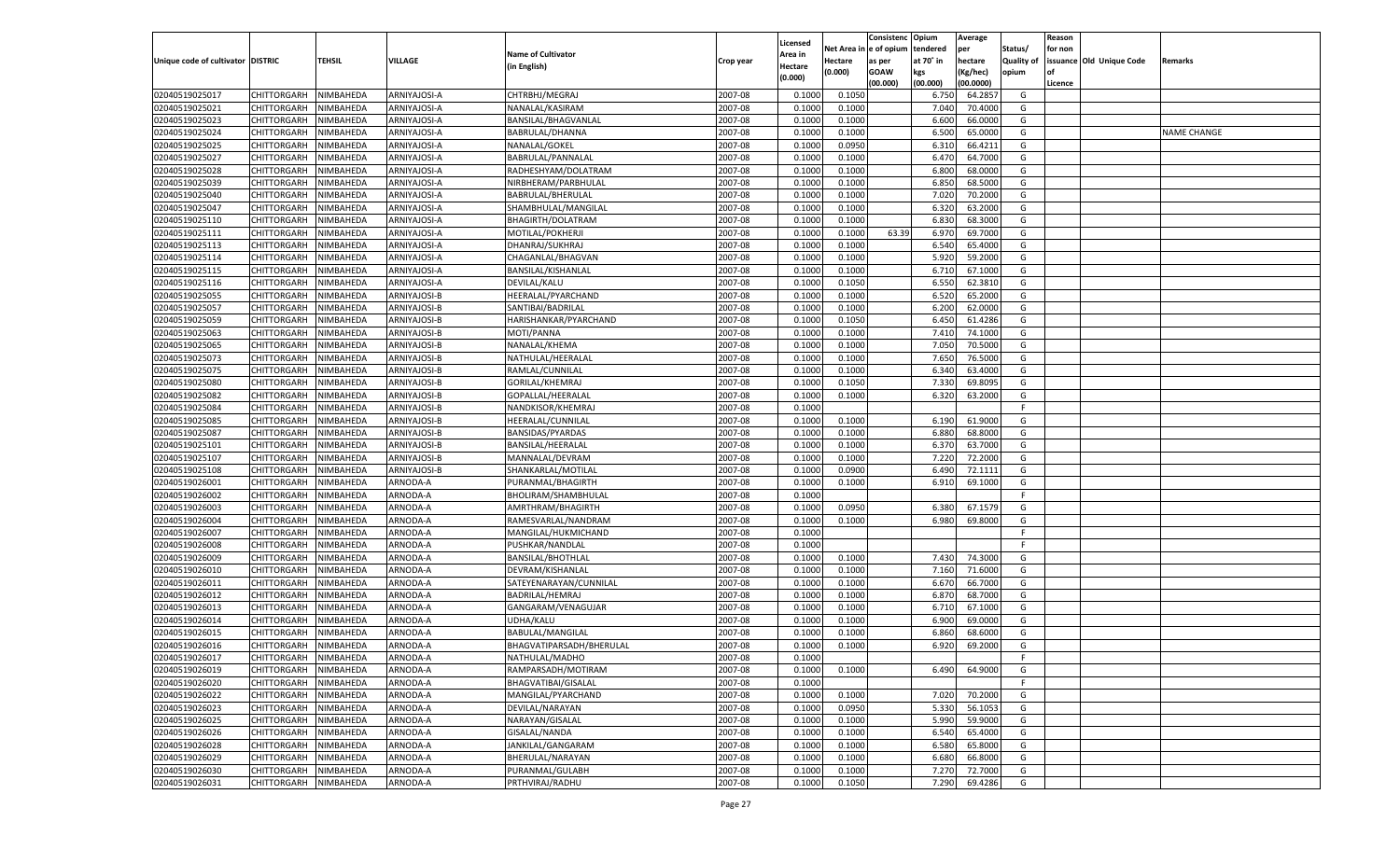|                                   |                       |                        |          |                            |           |                           |          | Consistenc  | Opium     | Average   |                   | Reason  |                          |                    |
|-----------------------------------|-----------------------|------------------------|----------|----------------------------|-----------|---------------------------|----------|-------------|-----------|-----------|-------------------|---------|--------------------------|--------------------|
|                                   |                       |                        |          | <b>Name of Cultivator</b>  |           | Licensed                  | Net Area | e of opium  | tendered  | per       | Status/           | for non |                          |                    |
| Unique code of cultivator DISTRIC |                       | <b>TEHSIL</b>          | VILLAGE  | (in English)               | Crop year | <b>Area in</b><br>Hectare | Hectare  | as per      | at 70° in | hectare   | <b>Quality of</b> |         | issuance Old Unique Code | Remarks            |
|                                   |                       |                        |          |                            |           | (0.000)                   | (0.000)  | <b>GOAW</b> | kgs       | (Kg/hec)  | opium             |         |                          |                    |
|                                   |                       |                        |          |                            |           |                           |          | (00.000)    | (00.000)  | (00.0000) |                   | Licence |                          |                    |
| 02040519026032                    | CHITTORGARH           | NIMBAHEDA              | ARNODA-A | RAMCHANDRA/HJARILAL        | 2007-08   | 0.1000                    | 0.0950   |             | 6.15      | 64.7368   | G                 |         |                          |                    |
| 02040519026033                    | CHITTORGARH           | NIMBAHEDA              | ARNODA-A | CHAGANLAL/NARAYAN          | 2007-08   | 0.1000                    | 0.1050   |             | 7.440     | 70.8571   | G                 |         |                          |                    |
| 02040519026034                    | CHITTORGARH           | NIMBAHEDA              | ARNODA-A | AMBHALAL/DEVRAJ            | 2007-08   | 0.1000                    | 0.1000   |             | 6.920     | 69.2000   | G                 |         |                          |                    |
| 02040519026036                    | CHITTORGARH           | NIMBAHEDA              | ARNODA-A | MANSUKH/HARIRAM            | 2007-08   | 0.1000                    | 0.1050   |             | 6.900     | 65.7143   | G                 |         |                          |                    |
| 02040519026038                    | CHITTORGARH           | NIMBAHEDA              | ARNODA-A | RAMCHANDRA/SHAMBHUKAK      | 2007-08   | 0.1000                    | 0.1000   |             | 6.250     | 62.5000   | G                 |         |                          |                    |
| 02040519026039                    | CHITTORGARH           | NIMBAHEDA              | ARNODA-A | LILABAI/BABULAL/SHAMBHULAL | 2007-08   | 0.1000                    | 0.0400   |             | 2.920     | 73.0000   | G                 |         |                          | <b>NAME CHANGE</b> |
| 02040519026042                    | CHITTORGARH           | NIMBAHEDA              | ARNODA-A | RASHESHYAM/BHERULAL        | 2007-08   | 0.1000                    | 0.0950   |             | 6.570     | 69.1579   | G                 |         |                          |                    |
| 02040519026045                    | CHITTORGARH           | NIMBAHEDA              | ARNODA-A | BAGDIRAM/KALURAM           | 2007-08   | 0.1000                    | 0.1000   |             | 6.930     | 69.3000   | G                 |         |                          |                    |
| 02040519026046                    | CHITTORGARH           | NIMBAHEDA              | ARNODA-A | MODIRAM/PURANMAL           | 2007-08   | 0.1000                    | 0.1000   |             | 6.740     | 67.4000   | G                 |         |                          |                    |
| 02040519026049                    | CHITTORGARH           | NIMBAHEDA              | ARNODA-A | KISHANDAS/RAMDAS           | 2007-08   | 0.1000                    | 0.1000   |             | 6.570     | 65.7000   | G                 |         |                          |                    |
| 02040519026052                    | CHITTORGARH           | NIMBAHEDA              | ARNODA-A | PARHLAD/BHERULAL           | 2007-08   | 0.1000                    | 0.1000   |             | 6.490     | 64.9000   | G                 |         |                          |                    |
| 02040519026053                    | CHITTORGARH           | NIMBAHEDA              | ARNODA-A | RAMCHANDRA/BHOTHLAL        | 2007-08   | 0.1000                    | 0.0950   |             | 6.78      | 71.3684   | G                 |         |                          |                    |
| 02040519026055                    | CHITTORGARH           | NIMBAHEDA              | ARNODA-B | HUKMICHAND/CHTRBHUJ        | 2007-08   | 0.1000                    | 0.1050   |             | 7.680     | 73.1429   | G                 |         |                          |                    |
| 02040519026056                    | CHITTORGARH           | NIMBAHEDA              | ARNODA-B | PUSKAR/JIVRAJ              | 2007-08   | 0.1000                    | 0.1000   |             | 6.630     | 66.3000   | G                 |         |                          |                    |
| 02040519026057                    | CHITTORGARH           | NIMBAHEDA              | ARNODA-B | YUSUFH M./HEDARSHAHA       | 2007-08   | 0.1000                    | 0.1050   |             | 6.930     | 66.0000   | G                 |         |                          |                    |
| 02040519026058                    | CHITTORGARH           | NIMBAHEDA              | ARNODA-B | NANDUBAI/DOLATRAM          | 2007-08   | 0.1000                    |          |             |           |           | F.                |         |                          |                    |
| 02040519026062                    | CHITTORGARH           | NIMBAHEDA              | ARNODA-B | PERAMCHAND/MEGRAJ          | 2007-08   | 0.1000                    | 0.1000   | 10.00       | 6.820     | 68.2000   | G                 |         |                          |                    |
| 02040519026063                    | CHITTORGARH           | NIMBAHEDA              | ARNODA-B | JAGDISH/KESARMAL           | 2007-08   | 0.1000                    | 0.1000   |             | 6.570     | 65.7000   | G                 |         |                          |                    |
| 02040519026065                    | CHITTORGARH           | NIMBAHEDA              | ARNODA-B | CHAGANLAL/HARIRAM          | 2007-08   | 0.1000                    | 0.1000   |             | 6.860     | 68.6000   | G                 |         |                          |                    |
| 02040519026066                    | CHITTORGARH           | NIMBAHEDA              | ARNODA-B | RUPLAL/KISHANLAL           | 2007-08   | 0.1000                    | 0.1050   |             | 6.890     | 65.6190   | G                 |         |                          |                    |
| 02040519026067                    | CHITTORGARH           | NIMBAHEDA              | ARNODA-B | NATHU/NANDA                | 2007-08   | 0.1000                    | 0.1000   |             | 6.210     | 62.1000   | G                 |         |                          |                    |
| 02040519026069                    | CHITTORGARH           | NIMBAHEDA              | ARNODA-B | DEVRAJ/BARDA               | 2007-08   | 0.1000                    | 0.0950   |             | 6.120     | 64.4211   | G                 |         |                          |                    |
| 02040519026070                    | CHITTORGARH           | NIMBAHEDA              | ARNODA-B | SALIMSHA/KASAMSHA          | 2007-08   | 0.1000                    | 0.1000   |             | 7.240     | 72.4000   | G                 |         |                          |                    |
| 02040519026073                    | CHITTORGARH           | NIMBAHEDA              | ARNODA-B | BHANWARLAL/KHEMRAJ         | 2007-08   | 0.1000                    |          |             |           |           | F.                |         |                          |                    |
| 02040519026075                    | CHITTORGARH           | NIMBAHEDA              | ARNODA-B | SHIVRAM/RAMBAX             | 2007-08   | 0.1000                    | 0.1050   |             | 7.370     | 70.1905   | G                 |         |                          |                    |
| 02040519026076                    | CHITTORGARH           | NIMBAHEDA              | ARNODA-B | SEETARAM/PARSHRAM          | 2007-08   | 0.1000                    | 0.1050   |             | 7.370     | 70.1905   | G                 |         |                          |                    |
| 02040519026078                    | CHITTORGARH           | NIMBAHEDA              | ARNODA-B | HEERALAL/NARAYAN           | 2007-08   | 0.1000                    | 0.1000   |             | 6.540     | 65.4000   | G                 |         |                          |                    |
| 02040519026079                    | CHITTORGARH           | NIMBAHEDA              | ARNODA-B | MOHANLAL/KESARIMAL         | 2007-08   | 0.1000                    | 0.1000   |             | 7.310     | 73.1000   | G                 |         |                          |                    |
| 02040519026080                    | CHITTORGARH           | NIMBAHEDA              | ARNODA-B | SOBHARAM/CHTRBHUJ          | 2007-08   | 0.1000                    | 0.1050   |             | 6.490     | 61.8095   | G                 |         |                          |                    |
| 02040519026088                    | CHITTORGARH           | NIMBAHEDA              | ARNODA-B | NAVLSINGH/MEGSINGH         | 2007-08   | 0.1000                    | 0.1050   |             | 7.390     | 70.3810   | G                 |         |                          |                    |
| 02040519026089                    | CHITTORGARH           | NIMBAHEDA              | ARNODA-B | PARBHULAL/RADHU            | 2007-08   | 0.1000                    | 0.1000   |             | 6.820     | 68.2000   | G                 |         |                          |                    |
| 02040519026090                    | CHITTORGARH           | NIMBAHEDA              | ARNODA-B | BHGVATIBAI/NANALAL         | 2007-08   | 0.1000                    | 0.1000   |             | 7.27      | 72.7000   | G                 |         |                          |                    |
| 02040519026091                    | CHITTORGARH           | NIMBAHEDA              | ARNODA-B | BANSILAL/MEGRAJ            | 2007-08   | 0.1000                    | 0.1050   |             | 6.44      | 61.3333   | - 1               | 02      |                          |                    |
| 02040519026092                    | CHITTORGARH           | NIMBAHEDA              | ARNODA-B | GANESHRAM/SOBHARAM         | 2007-08   | 0.1000                    | 0.1000   |             | 6.360     | 63.6000   | G                 |         |                          |                    |
| 02040519026093                    | CHITTORGARH           | NIMBAHEDA              | ARNODA-B | MHDANLAL/SOBHARAM          | 2007-08   | 0.1000                    | 0.0950   |             | 6.690     | 70.4211   | G                 |         |                          |                    |
| 02040519026098                    | CHITTORGARH           | NIMBAHEDA              | ARNODA-B | RADHESHYAM/CUNNILAL        | 2007-08   | 0.1000                    | 0.1000   |             | 6.370     | 63.7000   | G                 |         |                          |                    |
| 02040519026100                    | CHITTORGARH           | NIMBAHEDA              | ARNODA-B | JASRAJ/BHVANIRAM           | 2007-08   | 0.1000                    |          |             |           |           | F.                |         |                          |                    |
| 02040519026101                    | CHITTORGARH           | NIMBAHEDA              | ARNODA-B | <b>KESURAM/DALU</b>        | 2007-08   | 0.1000                    | 0.1000   | 62.34       | 6.720     | 67.2000   | G                 |         |                          |                    |
| 02040519026102                    | CHITTORGARH           | NIMBAHEDA              | ARNODA-B | HEERALAL/DOLATRAM          | 2007-08   | 0.1000                    |          |             |           |           | F.                |         |                          |                    |
| 02040519026103                    |                       |                        | ARNODA-B | NANDLAL/RATANLAI           | 2007-08   | 0.1000                    | 0.1000   |             | 7.220     | 72.2000   | G                 |         |                          |                    |
| 02040519026105                    | CHITTORGARH           | NIMBAHEDA<br>NIMBAHEDA | ARNODA-B | RAMESVAR/MOJIRAM           | 2007-08   | 0.1000                    | 0.1000   |             | 6.450     | 64.5000   | G                 |         |                          |                    |
| 02040519026106                    | CHITTORGARH           |                        | ARNODA-B |                            | 2007-08   |                           |          |             |           |           |                   |         |                          |                    |
|                                   | CHITTORGARH           | NIMBAHEDA              | ARNODA-B | NATHULAL/HARILAL           |           | 0.1000                    | 0.1050   |             | 6.700     | 63.8095   | G<br>F.           |         |                          |                    |
| 02040519026109                    | CHITTORGARH           | NIMBAHEDA              |          | TULSIRAM/NANURAM           | 2007-08   | 0.1000                    |          |             |           |           |                   |         |                          |                    |
| 02040519026110                    | CHITTORGARH           | NIMBAHEDA              | ARNODA-B | SANTILAL/GISALAL           | 2007-08   | 0.1000                    | 0.1050   |             | 6.290     | 59.9048   | G                 |         |                          |                    |
| 02040519026111                    | CHITTORGARH           | NIMBAHEDA              | ARNODA-B | PARBHULAL/CHTRBHUJ         | 2007-08   | 0.1000                    | 0.1000   |             | 1.190     | 11.9000   | G                 | 04      |                          |                    |
| 02040519026112                    | CHITTORGARH NIMBAHEDA |                        | ARNODA-B | GOPAL/GISALAL              | 2007-08   | 0.1000                    |          |             |           |           | F                 |         |                          |                    |
| 02040519026113                    | <b>CHITTORGARH</b>    | NIMBAHEDA              | ARNODA-B | ASHOKKUMAR/TULSIRAM        | 2007-08   | 0.1000                    |          |             |           |           | -F                |         |                          |                    |
| 02040519026114                    | CHITTORGARH           | NIMBAHEDA              | ARNODA-B | BHERULAL/PARBHULAL         | 2007-08   | 0.1000                    | 0.1000   |             | 6.860     | 68.6000   | G                 |         |                          |                    |
| 02040519026115                    | <b>CHITTORGARH</b>    | NIMBAHEDA              | ARNODA-B | CHANDMAL/GISALAL           | 2007-08   | 0.1000                    | 0.1000   |             | 6.460     | 64.6000   | G                 |         |                          |                    |
| 02040519026117                    | <b>CHITTORGARH</b>    | NIMBAHEDA              | ARNODA-B | LAXMINARAYAN/GAFUR         | 2007-08   | 0.1000                    | 0.1000   |             | 7.100     | 71.0000   | G                 |         |                          |                    |
| 02040519026118                    | <b>CHITTORGARH</b>    | NIMBAHEDA              | ARNODA-B | KISHANLAL/DHOKEL           | 2007-08   | 0.1000                    | 0.0950   |             | 6.810     | 71.6842   | G                 |         |                          |                    |
| 02040519026120                    | <b>CHITTORGARH</b>    | NIMBAHEDA              | ARNODA-B | BHURALAL/WARDA             | 2007-08   | 0.1000                    | 0.0950   |             | 6.280     | 66.1053   | G                 |         |                          |                    |
| 02040519026123                    | <b>CHITTORGARH</b>    | NIMBAHEDA              | ARNODA-B | CHAGANLAL/RUPLAL           | 2007-08   | 0.1000                    |          |             |           |           | F                 |         |                          |                    |
| 02040519026125                    | <b>CHITTORGARH</b>    | NIMBAHEDA              | ARNODA-B | MNOHAR/BADRILAL            | 2007-08   | 0.1000                    | 0.1000   |             | 6.490     | 64.9000   | G                 |         |                          |                    |
| 02040519026126                    | <b>CHITTORGARH</b>    | NIMBAHEDA              | ARNODA-B | RAMDAYAL/DEVRAM            | 2007-08   | 0.1000                    |          |             |           |           | F                 |         |                          |                    |
| 02040519026128                    | <b>CHITTORGARH</b>    | NIMBAHEDA              | ARNODA-B | SEETARAM/NANDRAM           | 2007-08   | 0.1000                    | 0.1000   |             | 7.220     | 72.2000   | G                 |         |                          |                    |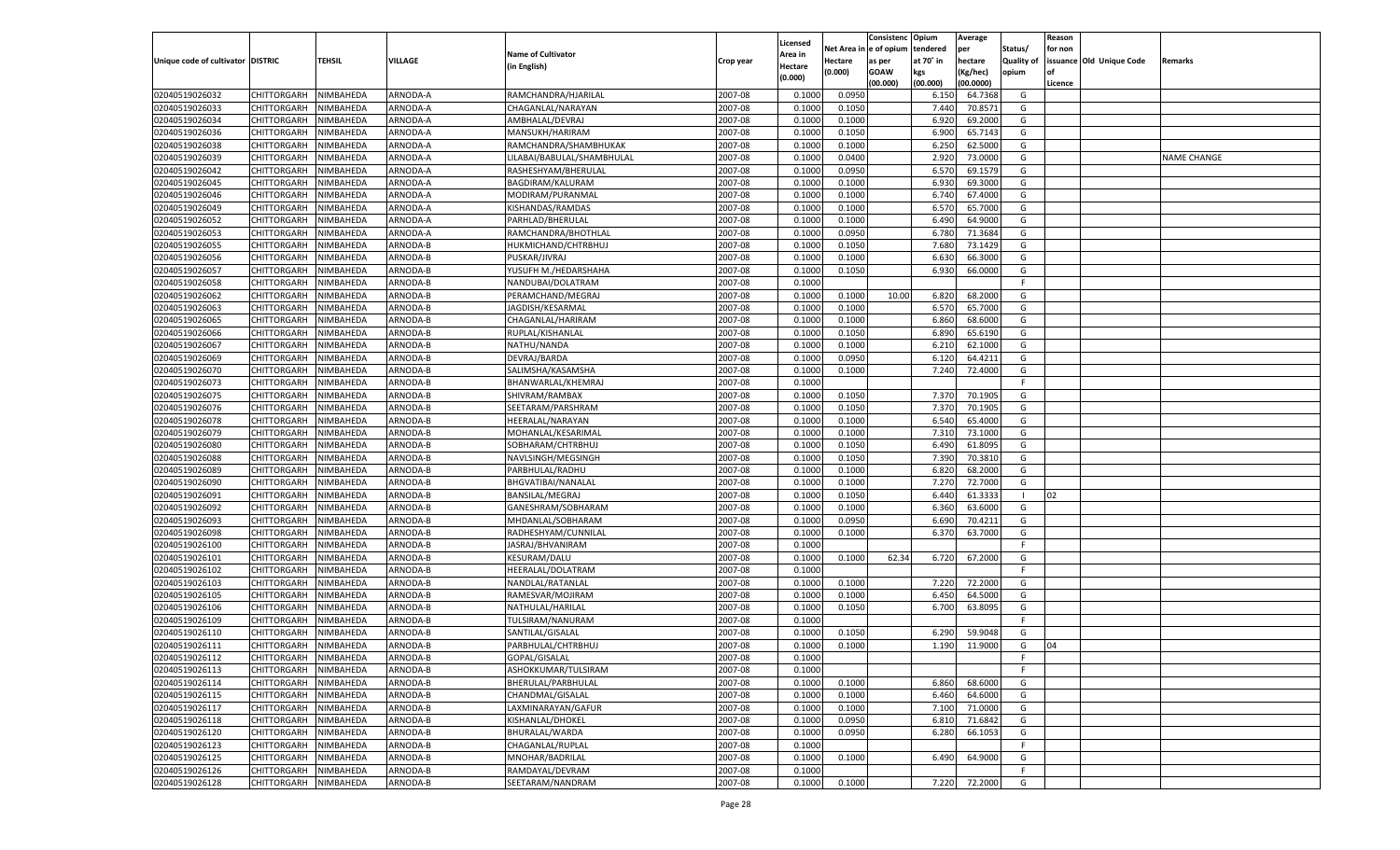|                                   |                    |           |          |                           |           |                    |         | Consistenc Opium       |           | Average   |                   | Reason  |                          |                    |
|-----------------------------------|--------------------|-----------|----------|---------------------------|-----------|--------------------|---------|------------------------|-----------|-----------|-------------------|---------|--------------------------|--------------------|
|                                   |                    |           |          | <b>Name of Cultivator</b> |           | Licensed           |         | Net Area in e of opium | tendered  | per       | Status/           | for non |                          |                    |
| Unique code of cultivator DISTRIC |                    | TEHSIL    | VILLAGE  |                           | Crop year | Area in            | Hectare | as per                 | at 70° in | hectare   | <b>Quality of</b> |         | issuance Old Unique Code | <b>Remarks</b>     |
|                                   |                    |           |          | (in English)              |           | Hectare<br>(0.000) | (0.000) | <b>GOAW</b>            | kgs       | (Kg/hec)  | opium             |         |                          |                    |
|                                   |                    |           |          |                           |           |                    |         | (00.000)               | (00.000)  | (00.0000) |                   | Licence |                          |                    |
| 02040519026130                    | CHITTORGARH        | NIMBAHEDA | ARNODA-B | JAGDISHCHAND/NANDRAM      | 2007-08   | 0.1000             | 0.1050  |                        | 7.390     | 70.3810   | G                 |         |                          |                    |
| 02040519026132                    | CHITTORGARH        | NIMBAHEDA | ARNODA-B | SHAMBHULAL/BHURALAL       | 2007-08   | 0.1000             |         |                        |           |           | F.                |         |                          |                    |
| 02040519026133                    | CHITTORGARH        | NIMBAHEDA | ARNODA-B | SHANKARLAL/KISHANLAL      | 2007-08   | 0.1000             | 0.1000  |                        | 6.650     | 66.5000   | G                 |         |                          |                    |
| 02040519026134                    | CHITTORGARH        | NIMBAHEDA | ARNODA-C | BHAGVATIPARSAD/BHANWARLAL | 2007-08   | 0.1000             |         |                        |           |           | F.                |         |                          |                    |
| 02040519026135                    | CHITTORGARH        | NIMBAHEDA | ARNODA-C | BANSILAL/HEMRAJ           | 2007-08   | 0.1000             | 0.1000  |                        | 6.920     | 69.2000   | G                 |         |                          |                    |
| 02040519026136                    | CHITTORGARH        | NIMBAHEDA | ARNODA-C | KALURAM/HEMRAJ            | 2007-08   | 0.1000             | 0.1000  |                        | 6.180     | 61.8000   | G                 |         |                          |                    |
| 02040519026137                    | CHITTORGARH        | NIMBAHEDA | ARNODA-C | MURLIPARSAD/BHANWARLAL    | 2007-08   | 0.1000             |         |                        |           |           | F.                |         |                          |                    |
| 02040519026138                    | CHITTORGARH        | NIMBAHEDA | ARNODA-C | RATANLAL/JAICHAND         | 2007-08   | 0.1000             | 0.1050  |                        | 7.510     | 71.5238   | G                 |         |                          |                    |
| 02040519026140                    | CHITTORGARH        | NIMBAHEDA | ARNODA-C | MANGILAL/BADRILAL         | 2007-08   | 0.1000             | 0.1000  |                        | 6.710     | 67.1000   | G                 |         |                          |                    |
| 02040519026141                    | CHITTORGARH        | NIMBAHEDA | ARNODA-C | LAXMINARAYAN/BADRILAL     | 2007-08   | 0.1000             | 0.0950  |                        | 6.380     | 67.1579   | G                 |         |                          |                    |
| 02040519026148                    | CHITTORGARH        | NIMBAHEDA | ARNODA-C | JAGDISH/MODIRAM           | 2007-08   | 0.1000             |         |                        |           |           | F.                |         |                          |                    |
| 02040519026150                    | CHITTORGARH        | NIMBAHEDA | ARNODA-C | <b>BADRILAL/DALLA</b>     | 2007-08   | 0.1000             |         |                        |           |           | F.                |         |                          |                    |
| 02040519026154                    | CHITTORGARH        | NIMBAHEDA | ARNODA-C | RAMCHANDRA/CUNNILAL       | 2007-08   | 0.1000             |         |                        |           |           | F.                |         |                          |                    |
| 02040519026155                    | CHITTORGARH        | NIMBAHEDA | ARNODA-C | BARDICHAND/CHAMPALAL      | 2007-08   | 0.1000             | 0.1000  |                        | 6.430     | 64.3000   | G                 |         |                          |                    |
| 02040519026156                    | CHITTORGARH        | NIMBAHEDA | ARNODA-C | GISALAL/MOTIRAM           | 2007-08   | 0.1000             |         |                        |           |           | F.                |         |                          |                    |
| 02040519026158                    | CHITTORGARH        | NIMBAHEDA | ARNODA-C | MOHANLAL/KISHANLAL        | 2007-08   | 0.1000             |         |                        |           |           | -F                |         |                          |                    |
| 02040519026162                    | CHITTORGARH        | NIMBAHEDA | ARNODA-C | KHEMRAJ/RODA              | 2007-08   | 0.1000             |         |                        |           |           | F.                |         |                          |                    |
| 02040519026163                    | CHITTORGARH        | NIMBAHEDA | ARNODA-C | DHAPUBAI/MEGRAJ           | 2007-08   | 0.1000             | 0.1000  |                        | 7.060     | 70.6000   | G                 |         |                          |                    |
| 02040519026164                    | CHITTORGARH        | NIMBAHEDA | ARNODA-C | <b>BANSILAL/GOPAL</b>     | 2007-08   | 0.1000             |         |                        |           |           | F.                |         |                          |                    |
| 02040519026165                    | CHITTORGARH        | NIMBAHEDA | ARNODA-C | SHYAMBAI/RAMNARAYAN       | 2007-08   | 0.1000             |         |                        |           |           | -F                |         |                          |                    |
| 02040519026166                    | CHITTORGARH        | NIMBAHEDA | ARNODA-C | BAGDIRAM/MEGRAJ           | 2007-08   | 0.1000             | 0.1000  |                        | 7.470     | 74.7000   | G                 |         |                          |                    |
| 02040519026169                    | CHITTORGARH        | NIMBAHEDA | ARNODA-C | SOHANBAI/RAMCHANDRA       | 2007-08   | 0.100              | 0.1000  |                        | 6.480     | 64.8000   | G                 |         |                          |                    |
| 02040519026171                    | CHITTORGARH        | NIMBAHEDA | ARNODA-C | PYARCHAND/RADHU           | 2007-08   | 0.1000             | 0.1000  |                        | 8.100     | 81.0000   | G                 |         |                          |                    |
| 02040519026172                    |                    |           |          |                           | 2007-08   | 0.1000             | 0.1000  |                        | 6.570     |           | G                 |         |                          |                    |
|                                   | CHITTORGARH        | NIMBAHEDA | ARNODA-C | RAMESHCHANDRA/BADRILAL    | 2007-08   |                    |         |                        |           | 65.7000   | F.                |         |                          |                    |
| 02040519026174                    | CHITTORGARH        | NIMBAHEDA | ARNODA-C | BAPULAL/RAMNARAYAN        |           | 0.1000             |         |                        |           |           |                   |         |                          |                    |
| 02040519026180<br>02040519026182  | CHITTORGARH        | NIMBAHEDA | ARNODA-C | KOSLYABAI/BADRILAL        | 2007-08   | 0.1000             | 0.1000  |                        | 6.370     | 63.7000   | G<br>F.           |         |                          |                    |
|                                   | CHITTORGARH        | NIMBAHEDA | ARNODA-C | <b>BAPULAL/SHRILAL</b>    | 2007-08   | 0.1000             |         |                        |           |           |                   |         |                          |                    |
| 02040519026183                    | CHITTORGARH        | NIMBAHEDA | ARNODA-C | MUKESHKUMAR/GANSHYAM      | 2007-08   | 0.1000             | 0.1050  |                        | 6.630     | 63.1429   | G                 |         |                          |                    |
| 02040519026185                    | CHITTORGARH        | NIMBAHEDA | ARNODA-C | MANKUWAR/OMPARKASH        | 2007-08   | 0.1000             | 0.1000  |                        | 6.830     | 68.3000   | G                 |         |                          |                    |
| 02040519026186                    | CHITTORGARH        | NIMBAHEDA | ARNODA-C | GANSHYAM/LAXMINARAYAN     | 2007-08   | 0.1000             | 0.1000  |                        | 6.490     | 64.9000   | G                 |         |                          |                    |
| 02040519026187                    | CHITTORGARH        | NIMBAHEDA | ARNODA-C | BHAGATRAM/BHUVANIRAM      | 2007-08   | 0.1000             | 0.1000  |                        | 6.610     | 66.1000   | G                 |         |                          |                    |
| 02040519026188                    | CHITTORGARH        | NIMBAHEDA | ARNODA-C | RAMCHANDRA/DEVRAM         | 2007-08   | 0.1000             | 0.1000  |                        | 6.060     | 60.6000   | G                 |         |                          |                    |
| 02040519026191                    | CHITTORGARH        | NIMBAHEDA | ARNODA-C | SEETARAM/NIRBHERAM        | 2007-08   | 0.1000             | 0.1000  |                        | 6.680     | 66.8000   | G                 |         |                          |                    |
| 02040519026192                    | CHITTORGARH        | NIMBAHEDA | ARNODA-C | CHAMPALAL/WARDA           | 2007-08   | 0.1000             | 0.0150  |                        | 1.370     | 91.3333   | G                 |         |                          |                    |
| 02040519026193                    | CHITTORGARH        | NIMBAHEDA | ARNODA-C | SANTILAL/NATHULAL         | 2007-08   | 0.1000             | 0.0950  |                        | 6.180     | 65.0526   | G                 |         |                          |                    |
| 02040519026195                    | CHITTORGARH        | NIMBAHEDA | ARNODA-C | KALURAM/OUNKARLAL         | 2007-08   | 0.1000             | 0.1000  |                        | 6.510     | 65.1000   | G                 |         |                          |                    |
| 02040519026196                    | CHITTORGARH        | NIMBAHEDA | ARNODA-C | MHDANLAL/BHANWARLAL       | 2007-08   | 0.1000             |         |                        |           |           | F.                |         |                          |                    |
| 02040519026198                    | CHITTORGARH        | NIMBAHEDA | ARNODA-C | MHDANLAL/KALURAM          | 2007-08   | 0.1000             |         |                        |           |           | F.                |         |                          |                    |
| 02040519026199                    | CHITTORGARH        | NIMBAHEDA | ARNODA-C | BHANWARLAL/MEGRAJ         | 2007-08   | 0.1000             | 0.1000  |                        | 6.900     | 69.0000   | G                 |         |                          |                    |
| 02040519026200                    | CHITTORGARH        | NIMBAHEDA | ARNODA-C | MOJIRAM/NARAYAN           | 2007-08   | 0.1000             | 0.0950  |                        | 6.960     | 73.2632   | G                 |         |                          |                    |
| 02040519026201                    | CHITTORGARH        | NIMBAHEDA | ARNODA-C | GANSUKH/SHRILAL           | 2007-08   | 0.1000             | 0.1000  |                        | 7.300     | 73.0000   | G                 |         |                          |                    |
| 02040519026202                    | CHITTORGARH        | NIMBAHEDA | ARNODA-D | SATEYENARAYAN/BHERULAI    | 2007-08   | 0.1000             | 0.1000  |                        | 6.560     | 65.6000   | G                 |         |                          |                    |
| 02040519026203                    | CHITTORGARH        | NIMBAHEDA | ARNODA-D | BHANWARLAL/RATANLAL       | 2007-08   | 0.1000             | 0.1000  |                        | 7.040     | 70.4000   | G                 |         |                          |                    |
| 02040519026205                    | CHITTORGARH        | NIMBAHEDA | ARNODA-D | KANIRAM/OUNKAR            | 2007-08   | 0.1000             | 0.1000  |                        | 6.880     | 68.8000   | G                 |         |                          |                    |
| 02040519026206                    | CHITTORGARH        | NIMBAHEDA | ARNODA-D | PREAMCHAND/HEERA          | 2007-08   | 0.1000             |         |                        |           |           | F.                |         |                          |                    |
| 02040519026208                    | <b>CHITTORGARH</b> | NIMBAHEDA | ARNODA-D | RADHESHYAM/BHANWARLAL     | 2007-08   | 0.1000             | 0.1000  |                        | 6.240     | 62.4000   | G                 |         |                          |                    |
| 02040519026209                    | <b>CHITTORGARH</b> | NIMBAHEDA | ARNODA-D | RUPA/BHAGVAN              | 2007-08   | 0.1000             | 0.1000  |                        | 6.460     | 64.6000   | G                 |         |                          |                    |
| 02040519026211                    | <b>CHITTORGARH</b> | NIMBAHEDA | ARNODA-D | NANDUBAI/OUNKARLAL        | 2007-08   | 0.1000             | 0.0950  |                        | 7.180     | 75.5789   | G                 |         |                          |                    |
| 02040519026212                    | CHITTORGARH        | NIMBAHEDA | ARNODA-D | NIRBHERAM/NARAYAN         | 2007-08   | 0.1000             | 0.0950  |                        | 6.260     | 65.8947   | G                 |         |                          |                    |
| 02040519026213                    | CHITTORGARH        | NIMBAHEDA | ARNODA-D | BAGDIRAM/SUKHDEV          | 2007-08   | 0.1000             |         |                        |           |           | F.                |         |                          |                    |
| 02040519026214                    | CHITTORGARH        | NIMBAHEDA | ARNODA-D | NANDLAL/BHERULAL          | 2007-08   | 0.1000             |         |                        |           |           | F                 |         |                          |                    |
| 02040519026216                    | <b>CHITTORGARH</b> | NIMBAHEDA | ARNODA-D | MANIGIBAI/MANGILAL        | 2007-08   | 0.1000             | 0.0950  |                        | 7.090     | 74.6316   | G                 |         |                          | NAME CHANGE        |
| 02040519026217                    | CHITTORGARH        | NIMBAHEDA | ARNODA-D | NANDA/NARAYAN             | 2007-08   | 0.1000             |         |                        |           |           | F.                |         |                          |                    |
| 02040519026218                    | CHITTORGARH        | NIMBAHEDA | ARNODA-D | DHAPUBAI/SOBHARAM         | 2007-08   | 0.1000             | 0.1000  |                        | 6.800     | 68.0000   | G                 |         |                          | <b>NAME CHANGE</b> |
| 02040519026219                    | CHITTORGARH        | NIMBAHEDA | ARNODA-D | NARAYAN/KANIRAM           | 2007-08   | 0.1000             | 0.1000  |                        | 7.110     | 71.1000   | G                 |         |                          |                    |
| 02040519026221                    | <b>CHITTORGARH</b> | NIMBAHEDA | ARNODA-D | DEVILAL/PYARA             | 2007-08   | 0.1000             | 0.1000  |                        | 6.300     | 63.0000   | G                 |         |                          | <b>NAME CHANGE</b> |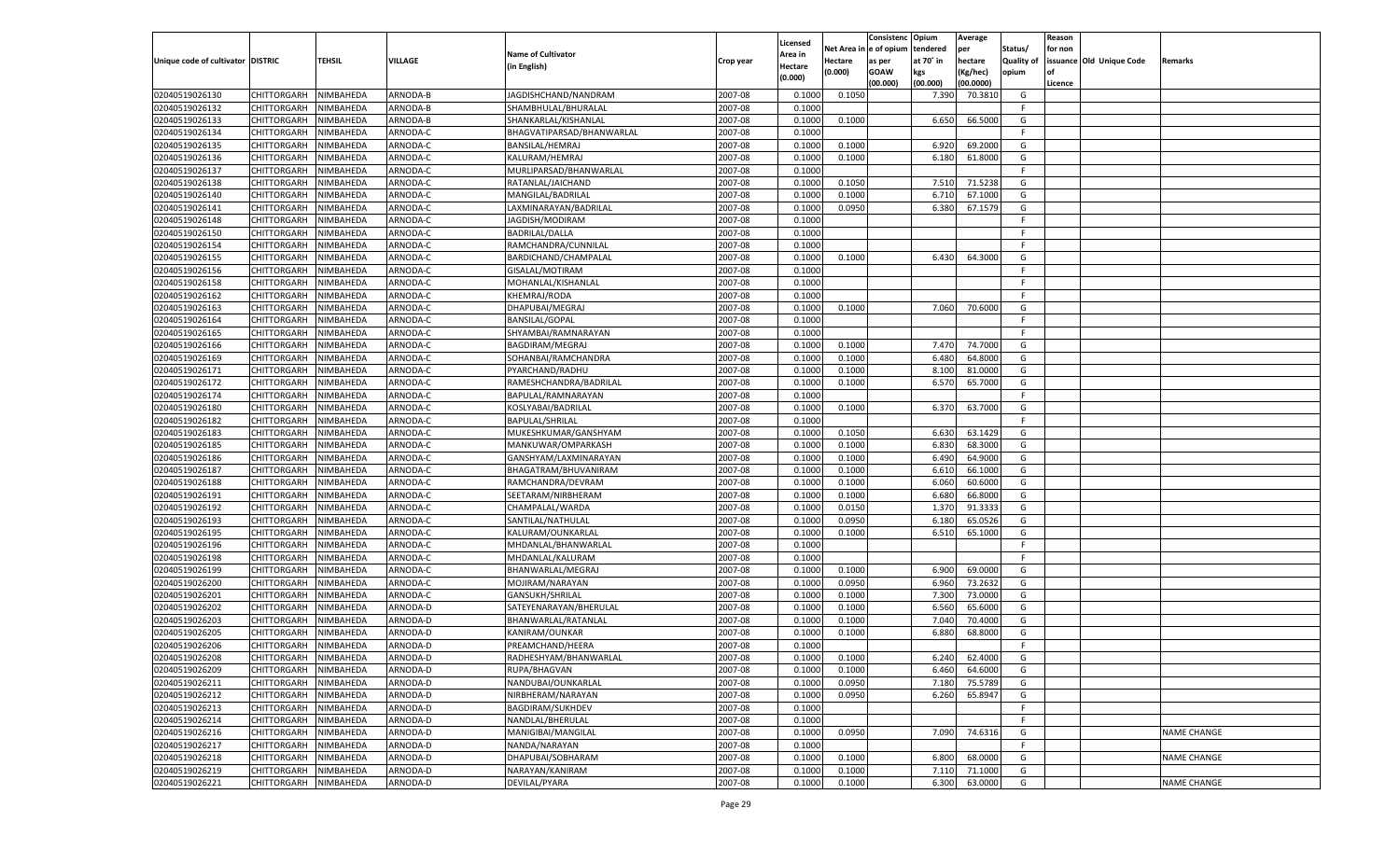|                                   |                       |           |                      |                                           |           |                     |             | Consistenc    | Opium          | Average            |                   | Reason  |                          |                    |
|-----------------------------------|-----------------------|-----------|----------------------|-------------------------------------------|-----------|---------------------|-------------|---------------|----------------|--------------------|-------------------|---------|--------------------------|--------------------|
|                                   |                       |           |                      | <b>Name of Cultivator</b>                 |           | Licensed<br>Area in | Net Area iı | n  e of opium | tendered       | per                | Status/           | for non |                          |                    |
| Unique code of cultivator DISTRIC |                       | TEHSIL    | VILLAGE              | (in English)                              | Crop year | Hectare             | Hectare     | as per        | at 70° in      | hectare            | <b>Quality of</b> |         | issuance Old Unique Code | Remarks            |
|                                   |                       |           |                      |                                           |           | (0.000)             | (0.000)     | <b>GOAW</b>   | kgs            | (Kg/hec)           | opium             |         |                          |                    |
|                                   |                       |           |                      |                                           |           |                     |             | (00.000)      | (00.000)       | (00.0000)          |                   | Licence |                          |                    |
| 02040519026222                    | CHITTORGARH           | NIMBAHEDA | ARNODA-D             | GOPILAL/RAMLAL                            | 2007-08   | 0.100               | 0.1000      |               | 6.840          | 68.4000            | G                 |         |                          |                    |
| 02040519026223                    | CHITTORGARH           | NIMBAHEDA | ARNODA-D             | KANKMAL/PRTHVIRAJ                         | 2007-08   | 0.1000              | 0.1000      |               | 6.610          | 66.1000            | G                 |         |                          |                    |
| 02040519026225                    | CHITTORGARH           | NIMBAHEDA | ARNODA-D             | NANDA/NANA                                | 2007-08   | 0.1000              |             |               |                |                    | F.                |         |                          |                    |
| 02040519026226                    | CHITTORGARH           | NIMBAHEDA | ARNODA-D             | MOHANLAL/HEERALAL                         | 2007-08   | 0.1000              | 0.1000      |               | 6.340          | 63.4000            | G                 |         |                          |                    |
| 02040519026227                    | CHITTORGARH           | NIMBAHEDA | ARNODA-D             | KALU/HEERA                                | 2007-08   | 0.1000              | 0.1000      |               | 6.550          | 65.5000            | G                 |         |                          |                    |
| 02040519026230                    | CHITTORGARH           | NIMBAHEDA | ARNODA-D             | NANDUBAI/CUNNILAL                         | 2007-08   | 0.1000              |             |               |                |                    | F.                |         |                          |                    |
| 02040519026231                    | CHITTORGARH           | NIMBAHEDA | ARNODA-D             | NARMDABAI/CHENRAM                         | 2007-08   | 0.1000              | 0.1000      |               | 7.200          | 72.0000            | G                 |         |                          |                    |
| 02040519026232                    | CHITTORGARH           | NIMBAHEDA | ARNODA-D             | MODIBAI/NATHU                             | 2007-08   | 0.1000              | 0.1000      |               | 7.360          | 73.6000            | G                 |         |                          |                    |
| 02040519026236                    | CHITTORGARH           | NIMBAHEDA | ARNODA-D             | BHUVANIRAM/KALURAM                        | 2007-08   | 0.1000              |             |               |                |                    | F.                |         |                          |                    |
| 02040519026238                    | CHITTORGARH           | NIMBAHEDA | ARNODA-D             | DALU/PYARA                                | 2007-08   | 0.1000              | 0.1000      |               | 6.950          | 69.5000            | G                 |         |                          |                    |
| 02040519026239                    | CHITTORGARH           | NIMBAHEDA | ARNODA-D             | DALU/BHERA                                | 2007-08   | 0.1000              | 0.1000      |               | 6.680          | 66.8000            | G                 |         |                          |                    |
| 02040519026241                    | CHITTORGARH           | NIMBAHEDA | ARNODA-D             | DEVRAM/KALU                               | 2007-08   | 0.1000              | 0.0150      |               | 1.170          | 78.0000            | G                 |         |                          |                    |
| 02040519026242                    | CHITTORGARH           | NIMBAHEDA | ARNODA-D             | UTHAMCHAND/BHAGIRTH                       | 2007-08   | 0.1000              | 0.1000      |               | 6.820          | 68.2000            | G                 |         |                          | <b>NAME CHANGE</b> |
| 02040519026243                    | CHITTORGARH           | NIMBAHEDA | ARNODA-D             | HEERALAL/SUHAGIBAI                        | 2007-08   | 0.1000              |             |               |                |                    | F.                |         |                          |                    |
| 02040519026245                    | CHITTORGARH           | NIMBAHEDA | ARNODA-D             | NANDUBAI/OUNKAR (BHADA)                   | 2007-08   | 0.1000              | 0.0950      |               | 6.210          | 65.3684            | G                 |         |                          |                    |
| 02040519026247                    | CHITTORGARH           | NIMBAHEDA | ARNODA-D             | MANGILAL/TEJA                             | 2007-08   | 0.1000              | 0.0150      |               | 1.200          | 80.0000            | G                 |         |                          |                    |
| 02040519026253                    | CHITTORGARH           | NIMBAHEDA | ARNODA-D             | MHDANLAL/BHAGIRTH                         | 2007-08   | 0.1000              |             |               |                |                    | F.                |         |                          |                    |
| 02040519026255                    | CHITTORGARH           | NIMBAHEDA | ARNODA-D             | BANSILAL/BADRILAL                         | 2007-08   | 0.1000              | 0.0950      |               | 6.560          | 69.0526            | G                 |         |                          |                    |
| 02040519026257                    | CHITTORGARH           | NIMBAHEDA | ARNODA-D             | BAGDIRAM/MODIRAM                          | 2007-08   | 0.1000              | 0.1000      |               | 6.630          | 66.3000            | G                 |         |                          |                    |
| 02040519026258                    | CHITTORGARH           | NIMBAHEDA | ARNODA-D             | RATANLAL/NANURAM                          | 2007-08   | 0.1000              |             |               |                |                    | F.                |         |                          |                    |
| 02040519026259                    | CHITTORGARH           | NIMBAHEDA | ARNODA-D             | MOHMADHUSAN/FAKIR M.                      | 2007-08   | 0.1000              | 0.1000      |               | 7.580          | 75.8000            | G                 |         |                          |                    |
| 02040519026260                    | CHITTORGARH           | NIMBAHEDA | ARNODA-D             | PRTHVIRAJ/NARAYAN                         | 2007-08   | 0.1000              | 0.1000      |               | 7.080          | 70.8000            | G                 |         |                          |                    |
| 02040519026261                    | CHITTORGARH           | NIMBAHEDA | ARNODA-D             | KAVARLAL/MANGILAI                         | 2007-08   | 0.1000              |             |               |                |                    | F.                |         |                          |                    |
| 02040519026262                    | CHITTORGARH           | NIMBAHEDA | ARNODA-D             | SANTILAL/DEVRAM                           | 2007-08   | 0.1000              |             |               |                |                    | F.                |         |                          |                    |
| 02040519026263                    | CHITTORGARH           | NIMBAHEDA | ARNODA-D             | BALARAM/BAGDIRAM                          | 2007-08   | 0.1000              | 0.0950      |               | 6.010          | 63.2632            | G                 |         |                          |                    |
| 02040519026264                    | CHITTORGARH           | NIMBAHEDA | ARNODA-D             | RAMCHANDRA/BHAGIRTH                       | 2007-08   | 0.1000              | 0.1000      |               | 6.490          | 64.9000            | G                 |         |                          |                    |
| 02040519026266                    | CHITTORGARH           | NIMBAHEDA | ARNODA-D             | GOPALLAL/KANIRAM                          | 2007-08   | 0.1000              | 0.1050      |               | 7.760          | 73.9048            | G                 |         |                          |                    |
| 02040519026268                    | CHITTORGARH           | NIMBAHEDA | ARNODA-D             | <b>BANSILAL/DEVRAM</b>                    | 2007-08   | 0.1000              |             |               |                |                    | F.                |         |                          |                    |
| 02040519026271                    | CHITTORGARH           | NIMBAHEDA | ARNODA-D             | UDHERAM/PREAMCHAND                        | 2007-08   | 0.1000              | 0.0950      |               | 7.880          | 82.9474            | G                 |         |                          |                    |
| 02040519026273                    | CHITTORGARH           | NIMBAHEDA | ARNODA-D             | DALLICHAND/PYARCHAND                      | 2007-08   | 0.1000              | 0.1000      |               | 6.300          | 63.0000            | G                 |         |                          |                    |
| 02040519026274                    | CHITTORGARH           | NIMBAHEDA | ARNODA-D             | RAMESHCHANDRA/MEGRAJ                      | 2007-08   | 0.1000              | 0.1000      |               | 6.800          | 68.0000            | G                 |         |                          |                    |
| 02040519026277                    | CHITTORGARH           | NIMBAHEDA | ARNODA-D             | NYAJYUKHAN/SULTANKHAN                     | 2007-08   | 0.1000              | 0.1000      |               | 6.310          | 63.1000            | G                 |         |                          |                    |
| 02040519026278                    | CHITTORGARH           | NIMBAHEDA | ARNODA-D             | SHANKARLAL/BAGDIRAM                       | 2007-08   | 0.1000              | 0.1000      |               | 7.150          | 71.5000            | G                 |         |                          |                    |
| 02040519026279                    | CHITTORGARH           | NIMBAHEDA | ARNODA-D             | OMPARKASH/BADRILAL                        | 2007-08   | 0.1000              | 0.1000      |               | 6.560          | 65.6000            | G                 |         |                          |                    |
| 02040519026280                    | CHITTORGARH           | NIMBAHEDA | ARNODA-D             | SAFHIRMOHMAD/HEDARSHA                     | 2007-08   | 0.1000              | 0.1000      |               | 6.800          | 68.0000            | G                 |         |                          |                    |
| 02040519026281                    | CHITTORGARH           | NIMBAHEDA | ARNODA-D             | DALCHAND/OUNKARLAL                        | 2007-08   | 0.1000              | 0.1000      |               | 7.010          | 70.1000            | G                 |         |                          |                    |
| 02040519026282                    | CHITTORGARH           | NIMBAHEDA | ARNODA-D             | OMPARKASH/BAGDIRAM                        | 2007-08   | 0.1000              |             |               |                |                    | F.                |         |                          |                    |
| 02040519026284                    | CHITTORGARH           | NIMBAHEDA | ARNODA-D             | SOBHARAM/BHANWARLAL                       | 2007-08   | 0.1000              |             |               |                |                    | F                 |         |                          |                    |
| 02040519026285                    | CHITTORGARH           | NIMBAHEDA | ARNODA-D             | KISHANLAL/PYARCHAND                       | 2007-08   | 0.1000              |             |               |                |                    | E                 |         |                          |                    |
| 02040519026286                    | CHITTORGARH           | NIMBAHEDA | ARNODA-D             | JAGDISHCHAND/MOHANLAL                     | 2007-08   | 0.1000              | 0.1000      |               | 6.910          | 69.1000            | G                 |         |                          |                    |
| 02040519026288                    | CHITTORGARH           | NIMBAHEDA | ARNODA-D             | KELASHCHANDRA/RAMLAI                      | 2007-08   | 0.1000              |             |               |                |                    | F.                |         |                          |                    |
| 02040519026289                    |                       |           |                      |                                           | 2007-08   | 0.1000              |             |               |                | 66.9000            | G                 |         |                          |                    |
|                                   | CHITTORGARH           | NIMBAHEDA | ARNODA-D<br>ARNODA-D | OUNKARLAL/CUNNILAL<br>BHGVATRAM/CHAMPALAI |           |                     | 0.1000      |               | 6.690          |                    |                   |         |                          |                    |
| 02040519026290                    | CHITTORGARH           | NIMBAHEDA |                      |                                           | 2007-08   | 0.1000              | 0.1000      |               | 6.890          | 68.9000            | G                 |         |                          |                    |
| 02040519026291                    | CHITTORGARH           | NIMBAHEDA | ARNODA-D             | RAMLAL/RUPLAL                             | 2007-08   | 0.1000              | 0.1000      |               | 6.390<br>7.550 | 63.9000<br>75.5000 | G                 |         |                          |                    |
| 02040519026292                    | CHITTORGARH           | NIMBAHEDA | ARNODA-D             | SOHANLAL/BANSILAL                         | 2007-08   | 0.1000              | 0.1000      |               |                |                    | G                 |         |                          |                    |
| 02040519026295                    | CHITTORGARH NIMBAHEDA |           | ARNODA-D             | MOHANLAL/PYARCHAND                        | 2007-08   | 0.1000              | 0.1000      |               | 6.430          | 64.3000            | G                 |         |                          |                    |
| 02040519026296                    | <b>CHITTORGARH</b>    | NIMBAHEDA | ARNODA-D             | KELASHCHAND/MANGILAL                      | 2007-08   | 0.1000              | 0.1000      |               | 6.550          | 65.5000            | G                 |         |                          |                    |
| 02040519026297                    | CHITTORGARH           | NIMBAHEDA | ARNODA-D             | DALIBAI/PARBHULAL                         | 2007-08   | 0.1000              | 0.1000      |               | 7.020          | 70.2000            | G                 |         |                          |                    |
| 02040519026299                    | <b>CHITTORGARH</b>    | NIMBAHEDA | ARNODA-D             | SHIVNARAYAN/KISHANLAL                     | 2007-08   | 0.1000              | 0.1050      |               | 6.640          | 63.2381            | G                 |         |                          |                    |
| 02040519026304                    | <b>CHITTORGARH</b>    | NIMBAHEDA | ARNODA-D             | HMERSINGH/MEGSINGH                        | 2007-08   | 0.1000              | 0.1000      |               | 6.510          | 65.1000            | G                 |         |                          |                    |
| 02040519026305                    | CHITTORGARH           | NIMBAHEDA | ARNODA-D             | PIRMOHMAD/FAKIRMOHMAD                     | 2007-08   | 0.1000              |             |               |                |                    | F                 |         |                          |                    |
| 02040519026308                    | <b>CHITTORGARH</b>    | NIMBAHEDA | ARNODA-D             | BANSILAL/RADHUJI                          | 2007-08   | 0.1000              | 0.1000      |               | 7.150          | 71.5000            | G                 |         |                          |                    |
| 02040519026309                    | CHITTORGARH           | NIMBAHEDA | ARNODA-D             | BHERULAL/MODIRAM                          | 2007-08   | 0.1000              | 0.1000      |               | 6.380          | 63.8000            | G                 |         |                          |                    |
| 02040519026311                    | <b>CHITTORGARH</b>    | NIMBAHEDA | ARNODA-D             | CHTRBHUJ/KISHANLAL                        | 2007-08   | 0.1000              | 0.1000      |               | 7.430          | 74.3000            | G                 |         |                          |                    |
| 02040519026313                    | <b>CHITTORGARH</b>    | NIMBAHEDA | ARNODA-A             | GOPAL/BANSILAL                            | 2007-08   | 0.1000              | 0.1000      |               | 6.860          | 68.6000            | G                 |         |                          |                    |
| 02040519026316                    | <b>CHITTORGARH</b>    | NIMBAHEDA | ARNODA-B             | NANDLAL/PRTHVIRAJ                         | 2007-08   | 0.1000              | 0.1000      |               | 7.150          | 71.5000            | G                 |         |                          |                    |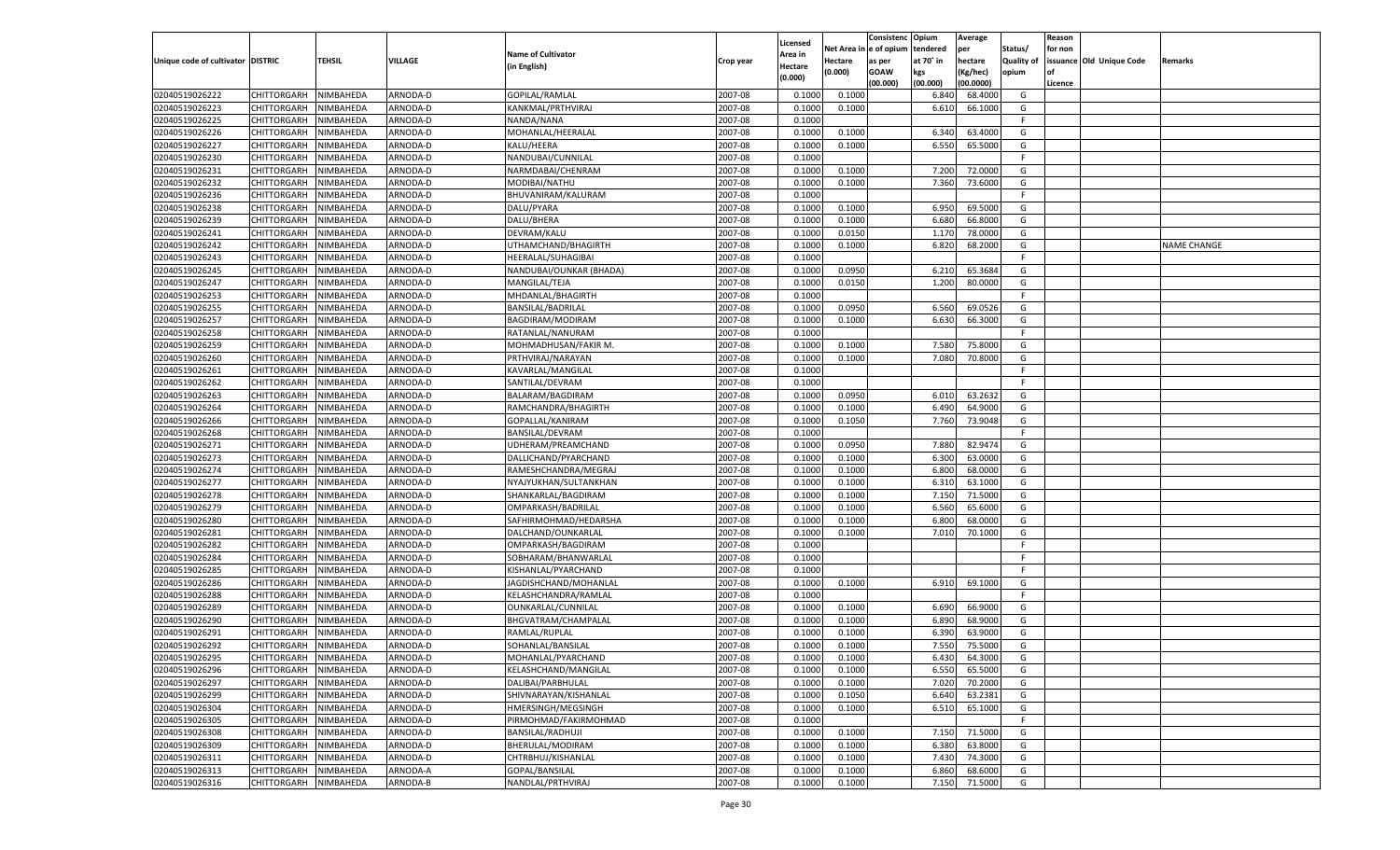|                                   |                                   |           |                      |                                       |           |                     |             | Consistenc    | Opium     | Average   |                   | Reason  |                          |                    |
|-----------------------------------|-----------------------------------|-----------|----------------------|---------------------------------------|-----------|---------------------|-------------|---------------|-----------|-----------|-------------------|---------|--------------------------|--------------------|
|                                   |                                   |           |                      | <b>Name of Cultivator</b>             |           | Licensed<br>Area in | Net Area iı | n  e of opium | tendered  | per       | Status/           | for non |                          |                    |
| Unique code of cultivator DISTRIC |                                   | TEHSIL    | <b>VILLAGE</b>       | (in English)                          | Crop year | Hectare             | Hectare     | as per        | at 70° in | hectare   | <b>Quality of</b> |         | issuance Old Unique Code | Remarks            |
|                                   |                                   |           |                      |                                       |           | (0.000)             | (0.000)     | <b>GOAW</b>   | kgs       | (Kg/hec)  | opium             |         |                          |                    |
|                                   |                                   |           |                      |                                       |           |                     |             | (00.000)      | (00.000)  | (00.0000) |                   | Licence |                          |                    |
| 02040519026314                    | CHITTORGARH                       | NIMBAHEDA | ARNODA-B             | ISMAILSHA/HEDARSHA                    | 2007-08   | 0.1000              | 0.1050      |               | 7.450     | 70.9524   | G                 |         |                          |                    |
| 02040519026315                    | CHITTORGARH                       | NIMBAHEDA | ARNODA-B             | GOVINDRAM/DALLICHAND                  | 2007-08   | 0.1000              |             |               |           |           | F.                |         |                          |                    |
| 02040519026324                    | CHITTORGARH                       | NIMBAHEDA | ARNODA-B             | FULCHAND/BARDA                        | 2007-08   | 0.1000              | 0.1000      | 66.06         | 7.11(     | 71.1000   | G                 |         |                          |                    |
| 02040519026322                    | CHITTORGARH                       | NIMBAHEDA | ARNODA-B             | BALURAM/HUKMICHAND                    | 2007-08   | 0.1000              | 0.1050      |               | 7.140     | 68.0000   | G                 |         |                          |                    |
| 02040519026323                    | CHITTORGARH                       | NIMBAHEDA | ARNODA-B             | SHRILAL/SHAMBHULAL                    | 2007-08   | 0.1000              | 0.1000      |               | 7.280     | 72.8000   | G                 |         |                          |                    |
| 02040519026325                    | CHITTORGARH                       | NIMBAHEDA | ARNODA-B             | RADHESHYAM/CUNNILAL                   | 2007-08   | 0.1000              | 0.1000      |               | 6.630     | 66.3000   | G                 |         |                          |                    |
| 02040519026326                    | CHITTORGARH                       | NIMBAHEDA | ARNODA-B             | JANKILAL/GISALAL                      | 2007-08   | 0.1000              |             |               |           |           | F.                |         |                          |                    |
| 02040519026328                    | CHITTORGARH                       | NIMBAHEDA | ARNODA-B             | BADRILAL/BHURALI                      | 2007-08   | 0.1000              | 0.1000      |               | 6.960     | 69.6000   | G                 |         |                          |                    |
| 02040519026329                    | CHITTORGARH                       | NIMBAHEDA | ARNODA-B             | JAGDISHCHAND/TEKCHAND                 | 2007-08   | 0.1000              | 0.1000      |               | 7.030     | 70.3000   | G                 |         |                          |                    |
| 02040519026330                    | CHITTORGARH                       | NIMBAHEDA | ARNODA-B             | RAMPARSHAD/DEVRAM                     | 2007-08   | 0.1000              | 0.1000      |               | 6.620     | 66.2000   | G                 |         |                          |                    |
| 02040519026317                    | CHITTORGARH                       | NIMBAHEDA | ARNODA-B             | KALURAM/RADHU                         | 2007-08   | 0.1000              | 0.1000      |               | 7.220     | 72.2000   | G                 |         |                          |                    |
| 02040519026331                    | CHITTORGARH                       | NIMBAHEDA | ARNODA-C             | NANDLAL/MOHANLAL                      | 2007-08   | 0.1000              | 0.1000      |               | 6.910     | 69.1000   | G                 |         |                          |                    |
| 02040519026332                    | CHITTORGARH                       | NIMBAHEDA | ARNODA-C             | KHEMRAJ/DALURAM                       | 2007-08   | 0.1000              | 0.1000      |               | 7.040     | 70.4000   | G                 |         |                          |                    |
| 02040519026334                    | CHITTORGARH                       | NIMBAHEDA | ARNODA-C             | CHANDMAL/SATEHYENARAYAN               | 2007-08   | 0.1000              | 0.1000      |               | 6.470     | 64.7000   | G                 |         |                          |                    |
| 02040519027005                    | CHITTORGARH                       | NIMBAHEDA | <b>BADOLIGHATA-A</b> | GASI/KHEMRAJ                          | 2007-08   | 0.1000              | 0.1000      |               | 6.610     | 66.1000   | G                 |         |                          |                    |
| 02040519027006                    | CHITTORGARH                       | NIMBAHEDA | BADOLIGHATA-A        | GAMNDIRAM/KISHANRAM                   | 2007-08   | 0.1000              | 0.1000      |               | 6.530     | 65.3000   | G                 |         |                          |                    |
| 02040519027012                    | CHITTORGARH                       | NIMBAHEDA | BADOLIGHATA-A        | NATHUDAS/RADHUDAS                     | 2007-08   | 0.1000              |             |               |           |           | F.                |         |                          |                    |
| 02040519027014                    | CHITTORGARH                       | NIMBAHEDA | BADOLIGHATA-A        | ANOPIBAI/KISHANLAL                    | 2007-08   | 0.1000              |             |               |           |           | F.                |         |                          |                    |
| 02040519027015                    | CHITTORGARH                       | NIMBAHEDA | <b>BADOLIGHATA-A</b> | BHANWARLAL/BHAGIRTH                   | 2007-08   | 0.1000              |             |               |           |           | F.                |         |                          |                    |
| 02040519027024                    | CHITTORGARH                       | NIMBAHEDA | BADOLIGHATA-A        | CHENRAM/NARAYAN                       | 2007-08   | 0.1000              |             |               |           |           | F.                |         |                          |                    |
| 02040519027028                    | CHITTORGARH                       | NIMBAHEDA | <b>BADOLIGHATA-A</b> | LABHCHAND/BHAGVAN SUTHAR              | 2007-08   | 0.1000              | 0.1000      |               | 7.880     | 78.8000   | G                 |         |                          |                    |
| 02040519027030                    | CHITTORGARH                       | NIMBAHEDA | BADOLIGHATA-A        | GIRDHARI/MANA                         | 2007-08   | 0.1000              |             |               |           |           | F.                |         |                          |                    |
| 02040519027032                    | CHITTORGARH                       | NIMBAHEDA | <b>BADOLIGHATA-A</b> | PREAMDAS/BANSIDAS                     | 2007-08   | 0.1000              |             |               |           |           | F.                |         |                          |                    |
| 02040519027033                    | CHITTORGARH                       | NIMBAHEDA | BADOLIGHATA-A        | AMBHALAL/CHTRBHUJ                     | 2007-08   | 0.1000              |             |               |           |           | F.                |         |                          |                    |
| 02040519027038                    | CHITTORGARH                       | NIMBAHEDA | <b>BADOLIGHATA-A</b> | HULASIBAI/DHARMCHAND                  | 2007-08   | 0.1000              | 0.1000      |               | 6.610     | 66.1000   | G                 |         |                          |                    |
| 02040519027059                    | CHITTORGARH                       | NIMBAHEDA | BADOLIGHATA-A        | SAGARMAL/GISALAL                      | 2007-08   | 0.1000              | 0.0950      |               | 6.460     | 68.0000   | G                 |         |                          |                    |
| 02040519027075                    | CHITTORGARH                       | NIMBAHEDA | <b>BADOLIGHATA-A</b> | PARVATIBAI/GOTTU                      | 2007-08   | 0.1000              |             |               |           |           | F.                |         |                          |                    |
| 02040519027078                    | CHITTORGARH                       | NIMBAHEDA | BADOLIGHATA-A        | GISIBAI/BALDEV                        | 2007-08   | 0.1000              |             |               |           |           | F.                |         |                          |                    |
| 02040519027079                    | CHITTORGARH                       | NIMBAHEDA | <b>BADOLIGHATA-A</b> | BHERULAL/BHANWARLAL                   | 2007-08   | 0.1000              | 0.1000      |               | 6.050     | 60.5000   | G                 |         |                          |                    |
| 02040519027080                    | CHITTORGARH                       | NIMBAHEDA | <b>BADOLIGHATA-B</b> | SHANKARLAL/UDHA                       | 2007-08   | 0.1000              |             |               |           |           | F.                |         |                          |                    |
| 02040519027081                    | CHITTORGARH                       | NIMBAHEDA | <b>BADOLIGHATA-B</b> | SOHANIBAI/SOHANLAI                    | 2007-08   | 0.1000              |             |               |           |           | F                 |         |                          | <b>NAME CHANGE</b> |
| 02040519027082                    | CHITTORGARH                       | NIMBAHEDA | <b>BADOLIGHATA-B</b> | BHERULAL/KASIRAM                      | 2007-08   | 0.1000              |             |               |           |           | F                 |         |                          |                    |
| 02040519027083                    | CHITTORGARH                       | NIMBAHEDA | <b>BADOLIGHATA-B</b> | BHURA/BHUVANA                         | 2007-08   | 0.1000              |             |               |           |           | F                 |         |                          |                    |
| 02040519027084                    | CHITTORGARH                       | NIMBAHEDA | <b>BADOLIGHATA-B</b> | OMPARKASH/SOHANIBAI                   | 2007-08   | 0.1000              |             |               |           |           | F.                |         |                          |                    |
| 02040519027085                    | CHITTORGARH                       | NIMBAHEDA | <b>BADOLIGHATA-B</b> | SUHAGIBAI/NATHU                       | 2007-08   | 0.1000              |             |               |           |           | E                 |         |                          |                    |
| 02040519027086                    | CHITTORGARH                       | NIMBAHEDA | <b>BADOLIGHATA-B</b> | BARDICHAND/DEVA                       | 2007-08   | 0.1000              |             |               |           |           | F                 |         |                          |                    |
| 02040519027093                    | CHITTORGARH                       | NIMBAHEDA | <b>BADOLIGHATA-B</b> | MULCHAND/BHANA                        | 2007-08   | 0.1000              | 0.1000      |               | 4.000     | 40.0000   | G                 | 04      |                          |                    |
| 02040519027095                    | CHITTORGARH                       | NIMBAHEDA | <b>BADOLIGHATA-B</b> | RATANLAL/SHANKARLAL                   | 2007-08   | 0.1000              |             |               |           |           | F                 |         |                          |                    |
| 02040519027096                    | CHITTORGARH                       | NIMBAHEDA | <b>BADOLIGHATA-B</b> | DEVILAL/MEGRAJ                        | 2007-08   | 0.1000              | 0.1000      |               | 7.150     | 71.5000   | G                 |         |                          |                    |
| 02040519027097                    | CHITTORGARH                       | NIMBAHEDA | <b>BADOLIGHATA-B</b> | DHAPUBAI/BHAGVAN                      | 2007-08   | 0.1000              |             |               |           |           | F                 |         |                          |                    |
| 02040519027099                    | CHITTORGARH                       | NIMBAHEDA | <b>BADOLIGHATA-B</b> | FAKIRCHAND/NARAYAN                    | 2007-08   | 0.1000              |             |               |           |           | F.                |         |                          |                    |
| 02040519027102                    | CHITTORGARH                       | NIMBAHEDA | <b>BADOLIGHATA-B</b> | UMASHANKAR/MOHANLAL                   | 2007-08   | 0.1000              | 0.1000      |               | 7.360     | 73.6000   | G                 |         |                          |                    |
| 02040519027106                    | CHITTORGARH                       | NIMBAHEDA | <b>BADOLIGHATA-B</b> | LALCHAND/BHANA                        | 2007-08   | 0.1000              |             |               |           |           | F.                |         |                          |                    |
| 02040519027107                    | CHITTORGARH                       | NIMBAHEDA | <b>BADOLIGHATA-B</b> | <b>OUNKAR/BHERA</b>                   | 2007-08   | 0.1000              | 0.1000      |               | 6.700     | 67.0000   | G                 |         |                          |                    |
| 02040519027111                    | CHITTORGARH                       | NIMBAHEDA | <b>BADOLIGHATA-B</b> | WARDIBAI/SHANKARLAL                   | 2007-08   | 0.1000              | 0.1000      |               | 6.530     | 65.3000   | G                 |         |                          |                    |
| 02040519027119                    | CHITTORGARH NIMBAHEDA             |           | BADOLIGHATA-B        | KELASHCHANDRA/SOHANLAL                | 2007-08   | 0.1000              | 0.0950      |               | 7.310     | 76.9474   | G                 |         |                          |                    |
| 02040519027121                    |                                   | NIMBAHEDA | BADOLIGHATA-B        | SHAMBHULAL/KASIRAM                    | 2007-08   | 0.1000              | 0.1000      |               | 8.050     | 80.5000   | G                 |         |                          |                    |
| 02040519027122                    | <b>CHITTORGARH</b><br>CHITTORGARH | NIMBAHEDA | <b>BADOLIGHATA-B</b> | PARSHRAM/SHAMBHULAL                   | 2007-08   | 0.1000              |             |               |           |           | F.                |         |                          |                    |
|                                   |                                   |           |                      |                                       |           |                     |             |               |           |           |                   |         |                          |                    |
| 02040519027123                    | CHITTORGARH                       | NIMBAHEDA | BADOLIGHATA-B        | GANGARAM/CUNA                         | 2007-08   | 0.1000              |             |               |           |           | F.<br>F.          |         |                          |                    |
| 02040519027125                    | CHITTORGARH                       | NIMBAHEDA | BADOLIGHATA-B        | KISHANLAL/NANDA<br>KANTABAI/AMARSINGH | 2007-08   | 0.1000              |             |               |           |           |                   |         |                          |                    |
| 02040519027126                    | CHITTORGARH                       | NIMBAHEDA | BADOLIGHATA-B        |                                       | 2007-08   | 0.1000              |             |               |           |           | F.                |         |                          |                    |
| 02040519027127                    | CHITTORGARH                       | NIMBAHEDA | BADOLIGHATA-B        | MANGILAL/MODA                         | 2007-08   | 0.1000              | 0.0950      |               | 5.460     | 57.4737   | G                 |         |                          |                    |
| 02040519027131                    | <b>CHITTORGARH</b>                | NIMBAHEDA | BADOLIGHATA-B        | MOHANLAL/RODA                         | 2007-08   | 0.1000              | 0.1000      | 68.45         | 7.240     | 72.4000   | G                 |         |                          |                    |
| 02040519027133                    | CHITTORGARH                       | NIMBAHEDA | BADOLIGHATA-B        | KHEMRAJ/DEVA                          | 2007-08   | 0.1000              |             |               |           |           | F.                |         |                          |                    |
| 02040519027136                    | <b>CHITTORGARH</b>                | NIMBAHEDA | BADOLIGHATA-B        | GERILAL/SHANKARLAL                    | 2007-08   | 0.1000              |             |               |           |           | F.                |         |                          |                    |
| 02040519027140                    | <b>CHITTORGARH</b>                | NIMBAHEDA | <b>BADOLIGHATA-B</b> | RADHESHYAM/KASIRAM                    | 2007-08   | 0.1000              |             |               |           |           | F.                |         |                          |                    |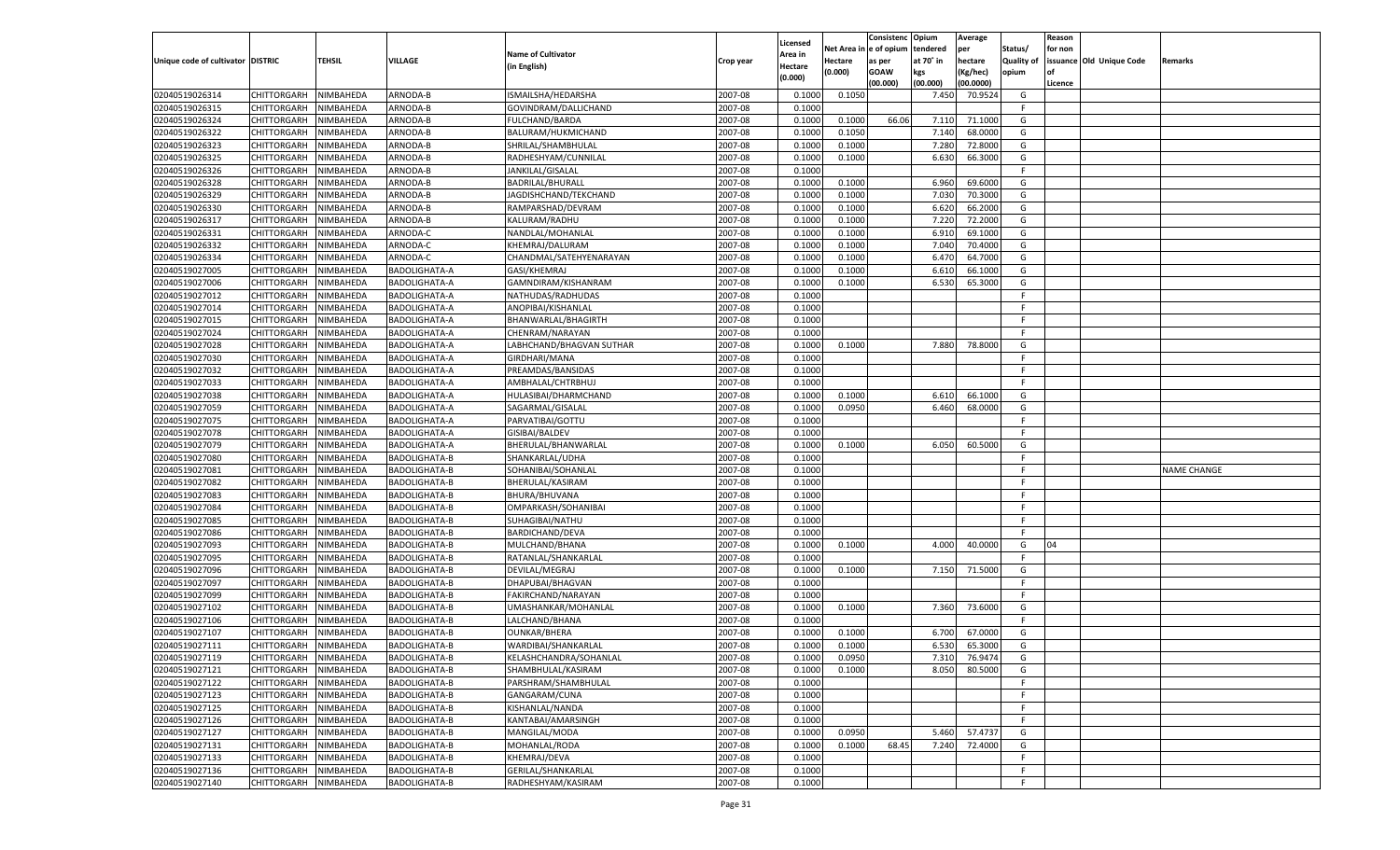|                                   |                    |               |                      |                                    |                    | Licensed         |                        | Consistenc  | Opium          | Average   |                   | Reason  |                          |                        |
|-----------------------------------|--------------------|---------------|----------------------|------------------------------------|--------------------|------------------|------------------------|-------------|----------------|-----------|-------------------|---------|--------------------------|------------------------|
|                                   |                    |               |                      | Name of Cultivator                 |                    | Area in          | Net Area in e of opium |             | tendered       | per       | Status/           | for non |                          |                        |
| Unique code of cultivator DISTRIC |                    | <b>TEHSIL</b> | VILLAGE              | (in English)                       | Crop year          | Hectare          | Hectare                | as per      | at 70° in      | hectare   | <b>Quality of</b> |         | issuance Old Unique Code | <b>Remarks</b>         |
|                                   |                    |               |                      |                                    |                    | (0.000)          | (0.000)                | <b>GOAW</b> | kgs            | (Kg/hec)  | opium             |         |                          |                        |
|                                   |                    |               |                      |                                    |                    |                  |                        | (00.000)    | (00.000)       | (00.0000) |                   | Licence |                          |                        |
| 02040519027141                    | <b>CHITTORGARH</b> | NIMBAHEDA     | <b>BADOLIGHATA-B</b> | SURAJMAL/OMJI                      | 2007-08            | 0.1000           |                        |             |                |           | - F               |         |                          |                        |
| 02040519027143                    | CHITTORGARH        | NIMBAHEDA     | <b>BADOLIGHATA-B</b> | MOHANLAL/NARAYAN                   | 2007-08            | 0.1000           |                        |             |                |           | F.                |         |                          |                        |
| 02040519027144                    | <b>CHITTORGARH</b> | NIMBAHEDA     | <b>BADOLIGHATA-B</b> | MANGILAL/RAMAJI                    | 2007-08            | 0.1000           |                        |             |                |           | F.                |         |                          |                        |
| 02040519027147                    | <b>CHITTORGARH</b> | NIMBAHEDA     | BADOLIGHATA-B        | DOLATRAM/LALCHAND                  | 2007-08            | 0.1000           |                        |             |                |           | F.                |         |                          |                        |
| 02040519027149                    | <b>CHITTORGARH</b> | NIMBAHEDA     | <b>BADOLIGHATA-A</b> | BAPULAL/CHTRBHUJ                   | 2007-08            | 0.1000           |                        |             |                |           | F.                |         | 02040519058028           | TRANSFER               |
| 02040519027150                    | CHITTORGARH        | NIMBAHEDA     | BADOLIGHATA-A        | UTHAMCHAND/CHTRBHUJ                | 2007-08            | 0.1000           |                        |             |                |           | -F                |         | 02040519058033           | TRANSFER               |
| 02040519027151                    | CHITTORGARH        | NIMBAHEDA     | <b>BADOLIGHATA-A</b> | <b>HEMRAJ/CHENABHIL</b>            | 2007-08            | 0.1000           |                        |             |                |           | F.                |         | 02040519058045           | TRANSFER               |
| 02040519027152                    | CHITTORGARH        | NIMBAHEDA     | <b>BADOLIGHATA-A</b> | RAMSVRUP UARF RAMESHVARLAL/NANDLAL | 2007-08            | 0.1000           | 0.0950                 |             | 5.690          | 59.8947   | G                 |         | 02040519058049           | TRANSFER               |
| 02040519027153                    | <b>CHITTORGARH</b> | NIMBAHEDA     | <b>BADOLIGHATA-A</b> | KHEMRAJ/SHRILAL                    | 2007-08            | 0.1000           | 0.1000                 |             | 1.640          | 16.4000   | G                 | 04      | 02040519058002           | TRANSFER               |
| 02040519027154                    | CHITTORGARH        | NIMBAHEDA     | BADOLIGHATA-A        | BHANWARLAL/MOHANLAL                | 2007-08            | 0.1000           |                        |             |                |           | F.                |         | 02040519055012           | TRANSFER               |
| 02040519027155                    | CHITTORGARH        | NIMBAHEDA     | <b>BADOLIGHATA-B</b> | MOTIYABAI/SHANKARLAL               | 2007-08            | 0.1000           |                        |             |                |           | F.                |         | 02040519039007           | TRANSFER               |
| 02040519027156                    | <b>CHITTORGARH</b> | NIMBAHEDA     | <b>BADOLIGHATA-B</b> | KHEMRAJ/BHURA                      | 2007-08            | 0.1000           |                        |             |                |           | F.                |         | 02040519039001           | TRANSFER               |
| 02040519027157                    | <b>CHITTORGARH</b> | NIMBAHEDA     | <b>BADOLIGHATA-B</b> | <b>BAGDIRAM/SHANKAR</b>            | 2007-08            | 0.1000           | 0.0900                 |             | 6.770          | 75.2222   | G                 |         | 02040519039020           | TRANSFER               |
| 02040519030003                    | CHITTORGARH        | NIMBAHEDA     | BHUJIYAKHEDI         | DOLATRAM/NANDA                     | 2007-08            | 0.1000           | 0.0950                 |             | 6.730          | 70.8421   | G                 |         |                          |                        |
| 02040519030004                    | CHITTORGARH        | NIMBAHEDA     | BHUJIYAKHEDI         | KASTURIBAI/PARBHULAL               | 2007-08            | 0.1000           | 0.0950                 |             | 7.410          | 78.0000   | G                 |         |                          |                        |
| 02040519030005                    | CHITTORGARH        | NIMBAHEDA     | BHUJIYAKHEDI         | DALLICHAND/NANDA                   | 2007-08            | 0.1000           | 0.1000                 |             | 6.750          | 67.5000   | G                 |         |                          |                        |
| 02040519030006                    | <b>CHITTORGARH</b> | NIMBAHEDA     | BHUJIYAKHEDI         | MATHRIBAI/BHANWARLAL               | 2007-08            | 0.1000           | 0.1000                 |             | 6.890          | 68.9000   | G                 |         |                          |                        |
| 02040519030007                    | CHITTORGARH        | NIMBAHEDA     | BHUJIYAKHEDI         | LALIBAI/MOHANLAL                   | 2007-08            | 0.1000           | 0.1000                 |             | 6.420          | 64.2000   | G                 |         |                          |                        |
| 02040519030008                    | CHITTORGARH        | NIMBAHEDA     | BHUJIYAKHEDI         | JAGNNATH/SHANKARLAL                | 2007-08            | 0.1000           | 0.1000                 |             | 6.310          | 63.1000   | G                 |         |                          |                        |
| 02040519030009                    | CHITTORGARH        | NIMBAHEDA     | BHUJIYAKHEDI         | PYARCHAND/NANURAM                  | 2007-08            | 0.1000           |                        |             |                |           | F.                |         |                          |                        |
| 02040519030012                    | <b>CHITTORGARH</b> | NIMBAHEDA     | BHUJIYAKHEDI         | MANGILAL/KALU                      | 2007-08            | 0.1000           | 0.1000                 |             | 7.120          | 71.2000   | G                 |         |                          |                        |
| 02040519030016                    | CHITTORGARH        | NIMBAHEDA     | BHUJIYAKHEDI         | NIRBHERAM/MADHU                    | 2007-08            | 0.1000           |                        |             |                |           | F.                |         |                          |                        |
| 02040519030018                    | CHITTORGARH        | NIMBAHEDA     | BHUJIYAKHEDI         | CUNNIBAI/BHAGU                     | 2007-08            | 0.1000           | 0.1000                 |             | 6.340          | 63.4000   | G                 |         |                          |                        |
| 02040519030023                    | CHITTORGARH        | NIMBAHEDA     | BHUJIYAKHEDI         | SANTILAL/VJAIRAM                   | 2007-08            | 0.1000           | 0.0950                 |             | 6.000          | 63.1579   | G                 |         |                          |                        |
| 02040519030025                    | <b>CHITTORGARH</b> | NIMBAHEDA     | BHUJIYAKHEDI         | JAIRAJ/NANURAM                     | 2007-08            | 0.1000           | 0.0650                 |             | 4.130          | 63.5385   | G                 |         |                          |                        |
| 02040519030030                    | CHITTORGARH        | NIMBAHEDA     | BHUJIYAKHEDI         | MOHANLAL/KESURAM                   | 2007-08            | 0.1000           | 0.1000                 |             | 6.390          | 63.9000   | G                 |         |                          |                        |
| 02040519030033                    | CHITTORGARH        | NIMBAHEDA     | BHUJIYAKHEDI         | NATHULAL/FAKIRCHAND                | 2007-08            | 0.1000           |                        |             |                |           | F.                |         |                          |                        |
| 02040519030036                    | CHITTORGARH        | NIMBAHEDA     | BHUJIYAKHEDI         | FAKIRCHAND/CUNNILAL                | 2007-08            | 0.1000           |                        |             |                |           | F.                |         |                          |                        |
| 02040519030039                    | <b>CHITTORGARH</b> | NIMBAHEDA     | BHUJIYAKHEDI         | KISHANLAL/JAIRAJ                   | 2007-08            | 0.1000           | 0.1000                 |             | 6.760          | 67.6000   | G                 |         |                          |                        |
| 02040519030040                    | CHITTORGARH        | NIMBAHEDA     | BHUJIYAKHEDI         | BANSILAL/CUNNILAL                  | 2007-08            | 0.1000           | 0.1000                 |             | 6.300          | 63.0000   | G                 |         |                          |                        |
| 02040519030041                    | <b>CHITTORGARH</b> | NIMBAHEDA     | BHUJIYAKHEDI         | SANTILAL/JAIRAJ                    | 2007-08            | 0.1000           | 0.1000                 |             | 6.770          | 67.7000   | G                 |         |                          |                        |
| 02040519030042                    | CHITTORGARH        | NIMBAHEDA     | BHUJIYAKHEDI         | JAGNNATH/MADHU                     | 2007-08            | 0.1000           | 0.0950                 |             | 6.490          | 68.3158   | G                 |         |                          |                        |
| 02040519030047                    | <b>CHITTORGARH</b> | NIMBAHEDA     | BHUJIYAKHEDI         | GITABAI/DALCHAND                   | 2007-08            | 0.1000           |                        |             |                |           | F                 |         |                          |                        |
| 02040519030054                    | CHITTORGARH        | NIMBAHEDA     | BHUJIYAKHEDI         | MUKANDLAL/JAIRAM                   | 2007-08            | 0.1000           | 0.0600                 |             | 3.760          | 62.6667   | G                 |         |                          |                        |
| 02040519030055                    | <b>CHITTORGARH</b> | NIMBAHEDA     | BHUJIYAKHEDI         | BAPULAL/DOLATRAM                   | 2007-08            | 0.1000           | 0.0950                 |             | 5.850          | 61.5789   | G                 |         |                          |                        |
| 02040519030057                    | CHITTORGARH        | NIMBAHEDA     | BHUJIYAKHEDI         | AMARCHAND/JAIRAM                   | 2007-08            | 0.1000           | 0.1000                 |             | 7.100          | 71.0000   | G                 |         |                          |                        |
| 02040519030059                    | CHITTORGARH        | NIMBAHEDA     | BHUJIYAKHEDI         | JAGDISH/ASHARAM                    | 2007-08            | 0.1000           | 0.1000                 |             | 6.290          | 62.9000   | G                 |         |                          |                        |
| 02040519030060                    | CHITTORGARH        | NIMBAHEDA     | BHUJIYAKHEDI         | MITTULAL/BANSILAL                  | 2007-08            | 0.1000           |                        |             |                |           | F.                |         |                          |                        |
| 02040519030061                    |                    |               |                      |                                    | 2007-08            |                  |                        |             |                | 63.7000   | G                 |         |                          |                        |
| 02040519030062                    | <b>CHITTORGARH</b> | NIMBAHEDA     | BHUJIYAKHEDI         | JUNDMAL/KALU                       |                    | 0.1000           | 0.1000                 |             | 6.370          |           |                   |         |                          |                        |
|                                   | CHITTORGARH        | NIMBAHEDA     | BHUJIYAKHEDI         | BHAGIRTH/DOLATRAM                  | 2007-08<br>2007-08 | 0.1000<br>0.1000 | 0.0950                 |             | 6.610<br>6.680 | 69.5789   | G<br>G            |         |                          | TRANSFER/ARNIYAJOSHI-B |
| 02040519030064                    | <b>CHITTORGARH</b> | NIMBAHEDA     | BHUJIYAKHEDI         | KALURAM/VJAIRAM                    |                    |                  | 0.0950                 |             |                | 70.3158   |                   |         |                          |                        |
| 02040519030067                    | CHITTORGARH        | NIMBAHEDA     | BHUJIYAKHEDI         | LAXMILAL/DOLATRAM                  | 2007-08            | 0.1000           | 0.1000                 |             | 6.220          | 62.2000   | G                 |         |                          |                        |
| 02040519030069                    | CHITTORGARH        | NIMBAHEDA     | BHUJIYAKHEDI         | UDHERAM/DOLATRAM                   | 2007-08            | 0.1000           | 0.1000                 |             | 6.320          | 63.2000   | G                 |         |                          |                        |
| 02040519030070                    | CHITTORGARH        | NIMBAHEDA     | BHUJIYAKHEDI         | BHIMRAJ/LAKHMICHAND                | 2007-08            | 0.1000           |                        |             |                |           | F.                |         |                          |                        |
| 02040519030071                    | CHITTORGARH        | NIMBAHEDA     | BHUJIYAKHEDI         | DEVILAL/GASIRAM                    | 2007-08            | 0.1000           | 0.0950                 |             | 6.010          | 63.2632   | G                 |         |                          |                        |
| 02040519030072                    | CHITTORGARH        | NIMBAHEDA     | BHUJIYAKHEDI         | RAMESVARLAL/BHANWARLAL             | 2007-08            | 0.1000           | 0.1000                 |             | 6.050          | 60.5000   | G                 |         |                          |                        |
| 02040519031005                    | CHITTORGARH        | NIMBAHEDA     | <b>BORKHEDI</b>      | MATHRIBAI/PARBHULAL                | 2007-08            | 0.1000           | 0.1000                 | 58.22       | 6.370          | 63.7000   | $\blacksquare$    | 02      |                          | 100% PENALTY ON OPIUM  |
| 02040519031031                    | <b>CHITTORGARH</b> | NIMBAHEDA     | <b>BORKHEDI</b>      | JADAVBAI/NANALAL                   | 2007-08            | 0.1000           |                        |             |                |           | -F                |         |                          | TRANSFER/GADOLA-B      |
| 02040519031039                    | <b>CHITTORGARH</b> | NIMBAHEDA     | <b>BORKHEDI</b>      | NANIBAI/GOMA                       | 2007-08            | 0.1000           | 0.1000                 | 60.30       | 0.370          | 3.7000    |                   | 02      |                          |                        |
| 02040519031047                    | <b>CHITTORGARH</b> | NIMBAHEDA     | <b>BORKHEDI</b>      | MANSINGH/GOVERDHANSINGH            | 2007-08            | 0.1000           | 0.1050                 | 59.78       | 6.150          | 58.5714   |                   | 02      |                          | 100% PENALTY ON OPIUM  |
| 02040519031054                    | <b>CHITTORGARH</b> | NIMBAHEDA     | <b>BORKHEDI</b>      | TULSIRAM/MANA                      | 2007-08            | 0.1000           | 0.1000                 |             | 6.230          | 62.3000   | - 1               | 02      |                          |                        |
| 02040519031056                    | <b>CHITTORGARH</b> | NIMBAHEDA     | <b>BORKHEDI</b>      | MADULAL/KISHNA                     | 2007-08            | 0.1000           |                        |             |                |           | -F                |         |                          | TRANSFER/GADOLA-B      |
| 02040519031058                    | <b>CHITTORGARH</b> | NIMBAHEDA     | <b>BORKHEDI</b>      | LHARULAL/NANDA                     | 2007-08            | 0.1000           | 0.1000                 |             | 4.720          | 47.2000   | G                 | 04      |                          |                        |
| 02040519031072                    | <b>CHITTORGARH</b> | NIMBAHEDA     | <b>BORKHEDI</b>      | NARAYANLAL/TARACHAND               | 2007-08            | 0.1000           |                        |             |                |           | E                 |         |                          | TRANSFER/GADOLA-B      |
| 02040519033001                    | <b>CHITTORGARH</b> | NIMBAHEDA     | CHARLIYAMEVASA       | PARVATIBAI/NATHU                   | 2007-08            | 0.1000           | 0.0950                 |             | 6.270          | 66.0000   | G                 |         |                          |                        |
| 02040519033002                    | <b>CHITTORGARH</b> | NIMBAHEDA     | CHARLIYAMEVASA       | TULSIRAM/SHANKAR                   | 2007-08            | 0.1000           | 0.1000                 |             | 6.310          | 63.1000   | G                 |         |                          |                        |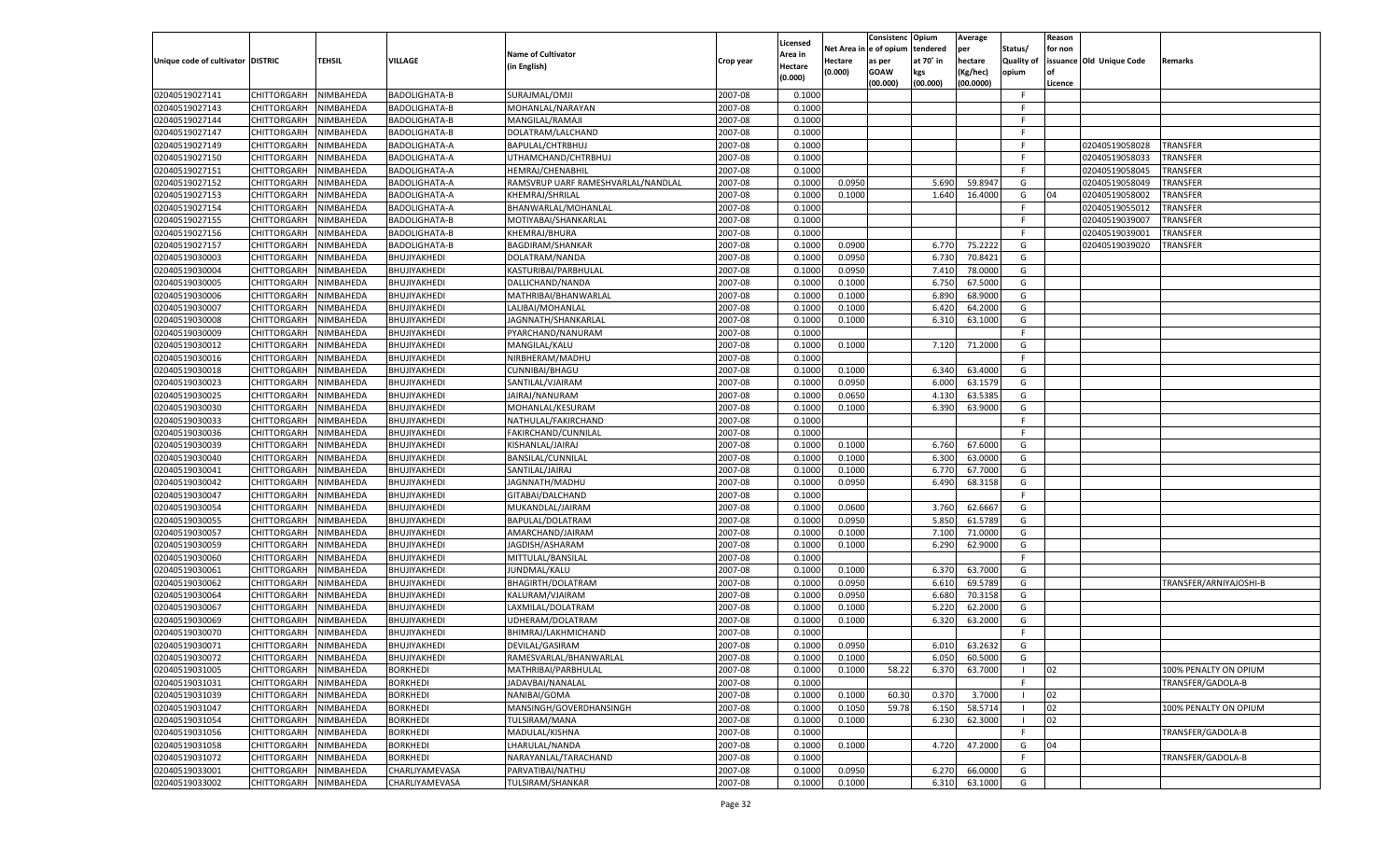|                                   |                       |                        |                                  |                                               |           | Licensed |                        | Consistenc  | Opium     | Average            |                   | Reason  |                          |                        |
|-----------------------------------|-----------------------|------------------------|----------------------------------|-----------------------------------------------|-----------|----------|------------------------|-------------|-----------|--------------------|-------------------|---------|--------------------------|------------------------|
|                                   |                       |                        |                                  | <b>Name of Cultivator</b>                     |           | Area in  | Net Area in e of opium |             | tendered  | per                | Status/           | for non |                          |                        |
| Unique code of cultivator DISTRIC |                       | <b>TEHSIL</b>          | <b>VILLAGE</b>                   | (in English)                                  | Crop year | Hectare  | Hectare                | as per      | at 70° in | hectare            | <b>Quality of</b> |         | issuance Old Unique Code | Remarks                |
|                                   |                       |                        |                                  |                                               |           | (0.000)  | (0.000)                | <b>GOAW</b> | kgs       | (Kg/hec)           | opium             |         |                          |                        |
| 02040519033006                    | CHITTORGARH           |                        | CHARLIYAMEVASA                   | <b>BHAVARIBAI/GOKEL</b>                       | 2007-08   | 0.1000   |                        | (00.000)    | (00.000)  | (00.0000)          | F.                | Licence |                          |                        |
| 02040519033007                    | CHITTORGARH           | NIMBAHEDA              |                                  |                                               | 2007-08   | 0.1000   |                        |             | 6.830     |                    | G                 |         |                          |                        |
| 02040519033008                    | <b>CHITTORGARH</b>    | NIMBAHEDA<br>NIMBAHEDA | CHARLIYAMEVASA<br>CHARLIYAMEVASA | <b>BHERULAL/GOKEL</b><br><b>BAGDIRAM/MOTI</b> | 2007-08   | 0.1000   | 0.1000<br>0.1000       |             | 6.780     | 68.3000<br>67.8000 | G                 |         |                          |                        |
| 02040519033009                    |                       |                        | CHARLIYAMEVASA                   | MANGIBAI/BAGDURAM                             | 2007-08   | 0.1000   |                        |             | 6.650     | 66.5000            | G                 |         |                          |                        |
|                                   | CHITTORGARH           | NIMBAHEDA              |                                  |                                               |           |          | 0.1000                 |             |           |                    |                   |         |                          |                        |
| 02040519033013                    | CHITTORGARH           | NIMBAHEDA              | CHARLIYAMEVASA                   | BALU/KALU                                     | 2007-08   | 0.1000   | 0.1000                 |             | 6.100     | 61.0000            | G                 |         |                          |                        |
| 02040519033016                    | CHITTORGARH           | NIMBAHEDA              | CHARLIYAMEVASA                   | DAKHIBAI/OUNKAR                               | 2007-08   | 0.1000   | 0.0950                 |             | 6.620     | 69.6842            | G                 |         |                          |                        |
| 02040519033018                    | <b>CHITTORGARH</b>    | NIMBAHEDA              | CHARLIYAMEVASA                   | PYARDAS/NANURAM                               | 2007-08   | 0.1000   | 0.0950                 |             | 6.890     | 72.5263            | G                 |         |                          |                        |
| 02040519033019                    | CHITTORGARH           | NIMBAHEDA              | CHARLIYAMEVASA                   | DALLA/KELA                                    | 2007-08   | 0.1000   | 0.1000                 |             | 6.340     | 63.4000            | G                 |         |                          |                        |
| 02040519033020                    | CHITTORGARH           | NIMBAHEDA              | CHARLIYAMEVASA                   | DHAPUBAI/OUNKAR                               | 2007-08   | 0.1000   | 0.1000                 |             | 6.980     | 69.8000            | G                 |         |                          |                        |
| 02040519033022                    | CHITTORGARH           | NIMBAHEDA              | CHARLIYAMEVASA                   | NANIBAI/HEERALAL                              | 2007-08   | 0.1000   | 0.1000                 |             | 6.770     | 67.7000            | G                 |         |                          |                        |
| 02040519033023                    | <b>CHITTORGARH</b>    | NIMBAHEDA              | CHARLIYAMEVASA                   | <b>BANSILAL/RUPA</b>                          | 2007-08   | 0.1000   |                        |             |           |                    | F.                |         |                          |                        |
| 02040519033025                    | CHITTORGARH           | NIMBAHEDA              | CHARLIYAMEVASA                   | KHEMRAJ/TARACHAND                             | 2007-08   | 0.1000   | 0.0950                 |             | 7.220     | 76.0000            | G                 |         |                          |                        |
| 02040519033026                    | CHITTORGARH           | NIMBAHEDA              | CHARLIYAMEVASA                   | ANSIBAI/HEERADAS                              | 2007-08   | 0.1000   | 0.1000                 |             | 6.770     | 67.7000            | G                 |         |                          |                        |
| 02040519033031                    | CHITTORGARH           | NIMBAHEDA              | CHARLIYAMEVASA                   | SHYAMLAL/LAKHMICHAND                          | 2007-08   | 0.1000   | 0.0950                 |             | 6.350     | 66.8421            | G                 |         |                          |                        |
| 02040519033032                    | CHITTORGARH           | NIMBAHEDA              | CHARLIYAMEVASA                   | JAMKUBAI/OUNKAR                               | 2007-08   | 0.1000   | 0.0950                 |             | 6.580     | 69.2632            | G                 |         |                          |                        |
| 02040519033036                    | CHITTORGARH           | NIMBAHEDA              | CHARLIYAMEVASA                   | DEVILAL/BHERULAL                              | 2007-08   | 0.1000   | 0.0950                 |             | 7.050     | 74.2105            | G                 |         |                          |                        |
| 02040519033040                    | CHITTORGARH           | NIMBAHEDA              | CHARLIYAMEVASA                   | PANNALAL/WAGLU                                | 2007-08   | 0.1000   | 0.1000                 |             | 6.660     | 66.6000            | G                 |         |                          |                        |
| 02040519033042                    | CHITTORGARH           | NIMBAHEDA              | CHARLIYAMEVASA                   | GISALAL/OUNKAR                                | 2007-08   | 0.1000   | 0.1000                 |             | 6.430     | 64.3000            | G                 |         |                          |                        |
| 02040519033043                    | CHITTORGARH           | NIMBAHEDA              | CHARLIYAMEVASA                   | BHERULAL/BAGDIRAM                             | 2007-08   | 0.1000   | 0.1000                 |             | 6.430     | 64.3000            | G                 |         |                          |                        |
| 02040519033046                    | CHITTORGARH           | NIMBAHEDA              | CHARLIYAMEVASA                   | GOPALDAS/CHENDAS                              | 2007-08   | 0.1000   | 0.1000                 |             | 6.300     | 63.0000            | G                 |         |                          |                        |
| 02040519033052                    | CHITTORGARH           | NIMBAHEDA              | CHARLIYAMEVASA                   | BADRILAL/VJHERAM                              | 2007-08   | 0.1000   | 0.0950                 |             | 6.500     | 68.4211            | G                 |         |                          |                        |
| 02040519033056                    | CHITTORGARH           | NIMBAHEDA              | CHARLIYAMEVASA                   | <b>BANSILAL/BAGDIRAM</b>                      | 2007-08   | 0.1000   | 0.1000                 |             | 6.970     | 69.7000            | G                 |         |                          |                        |
| 02040519033059                    | CHITTORGARH           | NIMBAHEDA              | CHARLIYAMEVASA                   | AMARCHAND/BAGDIRAM                            | 2007-08   | 0.1000   | 0.0950                 |             | 6.520     | 68.6316            | G                 |         |                          |                        |
| 02040519033064                    | CHITTORGARH           | NIMBAHEDA              | CHARLIYAMEVASA                   | GOPAL/RAMLAL                                  | 2007-08   | 0.1000   | 0.1000                 |             | 6.150     | 61.5000            | G                 |         |                          |                        |
| 02040519033065                    | CHITTORGARH           | NIMBAHEDA              | CHARLIYAMEVASA                   | PARBHULAL/RUPA                                | 2007-08   | 0.1000   | 0.0950                 |             | 5.790     | 60.9474            | G                 |         |                          |                        |
| 02040519033068                    | CHITTORGARH           | NIMBAHEDA              | CHARLIYAMEVASA                   | MANGIBAI/RAMCHANDRA                           | 2007-08   | 0.1000   | 0.1000                 |             | 6.680     | 66.8000            | G                 |         |                          |                        |
| 02040519033070                    | CHITTORGARH           | NIMBAHEDA              | CHARLIYAMEVASA                   | RAMLAL/BAGDIRAM                               | 2007-08   | 0.1000   | 0.1000                 |             | 6.400     | 64.0000            | G                 |         |                          |                        |
| 02040519033072                    | CHITTORGARH           | NIMBAHEDA              | CHARLIYAMEVASA                   | RAJARAM/OUNKARKUMAR                           | 2007-08   | 0.1000   | 0.1000                 |             | 6.490     | 64.9000            | G                 |         |                          |                        |
| 02040519033075                    | CHITTORGARH           | NIMBAHEDA              | CHARLIYAMEVASA                   | MNOHARLAL/DOLA                                | 2007-08   | 0.1000   | 0.1000                 |             | 6.510     | 65.1000            | G                 |         |                          |                        |
| 02040519033076                    | CHITTORGARH           | NIMBAHEDA              | CHARLIYAMEVASA                   | RADHESHYAM/BHERULAL                           | 2007-08   | 0.1000   |                        |             |           |                    | F.                |         |                          |                        |
| 02040519033080                    | CHITTORGARH           | NIMBAHEDA              | CHARLIYAMEVASA                   | BALURAM/NATHURAM                              | 2007-08   | 0.1000   | 0.0950                 |             | 6.960     | 73.2632            | G                 |         |                          |                        |
| 02040519033081                    | CHITTORGARH           | NIMBAHEDA              | CHARLIYAMEVASA                   | SATEYENARAYAN/MANGILAL                        | 2007-08   | 0.1000   | 0.1000                 |             | 6.650     | 66.5000            | G                 |         |                          |                        |
| 02040519033004                    | CHITTORGARH           | NIMBAHEDA              | CHARLIYAMEVASA                   | RUKMNIBAI/GOKEL                               | 2007-08   | 0.1000   | 0.1000                 |             | 6.650     | 66.5000            | G                 |         |                          | TRANSFER/MEVASA JANGIR |
| 02040519033015                    | CHITTORGARH           | NIMBAHEDA              | CHARLIYAMEVASA                   | RADHU/PRTHA                                   | 2007-08   | 0.1000   | 0.1000                 |             | 6.820     | 68.2000            | G                 |         |                          | TRANSFER/MEVASA JANGIR |
| 02040519033033                    | CHITTORGARH           | NIMBAHEDA              | CHARLIYAMEVASA                   | SOLA/PRTHA                                    | 2007-08   | 0.1000   | 0.1000                 |             | 6.380     | 63.8000            | G                 |         |                          | TRANSFER/MEVASA JANGIR |
| 02040519033037                    | CHITTORGARH           | NIMBAHEDA              | CHARLIYAMEVASA                   | UDHERAM/OUNKAR                                | 2007-08   | 0.1000   | 0.1000                 |             | 7.400     | 74.0000            | G                 |         |                          | TRANSFER/MEVASA JANGIR |
| 02040519033048                    | CHITTORGARH           | NIMBAHEDA              | CHARLIYAMEVASA                   | JAMNALAL/SHANKAR                              | 2007-08   | 0.1000   |                        |             |           |                    | F.                |         |                          | TRANSFER/MEVASA JANGIR |
| 02040519033057                    | CHITTORGARH           | NIMBAHEDA              | CHARLIYAMEVASA                   | LAXMIBAI/MOHANLAL                             | 2007-08   | 0.1000   | 0.1000                 |             | 6.830     | 68.3000            | G                 |         |                          | TRANSFER/MEVASA JANGIR |
| 02040519033060                    | <b>CHITTORGARH</b>    | NIMBAHEDA              | CHARLIYAMEVASA                   | MANGILAL/GOKEL                                | 2007-08   | 0.1000   | 0.1000                 |             | 6.670     | 66.7000            | G                 |         |                          | TRANSFER/MEVASA JANGIR |
| 02040519033062                    | CHITTORGARH           | NIMBAHEDA              | CHARLIYAMEVASA                   | BHERULAL/PYARA                                | 2007-08   | 0.1000   | 0.1000                 |             | 6.880     | 68.8000            | G                 |         |                          | TRANSFER/MEVASA JANGIR |
| 02040519033067                    | CHITTORGARH           | NIMBAHEDA              | CHARLIYAMEVASA                   | HUKMICHAND/SOLA                               | 2007-08   | 0.1000   | 0.1000                 |             | 7.010     | 70.1000            | G                 |         |                          | TRANSFER/MEVASA JANGIR |
| 02040519034001                    | CHITTORGARH           | NIMBAHEDA              | <b>DHANI</b>                     | CUNNILAL/RAMCHANDRA                           | 2007-08   | 0.1000   | 0.1050                 |             | 7.180     | 68.3810            | G                 |         |                          |                        |
| 02040519034002                    | <b>CHITTORGARH</b>    | NIMBAHEDA              | <b>DHANI</b>                     | NENALAL/HJARI                                 | 2007-08   | 0.1000   | 0.1000                 |             | 7.470     | 74.7000            | G                 |         |                          |                        |
| 02040519034005                    | CHITTORGARH           | NIMBAHEDA              | <b>DHANI</b>                     | NATHULAL/BHGGA                                | 2007-08   | 0.1000   |                        |             |           |                    | F.                |         |                          |                        |
| 02040519034009                    | CHITTORGARH           | NIMBAHEDA              | <b>DHANI</b>                     | SHAMBHUBAI/PRHLAD                             | 2007-08   | 0.1000   | 0.1000                 |             | 6.740     | 67.4000            | G                 |         |                          |                        |
| 02040519034010                    | CHITTORGARH NIMBAHEDA |                        | <b>DHANI</b>                     | DARIYAVBAI/BAGGA                              | 2007-08   | 0.1000   | 0.1000                 |             | 6.180     | 61.8000            | G                 |         |                          |                        |
| 02040519034011                    | CHITTORGARH           | NIMBAHEDA              | <b>DHANI</b>                     | RATANLAL/KASTURIBAI                           | 2007-08   | 0.1000   | 0.1000                 |             | 6.410     | 64.1000            | G                 |         |                          |                        |
| 02040519034016                    | <b>CHITTORGARH</b>    | NIMBAHEDA              | <b>DHANI</b>                     | BAKSU/UDHA                                    | 2007-08   | 0.1000   | 0.1000                 |             | 6.870     | 68.7000            | G                 |         |                          |                        |
| 02040519034018                    | <b>CHITTORGARH</b>    | <b>NIMBAHEDA</b>       | <b>DHANI</b>                     | SHANKAR/GOKEL                                 | 2007-08   | 0.1000   | 0.0950                 |             | 6.930     | 72.9474            | G                 |         |                          |                        |
| 02040519034020                    | <b>CHITTORGARH</b>    | NIMBAHEDA              | <b>DHANI</b>                     | GAJRIBAI/BHUVANA                              | 2007-08   | 0.1000   | 0.1000                 |             | 7.380     | 73.8000            | G                 |         |                          |                        |
| 02040519034022                    | <b>CHITTORGARH</b>    | NIMBAHEDA              | <b>DHANI</b>                     | MAHADEV/NANURAM                               | 2007-08   | 0.1000   | 0.1000                 |             | 6.730     | 67.3000            | G                 |         |                          |                        |
| 02040519034024                    | <b>CHITTORGARH</b>    | NIMBAHEDA              | <b>DHANI</b>                     | DHAPUBAI/KHEMA                                | 2007-08   | 0.1000   | 0.1000                 |             | 6.660     | 66.6000            | G                 |         |                          |                        |
| 02040519034027                    | <b>CHITTORGARH</b>    | NIMBAHEDA              | <b>DHANI</b>                     | RADHULAL/SHVLAL                               | 2007-08   | 0.1000   |                        |             |           |                    | F.                |         |                          |                        |
| 02040519034031                    | <b>CHITTORGARH</b>    | NIMBAHEDA              | <b>DHANI</b>                     | KARU/NANURAM                                  | 2007-08   | 0.1000   | 0.1000                 |             | 6.730     | 67.3000            | G                 |         |                          |                        |
| 02040519034033                    | <b>CHITTORGARH</b>    | NIMBAHEDA              | <b>DHANI</b>                     | PRTHVIRAJ/KHEMRAJ                             | 2007-08   | 0.1000   | 0.0950                 |             | 6.730     | 70.8421            | G                 |         |                          |                        |
|                                   |                       |                        | <b>DHANI</b>                     | NOJUBAI/GOVINDRAM                             |           |          |                        |             |           |                    | G                 |         |                          |                        |
| 02040519034034                    | <b>CHITTORGARH</b>    | NIMBAHEDA              |                                  |                                               | 2007-08   | 0.1000   | 0.1000                 |             | 7.400     | 74.0000            |                   |         |                          |                        |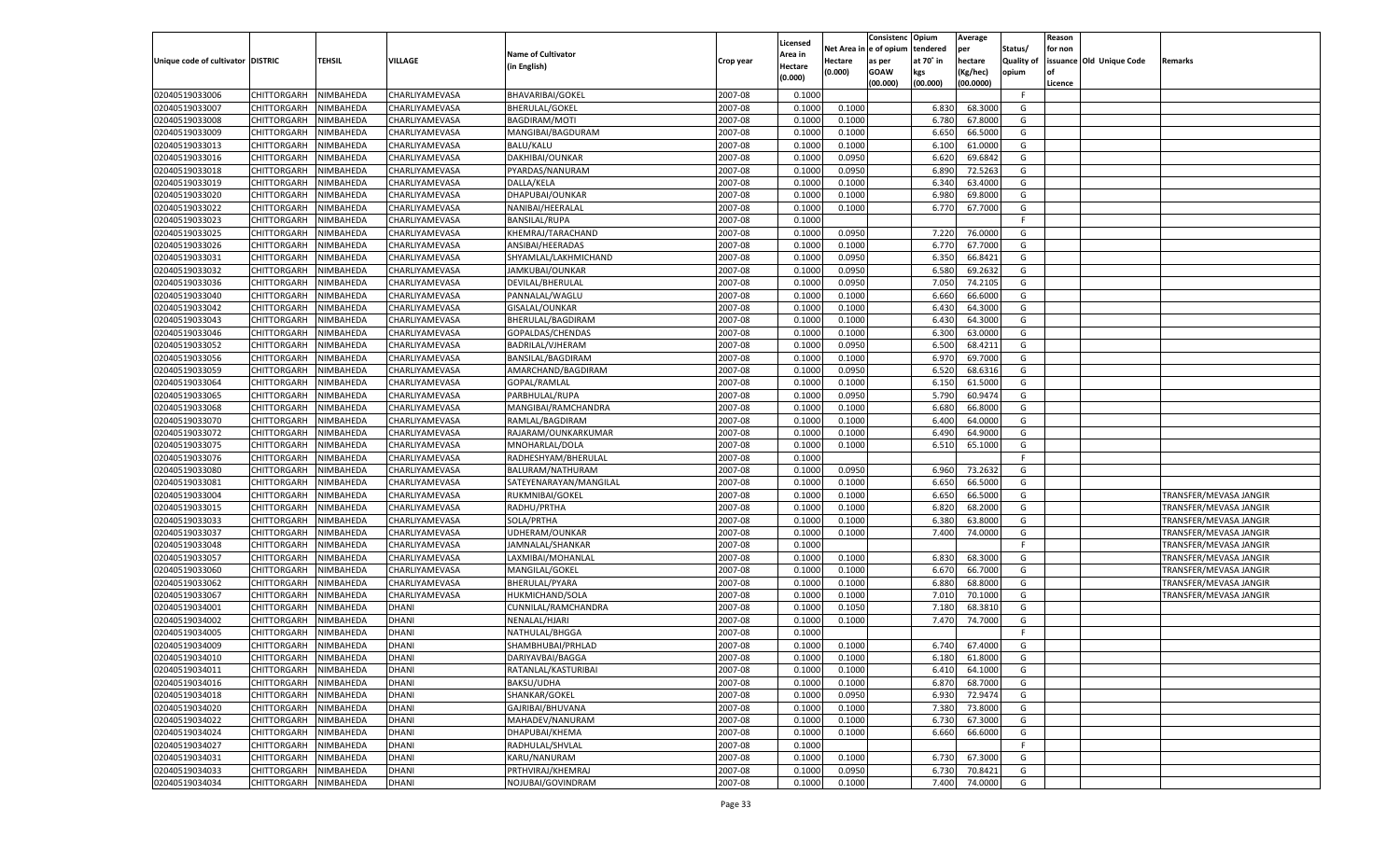|                                   |                       |           |                   |                             |           |                    |             | Consistenc    | Opium     | Average   |                   | Reason  |                          |                               |
|-----------------------------------|-----------------------|-----------|-------------------|-----------------------------|-----------|--------------------|-------------|---------------|-----------|-----------|-------------------|---------|--------------------------|-------------------------------|
|                                   |                       |           |                   |                             |           | Licensed           | Net Area iı | n  e of opium | tendered  | per       | Status/           | for non |                          |                               |
| Unique code of cultivator DISTRIC |                       | TEHSIL    | <b>VILLAGE</b>    | <b>Name of Cultivator</b>   | Crop year | Area in            | Hectare     | as per        | at 70° in | hectare   | <b>Quality of</b> |         | issuance Old Unique Code | Remarks                       |
|                                   |                       |           |                   | (in English)                |           | Hectare<br>(0.000) | (0.000)     | <b>GOAW</b>   | kgs       | (Kg/hec)  | opium             |         |                          |                               |
|                                   |                       |           |                   |                             |           |                    |             | (00.000)      | (00.000)  | (00.0000) |                   | Licence |                          |                               |
| 02040519034035                    | CHITTORGARH           | NIMBAHEDA | <b>DHANI</b>      | BAGGARAM/DANNA              | 2007-08   | 0.1000             | 0.1050      |               | 7.020     | 66.8571   | G                 |         |                          |                               |
| 02040519034036                    | CHITTORGARH           | NIMBAHEDA | <b>DHANI</b>      | HEERALAL/RATANLAL           | 2007-08   | 0.1000             | 0.1050      |               | 7.000     | 66.6667   | G                 |         |                          |                               |
| 02040519034038                    | CHITTORGARH           | NIMBAHEDA | DHANI             | UDHERAM/MAGNA               | 2007-08   | 0.1000             | 0.1000      |               | 6.780     | 67.8000   | G                 |         |                          |                               |
| 02040519034040                    | CHITTORGARH           | NIMBAHEDA | <b>DHANI</b>      | JANIBAI/HJARILAL            | 2007-08   | 0.1000             | 0.0950      |               | 6.780     | 71.3684   | G                 |         |                          |                               |
| 02040519034042                    | CHITTORGARH           | NIMBAHEDA | DHANI             | <b>BAKTARAM/DHOKEL</b>      | 2007-08   | 0.1000             | 0.0950      |               | 6.610     | 69.5789   | G                 |         |                          |                               |
| 02040519034043                    | CHITTORGARH           | NIMBAHEDA | <b>DHANI</b>      | RAJARAM/HATHA               | 2007-08   | 0.1000             | 0.1050      |               | 7.420     | 70.6667   | G                 |         |                          |                               |
| 02040519034044                    | CHITTORGARH           | NIMBAHEDA | <b>DHANI</b>      | CUNNILAL/RAMLAL             | 2007-08   | 0.1000             | 0.1000      |               | 6.330     | 63.3000   | G                 |         |                          |                               |
| 02040519034045                    | CHITTORGARH           | NIMBAHEDA | <b>DHANI</b>      | <b>BAGDU/SHVA</b>           | 2007-08   | 0.1000             |             |               |           |           | E                 |         |                          |                               |
| 02040519034047                    | CHITTORGARH           | NIMBAHEDA | <b>DHANI</b>      | MHDANLAL/CUNNILAL           | 2007-08   | 0.1000             | 0.1000      |               | 6.910     | 69.1000   | G                 |         |                          |                               |
| 02040519034048                    | CHITTORGARH           | NIMBAHEDA | <b>DHANI</b>      | RATIRAM/NARAYAN             | 2007-08   | 0.1000             |             |               |           |           | E                 |         |                          |                               |
| 02040519034049                    | CHITTORGARH           | NIMBAHEDA | <b>DHANI</b>      | BHERULAL/SEETARAM           | 2007-08   | 0.1000             | 0.1000      |               | 7.500     | 75.0000   | G                 |         |                          |                               |
| 02040519034050                    | CHITTORGARH           | NIMBAHEDA | <b>DHANI</b>      | <b>HJARIGIRI/RAMGIRI</b>    | 2007-08   | 0.1000             | 0.0950      |               | 6.140     | 64.6316   | G                 |         |                          |                               |
| 02040519034051                    | CHITTORGARH           | NIMBAHEDA | <b>DHANI</b>      | GANPATLAL/BHOMA             | 2007-08   | 0.1000             | 0.1000      |               | 7.700     | 77.0000   | G                 |         |                          |                               |
| 02040519034052                    | CHITTORGARH           | NIMBAHEDA | <b>DHANI</b>      | SHANKARLAL/DHOKEL           | 2007-08   | 0.1000             | 0.1000      |               | 7.070     | 70.7000   | G                 |         |                          |                               |
| 02040519035001                    | CHITTORGARH           | NIMBAHEDA | FACHARSOLANKI     | SHUKDEV/NANURAM             | 2007-08   | 0.1000             | 0.1000      |               | 7.080     | 70.8000   | G                 |         |                          |                               |
| 02040519035003                    | CHITTORGARH           | NIMBAHEDA | FACHARSOLANKI     | <b>HANSIBAI/BHAGIRTH</b>    | 2007-08   | 0.1000             | 0.1000      |               | 6.970     | 69.7000   | G                 |         |                          |                               |
| 02040519035004                    | CHITTORGARH           | NIMBAHEDA | FACHARSOLANKI     | BARJIBAI/SHANKARLAL         | 2007-08   | 0.1000             |             |               |           |           | F                 |         |                          |                               |
| 02040519035009                    | CHITTORGARH           | NIMBAHEDA | FACHARSOLANKI     | NARAYANIBAI/MOHANLAL        | 2007-08   | 0.1000             | 0.1000      |               | 6.770     | 67.7000   | G                 |         |                          |                               |
| 02040519035010                    | CHITTORGARH           | NIMBAHEDA | FACHARSOLANKI     | SHANKARLAL/KJODH            | 2007-08   | 0.1000             | 0.1000      |               | 6.400     | 64.0000   | G                 |         |                          |                               |
| 02040519035012                    | CHITTORGARH           | NIMBAHEDA | FACHARSOLANKI     | NANDLAL/GOPILAL             | 2007-08   | 0.1000             |             |               |           |           | F.                |         |                          |                               |
| 02040519035016                    | CHITTORGARH           | NIMBAHEDA | FACHARSOLANKI     | MULCHAND/NANURAM            | 2007-08   | 0.1000             | 0.0950      |               | 6.480     | 68.2105   | G                 |         |                          |                               |
| 02040519035017                    | CHITTORGARH           | NIMBAHEDA | FACHARSOLANKI     | BADAMBAI/DOLATRAM           | 2007-08   | 0.1000             |             |               |           |           | F.                |         |                          | NAME CHANGE                   |
| 02040519035018                    | CHITTORGARH           | NIMBAHEDA | FACHARSOLANKI     | SHYAMA/HEERA                | 2007-08   | 0.1000             | 0.1050      |               | 6.500     | 61.9048   | G                 |         |                          |                               |
| 02040519035021                    | CHITTORGARH           | NIMBAHEDA | FACHARSOLANKI     | PARBHULAL/PANNALAL          | 2007-08   | 0.1000             | 0.0950      |               | 5.780     | 60.8421   | G                 |         |                          |                               |
| 02040519035026                    | CHITTORGARH           | NIMBAHEDA | FACHARSOLANKI     | RUKAMNKVAR/GORISINGH        | 2007-08   | 0.1000             |             |               |           |           | F.                |         |                          |                               |
| 02040519035036                    | CHITTORGARH           | NIMBAHEDA | FACHARSOLANKI     | HARKLAL/BHAGIRTH            | 2007-08   | 0.1000             |             |               |           |           | F.                |         |                          |                               |
| 02040519035039                    | CHITTORGARH           | NIMBAHEDA | FACHARSOLANKI     | SHIVLAL/GOPILAL             | 2007-08   | 0.1000             | 0.1000      |               | 6.560     | 65.6000   | G                 |         |                          |                               |
| 02040519035041                    | CHITTORGARH           | NIMBAHEDA | FACHARSOLANKI     | AMARSINGH/GORISINGH         | 2007-08   | 0.1000             |             |               |           |           | F.                |         |                          |                               |
| 02040519035042                    | CHITTORGARH           | NIMBAHEDA | FACHARSOLANKI     | RAMNARAYAN/SUKHDEV          | 2007-08   | 0.1000             |             |               |           |           | F.                |         |                          |                               |
| 02040519037005                    | CHITTORGARH           | NIMBAHEDA | GADOLA-B          | <b>BHERA/KALU</b>           | 2007-08   | 0.1000             | 0.1050      |               | 6.640     | 63.2381   | G                 |         |                          |                               |
| 02040519037006                    |                       |           | GADOLA-B          |                             | 2007-08   | 0.1000             | 0.1000      |               | 5.850     | 58.5000   | G                 |         |                          |                               |
|                                   | CHITTORGARH           | NIMBAHEDA |                   | BHAVANIRAM/BHARMAL          |           |                    |             |               |           |           | F                 |         |                          |                               |
| 02040519037034                    | CHITTORGARH           | NIMBAHEDA | GADOLA-B          | LALURAM/BHANWARLAL          | 2007-08   | 0.1000             |             |               |           |           | E                 |         |                          |                               |
| 02040519037168                    | CHITTORGARH           | NIMBAHEDA | GADOLA-B          | GEANDIBAI/RAMLAL            | 2007-08   | 0.1000             |             |               |           |           |                   |         |                          |                               |
| 02040519037173                    | CHITTORGARH           | NIMBAHEDA | GADOLA-B          | BHAGVANTIBAI/PANCHMAL       | 2007-08   | 0.1000             | 0.1050      |               | 7.250     | 69.0476   | G                 |         |                          |                               |
| 02040519037176                    | CHITTORGARH           | NIMBAHEDA | GADOLA-B          | SHANKARLAL/NARU             | 2007-08   | 0.1000             |             |               |           |           | F.                |         |                          |                               |
| 02040519037178                    | CHITTORGARH           | NIMBAHEDA | GADOLA-B          | BHERULAL/BHAGIRTH           | 2007-08   | 0.1000             | 0.1000      |               | 6.010     | 60.1000   | G                 |         |                          |                               |
| 02040519037180                    | CHITTORGARH           | NIMBAHEDA | GADOLA-B          | TARACHAND/OUNKAR            | 2007-08   | 0.1000             | 0.1050      |               | 7.010     | 66.7619   | G                 |         |                          |                               |
| 02040519037185                    | CHITTORGARH           | NIMBAHEDA | GADOLA-B          | RATANLAL/BHAGVANLAI         | 2007-08   | 0.1000             |             |               |           |           | F.                |         |                          |                               |
| 02040519037189                    | CHITTORGARH           | NIMBAHEDA | GADOLA-B          | DALCHAND/NARAYAN            | 2007-08   | 0.1000             |             |               |           |           | F                 |         |                          |                               |
| 02040519037190                    | CHITTORGARH           | NIMBAHEDA | GADOLA-B          | UDHELAL/MANGU               | 2007-08   | 0.1000             |             |               |           |           | F                 |         |                          |                               |
| 02040519037191                    | CHITTORGARH           | NIMBAHEDA | GADOLA-B          | BHAGVANIBAI/SEETARAM        | 2007-08   | 0.1000             | 0.1050      |               | 6.550     | 62.3810   | G                 |         |                          |                               |
| 02040519037199                    | CHITTORGARH           | NIMBAHEDA | GADOLA-B          | DALCHAND/SOLAL              | 2007-08   | 0.1000             |             |               |           |           | F.                |         |                          |                               |
| 02040519037206                    | CHITTORGARH           | NIMBAHEDA | GADOLA-B          | BABULAL/SHANKARLAL          | 2007-08   | 0.1000             |             |               |           |           | F                 |         |                          |                               |
| 02040519037211                    | CHITTORGARH           | NIMBAHEDA | GADOLA-B          | SURESHCHANDRA/RAMLAL        | 2007-08   | 0.1000             |             |               |           |           | F                 |         |                          |                               |
| 02040519037230                    | CHITTORGARH           | NIMBAHEDA | GADOLA-B          | RADHAKISHAN/UDHAMALI        | 2007-08   | 0.1000             | 0.1000      |               | 6.770     | 67.7000   | G                 |         |                          |                               |
| 02040519038001                    | CHITTORGARH NIMBAHEDA |           | GANESHPURA        | GOVINDRAM/CHAGANLAL         | 2007-08   | 0.1000             | 0.1050      |               | 6.860     | 65.3333   | G                 |         |                          | TRANSFER/ARNODA-A             |
| 02040519038004                    | <b>CHITTORGARH</b>    | NIMBAHEDA | <b>GANESHPURA</b> | NANDLAL/BHANWARLAL          | 2007-08   | 0.1000             | 0.1000      |               | 6.940     | 69.4000   | G                 |         |                          | TRANSFER/ARNODA-A             |
| 02040519038005                    | CHITTORGARH           | NIMBAHEDA | GANESHPURA        | SUNDARLAL/DEVILAL/PYARCHAND | 2007-08   | 0.1000             |             |               |           |           | F.                |         |                          | TRANSFER/ARNODA-A             |
| 02040519038007                    | CHITTORGARH           | NIMBAHEDA | GANESHPURA        | KALURAM/PYARCHAND           | 2007-08   | 0.1000             | 0.1000      |               | 6.850     | 68.5000   | G                 |         |                          | TRANSFER/ARNODA-A             |
| 02040519038008                    | <b>CHITTORGARH</b>    | NIMBAHEDA | GANESHPURA        | KISHANKAK/SHALIGRAM         | 2007-08   | 0.1000             |             |               |           |           | F.                |         |                          | TRANSFER/ARNODA-A             |
| 02040519038009                    | CHITTORGARH           | NIMBAHEDA | <b>GANESHPURA</b> | NANIBAI/BHUVANIRAM          | 2007-08   | 0.1000             | 0.1000      |               | 7.090     | 70.9000   | G                 |         |                          | NAME CHANGE/TRANSFER/ARNODA-A |
| 02040519038010                    | CHITTORGARH           | NIMBAHEDA | GANESHPURA        | BABULAL/CUNNIBAI            | 2007-08   | 0.1000             | 0.1000      |               | 7.510     | 75.1000   | G                 |         |                          | TRANSFER/ARNODA-A             |
| 02040519040003                    | CHITTORGARH           | NIMBAHEDA | KARTHANA          | LAXMIBAI/RUPA               | 2007-08   | 0.1000             |             |               |           |           | F.                |         |                          | <b>NAME CHANGE</b>            |
| 02040519040004                    | CHITTORGARH           | NIMBAHEDA | KARTHANA          | SURESHCHAND/MANGILAL        | 2007-08   | 0.1000             |             |               |           |           | $\mathsf F$       |         |                          |                               |
| 02040519040012                    | CHITTORGARH           | NIMBAHEDA | KARTHANA          | <b>BHAGIRTH/BHERA</b>       | 2007-08   | 0.1000             |             |               |           |           | F.                |         |                          |                               |
| 02040519040024                    | CHITTORGARH           | NIMBAHEDA | KARTHANA          | DEVILAL/RUPA                | 2007-08   | 0.1000             |             |               |           |           | F.                |         |                          |                               |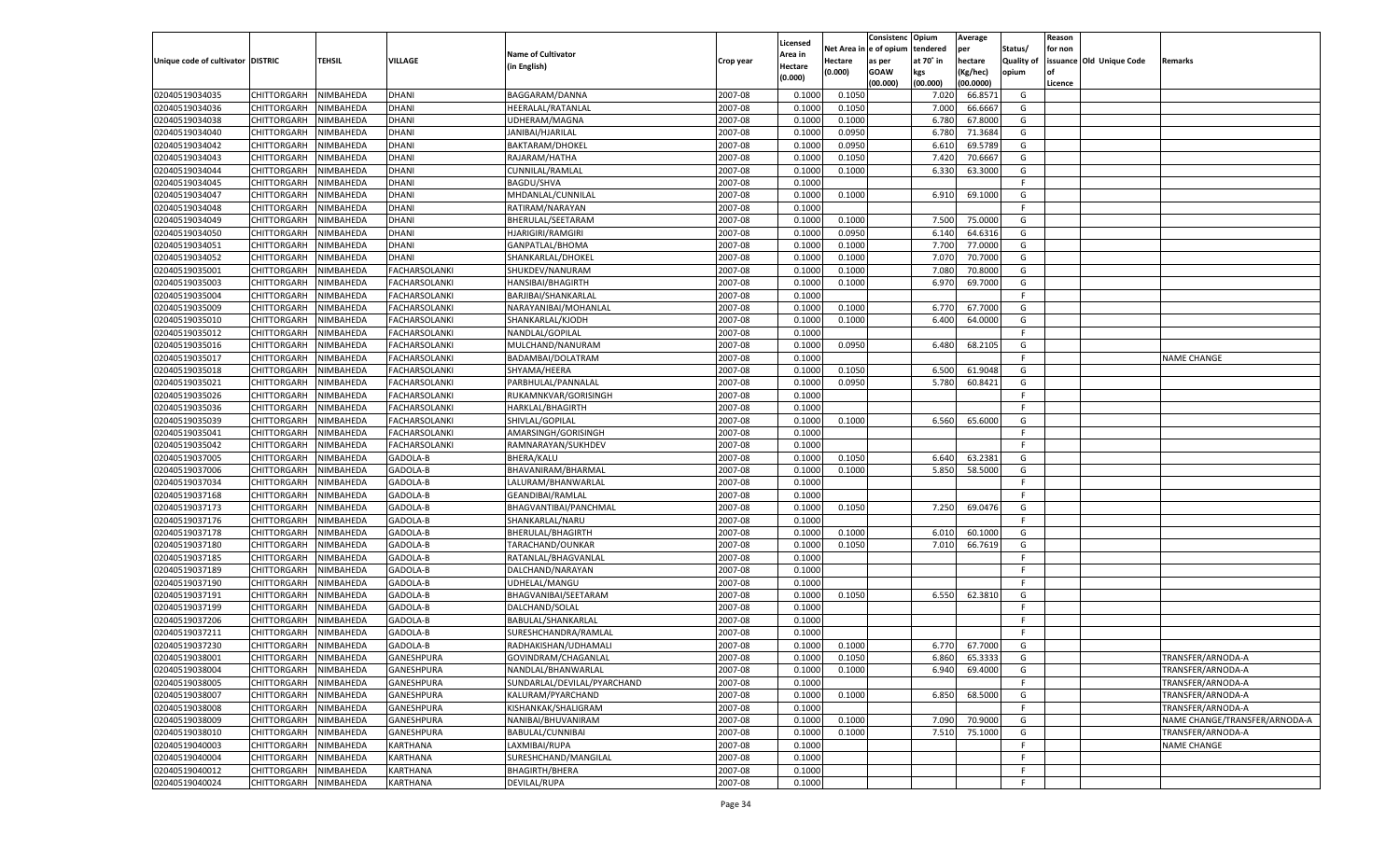|                                   |                       |                        |                 |                           |           |                     |          | Consistenc  | Opium     | Average   |                   | Reason  |                          |                    |
|-----------------------------------|-----------------------|------------------------|-----------------|---------------------------|-----------|---------------------|----------|-------------|-----------|-----------|-------------------|---------|--------------------------|--------------------|
|                                   |                       |                        |                 | <b>Name of Cultivator</b> |           | Licensed<br>\rea in | Net Area | e of opium  | tendered  | per       | Status/           | for non |                          |                    |
| Unique code of cultivator DISTRIC |                       | <b>TEHSIL</b>          | VILLAGE         | (in English)              | Crop year | Hectare             | Hectare  | as per      | at 70˚ in | hectare   | <b>Quality of</b> |         | issuance Old Unique Code | Remarks            |
|                                   |                       |                        |                 |                           |           | (0.000)             | (0.000)  | <b>GOAW</b> | kgs       | (Kg/hec)  | opium             |         |                          |                    |
|                                   |                       |                        |                 |                           |           |                     |          | (00.000)    | (00.000)  | (00.0000) |                   | Licence |                          |                    |
| 02040519040025                    | CHITTORGARH           | NIMBAHEDA              | <b>KARTHANA</b> | RAMCHANDRA/MANGILAL       | 2007-08   | 0.1000              |          |             |           |           | -F                |         |                          |                    |
| 02040519040028                    | CHITTORGARH           | NIMBAHEDA              | KARTHANA        | SHAMBHULAL/RAMLAL         | 2007-08   | 0.1000              |          |             |           |           | F.                |         |                          |                    |
| 02040519041001                    | CHITTORGARH           | NIMBAHEDA              | KARUNDA         | KESIBAI/NATHU             | 2007-08   | 0.1000              | 0.1000   |             | 6.88      | 68.8000   | G                 |         |                          |                    |
| 02040519041002                    | CHITTORGARH           | NIMBAHEDA              | KARUNDA         | GANESH/TULSIRAM           | 2007-08   | 0.1000              | 0.1000   |             | 6.450     | 64.5000   | G                 |         |                          |                    |
| 02040519041008                    | CHITTORGARH           | NIMBAHEDA              | KARUNDA         | OUNKAR/CHAGANLAL          | 2007-08   | 0.1000              | 0.1000   |             | 5.620     | 56.2000   | G                 |         |                          |                    |
| 02040519041012                    | CHITTORGARH           | NIMBAHEDA              | KARUNDA         | NARAYAN/MIYACHAND         | 2007-08   | 0.1000              | 0.1000   |             | 6.450     | 64.5000   | G                 |         |                          |                    |
| 02040519041014                    | CHITTORGARH           | NIMBAHEDA              | KARUNDA         | MAGNIRAM/HARIRAM          | 2007-08   | 0.1000              | 0.1000   |             | 2.820     | 28.2000   | G                 | 04      |                          |                    |
| 02040519041024                    | CHITTORGARH           | NIMBAHEDA              | KARUNDA         | <b>KESARBAI/CHTRBHUJ</b>  | 2007-08   | 0.1000              | 0.1050   |             | 6.07      | 57.8095   | G                 |         |                          |                    |
| 02040519041027                    | CHITTORGARH           | NIMBAHEDA              | KARUNDA         | PARTAPIBAI/SHANKARLAL     | 2007-08   | 0.1000              | 0.1050   |             | 1.700     | 16.1905   | G                 | 04      | 02040519079004           | <b>TRANSFER</b>    |
| 02040519041028                    | CHITTORGARH           | NIMBAHEDA              | KARUNDA         | GATTUBAI/PRTHVIRAJ        | 2007-08   | 0.1000              | 0.1000   |             | 5.87      | 58.7000   | G                 |         | 02040519079009           | TRANSFER           |
| 02040519041029                    | CHITTORGARH           | NIMBAHEDA              | KARUNDA         | HEMRAJ/KISHANLAL          | 2007-08   | 0.1000              | 0.1050   |             | 2.280     | 21.7143   | G                 | 04      | 02040519079032           | TRANSFER           |
| 02040519041030                    | CHITTORGARH           | NIMBAHEDA              | KARUNDA         | BHUVANILAL/LAXMAN         | 2007-08   | 0.1000              |          |             |           |           | F.                |         | 02040519045003           | TRANSFER           |
| 02040519041031                    | CHITTORGARH           | NIMBAHEDA              | KARUNDA         | OUNKARLAL/UDHIBAI         | 2007-08   | 0.1000              |          |             |           |           | F.                |         | 02040519045005           | TRANSFER           |
| 02040519041032                    | CHITTORGARH           | NIMBAHEDA              | KARUNDA         | RATANLAL/JODHRAJ          | 2007-08   | 0.1000              |          |             |           |           | F.                |         | 02040519045028           | TRANSFER           |
| 02040519041033                    | CHITTORGARH           | NIMBAHEDA              | KARUNDA         | RAMESHCHANDRA/BHUVANILAL  | 2007-08   | 0.1000              |          |             |           |           | F.                |         | 02040519045033           | TRANSFER           |
| 02040519043002                    | CHITTORGARH           | NIMBAHEDA              | KRIPARAMKIKHEDI | LALU/KISHNA               | 2007-08   | 0.1000              | 0.1000   |             | 6.730     | 67.3000   | G                 |         |                          |                    |
| 02040519043003                    | CHITTORGARH           | NIMBAHEDA              | KRIPARAMKIKHEDI | BAGDIRAM/NARAYAN          | 2007-08   | 0.1000              |          |             |           |           | F.                |         |                          |                    |
| 02040519043008                    | CHITTORGARH           | NIMBAHEDA              | KRIPARAMKIKHEDI | RATAN/BHIMA               | 2007-08   | 0.1000              | 0.1000   |             | 6.780     | 67.8000   | G                 |         |                          |                    |
| 02040519043016                    | CHITTORGARH           | NIMBAHEDA              | KRIPARAMKIKHEDI | ANSIBAI/MITTULAL          | 2007-08   | 0.1000              | 0.1000   |             | 6.670     | 66.7000   | G                 |         |                          |                    |
| 02040519043031                    | CHITTORGARH           | NIMBAHEDA              | KRIPARAMKIKHEDI | MANGUNATH/CHAMPANATH      | 2007-08   | 0.1000              | 0.1000   |             | 7.300     | 73.0000   | G                 |         |                          |                    |
| 02040519043073                    | CHITTORGARH           | NIMBAHEDA              | KRIPARAMKIKHEDI | BAPULAL/SORAMSUTHAR       | 2007-08   | 0.1000              | 0.1000   |             | 6.510     | 65.1000   | G                 |         |                          |                    |
| 02040519043067                    | CHITTORGARH           | NIMBAHEDA              | KRIPARAMKIKHEDI | GOPALLAL/SORAMSUTHAR      | 2007-08   | 0.1000              | 0.1000   |             | 6.380     | 63.8000   | G                 |         |                          |                    |
| 02040519043071                    | CHITTORGARH           | NIMBAHEDA              | KRIPARAMKIKHEDI | JAGDISHCHAND/LALURAM      | 2007-08   | 0.1000              | 0.1000   |             | 6.310     | 63.1000   | G                 |         |                          |                    |
| 02040519044002                    | CHITTORGARH           | NIMBAHEDA              | MADHYAKHEDI     | JANIBAI/HEERALAL          | 2007-08   | 0.1000              |          |             |           |           | F.                |         |                          |                    |
| 02040519044005                    | CHITTORGARH           | NIMBAHEDA              | MADHYAKHEDI     | BHANWARLAL/GOKEI          | 2007-08   | 0.1000              | 0.1000   |             | 7.420     | 74.2000   | G                 |         |                          |                    |
| 02040519044008                    | CHITTORGARH           | NIMBAHEDA              | MADHYAKHEDI     | DURGALAL/HEERALAI         | 2007-08   | 0.1000              | 0.1000   |             | 7.200     | 72.0000   | G                 |         |                          |                    |
| 02040519044012                    | CHITTORGARH           | NIMBAHEDA              | MADHYAKHEDI     | <b>GISALAL/GIRDHARI</b>   | 2007-08   | 0.1000              |          |             |           |           | F.                |         |                          |                    |
| 02040519044033                    | CHITTORGARH           | NIMBAHEDA              | MADHYAKHEDI     | NIMAKLAL/KHEMRAJ          | 2007-08   | 0.1000              |          |             |           |           | F.                |         |                          |                    |
| 02040519044038                    | CHITTORGARH           | NIMBAHEDA              | MADHYAKHEDI     | KANIYALAL/HEERALAI        | 2007-08   | 0.1000              |          |             |           |           | F.                |         |                          |                    |
| 02040519046001                    | CHITTORGARH           | NIMBAHEDA              | MEVASAJAGIR     | BADRILAL/MHDANLAL         | 2007-08   | 0.1000              | 0.1000   |             | 6.340     | 63.4000   | G                 |         |                          |                    |
| 02040519046003                    | CHITTORGARH           | NIMBAHEDA              | MEVASAJAGIR     | JAGDISH/MHDANLAI          | 2007-08   | 0.1000              | 0.1050   |             | 6.050     | 57.6190   | G                 |         |                          |                    |
| 02040519046005                    | CHITTORGARH           | NIMBAHEDA              | MEVASAJAGIR     | NATHULAL/MANA             | 2007-08   | 0.1000              | 0.1000   |             | 6.27      | 62.7000   | G                 |         |                          |                    |
| 02040519046006                    | CHITTORGARH           | NIMBAHEDA              | MEVASAJAGIR     | MOHANLAL/KASIRAM          | 2007-08   | 0.1000              | 0.1000   |             | 6.640     | 66.4000   | G                 |         |                          |                    |
| 02040519046007                    | CHITTORGARH           | NIMBAHEDA              | MEVASAJAGIR     | PUSPAKUMARI/LOKENDRASINGH | 2007-08   | 0.1000              | 0.1000   |             | 6.920     | 69.2000   | G                 |         |                          |                    |
| 02040519046009                    | CHITTORGARH           | NIMBAHEDA              | MEVASAJAGIR     | <b>BAGDIRAM/DHULA</b>     | 2007-08   | 0.1000              | 0.1000   |             | 6.340     | 63.4000   | G                 |         |                          |                    |
| 02040519046011                    | CHITTORGARH           | NIMBAHEDA              | MEVASAJAGIR     | GULABIBAI/BIHARIDAS       | 2007-08   | 0.1000              | 0.1000   |             | 6.660     | 66.6000   | G                 |         |                          |                    |
| 02040519046012                    | CHITTORGARH           | NIMBAHEDA              | MEVASAJAGIR     | NANALAL/MANGILAL          | 2007-08   | 0.1000              | 0.1000   |             | 6.380     | 63.8000   | G                 |         |                          |                    |
| 02040519046014                    | CHITTORGARH           | NIMBAHEDA              | MEVASAJAGIR     | CHAMPALAL/GANPATLAL       | 2007-08   | 0.1000              | 0.1000   |             | 6.320     | 63.2000   | G                 |         |                          |                    |
| 02040519046015                    | CHITTORGARH           | NIMBAHEDA              | MEVASAJAGIR     | CHANDMAL/NARAYAN TELI     | 2007-08   | 0.1000              | 0.1000   |             | 7.060     | 70.6000   | G                 |         |                          |                    |
| 02040519046022                    | CHITTORGARH           | NIMBAHEDA              | MEVASAJAGIR     | BHERULAL/PRTHVIRAJ        | 2007-08   | 0.1000              | 0.1000   |             | 6.910     | 69.1000   | G                 |         |                          |                    |
| 02040519046026                    | CHITTORGARH           | NIMBAHEDA              | MEVASAJAGIR     | RAMNARAYAN/JUNDA          | 2007-08   | 0.1000              | 0.1000   |             | 6.560     | 65.6000   | G                 |         |                          |                    |
| 02040519046028                    |                       |                        |                 |                           | 2007-08   |                     |          |             |           |           | G                 |         |                          | <b>NAME CHANGE</b> |
|                                   | CHITTORGARH           | NIMBAHEDA<br>NIMBAHEDA | MEVASAJAGIR     | <b>GOTU LAL/GANGARAM</b>  |           | 0.1000              | 0.1000   |             | 6.340     | 63.4000   |                   |         |                          |                    |
| 02040519046029                    | CHITTORGARH           |                        | MEVASAJAGIR     | SAYRIBAI/NANALAL          | 2007-08   | 0.1000              | 0.1000   |             | 6.33      | 63.3000   | G                 |         |                          |                    |
| 02040519046031                    | CHITTORGARH           | NIMBAHEDA              | MEVASAJAGIR     | KALABAI/BHGVATILAL        | 2007-08   | 0.1000              | 0.1000   |             | 6.780     | 67.8000   | G                 |         |                          | <b>NAME CHANGE</b> |
| 02040519047001                    | CHITTORGARH           | NIMBAHEDA              | MOHMADPURA      | PAVANSINGH/KESARSINGH     | 2007-08   | 0.1000              | 0.1000   |             | 6.670     | 66.7000   | G                 |         |                          |                    |
| 02040519047002                    | CHITTORGARH NIMBAHEDA |                        | MOHMADPURA      | KESARSINGH/UDHESINGH      | 2007-08   | 0.1000              | 0.1000   |             | 7.270     | 72.7000   | G                 |         |                          |                    |
| 02040519047003                    | <b>CHITTORGARH</b>    | NIMBAHEDA              | MOHMADPURA      | CHGANLAL/KESARRAM         | 2007-08   | 0.1000              | 0.1000   |             | 7.260     | 72.6000   | G                 |         |                          |                    |
| 02040519047008                    | CHITTORGARH           | NIMBAHEDA              | MOHMADPURA      | BHANWARLAL/KASIRAM        | 2007-08   | 0.1000              | 0.1000   |             | 6.660     | 66.6000   | G                 |         |                          |                    |
| 02040519047009                    | <b>CHITTORGARH</b>    | NIMBAHEDA              | MOHMADPURA      | RAMCHANDRA/BHAGVAN        | 2007-08   | 0.1000              | 0.1000   |             | 7.000     | 70.0000   | G                 |         |                          | <b>NAME CHANGE</b> |
| 02040519047011                    | <b>CHITTORGARH</b>    | NIMBAHEDA              | MOHMADPURA      | FULSINGH/FTESINGH         | 2007-08   | 0.1000              | 0.1000   |             | 6.730     | 67.3000   | G                 |         |                          |                    |
| 02040519047017                    | <b>CHITTORGARH</b>    | NIMBAHEDA              | MOHMADPURA      | KISHANLAL/BHURA           | 2007-08   | 0.1000              | 0.1000   |             | 6.870     | 68.7000   | G                 |         |                          |                    |
| 02040519047018                    | <b>CHITTORGARH</b>    | NIMBAHEDA              | MOHMADPURA      | KESURAM/KALU              | 2007-08   | 0.1000              | 0.1050   |             | 7.000     | 66.6667   | G                 |         |                          |                    |
| 02040519047021                    | <b>CHITTORGARH</b>    | NIMBAHEDA              | MOHMADPURA      | BHERULAL/BHAGVAN          | 2007-08   | 0.1000              | 0.1000   |             | 6.600     | 66.0000   | G                 |         |                          |                    |
| 02040519047024                    | <b>CHITTORGARH</b>    | NIMBAHEDA              | MOHMADPURA      | MITTULAL/MANGILAL         | 2007-08   | 0.1000              | 0.1000   |             | 6.610     | 66.1000   | G                 |         |                          |                    |
| 02040519047032                    | <b>CHITTORGARH</b>    | NIMBAHEDA              | MOHMADPURA      | NATHULAL/RAMA             | 2007-08   | 0.1000              | 0.1000   |             | 7.100     | 71.0000   | G                 |         |                          |                    |
| 02040519047033                    | <b>CHITTORGARH</b>    | NIMBAHEDA              | MOHMADPURA      | <b>BALULAL/KESULAL</b>    | 2007-08   | 0.1000              | 0.1000   |             | 7.180     | 71.8000   | G                 |         |                          |                    |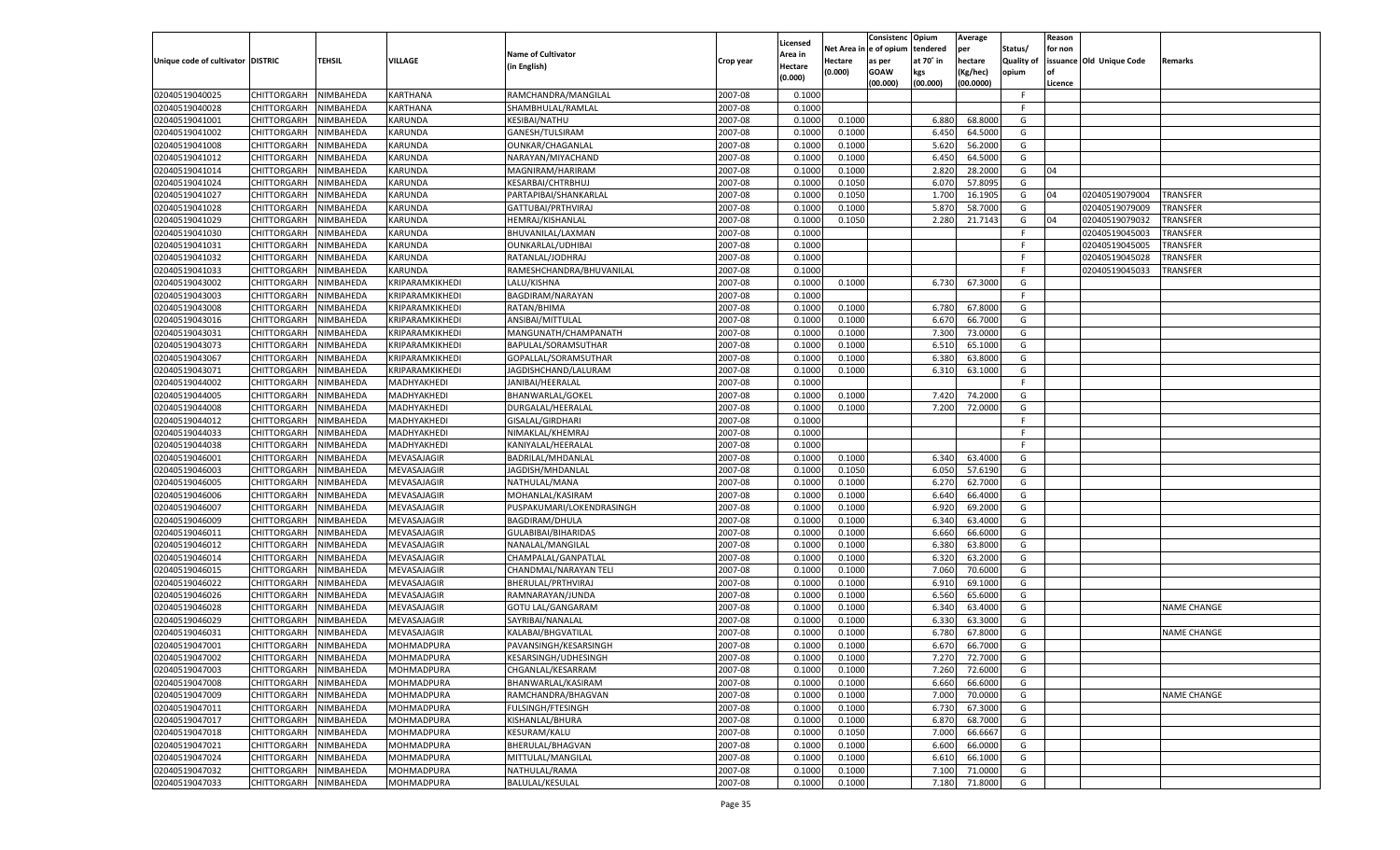|                                   |                                      |           |                              |                                        |                    |                    |                  | Consistenc    | Opium             | Average            |                     | Reason  |                          |                    |
|-----------------------------------|--------------------------------------|-----------|------------------------------|----------------------------------------|--------------------|--------------------|------------------|---------------|-------------------|--------------------|---------------------|---------|--------------------------|--------------------|
|                                   |                                      |           |                              |                                        |                    | Licensed           | Net Area iı      | n  e of opium | tendered          | per                | Status/             | for non |                          |                    |
| Unique code of cultivator DISTRIC |                                      | TEHSIL    | <b>VILLAGE</b>               | <b>Name of Cultivator</b>              | Crop year          | Area in            | Hectare          | as per        | at 70° in         | hectare            | <b>Quality of</b>   |         | issuance Old Unique Code | Remarks            |
|                                   |                                      |           |                              | (in English)                           |                    | Hectare<br>(0.000) | (0.000)          | <b>GOAW</b>   | kgs               | (Kg/hec)           | opium               |         |                          |                    |
|                                   |                                      |           |                              |                                        |                    |                    |                  | (00.000)      | (00.000)          | (00.0000)          |                     | Licence |                          |                    |
| 02040519047034                    | CHITTORGARH                          | NIMBAHEDA | MOHMADPURA                   | NANALAL/MADHOLAL                       | 2007-08            | 0.1000             | 0.1000           |               | 6.350             | 63.5000            | G                   |         |                          |                    |
| 02040519047035                    | CHITTORGARH                          | NIMBAHEDA | MOHMADPURA                   | BHERULAL/MADHOLAL                      | 2007-08            | 0.1000             | 0.1000           |               | 6.830             | 68.3000            | G                   |         |                          |                    |
| 02040519047036                    | CHITTORGARH                          | NIMBAHEDA | MOHMADPURA                   | RATANLAL/KASIRAM                       | 2007-08            | 0.1000             | 0.1000           |               | 6.520             | 65.2000            | G                   |         |                          |                    |
| 02040519047041                    | CHITTORGARH                          | NIMBAHEDA | MOHMADPURA                   | BABUKHAN/FAKIRMOHMAD                   | 2007-08            | 0.1000             | 0.1000           |               | 7.32 <sub>0</sub> | 73.2000            | G                   |         |                          |                    |
| 02040519047043                    | CHITTORGARH                          | NIMBAHEDA | MOHMADPURA                   | MOTILAL/GOTTULAL                       | 2007-08            | 0.1000             | 0.1000           |               | 7.420             | 74.2000            | G                   |         |                          |                    |
| 02040519047045                    | CHITTORGARH                          | NIMBAHEDA | MOHMADPURA                   | RAMCHANDRA/PEMA                        | 2007-08            | 0.1000             | 0.0950           |               | 7.450             | 78.4211            | G                   |         |                          |                    |
| 02040519047047                    | CHITTORGARH                          | NIMBAHEDA | MOHMADPURA                   | BADRILAL/MULCHAND                      | 2007-08            | 0.1000             | 0.0950           |               | 6.370             | 67.0526            | G                   |         |                          |                    |
| 02040519047048                    | CHITTORGARH                          | NIMBAHEDA | MOHMADPURA                   | SOHANLAL/BHURALAL                      | 2007-08            | 0.1000             | 0.1000           |               | 6.860             | 68.6000            | G                   |         |                          |                    |
| 02040519047052                    | CHITTORGARH                          | NIMBAHEDA | MOHMADPURA                   | PARBHUDAS/LAXMIDAS                     | 2007-08            | 0.1000             | 0.1000           |               | 7.290             | 72.9000            | G                   |         |                          |                    |
| 02040519047053                    | CHITTORGARH                          | NIMBAHEDA | MOHMADPURA                   | BALCHAND/SHANKARLAL                    | 2007-08            | 0.1000             | 0.0950           |               | 7.360             | 77.4737            | G                   |         |                          |                    |
| 02040519047055                    | CHITTORGARH                          | NIMBAHEDA | MOHMADPURA                   | DADAMCHAND/KESURAM                     | 2007-08            | 0.1000             | 0.0950           |               | 6.470             | 68.1053            | G                   |         |                          |                    |
| 02040519047057                    | CHITTORGARH                          | NIMBAHEDA | MOHMADPURA                   | KANIYALAL/MADHOLAL                     | 2007-08            | 0.1000             | 0.1000           |               | 6.720             | 67.2000            | G                   |         |                          |                    |
| 02040519047058                    | CHITTORGARH                          | NIMBAHEDA | MOHMADPURA                   | LAKHMICHAND/NOLA                       | 2007-08            | 0.1000             | 0.0950           |               | 7.370             | 77.5789            | G                   |         |                          |                    |
| 02040519047059                    | CHITTORGARH                          | NIMBAHEDA | MOHMADPURA                   | DHANRAJ/NOLA                           | 2007-08            | 0.1000             | 0.0950           |               | 6.510             | 68.5263            | G                   |         |                          |                    |
| 02040519048001                    | CHITTORGARH                          | NIMBAHEDA | MOTHA                        | BADRILAL/SHANKARLAL                    | 2007-08            | 0.1000             | 0.1000           |               | 7.010             | 70.1000            | G                   |         |                          |                    |
| 02040519048007                    | CHITTORGARH                          | NIMBAHEDA | MOTHA                        | SANTILAL/HJARILAL                      | 2007-08            | 0.1000             | 0.1050           |               | 7.210             | 68.6667            | G                   |         |                          |                    |
| 02040519048016                    | CHITTORGARH                          | NIMBAHEDA | MOTHA                        | KISHANLAL/CUNNILAL                     | 2007-08            | 0.1000             |                  |               |                   |                    | F                   |         |                          |                    |
| 02040519048018                    | CHITTORGARH                          | NIMBAHEDA | MOTHA                        | CHOGALAL/TARCHAND                      | 2007-08            | 0.1000             | 0.1000           |               | 7.240             | 72.4000            | G                   |         |                          |                    |
| 02040519048029                    | CHITTORGARH                          | NIMBAHEDA | <b>MOTHA</b>                 | ARJUN/TARACHAND                        | 2007-08            | 0.1000             |                  |               |                   |                    | F.                  |         |                          |                    |
| 02040519048027                    | CHITTORGARH                          | NIMBAHEDA | MOTHA                        | JAINARAYAN/MOTILAL                     | 2007-08            | 0.1000             | 0.1050           |               | 6.680             | 63.6190            | G                   |         |                          |                    |
| 02040519048026                    | CHITTORGARH                          | NIMBAHEDA | MOTHA                        | RAMCHANDRA/CUNNILAL                    | 2007-08            | 0.1000             | 0.1000           |               | 6.340             | 63.4000            | G                   |         |                          |                    |
| 02040519049014                    | CHITTORGARH                          | NIMBAHEDA | NAVABPURA                    | DALLA/KALU                             | 2007-08            | 0.1000             | 0.1050           |               | 7.520             | 71.6190            | G                   |         |                          |                    |
| 02040519049019                    | CHITTORGARH                          | NIMBAHEDA | NAVABPURA                    | NANURAM/BHURA                          | 2007-08            | 0.1000             |                  |               |                   |                    | F.                  |         |                          |                    |
| 02040519049029                    | CHITTORGARH                          | NIMBAHEDA | NAVABPURA                    | DEVBAI/BHERULAL                        | 2007-08            | 0.1000             |                  |               |                   |                    | F.                  |         |                          |                    |
| 02040519049030                    | CHITTORGARH                          | NIMBAHEDA | NAVABPURA                    | MOHAN/RATTA                            | 2007-08            | 0.1000             |                  |               |                   |                    | F.                  |         |                          |                    |
| 02040519049031                    | CHITTORGARH                          | NIMBAHEDA | NAVABPURA                    | CUNNILAL/BHERU                         | 2007-08            | 0.1000             |                  |               |                   |                    | F.                  |         |                          |                    |
| 02040519049032                    | CHITTORGARH                          | NIMBAHEDA | NAVABPURA                    | KHEMA/BHERU                            | 2007-08            | 0.1000             |                  |               |                   |                    | F.                  |         |                          |                    |
| 02040519049033                    | CHITTORGARH                          | NIMBAHEDA | NAVABPURA                    | MANGU/NAVLA                            | 2007-08            | 0.1000             |                  |               |                   |                    | E                   |         |                          |                    |
| 02040519051010                    | CHITTORGARH                          | NIMBAHEDA | RAMPURA                      | HEERALAL/KISHANLAL                     | 2007-08            | 0.1000             | 0.1000           |               | 2.470             | 24.7000            | G                   | 04      |                          |                    |
| 02040519051013                    | CHITTORGARH                          | NIMBAHEDA | RAMPURA                      | DHAKHIBAI/TULSIBAI                     | 2007-08            | 0.1000             |                  |               |                   |                    | F.                  |         |                          | TRANSFER/MANGROL-A |
| 02040519051018                    | CHITTORGARH                          | NIMBAHEDA | RAMPURA                      | RAMESVAR/BHOTHLAI                      | 2007-08            | 0.1000             | 0.0950           |               | 1.160             | 12.2105            | G                   | 04      |                          |                    |
| 02040519051040                    | CHITTORGARH                          | NIMBAHEDA | RAMPURA                      | SHANKARLAL/RAMBAX                      | 2007-08            | 0.1000             |                  |               |                   |                    | F                   |         |                          | TRANSFER/MANGROL-A |
| 02040519051062                    | CHITTORGARH                          | NIMBAHEDA | RAMPURA                      | BHERULAL/NAGJIRAM                      | 2007-08            | 0.1000             | 0.0950           |               | 4.270             | 44.9474            |                     | 02      |                          |                    |
| 02040519051072                    | CHITTORGARH                          | NIMBAHEDA | RAMPURA                      | AMBHALAL/GOVINDRAM                     | 2007-08            | 0.1000             | 0.0950           |               | 5.700             | 60.0000            | G                   |         |                          | TRANSFER/MANGROL-A |
| 02040519051073                    | CHITTORGARH                          | NIMBAHEDA | RAMPURA                      | GOPAL/RAMLAL                           | 2007-08            | 0.1000             | 0.1000           | 62.64         | 5.090             | 50.9000            | - 1                 | 02      | 02040519023016           | <b>TRANSFER</b>    |
| 02040519051074                    | CHITTORGARH                          | NIMBAHEDA | RAMPURA                      | MANOHARSINGH/SHRILAL                   | 2007-08            | 0.1000             |                  |               |                   |                    | F                   |         | 02040519023017           | TRANSFER/UKHLIYA A |
| 02040519051075                    | CHITTORGARH                          | NIMBAHEDA | RAMPURA                      | RAMNARAYAN/JASRAJ                      | 2007-08            | 0.1000             | 0.1000           |               | 1.620             | 16.2000            | G                   | 04      | 02040519023003           | TRANSFER           |
| 02040519052001                    | CHITTORGARH                          | NIMBAHEDA | RATHANJANA-A                 | GASI/KHEMRAJ                           | 2007-08            | 0.1000             |                  |               |                   |                    | F                   |         |                          |                    |
| 02040519052005                    | CHITTORGARH                          | NIMBAHEDA | RATHANJANA-A                 | PRTHVIRAJ/GOKEL                        | 2007-08            | 0.1000             | 0.0950           |               | 6.130             | 64.5263            | G                   |         |                          |                    |
| 02040519052009                    | CHITTORGARH                          | NIMBAHEDA | RATHANJANA-A                 | OUNKARLAL/KHEMRAJ                      | 2007-08            | 0.1000             | 0.0950           |               | 6.590             | 69.3684            | G                   |         |                          |                    |
| 02040519052010                    | CHITTORGARH                          | NIMBAHEDA | RATHANJANA-A                 | PYARA/GOKEL                            | 2007-08            | 0.1000             | 0.1050           |               | 6.730             | 64.0952            | G                   |         |                          |                    |
| 02040519052022                    | CHITTORGARH                          | NIMBAHEDA | RATHANJANA-A                 | MATHURALAL/NARAYAN                     | 2007-08            | 0.1000             | 0.0950           |               | 6.050             | 63.6842            | G                   |         |                          |                    |
| 02040519052027                    | CHITTORGARH                          | NIMBAHEDA | RATHANJANA-A                 | GHERILAL/BHURA                         | 2007-08            | 0.1000             | 0.1000           |               | 7.090             | 70.9000            | G                   |         |                          |                    |
| 02040519052049                    | CHITTORGARH                          | NIMBAHEDA | RATHANJANA-B                 | GOPAL/NARAYAN                          | 2007-08            | 0.1000             | 0.1000           |               | 7.04              | 70.4000            | G                   |         |                          |                    |
| 02040519052054                    |                                      | NIMBAHEDA | RATHANJANA-B                 |                                        | 2007-08            | 0.1000             | 0.1050           |               | 3.320             |                    | G                   | 04      |                          |                    |
|                                   | CHITTORGARH<br>CHITTORGARH NIMBAHEDA |           |                              | RAMKNIYA/MANNALAL                      |                    |                    |                  |               |                   | 31.6190            | G                   |         |                          |                    |
| 02040519052059<br>02040519052067  |                                      | NIMBAHEDA | RATHANJANA-B<br>RATHANJANA-B | MNOHARSINGH/BHANWARSINGH               | 2007-08<br>2007-08 | 0.1000<br>0.1000   | 0.1000<br>0.1000 | 53.36         | 6.540<br>6.320    | 65.4000<br>63.2000 | G                   |         |                          |                    |
|                                   | <b>CHITTORGARH</b><br>CHITTORGARH    |           |                              | GASI/KISHNA                            |                    |                    |                  |               | 6.080             | 64.0000            |                     |         |                          |                    |
| 02040519052068                    |                                      | NIMBAHEDA | RATHANJANA-B                 | LALCHAND/HEERA                         | 2007-08            | 0.1000             | 0.0950           |               |                   |                    | G                   |         |                          |                    |
| 02040519052088                    | CHITTORGARH<br>CHITTORGARH           | NIMBAHEDA | RATHANJANA-B                 | HJARI/HEERALAL                         | 2007-08            | 0.1000             | 0.1000           |               | 7.600             | 76.0000            | G                   |         |                          |                    |
| 02040519052089                    |                                      | NIMBAHEDA | RATHANJANA-B                 | KACRU/BHERA<br>JASVANSINGH/KUNDANSINGH | 2007-08            | 0.1000             | 0.1050           |               | 3.200             | 30.4762            | G<br>$\blacksquare$ | 04      |                          |                    |
| 02040519052095                    | CHITTORGARH                          | NIMBAHEDA | RATHANJANA-B                 | <b>BADRILAL/KASIRAM</b>                | 2007-08            | 0.1000             | 0.1000           |               | 6.420             | 64.2000            | $\blacksquare$      | 02      |                          |                    |
| 02040519052098                    | CHITTORGARH                          | NIMBAHEDA | RATHANJANA-B                 |                                        | 2007-08            | 0.1000             | 0.1000           |               | 4.828             | 48.2800            |                     | 02      |                          |                    |
| 02040519052100                    | CHITTORGARH                          | NIMBAHEDA | RATHANJANA-B                 | BAPULAL/HJARILAL(HEERALAL)             | 2007-08            | 0.1000             | 0.1000           |               | 7.050             | 70.5000            | G                   |         |                          |                    |
| 02040519052102                    | CHITTORGARH                          | NIMBAHEDA | RATHANJANA-B                 | BHERULAL/RAMCHANDRA                    | 2007-08            | 0.1000             | 0.1000           |               | 6.230             | 62.3000            | - 1                 | 02      |                          |                    |
| 02040519052106                    | CHITTORGARH                          | NIMBAHEDA | RATHANJANA-B                 | BHERUSINGH/BHAGVANSINGH                | 2007-08            | 0.1000             | 0.1000           |               | 5.980             | 59.8000            | G                   |         |                          |                    |
| 02040519052107                    | <b>CHITTORGARH</b>                   | NIMBAHEDA | RATHANJANA-B                 | AMBHALAL/BHURALAL                      | 2007-08            | 0.1000             | 0.1000           |               | 6.650             | 66.5000            | G                   |         |                          |                    |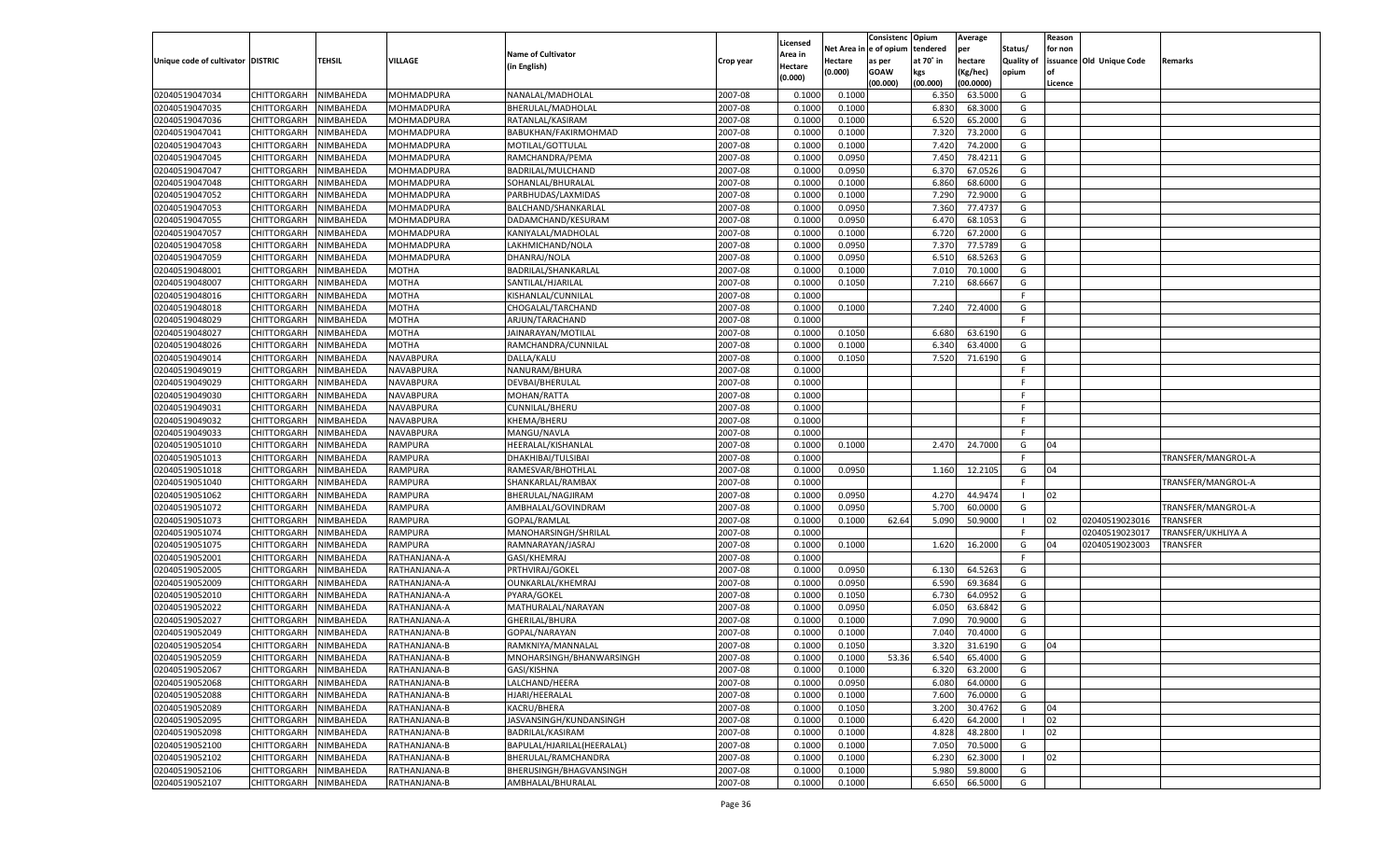|                                   |                       |                        |                |                           |           |                    |            | Consistenc    | Opium     | Average   |                   | Reason  |                          |                        |
|-----------------------------------|-----------------------|------------------------|----------------|---------------------------|-----------|--------------------|------------|---------------|-----------|-----------|-------------------|---------|--------------------------|------------------------|
|                                   |                       |                        |                |                           |           | Licensed           | Net Area i | n  e of opium | tendered  | per       | Status/           | for non |                          |                        |
| Unique code of cultivator DISTRIC |                       | TEHSIL                 | <b>VILLAGE</b> | <b>Name of Cultivator</b> | Crop year | Area in            | Hectare    | as per        | at 70° in | hectare   | <b>Quality of</b> |         | issuance Old Unique Code | Remarks                |
|                                   |                       |                        |                | (in English)              |           | Hectare<br>(0.000) | (0.000)    | <b>GOAW</b>   | kgs       | (Kg/hec)  | opium             |         |                          |                        |
|                                   |                       |                        |                |                           |           |                    |            | (00.000)      | (00.000)  | (00.0000) |                   | Licence |                          |                        |
| 02040519052108                    | CHITTORGARH           | NIMBAHEDA              | RATHANJANA-B   | SHANKARLAL/KISHANLAL      | 2007-08   | 0.1000             | 0.1000     |               | 6.220     | 62.2000   | G                 |         |                          |                        |
| 02040519052111                    | CHITTORGARH           | NIMBAHEDA              | RATHANJANA-B   | DADAMCHAND/TARACHAND      | 2007-08   | 0.1000             |            |               |           |           | E                 |         |                          |                        |
| 02040519052113                    | CHITTORGARH           | NIMBAHEDA              | RATHANJANA-B   | SHAMBHULAL/MODA           | 2007-08   | 0.1000             | 0.1000     |               | 6.180     | 61.8000   | G                 |         |                          |                        |
| 02040519052115                    | CHITTORGARH           | NIMBAHEDA              | RATHANJANA-B   | BABUSINGH/AMARSINGH       | 2007-08   | 0.1000             | 0.1050     |               | 6.360     | 60.5714   | G                 |         |                          |                        |
| 02040519052122                    | CHITTORGARH           | NIMBAHEDA              | RATHANJANA-B   | BHERULAL/RAMLAL           | 2007-08   | 0.1000             | 0.1000     |               | 6.190     | 61.9000   | - 1               | 02      |                          |                        |
| 02040519052129                    | CHITTORGARH           | NIMBAHEDA              | RATHANJANA-B   | SEETARAM/TARACHAND        | 2007-08   | 0.1000             | 0.1000     |               | 6.160     | 61.6000   | G                 |         |                          |                        |
| 02040519052130                    | CHITTORGARH           | NIMBAHEDA              | RATHANJANA-B   | LALSINGH/BHAGVANSINGH     | 2007-08   | 0.1000             | 0.1050     |               | 6.290     | 59.9048   | G                 |         |                          |                        |
| 02040519052131                    | CHITTORGARH           | NIMBAHEDA              | RATHANJANA-A   | GITABAI/SANTILAL          | 2007-08   | 0.1000             | 0.0950     |               | 6.23      | 65.5789   | G                 |         | 02060730048002           | TRANSFER               |
| 02040519052132                    | CHITTORGARH           | NIMBAHEDA              | RATHANJANA-A   | MANGILAL/HEERALAL         | 2007-08   | 0.1000             | 0.1000     |               | 6.880     | 68.8000   | G                 |         | 02040519039039           | TRANSFER               |
| 02040519055002                    | CHITTORGARH           | NIMBAHEDA              | SANKLOKAKHEDA  | KASHIBAI/JASRAJ           | 2007-08   | 0.1000             | 0.1000     |               | 7.650     | 76.5000   | G                 |         |                          | NAME CHANGE            |
| 02040519055003                    | CHITTORGARH           | NIMBAHEDA              | SANKLOKAKHEDA  | GOPALLA/HEMRAJ            | 2007-08   | 0.1000             | 0.1000     |               | 6.490     | 64.9000   | G                 |         |                          | NAME CHANGE            |
| 02040519055013                    | CHITTORGARH           | NIMBAHEDA              | SANKLOKAKHEDA  | RAMSINGH/JASRAJ           | 2007-08   | 0.1000             | 0.1000     |               | 6.450     | 64.5000   | G                 |         |                          |                        |
| 02040519055014                    | CHITTORGARH           | NIMBAHEDA              | SANKLOKAKHEDA  | RUKMNIBAI/LOBHCHAND       | 2007-08   | 0.1000             | 0.1000     |               | 7.070     | 70.7000   | G                 |         |                          | <b>NAME CHANGE</b>     |
| 02040519055015                    | CHITTORGARH           | NIMBAHEDA              | SANKLOKAKHEDA  | GOVINDRAM/HANSRAJ         | 2007-08   | 0.1000             | 0.1000     |               | 6.900     | 69.0000   | G                 |         |                          |                        |
| 02040519055021                    | CHITTORGARH           | NIMBAHEDA              | SANKLOKAKHEDA  | RAMRATAN/HJARILAL         | 2007-08   | 0.1000             |            |               |           |           | F.                |         |                          |                        |
| 02040519058003                    | CHITTORGARH           | NIMBAHEDA              | SHAHBAD        | RAMSINGH/AMRATRAM         | 2007-08   | 0.1000             | 0.1000     |               | 7.080     | 70.8000   | G                 |         |                          | TRANSFER/ARNIYAJOSHI-A |
| 02040519058010                    | CHITTORGARH           | NIMBAHEDA              | SHAHBAD        | SARNGARIBAI/GAMNDIRAM     | 2007-08   | 0.1000             | 0.0900     |               | 1.590     | 17.6667   | G                 | 04      |                          |                        |
| 02040519058023                    | CHITTORGARH           | NIMBAHEDA              | SHAHBAD        | MOHANLAL/VENIRAM          | 2007-08   | 0.1000             | 0.1000     |               | 2.000     | 20.0000   | G                 | 04      |                          |                        |
| 02040519058031                    | CHITTORGARH           | NIMBAHEDA              | SHAHBAD        | NIMATRAM/JASRAJ           | 2007-08   | 0.1000             | 0.0950     |               | 1.350     | 14.2105   | G                 | 04      |                          |                        |
| 02040519058035                    | CHITTORGARH           | NIMBAHEDA              | SHAHBAD        | CHAMANLAL/BHOLIRAM        | 2007-08   | 0.1000             | 0.1000     |               | 1.940     | 19.4000   | G                 | 04      |                          |                        |
| 02040519058042                    | CHITTORGARH           | NIMBAHEDA              | SHAHBAD        | GOTTU/BHAGGA              | 2007-08   | 0.1000             | 0.1000     |               | 6.660     | 66.6000   | G                 |         |                          | TRANSFER/BADOLIGATA-A  |
| 02040519058047                    | CHITTORGARH           | NIMBAHEDA              | SHAHBAD        | RAMNARAYAN/BHOLIRAM       | 2007-08   | 0.1000             |            |               |           |           | F.                |         |                          | TRANSFER/BADOLIGATA-A  |
| 02040519060002                    | CHITTORGARH           | NIMBAHEDA              | TAI-A          | RAMCHANDRA/PRTHVIRAJ      | 2007-08   | 0.1000             | 0.1000     |               | 7.040     | 70.4000   | G                 |         |                          |                        |
| 02040519060003                    | CHITTORGARH           | NIMBAHEDA              | TAI-A          | SHANKARLAL/TULSIRAM       | 2007-08   | 0.1000             | 0.1000     |               | 6.720     | 67.2000   | G                 |         |                          |                        |
| 02040519060007                    | CHITTORGARH           | NIMBAHEDA              | TAI-A          | CHTRBHUJ/BHAGVAN          | 2007-08   | 0.1000             | 0.1000     |               | 7.170     | 71.7000   | G                 |         |                          |                        |
| 02040519060009                    | CHITTORGARH           | NIMBAHEDA              | TAI-A          | RATANLAL/OUNKARLAL        | 2007-08   | 0.1000             | 0.1000     |               | 6.910     | 69.1000   | G                 |         |                          |                        |
| 02040519060014                    | CHITTORGARH           | NIMBAHEDA              | TAI-A          | SHYAMKUVAR/DULICHAND      | 2007-08   | 0.1000             | 0.1000     |               | 6.840     | 68.4000   | G                 |         |                          |                        |
| 02040519060016                    | CHITTORGARH           | NIMBAHEDA              | TAI-A          | RAMESVAR/KESARIMAL        | 2007-08   | 0.1000             | 0.1000     |               | 6.440     | 64.4000   | G                 |         |                          |                        |
| 02040519060018                    | CHITTORGARH           | NIMBAHEDA              | TAI-A          | DHAPUBAI/MANGILAL         | 2007-08   | 0.1000             | 0.1000     |               | 7.140     | 71.4000   | G                 |         |                          | <b>NAME CHANGE</b>     |
| 02040519060019                    | CHITTORGARH           | NIMBAHEDA              | TAI-A          | RAMCHANDIBAI/SHRILAL      | 2007-08   | 0.1000             | 0.1050     |               | 7.350     | 70.0000   | G                 |         |                          |                        |
| 02040519060020                    | CHITTORGARH           | NIMBAHEDA              | TAI-A          | RADHESHYAM/UDHERAM        | 2007-08   | 0.1000             | 0.1000     |               | 7.090     | 70.9000   | G                 |         |                          |                        |
| 02040519060022                    | CHITTORGARH           | NIMBAHEDA              | TAI-A          | CHAMPALAL/PANNALAL        | 2007-08   | 0.1000             | 0.1000     |               | 6.37      | 63.7000   | G                 |         |                          |                        |
| 02040519060025                    | CHITTORGARH           | NIMBAHEDA              | TAI-A          | BHVANIRAM/MOTILAL         | 2007-08   | 0.1000             | 0.1000     |               | 7.010     | 70.1000   | G                 |         |                          |                        |
| 02040519060028                    | CHITTORGARH           | NIMBAHEDA              | TAI-A          | NANDRAM/RATANDAS          | 2007-08   | 0.1000             | 0.1000     |               | 6.890     | 68.9000   | G                 |         |                          |                        |
| 02040519060029                    | CHITTORGARH           | NIMBAHEDA              | TAI-A          | RAMCHANRA/BHANA           | 2007-08   | 0.1000             |            |               |           |           | F.                |         |                          |                        |
| 02040519060032                    | CHITTORGARH           | NIMBAHEDA              | TAI-A          | GOVERDHAN/HJARILAL        | 2007-08   | 0.1000             | 0.1000     |               | 6.790     | 67.9000   | G                 |         |                          |                        |
| 02040519060037                    | CHITTORGARH           | NIMBAHEDA              | TAI-A          | DAMARLAL/NIRBHESINGH      | 2007-08   | 0.1000             | 0.0950     |               | 6.890     | 72.5263   | G                 |         |                          |                        |
| 02040519060038                    | CHITTORGARH           | NIMBAHEDA              | TAI-A          | MOHANLAL/NANDA            | 2007-08   | 0.1000             | 0.0950     |               | 6.760     | 71.1579   | G                 |         |                          |                        |
| 02040519060039                    | CHITTORGARH           | NIMBAHEDA              | TAI-B          | PYARA/LALU                | 2007-08   | 0.1000             | 0.1000     |               | 7.010     | 70.1000   | G                 |         |                          |                        |
| 02040519060041                    | CHITTORGARH           | NIMBAHEDA              | TAI-B          | VIDHIYA/KANIYALAL         | 2007-08   | 0.1000             |            |               |           |           | F                 |         |                          |                        |
| 02040519060043                    | CHITTORGARH           | NIMBAHEDA              | TAI-B          | SEETARAM/KISHANLAI        | 2007-08   | 0.1000             | 0.1000     |               | 7.040     | 70.4000   | G                 |         |                          |                        |
| 02040519060050                    | CHITTORGARH           | NIMBAHEDA              | TAI-B          | MOHANIBAI/DALCHAND        | 2007-08   | 0.1000             | 0.1000     |               | 6.710     | 67.1000   | G                 |         |                          |                        |
| 02040519060056                    | CHITTORGARH           | NIMBAHEDA              | TAI-B          | NIRBHESINGH/NANURAM       | 2007-08   | 0.1000             | 0.0950     |               | 6.460     | 68.0000   | G                 |         |                          |                        |
| 02040519060062                    | CHITTORGARH           | NIMBAHEDA              | TAI-B          | MOTILAL/NANURAM           | 2007-08   | 0.1000             | 0.1000     |               | 6.770     | 67.7000   | G                 |         |                          |                        |
| 02040519060064                    | CHITTORGARH           | NIMBAHEDA              | TAI-B          | CHGANLALMOHANLAL          | 2007-08   | 0.1000             |            |               |           |           | F.                |         |                          |                        |
| 02040519060073                    | CHITTORGARH NIMBAHEDA |                        | TAI-B          | <b>BHERULAL/GOKEL</b>     | 2007-08   | 0.1000             | 0.0850     |               | 5.620     | 66.1176   | G                 |         |                          |                        |
| 02040519060074                    | <b>CHITTORGARH</b>    | NIMBAHEDA              | TAI-B          | BAJERAM/BHVANA            | 2007-08   | 0.1000             | 0.1000     |               | 7.360     | 73.6000   | G                 |         |                          |                        |
| 02040519060080                    | CHITTORGARH           | NIMBAHEDA              | TAI-B          | BIHARILAL/NANDA           | 2007-08   | 0.1000             | 0.1000     |               | 6.900     | 69.0000   | G                 |         |                          |                        |
| 02040519060086                    | CHITTORGARH           | NIMBAHEDA              | TAI-B          | BABULAL/JAMNALAL          | 2007-08   | 0.1000             |            |               |           |           | F.                |         |                          |                        |
| 02040519060081                    | <b>CHITTORGARH</b>    | NIMBAHEDA              | TAI-B          | BHANWARLAL/NANDRAM        | 2007-08   | 0.1000             |            |               |           |           | F.                |         |                          |                        |
| 02040519060089                    | CHITTORGARH           | NIMBAHEDA              | TAI-B          | SANTILAL/HEERALAL         | 2007-08   | 0.1000             | 0.0950     |               | 6.130     | 64.5263   | G                 |         |                          |                        |
| 02040519060091                    | <b>CHITTORGARH</b>    | NIMBAHEDA              | TAI-A          | MANGILAL/NATHULAL         | 2007-08   | 0.1000             |            |               |           |           | F                 |         |                          |                        |
| 02040519060095                    | CHITTORGARH           | NIMBAHEDA              | TAI-A          | TULSIRAM/BHAGATRAM        | 2007-08   | 0.1000             | 0.0950     |               | 6.170     | 64.9474   | G                 |         |                          |                        |
|                                   | CHITTORGARH           |                        |                |                           |           |                    |            |               |           | 64.7000   |                   |         |                          |                        |
| 02040519060096                    | CHITTORGARH           | NIMBAHEDA<br>NIMBAHEDA | TAI-A          | MANJUBAI/OMPARKASH        | 2007-08   | 0.1000             | 0.1000     |               | 6.470     | 70.3333   | G<br>G            |         |                          |                        |
| 02040519060097                    |                       |                        | TAI-A          | CHANDPARKASH/OUNKARLAL    | 2007-08   | 0.1000             | 0.0600     |               | 4.220     |           |                   |         |                          |                        |
| 02040519060099                    | <b>CHITTORGARH</b>    | NIMBAHEDA              | TAI-A          | SHYAMLAL/JAMNALAL         | 2007-08   | 0.1000             | 0.1000     |               | 6.790     | 67.9000   | G                 |         |                          |                        |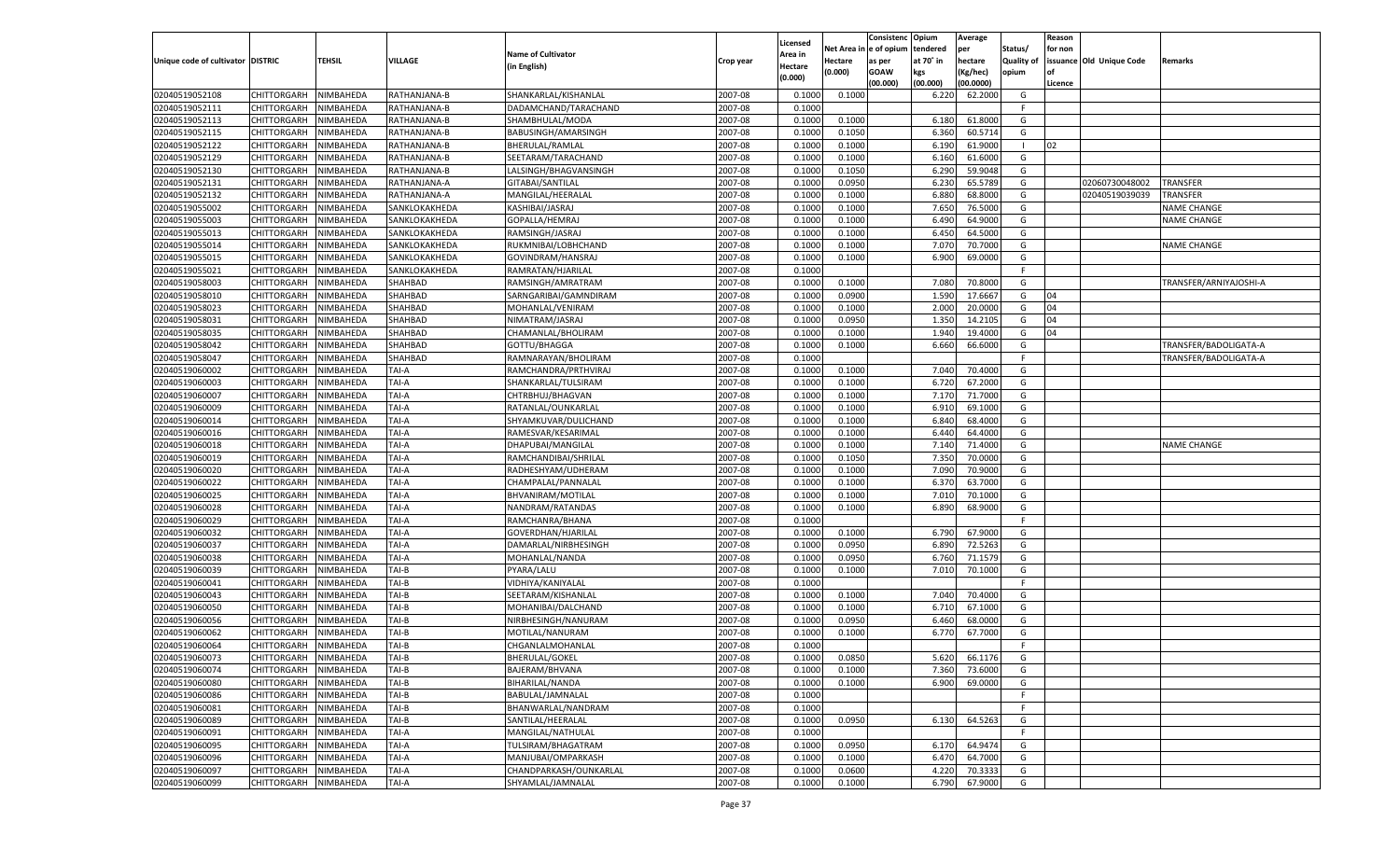|                                   |                       |               |            |                                         |           |                    |            | Consistenc Opium |                   | Average   |                   | Reason  |                          |                |
|-----------------------------------|-----------------------|---------------|------------|-----------------------------------------|-----------|--------------------|------------|------------------|-------------------|-----------|-------------------|---------|--------------------------|----------------|
|                                   |                       |               |            | <b>Name of Cultivator</b>               |           | Licensed           | Net Area i | n e of opium     | tendered          | per       | Status/           | for non |                          |                |
| Unique code of cultivator DISTRIC |                       | <b>TEHSIL</b> | VILLAGE    |                                         | Crop year | \rea in            | Hectare    | as per           | at 70° in         | hectare   | <b>Quality of</b> |         | issuance Old Unique Code | <b>Remarks</b> |
|                                   |                       |               |            | (in English)                            |           | Hectare<br>(0.000) | (0.000)    | <b>GOAW</b>      | kgs               | (Kg/hec)  | opium             |         |                          |                |
|                                   |                       |               |            |                                         |           |                    |            | (00.000)         | (00.000)          | (00.0000) |                   | Licence |                          |                |
| 02040519060101                    | CHITTORGARH           | NIMBAHEDA     | TAI-A      | PARBHULAL/BHANWARLAL                    | 2007-08   | 0.1000             | 0.1000     |                  | 6.740             | 67.4000   | G                 |         |                          |                |
| 02040519060102                    | CHITTORGARH           | NIMBAHEDA     | TAI-A      | <b>JIVARAJ/MOTILAL</b>                  | 2007-08   | 0.1000             | 0.1000     |                  | 6.520             | 65.2000   | G                 |         |                          |                |
| 02040519060098                    | CHITTORGARH           | NIMBAHEDA     | TAI-A      | MAGNIBAI/BHERULAL                       | 2007-08   | 0.1000             | 0.1000     |                  | 7.050             | 70.5000   | G                 |         |                          |                |
| 02040519062001                    | CHITTORGARH           | NIMBAHEDA     | UNKHLIYA-A | GISULAL/GANGARAM                        | 2007-08   | 0.1000             | 0.1000     |                  | 9.300             | 93.0000   | G                 |         |                          |                |
| 02040519062003                    | CHITTORGARH           | NIMBAHEDA     | UNKHLIYA-A | BADRILAL/NANDLAL                        | 2007-08   | 0.1000             | 0.1000     |                  | 6.400             | 64.0000   | G                 |         |                          |                |
| 02040519062004                    | CHITTORGARH           | NIMBAHEDA     | UNKHLIYA-A | SEETABAI/GANGARAM                       | 2007-08   | 0.1000             | 0.0950     |                  | 6.380             | 67.1579   | G                 |         |                          |                |
| 02040519062006                    | CHITTORGARH           | NIMBAHEDA     | UNKHLIYA-A | <b>DEVBAI/DEVILAL</b>                   | 2007-08   | 0.1000             | 0.0950     |                  | 6.640             | 69.8947   | G                 |         |                          |                |
| 02040519062008                    | CHITTORGARH           | NIMBAHEDA     | UNKHLIYA-A | KISHANLAL/UDHERAM                       | 2007-08   | 0.1000             | 0.1000     |                  | 6.680             | 66.8000   | G                 |         |                          |                |
| 02040519062011                    | CHITTORGARH           | NIMBAHEDA     | UNKHLIYA-A | RATANLAL/BARDICHAND                     | 2007-08   | 0.1000             | 0.1000     |                  | 7.390             | 73.9000   | G                 |         |                          |                |
| 02040519062012                    | CHITTORGARH           | NIMBAHEDA     | UNKHLIYA-A | MOTILAL/KHEMA                           | 2007-08   | 0.1000             | 0.0950     |                  | 6.720             | 70.7368   | G                 |         |                          |                |
| 02040519062017                    | CHITTORGARH           | NIMBAHEDA     | UNKHLIYA-A | NANDLAL/BHOLIRAM                        | 2007-08   | 0.1000             | 0.1000     |                  | 6.87              | 68.7000   | G                 |         |                          |                |
| 02040519062019                    | CHITTORGARH           | NIMBAHEDA     | UNKHLIYA-A | KAMLESH/KANIRAM                         | 2007-08   | 0.1000             | 0.1000     |                  | 7.600             | 76.0000   | G                 |         |                          |                |
| 02040519062020                    | CHITTORGARH           | NIMBAHEDA     | UNKHLIYA-A | MADHOLAL/BHAGATRAM                      | 2007-08   | 0.1000             | 0.1000     |                  | 8.040             | 80.4000   | G                 |         |                          |                |
| 02040519062021                    | CHITTORGARH           | NIMBAHEDA     | UNKHLIYA-A | BADRILAL/SUKHA                          | 2007-08   | 0.1000             | 0.0950     |                  | 7.07              | 74.4211   | G                 |         |                          |                |
| 02040519062024                    | CHITTORGARH           | NIMBAHEDA     | UNKHLIYA-A | BARDIBAI/SHANKARLAL                     | 2007-08   | 0.1000             | 0.1000     |                  | 6.560             | 65.6000   | G                 |         |                          |                |
| 02040519062029                    | CHITTORGARH           | NIMBAHEDA     | UNKHLIYA-A | SHANKAR/CHTRBHUJ                        | 2007-08   | 0.1000             |            |                  |                   |           | F.                |         |                          |                |
| 02040519062030                    | CHITTORGARH           | NIMBAHEDA     | UNKHLIYA-A | UDHELAL/PANNALAL                        | 2007-08   | 0.1000             |            |                  |                   |           | F.                |         |                          |                |
| 02040519062031                    | CHITTORGARH           | NIMBAHEDA     | UNKHLIYA-A | NOJIBAI/CUNNILAL                        | 2007-08   | 0.1000             | 0.0950     |                  | 6.200             | 65.2632   | G                 |         |                          |                |
|                                   |                       |               |            | SHANKAR/NATHU                           |           |                    |            |                  |                   |           |                   |         |                          |                |
| 02040519062032                    | CHITTORGARH           | NIMBAHEDA     | UNKHLIYA-A |                                         | 2007-08   | 0.1000             | 0.1000     |                  | 7.110             | 71.1000   | G                 |         |                          |                |
| 02040519062033                    | CHITTORGARH           | NIMBAHEDA     | UNKHLIYA-A | DEVILAL/PRTHVIRAJ                       | 2007-08   | 0.1000             | 0.1000     |                  | 8.060             | 80.6000   | G                 |         |                          |                |
| 02040519062038                    | CHITTORGARH           | NIMBAHEDA     | UNKHLIYA-A | MANGILAL/DAYARAM                        | 2007-08   | 0.1000             | 0.1000     |                  | 7.010             | 70.1000   | G                 |         |                          |                |
| 02040519062039                    | CHITTORGARH           | NIMBAHEDA     | UNKHLIYA-A | MHDANSINGH/MNOHARSINGH                  | 2007-08   | 0.1000             | 0.1000     |                  | 5.970             | 59.7000   | G                 |         |                          |                |
| 02040519062046                    | CHITTORGARH           | NIMBAHEDA     | UNKHLIYA-A | KISHANLAL/DUNGRAM                       | 2007-08   | 0.1000             |            |                  |                   |           | F.                |         |                          |                |
| 02040519062050                    | CHITTORGARH           | NIMBAHEDA     | UNKHLIYA-A | RAMCHANDRA/KHEMRAJ                      | 2007-08   | 0.1000             | 0.1000     |                  | 6.910             | 69.1000   | G                 |         |                          |                |
| 02040519062051                    | CHITTORGARH           | NIMBAHEDA     | UNKHLIYA-A | RAMCHANDRA/BHOTHLAL                     | 2007-08   | 0.1000             | 0.1000     |                  | 7.290             | 72.9000   | G                 |         |                          |                |
| 02040519062055                    | CHITTORGARH           | NIMBAHEDA     | UNKHLIYA-A | JANIBAI/RADHAKISHAN                     | 2007-08   | 0.1000             |            |                  |                   |           | F.                |         |                          |                |
| 02040519062056                    | CHITTORGARH           | NIMBAHEDA     | UNKHLIYA-B | RAMCHANDRA/NARAYAN                      | 2007-08   | 0.1000             |            |                  |                   |           | F.                |         |                          |                |
| 02040519062057                    | CHITTORGARH           | NIMBAHEDA     | UNKHLIYA-B | JAIRAJ/BADRILAL                         | 2007-08   | 0.1000             |            |                  |                   |           | -F                |         |                          |                |
| 02040519062058                    | CHITTORGARH           | NIMBAHEDA     | UNKHLIYA-B | OUNKARLAL/GANGARAM                      | 2007-08   | 0.1000             | 0.1000     |                  | 6.780             | 67.8000   | G                 |         |                          |                |
| 02040519062061                    | CHITTORGARH           | NIMBAHEDA     | UNKHLIYA-B | MOTILAL/MOHANLAL                        | 2007-08   | 0.1000             | 0.1000     |                  | 7.130             | 71.3000   | G                 |         |                          |                |
| 02040519062062                    | CHITTORGARH           | NIMBAHEDA     | UNKHLIYA-B | NANDLAL/DUNGA                           | 2007-08   | 0.1000             |            |                  |                   |           | F.                |         |                          |                |
| 02040519062063                    | CHITTORGARH           | NIMBAHEDA     | UNKHLIYA-B | KANIRAM/SUKHDEV                         | 2007-08   | 0.1000             |            |                  |                   |           | F.                |         |                          |                |
| 02040519062064                    | CHITTORGARH           | NIMBAHEDA     | UNKHLIYA-B | <b>BHAGIRTH/CUNNILAL</b>                | 2007-08   | 0.1000             | 0.0950     |                  | 7.27 <sub>0</sub> | 76.5263   | G                 |         |                          |                |
| 02040519062065                    | CHITTORGARH           | NIMBAHEDA     | UNKHLIYA-B | NARAYAN/KASIRAM                         | 2007-08   | 0.1000             | 0.1000     |                  | 7.150             | 71.5000   | G                 |         |                          |                |
| 02040519062072                    | CHITTORGARH           | NIMBAHEDA     | UNKHLIYA-B | MATHURALAL/MANGILAL                     | 2007-08   | 0.1000             |            |                  |                   |           | F.                |         |                          |                |
| 02040519062075                    | CHITTORGARH           | NIMBAHEDA     | UNKHLIYA-B | JAGNNATH/HEERALAL                       | 2007-08   | 0.1000             | 0.1000     |                  | 6.820             | 68.2000   | G                 |         |                          |                |
| 02040519062076                    | CHITTORGARH           | NIMBAHEDA     | UNKHLIYA-B | BAGDIRAM/BOTHLAL                        | 2007-08   | 0.1000             | 0.1000     |                  | 7.260             | 72.6000   | G                 |         |                          |                |
| 02040519062077                    | CHITTORGARH           | NIMBAHEDA     | UNKHLIYA-B | MOHANLAL/LAXMICHAND                     | 2007-08   | 0.1000             | 0.1000     |                  | 6.380             | 63.8000   | G                 |         |                          |                |
| 02040519062078                    | CHITTORGARH           | NIMBAHEDA     | UNKHLIYA-B | KESURAM/NARAYAN                         | 2007-08   | 0.1000             | 0.1000     |                  | 6.150             | 61.5000   | G                 |         |                          |                |
| 02040519062080                    | CHITTORGARH           | NIMBAHEDA     | UNKHLIYA-B | DOLATRAM/POKHER                         | 2007-08   | 0.1000             |            |                  |                   |           | F.                |         |                          |                |
| 02040519062083                    | CHITTORGARH           | NIMBAHEDA     | UNKHLIYA-B | UTHAMCHAND/BHOLIRAM                     | 2007-08   | 0.1000             | 0.1000     |                  | 6.650             | 66.5000   | G                 |         |                          |                |
| 02040519062085                    | CHITTORGARH           | NIMBAHEDA     | UNKHLIYA-B | NANDLAL/JAGNNATH                        | 2007-08   | 0.1000             |            |                  |                   |           | F.                |         |                          |                |
| 02040519062086                    | CHITTORGARH           | NIMBAHEDA     | UNKHLIYA-B | CHAMPALAL/BADRILAL                      | 2007-08   | 0.1000             | 0.0950     |                  | 6.120             | 64.4211   | G                 |         |                          |                |
| 02040519062097                    | CHITTORGARH           | NIMBAHEDA     | UNKHLIYA-B | GORILAL/BABRU                           | 2007-08   | 0.1000             | 0.1000     |                  | 8.040             | 80.4000   | G                 |         |                          |                |
| 02040519062098                    | CHITTORGARH           | NIMBAHEDA     | UNKHLIYA-B | KANMAL/CHAGANLAL                        | 2007-08   | 0.1000             | 0.0950     | 63.63            | 6.730             | 70.8421   | G                 |         |                          |                |
|                                   |                       |               |            |                                         |           |                    |            |                  |                   |           |                   |         |                          |                |
| 02040519062099<br>02040519062101  | CHITTORGARH NIMBAHEDA |               | UNKHLIYA-B | MANGILAL/CUNNILAL                       | 2007-08   | 0.1000             | 0.1000     |                  | 6.460             | 64.6000   | G<br>F.           |         |                          |                |
| 02040519062102                    | CHITTORGARH           | NIMBAHEDA     | UNKHLIYA-B | TULSIBAI/PRTHVIRAJ<br>GANGABAI/MOHANDAS | 2007-08   | 0.1000             |            |                  |                   |           |                   |         |                          |                |
|                                   | CHITTORGARH           | NIMBAHEDA     | UNKHLIYA-B |                                         | 2007-08   | 0.1000             | 0.0950     |                  | 6.400             | 67.3684   | G                 |         |                          |                |
| 02040519062104                    | <b>CHITTORGARH</b>    | NIMBAHEDA     | UNKHLIYA-B | NIRBHESINGH/DALCHAND                    | 2007-08   | 0.1000             | 0.1000     |                  | 6.910             | 69.1000   | G                 |         |                          |                |
| 02040519062108                    | <b>CHITTORGARH</b>    | NIMBAHEDA     | UNKHLIYA-B | DEVILAL/TARACHAND                       | 2007-08   | 0.1000             | 0.1000     |                  | 6.510             | 65.1000   | G                 |         |                          |                |
| 02040519062112                    | CHITTORGARH           | NIMBAHEDA     | UNKHLIYA-B | UDHELAL/KISHANLAL                       | 2007-08   | 0.1000             |            |                  |                   |           | F                 |         |                          |                |
| 02040519062118                    | CHITTORGARH           | NIMBAHEDA     | UNKHLIYA-B | JAIRAJ/DHULA                            | 2007-08   | 0.1000             | 0.1000     |                  | 6.450             | 64.5000   | G                 |         |                          |                |
| 02040519062121                    | <b>CHITTORGARH</b>    | NIMBAHEDA     | UNKHLIYA-B | SHANKARLAL/BHANWARLAL                   | 2007-08   | 0.1000             | 0.1000     | 59.31            | 6.000             | 60.0000   | G                 |         |                          |                |
| 02040519062124                    | CHITTORGARH           | NIMBAHEDA     | UNKHLIYA-B | SHANKARLAL/DEVILAL                      | 2007-08   | 0.1000             | 0.1000     | 59.31            | 6.360             | 63.6000   | G                 |         |                          |                |
| 02040519062125                    | CHITTORGARH           | NIMBAHEDA     | UNKHLIYA-B | OUNKARLAL/KESURAM                       | 2007-08   | 0.1000             | 0.0950     |                  | 5.970             | 62.8421   | G                 |         |                          |                |
| 02040519062128                    | CHITTORGARH           | NIMBAHEDA     | UNKHLIYA-B | BHOTHLAL/RAMLAL                         | 2007-08   | 0.1000             | 0.1000     |                  | 2.900             | 29.0000   | G                 | 04      |                          |                |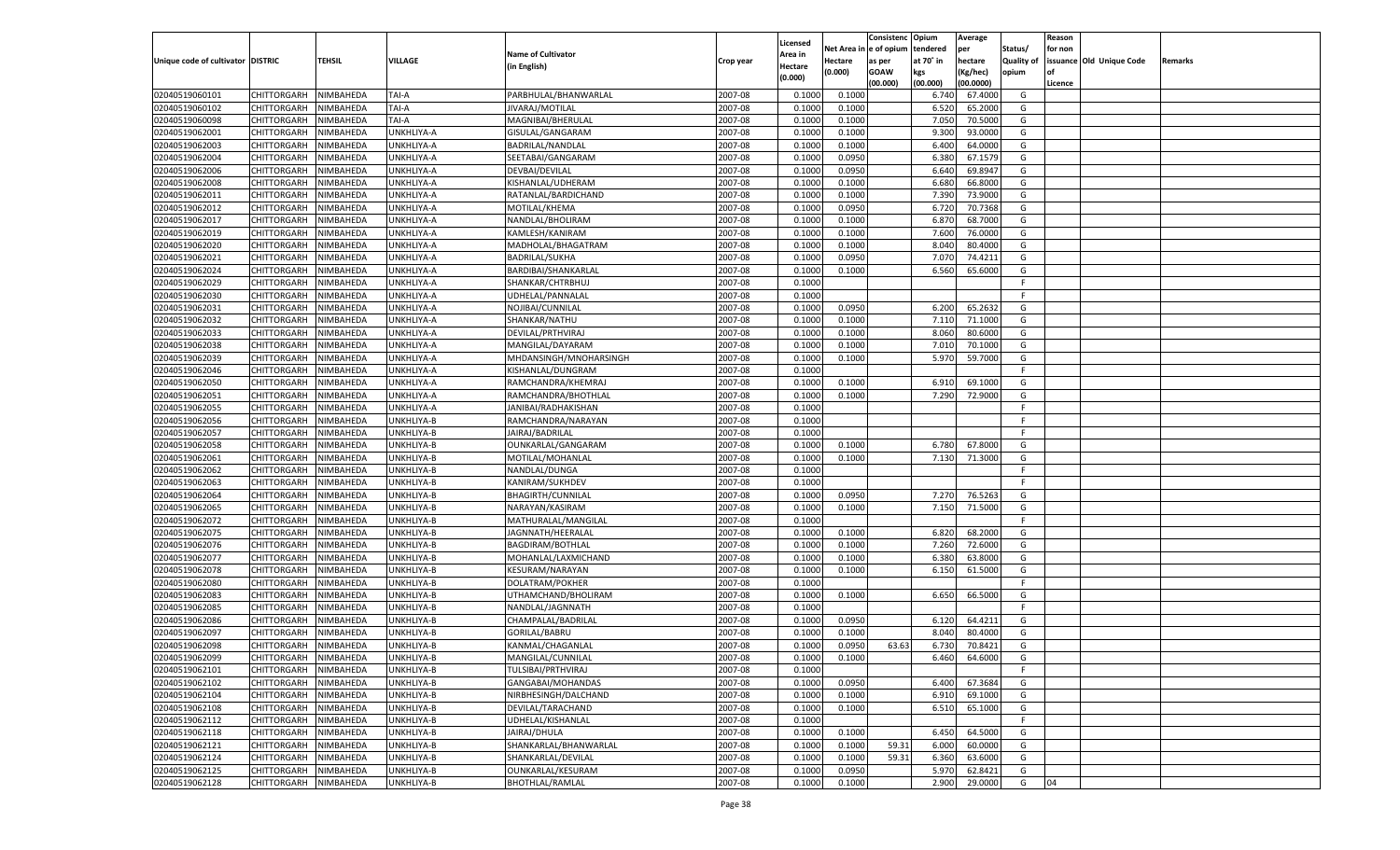|                                   |                                      |               |               |                                          |           |                     |          | Consistenc  | Opium     | Average   |                   | Reason  |                          |                    |
|-----------------------------------|--------------------------------------|---------------|---------------|------------------------------------------|-----------|---------------------|----------|-------------|-----------|-----------|-------------------|---------|--------------------------|--------------------|
|                                   |                                      |               |               | <b>Name of Cultivator</b>                |           | Licensed<br>\rea in | Net Area | e of opium  | tendered  | per       | Status/           | for non |                          |                    |
| Unique code of cultivator DISTRIC |                                      | <b>TEHSIL</b> | VILLAGE       | (in English)                             | Crop year | Hectare             | Hectare  | as per      | at 70° in | hectare   | <b>Quality of</b> |         | issuance Old Unique Code | Remarks            |
|                                   |                                      |               |               |                                          |           | (0.000)             | (0.000)  | <b>GOAW</b> | kgs       | (Kg/hec)  | opium             |         |                          |                    |
|                                   |                                      |               |               |                                          |           |                     |          | (00.000)    | (00.000)  | (00.0000) |                   | Licence |                          |                    |
| 02040519062129                    | CHITTORGARH                          | NIMBAHEDA     | UNKHLIYA-B    | MATHURALAL/NARAYAN                       | 2007-08   | 0.1000              | 0.1000   |             | 7.08      | 70.8000   | G                 |         |                          |                    |
| 02040519062130                    | CHITTORGARH                          | NIMBAHEDA     | UNKHLIYA-B    | RANGLAL/LAXMICHAND                       | 2007-08   | 0.1000              | 0.1000   |             | 6.050     | 60.5000   | G                 |         |                          |                    |
| 02040519062131                    | CHITTORGARH                          | NIMBAHEDA     | UNKHLIYA-B    | SHANKARLAL/HEERALAL                      | 2007-08   | 0.1000              | 0.1000   |             | 6.590     | 65.9000   | G                 |         |                          |                    |
| 02040519062135                    | CHITTORGARH                          | NIMBAHEDA     | UNKHLIYA-B    | LABHCHAND/JAGNNATH                       | 2007-08   | 0.1000              |          |             |           |           | F.                |         |                          |                    |
| 02040519062136                    | CHITTORGARH                          | NIMBAHEDA     | UNKHLIYA-B    | MITTULAL/BABRULAL                        | 2007-08   | 0.1000              |          |             |           |           | F.                |         |                          |                    |
| 02040519062139                    | CHITTORGARH                          | NIMBAHEDA     | UNKHLIYA-B    | UDHERAM/PRTHVIRAJ                        | 2007-08   | 0.1000              | 0.1050   |             | 9.130     | 86.9524   | G                 |         |                          |                    |
| 02040519062142                    | CHITTORGARH                          | NIMBAHEDA     | UNKHLIYA-B    | BHERULAL/CUNNILAL                        | 2007-08   | 0.1000              | 0.1000   |             | 6.670     | 66.7000   | G                 |         |                          |                    |
| 02040519062145                    | CHITTORGARH                          | NIMBAHEDA     | UNKHLIYA-B    | LAXMILAL/SHANKARLAL                      | 2007-08   | 0.1000              | 0.1000   |             | 6.360     | 63.6000   | G                 |         |                          |                    |
| 02040519062146                    | CHITTORGARH                          | NIMBAHEDA     | UNKHLIYA-B    | NANURAM/GOPAL                            | 2007-08   | 0.1000              | 0.1000   |             | 6.900     | 69.0000   | G                 |         |                          |                    |
| 02040519062161                    | CHITTORGARH                          | NIMBAHEDA     | UNKHLIYA-B    | BADRILAL/CHTRBHUJ                        | 2007-08   | 0.1000              | 0.0950   |             | 7.050     | 74.2105   | G                 |         |                          |                    |
| 02040519062163                    | CHITTORGARH                          | NIMBAHEDA     | UNKHLIYA-B    | CUNNILAL/CHAGANLAL                       | 2007-08   | 0.1000              | 0.1000   |             | 6.520     | 65.2000   | G                 |         |                          |                    |
| 02040519062173                    | CHITTORGARH                          | NIMBAHEDA     | UNKHLIYA-A    | MANGILAL/CHTRBHUJ                        | 2007-08   | 0.1000              | 0.0950   |             | 6.710     | 70.6316   | G                 |         |                          |                    |
| 02040519062174                    | CHITTORGARH                          | NIMBAHEDA     | UNKHLIYA-A    | PANNALAL/KJODHJI                         | 2007-08   | 0.1000              | 0.1000   |             | 7.130     | 71.3000   | G                 |         |                          |                    |
| 02040519062176                    | CHITTORGARH                          | NIMBAHEDA     | UNKHLIYA-A    | BADRILAL/DALCHAND                        | 2007-08   | 0.1000              | 0.1000   |             | 7.280     | 72.8000   | G                 |         |                          |                    |
| 02040519062179                    | CHITTORGARH                          | NIMBAHEDA     | UNKHLIYA-A    | BANSILAL/BADRILAL                        | 2007-08   | 0.1000              | 0.0950   |             | 6.560     | 69.0526   | G                 |         |                          |                    |
| 02040519062182                    | CHITTORGARH                          | NIMBAHEDA     | UNKHLIYA-A    | MATHRALAL/BADRILAL                       | 2007-08   | 0.1000              | 0.1000   |             | 7.030     | 70.3000   | G                 |         |                          |                    |
| 02040519062183                    | CHITTORGARH                          | NIMBAHEDA     | UNKHLIYA-A    | RATANLAL/DEVILAL                         | 2007-08   | 0.1000              | 0.1000   |             | 7.260     | 72.6000   | G                 |         |                          |                    |
| 02040519062190                    | CHITTORGARH                          | NIMBAHEDA     | UNKHLIYA-A    | NATHULAL/DALCHAND                        | 2007-08   | 0.1000              | 0.1000   |             | 6.740     | 67.4000   | G                 |         |                          |                    |
| 02040519062170                    | CHITTORGARH                          | NIMBAHEDA     | UNKHLIYA-A    | NANDKISOR/NANURAM                        | 2007-08   | 0.1000              |          |             |           |           | F                 |         |                          |                    |
| 02040519062181                    | CHITTORGARH                          | NIMBAHEDA     | UNKHLIYA-A    | CHTRSINGH/MHDANSINGH                     | 2007-08   | 0.1000              | 0.1000   |             | 6.290     | 62.9000   | G                 |         |                          |                    |
| 02040519063002                    | CHITTORGARH                          | NIMBAHEDA     | PEMANDAKHEDA  | BHANWARLAL/LALURAM                       | 2007-08   | 0.1000              | 0.0950   |             | 6.510     | 68.5263   | G                 |         |                          |                    |
| 02040519063004                    | CHITTORGARH                          | NIMBAHEDA     | PEMANDAKHEDA  | OUNKARSIGH/MOTISINGH                     | 2007-08   | 0.1000              |          |             |           |           | F.                |         |                          |                    |
| 02040519063005                    | CHITTORGARH                          | NIMBAHEDA     | PEMANDAKHEDA  | NANDLAL/HEERALAL                         | 2007-08   | 0.1000              | 0.1000   |             | 6.300     | 63.0000   | G                 |         |                          |                    |
| 02040519063007                    | CHITTORGARH                          | NIMBAHEDA     | PEMANDAKHEDA  | BHOPALSINGH/MOTISINGH                    | 2007-08   | 0.1000              | 0.0300   |             | 1.850     | 61.6667   | G                 |         |                          |                    |
| 02040519063009                    | CHITTORGARH                          | NIMBAHEDA     | PEMANDAKHEDA  | BHANWARLAL/BHOTIYA                       | 2007-08   | 0.1000              | 0.1000   |             | 6.520     | 65.2000   | G                 |         |                          |                    |
| 02040519063011                    | CHITTORGARH                          | NIMBAHEDA     | PEMANDAKHEDA  | SHAMBHUSINGH/SHIVSINGH                   | 2007-08   | 0.1000              | 0.1000   |             | 6.520     | 65.2000   | G                 |         |                          |                    |
| 02040519063013                    | CHITTORGARH                          | NIMBAHEDA     | PEMANDAKHEDA  | BHERULAL/CUNNILAL                        | 2007-08   | 0.1000              | 0.1000   |             | 6.590     | 65.9000   | G                 |         |                          |                    |
| 02040519063017                    | CHITTORGARH                          | NIMBAHEDA     | PEMANDAKHEDA  | NIHALKUVAR/RAMSINGH                      | 2007-08   | 0.1000              | 0.1050   |             | 6.970     | 66.3810   | G                 |         |                          |                    |
| 02040519063023                    | CHITTORGARH                          | NIMBAHEDA     | PEMANDAKHEDA  | RUGHNNATH/SHIVSINGH                      | 2007-08   | 0.1000              | 0.1000   |             | 6.910     | 69.1000   | G                 |         |                          |                    |
| 02040519063026                    | CHITTORGARH                          | NIMBAHEDA     | PEMANDAKHEDA  | GANPATSINGH/UDHESINGH                    | 2007-08   | 0.1000              | 0.1000   |             | 6.440     | 64.4000   | G                 |         |                          |                    |
| 02040519063028                    | CHITTORGARH                          | NIMBAHEDA     | PEMANDAKHEDA  | AMBHALAL/MULCHAND                        | 2007-08   | 0.1000              | 0.1050   |             | 6.900     | 65.7143   | G                 |         |                          |                    |
| 02040519063029                    | CHITTORGARH                          | NIMBAHEDA     | PEMANDAKHEDA  | AMARSINGH/UDHESINGH                      | 2007-08   | 0.1000              | 0.1000   |             | 6.690     | 66.9000   | G                 |         |                          |                    |
| 02040519063030                    | CHITTORGARH                          | NIMBAHEDA     | PEMANDAKHEDA  | SOBHALAL/NANDLAL                         | 2007-08   | 0.1000              | 0.1000   |             | 6.630     | 66.3000   | G                 |         |                          |                    |
| 02040519063031                    | CHITTORGARH                          | NIMBAHEDA     | PEMANDAKHEDA  | BHANWARSINGH/AMARSINGH                   | 2007-08   | 0.1000              | 0.1000   |             | 5.880     | 58.8000   | G                 |         |                          |                    |
| 02040519063032                    | CHITTORGARH                          | NIMBAHEDA     | PEMANDAKHEDA  | BASRAJ/NANDLAL                           | 2007-08   | 0.1000              | 0.1000   |             | 7.04      | 70.4000   | G                 |         |                          |                    |
| 02040519063034                    | CHITTORGARH                          | NIMBAHEDA     | PEMANDAKHEDA  | RATANLAL/DHULAJI                         | 2007-08   | 0.1000              | 0.1000   |             | 6.97      | 69.7000   | G                 |         |                          |                    |
| 02040519063035                    | CHITTORGARH                          | NIMBAHEDA     | PEMANDAKHEDA  | RAMRATAN/BHANWARLAL                      | 2007-08   | 0.1000              | 0.0950   |             | 6.360     | 66.9474   | G                 |         |                          |                    |
| 02040519063038                    | CHITTORGARH                          | NIMBAHEDA     | PEMANDAKHEDA  | GISIBAI/MULCHAND                         | 2007-08   | 0.1000              | 0.1000   |             | 5.890     | 58.9000   | G                 |         |                          |                    |
| 02040519065001                    | CHITTORGARH                          | NIMBAHEDA     | <b>BADI-A</b> | SOSARBAI/HEERALAI                        | 2007-08   | 0.1000              | 0.1000   | 63.37       | 6.420     | 64.2000   | G                 |         |                          |                    |
| 02040519065002                    | CHITTORGARH                          | NIMBAHEDA     | <b>BADI-A</b> | <b>BADAMI/PARTHA</b>                     | 2007-08   | 0.1000              | 0.1000   | 59.32       | 6.210     | 62.1000   | G                 |         |                          | <b>NAME CHANGE</b> |
| 02040519065005                    | CHITTORGARH                          | NIMBAHEDA     | <b>BADI-A</b> | DEVILAL/GISALAL/HAZARILAL                | 2007-08   | 0.1000              | 0.1000   | 63.37       | 6.580     | 65.8000   | G                 |         |                          |                    |
| 02040519065008                    | CHITTORGARH                          | NIMBAHEDA     | <b>BADI-A</b> | NANDLAL/KALURAM                          | 2007-08   | 0.1000              |          |             |           |           | F                 |         |                          | <b>NAME CHANGE</b> |
| 02040519065009                    | CHITTORGARH                          | NIMBAHEDA     | <b>BADI-A</b> | OMPARKASH/BASRAJ                         | 2007-08   | 0.1000              | 0.1000   | 60.25       | 6.430     | 64.3000   | G                 |         |                          |                    |
| 02040519065025                    | CHITTORGARH                          | NIMBAHEDA     | <b>BADI-A</b> | FHULIBAIRATANLAL                         | 2007-08   | 0.1000              | 0.1000   | 63.37       | 6.350     | 63.5000   | G                 |         |                          |                    |
| 02040519065026                    |                                      | NIMBAHEDA     | <b>BADI-A</b> |                                          | 2007-08   | 0.1000              | 0.1000   | 62.96       | 6.230     | 62.3000   | G                 |         |                          |                    |
|                                   | CHITTORGARH<br>CHITTORGARH NIMBAHEDA |               |               | DHAPUBAI/BHANWARLAL                      |           |                     |          |             |           |           |                   |         |                          |                    |
| 02040519065027                    |                                      |               | <b>BADI-A</b> | LALCHAND/KHEMRAJ                         | 2007-08   | 0.1000              | 0.1000   | 59.32       | 6.140     | 61.4000   | G                 |         |                          |                    |
| 02040519065028                    | <b>CHITTORGARH</b>                   | NIMBAHEDA     | <b>BADI-B</b> | RATANLAL/MANGILAL<br>MADANLAL/KANEHYALAL | 2007-08   | 0.1000              | 0.0950   | 60.25       | 5.940     | 62.5263   | G                 |         |                          |                    |
| 02040519065029                    | <b>CHITTORGARH</b>                   | NIMBAHEDA     | BADI-B        |                                          | 2007-08   | 0.1000              | 0.1000   | 59.32       | 6.760     | 67.6000   | G                 |         |                          |                    |
| 02040519065030                    | <b>CHITTORGARH</b>                   | NIMBAHEDA     | <b>BADI-B</b> | PARBHUBAI/MEGHRAJ                        | 2007-08   | 0.1000              | 0.1000   | 63.37       | 6.330     | 63.3000   | G                 |         |                          |                    |
| 02040519065032                    | <b>CHITTORGARH</b>                   | NIMBAHEDA     | BADI-B        | KESARBAI/KHYALILAL                       | 2007-08   | 0.1000              | 0.1000   | 60.45       | 6.370     | 63.7000   | G                 |         |                          |                    |
| 02040519065033                    | <b>CHITTORGARH</b>                   | NIMBAHEDA     | <b>BADI-B</b> | MOHANLAL/NHERULAL                        | 2007-08   | 0.1000              | 0.1000   | 63.37       | 6.430     | 64.3000   | G                 |         |                          |                    |
| 02040519065037                    | <b>CHITTORGARH</b>                   | NIMBAHEDA     | BADI-B        | CHANDMAL/NOLA                            | 2007-08   | 0.1000              | 0.1000   | 63.37       | 6.150     | 61.5000   | G                 |         |                          |                    |
| 02040519065038                    | <b>CHITTORGARH</b>                   | NIMBAHEDA     | <b>BADI-B</b> | BAPULAL/CHOTHMAL                         | 2007-08   | 0.1000              | 0.1050   | 60.25       | 6.210     | 59.1429   | G                 |         |                          |                    |
| 02040519065049                    | <b>CHITTORGARH</b>                   | NIMBAHEDA     | BADI-B        | RAMLAL/BHERULAL                          | 2007-08   | 0.1000              | 0.1000   | 68.90       | 7.250     | 72.5000   | - 1               | 02      |                          |                    |
| 02040519065054                    | <b>CHITTORGARH</b>                   | NIMBAHEDA     | <b>BADI-B</b> | SUNILAKUMAR/RATANLAL                     | 2007-08   | 0.1000              | 0.0950   | 56.31       | 5.560     | 58.5263   | G                 |         |                          |                    |
| 02040519065058                    | <b>CHITTORGARH</b>                   | NIMBAHEDA     | <b>BADI-B</b> | BHEYALAL/NATHULAL                        | 2007-08   | 0.1000              | 0.1000   | 66.47       | 6.600     | 66.0000   | G                 |         |                          |                    |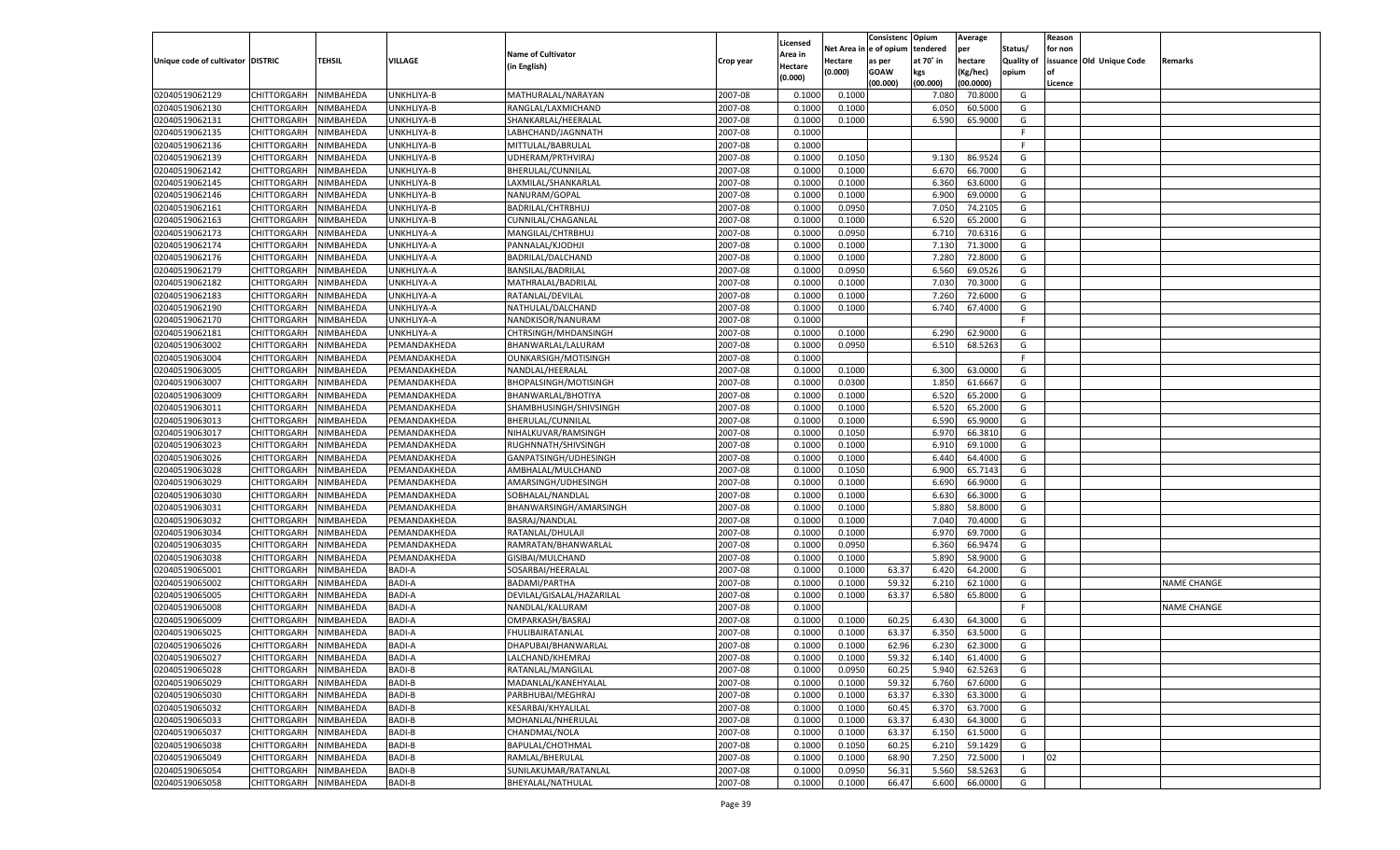|                                   |                       |                  |                          |                            |           |                           |          | Consistenc  | Opium     | Average   |                   | Reason  |                          |                    |
|-----------------------------------|-----------------------|------------------|--------------------------|----------------------------|-----------|---------------------------|----------|-------------|-----------|-----------|-------------------|---------|--------------------------|--------------------|
|                                   |                       |                  |                          | <b>Name of Cultivator</b>  |           | Licensed                  | Net Area | e of opium  | tendered  | per       | Status/           | for non |                          |                    |
| Unique code of cultivator DISTRIC |                       | <b>TEHSIL</b>    | VILLAGE                  | (in English)               | Crop year | <b>Area in</b><br>Hectare | Hectare  | as per      | at 70° in | hectare   | <b>Quality of</b> |         | issuance Old Unique Code | Remarks            |
|                                   |                       |                  |                          |                            |           | (0.000)                   | (0.000)  | <b>GOAW</b> | kgs       | (Kg/hec)  | opium             |         |                          |                    |
|                                   |                       |                  |                          |                            |           |                           |          | (00.000)    | (00.000)  | (00.0000) |                   | Licence |                          |                    |
| 02040519065060                    | CHITTORGARH           | NIMBAHEDA        | <b>BADI-B</b>            | SHYAMUBAI/RAMNIVAS         | 2007-08   | 0.1000                    | 0.1000   | 60.2        | 0.850     | 8.5000    | G                 | 04      |                          |                    |
| 02040519065062                    | CHITTORGARH           | NIMBAHEDA        | <b>BADI-B</b>            | AASHISKUMAR/HIMMATHSINGH   | 2007-08   | 0.100                     | 0.0950   | 63.3        | 5.960     | 62.7368   | G                 |         |                          |                    |
| 02040519065064                    | CHITTORGARH           | NIMBAHEDA        | <b>BADI-B</b>            | GISALAL/HAJARI             | 2007-08   | 0.1000                    | 0.1000   | 63.37       | 6.41      | 64.1000   | G                 |         |                          |                    |
| 02040519065066                    | CHITTORGARH           | NIMBAHEDA        | <b>BADI-B</b>            | YASHVANTKUMAR/HEERALAL     | 2007-08   | 0.1000                    | 0.1000   | 63.37       | 6.420     | 64.2000   | G                 |         |                          |                    |
| 02040519065071                    | CHITTORGARH           | NIMBAHEDA        | <b>BADI-B</b>            | JAGDISHCHANDRA/KISHANLAL   | 2007-08   | 0.1000                    |          |             |           |           | F.                |         |                          |                    |
| 02040519065072                    | CHITTORGARH           | NIMBAHEDA        | <b>BADI-B</b>            | JAGDISH/SHANKERJI          | 2007-08   | 0.1000                    | 0.1000   | 63.3        | 6.350     | 63.500    | G                 |         |                          |                    |
| 02040519065075                    | CHITTORGARH           | NIMBAHEDA        | <b>BADI-B</b>            | BHAGCHAND/HEERALAL         | 2007-08   | 0.1000                    | 0.1000   | 66.47       | 6.840     | 68.4000   | G                 |         |                          |                    |
| 02040519065076                    | CHITTORGARH           | NIMBAHEDA        | <b>BADI-B</b>            | RAJMAL/PANNALAL            | 2007-08   | 0.1000                    | 0.1000   | 66.47       | 6.600     | 66.0000   | G                 |         |                          |                    |
| 02040519065078                    | CHITTORGARH           | NIMBAHEDA        | <b>BADI-B</b>            | BHERULAL/JORJI             | 2007-08   | 0.1000                    | 0.1000   | 68.90       | 6.970     | 69.7000   | G                 |         |                          |                    |
| 02040519065079                    | CHITTORGARH           | NIMBAHEDA        | <b>BADI-B</b>            | GOPAL/KISHANLAL            | 2007-08   | 0.1000                    | 0.1000   | 60.2        | 6.300     | 63.0000   | G                 |         |                          |                    |
| 02040519065081                    | CHITTORGARH           | NIMBAHEDA        | <b>BADI-B</b>            | DHANRAJ/HEERALAL           | 2007-08   | 0.1000                    |          |             |           |           | F.                |         |                          |                    |
| 02040519065082                    | CHITTORGARH           | NIMBAHEDA        | <b>BADI-B</b>            | BADRILAL/NAVLAJI           | 2007-08   | 0.1000                    | 0.1000   | 66.47       | 6.630     | 66.3000   | G                 |         |                          |                    |
| 02040519065084                    | CHITTORGARH           | NIMBAHEDA        | <b>BADI-B</b>            | KELASHCHANDRA/BHERULAL     | 2007-08   | 0.1000                    | 0.1000   | 63.37       | 6.460     | 64.6000   | G                 |         |                          |                    |
| 02040519065085                    | CHITTORGARH           | NIMBAHEDA        | <b>BADI-B</b>            | UTTAMICHAND/DHANRAJ        | 2007-08   | 0.1000                    | 0.1000   | 63.37       | 6.460     | 64.6000   | G                 |         |                          |                    |
| 02040519065086                    | CHITTORGARH           | NIMBAHEDA        | <b>BADI-B</b>            | CHAMPALAL/SHRIRAM          | 2007-08   | 0.1000                    |          |             |           |           | F.                |         |                          |                    |
| 02040519065088                    | CHITTORGARH           | NIMBAHEDA        | <b>BADI-B</b>            | MADANLAL/ROOPLAL           | 2007-08   | 0.1000                    | 0.1000   | 59.32       | 5.670     | 56.7000   | G                 |         |                          |                    |
| 02040519065089                    | CHITTORGARH           | NIMBAHEDA        | <b>BADI-B</b>            | PURANMAL/HEERALAI          | 2007-08   | 0.1000                    | 0.1000   | 60.25       | 6.460     | 64.6000   | G                 |         |                          |                    |
| 02040519065091                    | CHITTORGARH           | NIMBAHEDA        | <b>BADI-B</b>            | BHAGAVANLAL/KALU           | 2007-08   | 0.1000                    | 0.1000   | 60.25       | 6.110     | 61.1000   | G                 |         |                          |                    |
| 02040519065092                    | CHITTORGARH           | NIMBAHEDA        | <b>BADI-B</b>            | TULSHIRAM/BHURALAL         | 2007-08   | 0.1000                    | 0.1000   | 63.37       | 6.550     | 65.5000   | G                 |         |                          |                    |
| 02040519065093                    | CHITTORGARH           | NIMBAHEDA        | <b>BADI-B</b>            | RATANLAL/PYARJI            | 2007-08   | 0.1000                    | 0.1000   | 66.47       | 7.050     | 70.5000   | G                 |         |                          |                    |
| 02040519065094                    | CHITTORGARH           | NIMBAHEDA        | <b>BADI-B</b>            | PARTHVIRAJ/ROOPA           | 2007-08   | 0.1000                    | 0.1000   | 59.32       | 6.140     | 61.4000   | G                 |         |                          |                    |
| 02040519065096                    | CHITTORGARH           | NIMBAHEDA        | <b>BADI-B</b>            | SHANTILAL/BHURA            | 2007-08   | 0.1000                    | 0.1000   | 6.47/66.    | 6.630     | 66.3000   | G                 |         |                          |                    |
| 02040519065097                    | CHITTORGARH           | NIMBAHEDA        | <b>BADI-B</b>            | OUNKARLAL/SHORAM           | 2007-08   | 0.1000                    | 0.1000   | 66.47       | 6.630     | 66.3000   | G                 |         |                          |                    |
| 02040519065100                    | CHITTORGARH           | NIMBAHEDA        | <b>BADI-B</b>            | BHERULAL/MOHANJI           | 2007-08   | 0.1000                    | 0.1000   | 66.47       | 6.880     | 68.8000   | G                 |         |                          |                    |
| 02040519065101                    | CHITTORGARH           | NIMBAHEDA        | <b>BADI-B</b>            | YASHVANTLAL/GORILAL        | 2007-08   | 0.1000                    | 0.1000   | 60.45       | 6.070     | 60.7000   | G                 |         |                          |                    |
| 02040519065102                    | CHITTORGARH           | NIMBAHEDA        | <b>BADI-B</b>            | RAMSAVROOP/UTTAMCHAND      | 2007-08   | 0.1000                    | 0.1000   | 63.37       | 6.450     | 64.5000   | G                 |         |                          |                    |
| 02040519065105                    | CHITTORGARH           | NIMBAHEDA        | <b>BADI-B</b>            | MUKESH/TULSHIRAM           | 2007-08   | 0.1000                    | 0.1000   | 60.45       | 6.160     | 61.6000   | G                 |         |                          |                    |
| 02040519065106                    | CHITTORGARH           | NIMBAHEDA        | <b>BADI-B</b>            | KISHANLAL/POKHARJI         | 2007-08   | 0.1000                    | 0.1000   | 66.47       | 6.770     | 67.7000   | G                 |         |                          |                    |
| 02040519065107                    | CHITTORGARH           | NIMBAHEDA        | <b>BADI-B</b>            | GAHRILAL/BHAGATRAM         | 2007-08   | 0.1000                    | 0.1000   | 63.37       | 6.440     | 64.4000   | G                 |         |                          |                    |
| 02040519065108                    | CHITTORGARH           | NIMBAHEDA        | <b>BADI-B</b>            | AMRATRAM/BHERULAL          | 2007-08   | 0.1000                    | 0.1000   | 66.47       | 6.760     | 67.6000   | G                 |         |                          |                    |
| 02040519065112                    | CHITTORGARH           | NIMBAHEDA        | <b>BADI-B</b>            | LOBHCHAND/BHANWARLAL       | 2007-08   | 0.1000                    | 0.1000   | 66.47       | 0.910     | 9.1000    | G                 | 04      |                          |                    |
| 02040519065114                    | CHITTORGARH           | NIMBAHEDA        | <b>BADI-B</b>            | CHENRAM/DHANRAJ            | 2007-08   | 0.1000                    | 0.1000   | 60.45       | 6.120     | 61.2000   | G                 |         |                          |                    |
| 02040519065118                    | CHITTORGARH           | NIMBAHEDA        | <b>BADI-A</b>            | SHANKARLAL/PRTHVIRAJ       | 2007-08   | 0.1000                    | 0.1000   | 66.47       | 7.590     | 75.9000   | G                 |         |                          |                    |
| 02040519065124                    | CHITTORGARH           | NIMBAHEDA        | <b>BADI-A</b>            | KHEMRAJ/BHANWARLAI         | 2007-08   | 0.1000                    | 0.0950   | 59.32       | 6.020     | 63.3684   | G                 |         |                          |                    |
| 02040519065132                    | CHITTORGARH           | NIMBAHEDA        | <b>BADI-A</b>            | RAMSINGHBHANWARLAI         | 2007-08   | 0.1000                    | 0.0950   | 60.45       | 5.930     | 62.4211   | G                 |         |                          |                    |
| 02040519065135                    | CHITTORGARH           | NIMBAHEDA        | <b>BADI-A</b>            | SURESHKUMAR/BHANWARLAL     | 2007-08   | 0.1000                    | 0.0950   | 59.32       | 6.110     | 64.3158   | G                 |         |                          |                    |
| 02040519065139                    | CHITTORGARH           | NIMBAHEDA        | <b>BADI-A</b>            | LABHCHAND/DHANRAJ          | 2007-08   | 0.1000                    | 0.1000   | 66.37       | 6.810     | 68.1000   | G                 |         |                          |                    |
| 02040519065142                    | CHITTORGARH           | NIMBAHEDA        | <b>BADI-A</b>            | RAMRATAN/SHRIRAM           | 2007-08   | 0.1000                    | 0.0950   | 63.37       | 6.050     | 63.6842   | G                 |         |                          |                    |
| 02040519065148                    | CHITTORGARH           | NIMBAHEDA        | <b>BADI-A</b>            | DADAMCHAND/GAMNDIRAM       | 2007-08   | 0.1000                    | 0.0950   | 68.90       | 6.760     | 71.1579   | G                 |         |                          | <b>NAME CHANGE</b> |
| 02040519065149                    | CHITTORGARH           | NIMBAHEDA        | <b>BADI-A</b>            | ANCHIBAI/HIRALAL           | 2007-08   | 0.1000                    | 0.1000   | 60.45       | 6.080     | 60.8000   | G                 |         |                          |                    |
| 02040519065151                    | CHITTORGARH           | NIMBAHEDA        | <b>BADI-A</b>            | CHATARBHUJ/NATHU           | 2007-08   | 0.1000                    | 0.1000   | 60.45       | 6.150     | 61.5000   | G                 |         |                          |                    |
| 02040519065156                    | CHITTORGARH           | NIMBAHEDA        | <b>BADI-B</b>            | NANDUBAI/KISHANLAL         | 2007-08   | 0.1000                    | 0.1000   | 60.45       | 6.160     | 61.6000   | G                 |         | 02040519107006           | <b>TRANSFER</b>    |
| 02040519065160                    | CHITTORGARH           | NIMBAHEDA        | <b>BADI-A</b>            | SHRIRAM/GOKEL              | 2007-08   | 0.1000                    | 0.1000   | 68.90       | 7.090     | 70.9000   | G                 |         |                          |                    |
| 02040519065161                    | CHITTORGARH           | NIMBAHEDA        | <b>BADI-A</b>            | SAGARBAI/NETRAM            | 2007-08   | 0.1000                    | 0.1000   | 63.37       | 6.69      | 66.9000   | G                 |         |                          |                    |
| 02040519065162                    | CHITTORGARH           | NIMBAHEDA        | <b>BADI-A</b>            | SITABAI/HEERALAL/PREMCHAND | 2007-08   | 0.1000                    | 0.1000   | 63.37       | 6.710     | 67.1000   | G                 |         |                          |                    |
| 02040519065163                    | CHITTORGARH NIMBAHEDA |                  | <b>BADI-A</b>            | MANGIBAI/MOTILAL           | 2007-08   | 0.1000                    | 0.1000   | 66.47       | 6.810     | 68.1000   | G                 |         |                          |                    |
| 02040519065164                    | <b>CHITTORGARH</b>    | <b>NIMBAHEDA</b> | <b>BADI-A</b>            | SANTILAL/BHANWARLAL        | 2007-08   | 0.1000                    | 0.1000   | 66.47       | 6.820     | 68.2000   | G                 |         |                          |                    |
| 02040519065165                    | <b>CHITTORGARH</b>    | NIMBAHEDA        | <b>BADI-A</b>            | UTHMICHAND/CHTRBHUJ        | 2007-08   | 0.1000                    | 0.0950   | 63.37       | 6.130     | 64.5263   | G                 |         |                          |                    |
| 02040519065166                    | <b>CHITTORGARH</b>    | NIMBAHEDA        | <b>BADI-A</b>            | BAPULAL/LOBHCHAND          | 2007-08   | 0.1000                    | 0.1050   | 66.47       | 6.920     | 65.9048   | G                 |         |                          |                    |
| 02040519065168                    | <b>CHITTORGARH</b>    | NIMBAHEDA        | <b>BADI-A</b>            | RAMRATAN/CHATARBHUJ        | 2007-08   | 0.1000                    | 0.0950   | 66.47       | 6.450     | 67.8947   | G                 |         |                          |                    |
| 02040519065169                    | <b>CHITTORGARH</b>    | NIMBAHEDA        | <b>BADI-A</b>            | LHERIBAI/LOBCHAND          | 2007-08   | 0.1000                    | 0.1050   | 66.47       | 7.090     | 67.5238   | G                 |         |                          |                    |
| 02040519065170                    | <b>CHITTORGARH</b>    | NIMBAHEDA        | <b>BADI-A</b>            | WASRAJ/KISHANJI            | 2007-08   | 0.1000                    |          |             |           |           | F.                |         |                          |                    |
| 02040519066001                    | <b>CHITTORGARH</b>    | NIMBAHEDA        | <b>BADOLI MADHOSINGH</b> | CHAGANLAL/HEERALAL         | 2007-08   | 0.1000                    |          |             |           |           | F.                |         |                          |                    |
| 02040519066004                    | <b>CHITTORGARH</b>    | NIMBAHEDA        | <b>BADOLI MADHOSINGH</b> | CHUNNIBAI/SHANKERLAL       | 2007-08   | 0.1000                    | 0.0950   | 60.25       | 6.250     | 65.7895   | G                 |         |                          |                    |
|                                   |                       | NIMBAHEDA        |                          |                            |           | 0.1000                    |          |             |           |           |                   |         |                          |                    |
| 02040519066007                    | <b>CHITTORGARH</b>    |                  | <b>BADOLI MADHOSINGH</b> | NARAYANLAL/KALULAL         | 2007-08   |                           |          |             |           |           | F.                |         |                          |                    |
| 02040519066008                    | <b>CHITTORGARH</b>    | NIMBAHEDA        | <b>BADOLI MADHOSINGH</b> | SHANKERLAL/FULLCHAND       | 2007-08   | 0.1000                    |          |             |           |           | F.                |         |                          |                    |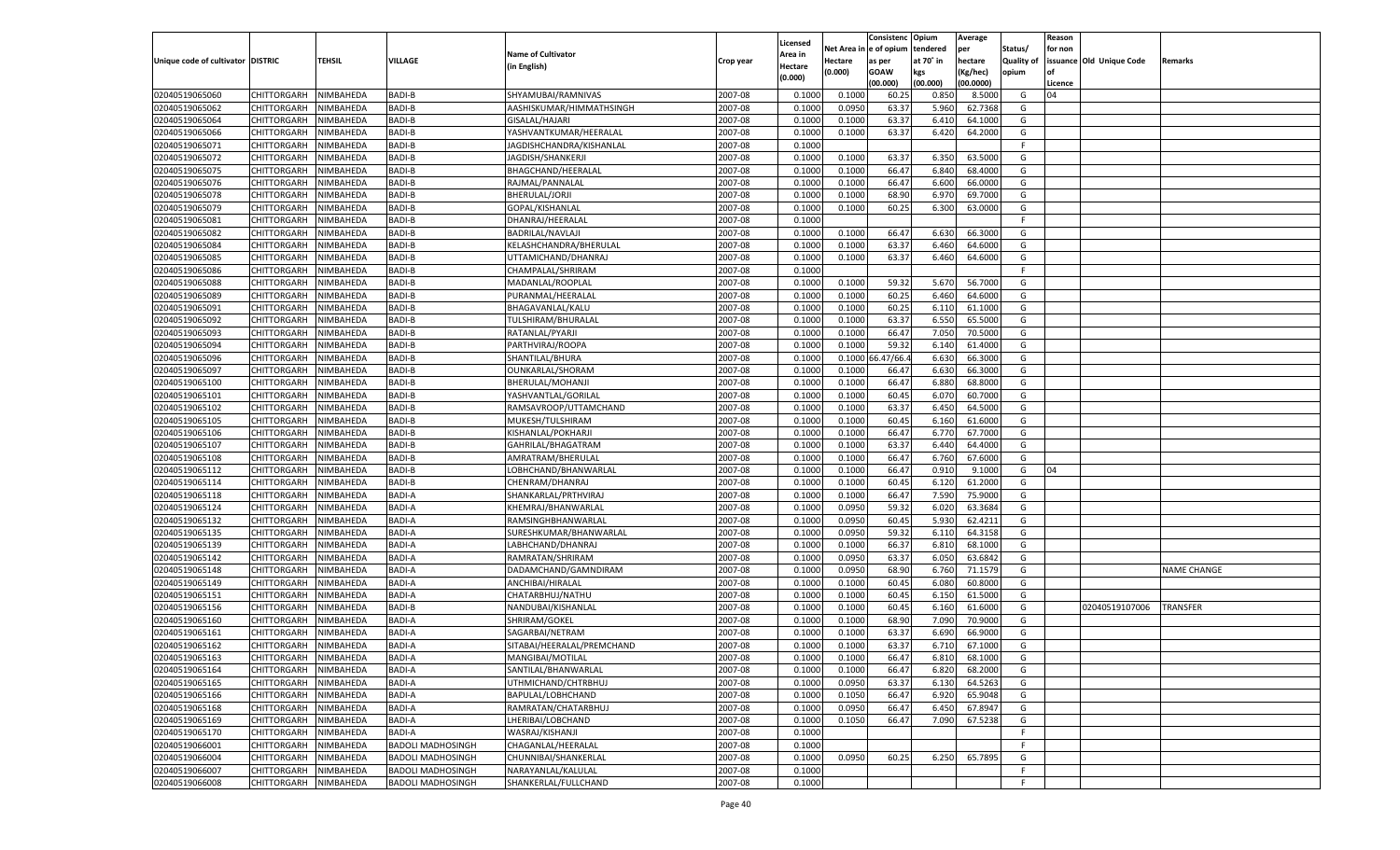|                                   |                                      |                        |                                       |                                        |                    | Licensed |                  | Consistenc Opium |           | Average            |                   | Reason  |                          |                    |
|-----------------------------------|--------------------------------------|------------------------|---------------------------------------|----------------------------------------|--------------------|----------|------------------|------------------|-----------|--------------------|-------------------|---------|--------------------------|--------------------|
|                                   |                                      |                        |                                       | <b>Name of Cultivator</b>              |                    | \rea in  | Net Area i       | n  e of opium    | tendered  | per                | Status/           | for non |                          |                    |
| Unique code of cultivator DISTRIC |                                      | <b>TEHSIL</b>          | VILLAGE                               | (in English)                           | Crop year          | Hectare  | Hectare          | as per           | at 70° in | hectare            | <b>Quality of</b> |         | issuance Old Unique Code | <b>Remarks</b>     |
|                                   |                                      |                        |                                       |                                        |                    | (0.000)  | (0.000)          | <b>GOAW</b>      | kgs       | (Kg/hec)           | opium             | οf      |                          |                    |
|                                   |                                      |                        |                                       |                                        |                    |          |                  | (00.000)         | (00.000)  | (00.0000)          |                   | Licence |                          |                    |
| 02040519066011                    | CHITTORGARH                          | NIMBAHEDA              | <b>BADOLI MADHOSINGH</b>              | BADRILAL/AASHARAM                      | 2007-08            | 0.1000   |                  |                  |           |                    | -F.               |         |                          |                    |
| 02040519066013                    | CHITTORGARH                          | NIMBAHEDA              | <b>BADOLI MADHOSINGH</b>              | UDAILAL/BHERULAL                       | 2007-08            | 0.1000   |                  |                  |           |                    | F                 |         |                          |                    |
| 02040519066014                    | CHITTORGARH                          | NIMBAHEDA              | <b>BADOLI MADHOSINGH</b>              | KAJOD/GOPILAL                          | 2007-08            | 0.1000   |                  |                  |           |                    | F.                |         |                          |                    |
| 02040519066015                    | CHITTORGARH                          | NIMBAHEDA              | <b>BADOLI MADHOSINGH</b>              | MANGUIBAI/MUNDALAL                     | 2007-08            | 0.1000   |                  |                  |           |                    | F.                |         |                          |                    |
| 02040519066016                    | CHITTORGARH                          | NIMBAHEDA              | <b>BADOLI MADHOSINGH</b>              | NARAYANSINGH/BHOPALSINGH               | 2007-08            | 0.1000   |                  |                  |           |                    | F.                |         |                          |                    |
| 02040519066027                    | CHITTORGARH                          | NIMBAHEDA              | <b>BADOLI MADHOSINGH</b>              | BABULAL/UDAILAL                        | 2007-08            | 0.1000   |                  |                  |           |                    | F.                |         |                          |                    |
| 02040519066030                    | CHITTORGARH                          | NIMBAHEDA              | <b>BADOLI MADHOSINGH</b>              | FULLCHAND/MOHANLAL                     | 2007-08            | 0.1000   | 0.0950           | 60.25            | 5.880     | 61.8947            | G                 |         |                          |                    |
| 02040519066033                    | CHITTORGARH                          | NIMBAHEDA              | <b>BADOLI MADHOSINGH</b>              | BHANWARLAL/NARAYAN                     | 2007-08            | 0.1000   |                  |                  |           |                    | F.                |         |                          |                    |
| 02040519066038                    | CHITTORGARH                          | NIMBAHEDA              | <b>BADOLI MADHOSINGH</b>              | NOJIBAI/BHANWARLAL                     | 2007-08            | 0.1000   |                  |                  |           |                    | F                 |         |                          |                    |
| 02040519066039                    | CHITTORGARH                          | NIMBAHEDA              | <b>BADOLI MADHOSINGH</b>              | FATEHLAL/PARBHULAL                     | 2007-08            | 0.1000   | 0.1000           | 60.25            | 6.050     | 60.5000            | G                 |         |                          |                    |
| 02040519066045                    | CHITTORGARH                          | NIMBAHEDA              | <b>BADOLI MADHOSINGH</b>              | MANGILAL/CHUNNILAL                     | 2007-08            | 0.1000   |                  |                  |           |                    | F                 |         |                          |                    |
| 02040519066049                    | CHITTORGARH                          | NIMBAHEDA              | <b>BADOLI MADHOSINGH</b>              | BHERULAL/SEVARAM                       | 2007-08            | 0.1000   |                  |                  |           |                    | F.                |         |                          |                    |
| 02040519066050                    | CHITTORGARH                          | NIMBAHEDA              | <b>BADOLI MADHOSINGH</b>              | LAXMILAL/HEMRAJ                        | 2007-08            | 0.1000   |                  |                  |           |                    | F.                |         |                          |                    |
| 02040519066051                    | CHITTORGARH                          | NIMBAHEDA              | <b>BADOLI MADHOSINGH</b>              | RADHESHYAM/MANGILAL                    | 2007-08            | 0.1000   |                  |                  |           |                    | F.                |         |                          |                    |
| 02040519066052                    | CHITTORGARH                          | NIMBAHEDA              | <b>BADOLI MADHOSINGH</b>              | MANGILAL/VARDAJI                       | 2007-08            | 0.1000   |                  |                  |           |                    | F.                |         |                          |                    |
| 02040519066053                    | CHITTORGARH                          | NIMBAHEDA              | <b>BADOLI MADHOSINGH</b>              | KANWARLALA/MATHRALAL                   | 2007-08            | 0.1000   |                  |                  |           |                    | -F.               |         |                          |                    |
| 02040519066054                    | CHITTORGARH                          | NIMBAHEDA              | <b>BADOLI MADHOSINGH</b>              | MOTILAL/RAMRATAN                       | 2007-08            | 0.1000   |                  |                  |           |                    | F.                |         |                          |                    |
| 02040519066057                    | CHITTORGARH                          | NIMBAHEDA              | <b>BADOLI MADHOSINGH</b>              | BHANWARLAL/MOHANJI                     | 2007-08            | 0.1000   | 0.0400           | 63.44            | 2.840     | 71.0000            | G                 |         |                          |                    |
| 02040519066058                    | CHITTORGARH                          | NIMBAHEDA              | <b>BADOLI MADHOSINGH</b>              | MOTILAL/NARAYAN                        | 2007-08            | 0.1000   |                  |                  |           |                    | F.                |         |                          |                    |
| 02040519066064                    | CHITTORGARH                          | NIMBAHEDA              | <b>BADOLI MADHOSINGH</b>              | RANGLAL/HEERALAL                       | 2007-08            | 0.1000   |                  |                  |           |                    | F.                |         |                          |                    |
| 02040519066065                    | CHITTORGARH                          | NIMBAHEDA              | <b>BADOLI MADHOSINGH</b>              | NANDRAM DAS/DOLADAS                    | 2007-08            | 0.1000   | 0.1000           | 47.60            | 0.910     | 9.1000             | G                 | 04      |                          |                    |
| 02040519066066                    | CHITTORGARH                          | NIMBAHEDA              | <b>BADOLI MADHOSINGH</b>              | SANTILAL/BAHNWARLAL DHAKAD             | 2007-08            | 0.1000   |                  |                  |           |                    | F.                |         |                          |                    |
| 02040519066070                    | CHITTORGARH                          | NIMBAHEDA              | <b>BADOLI MADHOSINGH</b>              | RAMESWAR/KASIRAM                       | 2007-08            | 0.1000   | 0.0950           | 60.25            | 5.870     | 61.7895            | G                 |         |                          | <b>NAME CHANGE</b> |
| 02040519066072                    | CHITTORGARH                          | NIMBAHEDA              | <b>BADOLI MADHOSINGH</b>              | SURESH/NANADANGI                       | 2007-08            | 0.1000   |                  |                  |           |                    | -F.               |         |                          |                    |
| 02040519066080                    | CHITTORGARH                          | NIMBAHEDA              | <b>BADOLI MADHOSINGH</b>              | DALICHNAD/DHNRAJ                       | 2007-08            | 0.1000   | 0.0950           | 56.31            | 0.680     | 7.1579             | G                 | 04      |                          |                    |
| 02040519066088                    | CHITTORGARH                          | NIMBAHEDA              | <b>BADOLI MADHOSINGH</b>              | SATYNARAYAN/BAGDIRAM                   | 2007-08            | 0.1000   |                  |                  |           |                    | E                 |         |                          |                    |
| 02040519066091                    | CHITTORGARH                          | NIMBAHEDA              | <b>BADOLI MADHOSINGH</b>              | HANSRAJ/GOPALDANGI                     | 2007-08            | 0.1000   | 0.0950           | 66.4             | 6.720     | 70.7368            | G                 |         |                          |                    |
| 02040519066092                    | CHITTORGARH                          | NIMBAHEDA              | <b>BADOLI MADHOSINGH</b>              | NARAYAN/LAXMANDANGI                    | 2007-08            | 0.1000   | 0.0950           | 60.25            | 6.580     | 69.2632            | G                 |         |                          |                    |
| 02040519066095                    | CHITTORGARH                          | NIMBAHEDA              | <b>BADOLI MADHOSINGH</b>              | HARIRAM/ONKAR DHAKAD                   | 2007-08            | 0.1000   |                  |                  |           |                    | F.                |         |                          |                    |
| 02040519066097                    | CHITTORGARH                          | NIMBAHEDA              | <b>BADOLI MADHOSINGH</b>              | BADRILAL/KISHANLAL                     | 2007-08            | 0.1000   |                  |                  |           |                    | E                 |         |                          |                    |
| 02040519066101                    | CHITTORGARH                          | NIMBAHEDA              | <b>BADOLI MADHOSINGH</b>              | NARAYAN/JAGNATH DHAKAD                 | 2007-08            | 0.1000   |                  |                  |           |                    | F.                |         |                          |                    |
| 02040519066102                    | CHITTORGARH                          | NIMBAHEDA              | <b>BADOLI MADHOSINGH</b>              | LAKMICHAND/GISI DHAKAD                 | 2007-08            | 0.1000   |                  |                  |           |                    | F.                |         |                          |                    |
| 02040519067002                    | CHITTORGARH                          | NIMBAHEDA              | <b>BANGERDA MAMADEV</b>               | RATANLAL/GASINATH                      | 2007-08            | 0.1000   |                  |                  |           |                    | F.                |         |                          |                    |
| 02040519067005                    | CHITTORGARH                          | NIMBAHEDA              | <b>BANGERDA MAMADEV</b>               | DHANRAJ/BHOLIRAM                       | 2007-08            | 0.1000   |                  |                  |           |                    | E                 |         |                          | <b>NAME CHANGE</b> |
| 02040519067006                    | CHITTORGARH                          | NIMBAHEDA              | <b>BANGERDA MAMADEV</b>               | GOPIBAI/KASIRAM                        | 2007-08            | 0.1000   |                  |                  |           |                    | F.                |         |                          | <b>NAME CHANGE</b> |
| 02040519067007                    | CHITTORGARH                          | NIMBAHEDA              | <b>BANGERDA MAMADEV</b>               | HUKMICHAND/GANGARAM                    | 2007-08            | 0.1000   |                  |                  |           |                    | F.                |         |                          |                    |
| 02040519067008                    | CHITTORGARH                          | NIMBAHEDA              | <b>BANGERDA MAMADEV</b>               | DAYARAM/WARDA                          | 2007-08            | 0.1000   |                  |                  |           |                    | F.                |         |                          |                    |
| 02040519067011                    | CHITTORGARH                          | NIMBAHEDA              | <b>BANGERDA MAMADEV</b>               | FHOOLCHNAD/KHEMRAJ                     | 2007-08            | 0.1000   |                  |                  |           |                    | E                 |         |                          |                    |
| 02040519067014                    | CHITTORGARH                          | NIMBAHEDA              | <b>BANGERDA MAMADEV</b>               | SANTIBAI/DAYARAM                       | 2007-08            | 0.1000   |                  |                  |           |                    | F.                |         |                          |                    |
| 02040519067017                    | CHITTORGARH                          | NIMBAHEDA              | <b>BANGERDA MAMADEV</b>               | MOHANLAL/MAGNIRAM                      | 2007-08            | 0.1000   |                  |                  |           |                    | -F.               |         |                          |                    |
| 02040519067032                    | CHITTORGARH                          | NIMBAHEDA              | <b>BANGERDA MAMADEV</b>               | KALULAL/PRTHA                          | 2007-08            | 0.1000   |                  |                  |           |                    | F.                |         |                          |                    |
| 02040519067040                    | CHITTORGARH                          | NIMBAHEDA              | <b>BANGERDA MAMADEV</b>               | KARULAL/JAISINGH                       | 2007-08            | 0.1000   | 0.1000           | 60.25            | 6.250     | 62.5000            | G                 |         |                          |                    |
| 02040519067042                    | CHITTORGARH                          | NIMBAHEDA              | <b>BANGERDA MAMADEV</b>               | KISHANLAL/BHAGIRTH                     | 2007-08            | 0.1000   |                  |                  |           |                    | F.                |         |                          |                    |
| 02040519067052                    | CHITTORGARH                          | NIMBAHEDA              | <b>BANGERDA MAMADEV</b>               | NARAYANIBAI/BAGDIRAM                   | 2007-08            | 0.1000   |                  |                  |           |                    | F.                |         |                          |                    |
| 02040519067060                    | CHITTORGARH                          | NIMBAHEDA              | <b>BANGERDA MAMADEV</b>               | BADRILAL/PYARCHAND                     | 2007-08            | 0.1000   |                  |                  |           |                    | F.                |         |                          |                    |
|                                   |                                      |                        |                                       | BHERULAL/BHANWARLAL                    |                    | 0.1000   | 0.1000           | 63.44            | 6.720     | 67.2000            | G                 |         |                          |                    |
| 02040519069001<br>02040519069002  | CHITTORGARH NIMBAHEDA<br>CHITTORGARH | NIMBAHEDA              | BHAGWANPURA-A<br><b>BHAGWANPURA-A</b> | PARBHULAL/PYARA                        | 2007-08<br>2007-08 | 0.1000   | 0.1000           | 63.44            | 6.630     | 66.3000            | G                 |         |                          |                    |
| 02040519069003                    |                                      |                        |                                       |                                        |                    |          |                  |                  |           |                    |                   |         |                          |                    |
| 02040519069005                    | CHITTORGARH                          | NIMBAHEDA<br>NIMBAHEDA | BHAGWANPURA-A                         | MAGNIRAM/HEERALAL<br>AASHARAM/RATANLAL | 2007-08<br>2007-08 | 0.1000   | 0.1000<br>0.1000 | 66.41<br>66.41   | 7.250     | 72.5000<br>68.7000 | G<br>G            |         |                          | <b>NAME CHANGE</b> |
|                                   | <b>CHITTORGARH</b>                   |                        | <b>BHAGWANPURA-A</b>                  |                                        |                    | 0.1000   |                  |                  | 6.870     |                    | G                 |         |                          |                    |
| 02040519069006                    | <b>CHITTORGARH</b>                   | NIMBAHEDA              | <b>BHAGWANPURA-A</b>                  | MANGILAL/KASHIRAM                      | 2007-08            | 0.1000   | 0.1000           | 72.33            | 7.600     | 76.0000            | G                 |         |                          |                    |
| 02040519069007                    | CHITTORGARH                          | NIMBAHEDA              | <b>BHAGWANPURA-A</b>                  | RAMCHANDRA/DHULA                       | 2007-08            | 0.1000   | 0.1000           | 72.26            | 7.480     | 74.8000            |                   |         |                          |                    |
| 02040519069010                    | CHITTORGARH                          | NIMBAHEDA              | BHAGWANPURA-A                         | KISHNA/DHANNA                          | 2007-08            | 0.1000   | 0.1000           | 72.33            | 7.210     | 72.1000            | G                 |         |                          |                    |
| 02040519069011                    | <b>CHITTORGARH</b>                   | NIMBAHEDA              | <b>BHAGWANPURA-A</b>                  | DEVILAL/UDA                            | 2007-08            | 0.1000   | 0.1000           | 72.33            | 7.510     | 75.1000            | G                 |         |                          |                    |
| 02040519069012                    | CHITTORGARH                          | NIMBAHEDA              | <b>BHAGWANPURA-A</b>                  | HEERALAL/JAGANNATH                     | 2007-08            | 0.1000   | 0.1000           | 63.44            | 6.580     | 65.8000            | G                 |         |                          |                    |
| 02040519069014                    | CHITTORGARH                          | NIMBAHEDA              | <b>BHAGWANPURA-A</b>                  | HEERALAL/PYARA                         | 2007-08            | 0.1000   | 0.0950           | 70.33            | 7.530     | 79.2632            | G                 |         |                          |                    |
| 02040519069015                    | CHITTORGARH                          | NIMBAHEDA              | <b>BHAGWANPURA-A</b>                  | FULCHAND/NARAYAN                       | 2007-08            | 0.1000   | 0.1000           | 59.20            | 6.600     | 66.0000            | G                 |         |                          |                    |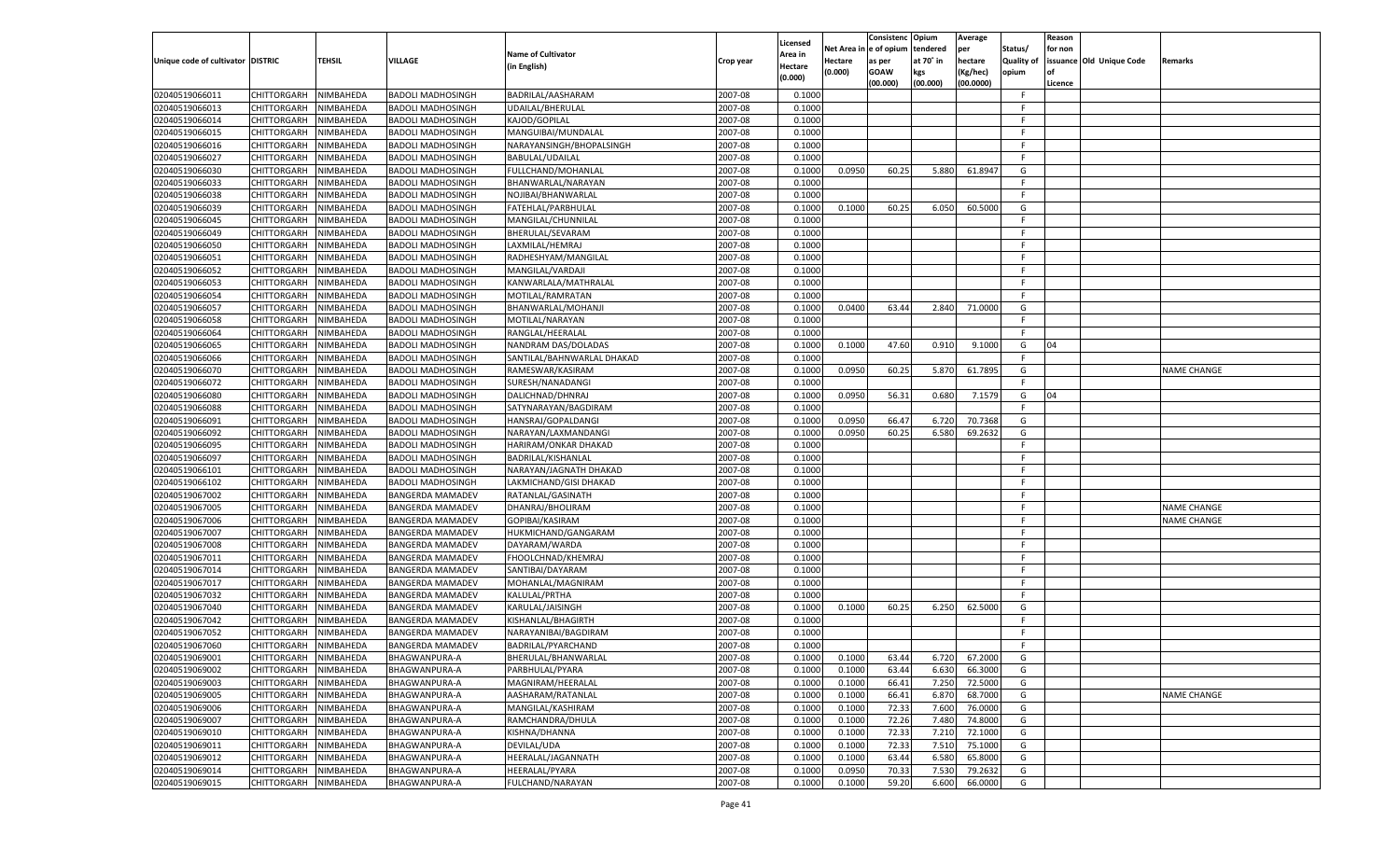|                                   |                                   |                        |                                              |                           |                    |                     |            | Consistenc   | Opium     | Average   |                   | Reason  |                          |             |
|-----------------------------------|-----------------------------------|------------------------|----------------------------------------------|---------------------------|--------------------|---------------------|------------|--------------|-----------|-----------|-------------------|---------|--------------------------|-------------|
|                                   |                                   |                        |                                              | <b>Name of Cultivator</b> |                    | Licensed<br>Area in | Net Area i | n e of opium | tendered  | per       | Status/           | for non |                          |             |
| Unique code of cultivator DISTRIC |                                   | TEHSIL                 | <b>VILLAGE</b>                               | (in English)              | Crop year          | Hectare             | Hectare    | as per       | at 70° in | hectare   | <b>Quality of</b> |         | issuance Old Unique Code | Remarks     |
|                                   |                                   |                        |                                              |                           |                    | (0.000)             | (0.000)    | <b>GOAW</b>  | kgs       | (Kg/hec)  | opium             |         |                          |             |
|                                   |                                   |                        |                                              |                           |                    |                     |            | (00.000)     | (00.000)  | (00.0000) |                   | Licence |                          |             |
| 02040519069016                    | CHITTORGARH                       | NIMBAHEDA              | BHAGWANPURA-A                                | VARDA/DOLA                | 2007-08            | 0.1000              |            |              |           |           | F                 |         |                          |             |
| 02040519069019                    | CHITTORGARH                       | NIMBAHEDA              | BHAGWANPURA-A                                | HEERALAL/RAMCHANDRA       | 2007-08            | 0.1000              | 0.1000     | 68.90        | 7.490     | 74.9000   | G                 |         |                          |             |
| 02040519069020                    | CHITTORGARH                       | NIMBAHEDA              | BHAGWANPURA-A                                | RAMESHVARLAL/PARBHULAL    | 2007-08            | 0.1000              | 0.1000     | 63.44        | 6.790     | 67.9000   | G                 |         |                          |             |
| 02040519069021                    | CHITTORGARH                       | NIMBAHEDA              | BHAGWANPURA-A                                | BANSILAL/SHANKARLAL       | 2007-08            | 0.1000              | 0.1000     | 72.26        | 7.620     | 76.2000   | G                 |         |                          |             |
| 02040519069022                    | CHITTORGARH                       | NIMBAHEDA              | BHAGWANPURA-A                                | BHANWARLAL/HEERALAL       | 2007-08            | 0.1000              | 0.1000     | 60.25        | 6.320     | 63.2000   | G                 |         |                          |             |
| 02040519069023                    | CHITTORGARH                       | NIMBAHEDA              | BHAGWANPURA-A                                | RAMNARAYAN/SHANKERLAL     | 2007-08            | 0.100               | 0.0950     | 66.47        | 6.530     | 68.7368   | G                 |         |                          | NAME CHANGE |
| 02040519069024                    | CHITTORGARH                       | NIMBAHEDA              | BHAGWANPURA-A                                | BADRILAL/SHANKERLAL       | 2007-08            | 0.1000              | 0.1000     | 71.93        | 7.640     | 76.4000   | G                 |         |                          |             |
| 02040519069028                    | CHITTORGARH                       | NIMBAHEDA              | BHAGWANPURA-A                                | MADANLAL/PRAYCHAND        | 2007-08            | 0.1000              | 0.1000     | 72.26        | 7.990     | 79.9000   | G                 |         |                          |             |
| 02040519069030                    | CHITTORGARH                       | NIMBAHEDA              | <b>BHAGWANPURA-A</b>                         | BHERULAL/LAXMAN           | 2007-08            | 0.1000              | 0.1050     | 72.26        | 7.980     | 76.0000   | G                 |         |                          |             |
| 02040519069031                    | CHITTORGARH                       | NIMBAHEDA              | BHAGWANPURA-A                                | MANGILAL/NARAYAN          | 2007-08            | 0.100               | 0.0950     | 68.90        | 6.970     | 73.3684   | G                 |         |                          |             |
| 02040519069032                    | CHITTORGARH                       | NIMBAHEDA              | BHAGWANPURA-A                                | RATANLAL/NARAYAN          | 2007-08            | 0.1000              | 0.1000     | 72.26        | 7.870     | 78.7000   | G                 |         |                          |             |
| 02040519069034                    | CHITTORGARH                       | NIMBAHEDA              | BHAGWANPURA-A                                | LABHCHNAD/KASHIRAM        | 2007-08            | 0.1000              | 0.1000     | 68.90        | 7.030     | 70.3000   | G                 |         |                          |             |
| 02040519069035                    | CHITTORGARH                       | NIMBAHEDA              | BHAGWANPURA-A                                | NARAYANIBAI/MATHURALAL    | 2007-08            | 0.1000              | 0.1000     | 63.44        | 6.660     | 66.6000   | G                 |         |                          |             |
| 02040519069040                    | CHITTORGARH                       | NIMBAHEDA              | BHAGWANPURA-A                                | SHANKERLAL/CHUNNILAL      | 2007-08            | 0.1000              | 0.0950     | 60.2         | 6.100     | 64.2105   | G                 |         |                          |             |
| 02040519069041                    | CHITTORGARH                       | NIMBAHEDA              | BHAGWANPURA-A                                | DHAPUBAI/NARAYAN          | 2007-08            | 0.1000              | 0.0950     | 66.47        | 6.840     | 72.0000   | G                 |         |                          |             |
| 02040519069046                    | CHITTORGARH                       | NIMBAHEDA              | BHAGWANPURA-B                                | KAVARLAL/MATHURALAL       | 2007-08            | 0.1000              | 0.1000     | 66.41        | 6.910     | 69.1000   | G                 |         |                          |             |
| 02040519069047                    | CHITTORGARH                       | NIMBAHEDA              | <b>BHAGWANPURA-B</b>                         | FULCHAND/LAXMAN           | 2007-08            | 0.1000              | 0.1050     | 66.41        | 7.170     | 68.2857   | G                 |         |                          |             |
| 02040519069049                    | CHITTORGARH                       | NIMBAHEDA              | BHAGWANPURA-B                                | PREAMCHAND/LAXMAN         | 2007-08            | 0.1000              | 0.0950     | 63.44        | 6.310     | 66.4211   | G                 |         |                          |             |
| 02040519069051                    | CHITTORGARH                       | NIMBAHEDA              | <b>BHAGWANPURA-B</b>                         | JAGNNATH/BHAGIRTH         | 2007-08            | 0.1000              | 0.0500     | 71.21        | 3.630     | 72.6000   | G                 |         |                          |             |
| 02040519069052                    | CHITTORGARH                       | NIMBAHEDA              | BHAGWANPURA-B                                | DEVILAL/GASI              | 2007-08            | 0.1000              | 0.1000     | 66.41        | 7.220     | 72.2000   | G                 |         |                          |             |
| 02040519069054                    | CHITTORGARH                       | NIMBAHEDA              | <b>BHAGWANPURA-B</b>                         | <b>BIHARILAL/GABUR</b>    | 2007-08            | 0.1000              |            |              |           |           | F.                |         |                          |             |
| 02040519069055                    | CHITTORGARH                       | NIMBAHEDA              | BHAGWANPURA-B                                | SHIVLAL/RAMCHANDRA        | 2007-08            | 0.1000              | 0.0950     | 66.41        | 6.840     | 72.0000   | G                 |         |                          |             |
| 02040519069056                    | CHITTORGARH                       | NIMBAHEDA              | <b>BHAGWANPURA-B</b>                         | UDAILAL/MATHURALAL        | 2007-08            | 0.1000              | 0.1000     | 66.41        | 7.190     | 71.9000   | G                 |         |                          |             |
| 02040519069057                    | CHITTORGARH                       | NIMBAHEDA              | BHAGWANPURA-B                                | GANPATLAL/BADRILAL        | 2007-08            | 0.1000              | 0.1000     | 63.44        | 6.500     | 65.0000   | G                 |         |                          |             |
| 02040519069058                    | CHITTORGARH                       | NIMBAHEDA              | <b>BHAGWANPURA-B</b>                         | PARBHULAL/MOTILAL         | 2007-08            | 0.1000              | 0.1000     | 71.21        | 7.510     | 75.1000   | G                 |         |                          |             |
| 02040519069059                    | CHITTORGARH                       | NIMBAHEDA              | BHAGWANPURA-B                                | PARBHULAL/JAGNNATH        | 2007-08            | 0.1000              | 0.1000     | 66.41        | 7.140     | 71.4000   | G                 |         |                          |             |
| 02040519069060                    | CHITTORGARH                       | NIMBAHEDA              | <b>BHAGWANPURA-B</b>                         | HUKMICHAND/DHANRAJ        | 2007-08            | 0.1000              | 0.0950     | 59.57        | 6.180     | 65.0526   | G                 |         |                          | NAME CHANGE |
| 02040519069061                    | CHITTORGARH                       | NIMBAHEDA              | <b>BHAGWANPURA-B</b>                         | NANDA/SHVA                | 2007-08            | 0.1000              | 0.1000     | 72.19        | 7.820     | 78.2000   | G                 |         |                          |             |
| 02040519069063                    | CHITTORGARH                       | NIMBAHEDA              | <b>BHAGWANPURA-B</b>                         | LAXMILAL/NARAYAN          | 2007-08            | 0.1000              | 0.0950     | 66.41        | 6.670     | 70.2105   | G                 |         |                          |             |
| 02040519069064                    | CHITTORGARH                       | NIMBAHEDA              | <b>BHAGWANPURA-B</b>                         | RAMCHANDRA/MATHURALAL     | 2007-08            | 0.1000              | 0.1000     | 71.21        | 7.180     | 71.8000   | G                 |         |                          |             |
| 02040519069066                    | CHITTORGARH                       | NIMBAHEDA              | <b>BHAGWANPURA-B</b>                         | BADRILAL/NANDA            | 2007-08            | 0.1000              | 0.0950     | 71.77        | 7.290     | 76.7368   | G                 |         |                          |             |
| 02040519069068                    | CHITTORGARH                       | NIMBAHEDA              | <b>BHAGWANPURA-B</b>                         | KANIRM/NANDA              | 2007-08            | 0.1000              | 0.1000     | 63.44        | 6.670     | 66.7000   | G                 |         |                          |             |
| 02040519069070                    | CHITTORGARH                       | NIMBAHEDA              | <b>BHAGWANPURA-B</b>                         | <b>OUNKAR/GOKEL</b>       | 2007-08            | 0.1000              |            |              |           |           | F.                |         |                          |             |
| 02040519069072                    | CHITTORGARH                       | NIMBAHEDA              | <b>BHAGWANPURA-B</b>                         | <b>BHERULAL/GASI</b>      | 2007-08            | 0.1000              | 0.1000     | 71.77        | 7.900     | 79.0000   | G                 |         |                          |             |
| 02040519069073                    | CHITTORGARH                       | NIMBAHEDA              | <b>BHAGWANPURA-B</b>                         | PARBHULAL/LAXMAN          | 2007-08            | 0.1000              | 0.1000     | 66.41        | 7.260     | 72.6000   | G                 |         |                          |             |
| 02040519069075                    | CHITTORGARH                       | NIMBAHEDA              | <b>BHAGWANPURA-B</b>                         | MATHURALAL/RAMLAL         | 2007-08            | 0.1000              | 0.0950     | 66.41        | 6.540     | 68.8421   | G                 |         |                          |             |
| 02040519069076                    | CHITTORGARH                       | NIMBAHEDA              | <b>BHAGWANPURA-B</b>                         | NANURAM/DHULA             | 2007-08            | 0.1000              | 0.0950     | 71.77        | 7.240     | 76.2105   | G                 |         |                          |             |
| 02040519069077                    | CHITTORGARH                       | NIMBAHEDA              | <b>BHAGWANPURA-B</b>                         | PARBHULAL/KESURAM         | 2007-08            | 0.1000              | 0.0950     | 63.44        | 6.470     | 68.105    | G                 |         |                          |             |
| 02040519069079                    | CHITTORGARH                       | NIMBAHEDA              | <b>BHAGWANPURA-B</b>                         | BHANWARLAL/KISHANLAL      | 2007-08            | 0.1000              | 0.1000     | 66.41        | 7.130     | 71.3000   | G                 |         |                          |             |
| 02040519069082                    | CHITTORGARH                       | NIMBAHEDA              | <b>BHAGWANPURA-B</b>                         | BHANWARLAL/DHANRAJ        | 2007-08            | 0.1000              | 0.0950     | 71.21        | 7.340     | 77.2632   | G                 |         |                          |             |
| 02040519069083                    | CHITTORGARH                       | NIMBAHEDA              | <b>BHAGWANPURA-B</b>                         | RADHESHYAM/MOTILAL        | 2007-08            | 0.1000              | 0.1000     | 66.41        | 6.770     | 67.7000   | G                 |         |                          |             |
| 02040519069084                    | CHITTORGARH                       | NIMBAHEDA              | <b>BHAGWANPURA-B</b>                         | <b>FULCHAND/GABUR</b>     | 2007-08            | 0.1000              | 0.1000     | 63.44        | 6.770     | 67.7000   | G                 |         |                          |             |
| 02040519069085                    | CHITTORGARH                       | NIMBAHEDA              | <b>BHAGWANPURA-B</b>                         | UDHA/KASIRAM              | 2007-08            | 0.1000              | 0.0950     | 71.77        | 7.440     | 78.3158   | G                 |         |                          |             |
| 02040519069086                    | CHITTORGARH                       | NIMBAHEDA              | <b>BHAGWANPURA-B</b>                         | HEERALAL/NARAYAN          | 2007-08            | 0.1000              | 0.0950     | 71.77        | 7.870     | 82.8421   | G                 |         |                          |             |
| 02040519069088                    | CHITTORGARH                       | NIMBAHEDA              | <b>BHAGWANPURA-B</b>                         | BHANWARLAL/NARAYAN        | 2007-08            | 0.1000              | 0.0950     | 70.33        | 7.490     | 78.8421   | G                 |         |                          |             |
| 02040519069089                    | CHITTORGARH                       | NIMBAHEDA              | <b>BHAGWANPURA-B</b>                         | DHANRAJ/KASIRAM           | 2007-08            | 0.1000              |            |              |           |           |                   |         |                          |             |
| 02040519069090                    | <b>CHITTORGARH</b>                | NIMBAHEDA              | <b>BHAGWANPURA-B</b>                         | PRABHULAL/SHVA            | 2007-08            | 0.1000              | 0.0950     | 72.19        | 7.380     | 77.6842   | G                 |         |                          |             |
|                                   |                                   |                        |                                              |                           |                    |                     |            |              | 7.240     |           |                   |         |                          |             |
| 02040519069091<br>02040519069092  | <b>CHITTORGARH</b>                | NIMBAHEDA<br>NIMBAHEDA | <b>BHAGWANPURA-B</b>                         | MANGILAL/NARAYAN          | 2007-08<br>2007-08 | 0.1000              | 0.0950     | 70.33        |           | 76.2105   | G                 |         |                          |             |
|                                   | CHITTORGARH<br><b>CHITTORGARH</b> | NIMBAHEDA              | <b>BHAGWANPURA-B</b><br><b>BHAGWANPURA-B</b> | RAMESHWARLAL/PREAMCHAND   |                    | 0.1000              | 0.0950     | 72.19        | 7.660     | 80.6316   | G                 |         |                          |             |
| 02040519069094                    |                                   |                        |                                              | KISHAN/NANDA              | 2007-08            | 0.1000              | 0.0950     | 70.33        | 6.770     | 71.2632   | G                 |         |                          |             |
| 02040519069095                    | <b>CHITTORGARH</b>                | NIMBAHEDA              | <b>BHAGWANPURA-B</b>                         | UDHA/KASIRAM              | 2007-08            | 0.1000              | 0.1000     | 70.33        | 6.580     | 65.8000   | G                 |         |                          |             |
| 02040519069096                    | <b>CHITTORGARH</b>                | NIMBAHEDA              | <b>BHAGWANPURA-B</b>                         | RATANLAL/NARAYAN          | 2007-08            | 0.1000              | 0.1000     | 60.25        | 6.080     | 60.8000   | G                 |         |                          |             |
| 02040519069097                    | CHITTORGARH                       | NIMBAHEDA              | <b>BHAGWANPURA-B</b>                         | PARBHULAL/GASI            | 2007-08            | 0.1000              | 0.1000     | 66.41        | 7.000     | 70.0000   | G                 |         |                          |             |
| 02040519069098                    | CHITTORGARH                       | NIMBAHEDA              | BHAGWANPURA-B                                | PARBULAL/LAXMAN           | 2007-08            | 0.1000              | 0.0950     | 66.41        | 6.660     | 70.1053   | G                 |         |                          |             |
| 02040519069099                    | CHITTORGARH                       | NIMBAHEDA              | <b>BHAGWANPURA-B</b>                         | HUKMICHAND/GISA           | 2007-08            | 0.1000              | 0.1000     | 70.33        | 7.280     | 72.8000   | G                 |         |                          |             |
| 02040519069100                    | <b>CHITTORGARH</b>                | NIMBAHEDA              | <b>BHAGWANPURA-B</b>                         | <b>BADRILAL/GOKEL</b>     | 2007-08            | 0.1000              | 0.1000     | 63.44        | 6.630     | 66.3000   | G                 |         |                          |             |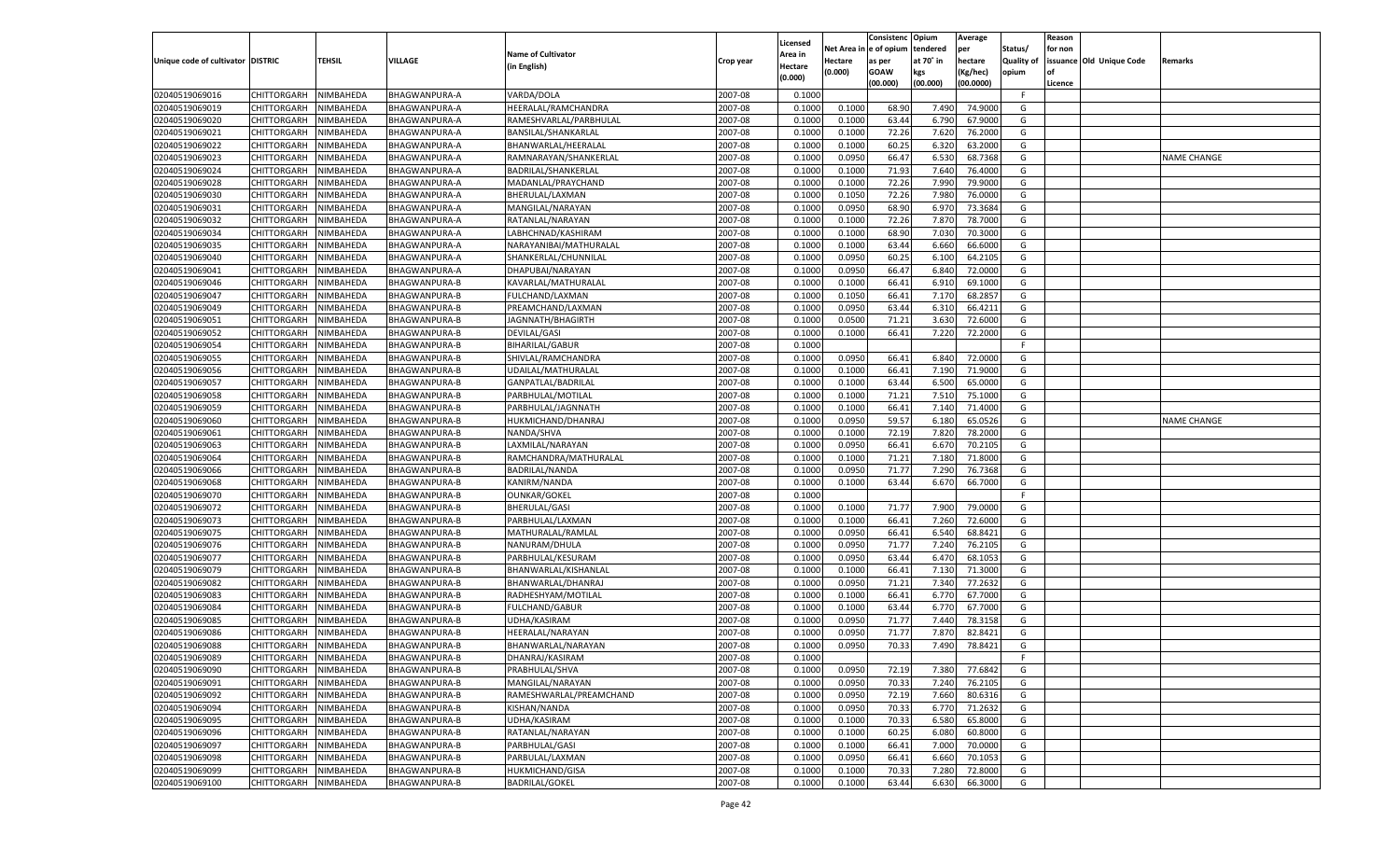|                                   |             |           |                      |                            |           |          |            | Consistenc Opium |           | Average   |                   | Reason    |                          |                    |
|-----------------------------------|-------------|-----------|----------------------|----------------------------|-----------|----------|------------|------------------|-----------|-----------|-------------------|-----------|--------------------------|--------------------|
|                                   |             |           |                      |                            |           | Licensed | Net Area i | l e of opium     | tendered  | per       | Status/           | for non   |                          |                    |
| Unique code of cultivator DISTRIC |             | TEHSIL    | VILLAGE              | <b>Name of Cultivator</b>  | Crop year | Area in  | Hectare    | as per           | at 70° in | hectare   | <b>Quality of</b> |           | issuance Old Unique Code | Remarks            |
|                                   |             |           |                      | (in English)               |           | Hectare  | (0.000)    | <b>GOAW</b>      | kgs       | (Kg/hec)  | opium             | <b>of</b> |                          |                    |
|                                   |             |           |                      |                            |           | (0.000)  |            | (00.000)         | (00.000)  | (00.0000) |                   | Licence   |                          |                    |
| 02040519069101                    | CHITTORGARH | NIMBAHEDA | BHAGWANPURA-B        | <b>BANSILAL/PYARA</b>      | 2007-08   | 0.1000   | 0.1000     | 66.4             | 7.060     | 70.6000   | G                 |           |                          |                    |
| 02040519069103                    | CHITTORGARH | NIMBAHEDA | <b>BHAGWANPURA-B</b> | MOTILAL/CHAMPALAL          | 2007-08   | 0.1000   |            |                  |           |           | F                 |           |                          |                    |
| 02040519069104                    | CHITTORGARH | NIMBAHEDA | <b>BHAGWANPURA-B</b> | SHIVLAL/GOKEL              | 2007-08   | 0.1000   | 0.1000     | 66.41            | 7.150     | 71.5000   | G                 |           |                          |                    |
| 02040519069105                    | CHITTORGARH | NIMBAHEDA | <b>BHAGWANPURA-B</b> | BADRILAL/CUNNILAL          | 2007-08   | 0.1000   | 0.0950     | 66.44            | 6.710     | 70.6316   | G                 |           |                          |                    |
| 02040519069109                    | CHITTORGARH | NIMBAHEDA | <b>BHAGWANPURA-B</b> | BAGDIRAM/RATANLAL          | 2007-08   | 0.1000   | 0.0950     | 63.41            | 6.430     | 67.6842   | G                 |           |                          |                    |
| 02040519069110                    | CHITTORGARH | NIMBAHEDA | <b>BHAGWANPURA-B</b> | SURESHCHAND/MTHURALAL      | 2007-08   | 0.1000   | 0.0950     | 66.41            | 7.010     | 73.7895   | G                 |           |                          |                    |
| 02040519069111                    | CHITTORGARH | NIMBAHEDA | <b>BHAGWANPURA-B</b> | PERMCHNAD/KISHNA JI        | 2007-08   | 0.1000   | 0.1000     | 56.24            | 6.030     | 60.3000   | G                 |           |                          |                    |
| 02040519069112                    | CHITTORGARH | NIMBAHEDA | <b>BHAGWANPURA-B</b> | <b>BADRILAL/NANDA</b>      | 2007-08   | 0.1000   | 0.1000     | 67.90            | 7.480     | 74.8000   | G                 |           |                          |                    |
| 02040519069113                    | CHITTORGARH | NIMBAHEDA | <b>BHAGWANPURA-B</b> | BABULAL/KISHANA            | 2007-08   | 0.1000   | 0.0950     | 68.90            | 7.180     | 75.5789   | G                 |           |                          |                    |
| 02040519069114                    | CHITTORGARH | NIMBAHEDA | <b>BHAGWANPURA-B</b> | SIVESINGH/MANSINGH         | 2007-08   | 0.1000   |            |                  |           |           | F                 |           |                          |                    |
| 02040519069115                    | CHITTORGARH | NIMBAHEDA | <b>BHAGWANPURA-B</b> | MOHANLAL/NANDA             | 2007-08   | 0.1000   | 0.1000     | 66.41            | 7.070     | 70.7000   | G                 |           |                          |                    |
| 02040519069116                    | CHITTORGARH | NIMBAHEDA | <b>BHAGWANPURA-B</b> | MUKESH/FULCHNAD            | 2007-08   | 0.1000   | 0.0950     | 66.41            | 6.800     | 71.5789   | G                 |           |                          |                    |
| 02040519069117                    | CHITTORGARH | NIMBAHEDA | <b>BHAGWANPURA-B</b> | MOHANLAL/KASIRAM           | 2007-08   | 0.1000   | 0.1000     | 63.44            | 6.690     | 66.9000   | G                 |           |                          |                    |
| 02040519069119                    | CHITTORGARH | NIMBAHEDA | <b>BHAGWANPURA-B</b> | KISHANLAL/LAKMICHNAD       | 2007-08   | 0.1000   |            |                  |           |           | F                 |           |                          | <b>NAME CHANGE</b> |
| 02040519069121                    | CHITTORGARH | NIMBAHEDA | <b>BHAGWANPURA-B</b> | DHNARAJ/SHANKAR            | 2007-08   | 0.1000   | 0.0950     | 68.90            | 6.790     | 71.4737   | G                 |           |                          |                    |
| 02040519069122                    | CHITTORGARH | NIMBAHEDA | <b>BHAGWANPURA-B</b> | LABCHAND/PYARCHAND         | 2007-08   | 0.1000   | 0.1000     | 68.90            | 6.880     | 68.8000   | G                 |           |                          |                    |
| 02040519069124                    | CHITTORGARH | NIMBAHEDA | <b>BHAGWANPURA-B</b> | DALCHNAD/LALU              | 2007-08   | 0.1000   | 0.1000     | 63.44            | 6.670     | 66.7000   | G                 |           |                          |                    |
| 02040519069125                    | CHITTORGARH | NIMBAHEDA | <b>BHAGWANPURA-B</b> | BABRULAL/SHANKARLAL        | 2007-08   | 0.1000   | 0.0950     | 2.19/71.         | 7.270     | 76.5263   | G                 |           |                          |                    |
| 02040519069127                    | CHITTORGARH | NIMBAHEDA | <b>BHAGWANPURA-B</b> | BHERUNATH/GANESHNATH       | 2007-08   | 0.1000   | 0.1000     | 66.41            | 7.270     | 72.7000   | G                 |           |                          |                    |
| 02040519124001                    | CHITTORGARH | NIMBAHEDA | AHMADNAGAR           | <b>BHANWAR LAL/KHEMRAJ</b> | 2007-08   | 0.1000   |            |                  |           |           | F.                |           |                          |                    |
| 02040519124003                    | CHITTORGARH | NIMBAHEDA | AHMADNAGAR           | MANGI LAL/MAGNIRAM         | 2007-08   | 0.1000   | 0.1000     | 60.25            | 6.250     | 62.5000   | G                 |           |                          |                    |
| 02040519124004                    | CHITTORGARH | NIMBAHEDA | AHMADNAGAR           | BHERU LAL/KHEMRAJ          | 2007-08   | 0.1000   |            |                  |           |           | F                 |           |                          |                    |
|                                   | CHITTORGARH | NIMBAHEDA | AHMADNAGAR           |                            | 2007-08   | 0.1000   | 0.1000     |                  |           | 62.9000   | G                 |           |                          |                    |
| 02040519124009                    |             |           |                      | SANTILAL/MAGNA             |           |          |            | 60.25            | 6.290     |           |                   |           |                          |                    |
| 02040519124002                    | CHITTORGARH | NIMBAHEDA | AHMADNAGAR           | <b>BADRI LAL/KHEMRAJ</b>   | 2007-08   | 0.1000   | 0.1000     | 60.25            | 6.100     | 61.0000   | G                 |           |                          |                    |
| 02040519124011<br>02040519124014  | CHITTORGARH | NIMBAHEDA | AHMADNAGAR           | KISHANA/BHERFA             | 2007-08   | 0.1000   | 0.1000     | 56.24            | 5.760     | 57.6000   | G<br>F            |           |                          |                    |
|                                   | CHITTORGARH | NIMBAHEDA | AHMADNAGAR           | BHAGWANIBAI/TULSIRAM       | 2007-08   | 0.1000   |            |                  |           |           |                   |           |                          |                    |
| 02040519124015                    | CHITTORGARH | NIMBAHEDA | AHMADNAGAR           | KANKUBAI/RAMLAL            | 2007-08   | 0.1000   |            |                  |           |           | F                 |           | 02040519078005           | <b>TRANSFER</b>    |
| 02040519124016                    | CHITTORGARH | NIMBAHEDA | AHMADNAGAR           | UDHELAL/ASHARAM            | 2007-08   | 0.1000   |            |                  |           |           | F                 |           | 02040519078010           | <b>TRANSFER</b>    |
| 02040519124019                    | CHITTORGARH | NIMBAHEDA | AHMADNAGAR           | SRHIRAM/PYARAJI            | 2007-08   | 0.1000   |            |                  |           |           | F                 |           | 02040519078021           | <b>TRANSFER</b>    |
| 02040519124018                    | CHITTORGARH | NIMBAHEDA | AHMADNAGAR           | RAMNARAYAN/JAGTNATH        | 2007-08   | 0.1000   | 0.1000     | 60.25            | 6.190     | 61.9000   | G                 |           | 02040519078027           | TRANSFER           |
| 02040519124021                    | CHITTORGARH | NIMBAHEDA | AHMADNAGAR           | KHUBCHAND/JAYCHAND         | 2007-08   | 0.1000   | 0.1000     | 59.32            | 5.630     | 56.3000   | G                 |           | 02040519076004           | TRANSFER           |
| 02040519070001                    | CHITTORGARH | NIMBAHEDA | <b>BHATTKOTDI</b>    | MATHURIBAI/MOTILAL         | 2007-08   | 0.1000   |            |                  |           |           | F                 |           |                          |                    |
| 02040519070002                    | CHITTORGARH | NIMBAHEDA | <b>BHATTKOTDI</b>    | MATHRIBAI/BADRILAL         | 2007-08   | 0.1000   | 0.0600     | 63.98            | 3.610     | 60.1667   | G                 |           |                          |                    |
| 02040519070006                    | CHITTORGARH | NIMBAHEDA | <b>BHATTKOTDI</b>    | RANGLAL/TARACHAD           | 2007-08   | 0.1000   |            |                  |           |           | E                 |           |                          |                    |
| 02040519070007                    | CHITTORGARH | NIMBAHEDA | <b>BHATTKOTDI</b>    | <b>BHURA/DEVA</b>          | 2007-08   | 0.1000   |            |                  |           |           | E                 |           |                          |                    |
| 02040519070008                    | CHITTORGARH | NIMBAHEDA | <b>BHATTKOTDI</b>    | RAMESHCHAND/BADRILAL       | 2007-08   | 0.1000   |            |                  |           |           | F                 |           |                          |                    |
| 02040519070018                    | CHITTORGARH | NIMBAHEDA | <b>BHATTKOTDI</b>    | NANALAL/KASHIRAM           | 2007-08   | 0.1000   |            |                  |           |           | F                 |           |                          |                    |
| 02040519070019                    | CHITTORGARH | NIMBAHEDA | <b>BHATTKOTDI</b>    | SHANKERLAL/LAXMAN          | 2007-08   | 0.1000   |            |                  |           |           | E                 |           |                          |                    |
| 02040519070022                    | CHITTORGARH | NIMBAHEDA | <b>BHATTKOTDI</b>    | SOHANIBAI/MANGILAL         | 2007-08   | 0.1000   |            |                  |           |           | E                 |           |                          |                    |
| 02040519070028                    | CHITTORGARH | NIMBAHEDA | <b>BHATTKOTDI</b>    | AMBALAL/CHATARBHUJ         | 2007-08   | 0.1000   |            |                  |           |           | F                 |           |                          |                    |
| 02040519070032                    | CHITTORGARH | NIMBAHEDA | <b>BHATTKOTDI</b>    | RAMESHCHAD/GANGARAM        | 2007-08   | 0.1000   |            |                  |           |           | E                 |           |                          |                    |
| 02040519070035                    | CHITTORGARH | NIMBAHEDA | <b>BHATTKOTDI</b>    | UDAILAL/BADRILAL           | 2007-08   | 0.1000   |            |                  |           |           | E                 |           |                          |                    |
| 02040519070036                    | CHITTORGARH | NIMBAHEDA | <b>BHATTKOTDI</b>    | RANGLAL/LAXMICHAND         | 2007-08   | 0.1000   |            |                  |           |           | E                 |           |                          |                    |
| 02040519070038                    | CHITTORGARH | NIMBAHEDA | <b>BHATTKOTDI</b>    | FULLCHAND/CHATARBHUJ       | 2007-08   | 0.1000   |            |                  |           |           | -F                |           |                          |                    |
| 02040519070039                    | CHITTORGARH | NIMBAHEDA | <b>BHATTKOTDI</b>    | RATANLAL/BHANAJI           | 2007-08   | 0.1000   |            |                  |           |           | F                 |           |                          |                    |
| 02040519070040                    | CHITTORGARH | NIMBAHEDA | <b>BHATTKOTDI</b>    | MATHURALAL/TARACHAND       | 2007-08   | 0.1000   |            |                  |           |           | F.                |           |                          |                    |
| 02040519070051                    | CHITTORGARH | NIMBAHEDA | <b>BHATTKOTDI</b>    | ONAKRLAL/BHAGWAN MALI      | 2007-08   | 0.1000   |            |                  |           |           | E                 |           |                          |                    |
| 02040519070053                    | CHITTORGARH | NIMBAHEDA | <b>BHATTKOTDI</b>    | RAMLAL/BANWARLAL           | 2007-08   | 0.1000   |            |                  |           |           | F.                |           |                          |                    |
| 02040519070055                    | CHITTORGARH | NIMBAHEDA | <b>BHATTKOTDI</b>    | <b>GANGRAM/BURAJI</b>      | 2007-08   | 0.1000   |            |                  |           |           | E                 |           |                          |                    |
| 02040519070063                    | CHITTORGARH | NIMBAHEDA | <b>BHATTKOTDI</b>    | MOHANLAL/CHUNNILAL         | 2007-08   | 0.1000   |            |                  |           |           | E                 |           |                          |                    |
| 02040519070064                    | CHITTORGARH | NIMBAHEDA | <b>BHATTKOTDI</b>    | GISALAL/LAXMICHAND         | 2007-08   | 0.1000   | 0.1000     | 63.98            | 6.510     | 65.1000   | G                 |           |                          |                    |
| 02040519070065                    | CHITTORGARH | NIMBAHEDA | <b>BHATTKOTDI</b>    | DURGASHANKAR/KASIRAM       | 2007-08   | 0.1000   |            |                  |           |           | F.                |           |                          |                    |
| 02040519070066                    | CHITTORGARH | NIMBAHEDA | <b>BHATTKOTDI</b>    | RAMNARAYAN/CHUUNILAL       | 2007-08   | 0.1000   |            |                  |           |           | E                 |           |                          |                    |
| 02040519070067                    | CHITTORGARH | NIMBAHEDA | <b>BHATTKOTDI</b>    | BHAGWATILAL/CHUUNILAL      | 2007-08   | 0.1000   |            |                  |           |           | E                 |           |                          |                    |
| 02040519070068                    | CHITTORGARH | NIMBAHEDA | <b>BHATTKOTDI</b>    | NARAYANLAL/PYARFCHAND      | 2007-08   | 0.1000   |            |                  |           |           | E                 |           |                          |                    |
| 02040519070070                    | CHITTORGARH | NIMBAHEDA | <b>BHATTKOTDI</b>    | SOKINLAL/PHOLCHAND         | 2007-08   | 0.1000   |            |                  |           |           | F.                |           |                          |                    |
|                                   |             |           |                      |                            |           |          |            |                  |           |           |                   |           |                          |                    |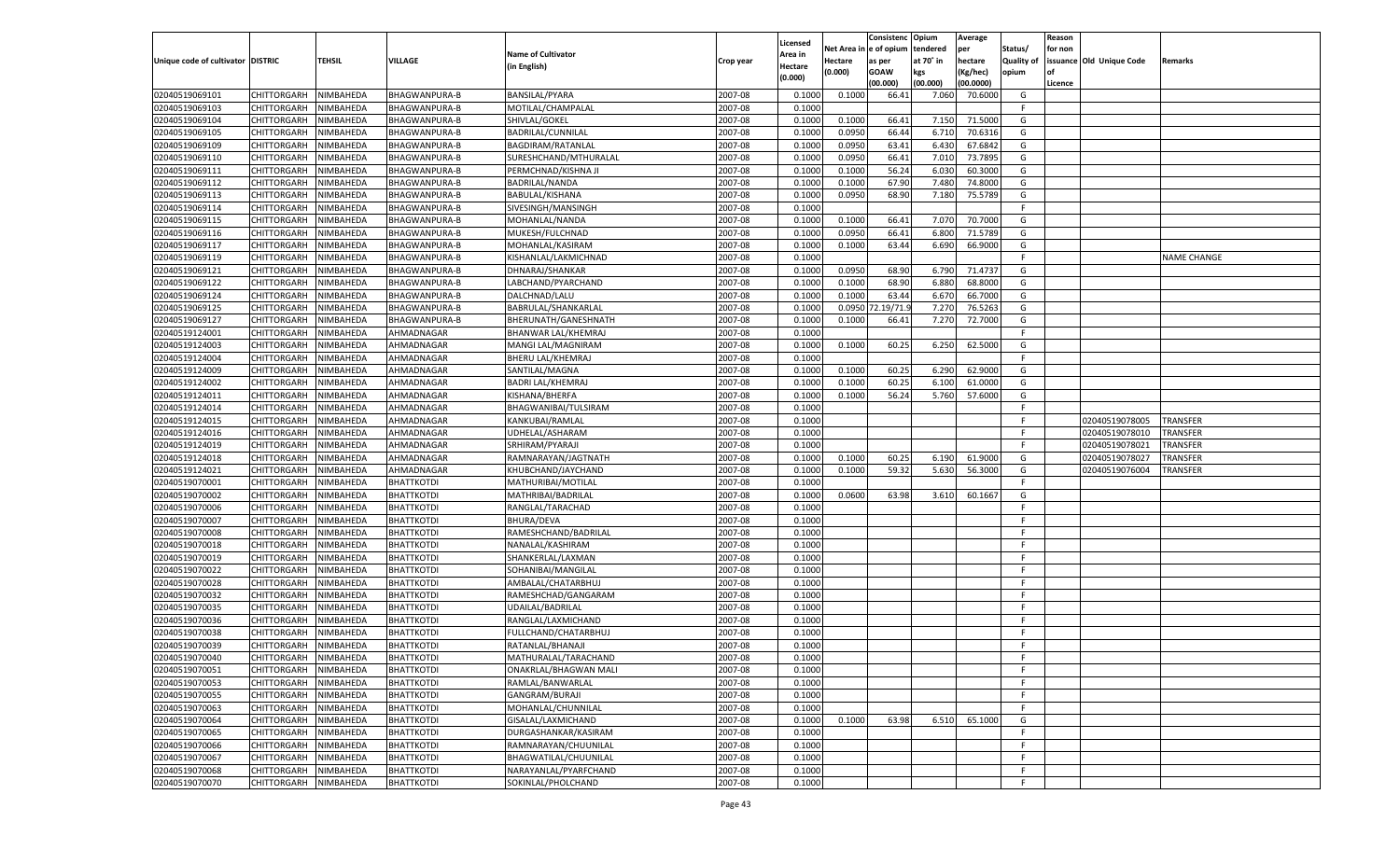|                                   |                       |                        |                               |                                              |           |                           |          | Consistenc  | Opium     | Average   |                   | Reason  |                          |                    |
|-----------------------------------|-----------------------|------------------------|-------------------------------|----------------------------------------------|-----------|---------------------------|----------|-------------|-----------|-----------|-------------------|---------|--------------------------|--------------------|
|                                   |                       |                        |                               | <b>Name of Cultivator</b>                    |           | Licensed                  | Net Area | e of opium  | tendered  | per       | Status/           | for non |                          |                    |
| Unique code of cultivator DISTRIC |                       | <b>TEHSIL</b>          | VILLAGE                       | (in English)                                 | Crop year | <b>Area in</b><br>Hectare | Hectare  | as per      | at 70° in | hectare   | <b>Quality of</b> |         | issuance Old Unique Code | Remarks            |
|                                   |                       |                        |                               |                                              |           | (0.000)                   | (0.000)  | <b>GOAW</b> | kgs       | (Kg/hec)  | opium             |         |                          |                    |
|                                   |                       |                        |                               |                                              |           |                           |          | (00.000)    | (00.000)  | (00.0000) |                   | Licence |                          |                    |
| 02040519070071                    | CHITTORGARH           | NIMBAHEDA              | <b>BHATTKOTDI</b>             | SHANTILAL/BHERULAL                           | 2007-08   | 0.1000                    | 0.1000   | 60.4        | 6.07      | 60.7000   | G                 |         |                          |                    |
| 02040519070073                    | CHITTORGARH           | NIMBAHEDA              | BHATTKOTDI                    | MOTILAL/HEMRAJ                               | 2007-08   | 0.1000                    | 0.1000   | 59.20       | 4.810     | 48.1000   | G                 | 04      |                          |                    |
| 02040519070074                    | CHITTORGARH           | NIMBAHEDA              | <b>BHATTKOTDI</b>             | BABULALL/PARBHULAL                           | 2007-08   | 0.1000                    |          |             |           |           | F.                |         |                          |                    |
| 02040519070075                    | CHITTORGARH           | NIMBAHEDA              | <b>BHATTKOTDI</b>             | MATRA/RUPA                                   | 2007-08   | 0.1000                    |          |             |           |           | F.                |         |                          |                    |
| 02040519070076                    | CHITTORGARH           | NIMBAHEDA              | <b>BHATTKOTDI</b>             | SOBHALAL/SHRILAL                             | 2007-08   | 0.1000                    | 0.0100   | 63.98       | 0.590     | 59.0000   | G                 |         |                          |                    |
| 02040519070077                    | CHITTORGARH           | NIMBAHEDA              | BHATTKOTDI                    | GOKEL/KHEMA                                  | 2007-08   | 0.1000                    |          |             |           |           | F.                |         |                          |                    |
| 02040519070078                    | CHITTORGARH           | NIMBAHEDA              | <b>BHATTKOTDI</b>             | JAGANNATH/MAGNA                              | 2007-08   | 0.1000                    |          |             |           |           | F.                |         |                          |                    |
| 02040519070079                    | CHITTORGARH           | NIMBAHEDA              | <b>BHATTKOTDI</b>             | MANGIU/GASI                                  | 2007-08   | 0.1000                    |          |             |           |           | E                 |         |                          |                    |
| 02040519070081                    | CHITTORGARH           | NIMBAHEDA              | <b>BHATTKOTDI</b>             | RAMESHCHNAD/CHUNNILAL                        | 2007-08   | 0.1000                    | 0.0100   | 63.98       | 0.630     | 63.0000   | G                 |         |                          |                    |
| 02040519072001                    | CHITTORGARH           | NIMBAHEDA              | BHERUKHEDA                    | HEERALAL/HARLAL                              | 2007-08   | 0.1000                    | 0.0950   | 66.67       | 7.020     | 73.8947   | G                 |         |                          |                    |
| 02040519072002                    | CHITTORGARH           | NIMBAHEDA              | BHERUKHEDA                    | BADRILAL/KASIRAM                             | 2007-08   | 0.1000                    |          |             |           |           | F.                |         |                          |                    |
| 02040519072005                    | CHITTORGARH           | NIMBAHEDA              | BHERUKHEDA                    | DHAPUBAI/GOPILAL                             | 2007-08   | 0.1000                    | 0.0950   | 60.25       | 6.27      | 66.0000   | G                 |         |                          |                    |
| 02040519072006                    | CHITTORGARH           | NIMBAHEDA              | BHERUKHEDA                    | SUKHLAL/KHEMA                                | 2007-08   | 0.1000                    | 0.1000   | 63.98       | 6.740     | 67.4000   | G                 |         |                          |                    |
| 02040519072007                    | CHITTORGARH           | NIMBAHEDA              | BHERUKHEDA                    | CHAMPALAL/HARLAI                             | 2007-08   | 0.1000                    | 0.1000   | 8.54/71     | 7.650     | 76.5000   | G                 |         |                          |                    |
| 02040519072010                    | CHITTORGARH           | NIMBAHEDA              | BHERUKHEDA                    | NARAYAN/RUPA                                 | 2007-08   | 0.1000                    | 0.1000   | 63.98       | 6.800     | 68.0000   | G                 |         |                          |                    |
| 02040519072013                    | CHITTORGARH           | NIMBAHEDA              | BHERUKHEDA                    | JAIRAJ/MOTILAL                               | 2007-08   | 0.1000                    | 0.1000   | 60.25       | 6.510     | 65.1000   | G                 |         |                          |                    |
| 02040519072014                    | CHITTORGARH           | NIMBAHEDA              | BHERUKHEDA                    | SHAMBHULAL/WARDA                             | 2007-08   | 0.1000                    | 0.1000   | 3.98/63.    | 6.720     | 67.2000   | G                 |         |                          |                    |
| 02040519072015                    | CHITTORGARH           | NIMBAHEDA              | BHERUKHEDA                    | RAMCHANDRA/RUPA                              | 2007-08   | 0.1000                    | 0.0950   | 60.44       | 6.310     | 66.4211   | G                 |         |                          |                    |
| 02040519072016                    | CHITTORGARH           | NIMBAHEDA              | BHERUKHEDA                    | PARBHULAL/RUPA                               | 2007-08   | 0.1000                    | 0.1000   | 66.67       | 7.360     | 73.6000   | G                 |         |                          |                    |
| 02040519072019                    | CHITTORGARH           | NIMBAHEDA              | BHERUKHEDA                    | JAGDISH/WARDA                                | 2007-08   | 0.1000                    | 0.1000   | 71.46       | 7.570     | 75.7000   | G                 |         |                          |                    |
| 02040519072020                    | CHITTORGARH           | NIMBAHEDA              | BHERUKHEDA                    | MOHANLAL/CHAMPALAL                           | 2007-08   | 0.1000                    | 0.1000   | 71.46       | 7.580     | 75.8000   | G                 |         |                          |                    |
| 02040519072021                    | CHITTORGARH           | NIMBAHEDA              | BHERUKHEDA                    | RAMESH/GOPILAL                               | 2007-08   | 0.1000                    | 0.0950   | 60.44       | 6.370     | 67.0526   | G                 |         |                          |                    |
| 02040519072022                    | CHITTORGARH           | NIMBAHEDA              | BHERUKHEDA                    | BHERULAL/JAGNNATH                            | 2007-08   | 0.1000                    | 0.1000   | 60.25       | 6.530     | 65.3000   | G                 |         |                          |                    |
| 02040519072023                    | CHITTORGARH           | NIMBAHEDA              | BHERUKHEDA                    | SURESH/GOPILAL                               | 2007-08   | 0.1000                    | 0.1000   | 66.67       | 6.810     | 68.1000   | G                 |         |                          |                    |
| 02040519072025                    | CHITTORGARH           | NIMBAHEDA              | BHERUKHEDA                    | GISALAL/KHEMRAJ                              | 2007-08   | 0.1000                    | 0.0950   | 66.67       | 6.940     | 73.0526   | G                 |         |                          |                    |
| 02040519072026                    | CHITTORGARH           | NIMBAHEDA              | BHERUKHEDA                    | DEVILAL/BHANWARLAL                           | 2007-08   | 0.1000                    |          |             |           |           | F.                |         |                          | TRANSFER/AHMEDNAGR |
| 02040519072028                    | CHITTORGARH           | NIMBAHEDA              | BHERUKHEDA                    | HUKMACHAND/NANDA                             | 2007-08   | 0.1000                    | 0.1000   | 66.47       | 6.890     | 68.9000   | G                 |         |                          |                    |
| 02040519074001                    | CHITTORGARH           | NIMBAHEDA              | BORAKHEDI                     | RAMESHCHAND/JAMNALAL                         | 2007-08   | 0.1000                    |          |             |           |           | F.                |         |                          |                    |
| 02040519074002                    | CHITTORGARH           | NIMBAHEDA              | BORAKHEDI                     | SHANAKARLAL/PARSHRAM                         | 2007-08   | 0.1000                    | 0.0950   | 63.98       | 6.700     | 70.5263   | G                 |         |                          |                    |
| 02040519074003                    | CHITTORGARH           | NIMBAHEDA              | BORAKHEDI                     | JAMUNALAL/BHERULAL                           | 2007-08   | 0.1000                    |          |             |           |           | F.                |         |                          |                    |
| 02040519074004                    | CHITTORGARH           | NIMBAHEDA              | <b>BORAKHEDI</b>              | MOHANLAL/NATHULAL                            | 2007-08   | 0.1000                    |          |             |           |           | F                 |         |                          |                    |
| 02040519074005                    | CHITTORGARH           | NIMBAHEDA              | BORAKHEDI                     | RAJUBAI/NANDLAL                              | 2007-08   | 0.1000                    |          |             |           |           | F                 |         |                          |                    |
| 02040519074006                    | CHITTORGARH           | NIMBAHEDA              | BORAKHEDI                     | POKERLAL/KALURAM                             | 2007-08   | 0.1000                    |          |             |           |           | F                 |         |                          |                    |
| 02040519074010                    | CHITTORGARH           | NIMBAHEDA              | BORAKHEDI                     | MOHANLAL/POKERLAL                            | 2007-08   | 0.1000                    |          |             |           |           | F                 |         |                          |                    |
| 02040519074011                    | CHITTORGARH           | NIMBAHEDA              | <b>BORAKHEDI</b>              | NARAYANLAL/AMBHALAL                          | 2007-08   | 0.1000                    |          |             |           |           | F                 |         |                          |                    |
| 02040519074012                    | CHITTORGARH           | NIMBAHEDA              | BORAKHEDI                     | NARAYANLAL/SHAMBHULAL                        | 2007-08   | 0.1000                    |          |             |           |           | F                 |         |                          |                    |
| 02040519074013                    | CHITTORGARH           | NIMBAHEDA              | BORAKHEDI                     | SYAMHUBAI/HANGAMIBAI                         | 2007-08   | 0.1000                    |          |             |           |           | F                 |         |                          |                    |
| 02040519074014                    | CHITTORGARH           | NIMBAHEDA              | BORAKHEDI                     | NARYANLAL/CHAGANLAL                          | 2007-08   | 0.1000                    |          |             |           |           | F.                |         |                          |                    |
| 02040519074017                    | CHITTORGARH           | NIMBAHEDA              | <b>BORAKHEDI</b>              | DALCHAND/SHANKAR                             | 2007-08   | 0.1000                    |          |             |           |           | F.                |         |                          |                    |
| 02040519074062                    |                       |                        | BORAKHEDI                     |                                              | 2007-08   | 0.1000                    |          |             |           |           | F.                |         | 02040519029026           | <b>TRANSFER</b>    |
| 02040519074020                    | CHITTORGARH           | NIMBAHEDA<br>NIMBAHEDA | BORAKHEDI                     | SHANKAR/DAMARLAL                             | 2007-08   | 0.1000                    |          | 63.98       |           | 69.5000   | G                 |         |                          |                    |
| 02040519074024                    | CHITTORGARH           |                        |                               | RADHIBAI/KHEMRAJ<br>KESURAM/MULCHAND/NARAYAN | 2007-08   |                           | 0.1000   |             | 6.950     |           | F.                |         |                          |                    |
|                                   | CHITTORGARH           | NIMBAHEDA              | BORAKHEDI<br><b>BORAKHEDI</b> |                                              |           | 0.1000                    |          |             |           |           |                   |         |                          |                    |
| 02040519074025                    | CHITTORGARH           | NIMBAHEDA              |                               | JAHGDISHCHAND/GISALAL                        | 2007-08   | 0.1000                    | 0.1000   | 66.67       | 6.940     | 69.4000   | G                 |         |                          |                    |
| 02040519074027                    | CHITTORGARH           | NIMBAHEDA              | BORAKHEDI                     | HEERALAL/JAIRAM                              | 2007-08   | 0.1000                    | 0.1000   | 66.67       | 7.150     | 71.5000   | G                 |         |                          |                    |
| 02040519074033                    | CHITTORGARH           | NIMBAHEDA              | BORAKHEDI                     | RAMCHANDRA/JAMNALAL                          | 2007-08   | 0.1000                    |          |             |           |           | F.                |         |                          |                    |
| 02040519074034                    | CHITTORGARH NIMBAHEDA |                        | <b>BORAKHEDI</b>              | TOLIRAM/FTEHLAL                              | 2007-08   | 0.1000                    |          |             |           |           | F                 |         |                          |                    |
| 02040519074035                    | <b>CHITTORGARH</b>    | NIMBAHEDA              | <b>BORAKHEDI</b>              | KAVARLAL/MANGILAL                            | 2007-08   | 0.1000                    |          |             |           |           | -F                |         |                          |                    |
| 02040519074036                    | CHITTORGARH           | NIMBAHEDA              | <b>BORAKHEDI</b>              | DEVKISHAN/NATHULALS                          | 2007-08   | 0.1000                    |          |             |           |           | F.                |         |                          |                    |
| 02040519074037                    | <b>CHITTORGARH</b>    | NIMBAHEDA              | <b>BORAKHEDI</b>              | RUPLAL/FTEHLAL                               | 2007-08   | 0.1000                    | 0.0950   | 66.67       | 6.820     | 71.7895   | G                 |         |                          |                    |
| 02040519074042                    | <b>CHITTORGARH</b>    | NIMBAHEDA              | <b>BORAKHEDI</b>              | SANTILAL/MANGILAL                            | 2007-08   | 0.1000                    | 0.0950   | 60.44       | 5.940     | 62.5263   | G                 |         |                          |                    |
| 02040519074045                    | <b>CHITTORGARH</b>    | NIMBAHEDA              | <b>BORAKHEDI</b>              | SATEYENARAYAN/OUNKARLAL                      | 2007-08   | 0.1000                    |          |             |           |           | F                 |         |                          |                    |
| 02040519074048                    | <b>CHITTORGARH</b>    | NIMBAHEDA              | BORAKHEDI                     | SHAMBHULAL/NANURAM                           | 2007-08   | 0.1000                    | 0.0850   | 63.98       | 5.480     | 64.4706   | G                 |         |                          |                    |
| 02040519074050                    | <b>CHITTORGARH</b>    | NIMBAHEDA              | <b>BORAKHEDI</b>              | SHYAMLAL/SOBHARAM                            | 2007-08   | 0.1000                    |          |             |           |           | F.                |         |                          |                    |
| 02040519074051                    | <b>CHITTORGARH</b>    | NIMBAHEDA              | <b>BORAKHEDI</b>              | CHTRBHUJ/KALURAM                             | 2007-08   | 0.1000                    |          |             |           |           | F.                |         |                          |                    |
| 02040519074053                    | <b>CHITTORGARH</b>    | NIMBAHEDA              | <b>BORAKHEDI</b>              | HEERALAL/GANESHLAL                           | 2007-08   | 0.1000                    | 0.1000   | 66.67       | 7.030     | 70.3000   | G                 |         |                          |                    |
| 02040519074054                    | CHITTORGARH           | NIMBAHEDA              | <b>BORAKHEDI</b>              | RAMESVARLAL/PYARCHAND                        | 2007-08   | 0.1000                    |          |             |           |           | F.                |         |                          |                    |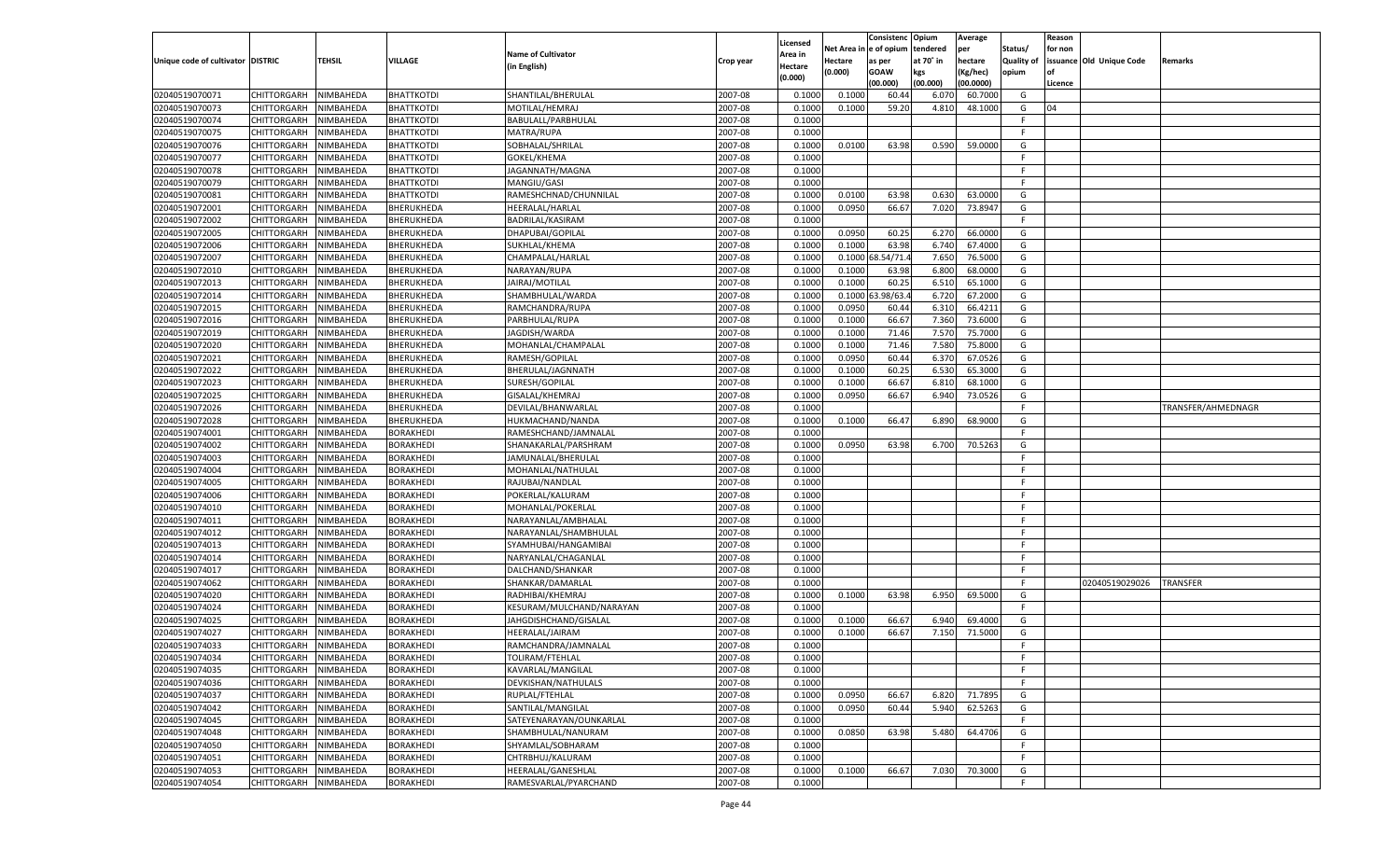|                                   |                            |           |                  |                           |           |                    |         | Consistenc Opium       |           | Average   |                   | Reason  |                          |                |
|-----------------------------------|----------------------------|-----------|------------------|---------------------------|-----------|--------------------|---------|------------------------|-----------|-----------|-------------------|---------|--------------------------|----------------|
|                                   |                            |           |                  | <b>Name of Cultivator</b> |           | Licensed           |         | Net Area in e of opium | tendered  | per       | Status/           | for non |                          |                |
| Unique code of cultivator DISTRIC |                            | TEHSIL    | <b>VILLAGE</b>   |                           | Crop year | Area in            | Hectare | as per                 | at 70° in | hectare   | <b>Quality of</b> |         | issuance Old Unique Code | <b>Remarks</b> |
|                                   |                            |           |                  | (in English)              |           | Hectare<br>(0.000) | (0.000) | <b>GOAW</b>            | kgs       | (Kg/hec)  | opium             |         |                          |                |
|                                   |                            |           |                  |                           |           |                    |         | (00.000)               | (00.000)  | (00.0000) |                   | Licence |                          |                |
| 02040519074055                    | CHITTORGARH                | NIMBAHEDA | <b>BORAKHEDI</b> | RADHESHYAMDAS/MOHANDAS    | 2007-08   | 0.1000             |         |                        |           |           | -F.               |         |                          |                |
| 02040519074057                    | CHITTORGARH                | NIMBAHEDA | BORAKHEDI        | BARJUBAI/NANDRAM          | 2007-08   | 0.1000             |         |                        |           |           | F.                |         |                          |                |
| 02040519074059                    | CHITTORGARH                | NIMBAHEDA | <b>BORAKHEDI</b> | BHAGIRATH/GANGARAM        | 2007-08   | 0.1000             | 0.1000  | 63.98                  | 5.950     | 59.5000   | G                 |         |                          |                |
| 02040519074061                    | CHITTORGARH                | NIMBAHEDA | <b>BORAKHEDI</b> | KALU/CUNNILAL             | 2007-08   | 0.1000             |         |                        |           |           | F.                |         |                          |                |
| 02040519077002                    | CHITTORGARH                | NIMBAHEDA | CHANGERI         | RADHIBAI/FULCHAND         | 2007-08   | 0.1000             | 0.1000  | 71.71                  | 7.710     | 77.1000   | G                 |         |                          |                |
| 02040519077006                    | CHITTORGARH                | NIMBAHEDA | CHANGERI         | NANDLAL/RAMCHANDRA        | 2007-08   | 0.1000             | 0.1000  | 3.98/36.               | 6.850     | 68.5000   | G                 |         |                          |                |
| 02040519077007                    | CHITTORGARH                | NIMBAHEDA | CHANGERI         | SEETADEVI/BAGDIRAM        | 2007-08   | 0.1000             | 0.1000  | 63.98                  | 6.760     | 67.6000   | G                 |         |                          |                |
| 02040519077009                    | CHITTORGARH                | NIMBAHEDA | CHANGERI         | LAXMICHAND/DOLA           | 2007-08   | 0.1000             |         |                        |           |           | F.                |         |                          |                |
| 02040519077014                    | CHITTORGARH                | NIMBAHEDA | CHANGERI         | BHANWARLAL/LAXMAN         | 2007-08   | 0.1000             | 0.0950  | 66.41                  | 7.090     | 74.6316   | G                 |         |                          |                |
| 02040519077015                    | CHITTORGARH                | NIMBAHEDA | CHANGERI         | MANGIBAI/BHANWARLAL       | 2007-08   | 0.1000             |         | 0.1000 60.44/60.       | 6.490     | 64.9000   | G                 |         |                          |                |
| 02040519077030                    | CHITTORGARH                | NIMBAHEDA | CHANGERI         | TARACHAND/HEMRAJDHAKAD    | 2007-08   | 0.1000             |         | 0.1000 68.45/71        | 7.520     | 75.2000   | G                 |         |                          |                |
| 02040519077019                    | CHITTORGARH                | NIMBAHEDA | CHANGERI         | PYARCHAND/RAMCHANDAR      | 2007-08   | 0.1000             |         | 0.1000 66.67/66.       | 7.160     | 71.6000   | G                 |         |                          |                |
| 02040519077022                    | CHITTORGARH                | NIMBAHEDA | CHANGERI         | LALURAM/LAXMAN DHAKAD     | 2007-08   | 0.1000             |         |                        |           |           | F.                |         |                          |                |
| 02040519077024                    | CHITTORGARH                | NIMBAHEDA | CHANGERI         | PARBHULAL/KHAMRAJ         | 2007-08   | 0.1000             | 0.1000  | 60.44                  | 6.530     | 65.3000   | G                 |         |                          |                |
| 02040519077025                    | CHITTORGARH                | NIMBAHEDA | CHANGERI         | GITABAI/NANALAL           | 2007-08   | 0.1000             | 0.0350  | 63.44                  | 2.500     | 71.4286   | G                 |         |                          |                |
|                                   |                            |           |                  |                           | 2007-08   | 0.1000             |         |                        |           |           | F.                |         |                          |                |
| 02040519077026                    | CHITTORGARH                | NIMBAHEDA | CHANGERI         | DADAMCHAND/HEMRAJ DHAKD   |           |                    |         |                        |           |           | F.                |         |                          |                |
| 02040519077027                    | CHITTORGARH                | NIMBAHEDA | CHANGERI         | MANGILAL/HEMRAJDHAKAD     | 2007-08   | 0.1000             |         |                        |           |           |                   |         |                          |                |
| 02040519077032                    | CHITTORGARH                | NIMBAHEDA | CHANGERI         | HUKMICHAND/RAMCHAND       | 2007-08   | 0.1000             |         |                        |           |           | -F                |         |                          |                |
| 02040519077004                    | CHITTORGARH                | NIMBAHEDA | CHANGERI         | MOTILAL/DHULA             | 2007-08   | 0.1000             |         |                        |           |           | F.                |         |                          |                |
| 02040519077031                    | CHITTORGARH                | NIMBAHEDA | CHANGERI         | BHANWARLAL/RAMCHAND       | 2007-08   | 0.1000             | 0.1000  | 63.44                  | 6.420     | 64.2000   | G                 |         |                          |                |
| 02040519088002                    | CHITTORGARH                | NIMBAHEDA | JAVDA-A          | BHERULAL/UDHA             | 2007-08   | 0.1000             | 0.1000  | 66.41                  | 6.850     | 68.5000   | G                 |         |                          |                |
| 02040519088003                    | CHITTORGARH                | NIMBAHEDA | JAVDA-A          | PARBHULAL/WARDA           | 2007-08   | 0.1000             | 0.0450  | 71.93                  | 4.280     | 95.1111   | G                 |         |                          |                |
| 02040519088004                    | CHITTORGARH                | NIMBAHEDA | JAVDA-A          | KANIRAM/BHVANA            | 2007-08   | 0.1000             |         |                        |           |           | F.                |         |                          |                |
| 02040519088005                    | CHITTORGARH                | NIMBAHEDA | JAVDA-A          | BANSILAL/NARAYAN          | 2007-08   | 0.1000             | 0.0950  | 71.71                  | 6.940     | 73.0526   | G                 |         |                          |                |
| 02040519088007                    | CHITTORGARH                | NIMBAHEDA | JAVDA-A          | BADRILAL/SOBHARAM         | 2007-08   | 0.1000             |         |                        |           |           | F.                |         |                          |                |
| 02040519088008                    | CHITTORGARH                | NIMBAHEDA | JAVDA-A          | BAGDIRAM/NATHULAL         | 2007-08   | 0.1000             |         |                        |           |           | E                 |         |                          |                |
| 02040519088013                    | CHITTORGARH                | NIMBAHEDA | JAVDA-A          | JASRAJ/PANNALAL           | 2007-08   | 0.1000             | 0.0950  | 63.44                  | 6.020     | 63.3684   | G                 |         |                          |                |
| 02040519088015                    | CHITTORGARH                | NIMBAHEDA | JAVDA-A          | <b>BAGDIRAM/BHANA</b>     | 2007-08   | 0.1000             | 0.0950  | 66.41                  | 6.440     | 67.7895   | G                 |         |                          |                |
| 02040519088016                    | CHITTORGARH                | NIMBAHEDA | JAVDA-A          | NANDUBAI/MOHANLAL         | 2007-08   | 0.1000             |         |                        |           |           | F.                |         |                          |                |
| 02040519088018                    | CHITTORGARH                | NIMBAHEDA | JAVDA-A          | GABURLAL/PYARELAL         | 2007-08   | 0.1000             |         |                        |           |           | E                 |         |                          |                |
| 02040519088021                    | CHITTORGARH                | NIMBAHEDA | JAVDA-A          | BHERULAL/BHVANA           | 2007-08   | 0.1000             |         |                        |           |           | F.                |         |                          |                |
| 02040519088022                    | CHITTORGARH                | NIMBAHEDA | JAVDA-A          | HARNARAYAN/SURAJMAL       | 2007-08   | 0.1000             | 0.1000  | 66.41                  | 6.710     | 67.1000   | G                 |         |                          |                |
| 02040519088023                    | CHITTORGARH                | NIMBAHEDA | JAVDA-A          | KISHANLAL/NARAYANGUJAR    | 2007-08   | 0.1000             |         |                        |           |           | F.                |         |                          |                |
| 02040519088025                    | CHITTORGARH                | NIMBAHEDA | JAVDA-A          | JAGDISH/GASI              | 2007-08   | 0.1000             | 0.1000  | 71.71                  | 7.260     | 72.6000   | - 1               | 02      |                          |                |
| 02040519088028                    | CHITTORGARH                | NIMBAHEDA | JAVDA-A          | GORISHANKAR/NANDLAL       | 2007-08   | 0.1000             |         |                        |           |           | F.                |         |                          |                |
| 02040519088029                    | CHITTORGARH                | NIMBAHEDA | JAVDA-A          | SHANKARLAL/UDHA           | 2007-08   | 0.1000             |         |                        |           |           | F.                |         |                          |                |
| 02040519088035                    | CHITTORGARH                | NIMBAHEDA | JAVDA-A          | DALCHAND/NANURAM          | 2007-08   | 0.1000             | 0.0950  | 60.25                  | 5.730     | 60.3158   | G                 |         |                          |                |
| 02040519088036                    | CHITTORGARH                | NIMBAHEDA | JAVDA-A          | LACHIRAM/NARAYAN          | 2007-08   | 0.1000             |         |                        |           |           | F.                |         |                          |                |
| 02040519088037                    |                            |           |                  |                           | 2007-08   | 0.1000             |         |                        |           |           | F.                |         |                          |                |
| 02040519088039                    | CHITTORGARH<br>CHITTORGARH | NIMBAHEDA | JAVDA-A          | NARAYAN/KESURAM           |           |                    |         |                        |           |           |                   |         |                          |                |
|                                   |                            | NIMBAHEDA | JAVDA-A          | KJODHJI/PREAMCHAND        | 2007-08   | 0.1000             | 0.0950  | 66.41                  | 6.380     | 67.1579   | G                 |         |                          |                |
| 02040519088040                    | CHITTORGARH                | NIMBAHEDA | JAVDA-A          | SHIVLAL/WAJAIRAM          | 2007-08   | 0.1000             |         |                        |           |           | F.                |         |                          |                |
| 02040519088041                    | CHITTORGARH                | NIMBAHEDA | JAVDA-A          | SHRILAL/HEERALAL          | 2007-08   | 0.1000             |         |                        |           |           | E                 |         |                          |                |
| 02040519088043                    | CHITTORGARH                | NIMBAHEDA | JAVDA-A          | SURESHKUMAR/BHANWARLAL    | 2007-08   | 0.1000             |         |                        |           |           | F.                |         |                          |                |
| 02040519088044                    | CHITTORGARH                | NIMBAHEDA | JAVDA-A          | MOHANLAL/NARAYAN          | 2007-08   | 0.1000             | 0.0950  | 71.71                  | 6.880     | 72.4211   | G                 |         |                          |                |
| 02040519088045                    | CHITTORGARH                | NIMBAHEDA | JAVDA-A          | KALURAM/BHERULAL          | 2007-08   | 0.1000             |         |                        |           |           | F.                |         |                          |                |
| 02040519088047                    | CHITTORGARH                | NIMBAHEDA | JAVDA-A          | BHAGVATIBAI/PARBHULAL     | 2007-08   | 0.1000             |         |                        |           |           | -F                |         |                          |                |
| 02040519088049                    | <b>CHITTORGARH</b>         | NIMBAHEDA | JAVDA-A          | SURESH/PANNALAL           | 2007-08   | 0.1000             | 0.0950  | 63.44                  | 5.710     | 60.1053   | G                 |         |                          |                |
| 02040519088050                    | <b>CHITTORGARH</b>         | NIMBAHEDA | JAVDA-A          | NIRBHERAM/PARBHULAL       | 2007-08   | 0.1000             |         |                        |           |           | -F                |         |                          |                |
| 02040519088051                    | <b>CHITTORGARH</b>         | NIMBAHEDA | JAVDA-A          | RAMCHANDRA/HEMRAJ         | 2007-08   | 0.1000             | 0.1000  | 66.41                  | 6.360     | 63.6000   | G                 |         |                          |                |
| 02040519088052                    | <b>CHITTORGARH</b>         | NIMBAHEDA | JAVDA-A          | SHIVLAL/PANNALAL          | 2007-08   | 0.1000             |         |                        |           |           | F.                |         |                          |                |
| 02040519088054                    | <b>CHITTORGARH</b>         | NIMBAHEDA | JAVDA-A          | KAMLIBAI/MOTI             | 2007-08   | 0.1000             | 0.1000  | 63.44                  | 6.180     | 61.8000   | G                 |         |                          |                |
| 02040519088056                    | <b>CHITTORGARH</b>         | NIMBAHEDA | JAVDA-A          | CUNNILAL/BHAGVANLAL       | 2007-08   | 0.1000             | 0.0950  | 66.41                  | 5.840     | 61.4737   | G                 |         |                          |                |
| 02040519088057                    | <b>CHITTORGARH</b>         | NIMBAHEDA | JAVDA-A          | DHANRAJ/HEERALAL          | 2007-08   | 0.1000             |         |                        |           |           | F.                |         |                          |                |
| 02040519088058                    | <b>CHITTORGARH</b>         | NIMBAHEDA | JAVDA-A          | SURESHCHAND/WAJAIRAM      | 2007-08   | 0.1000             | 0.0750  | 72.33                  | 5.020     | 66.9333   | G                 |         |                          |                |
| 02040519088059                    | <b>CHITTORGARH</b>         | NIMBAHEDA | JAVDA-A          | GANESHLAL/KANIRAM         | 2007-08   | 0.1000             | 0.1000  | 63.44                  | 6.340     | 63.4000   | G                 |         |                          |                |
| 02040519088060                    | <b>CHITTORGARH</b>         | NIMBAHEDA | JAVDA-A          | NANDLAL/SHANKARLAL        | 2007-08   | 0.1000             |         |                        |           |           | F.                |         |                          |                |
|                                   |                            |           |                  |                           |           |                    |         |                        |           |           |                   |         |                          |                |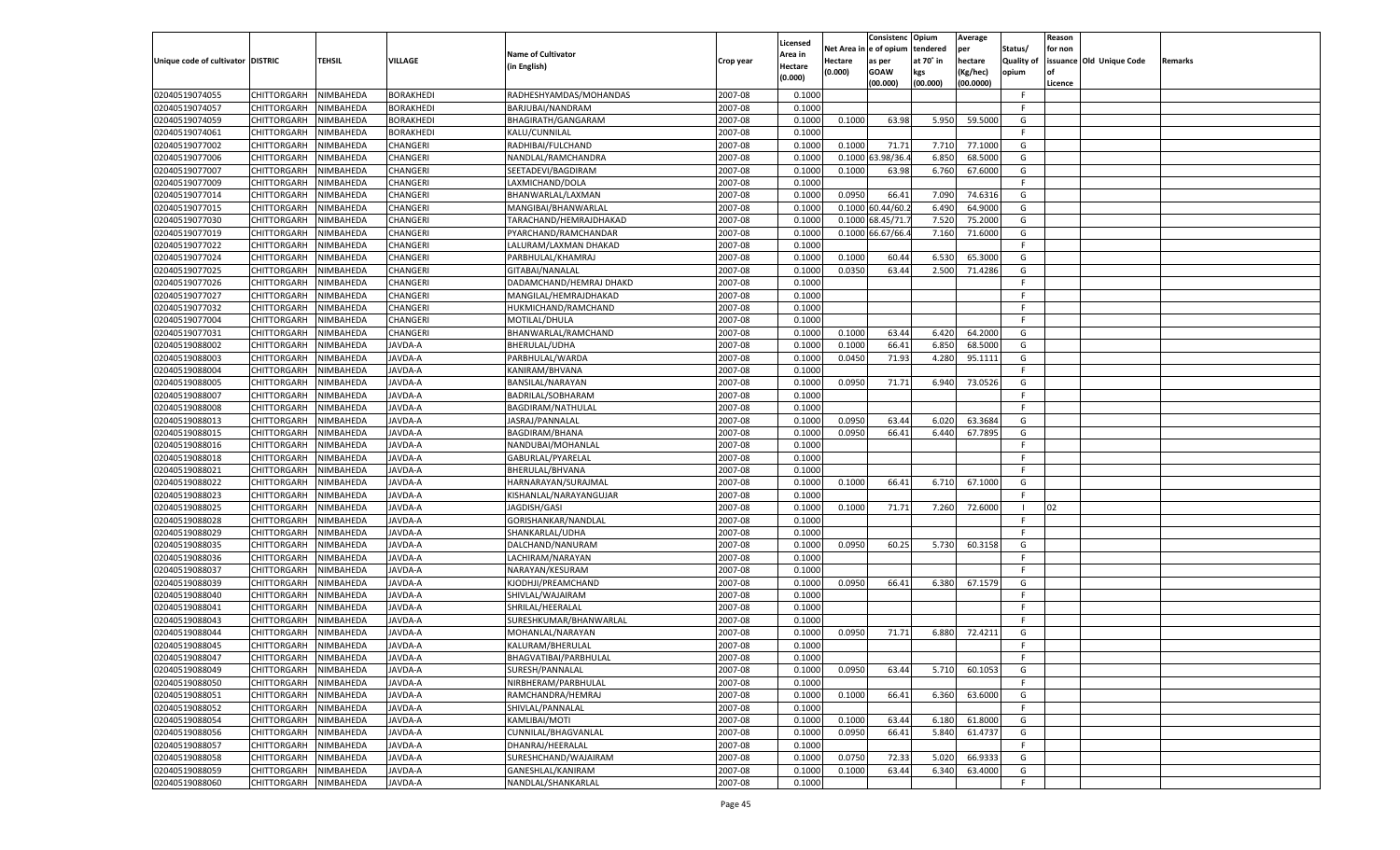|                                   |                       |               |                |                           |           |                    |          | Consistenc  | Opium     | Average   |                   | Reason  |                          |                    |
|-----------------------------------|-----------------------|---------------|----------------|---------------------------|-----------|--------------------|----------|-------------|-----------|-----------|-------------------|---------|--------------------------|--------------------|
|                                   |                       |               |                | <b>Name of Cultivator</b> |           | Licensed           | Net Area | le of opium | tendered  | per       | Status/           | for non |                          |                    |
| Unique code of cultivator DISTRIC |                       | <b>TEHSIL</b> | VILLAGE        |                           | Crop year | \rea in            | Hectare  | as per      | at 70° in | hectare   | <b>Quality of</b> |         | issuance Old Unique Code | Remarks            |
|                                   |                       |               |                | (in English)              |           | Hectare<br>(0.000) | (0.000)  | <b>GOAW</b> | kgs       | (Kg/hec)  | opium             |         |                          |                    |
|                                   |                       |               |                |                           |           |                    |          | (00.000)    | (00.000)  | (00.0000) |                   | Licence |                          |                    |
| 02040519088061                    | CHITTORGARH           | NIMBAHEDA     | JAVDA-A        | BABULAL/KANIRAM (BAVTIYA) | 2007-08   | 0.1000             |          |             |           |           | F                 |         |                          |                    |
| 02040519088066                    | CHITTORGARH           | NIMBAHEDA     | <b>JAVDA-A</b> | BABULAL/KANIRAM(DHNOLIYA) | 2007-08   | 0.1000             | 0.1000   | 63.44       | 6.480     | 64.8000   | G                 |         |                          |                    |
| 02040519088067                    | CHITTORGARH           | NIMBAHEDA     | JAVDA-A        | PARSH/KJODH               | 2007-08   | 0.1000             |          |             |           |           | F.                |         |                          |                    |
| 02040519088068                    | CHITTORGARH           | NIMBAHEDA     | JAVDA-A        | GISALAL/BHERULAL          | 2007-08   | 0.1000             |          |             |           |           | E                 |         |                          |                    |
| 02040519088071                    | CHITTORGARH           | NIMBAHEDA     | JAVDA-A        | GORISHANKARLAL/KANIYALAL  | 2007-08   | 0.1000             |          |             |           |           | F.                |         |                          |                    |
| 02040519088074                    | CHITTORGARH           | NIMBAHEDA     | <b>JAVDA-A</b> | HUKMICHAND/DOLA           | 2007-08   | 0.1000             |          |             |           |           | F.                |         |                          |                    |
| 02040519088076                    | CHITTORGARH           | NIMBAHEDA     | JAVDA-A        | WAJAIRAM/BHYALAL          | 2007-08   | 0.1000             | 0.0950   | 63.44       | 6.090     | 64.105    | G                 |         |                          |                    |
| 02040519088077                    | CHITTORGARH           | NIMBAHEDA     | JAVDA-A        | DALCHAND/MEGRAJ           | 2007-08   | 0.1000             |          |             |           |           | F.                |         |                          |                    |
| 02040519088080                    | CHITTORGARH           | NIMBAHEDA     | JAVDA-A        | DURGABAI/GERILAL          | 2007-08   | 0.1000             |          |             |           |           | F.                |         |                          |                    |
| 02040519088082                    | CHITTORGARH           | NIMBAHEDA     | <b>JAVDA-A</b> | SHAMBHULAL/WAJAIRAM       | 2007-08   | 0.1000             | 0.1000   | 633.44      | 6.230     | 62.3000   | G                 |         |                          |                    |
| 02040519088083                    | CHITTORGARH           | NIMBAHEDA     | JAVDA-A        | OUNKARLAL/NARAYAN         | 2007-08   | 0.1000             |          |             |           |           | F.                |         |                          |                    |
| 02040519088084                    | CHITTORGARH           | NIMBAHEDA     | JAVDA-A        | NANALAL/SHANKARLAL        | 2007-08   | 0.1000             |          |             |           |           | E                 |         |                          |                    |
| 02040519088085                    | CHITTORGARH           | NIMBAHEDA     | JAVDA-A        | SANTILAL/MEGRAJ           | 2007-08   | 0.1000             |          |             |           |           | F.                |         |                          |                    |
| 02040519088086                    | CHITTORGARH           | NIMBAHEDA     | <b>AVDA-A</b>  | KASTHURIBAI/BHERULAL      | 2007-08   | 0.1000             |          |             |           |           | F.                |         |                          |                    |
| 02040519088087                    | CHITTORGARH           | NIMBAHEDA     | AVDA-A         | UDHERAM/MODA              | 2007-08   | 0.1000             | 0.1000   | 63.44       | 6.430     | 64.3000   | G                 |         |                          |                    |
| 02040519088088                    | CHITTORGARH           | NIMBAHEDA     | AVDA-A         | SANTILAL/RATANLAI         | 2007-08   | 0.1000             |          |             |           |           | F.                |         |                          |                    |
| 02040519088091                    | CHITTORGARH           | NIMBAHEDA     | <b>JAVDA-A</b> | FTEHLAL/MOHANLAL          | 2007-08   | 0.1000             | 0.0950   | 63.44       | 6.070     | 63.8947   | G                 |         |                          |                    |
| 02040519088092                    |                       |               |                |                           | 2007-08   | 0.1000             |          |             |           |           | F.                |         |                          |                    |
|                                   | CHITTORGARH           | NIMBAHEDA     | AVDA-A         | BAGDIRAM/WAJAIRAM         |           |                    |          |             |           |           |                   |         |                          |                    |
| 02040519088094                    | CHITTORGARH           | NIMBAHEDA     | AVDA-A         | KISHANLAL/SOBHARAM        | 2007-08   | 0.1000             | 0.0950   | 72.33       | 7.300     | 76.8421   | G                 |         |                          |                    |
| 02040519088095                    | CHITTORGARH           | NIMBAHEDA     | AVDA-A         | DAMARULAL/KJODHJI         | 2007-08   | 0.1000             |          |             |           |           | F.                |         |                          |                    |
| 02040519088098                    | CHITTORGARH           | NIMBAHEDA     | AVDA-A         | KESIBAI/JAGNNATH          | 2007-08   | 0.1000             | 0.1000   | 63.44       | 5.840     | 58.4000   | G                 |         |                          |                    |
| 02040519088099                    | CHITTORGARH           | NIMBAHEDA     | AVDA-A         | BHAGVANLAL/RAMA           | 2007-08   | 0.1000             | 0.0950   | 63.44       | 6.300     | 66.3158   | G                 |         |                          |                    |
| 02040519088100                    | CHITTORGARH           | NIMBAHEDA     | AVDA-A         | SURESHCHAND/RUPLAL        | 2007-08   | 0.1000             |          |             |           |           | F                 |         |                          |                    |
| 02040519088101                    | CHITTORGARH           | NIMBAHEDA     | AVDA-A         | <b>GERILAL/NARAYAN</b>    | 2007-08   | 0.1000             | 0.1000   | 66.41       | 6.360     | 63.6000   | G                 |         |                          |                    |
| 02040519088102                    | CHITTORGARH           | NIMBAHEDA     | AVDA-A         | KANCHANBAI/GOPILAL        | 2007-08   | 0.1000             |          |             |           |           | F                 |         |                          | <b>NAME CHANGE</b> |
| 02040519088103                    | CHITTORGARH           | NIMBAHEDA     | AVDA-A         | HUKMICHAND/HEERALAI       | 2007-08   | 0.1000             |          |             |           |           | F.                |         |                          |                    |
| 02040519088104                    | CHITTORGARH           | NIMBAHEDA     | AVDA-A         | SURESHCHAND/SHANKARLAL    | 2007-08   | 0.1000             | 0.1000   | 66.41       | 6.920     | 69.2000   | G                 |         |                          |                    |
| 02040519088105                    | CHITTORGARH           | NIMBAHEDA     | AVDA-A         | MULCHAND/RAMA             | 2007-08   | 0.1000             | 0.1000   | 63.44       | 6.500     | 65.0000   | G                 |         |                          |                    |
| 02040519088110                    | CHITTORGARH           | NIMBAHEDA     | AVDA-A         | NIBHERAM/SHANKARLAL       | 2007-08   | 0.1000             | 0.1000   | 66.41       | 6.670     | 66.7000   | G                 |         |                          |                    |
| 02040519088113                    | CHITTORGARH           | NIMBAHEDA     | <b>JAVDA-A</b> | SHANKARLAL/DOLA           | 2007-08   | 0.1000             |          |             |           |           | F.                |         |                          |                    |
| 02040519088114                    | CHITTORGARH           | NIMBAHEDA     | <b>JAVDA-B</b> | BHAGWANIBAI/SHANKERLAL    | 2007-08   | 0.1000             |          |             |           |           | F.                |         |                          | <b>NAME CHANGE</b> |
| 02040519088115                    | CHITTORGARH           | NIMBAHEDA     | JAVDA-B        | DEVILAL/MITHULAL          | 2007-08   | 0.1000             | 0.0950   | 63.44       | 6.220     | 65.4737   | G                 |         |                          |                    |
| 02040519088116                    | <b>CHITTORGARH</b>    | NIMBAHEDA     | <b>JAVDA-B</b> | MANGILAL/HARIRAM          | 2007-08   | 0.1000             | 0.0950   | 66.44       | 6.600     | 69.4737   | G                 |         |                          |                    |
| 02040519088117                    | CHITTORGARH           | NIMBAHEDA     | <b>JAVDA-B</b> | HEERALAL/NANDA            | 2007-08   | 0.1000             | 0.0950   | 44.58       | 2.000     | 21.0526   | G                 | 04      |                          |                    |
| 02040519088120                    | CHITTORGARH           | NIMBAHEDA     | <b>JAVDA-B</b> | BHAGVATIBAI/KESHURAM      | 2007-08   | 0.1000             |          |             |           |           | F.                |         |                          |                    |
| 02040519088121                    | CHITTORGARH           | NIMBAHEDA     | JAVDA-B        | PARTHIRAJ/KAJOD           | 2007-08   | 0.1000             | 0.1000   | 63.44       | 1.020     | 10.2000   | G                 | 04      |                          |                    |
| 02040519088122                    | CHITTORGARH           | NIMBAHEDA     | <b>JAVDA-B</b> | RANGLAL/KAJOD             | 2007-08   | 0.1000             |          |             |           |           | F.                |         |                          |                    |
| 02040519088123                    | CHITTORGARH           | NIMBAHEDA     | JAVDA-B        | SHAKUBAI/HEERALAL         | 2007-08   | 0.1000             | 0.0950   | 60.25       | 5.750     | 60.5263   | G                 |         |                          |                    |
| 02040519088124                    | CHITTORGARH           | NIMBAHEDA     | <b>JAVDA-B</b> | RAMNARAYAN/CHAMPALAL      | 2007-08   | 0.1000             |          |             |           |           | F.                |         |                          |                    |
| 02040519088125                    | CHITTORGARH           | NIMBAHEDA     | JAVDA-B        | UDAILAL/NATHU             | 2007-08   | 0.1000             | 0.1000   | 63.44       | 5.980     | 59.8000   | G                 |         |                          |                    |
| 02040519088126                    | CHITTORGARH           | NIMBAHEDA     | <b>JAVDA-B</b> | KANKUBAI/DOLIBAI          | 2007-08   | 0.1000             |          |             |           |           | F.                |         |                          |                    |
| 02040519088127                    | CHITTORGARH           | NIMBAHEDA     | AVDA-B         | BHANDA/PREMCHAND          | 2007-08   | 0.1000             | 0.0500   | 66.41       | 3.090     | 61.8000   | G                 |         |                          |                    |
| 02040519088128                    | CHITTORGARH           | NIMBAHEDA     | <b>JAVDA-B</b> | FULLCHAND/MAYARAM         | 2007-08   | 0.1000             | 0.0950   | 63.44       | 6.370     | 67.0526   | G                 |         |                          |                    |
| 02040519088129                    | CHITTORGARH           | NIMBAHEDA     | JAVDA-B        | SHUKI BAI/SHOBHARAM       | 2007-08   | 0.1000             |          |             |           |           | F                 |         |                          |                    |
| 02040519088131                    | CHITTORGARH           | NIMBAHEDA     | JAVDA-B        | SOHANLAL/SUGANLAL         | 2007-08   | 0.1000             |          |             |           |           | F                 |         |                          |                    |
|                                   |                       |               |                |                           |           |                    |          |             |           |           |                   |         |                          |                    |
| 02040519088132                    | CHITTORGARH NIMBAHEDA |               | JAVDA-B        | MITHULAL/MYARAM           | 2007-08   | 0.1000             |          |             |           |           | F.                |         |                          |                    |
| 02040519088133                    | <b>CHITTORGARH</b>    | NIMBAHEDA     | JAVDA-B        | KANIRAM/NATHU             | 2007-08   | 0.1000             |          |             |           |           | F                 |         |                          |                    |
| 02040519088134                    | CHITTORGARH           | NIMBAHEDA     | JAVDA-B        | NANDA/NARAYAN             | 2007-08   | 0.1000             |          |             |           |           | F.                |         |                          |                    |
| 02040519088135                    | <b>CHITTORGARH</b>    | NIMBAHEDA     | JAVDA-B        | MANGILAL/NANDLAL          | 2007-08   | 0.1000             |          |             |           |           | F.                |         |                          | <b>NAME CHANGE</b> |
| 02040519088138                    | <b>CHITTORGARH</b>    | NIMBAHEDA     | JAVDA-B        | MANA/KELA                 | 2007-08   | 0.1000             |          |             |           |           | F.                |         |                          |                    |
| 02040519088141                    | <b>CHITTORGARH</b>    | NIMBAHEDA     | JAVDA-B        | MADHOLAL/NANDLAL          | 2007-08   | 0.1000             | 0.0950   | 60.25       | 5.720     | 60.2105   | G                 |         |                          |                    |
| 02040519088146                    | <b>CHITTORGARH</b>    | NIMBAHEDA     | JAVDA-B        | DEUBAI/LAXMAN             | 2007-08   | 0.1000             |          |             |           |           | F.                |         |                          |                    |
| 02040519088154                    | <b>CHITTORGARH</b>    | NIMBAHEDA     | JAVDA-B        | SHANKERLAL/GASI           | 2007-08   | 0.1000             | 0.1000   | 68.90       | 7.600     | 76.0000   | - 1               | 02      |                          |                    |
| 02040519088155                    | <b>CHITTORGARH</b>    | NIMBAHEDA     | <b>JAVDA-B</b> | BHANWARLAL/CHAMPALAL      | 2007-08   | 0.1000             | 0.1000   | 60.25       | 5.940     | 59.4000   | G                 |         |                          |                    |
| 02040519088157                    | <b>CHITTORGARH</b>    | NIMBAHEDA     | JAVDA-B        | AMBALAL/KISHANLAL         | 2007-08   | 0.1000             | 0.1000   | 60.25       | 6.180     | 61.8000   | G                 |         |                          |                    |
| 02040519088158                    | CHITTORGARH           | NIMBAHEDA     | JAVDA-B        | SHATYANARAYAN/PANNALAL    | 2007-08   | 0.1000             |          |             |           |           | F.                |         |                          |                    |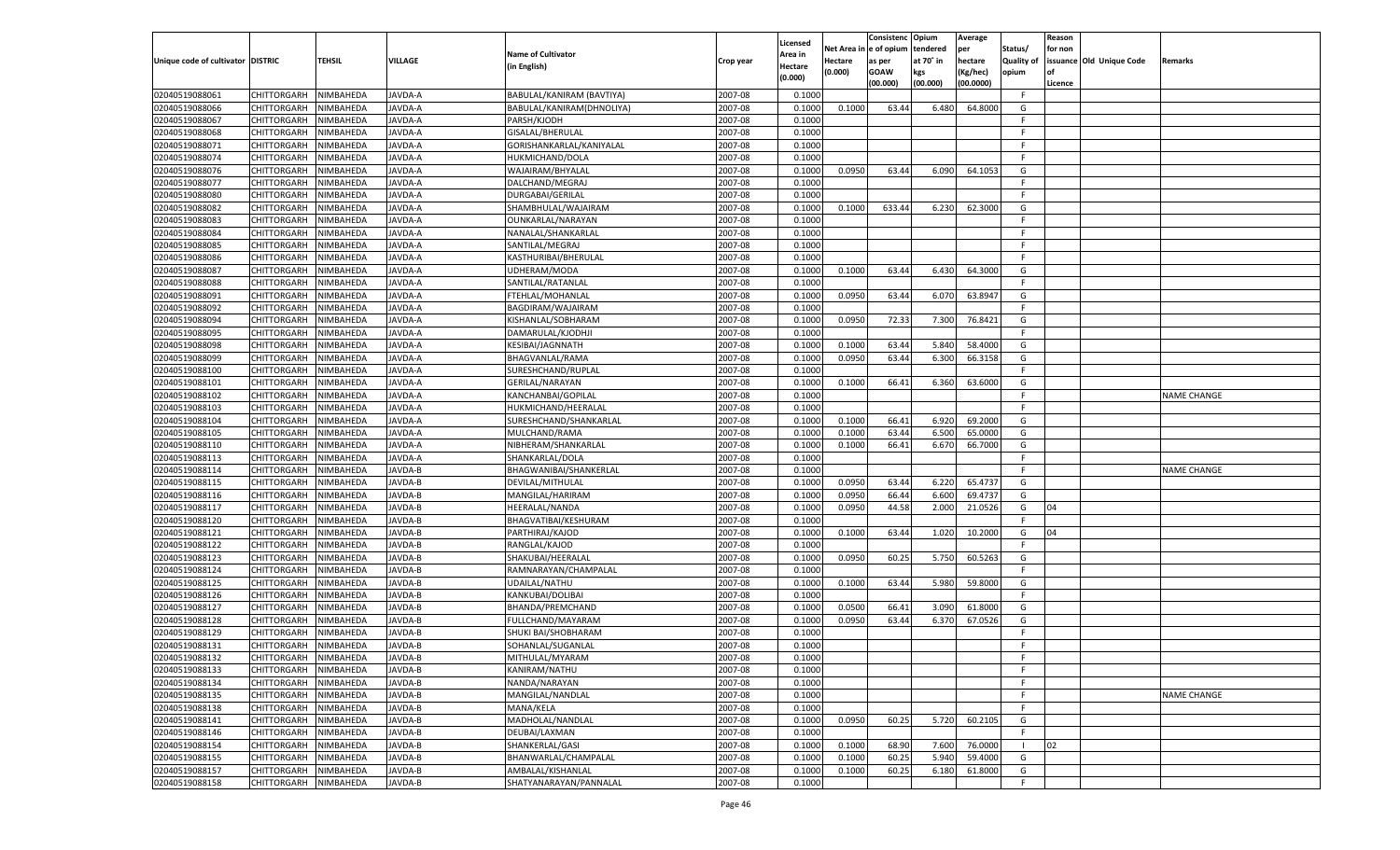|                                   |                    |           |                      |                              |           |          |          | Consistenc Opium |           | Average   |                   | Reason    |                          |                       |
|-----------------------------------|--------------------|-----------|----------------------|------------------------------|-----------|----------|----------|------------------|-----------|-----------|-------------------|-----------|--------------------------|-----------------------|
|                                   |                    |           |                      |                              |           | Licensed | Net Area | e of opium       | tendered  | per       | Status/           | for non   |                          |                       |
| Unique code of cultivator DISTRIC |                    | TEHSIL    | VILLAGE              | <b>Name of Cultivator</b>    | Crop year | Area in  | Hectare  | as per           | at 70˚ in | hectare   | <b>Quality of</b> |           | issuance Old Unique Code | Remarks               |
|                                   |                    |           |                      | (in English)                 |           | Hectare  | (0.000)  | <b>GOAW</b>      | kgs       | (Kg/hec)  | opium             | <b>of</b> |                          |                       |
|                                   |                    |           |                      |                              |           | (0.000)  |          | (00.000)         | (00.000)  | (00.0000) |                   | Licence   |                          |                       |
| 02040519088163                    | CHITTORGARH        | NIMBAHEDA | JAVDA-B              | AMBALAL/MOHANLAL             | 2007-08   | 0.1000   | 0.1000   | 63.4             | 5.700     | 57.0000   | G                 |           |                          |                       |
| 02040519088164                    | CHITTORGARH        | NIMBAHEDA | JAVDA-B              | GANPATLAL/KALU               | 2007-08   | 0.1000   | 0.1000   | 68.90            | 6.610     | 66.1000   | G                 |           |                          |                       |
| 02040519088167                    | <b>CHITTORGARH</b> | NIMBAHEDA | <b>JAVDA-B</b>       | AKLINGDAS/MANGUDAS           | 2007-08   | 0.1000   | 0.1000   | 60.25            | 6.220     | 62.2000   | G                 |           |                          |                       |
| 02040519088169                    | CHITTORGARH        | NIMBAHEDA | JAVDA-B              | UDALAL/KANHYALAL             | 2007-08   | 0.1000   | 0.1000   | 60.25            | 6.330     | 63.3000   | G                 |           |                          |                       |
| 02040519088171                    | <b>CHITTORGARH</b> | NIMBAHEDA | <b>JAVDA-B</b>       | SAMBHULAL/MAHDEV             | 2007-08   | 0.1000   |          |                  |           |           | F.                |           |                          |                       |
| 02040519088168                    | CHITTORGARH        | NIMBAHEDA | JAVDA-B              | LAXMAN/MHADEV JI             | 2007-08   | 0.1000   |          |                  |           |           | F                 |           |                          |                       |
| 02040519088171                    | CHITTORGARH        | NIMBAHEDA | <b>JAVDA-B</b>       | RAMLAL/BALA                  | 2007-08   | 0.1000   |          |                  |           |           | F.                |           |                          |                       |
| 02040519088172                    | CHITTORGARH        | NIMBAHEDA | JAVDA-B              | KANIRAM/ONKARLAL             | 2007-08   | 0.1000   | 0.0950   | 66.47            | 6.610     | 69.5789   | G                 |           |                          |                       |
| 02040519088173                    | CHITTORGARH        | NIMBAHEDA | <b>JAVDA-B</b>       | <b>BADRILAL/DOLAJI</b>       | 2007-08   | 0.1000   |          |                  |           |           | F.                |           |                          |                       |
| 02040519088174                    | CHITTORGARH        | NIMBAHEDA | JAVDA-B              | GORVADHANLAL/RATANLAL        | 2007-08   | 0.1000   | 0.1000   | 63.44            | 6.420     | 64.2000   | G                 |           |                          |                       |
| 02040519088175                    | CHITTORGARH        | NIMBAHEDA | <b>JAVDA-B</b>       | BADRILAL/CHAGANLAL           | 2007-08   | 0.1000   |          |                  |           |           | F.                |           |                          |                       |
| 02040519088176                    | CHITTORGARH        | NIMBAHEDA | JAVDA-B              | BALURAM/MANGILAL             | 2007-08   | 0.1000   | 0.1000   | 66.47            | 6.690     | 66.9000   | G                 |           |                          |                       |
| 02040519088177                    | CHITTORGARH        | NIMBAHEDA | <b>JAVDA-B</b>       | BANWARDAS/BADRIDAS           | 2007-08   | 0.1000   | 0.0950   | 66.47            | 6.420     | 67.5789   | G                 |           |                          |                       |
| 02040519088178                    | CHITTORGARH        | NIMBAHEDA | AVDA-B               | BANWARLAL/MAHDEV             | 2007-08   | 0.1000   |          |                  |           |           | F                 |           |                          |                       |
| 02040519088179                    | <b>CHITTORGARH</b> | NIMBAHEDA | AVDA-B               | MATHURALAL/PYARA             | 2007-08   | 0.1000   |          |                  |           |           | F                 |           |                          |                       |
| 02040519088180                    | CHITTORGARH        | NIMBAHEDA | <b>JAVDA-B</b>       | KISHANLAL/MOHANLAL           | 2007-08   | 0.1000   |          |                  |           |           | F.                |           |                          |                       |
| 02040519088188                    | <b>CHITTORGARH</b> | NIMBAHEDA | AVDA-B               | BHAGWANLAL/PYARA             | 2007-08   | 0.1000   |          |                  |           |           | F                 |           |                          |                       |
| 02040519088189                    | CHITTORGARH        | NIMBAHEDA | AVDA-A               | <b>BADRILAL/RODILAL</b>      | 2007-08   | 0.1000   |          |                  |           |           | F                 |           |                          |                       |
| 02040519088190                    | <b>CHITTORGARH</b> | NIMBAHEDA | AVDA-A               | PREMCHAND/DEEPLAI            | 2007-08   | 0.1000   | 0.0950   | 66.41            | 6.400     | 67.3684   | G                 |           |                          |                       |
| 02040519088191                    | CHITTORGARH        | NIMBAHEDA | AVDA-A               | BADRILAL/DAYARAM             | 2007-08   | 0.1000   | 0.0950   | 66.41            | 5.840     | 61.4737   | G                 |           |                          |                       |
| 02040519088192                    | <b>CHITTORGARH</b> | NIMBAHEDA | AVDA-A               | JAGNNATH/PYARA               | 2007-08   | 0.1000   |          |                  |           |           | F                 |           |                          | TRANSFER/BHAGWANURA-A |
|                                   | CHITTORGARH        |           | AVDA-A               |                              | 2007-08   |          |          |                  |           |           | F                 |           | 02040519080004           |                       |
| 02040519088193                    |                    | NIMBAHEDA |                      | JANUBAI/MANGU                |           | 0.1000   |          |                  |           |           | F                 |           |                          | <b>TRANSFER</b>       |
| 02040519088194                    | <b>CHITTORGARH</b> | NIMBAHEDA | AVDA-A               | AMBHALAL/PARSRAM             | 2007-08   | 0.1000   |          |                  |           |           |                   |           | 02040519029075           | <b>TRANSFER</b>       |
| 02040519088195                    | CHITTORGARH        | NIMBAHEDA | AVDA-A               | BHANWARLAL/RUPLAL            | 2007-08   | 0.1000   | 0.0950   | 66.41            | 6.250     | 65.7895   | G                 |           | 02040519029023           | <b>TRANSFER</b>       |
| 02040519088196                    | <b>CHITTORGARH</b> | NIMBAHEDA | AVDA-A               | SOSARBAI/NARAYAN             | 2007-08   | 0.1000   | 0.0850   | 9.20/59.         | 5.410     | 63.6471   | G                 |           | 02040519029058           | TRANSFER              |
| 02040519089001                    | CHITTORGARH        | NIMBAHEDA | KACHARIYAKHEDI       | JUNDALAL/KASTURIBAI/NAVLA    | 2007-08   | 0.1000   | 0.1000   | 63.98            | 6.180     | 61.8000   | G                 |           |                          |                       |
| 02040519089002                    | <b>CHITTORGARH</b> | NIMBAHEDA | KACHARIYAKHEDI       | CHAAGANLAL/PYARCHAND         | 2007-08   | 0.1000   | 0.0950   | 60.44            | 6.140     | 64.6316   | G                 |           |                          |                       |
| 02040519089003                    | CHITTORGARH        | NIMBAHEDA | KACHARIYAKHEDI       | RANGLAL/KANIRAM              | 2007-08   | 0.1000   | 0.0950   | 60.44            | 6.410     | 67.4737   | G                 |           |                          |                       |
| 02040519089005                    | <b>CHITTORGARH</b> | NIMBAHEDA | KACHARIYAKHEDI       | BHERU/HEMRAJ                 | 2007-08   | 0.1000   | 0.1000   | 60.44            | 5.870     | 58.7000   | G                 |           |                          |                       |
| 02040519089007                    | CHITTORGARH        | NIMBAHEDA | KACHARIYAKHEDI       | BAGWATIBAI/SANTILAL/DHAPUBAI | 2007-08   | 0.1000   | 0.0950   | 63.98            | 6.490     | 68.3158   | G                 |           |                          | <b>NAME CHANGE</b>    |
| 02040519089008                    | CHITTORGARH        | NIMBAHEDA | KACHARIYAKHEDI       | JAGANNATH/KALU               | 2007-08   | 0.1000   | 0.1000   | 60.44            | 6.030     | 60.3000   | G                 |           |                          |                       |
| 02040519089011                    | CHITTORGARH        | NIMBAHEDA | KACHARIYAKHEDI       | UDAIRAM/BHOTHLAI             | 2007-08   | 0.1000   |          |                  |           |           | F                 |           |                          |                       |
| 02040519089012                    | CHITTORGARH        | NIMBAHEDA | KACHARIYAKHEDI       | KISHANLAL/MOTILAL            | 2007-08   | 0.1000   |          |                  |           |           | F                 |           |                          |                       |
| 02040519089013                    | CHITTORGARH        | NIMBAHEDA | KACHARIYAKHEDI       | NARAYAN/NANALAL              | 2007-08   | 0.1000   | 0.0950   | 63.98            | 6.040     | 63.5789   | G                 |           |                          |                       |
| 02040519089015                    | CHITTORGARH        | NIMBAHEDA | KACHARIYAKHEDI       | JAGDISH/MANGILAL             | 2007-08   | 0.1000   | 0.1000   | 66.47            | 7.260     | 72.6000   | G                 |           |                          |                       |
| 02040519089017                    | CHITTORGARH        | NIMBAHEDA | KACHARIYAKHEDI       | PYARA/GABUR                  | 2007-08   | 0.1000   | 0.0950   | 60.44            | 6.27      | 66.0000   | G                 |           |                          |                       |
| 02040519089018                    | <b>CHITTORGARH</b> | NIMBAHEDA | KACHARIYAKHEDI       | KANIRAM/SEETARAM             | 2007-08   | 0.1000   | 0.1000   | 63.98            | 6.460     | 64.6000   | G                 |           |                          |                       |
| 02040519091001                    | CHITTORGARH        | NIMBAHEDA | KHARAMANKCHOK        | RAMSINGH/NAVLSINGH           | 2007-08   | 0.1000   | 0.1050   | 71.46            | 7.700     | 73.3333   | G                 |           |                          |                       |
| 02040519091002                    | CHITTORGARH        | NIMBAHEDA | KHARAMANKCHOK        | DALU/NARAYAN                 | 2007-08   | 0.1000   | 0.1000   | 72.03            | 7.360     | 73.6000   | G                 |           |                          |                       |
| 02040519091004                    | CHITTORGARH        | NIMBAHEDA | KHARAMANKCHOK        | GISALAL/NANURAM              | 2007-08   | 0.1000   | 0.1000   | 66.41            | 7.040     | 70.4000   | G                 |           |                          |                       |
| 02040519091005                    | <b>CHITTORGARH</b> | NIMBAHEDA | KHARAMANKCHOK        | MOTILAL/JIVA                 | 2007-08   | 0.1000   | 0.1050   | 72.03            | 7.980     | 76.0000   | G                 |           |                          |                       |
| 02040519091008                    | CHITTORGARH        | NIMBAHEDA | KHARAMANKCHOK        | BHERU/HEERA                  | 2007-08   | 0.1000   | 0.1000   | 66.41            | 6.97      | 69.7000   | G                 |           |                          |                       |
| 02040519091009                    | CHITTORGARH        | NIMBAHEDA | KHARAMANKCHOK        | DALLA/HARLAL                 | 2007-08   | 0.1000   | 0.1000   | 72.03            | 7.010     | 70.1000   | G                 |           |                          |                       |
| 02040519091010                    | CHITTORGARH        | NIMBAHEDA | KHARAMANKCHOK        | CHANDIBAI/RADHU              | 2007-08   | 0.1000   | 0.1000   | 66.41            | 6.48      | 64.8000   | G                 |           |                          |                       |
| 02040519091014                    | CHITTORGARH        | NIMBAHEDA | KHARAMANKCHOK        | RAMLAL/JIVA                  | 2007-08   | 0.1000   | 0.1000   | 72.03            | 7.23      | 72.3000   | G                 |           |                          |                       |
| 02040519091019                    | CHITTORGARH        | NIMBAHEDA | KHARAMANKCHOK        | PAYARCHAND/KALU              | 2007-08   | 0.1000   | 0.0950   | 66.41            | 6.590     | 69.3684   | G                 |           |                          |                       |
| 02040519091024                    | <b>CHITTORGARH</b> | NIMBAHEDA | <b>KHARAMANKCHOK</b> | DEVILAL/NANURAM              | 2007-08   | 0.1000   | 0.1000   | 66.41            | 6.920     | 69.2000   | G                 |           |                          |                       |
| 02040519091028                    | <b>CHITTORGARH</b> | NIMBAHEDA | KHARAMANKCHOK        | RAMLAL/HARLAL                | 2007-08   | 0.1000   | 0.1000   | 66.41            | 6.790     | 67.9000   | G                 |           |                          |                       |
| 02040519091003                    | <b>CHITTORGARH</b> | NIMBAHEDA | <b>KHARAMANKCHOK</b> | CHANDIBAI/SHAMBU             | 2007-08   | 0.1000   | 0.1000   | 66.41            | 6.660     | 66.6000   | G                 |           |                          | <b>NAME CHANGE</b>    |
| 02040519091012                    | <b>CHITTORGARH</b> | NIMBAHEDA | KHARAMANKCHOK        | SHANKAR/DHULA                | 2007-08   | 0.1000   | 0.1000   | 60.25            | 6.130     | 61.3000   | G                 |           |                          |                       |
| 02040519091018                    | <b>CHITTORGARH</b> | NIMBAHEDA | KHARAMANKCHOK        | DALCHAND/KALU                | 2007-08   | 0.1000   | 0.1000   | 72.03            | 7.560     | 75.6000   | G                 |           |                          |                       |
| 02040519091022                    | <b>CHITTORGARH</b> | NIMBAHEDA | KHARAMANKCHOK        | BHERULAL/MOTI                | 2007-08   | 0.1000   | 0.1000   | 71.21            | 7.570     | 75.7000   | G                 |           |                          |                       |
| 02040519091026                    | <b>CHITTORGARH</b> | NIMBAHEDA | KHARAMANKCHOK        | GANPATSINGH/KARANSINGH       | 2007-08   | 0.1000   | 0.0950   | 71.21            | 2.760     | 29.0526   | G                 | 04        |                          |                       |
| 02040519092001                    | <b>CHITTORGARH</b> | NIMBAHEDA | KHEDAJADIP           | MOTILALA/RATANLAL            | 2007-08   | 0.1000   | 0.1000   | 63.44            | 6.560     | 65.6000   | G                 |           |                          |                       |
| 02040519092002                    | <b>CHITTORGARH</b> | NIMBAHEDA | KHEDAJADIP           | RAMLAL/PYARA                 | 2007-08   | 0.1000   |          |                  |           |           | F                 |           |                          |                       |
| 02040519092003                    | <b>CHITTORGARH</b> | NIMBAHEDA | KHEDAJADIP           | RADESYAM/GASI                | 2007-08   | 0.1000   |          |                  |           |           | F                 |           |                          |                       |
|                                   |                    |           |                      |                              |           |          |          |                  |           |           |                   |           |                          |                       |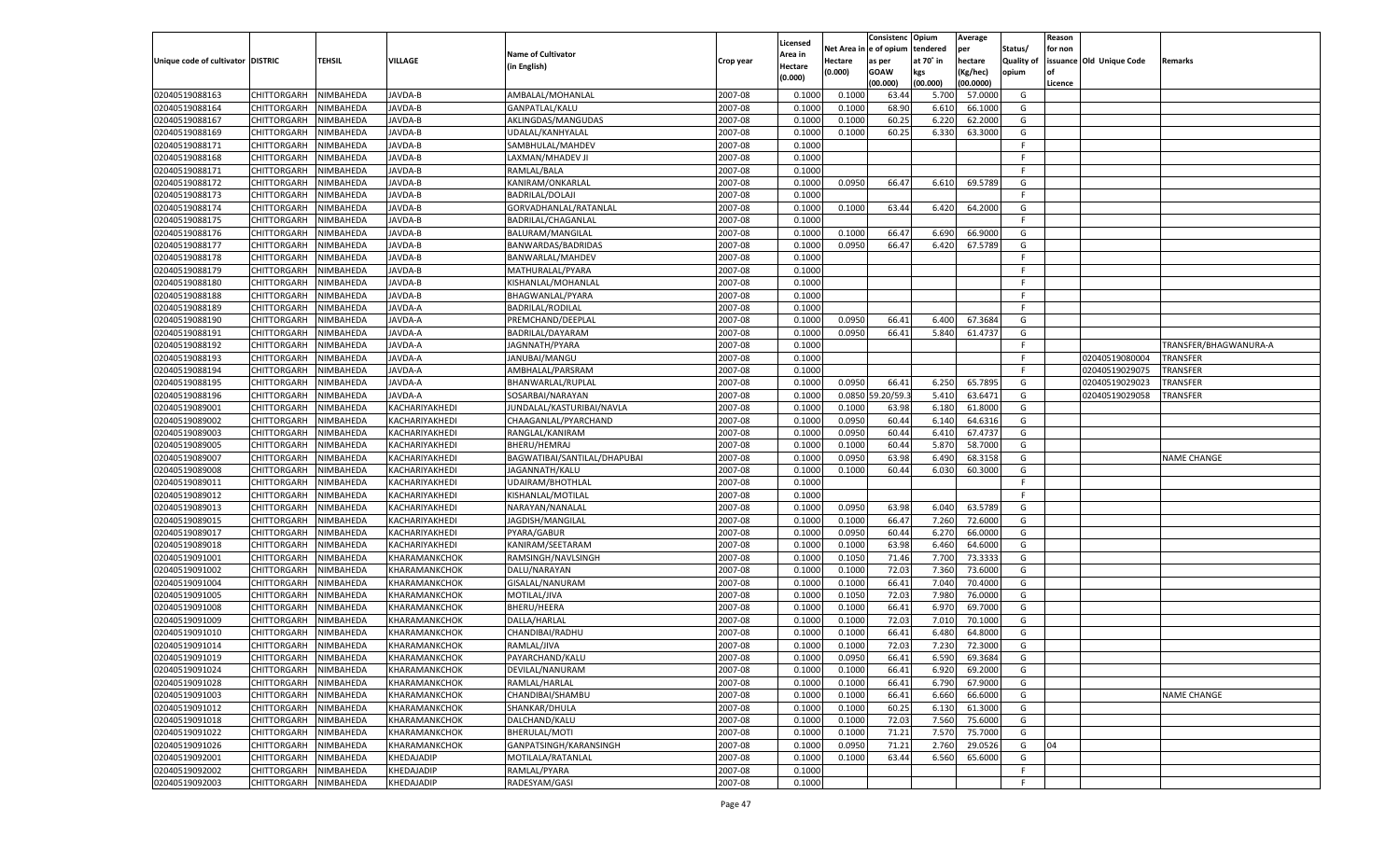|                                   |                       |               |                   |                           |           | Licensed        |            | Consistenc Opium |           | Average   |                   | Reason  |                                  |                    |
|-----------------------------------|-----------------------|---------------|-------------------|---------------------------|-----------|-----------------|------------|------------------|-----------|-----------|-------------------|---------|----------------------------------|--------------------|
|                                   |                       |               |                   | <b>Name of Cultivator</b> |           | \rea in         | Net Area i | n  e of opium    | tendered  | per       | Status/           | for non |                                  |                    |
| Unique code of cultivator DISTRIC |                       | <b>TEHSIL</b> | VILLAGE           | (in English)              | Crop year | Hectare         | Hectare    | as per           | at 70° in | hectare   | <b>Quality of</b> |         | issuance Old Unique Code         | <b>Remarks</b>     |
|                                   |                       |               |                   |                           |           | (0.000)         | (0.000)    | <b>GOAW</b>      | kgs       | (Kg/hec)  | opium             |         |                                  |                    |
|                                   |                       |               |                   |                           |           |                 |            | (00.000)         | (00.000)  | (00.0000) |                   | Licence |                                  |                    |
| 02040519092004                    | CHITTORGARH           | NIMBAHEDA     | KHEDAJADIP        | PARBHULAL/JAGANNATH       | 2007-08   | 0.1000          |            |                  |           |           | -F.               |         |                                  |                    |
| 02040519092006                    | CHITTORGARH           | NIMBAHEDA     | KHEDAJADIP        | RAMCHANDRA/UDA            | 2007-08   | 0.1000          | 0.1000     | 66.4             | 6.880     | 68.8000   | G                 |         |                                  |                    |
| 02040519092007                    | CHITTORGARH           | NIMBAHEDA     | KHEDAJADIP        | SURESHCHANDRA/MANGILAL    | 2007-08   | 0.1000          | 0.1000     | 60.25            | 6.570     | 65.7000   | G                 |         |                                  |                    |
| 02040519092012                    | CHITTORGARH           | NIMBAHEDA     | <b>KHEDAJADIP</b> | HIRALAL/JAGANNATH         | 2007-08   | 0.1000          | 0.1000     | 60.25            | 6.250     | 62.5000   | G                 |         |                                  | <b>NAME CHANGE</b> |
| 02040519092014                    | CHITTORGARH           | NIMBAHEDA     | KHEDAJADIP        | NATHU/DEVILAL             | 2007-08   | 0.1000          | 0.1000     | 63.44            | 6.600     | 66.0000   | G                 |         |                                  |                    |
| 02040519092015                    | CHITTORGARH           | NIMBAHEDA     | KHEDAJADIP        | NANDA/HEERA               | 2007-08   | 0.1000          | 0.1000     | 3.44/63.         | 6.180     | 61.8000   | G                 |         |                                  |                    |
| 02040519092017                    | CHITTORGARH           | NIMBAHEDA     | KHEDAJADIP        | MANGILAL/ONKAR            | 2007-08   | 0.1000          | 0.1050     | 66.47            | 7.570     | 72.0952   | G                 |         |                                  |                    |
| 02040519094005                    | CHITTORGARH           | NIMBAHEDA     | KISHANPURA        | SITABAI/HEERALAL          | 2007-08   | 0.1000          | 0.1000     | 63.37            | 6.040     | 60.4000   | G                 |         |                                  |                    |
| 02040519094011                    | CHITTORGARH           | NIMBAHEDA     | KISHANPURA        | NAGJIRAM/SHRIRAM          | 2007-08   | 0.1000          | 0.1000     | 66.44            | 6.680     | 66.8000   | G                 |         |                                  |                    |
| 02040519094012                    | CHITTORGARH           | NIMBAHEDA     | KISHANPURA        | <b>BHOLIRAM/RAMLAL</b>    | 2007-08   | 0.1000          | 0.1000     | 63.37            | 6.07      | 60.7000   | G                 |         |                                  |                    |
| 02040519094015                    | CHITTORGARH           | NIMBAHEDA     | KISHANPURA        | RAMRATAN/RAMLAL           | 2007-08   | 0.1000          | 0.1050     | 68.90            | 7.890     | 75.1429   | G                 |         |                                  |                    |
| 02040519094019                    | CHITTORGARH           | NIMBAHEDA     | KISHANPURA        | SHUHAGIBAI/RAMA           | 2007-08   | 0.1000          | 0.0950     | 60.45            | 6.05      | 63.6842   | G                 |         |                                  | <b>NAME CHANGE</b> |
| 02040519094024                    | CHITTORGARH           | NIMBAHEDA     | KISHANPURA        | TULSIBAI/JITMAL           | 2007-08   | 0.1000          | 0.1000     | 68.90            | 6.640     | 66.4000   | G                 |         |                                  |                    |
| 02040519094037                    | CHITTORGARH           | NIMBAHEDA     | KISHANPURA        | HJARILAL/RAMLAL           | 2007-08   | 0.1000          | 0.0950     | 63.47            | 6.11      | 64.3158   | G                 |         |                                  |                    |
| 02040519094042                    | CHITTORGARH           | NIMBAHEDA     | KISHANPURA        | <b>KESURAM/MANGUBHIL</b>  | 2007-08   | 0.1000          | 0.0950     | 68.90            | 6.320     | 66.5263   | G                 |         |                                  |                    |
| 02040519094044                    | CHITTORGARH           | NIMBAHEDA     | KISHANPURA        | RAMESVERDAS/BALUDAS       | 2007-08   | 0.1000          | 0.1000     | 8.9/69.0         | 6.970     | 69.7000   | G                 |         |                                  |                    |
| 02040519094050                    | CHITTORGARH           | NIMBAHEDA     | KISHANPURA        | HJARILAL/DHANRAJ          | 2007-08   | 0.1000          | 0.0950     | 68.90            | 7.010     | 73.7895   | G                 |         |                                  |                    |
| 02040519094051                    | CHITTORGARH           | NIMBAHEDA     | KISHANPURA        | GOVINDRAM/SHANKARLAL      | 2007-08   | 0.1000          | 0.0950     | 66.44            | 6.320     | 66.5263   | G                 |         |                                  |                    |
| 02040519094052                    | CHITTORGARH           | NIMBAHEDA     | KISHANPURA        | BHERULAL/SHANKARLAL       | 2007-08   | 0.1000          | 0.1000     | 66.44            | 6.580     | 65.8000   | G                 |         |                                  |                    |
| 02040519094056                    | CHITTORGARH           | NIMBAHEDA     | KISHANPURA        | BHERULAL/NATHULAL         | 2007-08   | 0.1000          | 0.1000     | 68.90            | 6.760     | 67.6000   | G                 |         |                                  |                    |
| 02040519094061                    | CHITTORGARH           | NIMBAHEDA     | KISHANPURA        | RAMBAX/SHRIRAM            | 2007-08   | 0.1000          | 0.1000     | 68.90            | 6.640     | 66.4000   | G                 |         |                                  |                    |
| 02040519094062                    | CHITTORGARH           | NIMBAHEDA     | KISHANPURA        | RAMESVARLAL/CUNNILAL      | 2007-08   | 0.1000          | 0.1000     | 66.44            | 6.580     | 65.8000   | G                 |         |                                  |                    |
| 02040519094063                    | CHITTORGARH           | NIMBAHEDA     | KISHANPURA        | BHAGWANIDEVI/DALCHAND     | 2007-08   | 0.1000          | 0.1050     | 66.44            | 6.680     | 63.6190   | G                 |         |                                  |                    |
| 02040519094066                    | CHITTORGARH           | NIMBAHEDA     | KISHANPURA        | RATANLAL/OUNKARLAL        | 2007-08   | 0.1000          | 0.1050     | 59.32            | 6.41      | 61.0476   | G                 |         |                                  |                    |
| 02040519094067                    | CHITTORGARH           | NIMBAHEDA     | KISHANPURA        | DADAMCHAND/JITMAL         | 2007-08   | 0.1000          | 0.1000     | 68.90            | 6.290     | 62.9000   | G                 |         |                                  |                    |
| 02040519094068                    | CHITTORGARH           | NIMBAHEDA     | KISHANPURA        | SANTILAL/HEERALAL(CHOTA)  | 2007-08   | 0.1000          | 0.1050     | 68.90            | 6.780     | 64.5714   | G                 |         |                                  |                    |
| 02040519094069                    | CHITTORGARH           | NIMBAHEDA     | KISHANPURA        | SHRIRAM/NATHU             | 2007-08   | 0.1000          | 0.1000     | 63.37            | 6.560     | 65.6000   | G                 |         |                                  |                    |
| 02040519094070                    | CHITTORGARH           | NIMBAHEDA     | KISHANPURA        | KELASHCHAND/HEERALAL      | 2007-08   | 0.1000          | 0.1000     | 63.37            | 5.800     | 58.0000   | G                 |         |                                  |                    |
| 02040519094073                    | CHITTORGARH           | NIMBAHEDA     | KISHANPURA        | SHANKARLAL/MANGILAL       | 2007-08   | 0.1000          | 0.1000     | 59.32            | 6.040     | 60.4000   | G                 |         |                                  |                    |
| 02040519094077                    | CHITTORGARH           | NIMBAHEDA     | KISHANPURA        | RAMNARAYAN/BHOLIRAM       | 2007-08   | 0.1000          | 0.1000     | 68.90            | 6.990     | 69.9000   | G                 |         |                                  |                    |
| 02040519094092                    | CHITTORGARH           | NIMBAHEDA     | KISHANPURA        | PARBULAL/MANGILAL         | 2007-08   | 0.1000          | 0.1000     | 63.47            | 6.890     | 68.9000   | G                 |         |                                  |                    |
| 02040519094093                    | CHITTORGARH           | NIMBAHEDA     | KISHANPURA        | GORILAL/NATHUJI JAT       | 2007-08   | 0.1000          | 0.1000     | 66.44            | 6.680     | 66.8000   | G                 |         |                                  |                    |
| 02040519094094                    | CHITTORGARH           | NIMBAHEDA     | KISHANPURA        | HIRALAL/NATHU JI          | 2007-08   | 0.1000          | 0.1000     | 66.44            | 6.790     | 67.9000   | G                 |         |                                  |                    |
| 02040519094099                    | CHITTORGARH           | NIMBAHEDA     | KISHANPURA        | KANCHANBAI/NANU KHAN      | 2007-08   | 0.1000          | 0.1000     | 68.90            | 6.900     | 69.0000   | G                 |         |                                  |                    |
| 02040519094101                    | CHITTORGARH           | NIMBAHEDA     | KISHANPURA        | GORILAL/SHANKARLAL        | 2007-08   | 0.1000          | 0.1050     | 66.44            | 6.890     | 65.6190   | G                 |         |                                  |                    |
| 02040519094048                    | CHITTORGARH           | NIMBAHEDA     | KISHANPURA        | KAILASHIBAI/RAMRATAN      | 2007-08   | 0.1000          | 0.1000     | 66.44            | 6.480     | 64.8000   | G                 |         |                                  |                    |
| 02040519094105                    | CHITTORGARH           | NIMBAHEDA     | KISHANPURA        | KAILASHIBAI/RAMRATAN      | 2007-08   | 0.1000          | 0.1000     | 60.45            | 6.520     | 65.2000   | G                 |         |                                  |                    |
| 02040519094108                    | CHITTORGARH           | NIMBAHEDA     | KISHANPURA        | BADAMBAI/CHTRBHUJ         | 2007-08   | 0.1000          | 0.1050     | 63.47            | 6.810     | 64.8571   | G                 |         |                                  |                    |
| 02040519094085                    | CHITTORGARH           | NIMBAHEDA     | KISHANPURA        | SANTILAL/HEERALAL(BHDA)   | 2007-08   | 0.1000          | 0.1000     | 60.45            | 6.27      | 62.7000   | G                 |         |                                  |                    |
| 02040519094111                    | CHITTORGARH           | NIMBAHEDA     | KISHANPURA        | CHUNA/KAZOD               | 2007-08   | 0.1000          | 0.1000     | 60.45            | 6.160     | 61.6000   | G                 |         |                                  |                    |
| 02040519094112                    | CHITTORGARH           | NIMBAHEDA     | KISHANPURA        | MOHANIBAI/SHANKARLAL      | 2007-08   | 0.1000          | 0.1000     | 63.47            | 6.910     | 69.1000   | G                 |         |                                  |                    |
| 02040519094113                    | CHITTORGARH           | NIMBAHEDA     | KISHANPURA        | LALURAM/ONKAR             | 2007-08   | 0.1000          | 0.1050     | 60.45            | 6.660     | 63.4286   | G                 |         |                                  |                    |
| 02040519094114                    | CHITTORGARH           | NIMBAHEDA     | KISHANPURA        | JAMNALAL/NATHU            | 2007-08   | 0.1000          | 0.1000     | 66.44            | 6.700     | 67.0000   | G                 |         |                                  |                    |
| 02040519094053                    | CHITTORGARH           | NIMBAHEDA     | KISHANPURA        | SHUKIBAI/GOVINDRAM        | 2007-08   |                 | 0.0950     | 60.45            | 6.340     | 66.7368   |                   |         |                                  | TRANSFER           |
| 02040519094116                    | CHITTORGARH           | NIMBAHEDA     | KISHANPURA        | RAMSINGH/WASRAJ           | 2007-08   | 0.100<br>0.1000 | 0.0950     | 60.45            | 6.780     | 71.3684   | G<br>G            |         | 02040519094115<br>02040519094116 | <b>TRANSFER</b>    |
|                                   |                       |               |                   |                           |           |                 |            |                  |           |           |                   |         |                                  |                    |
| 02040519095005                    | CHITTORGARH NIMBAHEDA |               | KOTADIKHURD       | SAJJANSINGH/KESARBAI      | 2007-08   | 0.1000          | 0.0950     | 60.45            | 6.070     | 63.8947   | G                 |         |                                  |                    |
| 02040519095006                    | CHITTORGARH           | NIMBAHEDA     | KOTADIKHURD       | RATANSINGH/BHANWARSINGH   | 2007-08   | 0.1000          |            |                  |           |           | -F                |         |                                  |                    |
| 02040519095013                    | CHITTORGARH           | NIMBAHEDA     | KOTADIKHURD       | GOVERDHANSINGH/RUPSIGNH   | 2007-08   | 0.1000          |            |                  |           |           | F.<br>F.          |         |                                  |                    |
| 02040519095022                    | <b>CHITTORGARH</b>    | NIMBAHEDA     | KOTADIKHURD       | PREMCHAND/NARAYAN         | 2007-08   | 0.1000          |            |                  |           |           |                   |         |                                  |                    |
| 02040519095033                    | <b>CHITTORGARH</b>    | NIMBAHEDA     | KOTADIKHURD       | <b>BANSILAL/SHIVLAL</b>   | 2007-08   | 0.1000          |            |                  |           |           | F.                |         |                                  |                    |
| 02040519095034                    | CHITTORGARH           | NIMBAHEDA     | KOTADIKHURD       | NARAYANSINGH/BHANWARSINGH | 2007-08   | 0.1000          | 0.1000     | 59.32            | 6.380     | 63.8000   | G                 |         |                                  |                    |
| 02040519095055                    | CHITTORGARH           | NIMBAHEDA     | KOTADIKHURD       | SAMBHULAL/PERMCHAND       | 2007-08   | 0.1000          | 0.1000     | 59.32            | 5.090     | 50.9000   | G                 | 04      |                                  |                    |
| 02040519095059                    | <b>CHITTORGARH</b>    | NIMBAHEDA     | KOTADIKHURD       | KANWARLAL/SHIVELAL        | 2007-08   | 0.1000          |            |                  |           |           | F.                |         |                                  |                    |
| 02040519095064                    | <b>CHITTORGARH</b>    | NIMBAHEDA     | KOTADIKHURD       | SOHANSINGH/SARDARSINGH    | 2007-08   | 0.1000          | 0.1000     | 60.45            | 6.330     | 63.3000   | G                 |         |                                  |                    |
| 02040519096002                    | CHITTORGARH           | NIMBAHEDA     | KOTDIKALA         | <b>BANSILAL/RAMLAL</b>    | 2007-08   | 0.1000          |            |                  |           |           | F.                |         |                                  |                    |
| 02040519096006                    | CHITTORGARH           | NIMBAHEDA     | KOTDIKALA         | SAGARBAI/GOTAM            | 2007-08   | 0.1000          |            |                  |           |           | F.                |         |                                  |                    |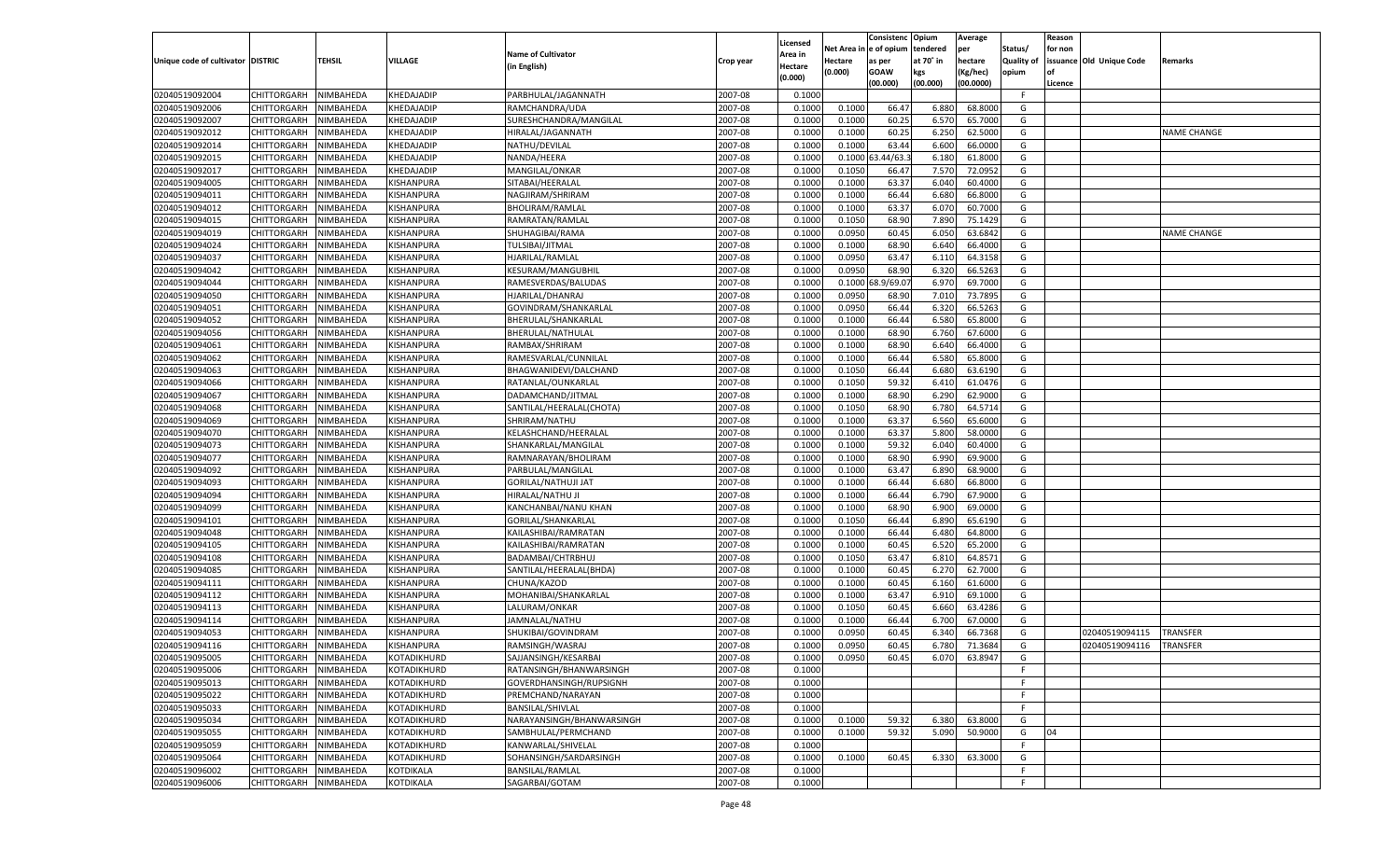|                                   |                    |           |                          |                           |           |                     |            | Consistenc       | Opium     | Average   |                   | Reason  |                          |                    |
|-----------------------------------|--------------------|-----------|--------------------------|---------------------------|-----------|---------------------|------------|------------------|-----------|-----------|-------------------|---------|--------------------------|--------------------|
|                                   |                    |           |                          | <b>Name of Cultivator</b> |           | Licensed<br>Area in | Net Area i | n e of opium     | tendered  | per       | Status/           | for non |                          |                    |
| Unique code of cultivator DISTRIC |                    | TEHSIL    | <b>VILLAGE</b>           | (in English)              | Crop year | Hectare             | Hectare    | as per           | at 70° in | hectare   | <b>Quality of</b> |         | issuance Old Unique Code | Remarks            |
|                                   |                    |           |                          |                           |           | (0.000)             | (0.000)    | <b>GOAW</b>      | kgs       | (Kg/hec)  | opium             |         |                          |                    |
|                                   |                    |           |                          |                           |           |                     |            | (00.000)         | (00.000)  | (00.0000) |                   | Licence |                          |                    |
| 02040519096007                    | CHITTORGARH        | NIMBAHEDA | KOTDIKALA                | MOHANIBAI/BHURALAL        | 2007-08   | 0.1000              |            |                  |           |           | F                 |         |                          |                    |
| 02040519096011                    | CHITTORGARH        | NIMBAHEDA | KOTDIKALA                | BARDICHAND/NATHU          | 2007-08   | 0.1000              | 0.1000     | 66.4             | 6.290     | 62.9000   | G                 |         |                          |                    |
| 02040519096012                    | CHITTORGARH        | NIMBAHEDA | KOTDIKALA                | KANIRAM/HARLAL            | 2007-08   | 0.1000              | 0.1000     | 66.44            | 6.880     | 68.8000   | G                 |         |                          |                    |
| 02040519096017                    | CHITTORGARH        | NIMBAHEDA | KOTDIKALA                | MANGILAL/NARAYAN          | 2007-08   | 0.1000              |            |                  |           |           | E                 |         |                          |                    |
| 02040519096018                    | CHITTORGARH        | NIMBAHEDA | KOTDIKALA                | RAGUNATH/SHVA             | 2007-08   | 0.1000              |            |                  |           |           | F.                |         |                          |                    |
| 02040519096021                    | CHITTORGARH        | NIMBAHEDA | KOTDIKALA                | BHERULAL/KHEMRAJ          | 2007-08   | 0.1000              |            |                  |           |           | -F                |         |                          |                    |
| 02040519096022                    | CHITTORGARH        | NIMBAHEDA | KOTDIKALA                | BHANWARLAL/KANIRAM        | 2007-08   | 0.1000              |            |                  |           |           | E                 |         |                          |                    |
| 02040519096029                    | CHITTORGARH        | NIMBAHEDA | KOTDIKALA                | CHAMPABAI/SHANKAR         | 2007-08   | 0.1000              |            |                  |           |           | E                 |         |                          |                    |
| 02040519096031                    | CHITTORGARH        | NIMBAHEDA | KOTDIKALA                | PARBHULAL/SHANKARLAI      | 2007-08   | 0.1000              |            |                  |           |           | F.                |         |                          |                    |
| 02040519096034                    | CHITTORGARH        | NIMBAHEDA | KOTDIKALA                | MANGIBAI/BAGDURAM         | 2007-08   | 0.1000              |            |                  |           |           | -F                |         | 02040519076003           | TRANSFER           |
| 02040519096035                    | CHITTORGARH        | NIMBAHEDA | KOTDIKALA                | NAGJIRAM/SHANKAR          | 2007-08   | 0.1000              |            |                  |           |           | E                 |         | 02040519095004           | TRANSFER           |
| 02040519096036                    | CHITTORGARH        | NIMBAHEDA | KOTDIKALA                | KANIRAM/UDA               | 2007-08   | 0.1000              |            |                  |           |           | E                 |         |                          |                    |
| 02040519096037                    | CHITTORGARH        | NIMBAHEDA | KOTDIKALA                | MANGILAL/GOKAL            | 2007-08   | 0.1000              |            |                  |           |           | F.                |         |                          |                    |
| 02040519096038                    | CHITTORGARH        | NIMBAHEDA | KOTDIKALA                | BHERULAL/LAXMAN           | 2007-08   | 0.1000              |            |                  |           |           | F.                |         |                          |                    |
| 02040519097001                    | CHITTORGARH        | NIMBAHEDA | <b>ASDAVAN</b>           | ALAUDIN/RAHMAN            | 2007-08   | 0.1000              | 0.1050     | 63.44            | 6.670     | 63.5238   | G                 |         |                          |                    |
| 02040519097004                    | CHITTORGARH        | NIMBAHEDA | <b>ASDAVAN</b>           | KHYALILAL/PANNALAL        | 2007-08   | 0.1000              | 0.0950     | 63.44            | 5.760     | 60.6316   | G                 |         |                          |                    |
| 02040519097008                    | CHITTORGARH        | NIMBAHEDA | <b>ASDAVAN</b>           | KAJODIBAI/GAMERA          | 2007-08   | 0.1000              | 0.0950     | 56.24            | 5.580     | 58.7368   | G                 |         |                          |                    |
| 02040519097009                    | CHITTORGARH        | NIMBAHEDA | <b>ASDAVAN</b>           | KANIRAM/BHAGVANLAL        | 2007-08   | 0.1000              |            |                  |           |           | F.                |         |                          |                    |
| 02040519097016                    | CHITTORGARH        | NIMBAHEDA | <b>ASDAVAN</b>           | TARACHAND/UDAJI           | 2007-08   | 0.1000              | 0.0950     | 60.2             | 5.720     | 60.2105   | G                 |         |                          |                    |
| 02040519097019                    | CHITTORGARH        | NIMBAHEDA | <b>ASDAVAN</b>           | SHANKERLAL/UDA            | 2007-08   | 0.1000              | 0.0950     | 60.25            | 6.560     | 69.0526   | G                 |         |                          |                    |
| 02040519097024                    | CHITTORGARH        | NIMBAHEDA | <b>ASDAVAN</b>           | ROOPA/MODAJI              | 2007-08   | 0.1000              |            |                  |           |           | F.                |         |                          |                    |
| 02040519097025                    | CHITTORGARH        | NIMBAHEDA | <b>ASDAVAN</b>           | MADHULAL/CHANDMAL         | 2007-08   | 0.1000              | 0.0950     | 60.25            | 5.990     | 63.0526   | G                 |         |                          |                    |
| 02040519097026                    | CHITTORGARH        | NIMBAHEDA | <b>ASDAVAN</b>           | MUKESH/CHANDMAL           | 2007-08   | 0.1000              |            |                  |           |           | F.                |         |                          |                    |
| 02040519097027                    | CHITTORGARH        | NIMBAHEDA | <b>ASDAVAN</b>           | DEVBAI/KANA               | 2007-08   | 0.1000              |            |                  |           |           | E                 |         |                          |                    |
| 02040519097038                    | CHITTORGARH        | NIMBAHEDA | <b>ASDAVAN</b>           | SUNDERBAI/CHAMPALAL       | 2007-08   | 0.1000              |            | 0.1000 59.57/59. | 5.800     | 58.0000   | G                 |         |                          |                    |
| 02040519097047                    | CHITTORGARH        | NIMBAHEDA | <b>ASDAVAN</b>           | CHATARBHUJ/JGGANNATH      | 2007-08   | 0.1000              | 0.1000     | 60.25            | 6.030     | 60.3000   | G                 |         |                          |                    |
| 02040519097048                    | CHITTORGARH        | NIMBAHEDA | <b>ASDAVAN</b>           | BHANWARSINGH/DOLATSINGH   | 2007-08   | 0.1000              | 0.0300     | 68.90            | 2.070     | 69.0000   | G                 |         |                          |                    |
| 02040519098005                    | CHITTORGARH        | NIMBAHEDA | AXMIPURA-3               | LHERIBAI/PREAMCHAND       | 2007-08   | 0.1000              | 0.1000     | 63.44            | 6.140     | 61.4000   | G                 |         |                          | TRANSFER/MANGROL-B |
| 02040519098006                    | CHITTORGARH        | NIMBAHEDA | LAXMIPURA-3              | RUPIBAI/RUPA              | 2007-08   | 0.1000              | 0.1000     | 56.24            | 2.130     | 21.3000   | G                 | 04      |                          |                    |
| 02040519098007                    | CHITTORGARH        | NIMBAHEDA | LAXMIPURA-3              | BHERULAL/OUNKARLAL        | 2007-08   | 0.1000              | 0.1000     | 63.37            | 6.290     | 62.9000   | G                 |         |                          | TRANSFER/MANGROL-B |
| 02040519098011                    | CHITTORGARH        | NIMBAHEDA | LAXMIPURA-3              | RAMNARAYAN/MAGANLAL       | 2007-08   | 0.1000              | 0.1000     | 63.90            | 7.240     | 72.4000   | G                 |         |                          | TRANSFER/MANGROL-B |
| 02040519098012                    | CHITTORGARH        | NIMBAHEDA | LAXMIPURA-3              | NIRBHERAM/CHENRAM         | 2007-08   | 0.1000              |            |                  |           |           | F                 |         |                          | TRANSFER/MANGROL-B |
| 02040519098024                    | CHITTORGARH        | NIMBAHEDA | LAXMIPURA-3              | KARPALSINGH/HJARILAL      | 2007-08   | 0.1000              |            |                  |           |           | E                 |         |                          | TRANSFER/MANGROL-B |
| 02040519099001                    | CHITTORGARH        | NIMBAHEDA | MAKHANPURA               | NARSINGHLAL/WARDICHAD     | 2007-08   | 0.1000              | 0.1000     | 68.90            | 7.360     | 73.6000   | G                 |         |                          |                    |
| 02040519099002                    | CHITTORGARH        | NIMBAHEDA | MAKHANPURA               | GISADAS/MURLIDAS          | 2007-08   | 0.1000              | 0.1000     | 68.90            | 7.170     | 71.7000   | G                 |         |                          |                    |
| 02040519099003                    | CHITTORGARH        | NIMBAHEDA | MAKHANPURA               | GAMNDIRAM/DHANRAJ         | 2007-08   | 0.1000              | 0.1000     | 66.47            | 7.030     | 70.3000   | G                 |         |                          |                    |
| 02040519099010                    | CHITTORGARH        | NIMBAHEDA | MAKHANPURA               | MAGNIRAM/HEERALAL         | 2007-08   | 0.1000              | 0.1000     | 66.47            | 6.850     | 68.5000   | G                 |         |                          |                    |
| 02040519099011                    | CHITTORGARH        | NIMBAHEDA | MAKHANPURA               | OUNKARLAL/AMRATRAM        | 2007-08   | 0.1000              | 0.0950     | 63.44            | 6.710     | 70.6316   | G                 |         |                          |                    |
| 02040519099013                    | CHITTORGARH        | NIMBAHEDA | MAKHANPURA               | <b>HEERALAL/LALU</b>      | 2007-08   | 0.1000              | 0.1000     | 66.47            | 6.820     | 68.2000   | G                 |         |                          |                    |
| 02040519099014                    | CHITTORGARH        | NIMBAHEDA | MAKHANPURA               | HARLAL/SEETARAM           | 2007-08   | 0.1000              | 0.1000     | 63.44            | 6.780     | 67.8000   | G                 |         |                          |                    |
| 02040519099016                    | CHITTORGARH        | NIMBAHEDA | MAKHANPURA               | MOHANLAL/GMER             | 2007-08   | 0.1000              | 0.1000     | 60.25            | 6.410     | 64.1000   | G                 |         |                          |                    |
| 02040519099017                    | CHITTORGARH        | NIMBAHEDA | MAKHANPURA               | HJARILAL/WARDICHAND       | 2007-08   | 0.1000              | 0.0950     | 63.44            | 6.500     | 68.4211   | G                 |         |                          |                    |
| 02040519099020                    | CHITTORGARH        | NIMBAHEDA | MAKHANPURA               | CHAMPALAL/SEETARAM        | 2007-08   | 0.1000              | 0.1000     | 60.25            | 6.570     | 65.7000   | G                 |         |                          |                    |
| 02040519099025                    |                    |           |                          |                           | 2007-08   | 0.1000              | 0.1000     | 59.32            | 6.060     | 60.6000   | G                 |         |                          |                    |
|                                   | CHITTORGARH        | NIMBAHEDA | MAKHANPURA<br>MAKHANPURA | SANTILAL/BHERA            | 2007-08   |                     | 0.1000     | 66.47            |           | 69.7000   |                   |         |                          |                    |
| 02040519099026                    | CHITTORGARH        | NIMBAHEDA |                          | MANGILAL/DEVJI            |           | 0.1000              |            |                  | 6.970     |           | G                 |         |                          |                    |
| 02040519099029                    | CHITTORGARH        | NIMBAHEDA | MAKHANPURA               | AMARCHAND/HARLAL          | 2007-08   | 0.1000              | 0.0950     | 66.47            | 6.870     | 72.3158   | G                 |         |                          |                    |
| 02040519099032                    | <b>CHITTORGARH</b> | NIMBAHEDA | MAKHANPURA               | OUNKARDAS/SHIVDAS         | 2007-08   | 0.1000              | 0.1000     | 68.90            | 7.270     | 72.7000   | G                 |         |                          |                    |
| 02040519099034                    | CHITTORGARH        | NIMBAHEDA | MAKHANPURA               | MANGILAL/TARACHAND        | 2007-08   | 0.1000              | 0.1000     | 66.47            | 7.450     | 74.5000   | G                 |         |                          |                    |
| 02040519099040                    | CHITTORGARH        | NIMBAHEDA | MAKHANPURA               | BHURALAL/RAMA             | 2007-08   | 0.1000              | 0.1000     | 66.47            | 7.150     | 71.5000   | G                 |         |                          |                    |
| 02040519099044                    | <b>CHITTORGARH</b> | NIMBAHEDA | MAKHANPURA               | WARDICHAND/LALU           | 2007-08   | 0.1000              | 0.1000     | 63.44            | 6.380     | 63.8000   | G                 |         |                          |                    |
| 02040519099052                    | <b>CHITTORGARH</b> | NIMBAHEDA | MAKHANPURA               | POKER/MAGNIRAM            | 2007-08   | 0.1000              | 0.1000     | 63.44            | 6.600     | 66.0000   | G                 |         |                          |                    |
| 02040519099053                    | <b>CHITTORGARH</b> | NIMBAHEDA | MAKHANPURA               | JAMNALAL/BHERULAL         | 2007-08   | 0.1000              | 0.1000     | 63.44            | 6.920     | 69.2000   | G                 |         |                          |                    |
| 02040519100001                    | CHITTORGARH        | NIMBAHEDA | MANGROL-A                | ROOPCHAND/VENDIRAM        | 2007-08   | 0.1000              |            |                  |           |           | F.                |         |                          |                    |
| 02040519100002                    | CHITTORGARH        | NIMBAHEDA | MANGROL-A                | DEVILAL/CHAGANLAL         | 2007-08   | 0.1000              | 0.1050     | 60.45            | 6.280     | 59.8095   | G                 |         |                          |                    |
| 02040519100003                    | <b>CHITTORGARH</b> | NIMBAHEDA | MANGROL-A                | NAGJIRAM/DHULA            | 2007-08   | 0.1000              |            |                  |           |           | F.                |         |                          |                    |
| 02040519100005                    | <b>CHITTORGARH</b> | NIMBAHEDA | MANGROL-A                | KELASHIBAI/RAMNARAYAN     | 2007-08   | 0.1000              |            |                  |           |           | F.                |         |                          |                    |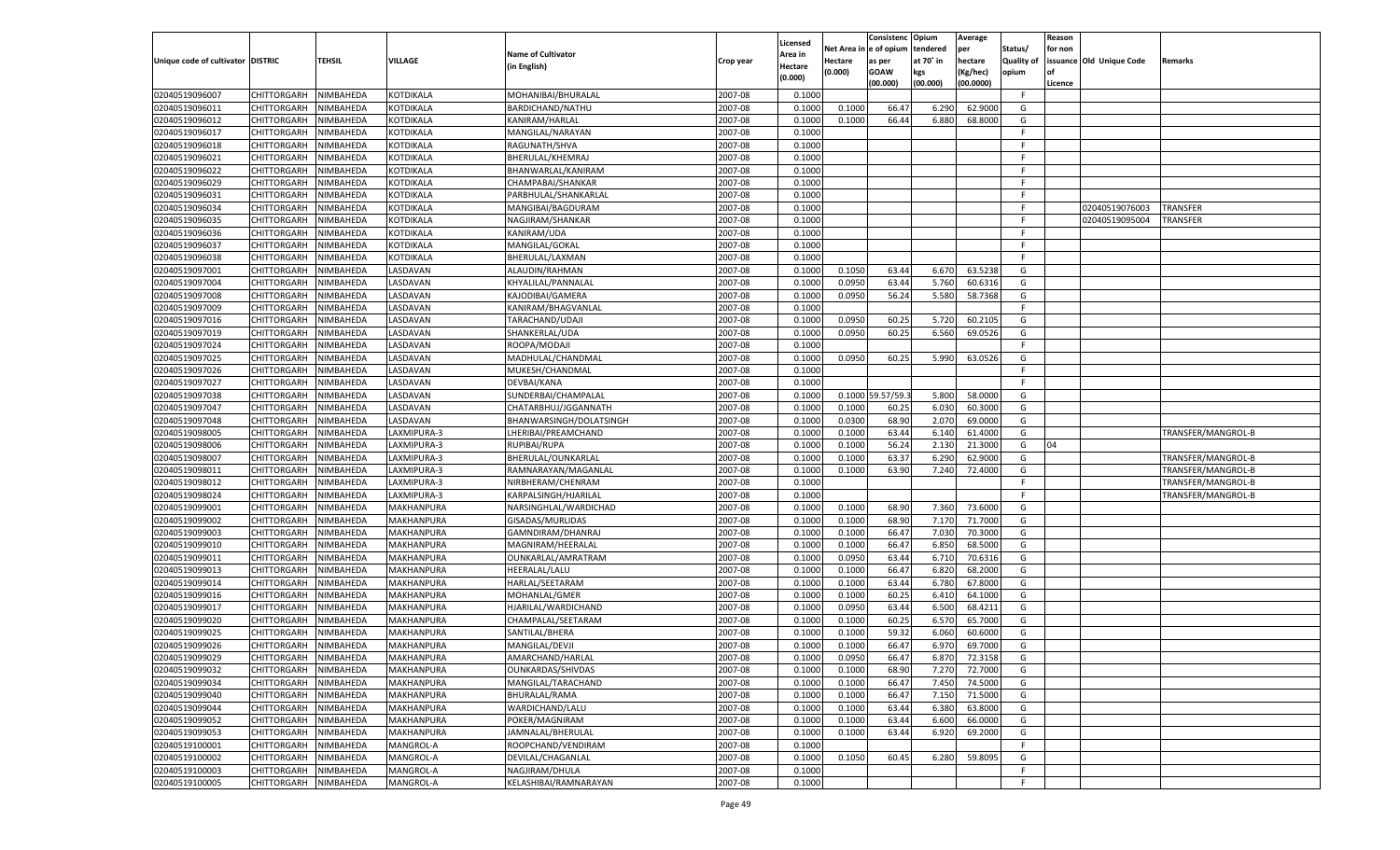|                                   |                    |           |                |                           |           |                     |             | Consistenc        | Opium     | Average   |                   | Reason  |                          |             |
|-----------------------------------|--------------------|-----------|----------------|---------------------------|-----------|---------------------|-------------|-------------------|-----------|-----------|-------------------|---------|--------------------------|-------------|
|                                   |                    |           |                | <b>Name of Cultivator</b> |           | Licensed<br>Area in | Net Area iı | n  e of opium     | tendered  | per       | Status/           | for non |                          |             |
| Unique code of cultivator DISTRIC |                    | TEHSIL    | <b>VILLAGE</b> | (in English)              | Crop year | Hectare             | Hectare     | as per            | at 70° in | hectare   | <b>Quality of</b> |         | issuance Old Unique Code | Remarks     |
|                                   |                    |           |                |                           |           | (0.000)             | (0.000)     | <b>GOAW</b>       | kgs       | (Kg/hec)  | opium             |         |                          |             |
|                                   |                    |           |                |                           |           |                     |             | (00.000)          | (00.000)  | (00.0000) |                   | Licence |                          |             |
| 02040519100007                    | CHITTORGARH        | NIMBAHEDA | MANGROL-A      | OUNKARLAL/BHANWARLAL      | 2007-08   | 0.100               | 0.0950      | 66.44             | 6.840     | 72.0000   | G                 |         |                          |             |
| 02040519100008                    | CHITTORGARH        | NIMBAHEDA | MANGROL-A      | DALCHAND/MOTILAL          | 2007-08   | 0.100               | 0.0950      | 63.37             | 6.330     | 66.6316   | G                 |         |                          |             |
| 02040519100011                    | CHITTORGARH        | NIMBAHEDA | MANGROL-A      | NARAYANIBAI/AMRATRAM      | 2007-08   | 0.1000              |             |                   |           |           | F.                |         |                          |             |
| 02040519100012                    | CHITTORGARH        | NIMBAHEDA | MANGROL-A      | LAXMIBAI/HAJARILAL        | 2007-08   | 0.1000              |             |                   |           |           | E                 |         |                          | NAME CHANGE |
| 02040519100014                    | CHITTORGARH        | NIMBAHEDA | MANGROL-A      | GAMNDIRAM/BHOTHLAL        | 2007-08   | 0.1000              |             |                   |           |           | F.                |         |                          |             |
| 02040519100015                    | CHITTORGARH        | NIMBAHEDA | MANGROL-A      | GISU/DOLA                 | 2007-08   | 0.1000              | 0.1000      | 66.44             | 6.670     | 66.7000   | G                 |         |                          |             |
| 02040519100017                    | CHITTORGARH        | NIMBAHEDA | MANGROL-A      | KISHANRAM/RAMBAKH         | 2007-08   | 0.1000              | 0.1000      | 60.45             | 6.230     | 62.3000   | G                 |         |                          |             |
| 02040519100018                    | CHITTORGARH        | NIMBAHEDA | MANGROL-A      | RAMNIVAS/MODIBAI          | 2007-08   | 0.1000              | 0.1000      | 63.37             | 6.440     | 64.4000   | G                 |         |                          |             |
| 02040519100019                    | CHITTORGARH        | NIMBAHEDA | MANGROL-A      | BHERULAL/OUNKARLAL        | 2007-08   | 0.1000              | 0.0950      | 66.44             | 6.620     | 69.6842   | G                 |         |                          |             |
| 02040519100020                    | CHITTORGARH        | NIMBAHEDA | MANGROL-A      | CHATARBHUJ/HUMICHAND      | 2007-08   | 0.1000              |             |                   |           |           | F.                |         |                          |             |
| 02040519100021                    | CHITTORGARH        | NIMBAHEDA | MANGROL-A      | BAGDIRAM/OUNKARLAL        | 2007-08   | 0.1000              |             |                   |           |           | F.                |         |                          |             |
| 02040519100022                    | CHITTORGARH        | NIMBAHEDA | MANGROL-A      | SAMPATBAI/GOVINDRAM       | 2007-08   | 0.1000              |             |                   |           |           | E                 |         |                          |             |
| 02040519100025                    | CHITTORGARH        | NIMBAHEDA | MANGROL-A      | RAMVILAS/NANALAL          | 2007-08   | 0.1000              | 0.1000      | 63.47             | 6.230     | 62.3000   | G                 |         |                          |             |
| 02040519100028                    | CHITTORGARH        | NIMBAHEDA | MANGROL-A      | SHIVLAL/HEERALAL          | 2007-08   | 0.1000              | 0.0500      | 66.44             | 3.150     | 63.0000   | G                 |         |                          |             |
| 02040519100029                    | CHITTORGARH        | NIMBAHEDA | MANGROL-A      | AMRATRAM/HAJARILAL        | 2007-08   | 0.1000              |             |                   |           |           | F.                |         |                          |             |
| 02040519100030                    | CHITTORGARH        | NIMBAHEDA | MANGROL-C      | KANHEYALAL/RATANLAL       | 2007-08   | 0.1000              |             |                   |           |           | F.                |         |                          |             |
| 02040519100032                    | CHITTORGARH        | NIMBAHEDA | MANGROL-A      | HAJARI/KISHANLAL GANDARU  | 2007-08   | 0.1000              | 0.0600      | 60.45             | 4.040     | 67.3333   | G                 |         |                          |             |
| 02040519100033                    | CHITTORGARH        | NIMBAHEDA | MANGROL-A      | BHAGIRATH/HAJARI          | 2007-08   | 0.1000              | 0.1050      | 63.47             | 6.690     | 63.7143   | G                 |         |                          |             |
| 02040519100037                    | CHITTORGARH        | NIMBAHEDA | MANGROL-A      | DHANRAJ/DEVA              | 2007-08   | 0.1000              |             |                   |           |           | F.                |         |                          |             |
| 02040519100040                    | CHITTORGARH        | NIMBAHEDA | MANGROL-A      | BHAGVATSINGH/OUNKARSINGH  | 2007-08   | 0.1000              | 0.1000      | 60.45             | 6.150     | 61.5000   | G                 |         |                          |             |
| 02040519100043                    | CHITTORGARH        | NIMBAHEDA | MANGROL-A      | DOULATRAM/CHAGANLAI       | 2007-08   | 0.1000              |             |                   |           |           | F                 |         |                          |             |
| 02040519100046                    | CHITTORGARH        | NIMBAHEDA | MANGROL-A      | SULTANMOHMAD/RASUI        | 2007-08   | 0.1000              | 0.1000      | 60.45             | 5.880     | 58.8000   | G                 |         |                          |             |
| 02040519100047                    | CHITTORGARH        | NIMBAHEDA | MANGROL-A      | BHERULAL/PARTHVIRAJ       | 2007-08   | 0.1000              |             |                   |           |           | F.                |         |                          |             |
| 02040519100049                    | CHITTORGARH        | NIMBAHEDA | MANGROL-A      | DALCHAND/AMRATRAM         | 2007-08   | 0.1000              | 0.1000      | 66.44             | 6.870     | 68.7000   | G                 |         |                          |             |
| 02040519100050                    | CHITTORGARH        | NIMBAHEDA | MANGROL-A      | MOJUDDIN/FAKIRMOHMAD      | 2007-08   | 0.1000              | 0.0950      | 66.44             | 6.240     | 65.6842   | G                 |         |                          |             |
| 02040519100052                    | CHITTORGARH        | NIMBAHEDA | MANGROL-A      | DOULATRAM/DHULAIRAM       | 2007-08   | 0.1000              |             |                   |           |           | F.                |         |                          |             |
| 02040519100054                    | CHITTORGARH        | NIMBAHEDA | MANGROL-A      | JAMNALAL/HEERAJI          | 2007-08   | 0.1000              | 0.1000      | 66.44             | 6.970     | 69.7000   | G                 |         |                          |             |
| 02040519100055                    | CHITTORGARH        | NIMBAHEDA | MANGROL-A      | DHANRAJ/KALUTELI          | 2007-08   | 0.1000              | 0.1000      | 63.47             | 6.580     | 65.8000   | G                 |         |                          |             |
| 02040519100056                    | CHITTORGARH        | NIMBAHEDA | MANGROL-A      | RAJMAL/GAMNDIRAM          | 2007-08   | 0.1000              |             |                   |           |           | F.                |         |                          |             |
| 02040519100057                    | CHITTORGARH        | NIMBAHEDA | MANGROL-B      | MATHRALAL/NANDAJI         | 2007-08   | 0.1000              |             |                   |           |           | F.                |         |                          |             |
| 02040519100058                    | CHITTORGARH        | NIMBAHEDA | MANGROL-B      | PRTHVIRAJ/CHTRBHUJ        | 2007-08   | 0.1000              | 0.1000      | 66.47             | 6.620     | 66.2000   | G                 |         |                          |             |
| 02040519100059                    | CHITTORGARH        | NIMBAHEDA | MANGROL-B      | VENIRAM/CHTRBHUJ          | 2007-08   | 0.1000              | 0.1000      | 63.37             | 6.280     | 62.8000   | G                 |         |                          |             |
| 02040519100063                    | CHITTORGARH        | NIMBAHEDA | MANGROL-B      | IBHRAHIM/FHKIRMOHMD       | 2007-08   | 0.1000              | 0.0950      | 66.47             | 6.200     | 65.2632   | G                 |         |                          |             |
| 02040519100064                    | CHITTORGARH        | NIMBAHEDA | MANGROL-B      | RADHABAI/OUNKAR           | 2007-08   | 0.1000              |             |                   |           |           | F.                |         |                          |             |
| 02040519100065                    | CHITTORGARH        | NIMBAHEDA | MANGROL-B      | BADAMIBAI/PRTHVIRAJ       | 2007-08   | 0.1000              |             |                   |           |           | E                 |         |                          |             |
| 02040519100067                    | CHITTORGARH        | NIMBAHEDA | MANGROL-B      | ALLAUDIN/KHUDABAX         | 2007-08   | 0.1000              | 0.1000      | 59.32             | 5.970     | 59.7000   | G                 |         |                          |             |
| 02040519100069                    | CHITTORGARH        | NIMBAHEDA | MANGROL-B      | SULTAN/KHAJU              | 2007-08   | 0.1000              |             |                   |           |           | F.                |         |                          |             |
| 02040519100071                    | CHITTORGARH        | NIMBAHEDA | MANGROL-B      | MITTU/KUKA                | 2007-08   | 0.1000              | 0.1000      | 63.37             | 6.100     | 61.0000   | G                 |         |                          |             |
| 02040519100072                    | CHITTORGARH        | NIMBAHEDA | MANGROL-B      | JANIBAI/KALURAM           | 2007-08   | 0.1000              |             |                   |           |           | F.                |         |                          |             |
| 02040519100073                    | CHITTORGARH        | NIMBAHEDA | MANGROL-B      | SHAMBHUDIN/BHUREKHAN      | 2007-08   | 0.1000              | 0.1000      | 66.47             | 6.530     | 65.3000   | G                 |         |                          |             |
| 02040519100074                    | CHITTORGARH        | NIMBAHEDA | MANGROL-B      | MADHU/POKHER              | 2007-08   | 0.1000              |             |                   |           |           | F.                |         |                          |             |
| 02040519100075                    | CHITTORGARH        | NIMBAHEDA | MANGROL-B      | ABDUL/FHKIRMOHMAD         | 2007-08   | 0.1000              | 0.0950      | 66.47             | 6.470     | 68.1053   | G                 |         |                          |             |
| 02040519100077                    | CHITTORGARH        | NIMBAHEDA | MANGROL-B      | BANSILAL/KALURAM          | 2007-08   | 0.1000              |             |                   |           |           | F.                |         |                          |             |
| 02040519100078                    | CHITTORGARH        | NIMBAHEDA | MANGROL-B      | MANGIBAI/RATANLAI         | 2007-08   | 0.1000              |             |                   |           |           | F                 |         |                          |             |
| 02040519100079                    | CHITTORGARH        | NIMBAHEDA | MANGROL-B      | LALU/BHERA                | 2007-08   | 0.1000              | 0.1000      | 59.32             | 5.770     | 57.7000   | G                 |         |                          |             |
| 02040519100080                    | CHITTORGARH        | NIMBAHEDA | MANGROL-B      | KALURAM/RAMLAL            | 2007-08   | 0.1000              |             |                   |           |           | F                 |         |                          |             |
| 02040519100084                    |                    | NIMBAHEDA | MANGROL-B      | CHNDA/RODA                | 2007-08   | 0.1000              |             |                   |           |           | F.                |         |                          |             |
|                                   | <b>CHITTORGARH</b> |           |                |                           |           |                     |             |                   | 6.020     | 60.2000   |                   |         |                          |             |
| 02040519100089                    | CHITTORGARH        | NIMBAHEDA | MANGROL-B      | RUPCHAND/DEVJI            | 2007-08   | 0.1000              |             | 0.1000 56.24/56.3 |           |           | G                 |         |                          |             |
| 02040519100091<br>02040519100092  | <b>CHITTORGARH</b> | NIMBAHEDA | MANGROL-B      | MODIRAM/MANGILAL          | 2007-08   | 0.1000              | 0.1000      | 60.25             | 3.210     | 32.1000   | G                 | 04      |                          |             |
|                                   | CHITTORGARH        | NIMBAHEDA | MANGROL-B      | SHRILAL/SHIVLAL(JAT)      | 2007-08   | 0.1000              | 0.1000      | 60.25             | 5.710     | 57.1000   | G                 |         |                          |             |
| 02040519100093                    | CHITTORGARH        | NIMBAHEDA | MANGROL-B      | GAMNDIRAM/DHANRAJ         | 2007-08   | 0.1000              |             |                   |           |           | F                 |         |                          |             |
| 02040519100096                    | CHITTORGARH        | NIMBAHEDA | MANGROL-B      | <b>OUNKAR/BHERULAL</b>    | 2007-08   | 0.1000              | 0.1000      | 60.25             | 6.650     | 66.5000   | G                 |         |                          |             |
| 02040519100097                    | CHITTORGARH        | NIMBAHEDA | MANGROL-B      | SHANKAR/PRTHA             | 2007-08   | 0.1000              |             |                   |           |           | F.                |         |                          |             |
| 02040519100099                    | CHITTORGARH        | NIMBAHEDA | MANGROL-B      | BABU MO./IMAMUDIN         | 2007-08   | 0.1000              | 0.1000      | 59.32             | 6.410     | 64.1000   | G                 |         |                          |             |
| 02040519100100                    | CHITTORGARH        | NIMBAHEDA | MANGROL-B      | PARSHRAM/BHERULAL         | 2007-08   | 0.1000              |             |                   |           |           | F.                |         |                          |             |
| 02040519100104                    | <b>CHITTORGARH</b> | NIMBAHEDA | MANGROL-B      | CUNA/OUNKAR               | 2007-08   | 0.1000              |             |                   |           |           | F.                |         |                          |             |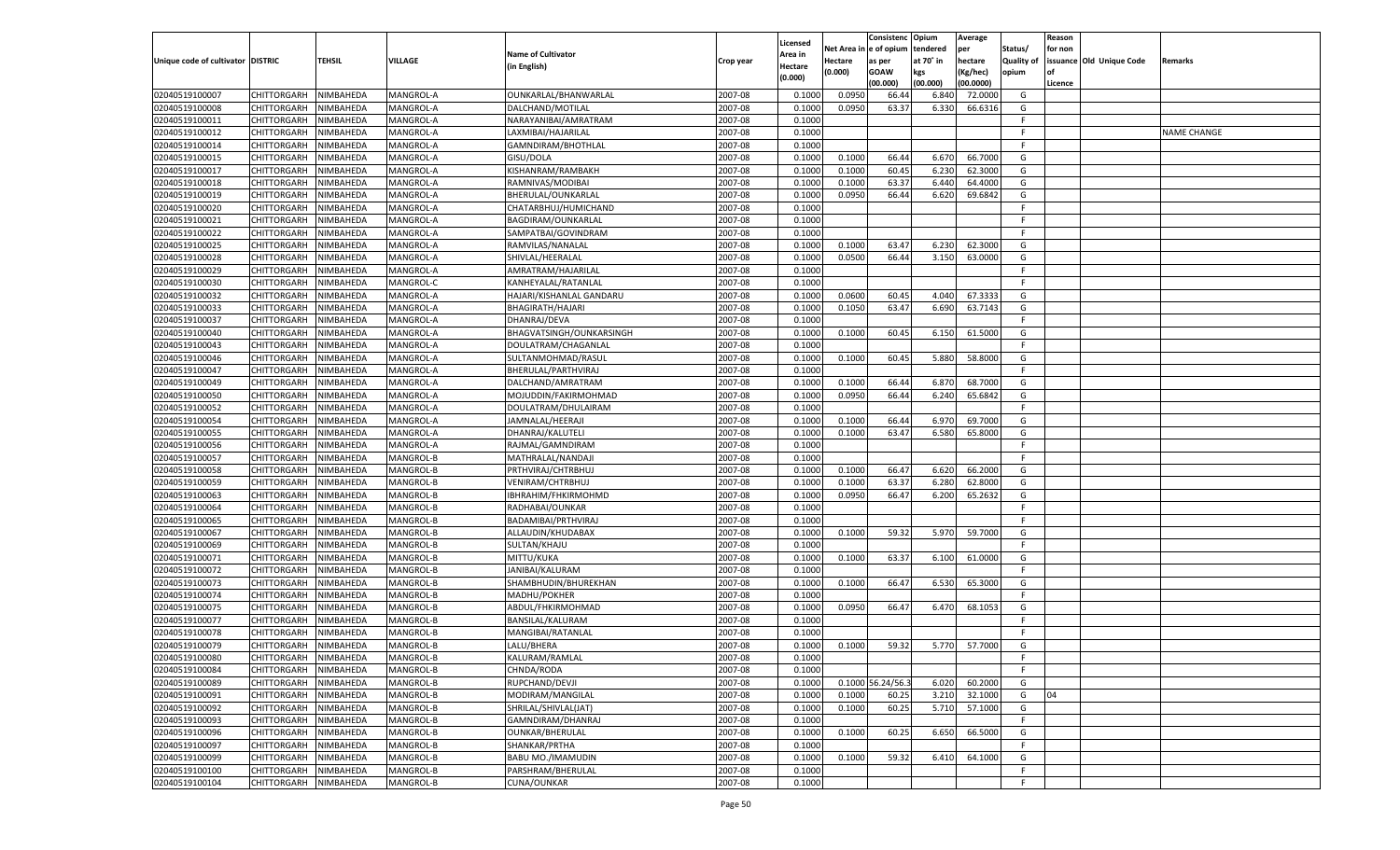|                                   |                       |                        |           |                              |           |                     |          | Consistenc  | Opium     | Average   |                   | Reason  |                          |                    |
|-----------------------------------|-----------------------|------------------------|-----------|------------------------------|-----------|---------------------|----------|-------------|-----------|-----------|-------------------|---------|--------------------------|--------------------|
|                                   |                       |                        |           | <b>Name of Cultivator</b>    |           | Licensed<br>\rea in | Net Area | e of opium  | tendered  | per       | Status/           | for non |                          |                    |
| Unique code of cultivator DISTRIC |                       | <b>TEHSIL</b>          | VILLAGE   | (in English)                 | Crop year | Hectare             | Hectare  | as per      | at 70˚ in | hectare   | <b>Quality of</b> |         | issuance Old Unique Code | Remarks            |
|                                   |                       |                        |           |                              |           | (0.000)             | (0.000)  | <b>GOAW</b> | kgs       | (Kg/hec)  | opium             |         |                          |                    |
|                                   |                       |                        |           |                              |           |                     |          | (00.000)    | (00.000)  | (00.0000) |                   | Licence |                          |                    |
| 02040519100106                    | CHITTORGARH           | NIMBAHEDA              | MANGROL-B | GOPILAL/NARYANGUJAR          | 2007-08   | 0.1000              |          |             |           |           | -F                |         |                          |                    |
| 02040519100107                    | CHITTORGARH           | NIMBAHEDA              | MANGROL-B | LABHCHAND/GAMNDIRAM          | 2007-08   | 0.1000              |          |             |           |           | F.                |         |                          |                    |
| 02040519100108                    | CHITTORGARH           | NIMBAHEDA              | MANGROL-B | MOTILAL/RAMRATAN             | 2007-08   | 0.1000              | 0.1000   | 60.25       | 5.760     | 57.6000   | G                 |         |                          |                    |
| 02040519100113                    | CHITTORGARH           | NIMBAHEDA              | MANGROL-B | SAFHIMOHMAD/MITTUSHA         | 2007-08   | 0.1000              | 0.1000   | 59.32       | 2.430     | 24.3000   | G                 | 04      |                          |                    |
| 02040519100114                    | CHITTORGARH           | NIMBAHEDA              | MANGROL-B | KANIBAI/NATHULAL             | 2007-08   | 0.1000              |          |             |           |           | F.                |         |                          | <b>NAME CHANGE</b> |
| 02040519100116                    | CHITTORGARH           | NIMBAHEDA              | MANGROL-B | RAMNARAYAN/VENIRAM           | 2007-08   | 0.1000              | 0.1000   | 60.25       | 6.510     | 65.1000   | G                 |         |                          |                    |
| 02040519100118                    | CHITTORGARH           | NIMBAHEDA              | MANGROL-B | RAMNARAYAN/KALURAM           | 2007-08   | 0.1000              | 0.1050   | 59.32       | 2.620     | 24.9524   | G                 | 04      |                          |                    |
| 02040519100120                    | CHITTORGARH           | NIMBAHEDA              | MANGROL-B | PARSHRAM/HJARILAL            | 2007-08   | 0.1000              |          |             |           |           | F.                |         |                          |                    |
| 02040519100124                    | CHITTORGARH           | NIMBAHEDA              | MANGROL-B | BHERULAL/BHAGIRTH            | 2007-08   | 0.1000              |          |             |           |           | F.                |         |                          |                    |
| 02040519100126                    | CHITTORGARH           | NIMBAHEDA              | MANGROL-B | AMARCHAND/GISABHIL           | 2007-08   | 0.1000              | 0.0950   | 56.31       | 5.480     | 57.6842   | G                 |         |                          |                    |
| 02040519100131                    | CHITTORGARH           | NIMBAHEDA              | MANGROL-B | KAMLESH/CHAGANLAL            | 2007-08   | 0.1000              |          |             |           |           | F.                |         |                          |                    |
| 02040519100133                    | CHITTORGARH           | NIMBAHEDA              | MANGROL-B | RATANLAL/GISALAL             | 2007-08   | 0.1000              |          |             |           |           | F.                |         |                          |                    |
| 02040519100134                    | CHITTORGARH           | NIMBAHEDA              | MANGROL-B | MAGNIRAM/GULABHJI            | 2007-08   | 0.1000              | 0.1000   | 63.37       | 6.770     | 67.7000   | G                 |         |                          |                    |
| 02040519100136                    | CHITTORGARH           | NIMBAHEDA              | MANGROL-B | RAMNARAYAN/GISULAL           | 2007-08   | 0.1000              |          |             |           |           | F.                |         |                          |                    |
| 02040519100141                    | CHITTORGARH           | NIMBAHEDA              | MANGROL-B | RAJJAKMOHMAD/MITTUSHA        | 2007-08   | 0.1000              | 0.1000   | 60.25       | 6.230     | 62.3000   | G                 |         |                          |                    |
| 02040519100142                    | CHITTORGARH           | NIMBAHEDA              | MANGROL-B | KAMRUHIN/MITTUKHAN           | 2007-08   | 0.1000              | 0.1050   | 59.32       | 3.730     | 35.5238   | G                 | 04      |                          |                    |
| 02040519100144                    | CHITTORGARH           | NIMBAHEDA              | MANGROL-B | LOBHCHAND/HJARILAL           | 2007-08   | 0.1000              | 0.0950   | 59.32       | 5.800     | 61.0526   | G                 |         |                          |                    |
| 02040519100147                    | CHITTORGARH           | NIMBAHEDA              | MANGROL-B | SAKIMOHMAD/ABDULPIJARA       | 2007-08   | 0.1000              | 0.0950   | 68.90       | 6.800     | 71.5789   | G                 |         |                          |                    |
| 02040519100149                    | CHITTORGARH           | NIMBAHEDA              | MANGROL-B | NARVARSINGH/CHTRBHUJ         | 2007-08   | 0.1000              |          |             |           |           | F.                |         |                          |                    |
| 02040519100150                    | CHITTORGARH           | NIMBAHEDA              | MANGROL-B | BAPULAL/HJARILAL             | 2007-08   | 0.1000              | 0.1050   | 60.25       | 1.950     | 18.5714   | G                 | 04      |                          |                    |
| 02040519100151                    | CHITTORGARH           | NIMBAHEDA              | MANGROL-B | JIVANLAL/CUNNILAL            | 2007-08   | 0.1000              |          |             |           |           | F                 |         |                          |                    |
| 02040519100153                    | CHITTORGARH           | NIMBAHEDA              | MANGROL-B | TODARMAL/HJARILAI            | 2007-08   | 0.1000              |          |             |           |           | F                 |         |                          |                    |
| 02040519100156                    | CHITTORGARH           | NIMBAHEDA              | MANGROL-B | KELASHCHAND/BHAGIRTH         | 2007-08   | 0.1000              | 0.1000   | 63.37       | 6.010     | 60.1000   | G                 |         |                          |                    |
| 02040519100157                    | CHITTORGARH           | NIMBAHEDA              | MANGROL-B | MOHANLAL/DHULIRAM            | 2007-08   | 0.1000              | 0.0950   | 66.47       | 6.540     | 68.8421   | G                 |         |                          |                    |
| 02040519100158                    | CHITTORGARH           | NIMBAHEDA              | MANGROL-B | RAJJAKMOHMAD/IBRAHIM         | 2007-08   | 0.1000              | 0.0950   | 66.47       | 6.190     | 65.1579   | G                 |         |                          |                    |
| 02040519100159                    | CHITTORGARH           | NIMBAHEDA              | MANGROL-B | KELASH/NANALAL               | 2007-08   | 0.1000              | 0.1000   | 60.25       | 6.170     | 61.7000   | G                 |         |                          |                    |
| 02040519100160                    | CHITTORGARH           | NIMBAHEDA              | MANGROL-B | TAKHATSINGH/OUNKARLAL        | 2007-08   | 0.1000              | 0.0950   | 68.90       | 6.960     | 73.2632   | G                 |         |                          |                    |
| 02040519100162                    | CHITTORGARH           | NIMBAHEDA              | MANGROL-C | MANGIBAI/SHANKARLAL          | 2007-08   | 0.1000              |          |             |           |           | F.                |         |                          |                    |
| 02040519100163                    | CHITTORGARH           | NIMBAHEDA              | MANGROL-C | LALURAM/CHAGANLAL            | 2007-08   | 0.1000              |          |             |           |           | F.                |         |                          |                    |
| 02040519100166                    | CHITTORGARH           | NIMBAHEDA              | MANGROL-C | KAMLADEVI/MOHANLAL           | 2007-08   | 0.1000              | 0.1000   | 63.37       | 5.910     | 59.1000   | G                 |         |                          | <b>NAME CHANGE</b> |
| 02040519100168                    | <b>CHITTORGARH</b>    | NIMBAHEDA              | MANGROL-C | VENIRAM/BHERULAL             | 2007-08   | 0.1000              |          |             |           |           | F.                |         |                          |                    |
| 02040519100169                    | CHITTORGARH           | NIMBAHEDA              | MANGROL-C | RAJMAL/RAMRATAN              | 2007-08   | 0.1000              | 0.1050   | 63.37       | 6.540     | 62.2857   | G                 |         |                          |                    |
| 02040519100171                    | <b>CHITTORGARH</b>    | NIMBAHEDA              | MANGROL-C | KALURAMA/BABRU               | 2007-08   | 0.1000              |          |             |           |           | F.                |         |                          |                    |
| 02040519100174                    | CHITTORGARH           | NIMBAHEDA              | MANGROL-C | BHERUGIR/GULABGIR            | 2007-08   | 0.1000              |          |             |           |           | F                 |         |                          |                    |
| 02040519100177                    | <b>CHITTORGARH</b>    | NIMBAHEDA              | MANGROL-C | GANGABAI/MOHANLAI            | 2007-08   | 0.1000              |          |             |           |           | F.                |         |                          |                    |
| 02040519100178                    | CHITTORGARH           | NIMBAHEDA              | MANGROL-C | WARDICHAND/GISULAL           | 2007-08   | 0.1000              |          |             |           |           | F                 |         |                          | <b>NAME CHANGE</b> |
| 02040519100179                    |                       | NIMBAHEDA              | MANGROL-C | SHONIBAI/RAGU                | 2007-08   | 0.1000              |          |             |           |           | F.                |         |                          |                    |
|                                   | <b>CHITTORGARH</b>    |                        |           | PARBHULAL/HARIRAM            |           |                     | 0.1000   | 63.37       |           | 61.4000   |                   |         |                          |                    |
| 02040519100182                    | CHITTORGARH           | NIMBAHEDA<br>NIMBAHEDA | MANGROL-C |                              | 2007-08   | 0.1000              |          |             | 6.140     |           | G                 |         |                          |                    |
| 02040519100187                    | <b>CHITTORGARH</b>    |                        | MANGROL-C | RADHABAI/BHAGVANLAL          | 2007-08   | 0.1000              |          |             |           |           | F.                |         |                          |                    |
| 02040519100189                    | CHITTORGARH           | NIMBAHEDA              | MANGROL-C | RAJMAL/PYARCHAND             | 2007-08   | 0.1000              |          |             |           |           | F                 |         |                          |                    |
| 02040519100191                    | <b>CHITTORGARH</b>    | NIMBAHEDA              | MANGROL-C | OUNKARLAL/BHAGVAN            | 2007-08   | 0.1000              |          |             |           |           | F.                |         |                          |                    |
| 02040519100192                    | CHITTORGARH           | NIMBAHEDA              | MANGROL-C | GISULAL/AMRA                 | 2007-08   | 0.1000              |          |             |           |           | F                 |         |                          |                    |
| 02040519100197                    | CHITTORGARH           | NIMBAHEDA              | MANGROL-C | SHANKARLAL/HARLAL            | 2007-08   | 0.1000              | 0.1000   | 60.25       | 6.570     | 65.7000   | G                 |         |                          |                    |
| 02040519100200                    | CHITTORGARH           | NIMBAHEDA              | MANGROL-C | CHAGANLAL/GANGARAM           | 2007-08   | 0.1000              |          |             |           |           | F                 |         |                          |                    |
| 02040519100203                    | CHITTORGARH           | NIMBAHEDA              | MANGROL-C | DHANNA/BHURA                 | 2007-08   | 0.1000              |          |             |           |           | F.                |         |                          |                    |
| 02040519100211                    | CHITTORGARH NIMBAHEDA |                        | MANGROL-C | MAGNIBAI/NARULAL             | 2007-08   | 0.1000              |          |             |           |           | F                 |         |                          | <b>NAME CHANGE</b> |
| 02040519100213                    | <b>CHITTORGARH</b>    | NIMBAHEDA              | MANGROL-C | DHULA/KHEMAREGAR             | 2007-08   | 0.1000              | 0.1000   | 63.37       | 1.460     | 14.6000   | G                 | 04      |                          |                    |
| 02040519100214                    | <b>CHITTORGARH</b>    | NIMBAHEDA              | MANGROL-C | HASTIMAL/BHERULAL            | 2007-08   | 0.1000              | 0.1000   | 68.90       | 7.070     | 70.7000   | G                 |         |                          |                    |
| 02040519100216                    | <b>CHITTORGARH</b>    | NIMBAHEDA              | MANGROL-C | OMPARKASH/CUNNILAL           | 2007-08   | 0.1000              |          |             |           |           | F                 |         |                          |                    |
| 02040519100218                    | <b>CHITTORGARH</b>    | NIMBAHEDA              | MANGROL-C | DALU/KHEMAREGAR              | 2007-08   | 0.1000              | 0.1000   | 60.25       | 1.850     | 18.5000   | G                 | 04      |                          |                    |
| 02040519100221                    | <b>CHITTORGARH</b>    | NIMBAHEDA              | MANGROL-C | RATANLAL/KALURAM             | 2007-08   | 0.1000              | 0.1000   | 63.37       | 6.490     | 64.9000   | G                 |         |                          |                    |
| 02040519100222                    | <b>CHITTORGARH</b>    | NIMBAHEDA              | MANGROL-C | OMPARKASH/BANSILAL           | 2007-08   | 0.1000              |          |             |           |           | F.                |         |                          |                    |
| 02040519100224                    | <b>CHITTORGARH</b>    | NIMBAHEDA              | MANGROL-C | <b>GOPALLAL/LALUJI GUJAR</b> | 2007-08   | 0.1000              |          |             |           |           | F                 |         |                          |                    |
| 02040519100225                    | CHITTORGARH           | NIMBAHEDA              | MANGROL-C | PARBHULAL/GOKAL SUTHAR       | 2007-08   | 0.1000              |          |             |           |           | F.                |         |                          |                    |
| 02040519100227                    | CHITTORGARH           | NIMBAHEDA              | MANGROL-C | NSHIRSHA/KHUNKA SHA          | 2007-08   | 0.1000              |          |             |           |           | F.                |         |                          |                    |
| 02040519100230                    | CHITTORGARH           | NIMBAHEDA              | MANGROL-C | SADIK MO./KHAJU JI           | 2007-08   | 0.1000              | 0.1000   | 68.90       | 7.150     | 71.5000   | G                 |         |                          |                    |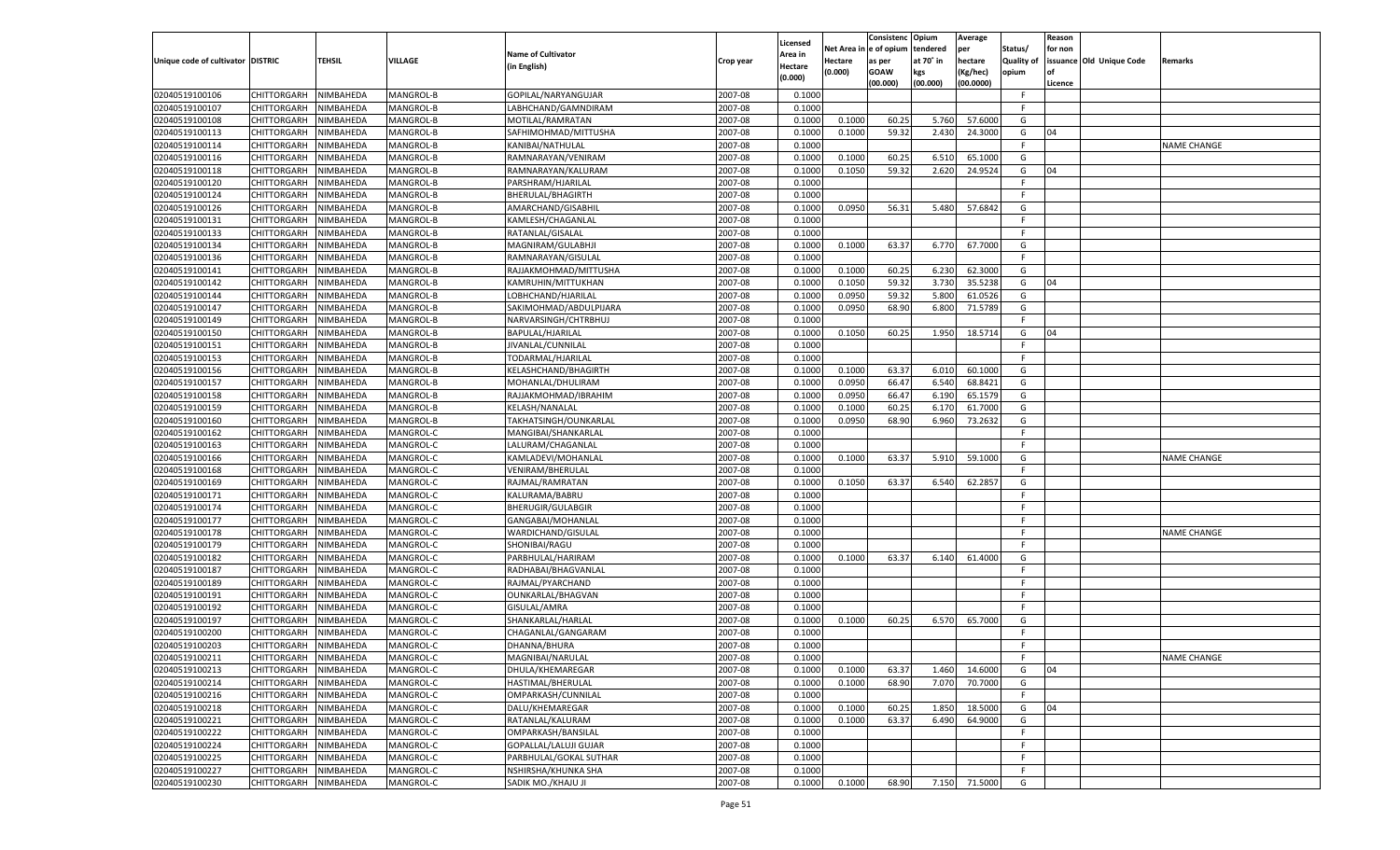|                                   |                            |                        |                      |                            |                    |                     |            | Consistenc   | Opium     | Average   |                   | Reason  |                          |                    |
|-----------------------------------|----------------------------|------------------------|----------------------|----------------------------|--------------------|---------------------|------------|--------------|-----------|-----------|-------------------|---------|--------------------------|--------------------|
|                                   |                            |                        |                      | <b>Name of Cultivator</b>  |                    | Licensed<br>Area in | Net Area i | n e of opium | tendered  | per       | Status/           | for non |                          |                    |
| Unique code of cultivator DISTRIC |                            | TEHSIL                 | <b>VILLAGE</b>       | (in English)               | Crop year          | Hectare             | Hectare    | as per       | at 70° in | hectare   | <b>Quality of</b> |         | issuance Old Unique Code | Remarks            |
|                                   |                            |                        |                      |                            |                    | (0.000)             | (0.000)    | <b>GOAW</b>  | kgs       | (Kg/hec)  | opium             |         |                          |                    |
|                                   |                            |                        |                      |                            |                    |                     |            | (00.000)     | (00.000)  | (00.0000) |                   | Licence |                          |                    |
| 02040519100231                    | CHITTORGARH                | NIMBAHEDA              | MANGROL-C            | PURANAML/SHANKARLAL        | 2007-08            | 0.1000              |            |              |           |           | F.                |         |                          |                    |
| 02040519100237                    | CHITTORGARH                | NIMBAHEDA              | MANGROL-C            | RAMESWAR/MANGILAL          | 2007-08            | 0.1000              | 0.1000     | 68.90        | 6.930     | 69.3000   | G                 |         |                          |                    |
| 02040519100238                    | CHITTORGARH                | NIMBAHEDA              | MANGROL-C            | <b>BABRU/GISA GADRI</b>    | 2007-08            | 0.1000              |            |              |           |           | F.                |         |                          |                    |
| 02040519100240                    | CHITTORGARH                | NIMBAHEDA              | MANGROL-A            | VENIRAM/DOLATRAM JAT       | 2007-08            | 0.1000              | 0.1000     | 66.40        | 6.560     | 65.6000   | G                 |         |                          |                    |
| 02040519100243                    | CHITTORGARH                | NIMBAHEDA              | MANGROL-C            | RADESYAM/BHAGWANLAL        | 2007-08            | 0.1000              |            |              |           |           | F.                |         |                          |                    |
| 02040519100251                    | CHITTORGARH                | NIMBAHEDA              | MANGROL-A            | RAMRATAN/KHEMRAJ           | 2007-08            | 0.1000              | 0.1000     | 63.47        | 7.160     | 71.6000   | G                 |         |                          |                    |
| 02040519100252                    | CHITTORGARH                | NIMBAHEDA              | MANGROL-C            | BANWARLAL/LALURAM SHARMA   | 2007-08            | 0.1000              |            |              |           |           | F.                |         |                          |                    |
| 02040519100253                    | CHITTORGARH                | NIMBAHEDA              | MANGROL-C            | MANGILAL/MOHANLAL SHARMA   | 2007-08            | 0.1000              |            |              |           |           | E                 |         |                          |                    |
| 02040519100255                    | CHITTORGARH                | NIMBAHEDA              | MANGROL-A            | RUPLAL/RAMLAL MEGWAL       | 2007-08            | 0.1000              | 0.1000     | 63.47        | 6.390     | 63.9000   | G                 |         |                          |                    |
| 02040519100262                    | CHITTORGARH                | NIMBAHEDA              | MANGROL-A            | SHKUR MO./RASHUL MO.       | 2007-08            | 0.1000              | 0.1000     | 66.44        | 6.090     | 60.9000   | G                 |         |                          |                    |
| 02040519100263                    | CHITTORGARH                | NIMBAHEDA              | MANGROL-A            | GOPALLAL/GAMNDIRAM         | 2007-08            | 0.1000              | 0.1000     | 63.47        | 4.240     | 42.4000   | G                 | 04      |                          |                    |
| 02040519100264                    | CHITTORGARH                | NIMBAHEDA              | MANGROL-A            | HIRALAL/NOLAA              | 2007-08            | 0.1000              |            |              |           |           | E                 |         |                          | NAME CHANGE        |
| 02040519100266                    | CHITTORGARH                | NIMBAHEDA              | MANGROL-C            | TOLIRAM/CHAGANLAL GUJAR    | 2007-08            | 0.1000              |            |              |           |           | F.                |         |                          |                    |
| 02040519100267                    | CHITTORGARH                | NIMBAHEDA              | MANGROL-A            | SYAMPURI/ONKARPURI         | 2007-08            | 0.1000              | 0.1000     | 66.44        | 6.770     | 67.7000   | G                 |         |                          |                    |
| 02040519100268                    | CHITTORGARH                | NIMBAHEDA              | MANGROL-A            | BARDICHAND/GISULAL         | 2007-08            | 0.1000              | 0.1050     | 56.31        | 2.500     | 23.8095   | G                 | 04      |                          |                    |
| 02040519100272                    | CHITTORGARH                | NIMBAHEDA              | MANGROL-A            | MOHANSINGH/KALURAM         | 2007-08            | 0.1000              |            |              |           |           | F.                |         |                          |                    |
| 02040519100273                    | CHITTORGARH                | NIMBAHEDA              | MANGROL-A            | BHERULAL/MODA JI           | 2007-08            | 0.1000              | 0.1050     | 63.47        | 2.310     | 22.0000   | G                 | 04      |                          |                    |
| 02040519100275                    | CHITTORGARH                | NIMBAHEDA              | MANGROL-A            | SIVEPARKASH/RAMNARAYAN     | 2007-08            | 0.1000              |            |              |           |           | F.                |         |                          |                    |
| 02040519100276                    | CHITTORGARH                | NIMBAHEDA              | MANGROL-A            | ASOKKHUMAR/ONKARLAL JAT    | 2007-08            | 0.1000              | 0.0950     | 66.44        | 6.370     | 67.0526   | G                 |         |                          |                    |
| 02040519100278                    | CHITTORGARH                | NIMBAHEDA              | MANGROL-A            | BHURALAL/MITHULAL          | 2007-08            | 0.1000              | 0.0950     | 63.47        | 5.900     | 62.1053   | G                 |         |                          |                    |
| 02040519100281                    | CHITTORGARH                | NIMBAHEDA              | MANGROL-C            | GANGABAI/NARAYAN           | 2007-08            | 0.1000              | 0.1000     | 59.32        | 1.450     | 14.5000   | G                 | 04      |                          |                    |
| 02040519100283                    | CHITTORGARH                | NIMBAHEDA              | MANGROL-C            | GOKEL/BHAGCHAND            | 2007-08            | 0.1000              | 0.1000     | 60.25        | 6.150     | 61.5000   | G                 |         |                          |                    |
| 02040519100285                    | CHITTORGARH                | NIMBAHEDA              | MANGROL-C            | SATYNARYAN/SOHANLAL        | 2007-08            | 0.1000              |            |              |           |           | F.                |         | 02040519029032           | TRANSFER           |
| 02040519100286                    | CHITTORGARH                | NIMBAHEDA              | MANGROL-B            | LHERIBAI/PREAMCHAND        | 2007-08            | 0.1000              | 0.1000     | 63.37        | 6.140     | 61.4000   | G                 |         | 02040519098005           | TRANSFER           |
| 02040519100287                    | CHITTORGARH                | NIMBAHEDA              | MANGROL-B            | BHERULAL/OUNKARLAL         | 2007-08            | 0.1000              | 0.1000     | 63.37        | 6.290     | 62.9000   | G                 |         | 02040519098007           | TRANSFER           |
| 02040519100288                    | CHITTORGARH                | NIMBAHEDA              | MANGROL-B            | NIRBHERAM/CHENRAM          | 2007-08            | 0.1000              |            |              |           |           | F.                |         | 02040519098012           | TRANSFER           |
| 02040519100289                    | CHITTORGARH                | NIMBAHEDA              | MANGROL-B            | RAMNARAYAN/KALURAM         | 2007-08            | 0.1000              | 0.1000     | 68.90        | 7.240     | 72.4000   | G                 |         | 02040519098013           | TRANSFER           |
| 02040519100290                    | CHITTORGARH                | NIMBAHEDA              | MANGROL-B            | KARPALSINGH/HJARILAL       | 2007-08            | 0.1000              |            |              |           |           | F.                |         | 02040519098024           | TRANSFER           |
| 02040519101001                    | CHITTORGARH                | NIMBAHEDA              | MARJEEVI             | MATHARIBAI/CHAGANLAL       | 2007-08            | 0.1000              | 0.1000     | 60.25        | 1.870     | 18.7000   | G                 | 04      |                          |                    |
| 02040519101004                    | CHITTORGARH                | NIMBAHEDA              | MARJEEVI             | CHAGANLAL/BHERA            | 2007-08            | 0.1000              | 0.0950     | 68.90        | 6.310     | 66.4211   | G                 |         |                          |                    |
| 02040519101005                    | CHITTORGARH                | NIMBAHEDA              | MARJEEVI             | AMRATRAM/RODIBAI/RADHUNATH | 2007-08            | 0.1000              |            |              |           |           | F.                |         |                          | <b>NAME CHANGE</b> |
| 02040519101007                    | CHITTORGARH                | NIMBAHEDA              | MARJEEVI             | LALURAM/SHANKERLAL         | 2007-08            | 0.1000              |            |              |           |           | F                 |         |                          |                    |
| 02040519101008                    | CHITTORGARH                | NIMBAHEDA              | MARJEEVI             | AMRATLAL/DHANNA            | 2007-08            | 0.1000              |            |              |           |           | E                 |         |                          |                    |
| 02040519101010                    | CHITTORGARH                | NIMBAHEDA              | MARJEEVI             | NABBUBAISHRILAL            | 2007-08            | 0.1000              |            |              |           |           | F                 |         |                          |                    |
| 02040519101012                    |                            | NIMBAHEDA              | MARJEEVI             | SAMANDARBAI/MODJI          | 2007-08            | 0.1000              | 0.0950     | 63.37        | 5.850     | 61.5789   | G                 |         |                          |                    |
|                                   | CHITTORGARH                |                        |                      |                            |                    |                     |            |              |           |           | F                 |         |                          |                    |
| 02040519101015                    | CHITTORGARH<br>CHITTORGARH | NIMBAHEDA<br>NIMBAHEDA | MARJEEVI<br>MARJEEVI | KANA/NANDA                 | 2007-08<br>2007-08 | 0.1000              |            |              |           |           | E                 |         |                          |                    |
| 02040519101016                    |                            |                        |                      | GANGABAI/HEERALAL          |                    | 0.1000              |            |              |           |           |                   |         |                          |                    |
| 02040519101017                    | CHITTORGARH                | NIMBAHEDA              | MARJEEVI             | MANGILAL/SEETARAM          | 2007-08            | 0.1000              | 0.1000     | 63.37        | 6.490     | 64.9000   | G                 |         |                          |                    |
| 02040519101021                    | CHITTORGARH                | NIMBAHEDA              | MARJEEVI             | GANPATLAL/DAYARAM          | 2007-08            | 0.1000              | 0.1000     | 63.37        | 5.180     | 51.8000   | G                 | 04      |                          |                    |
| 02040519101022                    | CHITTORGARH                | NIMBAHEDA              | MARJEEVI             | SHANTILAL/BHERULAL         | 2007-08            | 0.1000              | 0.1000     | 60.25        | 6.210     | 62.1000   | G                 |         |                          |                    |
| 02040519101025                    | CHITTORGARH                | NIMBAHEDA              | MARJEEVI             | MATHURALAL/BHAGVAN         | 2007-08            | 0.1000              |            |              |           |           | F.                |         |                          |                    |
| 02040519101035                    | CHITTORGARH                | NIMBAHEDA              | MARJEEVI             | KANVARLAL/MOD JI           | 2007-08            | 0.1000              |            |              |           |           | F                 |         |                          |                    |
| 02040519101036                    | CHITTORGARH                | NIMBAHEDA              | MARJEEVI             | MOHANLAL/KESHURAM          | 2007-08            | 0.1000              |            |              |           |           | E                 |         |                          |                    |
| 02040519101038                    | CHITTORGARH                | NIMBAHEDA              | MARJEEVI             | MANNALAL/MEGHA             | 2007-08            | 0.1000              |            |              |           |           | F                 |         |                          |                    |
| 02040519101041                    | CHITTORGARH                | NIMBAHEDA              | MARJEEVI             | RODJI/FULLCHAND            | 2007-08            | 0.1000              |            |              |           |           | F.                |         |                          |                    |
| 02040519101047                    | CHITTORGARH NIMBAHEDA      |                        | MARJEEVI             | NANDUBAI/JANIBAI           | 2007-08            | 0.1000              |            |              |           |           | F.                |         |                          |                    |
| 02040519101050                    | CHITTORGARH                | NIMBAHEDA              | MARJEEVI             | HEERALAL/NANDRAM           | 2007-08            | 0.1000              |            |              |           |           | F.                |         |                          |                    |
| 02040519101054                    | CHITTORGARH                | NIMBAHEDA              | MARJEEVI             | <b>HARIRAM/PYARA</b>       | 2007-08            | 0.1000              | 0.1000     | 63.37        | 6.780     | 67.8000   | G                 |         |                          |                    |
| 02040519101057                    | CHITTORGARH                | NIMBAHEDA              | MARJEEVI             | NABBUBAI/KESHURAM          | 2007-08            | 0.1000              | 0.0950     | 63.37        | 6.250     | 65.7895   | G                 |         |                          |                    |
| 02040519101062                    | CHITTORGARH                | NIMBAHEDA              | MARJEEVI             | PREAMCHAND/MAGNA           | 2007-08            | 0.1000              |            |              |           |           | F.                |         |                          |                    |
| 02040519104001                    | CHITTORGARH                | NIMBAHEDA              | <b>MUNDAVLI</b>      | MOTILAL/HARLAL             | 2007-08            | 0.1000              |            |              |           |           | F                 |         |                          |                    |
| 02040519104004                    | CHITTORGARH                | NIMBAHEDA              | MUNDAVLI             | SANTIBAI/AMRATLAL/HIRALAL  | 2007-08            | 0.1000              |            |              |           |           | F.                |         |                          | NAME CHANGE        |
| 02040519104008                    | CHITTORGARH                | NIMBAHEDA              | MUNDAVLI             | PARBHULAL/KANIRAM          | 2007-08            | 0.1000              |            |              |           |           | F.                |         |                          |                    |
| 02040519104009                    | CHITTORGARH                | NIMBAHEDA              | MUNDAVLI             | MOTILAL/PYARIBAI           | 2007-08            | 0.1000              |            |              |           |           | F.                |         |                          |                    |
| 02040519104013                    | CHITTORGARH                | NIMBAHEDA              | MUNDAVLI             | FULLCHAND/NANDA            | 2007-08            | 0.1000              | 0.0650     | 60.44        | 4.080     | 62.7692   | G                 |         |                          |                    |
| 02040519104014                    | CHITTORGARH                | NIMBAHEDA              | MUNDAVLI             | <b>GANPATLAL/NANDA</b>     | 2007-08            | 0.1000              |            |              |           |           | F.                |         |                          |                    |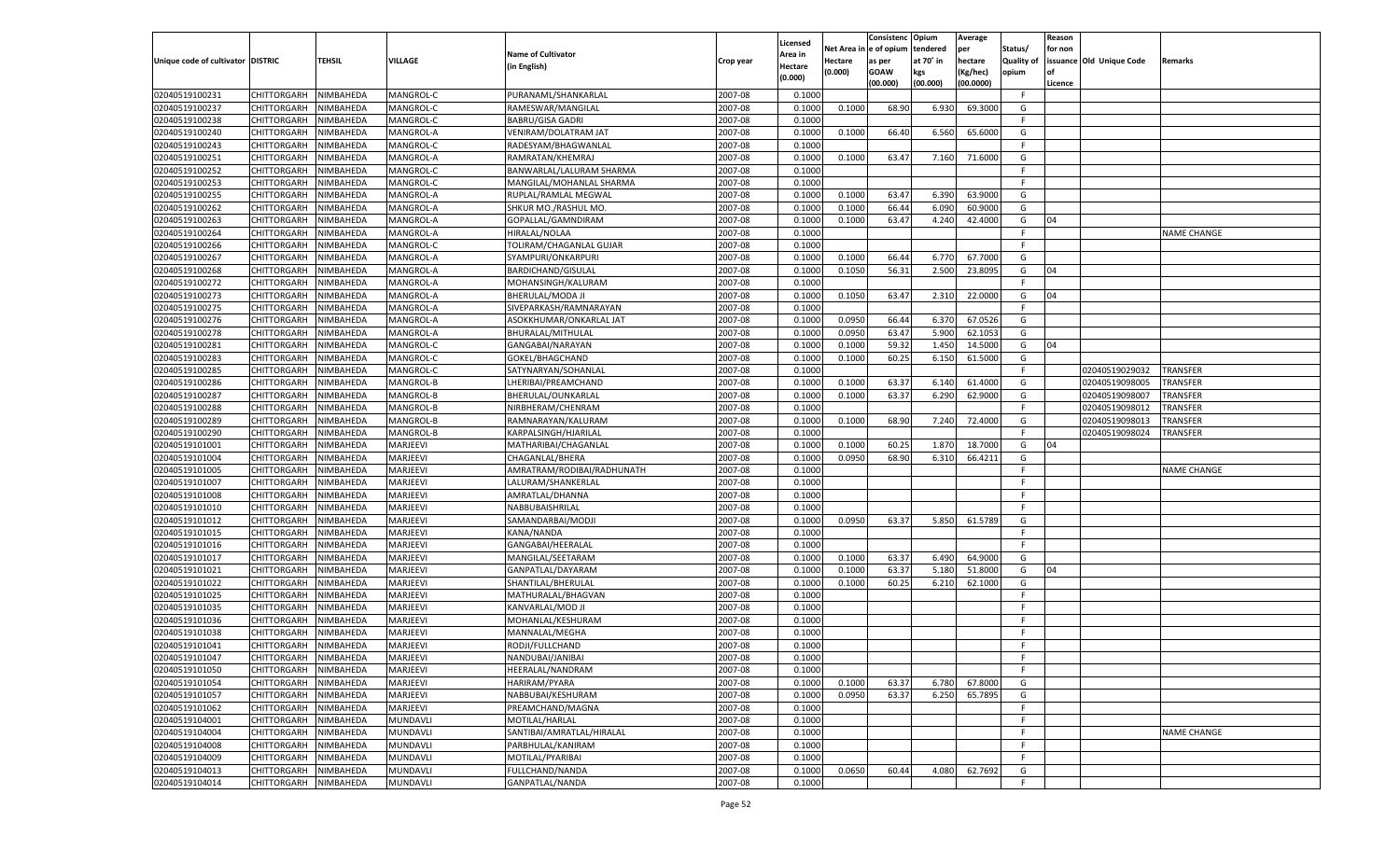|                                   |                       |               |           |                           |           |                    |            | Consistenc Opium |           | Average   |                   | Reason  |                          |                    |
|-----------------------------------|-----------------------|---------------|-----------|---------------------------|-----------|--------------------|------------|------------------|-----------|-----------|-------------------|---------|--------------------------|--------------------|
|                                   |                       |               |           |                           |           | Licensed           | Net Area i | n  e of opium    | tendered  | per       | Status/           | for non |                          |                    |
| Unique code of cultivator DISTRIC |                       | TEHSIL        | VILLAGE   | <b>Name of Cultivator</b> | Crop year | \rea in            | Hectare    | as per           | at 70° in | hectare   | <b>Quality of</b> |         | issuance Old Unique Code | <b>Remarks</b>     |
|                                   |                       |               |           | (in English)              |           | Hectare<br>(0.000) | (0.000)    | <b>GOAW</b>      | kgs       | (Kg/hec)  | opium             |         |                          |                    |
|                                   |                       |               |           |                           |           |                    |            | (00.000)         | (00.000)  | (00.0000) |                   | Licence |                          |                    |
| 02040519104016                    | CHITTORGARH           | NIMBAHEDA     | MUNDAVLI  | KISHANLAL/NARAYAN         | 2007-08   | 0.1000             |            |                  |           |           | -F.               |         |                          |                    |
| 02040519104023                    | CHITTORGARH           | NIMBAHEDA     | MUNDAVLI  | BAGDIRAM/MANGILAL         | 2007-08   | 0.1000             |            |                  |           |           | F                 |         |                          |                    |
| 02040519104029                    | CHITTORGARH           | NIMBAHEDA     | MUNDAVLI  | UTTMCHAND/MOTILAL         | 2007-08   | 0.1000             |            |                  |           |           | F.                |         |                          |                    |
| 02040519104057                    | CHITTORGARH           | NIMBAHEDA     | MUNDAVLI  | HUKMICHAND/TARACHAND      | 2007-08   | 0.1000             |            |                  |           |           | F.                |         |                          |                    |
| 02040519104034                    | CHITTORGARH           | NIMBAHEDA     | MUNDAVLI  | JAYRAJ/TARACHAND          | 2007-08   | 0.1000             |            |                  |           |           | F.                |         |                          |                    |
| 02040519104037                    | CHITTORGARH           | NIMBAHEDA     | MUNDAVLI  | KELASIBAI/MADANLAL        | 2007-08   | 0.1000             |            |                  |           |           | F.                |         |                          |                    |
| 02040519104050                    | CHITTORGARH           | NIMBAHEDA     | MUNDAVLI  | PANNALAL/NATHU NAI        | 2007-08   | 0.1000             |            |                  |           |           | F.                |         |                          |                    |
| 02040519104055                    | CHITTORGARH           | NIMBAHEDA     | MUNDAVLI  | MOHANSINGH/CHOGAJI        | 2007-08   | 0.1000             |            |                  |           |           | F.                |         |                          |                    |
| 02040519104058                    | CHITTORGARH           | NIMBAHEDA     | MUNDAVLI  | UDAYLAL/RAMLAL            | 2007-08   | 0.1000             |            |                  |           |           | F.                |         |                          |                    |
| 02040519104059                    | CHITTORGARH           | NIMBAHEDA     | MUNDAVLI  | MANGILAL/SHANKARLAL       | 2007-08   | 0.1000             |            |                  |           |           | F.                |         |                          |                    |
| 02040519104063                    | CHITTORGARH           | NIMBAHEDA     | MUNDAVLI  | SIVELAL/BHAGWAN JI        | 2007-08   | 0.1000             |            |                  |           |           | F                 |         |                          |                    |
| 02040519104062                    | CHITTORGARH           | NIMBAHEDA     | MUNDAVLI  | BHURALAL/GULABCHAND       | 2007-08   | 0.1000             |            |                  |           |           | F.                |         |                          |                    |
| 02040519104064                    | CHITTORGARH           | NIMBAHEDA     | MUNDAVLI  | SOBHALAL/BHNWARLAL        | 2007-08   | 0.1000             |            |                  |           |           | F.                |         |                          |                    |
| 02040519104070                    | CHITTORGARH           | NIMBAHEDA     | MUNDAVLI  | DEVILAL/MOTYILAL          | 2007-08   | 0.1000             |            |                  |           |           | F.                |         |                          |                    |
| 02040519104071                    | CHITTORGARH           | NIMBAHEDA     | MUNDAVLI  | UDAYLAL/JAGTTNAATH        | 2007-08   | 0.1000             |            |                  |           |           | F.                |         |                          |                    |
| 02040519104073                    | CHITTORGARH           | NIMBAHEDA     | MUNDAVLI  | BHANWARLAL/MODIRAM        | 2007-08   | 0.1000             |            |                  |           |           | F.                |         | 02040519076001           | <b>TRANSFER</b>    |
| 02040519116002                    | CHITTORGARH           | NIMBAHEDA     | SEMLIYA-3 | GISALAL/BARDICHAND        | 2007-08   | 0.1000             |            |                  |           |           | F.                |         |                          |                    |
| 02040519116005                    | CHITTORGARH           | NIMBAHEDA     | SEMLIYA-3 | BHOLIRAM/HUKMICHAND       | 2007-08   | 0.1000             |            |                  |           |           | F.                |         |                          |                    |
| 02040519116006                    | CHITTORGARH           | NIMBAHEDA     | SEMLIYA-3 | SANTILAL/NARAYAN          | 2007-08   | 0.1000             |            |                  |           |           | F.                |         |                          |                    |
| 02040519116007                    | CHITTORGARH           | NIMBAHEDA     | SEMLIYA-3 | GOPILAL/MANGILAL          | 2007-08   | 0.1000             |            |                  |           |           | -F                |         |                          |                    |
| 02040519116008                    | CHITTORGARH           | NIMBAHEDA     | SEMLIYA-3 | GOPILAL/PYARA             | 2007-08   | 0.1000             |            |                  |           |           | F.                |         |                          |                    |
| 02040519116010                    | CHITTORGARH           | NIMBAHEDA     | SEMLIYA-3 | BAGDIRAM/GANGARAM         | 2007-08   | 0.1000             |            |                  |           |           | F.                |         |                          |                    |
| 02040519116016                    | CHITTORGARH           | NIMBAHEDA     | SEMLIYA-3 | ANSIBAI/JAICHAND          | 2007-08   | 0.1000             |            |                  |           |           | F.                |         |                          |                    |
| 02040519116019                    | CHITTORGARH           | NIMBAHEDA     | SEMLIYA-3 | RAMLAL/LAKHMICHAND        | 2007-08   | 0.1000             |            |                  |           |           | -F                |         |                          |                    |
| 02040519116020                    | CHITTORGARH           | NIMBAHEDA     | SEMLIYA-3 | GOPILAL/MODA              | 2007-08   | 0.1000             |            |                  |           |           | F.                |         |                          |                    |
| 02040519116021                    | CHITTORGARH           | NIMBAHEDA     | SEMLIYA-3 | BHURAIBAI/CHAMPALAL       | 2007-08   | 0.1000             |            |                  |           |           | F.                |         |                          | <b>NAME CHANGE</b> |
| 02040519116022                    | CHITTORGARH           | NIMBAHEDA     | SEMLIYA-3 | SHAMBHULAL/SHANKARLAL     | 2007-08   | 0.1000             | 0.1000     | 63.37            | 2.740     | 27.4000   | G                 | 04      |                          |                    |
| 02040519116023                    | CHITTORGARH           | NIMBAHEDA     | SEMLIYA-3 | BHERULAL/HANGAMIBAI       | 2007-08   | 0.1000             |            |                  |           |           | -F                |         |                          |                    |
| 02040519116025                    | CHITTORGARH           | NIMBAHEDA     | SEMLIYA-3 | RADHESHYAM/KANIRAM        | 2007-08   | 0.1000             |            |                  |           |           | F.                |         |                          |                    |
| 02040519116031                    | CHITTORGARH           | NIMBAHEDA     | SEMLIYA-3 | HARIRAM/DHANRAJ           | 2007-08   | 0.1000             | 0.1000     | 59.32            | 6.390     | 63.9000   | G                 |         |                          |                    |
| 02040519116039                    | CHITTORGARH           | NIMBAHEDA     | SEMLIYA-3 | BADRILAL/PRTHVIRAJ        | 2007-08   | 0.1000             | 0.1000     | 59.32            | 2.660     | 26.6000   | G                 | 04      |                          |                    |
| 02040519116040                    | CHITTORGARH           | NIMBAHEDA     | SEMLIYA-3 | CHAGANLAL/PRTHVIRAJ       | 2007-08   | 0.1000             | 0.1000     | 60.25            | 6.190     | 61.9000   | G                 |         |                          |                    |
|                                   |                       |               | SEMLIYA-3 |                           | 2007-08   |                    |            | 66.47            |           |           | G                 |         |                          |                    |
| 02040519116044                    | CHITTORGARH           | NIMBAHEDA     |           | HEERALAL/MOTILAL          |           | 0.1000             | 0.1000     |                  | 7.120     | 71.2000   | F.                |         |                          |                    |
| 02040519116048                    | CHITTORGARH           | NIMBAHEDA     | SEMLIYA-3 | TULSIRAM/WARDA            | 2007-08   | 0.1000             |            |                  |           |           | F.                |         |                          |                    |
| 02040519116052                    | CHITTORGARH           | NIMBAHEDA     | SEMLIYA-3 | RADHESHYAM/NARAYAN        | 2007-08   | 0.1000             |            |                  |           |           |                   |         |                          |                    |
| 02040519116054                    | CHITTORGARH           | NIMBAHEDA     | SEMLIYA-3 | DEVILAL/CHAMPALAL         | 2007-08   | 0.1000             |            |                  |           |           | F.                |         |                          |                    |
| 02040519116057                    | CHITTORGARH           | NIMBAHEDA     | SEMLIYA-3 | KAVARLAL/BHOLIRAM         | 2007-08   | 0.1000             |            |                  |           |           | F.                |         |                          |                    |
| 02040519116074                    | CHITTORGARH           | NIMBAHEDA     | SEMLIYA-3 | SALUUBAI/KASHIRAM         | 2007-08   | 0.1000             |            |                  |           |           | F.                |         | 02040519076006           | TRANSFER           |
| 02040519116059                    | CHITTORGARH           | NIMBAHEDA     | SEMLIYA-3 | PARBHULAL/SHVLAL          | 2007-08   | 0.1000             | 0.1000     | 63.37            | 6.980     | 69.8000   | G                 |         |                          |                    |
| 02040519116060                    | CHITTORGARH           | NIMBAHEDA     | SEMLIYA-3 | RADHESHYAM/LAKHMICHAND    | 2007-08   | 0.1000             |            |                  |           |           | F.                |         |                          |                    |
| 02040519116062                    | CHITTORGARH           | NIMBAHEDA     | SEMLIYA-3 | SURESHCHANDRA/GISALAL     | 2007-08   | 0.1000             | 0.1000     | 63.37            | 6.690     | 66.9000   | G                 |         |                          |                    |
| 02040519116070                    | CHITTORGARH           | NIMBAHEDA     | SEMLIYA-3 | GANGARAM/NANURAM          | 2007-08   | 0.1000             |            |                  |           |           | N                 |         |                          |                    |
| 02040519116071                    | CHITTORGARH           | NIMBAHEDA     | SEMLIYA-3 | SHKUBAI/BAGDURAM          | 2007-08   | 0.1000             | 0.1000     | 63.37            | 6.660     | 66.6000   | G                 |         | 02040519076002           | TRANSFER           |
| 02040519116072                    | CHITTORGARH           | NIMBAHEDA     | SEMLIYA-3 | ONKARLAL/RAMCHAND         | 2007-08   | 0.1000             |            |                  |           |           | F.                |         | 02040519078025           | TRANSFER           |
| 02040519116073                    | CHITTORGARH           | NIMBAHEDA     | SEMLIYA-3 | MANGILAL/NARAYAN          | 2007-08   | 0.1000             | 0.1000     | 59.32            | 6.330     | 63.3000   | G                 |         | 02040519093003           | TRANSFER           |
| 02040519123003                    | CHITTORGARH NIMBAHEDA |               | SARLAI    | <b>BARDICHAND/GASI</b>    | 2007-08   | 0.1000             | 0.0950     | 68.90            | 7.220     | 76.0000   | G                 |         |                          |                    |
| 02040519123004                    | CHITTORGARH           | NIMBAHEDA     | SARLAI    | MOHANLAL/HARI RAM         | 2007-08   | 0.1000             |            |                  |           |           | F.                |         |                          |                    |
| 02040519123006                    | CHITTORGARH           | NIMBAHEDA     | SARLAI    | HULASIBAI/BHAGWAN         | 2007-08   | 0.1000             | 0.1000     | 59.32            | 2.590     | 25.9000   | G                 | 04      |                          |                    |
| 02040519123012                    | <b>CHITTORGARH</b>    | NIMBAHEDA     | SARLAI    | MOHANLAL/KALU             | 2007-08   | 0.1000             | 0.0950     | 66.47            | 2.830     | 29.7890   | G                 | 04      |                          |                    |
| 02040519123015                    | <b>CHITTORGARH</b>    | NIMBAHEDA     | SARLAI    | SITABAI/SANTILAL          | 2007-08   | 0.1000             |            |                  |           |           | F.                |         |                          |                    |
| 02040519123016                    | <b>CHITTORGARH</b>    | NIMBAHEDA     | SARLAI    | PERMBAI/GANSYAM           | 2007-08   | 0.1000             |            |                  |           |           | F                 |         |                          |                    |
| 02040519123023                    | CHITTORGARH           | NIMBAHEDA     | SARLAI    | DEVILAL/MODA              | 2007-08   | 0.1000             |            |                  |           |           | F.                |         |                          |                    |
| 02040519123043                    | <b>CHITTORGARH</b>    | NIMBAHEDA     | SARLAI    | BASNTIBAI/DEVA            | 2007-08   | 0.1000             |            |                  |           |           | F.                |         |                          |                    |
| 02040518001013                    | <b>CHITTORGARH</b>    | <b>DUNGLA</b> | ALAKHEDI  | GOPILAL/KISHNA            | 2007-08   | 0.1000             | 0.1000     | 56.99            | 6.120     | 61.2000   | G                 |         |                          |                    |
| 02040518001001                    | CHITTORGARH           | <b>DUNGLA</b> | ALAKHEDI  | BALKISHAN/LAXMAN          | 2007-08   | 0.1000             |            |                  |           |           | F.                |         |                          |                    |
| 02040518001002                    | CHITTORGARH           | <b>DUNGLA</b> | ALAKHEDI  | LAXMINARAYAN/CHATARBHUJ   | 2007-08   | 0.1000             |            |                  |           |           | F.                |         |                          |                    |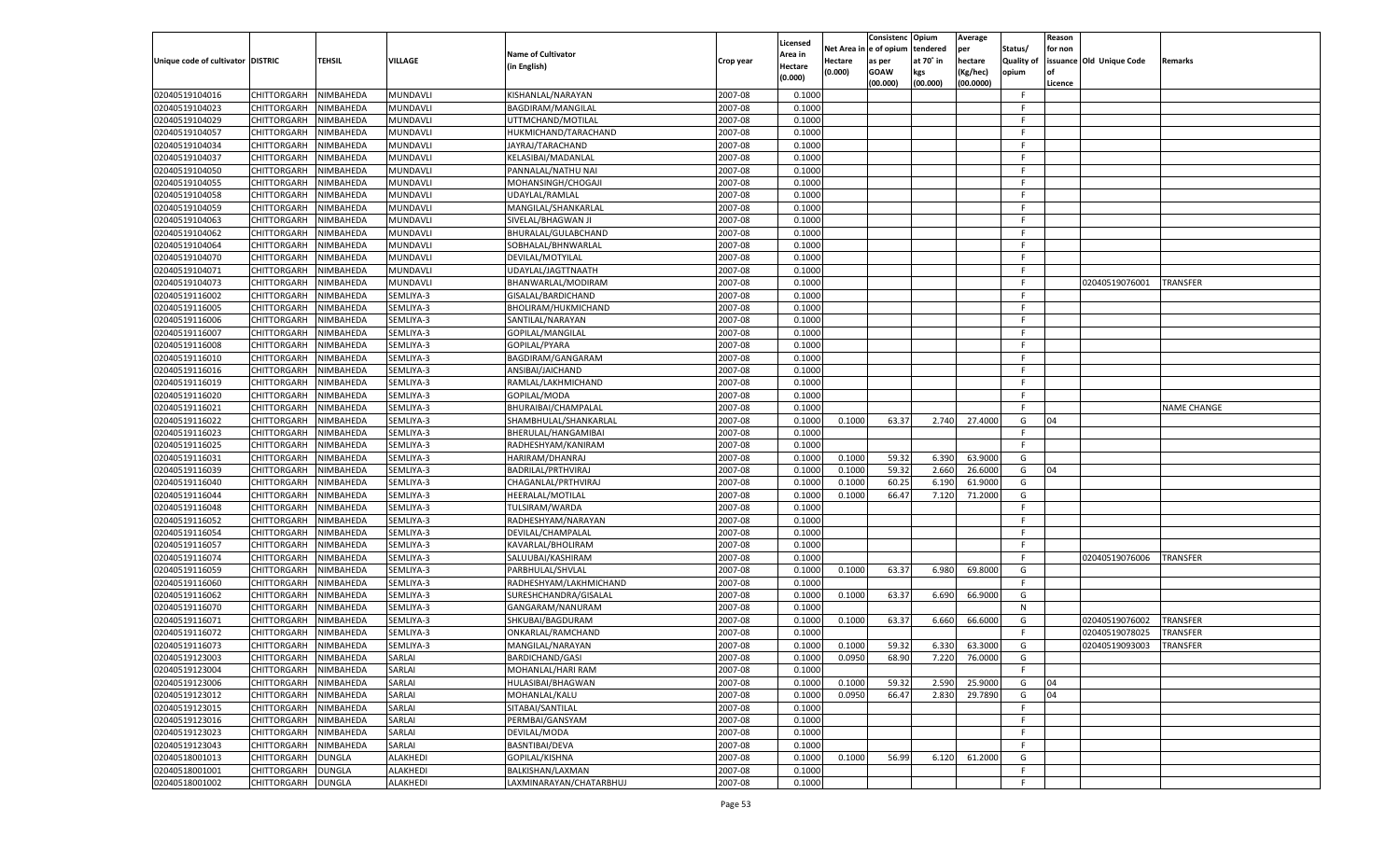|                                   |                    |               |                 |                            |           | Licensed |                        | Consistenc  | Opium     | Average   |                   | Reason  |                          |                             |
|-----------------------------------|--------------------|---------------|-----------------|----------------------------|-----------|----------|------------------------|-------------|-----------|-----------|-------------------|---------|--------------------------|-----------------------------|
|                                   |                    |               |                 | <b>Name of Cultivator</b>  |           | Area in  | Net Area in e of opium |             | tendered  | per       | Status/           | for non |                          |                             |
| Unique code of cultivator DISTRIC |                    | <b>TEHSIL</b> | VILLAGE         | (in English)               | Crop year | Hectare  | Hectare                | as per      | at 70° in | hectare   | <b>Quality of</b> |         | issuance Old Unique Code | <b>Remarks</b>              |
|                                   |                    |               |                 |                            |           | (0.000)  | (0.000)                | <b>GOAW</b> | kgs       | (Kg/hec)  | opium             |         |                          |                             |
|                                   |                    |               |                 |                            |           |          |                        | (00.000)    | (00.000)  | (00.0000) |                   | Licence |                          |                             |
| 02040518001005                    | <b>CHITTORGARH</b> | <b>DUNGLA</b> | ALAKHEDI        | GEHARILAL/LAXMAN           | 2007-08   | 0.1000   |                        |             |           |           | - F               |         |                          |                             |
| 02040518001006                    | CHITTORGARH        | <b>DUNGLA</b> | <b>ALAKHEDI</b> | MOHANLAL/LAXMAN            | 2007-08   | 0.1000   |                        |             |           |           | F.                |         |                          |                             |
| 02040518001015                    | <b>CHITTORGARH</b> | <b>DUNGLA</b> | <b>ALAKHEDI</b> | SHANKERLAL/LAXMAN          | 2007-08   | 0.1000   |                        |             |           |           | F.                |         |                          |                             |
| 02040518001030                    | <b>CHITTORGARH</b> | <b>DUNGLA</b> | <b>ALAKHEDI</b> | LAXMAN/SHOBHALAL           | 2007-08   | 0.1000   | 0.1000                 | 56.99       | 6.010     | 60.1000   | G                 |         |                          |                             |
| 02040518001026                    | <b>CHITTORGARH</b> | <b>DUNGLA</b> | <b>ALAKHEDI</b> | CHUNNILAL/GANESH           | 2007-08   | 0.1000   |                        |             |           |           | F.                |         |                          |                             |
| 02040518001036                    | CHITTORGARH        | <b>DUNGLA</b> | <b>ALAKHEDI</b> | MANGILAL/NANALAL           | 2007-08   | 0.1000   | 0.0950                 | 58.36       | 5.760     | 60.6316   | G                 |         |                          |                             |
| 02040518003058                    | CHITTORGARH        | <b>DUNGLA</b> | ARNED           | CHAGAN LAL/BHANA           | 2007-08   | 0.1000   | 0.1000                 | 65.69       | 7.940     | 79.4000   | G                 |         |                          |                             |
| 02040518003009                    | CHITTORGARH        | <b>DUNGLA</b> | ARNED           | SHRI LAL/BHURA JANVA       | 2007-08   | 0.1000   |                        |             |           |           | F.                |         |                          |                             |
| 02040518003008                    | <b>CHITTORGARH</b> | <b>DUNGLA</b> | ARNED           | SHANKAR/DALCHAND           | 2007-08   | 0.1000   |                        |             |           |           | F.                |         |                          |                             |
| 02040518003016                    | CHITTORGARH        | <b>DUNGLA</b> | ARNED           | JAGNNTH/KANIRAM            | 2007-08   | 0.1000   | 0.1000                 | 65.59       | 7.270     | 72.7000   | G                 |         |                          |                             |
| 02040518003022                    | CHITTORGARH        | <b>DUNGLA</b> | ARNED           | DAL CHAND/PEMA             | 2007-08   | 0.1000   | 0.1000                 | 57.97       | 6.100     | 61.1000   | G                 |         |                          |                             |
| 02040518003045                    | <b>CHITTORGARH</b> | <b>DUNGLA</b> | ARNED           | HUKMI CHAND/BHANWAR LAL    | 2007-08   | 0.1000   | 0.1000                 | 57.97       | 6.660     | 66.6000   | G                 |         |                          |                             |
| 02040518003055                    | <b>CHITTORGARH</b> | <b>DUNGLA</b> | ARNED           | BADRI LAL/BHANWAR LAL      | 2007-08   | 0.1000   | 0.1000                 | 63.69       | 7.270     | 72.7000   | G                 |         |                          |                             |
| 02040518003030                    | CHITTORGARH        | <b>DUNGLA</b> | ARNED           | <b>OUNKAR/KALU</b>         | 2007-08   | 0.1000   | 0.1000                 | 60.55       | 7.140     | 71.4000   | G                 |         |                          |                             |
| 02040518003010                    | CHITTORGARH        | <b>DUNGLA</b> | ARNED           | HUKMI CHAND/MATURA LAL     | 2007-08   | 0.1000   | 0.1050                 | 57.97       | 5.660     | 53.9048   | G                 | 04      |                          |                             |
| 02040518013018                    | CHITTORGARH        | <b>DUNGLA</b> | <b>BILOT</b>    | <b>GOLABI BAI/HEMA</b>     | 2007-08   | 0.1000   | 0.0500                 | 69.05       | 3.630     | 72.6000   | G                 |         |                          |                             |
| 02040518013038                    | <b>CHITTORGARH</b> | <b>DUNGLA</b> | <b>BILOT</b>    | SANTI LAL/KISHAN LAL       | 2007-08   | 0.1000   | 0.1000                 | 63.69       | 7.030     | 70.3000   | G                 |         |                          |                             |
| 02040518013001                    | CHITTORGARH        | <b>DUNGLA</b> | <b>BILOT</b>    | GANGABAI/KISHAN LAL        | 2007-08   | 0.1000   |                        |             |           |           | F.                |         |                          |                             |
| 02040518013004                    | CHITTORGARH        | <b>DUNGLA</b> | <b>BILOT</b>    | NAVLA/MOTI                 | 2007-08   | 0.1000   | 0.1000                 | 60.55       | 6.340     | 63.4000   | G                 |         |                          |                             |
| 02040518013007                    | CHITTORGARH        | <b>DUNGLA</b> | <b>BILOT</b>    | MANGIBAI/DADMCHAND         | 2007-08   | 0.1000   | 0.0500                 | 60.55       | 3.180     | 63.6000   | G                 |         |                          |                             |
| 02040518013002                    | <b>CHITTORGARH</b> | <b>DUNGLA</b> | <b>BILOT</b>    | SANTI LAL/PYARA            | 2007-08   | 0.1000   | 0.1000                 | 63.69       | 6.450     | 64.5000   | G                 |         |                          |                             |
| 02040518013013                    | CHITTORGARH        | <b>DUNGLA</b> | <b>BILOT</b>    | GOTM/DEVA                  | 2007-08   | 0.1000   | 0.1000                 | 63.99       | 6.510     | 65.1000   | G                 |         |                          |                             |
| 02040518013014                    | CHITTORGARH        | <b>DUNGLA</b> | <b>BILOT</b>    | NARAYAN/CHMPA              | 2007-08   | 0.1000   |                        |             |           |           | F.                |         |                          |                             |
| 02040518013017                    | CHITTORGARH        | <b>DUNGLA</b> | <b>BILOT</b>    | KESHURAM/BHAGVAN           | 2007-08   | 0.1000   | 0.1000                 | 57.97       | 5.680     | 56.8000   | G                 |         |                          | NAME CHANGE                 |
| 02040518013019                    |                    |               | <b>BILOT</b>    |                            | 2007-08   | 0.1000   |                        |             |           |           | G                 |         |                          |                             |
|                                   | <b>CHITTORGARH</b> | <b>DUNGLA</b> |                 | RUPA/MODA                  | 2007-08   | 0.1000   | 0.1000                 | 63.69       | 6.390     | 63.9000   | F.                |         |                          |                             |
| 02040518013022                    | CHITTORGARH        | <b>DUNGLA</b> | <b>BILOT</b>    | KANKUBAI/HEMA              |           |          |                        |             |           |           |                   |         |                          |                             |
| 02040518013023                    | CHITTORGARH        | <b>DUNGLA</b> | <b>BILOT</b>    | WAKTA/KASHIRAM             | 2007-08   | 0.1000   | 0.1000                 | 63.69       | 6.640     | 66.4000   | G                 |         |                          |                             |
| 02040518013026                    | CHITTORGARH        | <b>DUNGLA</b> | <b>BILOT</b>    | KAMLABAI/CHOGA LAL         | 2007-08   | 0.1000   | 0.1000                 | 57.97       | 6.110     | 61.1000   | G                 |         |                          | NAME CHANGE                 |
| 02040518013030                    | <b>CHITTORGARH</b> | <b>DUNGLA</b> | <b>BILOT</b>    | SHANKAR LAL/RAMA           | 2007-08   | 0.1000   | 0.1000                 | 63.69       | 6.780     | 67.8000   | G                 |         |                          |                             |
| 02040518013031                    | CHITTORGARH        | <b>DUNGLA</b> | <b>BILOT</b>    | JASHRAJ/PYAR JI            | 2007-08   | 0.1000   | 0.1000                 | 63.69       | 6.880     | 68.8000   | G                 |         |                          |                             |
| 02040518013040                    | <b>CHITTORGARH</b> | <b>DUNGLA</b> | <b>BILOT</b>    | RAMESAR LAL/KISHAN LAL     | 2007-08   | 0.1000   |                        |             |           |           | F.                |         |                          |                             |
| 02040518013044                    | CHITTORGARH        | <b>DUNGLA</b> | <b>BILOT</b>    | NARAYAN/BABRU BDA          | 2007-08   | 0.1000   | 0.1000                 | 60.55       | 6.090     | 60.9000   | G                 |         |                          |                             |
| 02040518013046                    | CHITTORGARH        | <b>DUNGLA</b> | <b>BILOT</b>    | BHUPRAJ/BHANWAR LAL        | 2007-08   | 0.1000   | 0.1000                 | 65.62       | 6.420     | 64.2000   | G                 |         |                          |                             |
| 02040518013055                    | CHITTORGARH        | <b>DUNGLA</b> | <b>BILOT</b>    | DANRAJ/KHUMA               | 2007-08   | 0.1000   | 0.0600                 | 60.55       | 3.690     | 61.5000   | G                 |         |                          |                             |
| 02040518013056                    | CHITTORGARH        | <b>DUNGLA</b> | <b>BILOT</b>    | GOPILAL/GANGARAM           | 2007-08   | 0.1000   |                        |             |           |           | F.                |         |                          |                             |
| 02040518013016                    | CHITTORGARH        | <b>DUNGLA</b> | <b>BILOT</b>    | <b>BAGDI RAM/GOKAL</b>     | 2007-08   | 0.1000   | 0.1000                 | 56.99       | 5.960     | 59.6000   | G                 |         |                          |                             |
| 02040518013060                    | CHITTORGARH        | <b>DUNGLA</b> | <b>BILOT</b>    | SOHANLAL/KASIRAM           | 2007-08   | 0.1000   | 0.1000                 | 60.55       | 6.360     | 63.6000   | G                 |         | 02040518040047           | <b>NAME CHANGE/TRANSFER</b> |
| 02040518014006                    | CHITTORGARH        | <b>DUNGLA</b> | CHIKARDA        | NARAYAN/NATHU              | 2007-08   | 0.1000   | 0.1050                 | 63.69       | 1.280     | 12.1905   | G                 | 04      |                          |                             |
| 02040518014099                    | CHITTORGARH        | <b>DUNGLA</b> | CHIKARDA        | UDYLAL/NANAJI              | 2007-08   | 0.1000   | 0.1000                 | 65.62       | 1.870     | 18.7000   | G                 | 04      |                          |                             |
| 02040518014079                    | CHITTORGARH        | <b>DUNGLA</b> | CHIKARDA        | KALURAM/KELAJI GADRI       | 2007-08   | 0.1000   | 0.1050                 | 56.99       | 2.410     | 22.9524   | G                 | 04      |                          |                             |
| 02040518014103                    | <b>CHITTORGARH</b> | <b>DUNGLA</b> | CHIKARDA        | NANALAL/BHERULAL           | 2007-08   | 0.1000   | 0.1000                 | 60.55       | 6.510     | 65.1000   | G                 |         |                          |                             |
| 02040518014026                    | CHITTORGARH        | <b>DUNGLA</b> | CHIKARDA        | KANKUBAI/GOKAL             | 2007-08   | 0.1000   |                        |             |           |           | F.                |         |                          |                             |
| 02040518014028                    | CHITTORGARH        | <b>DUNGLA</b> | CHIKARDA        | KELASHCHAND/RATANLAL       | 2007-08   | 0.1000   |                        |             |           |           | F.                |         |                          |                             |
| 02040518014032                    | CHITTORGARH        | <b>DUNGLA</b> | CHIKARDA        | GASIRAM/DHULLA             | 2007-08   | 0.1000   |                        |             |           |           | F.                |         |                          |                             |
| 02040518014037                    | CHITTORGARH        | <b>DUNGLA</b> | CHIKARDA        | BAWANIRAM/NARAYAN          | 2007-08   | 0.1000   | 0.1000                 | 56.99       | 6.420     | 64.2000   | G                 |         |                          |                             |
| 02040518014040                    | CHITTORGARH        | <b>DUNGLA</b> | CHIKARDA        | RAMESWERLAL/VARDICHAND     | 2007-08   | 0.1000   | 0.1000                 | 57.97       | 6.700     | 67.0000   | G                 |         |                          |                             |
| 02040518014044                    | CHITTORGARH        | <b>DUNGLA</b> | CHIKARDA        | DALU/DUNGAJI               | 2007-08   | 0.1000   | 0.1000                 | 57.97       | 6.050     | 60.5000   | G                 |         |                          |                             |
| 02040518014051                    | <b>CHITTORGARH</b> | <b>DUNGLA</b> | CHIKARDA        | LAXMILAL/FAKIRCHAND GARG   | 2007-08   | 0.1000   | 0.1050                 | 63.69       | 7.070     | 67.3333   | G                 |         |                          |                             |
| 02040518014055                    | <b>CHITTORGARH</b> | <b>DUNGLA</b> | CHIKARDA        | ONKAR/UDA CHAMAR           | 2007-08   | 0.1000   | 0.1000                 | 63.69       | 6.150     | 61.5000   | G                 |         |                          |                             |
| 02040518014058                    | <b>CHITTORGARH</b> | <b>DUNGLA</b> | CHIKARDA        | BARDA/NATHU MEGWAL         | 2007-08   | 0.1000   | 0.1000                 | 57.97       | 6.420     | 64.2000   | G                 |         |                          |                             |
| 02040518014061                    | <b>CHITTORGARH</b> | <b>DUNGLA</b> | CHIKARDA        | JAMUNALAL/CHATARBHUJ DARJI | 2007-08   | 0.1000   | 0.1000                 | 60.55       | 6.040     | 60.4000   | G                 |         |                          |                             |
| 02040518014062                    | <b>CHITTORGARH</b> | <b>DUNGLA</b> | CHIKARDA        | NIHALCHAND/SHRILAL LODA    | 2007-08   | 0.1000   |                        |             |           |           | F.                |         |                          |                             |
| 02040518014065                    | <b>CHITTORGARH</b> | <b>DUNGLA</b> | CHIKARDA        | TULSIBAI/PONKARLAL GADRI   | 2007-08   | 0.1000   | 0.1000                 | 57.97       | 6.170     | 61.7000   | G                 |         |                          |                             |
| 02040518014069                    | <b>CHITTORGARH</b> | <b>DUNGLA</b> | CHIKARDA        | CHATARBHUJ/NARAYAN         | 2007-08   | 0.1000   | 0.1000                 | 57.97       | 6.410     | 64.1000   | G                 |         |                          |                             |
| 02040518014108                    | <b>CHITTORGARH</b> | <b>DUNGLA</b> | <b>CHIKARDA</b> | MANGILAL/VENAJI            | 2007-08   | 0.1000   | 0.0950                 | 63.69       | 6.480     | 68.2105   | G                 |         |                          |                             |
| 02040518014107                    | <b>CHITTORGARH</b> | <b>DUNGLA</b> | CHIKARDA        | TARACHAND/TIKAMCHAND       | 2007-08   | 0.1000   | 0.1000                 | 65.62       | 6.440     | 64.4000   | G                 |         |                          |                             |
|                                   |                    |               |                 |                            |           |          |                        |             |           |           |                   |         |                          |                             |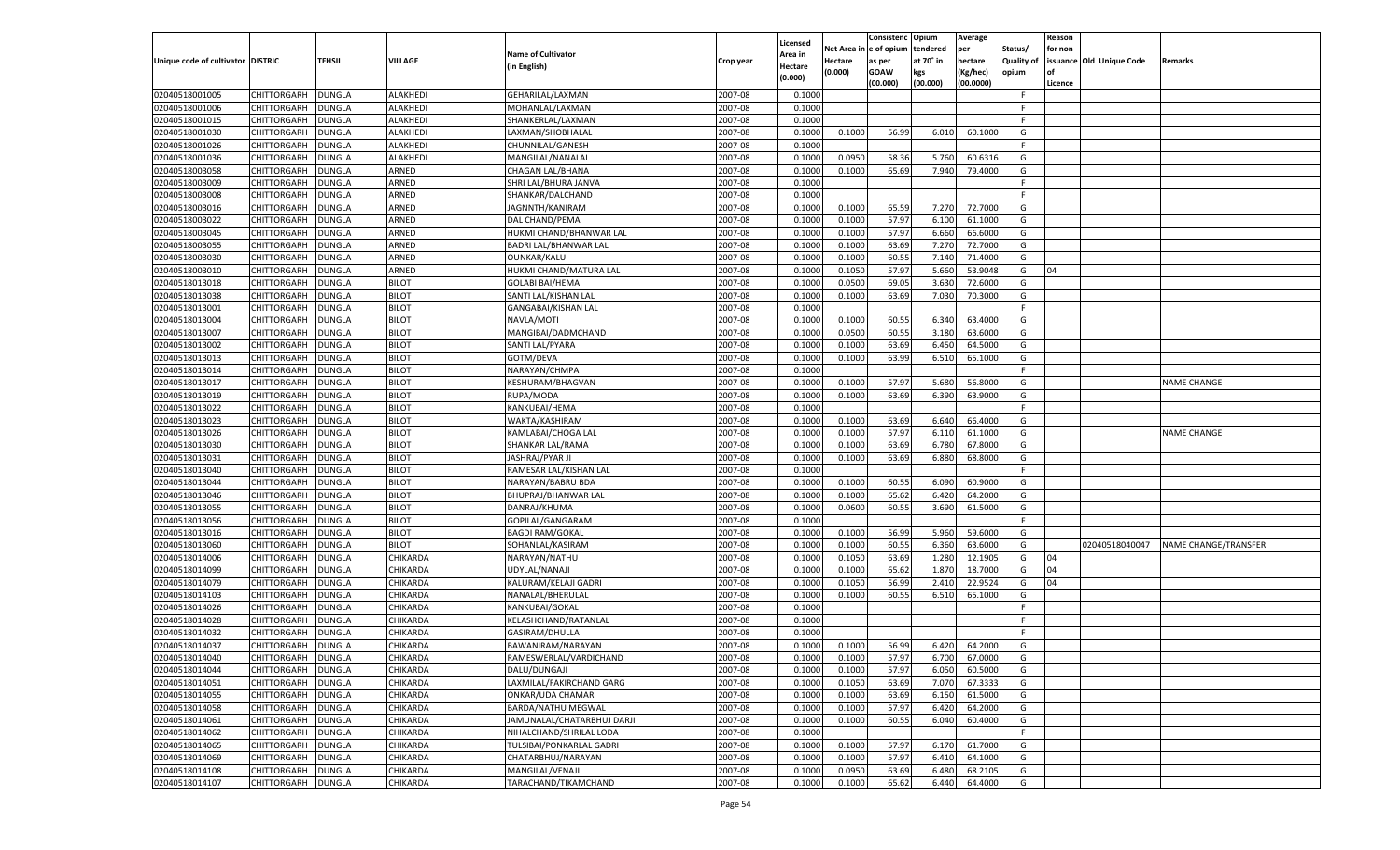|                                   |                    |                  |               |                                               |                    |                  |                  | Consistenc Opium |               | Average            |                   | Reason    |                          |                 |
|-----------------------------------|--------------------|------------------|---------------|-----------------------------------------------|--------------------|------------------|------------------|------------------|---------------|--------------------|-------------------|-----------|--------------------------|-----------------|
|                                   |                    |                  |               |                                               |                    | Licensed         | Net Area         | e of opium       | tendered      | per                | Status/           | for non   |                          |                 |
| Unique code of cultivator DISTRIC |                    | TEHSIL           | VILLAGE       | <b>Name of Cultivator</b>                     | Crop year          | Area in          | Hectare          | as per           | at 70° in     | hectare            | <b>Quality of</b> |           | issuance Old Unique Code | Remarks         |
|                                   |                    |                  |               | (in English)                                  |                    | Hectare          | (0.000)          | <b>GOAW</b>      | kgs           | (Kg/hec)           | opium             | <b>of</b> |                          |                 |
|                                   |                    |                  |               |                                               |                    | (0.000)          |                  | (00.000)         | (00.000)      | (00.0000)          |                   | Licence   |                          |                 |
| 02040518014111                    | <b>CHITTORGARH</b> | <b>DUNGLA</b>    | CHIKARDA      | RATANLAL/NARAYANLAL                           | 2007-08            | 0.1000           | 0.1000           | 60.5             | 6.420         | 64.2000            | G                 |           | 02040518009002           | <b>TRANSFER</b> |
| 02040518014112                    | CHITTORGARH        | <b>DUNGLA</b>    | CHIKARDA      | SOBHALAL/KISHANLAL                            | 2007-08            | 0.1000           | 0.1000           | 63.69            | 6.820         | 68.2000            | G                 |           | 02040518009008           | TRANSFER        |
| 02040518014113                    | <b>CHITTORGARH</b> | <b>DUNGLA</b>    | CHIKARDA      | KALULAL/BABRU                                 | 2007-08            | 0.1000           | 0.1000           | 63.69            | 6.930         | 69.3000            | G                 |           | 02040518009007           | TRANSFER        |
| 02040518015108                    | CHITTORGARH        | DUNGLA           | DELWAS        | CHAMPA LAL/NATHU JI                           | 2007-08            | 0.1000           | 0.1000           | 63.69            | 7.500         | 75.0000            | G                 |           |                          |                 |
| 02040518015107                    | <b>CHITTORGARH</b> | <b>DUNGLA</b>    | DELWAS        | GANGABAI/DHANRAJ                              | 2007-08            | 0.1000           |                  |                  |               |                    | F                 |           |                          |                 |
| 02040518015001                    | CHITTORGARH        | <b>DUNGLA</b>    | DELWAS        | FULCHAND/KAJOD DHAKD                          | 2007-08            | 0.1000           |                  |                  |               |                    | F.                |           |                          |                 |
| 02040518015005                    | <b>CHITTORGARH</b> | <b>DUNGLA</b>    | DELWAS        | RATANA/OUNKAR                                 | 2007-08            | 0.1000           | 0.1000           | 60.70            | 6.400         | 64.0000            | G                 |           |                          |                 |
| 02040518015007                    | CHITTORGARH        | DUNGLA           | DELWAS        | CHANDRPARKASH/FULCHAND                        | 2007-08            | 0.1000           |                  |                  |               |                    | F.                |           |                          |                 |
| 02040518015006                    | CHITTORGARH        | <b>DUNGLA</b>    | DELWAS        | UDHA/RAMA                                     | 2007-08            | 0.1000           | 0.1000           | 63.69            | 6.930         | 69.3000            | G                 |           |                          |                 |
| 02040518015011                    | CHITTORGARH        | <b>DUNGLA</b>    | DELWAS        | PEMA/BHAGVAN                                  | 2007-08            | 0.1000           | 0.1000           | 53.97            | 3.810         | 38.1000            | G                 | 04        |                          |                 |
| 02040518015098                    | CHITTORGARH        | <b>DUNGLA</b>    | DELWAS        | <b>BHERA/SHVA</b>                             | 2007-08            | 0.1000           | 0.1000           | 58.36            | 5.480         | 54.8000            | G                 | 04        |                          |                 |
| 02040518015010                    | CHITTORGARH        | DUNGLA           | DELWAS        | NARAYAN LAL/BHAGVAN LAL                       | 2007-08            | 0.1000           | 0.1000           | 56.99            | 5.790         | 57.9000            | G                 |           |                          |                 |
| 02040518015014                    | CHITTORGARH        | <b>DUNGLA</b>    | DELWAS        | <b>BHANWAR LAL/LALU</b>                       | 2007-08            | 0.1000           | 0.1000           | 65.62            | 7.070         | 70.7000            | G                 |           |                          |                 |
| 02040518015017                    | CHITTORGARH        | DUNGLA           | DELWAS        | RATAN LAL/CHATARBHUJ                          | 2007-08            | 0.1000           |                  |                  |               |                    | F                 |           |                          |                 |
| 02040518015018                    | <b>CHITTORGARH</b> | <b>DUNGLA</b>    | <b>DELWAS</b> | NAVLA/AANDA                                   | 2007-08            | 0.1000           | 0.1000           | 58.66            | 6.670         | 66.7000            | G                 |           |                          |                 |
| 02040518015021                    | CHITTORGARH        | <b>DUNGLA</b>    | <b>DELWAS</b> | NATHU/BABRU                                   | 2007-08            | 0.1000           |                  |                  |               |                    | F.                |           |                          |                 |
| 02040518015022                    | <b>CHITTORGARH</b> | <b>DUNGLA</b>    | <b>DELWAS</b> | DALLA/BABRU                                   | 2007-08            | 0.1000           |                  |                  |               |                    | F                 |           |                          |                 |
| 02040518015023                    | CHITTORGARH        | DUNGLA           | DELWAS        | <b>RUP LAL/LALU</b>                           | 2007-08            | 0.1000           | 0.1000           | 60.70            | 6.110         | 61.1000            | G                 |           |                          |                 |
| 02040518015024                    | <b>CHITTORGARH</b> | <b>DUNGLA</b>    | <b>DELWAS</b> | MOHAN LAL/LALU                                | 2007-08            | 0.1000           | 0.1000           | 58.36            | 6.260         | 62.6000            | G                 |           |                          |                 |
| 02040518015043                    | CHITTORGARH        | <b>DUNGLA</b>    | <b>DELWAS</b> | RAMA/HEERA                                    | 2007-08            | 0.1000           |                  |                  |               |                    | F.                |           |                          |                 |
| 02040518015047                    | <b>CHITTORGARH</b> | <b>DUNGLA</b>    | <b>DELWAS</b> | BHANWAR LAL/BHERU LAL                         | 2007-08            | 0.1000           |                  |                  |               |                    | F                 |           |                          |                 |
| 02040518015060                    | CHITTORGARH        | DUNGLA           | DELWAS        | DEVI DAS / BOJI DAS                           | 2007-08            | 0.1000           | 0.1000           | 65.62            | 7.130         | 71.3000            | G                 |           |                          |                 |
| 02040518015061                    | <b>CHITTORGARH</b> | <b>DUNGLA</b>    | <b>DELWAS</b> | MITHU DAS/BHOJI DAS                           | 2007-08            | 0.1000           |                  |                  |               |                    | F                 |           |                          |                 |
| 02040518015065                    | CHITTORGARH        | <b>DUNGLA</b>    | <b>DELWAS</b> | LALU/HEERA                                    | 2007-08            | 0.1000           |                  |                  |               |                    | F                 |           |                          |                 |
| 02040518015073                    | <b>CHITTORGARH</b> | <b>DUNGLA</b>    | <b>DELWAS</b> | WAKTA/NARAYAN                                 | 2007-08            | 0.1000           | 0.1000           | 69.05            | 7.390         | 73.9000            | G                 |           |                          |                 |
| 02040518015093                    | CHITTORGARH        | DUNGLA           | DELWAS        | <b>BABRU/DEVA</b>                             | 2007-08            | 0.1000           | 0.1000           | 60.70            | 6.420         | 64.2000            | G                 |           |                          |                 |
| 02040518015113                    | <b>CHITTORGARH</b> | <b>DUNGLA</b>    | <b>DELWAS</b> | KISHAN LAL/CHMPA LAL                          | 2007-08            | 0.1000           | 0.1000           | 60.70            | 6.720         | 67.2000            | G                 |           |                          |                 |
| 02040518015117                    | CHITTORGARH        | <b>DUNGLA</b>    | <b>DELWAS</b> | <b>UDHE LAL/OUNKAR</b>                        | 2007-08            | 0.1000           |                  |                  |               |                    | F                 |           |                          |                 |
| 02040518015119                    | <b>CHITTORGARH</b> | <b>DUNGLA</b>    | <b>DELWAS</b> | LACHIRAM/ONKAR MEGWAL                         | 2007-08            | 0.1000           |                  |                  |               |                    | F                 |           |                          |                 |
| 02040518015120                    | CHITTORGARH        | <b>DUNGLA</b>    | DELWAS        | CHATUR BHUJ/MODA                              | 2007-08            | 0.1000           |                  |                  |               |                    | F                 |           |                          |                 |
| 02040518015089                    | CHITTORGARH        | DUNGLA           | <b>DELWAS</b> | <b>OUNKAR/BHAGWAN</b>                         | 2007-08            | 0.1000           | 0.1000           | 60.70            | 7.280         | 72.8000            | G                 |           |                          |                 |
| 02040518015121                    | CHITTORGARH        | DUNGLA           | DELWAS        | FULCHNAD/CHAMPA LAL                           | 2007-08            | 0.1000           |                  |                  |               |                    | F                 |           |                          |                 |
| 02040518019024                    | CHITTORGARH        | DUNGLA           | DUNGLA        | JHECHAND/GODADH TELI                          | 2007-08            | 0.1000           | 0.1000           | 69.05            | 7.350         | 73.5000            | G                 |           |                          |                 |
| 02040518019009                    | CHITTORGARH        | DUNGLA           | DUNGLA        | SANTI LAL/PYARA                               | 2007-08            | 0.1000           | 0.1000           | 63.69            | 6.860         | 68.6000            | G                 |           |                          |                 |
| 02040518019006                    | CHITTORGARH        | DUNGLA           | <b>DUNGLA</b> | LAXMAN/WAKTA                                  | 2007-08            | 0.1000           | 0.1000           | 60.55            | 6.540         | 65.4000            | G                 |           |                          |                 |
| 02040518019007                    | CHITTORGARH        | DUNGLA           | DUNGLA        | CHATRA/BABRU                                  | 2007-08            | 0.1000           | 0.1000           | 65.62            | 6.720         | 67.2000            | G                 |           |                          |                 |
| 02040518019008                    | <b>CHITTORGARH</b> | DUNGLA           | DUNGLA        | UDAI LAL/KISHANA                              | 2007-08            | 0.1000           |                  |                  |               |                    | F                 |           |                          |                 |
| 02040518019011                    | CHITTORGARH        | DUNGLA           | DUNGLA        | SHANKAR LAL/BHERU TELI                        | 2007-08            | 0.1000           | 0.1000           | 65.52            | 7.100         | 71.0000            | G                 |           |                          |                 |
| 02040518019021                    | CHITTORGARH        | <b>DUNGLA</b>    | <b>DUNGLA</b> | CUNNI LAL/KALU LAL                            | 2007-08            | 0.1000           | 0.1000           | 65.62            | 7.210         | 72.1000            | G                 |           |                          |                 |
| 02040518019022                    | CHITTORGARH        | DUNGLA           | DUNGLA        | <b>GANCHNAD/WARDI CHAND</b>                   | 2007-08            | 0.1000           | 0.1000           | 57.97            | 6.130         | 61.3000            | G                 |           |                          |                 |
| 02040518019025                    | CHITTORGARH        | DUNGLA           | DUNGLA        | KACRUMAL/DEVA                                 | 2007-08            | 0.1000           | 0.1000           | 60.55            | 6.230         | 62.3000            | G                 |           |                          |                 |
| 02040518019027                    | CHITTORGARH        | DUNGLA           | DUNGLA        | RAJMAL/RANG LAL                               | 2007-08            | 0.1000           |                  |                  |               |                    | F                 |           |                          |                 |
| 02040518019013                    | CHITTORGARH        |                  | <b>DUNGLA</b> |                                               | 2007-08            | 0.1000           | 0.1000           |                  | 6.740         |                    | G                 |           |                          |                 |
| 02040518019017                    | CHITTORGARH        | DUNGLA<br>DUNGLA | <b>DUNGLA</b> | HUDIBAI/BHANWAR LAL<br><b>HEERA LAL/BHERA</b> | 2007-08            |                  |                  | 60.55<br>57.99   |               | 67.4000<br>65.7000 | G                 |           |                          |                 |
| 02040518019050                    | CHITTORGARH        |                  | DUNGLA        |                                               | 2007-08            | 0.1000<br>0.1000 | 0.1000<br>0.1000 | 57.87            | 6.57<br>6.600 | 66.0000            | G                 |           |                          |                 |
|                                   |                    | <b>DUNGLA</b>    |               | DAL CHAND/DEVA                                |                    |                  |                  |                  |               |                    | G                 |           |                          |                 |
| 02040518019014<br>02040518019031  | <b>CHITTORGARH</b> | DUNGLA           | <b>DUNGLA</b> | SHANKER LAL/NARAYAN                           | 2007-08<br>2007-08 | 0.1000           | 0.1000           | 63.69            | 6.330         | 63.3000            |                   |           |                          |                 |
|                                   | <b>CHITTORGARH</b> | <b>DUNGLA</b>    | <b>DUNGLA</b> | HUKMI CHAND/BHAGVAN                           |                    | 0.1000           | 0.1000           | 60.55            | 6.390         | 63.9000            | G                 |           |                          |                 |
| 02040518019045                    | <b>CHITTORGARH</b> | <b>DUNGLA</b>    | <b>DUNGLA</b> | <b>UDAI LAL/BALU</b>                          | 2007-08            | 0.1000           | 0.1050           | 63.69            | 6.930         | 66.0000            | G                 |           |                          |                 |
| 02040518019053                    | <b>CHITTORGARH</b> | <b>DUNGLA</b>    | <b>DUNGLA</b> | BHAGWANLAL/PYARA                              | 2007-08            | 0.1000           | 0.1000           | 63.69            | 6.750         | 67.5000            | G                 |           |                          |                 |
| 02040518019054                    | <b>CHITTORGARH</b> | <b>DUNGLA</b>    | <b>DUNGLA</b> | NARAYAN/JHECHAND                              | 2007-08            | 0.1000           |                  |                  |               |                    | F                 |           | 02040518018036           | <b>TRANSFER</b> |
| 02040518019055                    | <b>CHITTORGARH</b> | <b>DUNGLA</b>    | <b>DUNGLA</b> | BAGDIRAM/HEERA LAL                            | 2007-08            | 0.1000           |                  |                  |               |                    | F                 |           | 02040518018037           | <b>TRANSFER</b> |
| 02040518019056                    | <b>CHITTORGARH</b> | <b>DUNGLA</b>    | <b>DUNGLA</b> | RODI LAL/HEERA LAL                            | 2007-08            | 0.1000           | 0.1000           | 60.55            | 6.190         | 61.9000            | G                 |           | 02040518060001           | TRANSFER        |
| 02040518019057                    | <b>CHITTORGARH</b> | <b>DUNGLA</b>    | <b>DUNGLA</b> | LAXMAN/PRTHA                                  | 2007-08            | 0.1000           | 0.1000           | 60.55            | 6.040         | 60.4000            | G                 |           | 02040518060025           | <b>TRANSFER</b> |
| 02040518019058                    | <b>CHITTORGARH</b> | <b>DUNGLA</b>    | <b>DUNGLA</b> | NARAYAN SINGH/FTHE SINGH                      | 2007-08            | 0.1000           | 0.1000           | 56.99            | 6.250         | 62.5000            | G                 |           | 02040518060052           | TRANSFER        |
| 02040518019070                    | <b>CHITTORGARH</b> | <b>DUNGLA</b>    | <b>DUNGLA</b> | LAXMI LAL/GOVERDAN                            | 2007-08            | 0.1000           | 0.1000           | 60.55            | 5.930         | 59.3000            | G                 |           | 02040518060047           | TRANSFER        |
| 02040518020011                    | CHITTORGARH        | <b>DUNGLA</b>    | DURGAKHEDA    | RODI LAL/NARAYANI BAI                         | 2007-08            | 0.1000           | 0.0950           | 60.70            | 6.080         | 64.0000            | G                 |           |                          |                 |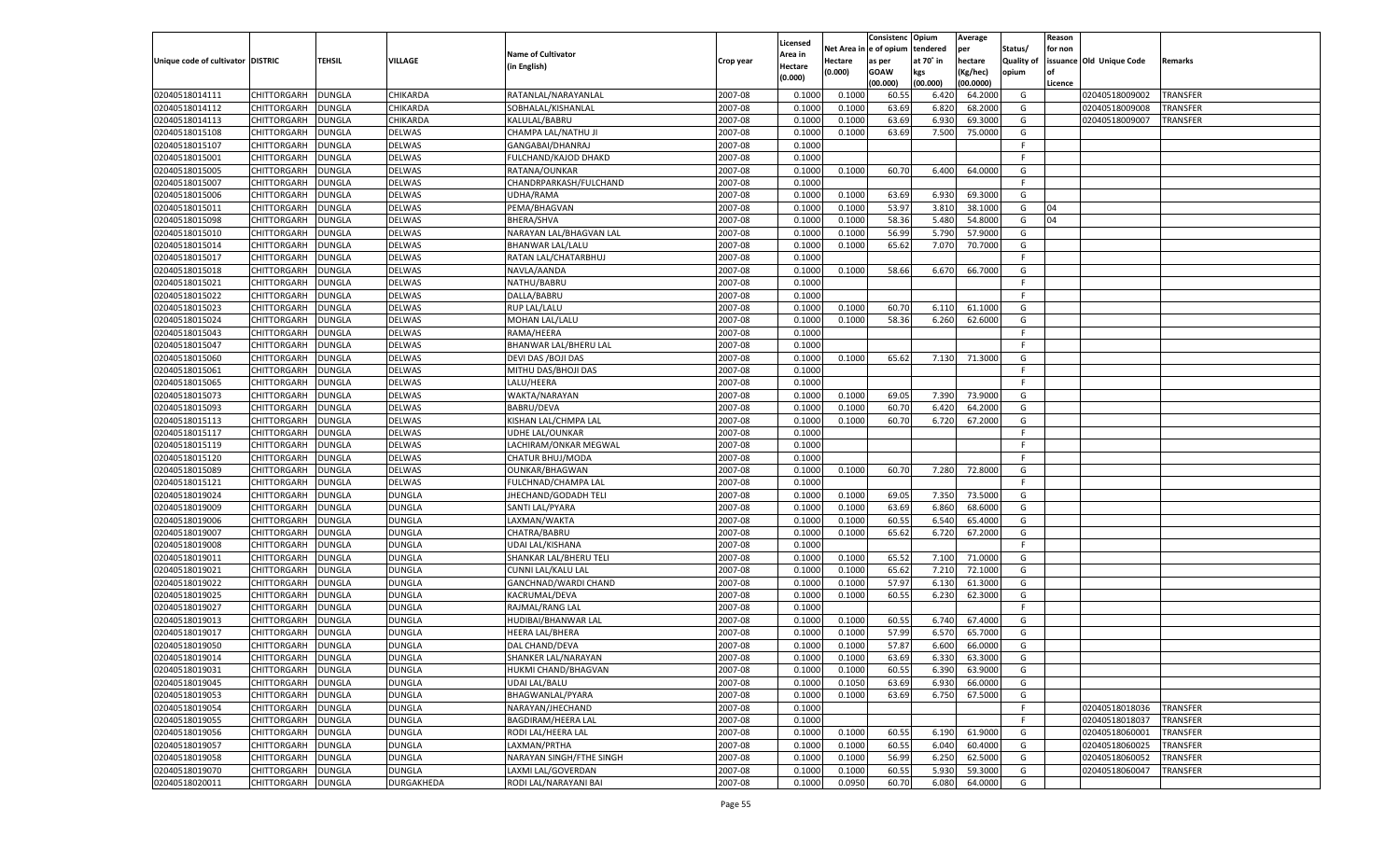|                                   |                    |               |                 |                           |           |                    |            | Consistenc   | Opium     | Average       |                   | Reason  |                          |             |
|-----------------------------------|--------------------|---------------|-----------------|---------------------------|-----------|--------------------|------------|--------------|-----------|---------------|-------------------|---------|--------------------------|-------------|
|                                   |                    |               |                 |                           |           | Licensed           | Net Area i | n e of opium | tendered  | per           | Status/           | for non |                          |             |
| Unique code of cultivator DISTRIC |                    | TEHSIL        | <b>VILLAGE</b>  | <b>Name of Cultivator</b> | Crop year | Area in            | Hectare    | as per       | at 70° in | hectare       | <b>Quality of</b> |         | issuance Old Unique Code | Remarks     |
|                                   |                    |               |                 | (in English)              |           | Hectare<br>(0.000) | (0.000)    | <b>GOAW</b>  | kgs       | (Kg/hec)      | opium             |         |                          |             |
|                                   |                    |               |                 |                           |           |                    |            | (00.000)     | (00.000)  | (00.0000)     |                   | Licence |                          |             |
| 02040518020007                    | CHITTORGARH        | <b>DUNGLA</b> | DURGAKHEDA      | MANGI LAL/PYARE LAL       | 2007-08   | 0.1000             |            |              |           |               | F.                |         |                          |             |
| 02040518020001                    | CHITTORGARH        | DUNGLA        | DURGAKHEDA      | GOVERDHAN LAL/GANGARAM    | 2007-08   | 0.1000             |            |              |           |               | E                 |         |                          |             |
| 02040518020002                    | CHITTORGARH        | DUNGLA        | DURGAKHEDA      | LIMBHA/BHERA              | 2007-08   | 0.1000             |            |              |           |               | F.                |         |                          |             |
| 02040518020008                    | CHITTORGARH        | DUNGLA        | DURGAKHEDA      | PRTHA/BABRU               | 2007-08   | 0.1000             |            |              |           |               | E                 |         |                          |             |
| 02040518020009                    | CHITTORGARH        | DUNGLA        | DURGAKHEDA      | RAM LAL/KISHNA            | 2007-08   | 0.1000             |            |              |           |               | F.                |         |                          |             |
| 02040518020013                    | CHITTORGARH        | DUNGLA        | DURGAKHEDA      | BHAWARLAL/DOLI/CHENA      | 2007-08   | 0.1000             | 0.1000     | 58.36        | 6.380     | 63.8000       | G                 |         |                          | NAME CHANGE |
| 02040518020014                    | CHITTORGARH        | DUNGLA        | DURGAKHEDA      | GENESH/KISHANA            | 2007-08   | 0.1000             |            |              |           |               | F.                |         |                          |             |
| 02040518020016                    | CHITTORGARH        | DUNGLA        | DURGAKHEDA      | LAXMI CHNAD/BAGGA         | 2007-08   | 0.1000             |            |              |           |               | E                 |         |                          |             |
| 02040518020006                    | CHITTORGARH        | DUNGLA        | DURGAKHEDA      | <b>BHERA/OUNKAR</b>       | 2007-08   | 0.1000             |            |              |           |               | F.                |         |                          |             |
| 02040518022027                    | CHITTORGARH        | DUNGLA        | FALASIYA        | NARAYAN/TOLIRAM           | 2007-08   | 0.1000             | 0.0950     | 63.69        | 7.290     | 76.7368       | G                 |         |                          |             |
| 02040518022001                    | CHITTORGARH        | DUNGLA        | FALASIYA        | MATRIBAI/BARDA            | 2007-08   | 0.1000             |            |              |           |               | F.                |         |                          |             |
| 02040518022005                    | CHITTORGARH        | DUNGLA        | FALASIYA        | GALLA/NAVLA               | 2007-08   | 0.1000             | 0.0900     | 56.99        | 5.770     | 64.1111       | G                 |         |                          |             |
| 02040518022010                    | CHITTORGARH        | DUNGLA        | FALASIYA        | BHURA LAL/LALU LAL        | 2007-08   | 0.1000             | 0.0950     | 57.97        | 6.470     | 68.1053       | G                 |         |                          |             |
| 02040518022026                    | CHITTORGARH        | DUNGLA        | FALASIYA        | PRTHA/WATHA               | 2007-08   | 0.1000             | 0.0950     | 63.69        | 7.190     | 75.6842       | G                 |         |                          |             |
| 02040518022028                    | CHITTORGARH        | DUNGLA        | FALASIYA        | KHEMA/BHOLA GAYRI         | 2007-08   | 0.1000             | 0.1000     | 60.55        | 7.070     | 70.7000       | G                 |         |                          |             |
| 02040518022036                    | CHITTORGARH        | DUNGLA        | FALASIYA        | BHERULAL/NARAYAN          | 2007-08   | 0.1000             | 0.0950     | 58.36        | 6.470     | 68.1053       | G                 |         |                          |             |
| 02040518022038                    | CHITTORGARH        | <b>DUNGLA</b> | FALASIYA        | MANGI LAL/KJODH           | 2007-08   | 0.1000             |            |              |           |               | F.                |         |                          |             |
| 02040518022050                    | CHITTORGARH        | DUNGLA        | FALASIYA        | NAND LAL/GIDHARI          | 2007-08   | 0.1000             |            |              |           |               | F.                |         |                          |             |
|                                   | CHITTORGARH        |               | FALASIYA        |                           |           |                    |            |              |           |               | F.                |         |                          |             |
| 02040518022051<br>02040518022054  |                    | DUNGLA        |                 | <b>GASI LAL/DEVA</b>      | 2007-08   | 0.1000             |            |              |           |               | F.                |         |                          |             |
|                                   | CHITTORGARH        | DUNGLA        | FALASIYA        | HAMERA/HMERAJ             | 2007-08   | 0.1000             |            |              |           |               |                   |         |                          |             |
| 02040518022031                    | CHITTORGARH        | DUNGLA        | FALASIYA        | GOKAL/VAKTA               | 2007-08   | 0.1000             |            |              |           |               | F.                |         |                          |             |
| 02040518022055                    | CHITTORGARH        | DUNGLA        | FALASIYA        | PYARI BAI/MOTI GAYRI      | 2007-08   | 0.1000             | 0.0950     | 60.55        | 6.460     | 68.0000       | G                 |         |                          |             |
| 02040518026053                    | CHITTORGARH        | DUNGLA        | GUMANPURA       | MODI RAM/HEMRAJ           | 2007-08   | 0.1000             | 0.1050     | 60.55        | 6.600     | 62.8571       | G                 |         |                          |             |
| 02040518026029                    | CHITTORGARH        | DUNGLA        | GUMANPURA       | PYARA/KANA                | 2007-08   | 0.1000             |            |              |           |               | F.                |         |                          |             |
| 02040518026004                    | CHITTORGARH        | DUNGLA        | GUMANPURA       | SHANKAR/MODA              | 2007-08   | 0.1000             |            |              |           |               | F.                |         |                          |             |
| 02040518026005                    | CHITTORGARH        | DUNGLA        | GUMANPURA       | UDIBAI/NARU               | 2007-08   | 0.1000             |            |              |           |               | F.                |         |                          | NAME CHANGE |
| 02040518026011                    | CHITTORGARH        | DUNGLA        | GUMANPURA       | NANU RAM/NATHU RAM        | 2007-08   | 0.1000             |            |              |           |               | F.                |         |                          |             |
| 02040518026022                    | CHITTORGARH        | DUNGLA        | GUMANPURA       | PURA/LAKHA                | 2007-08   | 0.1000             |            |              |           |               | F.                |         |                          |             |
| 02040518026020                    | CHITTORGARH        | DUNGLA        | GUMANPURA       | SHANKAR / GENESH          | 2007-08   | 0.1000             |            |              |           |               | F.                |         |                          |             |
| 02040518026057                    | CHITTORGARH        | DUNGLA        | GUMANPURA       | NARAYN/LALU               | 2007-08   | 0.1000             |            |              |           |               | F.                |         |                          |             |
| 02040518029015                    | CHITTORGARH        | DUNGLA        | <b>JAJALWAS</b> | RAM NARAYAN / MOHAN LAL   | 2007-08   | 0.1000             | 0.1000     | 69.05        | 7.360     | 73.6000       | G                 |         |                          |             |
| 02040518029001                    | CHITTORGARH        | DUNGLA        | JAJALWAS        | MADHAW DAS/BHAGVAN DAS    | 2007-08   | 0.1000             | 0.1000     | 63.00        | 6.480     | 64.8000       | G                 |         |                          |             |
| 02040518029002                    | CHITTORGARH        | <b>DUNGLA</b> | <b>JAJALWAS</b> | SOBHA LAL/GOTTU LAL       | 2007-08   | 0.1000             |            |              |           |               | F.                |         |                          |             |
| 02040518029005                    | CHITTORGARH        | DUNGLA        | <b>JAJALWAS</b> | SEETA BAI/CHMPA LAL       | 2007-08   | 0.1000             |            |              |           |               | F                 |         |                          |             |
| 02040518029016                    | CHITTORGARH        | DUNGLA        | <b>JAJALWAS</b> | SURAJMAL/SHRI LAL         | 2007-08   | 0.1000             |            |              |           |               | E                 |         |                          |             |
| 02040518029022                    | CHITTORGARH        | DUNGLA        | JAJALWAS        | RAMESVAR LAL/GOTI LAL     | 2007-08   | 0.1000             | 0.1000     | 63.00        | 6.690     | 66.9000       | G                 |         |                          |             |
| 02040518029026                    | CHITTORGARH        | <b>DUNGLA</b> | <b>JAJALWAS</b> | NANDRAM/LALU RAM          | 2007-08   | 0.1000             | 0.1000     | 56.69        | 6.070     | 60.7000       | G                 |         |                          |             |
| 02040518029028                    | CHITTORGARH        | DUNGLA        | JAJALWAS        | JAGNNTH DAS/HANUMAN DAS   | 2007-08   | 0.1000             |            |              |           |               | F.                |         |                          |             |
| 02040518029029                    | CHITTORGARH        | DUNGLA        | <b>JAJALWAS</b> | MOHAN / GOTAM             | 2007-08   | 0.1000             | 0.0950     | 60.70        | 6.620     | 69.6842       | G                 |         |                          |             |
| 02040518029033                    | CHITTORGARH        | DUNGLA        | JAJALWAS        | LAXMI LAL/CHMPA LAL       | 2007-08   | 0.1000             |            |              |           |               | F.                |         |                          |             |
| 02040518029034                    | CHITTORGARH        | <b>DUNGLA</b> | <b>JAJALWAS</b> | HEMRAJ/HANUMAN DAS        | 2007-08   | 0.1000             | 0.1000     | 60.70        | 6.400     | 64.0000       | G                 |         |                          |             |
| 02040518029044                    | CHITTORGARH        | DUNGLA        | JAJALWAS        | NARAYAN/GOTAM             | 2007-08   | 0.1000             |            |              |           |               | F.                |         |                          |             |
| 02040518029021                    | CHITTORGARH        | DUNGLA        | <b>JAJALWAS</b> | <b>BAJERAM/KALU JI</b>    | 2007-08   | 0.1000             | 0.0950     | 56.69        | 6.210     | 65.3684       | G                 |         |                          |             |
| 02040518032011                    | CHITTORGARH        | DUNGLA        | JHADSHADRI-4    | MIYACHAND/KISHNA          | 2007-08   | 0.1000             | 0.1050     | 63.69        | 2.800     | 26.6667       | G                 | 04      |                          |             |
| 02040518032006                    | CHITTORGARH        | <b>DUNGLA</b> | JHADSHADRI-4    | RAMNARAYAN/UDA            | 2007-08   | 0.1000             | 0.1000     | 57.97        | 1.360     | 13.6000       | G                 | 04      |                          |             |
| 02040518032003                    | CHITTORGARH        | <b>DUNGLA</b> | JHADSHADRI-4    | KHUMI BAI/DHYARAM         | 2007-08   | 0.1000             | 0.0500     | 65.62        |           | 3.450 69.0000 | G                 |         |                          |             |
| 02040518032002                    | <b>CHITTORGARH</b> | <b>DUNGLA</b> | JHADSHADRI-4    | NARAYAN LAL/MODI BAI      | 2007-08   | 0.1000             |            |              |           |               | -F                |         |                          |             |
| 02040518032004                    | <b>CHITTORGARH</b> | <b>DUNGLA</b> | JHADSHADRI-4    | GASI/DAYARAM              | 2007-08   | 0.1000             |            |              |           |               | F.                |         |                          |             |
| 02040518032005                    | <b>CHITTORGARH</b> | <b>DUNGLA</b> | JHADSHADRI-4    | HEERA/RAMA                | 2007-08   | 0.1000             |            |              |           |               | F.                |         |                          |             |
| 02040518032007                    | CHITTORGARH        | <b>DUNGLA</b> | JHADSHADRI-4    | SANTI LAL/RAM LAL         | 2007-08   | 0.1000             |            |              |           |               | F.                |         |                          |             |
| 02040518032008                    | CHITTORGARH        | <b>DUNGLA</b> | JHADSHADRI-4    | UDHERAM/KALU              | 2007-08   | 0.1000             |            |              |           |               | F                 |         |                          |             |
|                                   |                    |               |                 |                           |           |                    |            |              |           |               | G                 |         |                          |             |
| 02040518032010                    | CHITTORGARH        | <b>DUNGLA</b> | JHADSHADRI-4    | BHAGVAN/NARAYAN           | 2007-08   | 0.1000             | 0.0500     | 63.69        | 2.860     | 57.2000       |                   |         |                          |             |
| 02040518032012                    | CHITTORGARH        | <b>DUNGLA</b> | JHADSHADRI-4    | BHERULAL/KISHANLAL        | 2007-08   | 0.1000             | 0.0950     | 57.97        | 5.840     | 61.4737       | G                 |         |                          |             |
| 02040518032014                    | <b>CHITTORGARH</b> | <b>DUNGLA</b> | JHADSHADRI-4    | WARDI CHAND/MANK LAL      | 2007-08   | 0.1000             | 0.1000     | 60.55        | 6.020     | 60.2000       | G                 |         |                          |             |
| 02040518032017                    | CHITTORGARH        | <b>DUNGLA</b> | JHADSHADRI-4    | AMRCHAND/JIVAN LAL        | 2007-08   | 0.1000             |            |              |           |               | F.                |         |                          |             |
| 02040518032018                    | <b>CHITTORGARH</b> | <b>DUNGLA</b> | JHADSHADRI-4    | MTHRA LAL/SEVA DAS        | 2007-08   | 0.1000             |            |              |           |               | $\mathsf F$       |         |                          |             |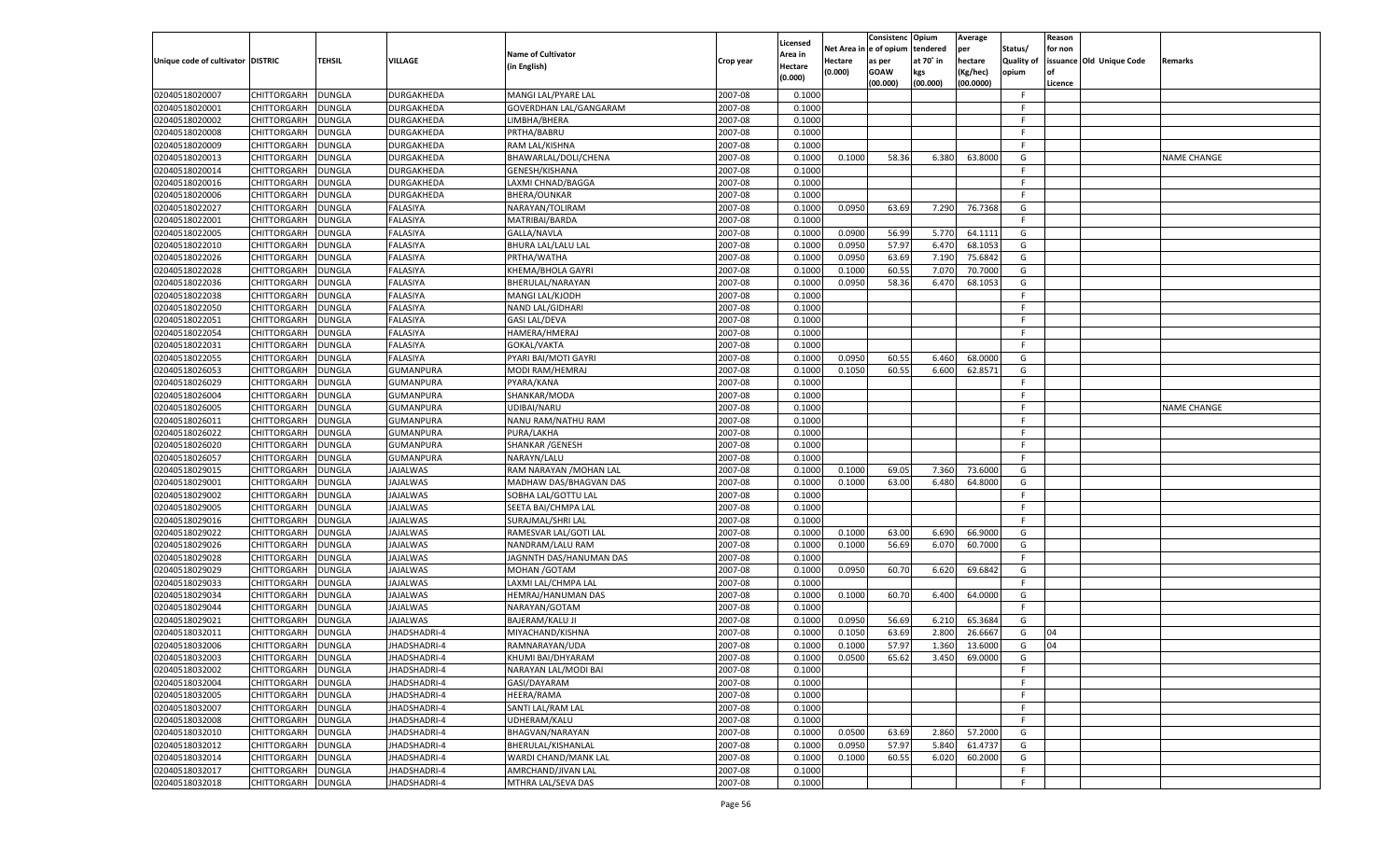|                                   |                            |               |                |                             |           |                    |             | Consistenc   | Opium     | Average       |                   | Reason  |                          |                    |
|-----------------------------------|----------------------------|---------------|----------------|-----------------------------|-----------|--------------------|-------------|--------------|-----------|---------------|-------------------|---------|--------------------------|--------------------|
|                                   |                            |               |                |                             |           | Licensed           | Net Area iı | n e of opium | tendered  | per           | Status/           | for non |                          |                    |
| Unique code of cultivator DISTRIC |                            | TEHSIL        | <b>VILLAGE</b> | <b>Name of Cultivator</b>   | Crop year | Area in            | Hectare     | as per       | at 70° in | hectare       | <b>Quality of</b> |         | issuance Old Unique Code | Remarks            |
|                                   |                            |               |                | (in English)                |           | Hectare<br>(0.000) | (0.000)     | <b>GOAW</b>  | kgs       | (Kg/hec)      | opium             |         |                          |                    |
|                                   |                            |               |                |                             |           |                    |             | (00.000)     | (00.000)  | (00.0000)     |                   | Licence |                          |                    |
| 02040518033016                    | CHITTORGARH                | DUNGLA        | <b>KARANA</b>  | HAR LAL/BHAGVAN             | 2007-08   | 0.1000             | 0.1000      | 70.22        | 7.030     | 70.3000       | G                 |         |                          |                    |
| 02040518033030                    | CHITTORGARH                | DUNGLA        | <b>KARANA</b>  | GORI SHANKER/MAGNI RAM      | 2007-08   | 0.1000             |             |              |           |               | F.                |         |                          |                    |
| 02040518033024                    | CHITTORGARH                | DUNGLA        | KARANA         | JAMUNALAL/OUNKAR LAL        | 2007-08   | 0.1000             |             |              |           |               | F.                |         |                          |                    |
| 02040518033038                    | CHITTORGARH                | DUNGLA        | <b>KARANA</b>  | GMERA/DOLA                  | 2007-08   | 0.1000             |             |              |           |               | E                 |         |                          |                    |
| 02040518033068                    | CHITTORGARH                | DUNGLA        | KARANA         | BHANWAR LAL/ASHARAM         | 2007-08   | 0.1000             |             |              |           |               | F.                |         |                          |                    |
| 02040518033048                    | CHITTORGARH                | DUNGLA        | <b>KARANA</b>  | SHYAM LAL/MAGNI RAM         | 2007-08   | 0.1000             |             |              |           |               | -F                |         |                          |                    |
| 02040518033118                    | CHITTORGARH                | DUNGLA        | KARANA         | KISHANKUWER/SAJANSINGH      | 2007-08   | 0.1000             |             |              |           |               | F.                |         |                          |                    |
| 02040518033119                    | CHITTORGARH                | DUNGLA        | <b>KARANA</b>  | GOVERDHAN SINGH/GOPAL SINGH | 2007-08   | 0.1000             | 0.1000      | 60.55        | 7.100     | 71.0000       | G                 |         | 02040518051004           | TRANSFER           |
| 02040518033120                    | CHITTORGARH                | DUNGLA        | KARANA         | HEERA LAL/BHIMA             | 2007-08   | 0.1000             |             |              |           |               | F.                |         | 02040518051011           | TRANSFER           |
| 02040518033121                    | CHITTORGARH                | DUNGLA        | <b>KARANA</b>  | RAM SINGH/NATHU SINGH       | 2007-08   | 0.1000             |             |              |           |               | F.                |         | 02040518051032           | TRANSFER           |
| 02040518034037                    | CHITTORGARH                | DUNGLA        | <b>KATERA</b>  | BABU LAL/VARDI CHAND        | 2007-08   | 0.1000             | 0.0950      | 69.05        | 7.190     | 75.6842       | G                 |         |                          |                    |
| 02040518034001                    | CHITTORGARH                | DUNGLA        | KATERA         | MOTI LAL/HEERA NAND         | 2007-08   | 0.1000             | 0.1000      | 57.97        | 6.040     | 60.4000       | G                 |         |                          |                    |
| 02040518034005                    | CHITTORGARH                | DUNGLA        | <b>KATERA</b>  | DHANNA/KAJOD                | 2007-08   | 0.1000             |             |              |           |               | F.                |         |                          |                    |
| 02040518034006                    | CHITTORGARH                | DUNGLA        | <b>KATERA</b>  | TOLI RAM/NAVAL RAM          | 2007-08   | 0.1000             |             |              |           |               | F.                |         |                          |                    |
| 02040518034007                    | CHITTORGARH                | DUNGLA        | KATERA         | HARNARAYAN/VIJAY RAM        | 2007-08   | 0.1000             |             |              |           |               | F.                |         |                          |                    |
| 02040518034010                    | CHITTORGARH                | DUNGLA        | KATERA         | AMRAT RAM/OUNKAR            | 2007-08   | 0.1000             |             |              |           |               | F.                |         |                          |                    |
| 02040518034011                    | CHITTORGARH                | <b>DUNGLA</b> | KATERA         | BHAVANI SHANKER/BHEEM JI    | 2007-08   | 0.1000             |             |              |           |               | F.                |         |                          |                    |
| 02040518034012                    | CHITTORGARH                | DUNGLA        | KATERA         | <b>UDAI LAL/DEV RAM</b>     | 2007-08   | 0.1000             |             |              |           |               | E                 |         |                          |                    |
| 02040518034015                    | CHITTORGARH                | DUNGLA        | KATERA         | OUNKAR/DHANRAJ              | 2007-08   | 0.1000             |             |              |           |               | F.                |         |                          |                    |
| 02040518034021                    | CHITTORGARH                | DUNGLA        | KATERA         | <b>NANI BAI/BHERA</b>       | 2007-08   | 0.1000             |             |              |           |               | F.                |         |                          |                    |
| 02040518034023                    | CHITTORGARH                | <b>DUNGLA</b> | KATERA         | CHUNNI LAL/BHERA            | 2007-08   | 0.1000             |             |              |           |               | F.                |         |                          |                    |
| 02040518034031                    | CHITTORGARH                | DUNGLA        | KATERA         | NAVLIBAI/VARDA              | 2007-08   | 0.1000             |             |              |           |               | E                 |         |                          |                    |
| 02040518034032                    | CHITTORGARH                | DUNGLA        | KATERA         | <b>KSTURIBAI/KHEMRAJ</b>    | 2007-08   | 0.1000             |             |              |           |               | F.                |         |                          | <b>NAME CHANGE</b> |
| 02040518034035                    | CHITTORGARH                | DUNGLA        | KATERA         | AASA RAM/KAJOD              | 2007-08   | 0.1000             |             |              |           |               | F.                |         |                          |                    |
| 02040518034036                    | CHITTORGARH                | <b>DUNGLA</b> | KATERA         | <b>BAGDI RAM/LIMBA</b>      | 2007-08   | 0.1000             | 0.1000      | 57.97        | 6.490     | 64.9000       | G                 |         |                          |                    |
| 02040518034040                    |                            |               | KATERA         | KHUB CHAND/GANGA RAM        | 2007-08   | 0.1000             | 0.1000      | 57.97        | 5.970     | 59.7000       | G                 |         |                          |                    |
|                                   | CHITTORGARH<br>CHITTORGARH | DUNGLA        | KATERA         |                             | 2007-08   | 0.1000             |             |              |           |               | F.                |         |                          |                    |
| 02040518034041                    |                            | DUNGLA        |                | <b>GAMNESH LAL/KAJOD</b>    |           |                    |             |              |           |               |                   |         |                          |                    |
| 02040518034042                    | CHITTORGARH                | DUNGLA        | KATERA         | <b>UDAI LAL/TOLI RAM</b>    | 2007-08   | 0.1000             | 0.1000      | 63.69        | 7.250     | 72.5000       | G                 |         |                          |                    |
| 020405180034043                   | CHITTORGARH                | <b>DUNGLA</b> | KATERA         | RAM CHANDRA/VAJE RAM        | 2007-08   | 0.1000             |             |              |           |               | F.                |         |                          |                    |
| 02040518034044                    | CHITTORGARH                | DUNGLA        | <b>KATERA</b>  | <b>BHAGVAN LAL/TOLI RAM</b> | 2007-08   | 0.1000             |             |              |           |               | F.                |         |                          |                    |
| 02040518034045                    | CHITTORGARH                | <b>DUNGLA</b> | <b>KATERA</b>  | <b>OUNKAR LAL/TOLI RAM</b>  | 2007-08   | 0.1000             |             |              |           |               | E                 |         |                          |                    |
| 02040518034046                    | CHITTORGARH                | DUNGLA        | <b>KATERA</b>  | BHERU LAL/PARBHU LAL        | 2007-08   | 0.1000             |             |              |           |               | F                 |         |                          |                    |
| 02040518034048                    | CHITTORGARH                | <b>DUNGLA</b> | <b>KATERA</b>  | RAM CHANDRA/DHANNA BRAMAN   | 2007-08   | 0.1000             |             |              |           |               | E                 |         |                          |                    |
| 02040518034049                    | CHITTORGARH                | DUNGLA        | <b>KATERA</b>  | <b>BANSHI LAL/SHANKER</b>   | 2007-08   | 0.1000             | 0.1000      | 63.69        | 6.980     | 69.8000       | G                 |         |                          |                    |
| 02040518034050                    | CHITTORGARH                | <b>DUNGLA</b> | <b>KATERA</b>  | CHUNNI LAL/KAJOD            | 2007-08   | 0.1000             |             |              |           |               | F.                |         |                          |                    |
| 02040518034051                    | CHITTORGARH                | DUNGLA        | <b>KATERA</b>  | SHANTI LAL/KAJOD            | 2007-08   | 0.1000             |             |              |           |               | F                 |         |                          |                    |
| 02040518034054                    | CHITTORGARH                | <b>DUNGLA</b> | <b>KATERA</b>  | JAGDISH CHANDRA/BABRU       | 2007-08   | 0.1000             |             |              |           |               | E                 |         |                          |                    |
| 02040518034057                    | CHITTORGARH                | DUNGLA        | <b>KATERA</b>  | PARAS RAM/GANGA RAM         | 2007-08   | 0.1000             | 0.1000      | 60.55        | 6.190     | 61.9000       | G                 |         |                          |                    |
| 02040518034058                    | CHITTORGARH                | <b>DUNGLA</b> | <b>KATERA</b>  | DAL CHAND/NARBDA SHANKER    | 2007-08   | 0.1000             |             |              |           |               | F.                |         |                          |                    |
| 02040518034059                    | CHITTORGARH                | DUNGLA        | <b>KATERA</b>  | BHAGVAN LAL/SHANKER LAI     | 2007-08   | 0.1000             |             |              |           |               | F                 |         |                          |                    |
| 02040518034060                    | CHITTORGARH                | <b>DUNGLA</b> | <b>KATERA</b>  | KISHNA/BHERA                | 2007-08   | 0.1000             |             |              |           |               | F                 |         |                          |                    |
| 02040518034061                    | CHITTORGARH                | DUNGLA        | <b>KATERA</b>  | SHANKER/MOTI                | 2007-08   | 0.1000             |             |              |           |               | F                 |         |                          |                    |
| 02040518034062                    | CHITTORGARH                | DUNGLA        | <b>KATERA</b>  | VARDI CHAND/KAJOD           | 2007-08   | 0.1000             |             |              |           |               | E                 |         |                          |                    |
| 02040518034063                    | CHITTORGARH                | DUNGLA        | <b>KATERA</b>  | RAM CHANDRA/AMRAT RAM       | 2007-08   | 0.1000             |             |              |           |               | F                 |         |                          |                    |
| 02040518034067                    | CHITTORGARH                | <b>DUNGLA</b> | <b>KATERA</b>  | NARAYAN/OUNKAR LAL          | 2007-08   | 0.1000             |             |              |           |               | F.                |         |                          |                    |
| 02040518034068                    | CHITTORGARH                | <b>DUNGLA</b> | <b>KATERA</b>  | SHANTI LAL/NARBDA SHANKER   | 2007-08   | 0.1000             | 0.1000      | 63.69        |           | 6.900 69.0000 | G                 |         |                          |                    |
| 02040518034070                    | <b>CHITTORGARH</b>         | <b>DUNGLA</b> | <b>KATERA</b>  | GANGA RAM/VAJE RAM          | 2007-08   | 0.1000             |             |              |           |               | -F                |         |                          |                    |
| 02040518034022                    | <b>CHITTORGARH</b>         | <b>DUNGLA</b> | KATERA         | SHANKER/PARMANAND           | 2007-08   | 0.1000             |             |              |           |               | F.                |         |                          |                    |
| 02040518034039                    | CHITTORGARH                | <b>DUNGLA</b> | <b>KATERA</b>  | <b>BHAGVAN LAL/UDA</b>      | 2007-08   | 0.1000             |             |              |           |               | F.                |         |                          |                    |
| 02040518034029                    | CHITTORGARH                | <b>DUNGLA</b> | KATERA         | BHEEMA/NARAYAN              | 2007-08   | 0.1000             |             |              |           |               | F.                |         |                          |                    |
| 02040518037036                    | CHITTORGARH                | <b>DUNGLA</b> | KISHANKARERI   | NATHU LAL/DEV KISHAN        | 2007-08   | 0.1000             | 0.1000      | 65.62        | 7.340     | 73.4000       | G                 |         |                          |                    |
| 02040518037042                    | <b>CHITTORGARH</b>         | <b>DUNGLA</b> | KISHANKARERI   | MOTI LAL/LAXMAN             | 2007-08   | 0.1000             | 0.1000      | 65.62        | 6.740     | 67.4000       | G                 |         |                          |                    |
| 02040518037002                    | CHITTORGARH                | <b>DUNGLA</b> | KISHANKARERI   | <b>BHURA LAL/GOPAL</b>      | 2007-08   | 0.1000             | 0.1000      | 63.00        | 6.890     | 68.9000       | G                 |         |                          |                    |
| 02040518037003                    | <b>CHITTORGARH</b>         | <b>DUNGLA</b> | KISHANKARERI   | PERAM CHAND/KISHAN LAL      | 2007-08   | 0.1000             | 0.1050      | 58.36        | 6.460     | 61.5238       | G                 |         |                          |                    |
| 02040518037006                    | <b>CHITTORGARH</b>         | <b>DUNGLA</b> | KISHANKARERI   | ROOPA/CHATARBHUJ            | 2007-08   | 0.1000             | 0.1000      | 63.00        | 6.520     | 65.2000       | G                 |         |                          |                    |
| 02040518037009                    | <b>CHITTORGARH</b>         | <b>DUNGLA</b> | KISHANKARERI   | <b>GENESH / GOKEL</b>       | 2007-08   | 0.1000             | 0.1000      | 60.70        | 6.582     | 65.8200       | G                 |         |                          |                    |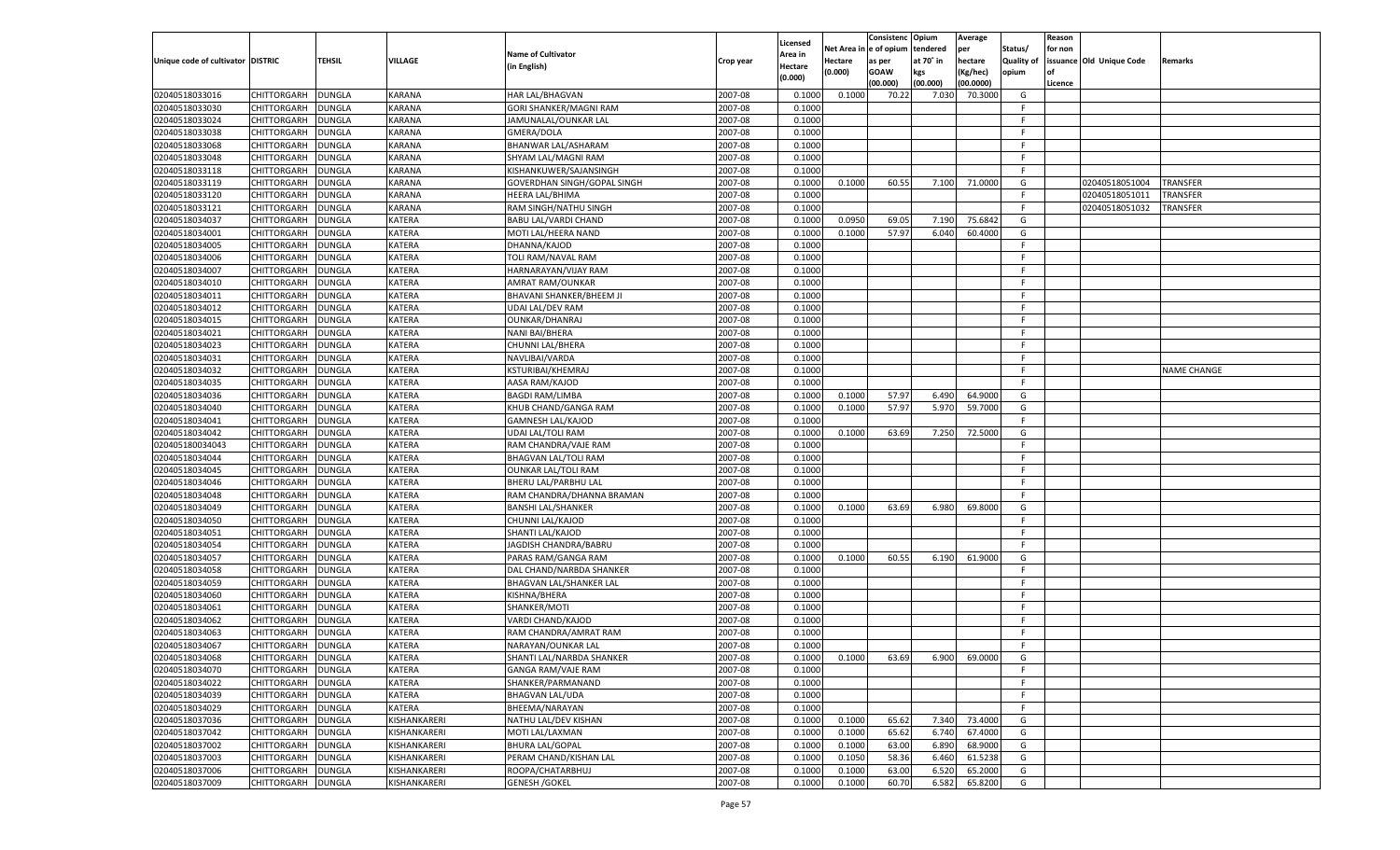|                                   |                            |               |              |                                        |           |          |            | Consistenc Opium |           | Average       |                   | Reason    |                          |                    |
|-----------------------------------|----------------------------|---------------|--------------|----------------------------------------|-----------|----------|------------|------------------|-----------|---------------|-------------------|-----------|--------------------------|--------------------|
|                                   |                            |               |              |                                        |           | Licensed | Net Area i | l e of opium     | tendered  | per           | Status/           | for non   |                          |                    |
| Unique code of cultivator DISTRIC |                            | TEHSIL        | VILLAGE      | <b>Name of Cultivator</b>              | Crop year | Area in  | Hectare    | as per           | at 70° in | hectare       | <b>Quality of</b> |           | issuance Old Unique Code | Remarks            |
|                                   |                            |               |              | (in English)                           |           | Hectare  | (0.000)    | <b>GOAW</b>      | kgs       | (Kg/hec)      | opium             | <b>of</b> |                          |                    |
|                                   |                            |               |              |                                        |           | (0.000)  |            | (00.000)         | (00.000)  | (00.0000)     |                   | Licence   |                          |                    |
| 02040518037017                    | CHITTORGARH                | <b>DUNGLA</b> | KISHANKARERI | AMBALAL/KISHNA                         | 2007-08   | 0.1000   | 0.1050     | 63.00            | 7.150     | 68.0952       | G                 |           |                          | TRANSFER/DUNGLA    |
| 02040518037020                    | CHITTORGARH                | DUNGLA        | KISHANKARERI | CHTRBHUJ/KHEMRAJ                       | 2007-08   | 0.1000   | 0.1000     | 63.00            | 6.650     | 66.5000       | G                 |           |                          |                    |
| 02040518037022                    | CHITTORGARH                | <b>DUNGLA</b> | KISHANKARERI | KHEMRAJ/NATHU                          | 2007-08   | 0.1000   | 0.1000     | 63.00            | 6.660     | 66.6000       | G                 |           |                          |                    |
| 02040518037045                    | CHITTORGARH                | DUNGLA        | KISHANKARERI | SHANKAR/NANA GUJR                      | 2007-08   | 0.1000   | 0.1000     | 63.00            | 6.620     | 66.2000       | G                 |           |                          |                    |
| 02040518037018                    | CHITTORGARH                | <b>DUNGLA</b> | KISHANKARERI | MODI LAL/JAI SINGH                     | 2007-08   | 0.1000   | 0.1000     | 63.00            | 6.980     | 69.8000       | G                 |           |                          |                    |
| 02040518037004                    | CHITTORGARH                | DUNGLA        | KISHANKARERI | GOKAL/CHTRBHUJ                         | 2007-08   | 0.1000   | 0.1000     | 65.62            | 6.670     | 66.7000       | G                 |           |                          |                    |
| 02040518037021                    | CHITTORGARH                | DUNGLA        | KISHANKARERI | MANGI LAL/LAXMAN                       | 2007-08   | 0.1000   | 0.1000     | 63.00            | 6.920     | 69.2000       | G                 |           |                          |                    |
| 02040518037051                    | CHITTORGARH                | DUNGLA        | KISHANKARERI | <b>BHARULAL/OUKAR</b>                  | 2007-08   | 0.1000   | 0.1000     | 65.62            | 7.060     | 70.6000       | G                 |           |                          |                    |
| 02040518037052                    | CHITTORGARH                | <b>DUNGLA</b> | KISHANKARERI | BABRU/DEVA                             | 2007-08   | 0.1000   | 0.1000     | 65.62            | 7.240     | 72.4000       | G                 |           | 02040518060027           | <b>TRANSFER</b>    |
| 02040518038011                    | CHITTORGARH                | DUNGLA        | LUXMIPURA-4  | NARAYAN LAL/KANA                       | 2007-08   | 0.1000   | 0.0950     | 63.69            | 7.250     | 76.3158       | G                 |           |                          |                    |
| 02040518038002                    | CHITTORGARH                | <b>DUNGLA</b> | LUXMIPURA-4  | HEERALAL/CHAMPA LAL                    | 2007-08   | 0.1000   | 0.1000     | 65.62            | 6.990     | 69.9000       | G                 |           |                          | <b>NAME CHANGE</b> |
| 02040518038005                    | CHITTORGARH                | DUNGLA        | LUXMIPURA-4  | RAMESHVAR LAL/SAV LAL                  | 2007-08   | 0.1000   | 0.1050     | 63.69            | 7.140     | 68.0000       | G                 |           |                          |                    |
| 02040518038014                    | CHITTORGARH                | DUNGLA        | LUXMIPURA-4  | <b>OUNKAR/MOTI LAL</b>                 | 2007-08   | 0.1000   | 0.1000     | 60.70            | 6.800     | 68.0000       | G                 |           |                          |                    |
| 02040518038003                    | CHITTORGARH                | <b>DUNGLA</b> | LUXMIPURA-4  | <b>OUNKAR/SAV RAM</b>                  | 2007-08   | 0.1000   | 0.1000     | 63.69            | 6.570     | 65.7000       | G                 |           |                          |                    |
| 02040518038016                    | CHITTORGARH                | <b>DUNGLA</b> | LUXMIPURA-4  | HARLAL/GAMERA                          | 2007-08   | 0.1000   | 0.1000     | 63.69            | 7.170     | 71.7000       | G                 |           |                          |                    |
| 02040518039001                    | CHITTORGARH                | <b>DUNGLA</b> | LOTHIYANA    | MADHAV LAL/BHERU LAL                   | 2007-08   | 0.1000   |            |                  |           |               | F.                |           |                          |                    |
| 02040518039003                    | CHITTORGARH                | <b>DUNGLA</b> | LOTHIYANA    | <b>KISHAN LAL/GIRDHARI</b>             | 2007-08   | 0.1000   |            |                  |           |               | E                 |           |                          |                    |
| 02040518039004                    | CHITTORGARH                | <b>DUNGLA</b> | LOTHIYANA    | NARAYAN LAL/DAL CHAND                  | 2007-08   | 0.1000   | 0.1000     | 60.70            | 6.330     | 63.3000       | G                 |           |                          |                    |
| 02040518039005                    | CHITTORGARH                | <b>DUNGLA</b> | LOTHIYANA    | MOHAN LAL/BHERU LAL                    | 2007-08   | 0.1000   |            |                  |           |               | F                 |           |                          |                    |
| 02040518039006                    | CHITTORGARH                | <b>DUNGLA</b> | LOTHIYANA    | <b>OUNKAR LAL/BHANA</b>                | 2007-08   | 0.1000   |            |                  |           |               | F.                |           |                          |                    |
| 02040518039007                    | CHITTORGARH                | <b>DUNGLA</b> | LOTHIYANA    | <b>HEMRAJ/BHERU</b>                    | 2007-08   | 0.1000   | 0.1000     | 60.55            | 7.200     | 72.0000       | G                 |           |                          |                    |
| 02040518039009                    | CHITTORGARH                | <b>DUNGLA</b> | LOTHIYANA    | <b>HEERA LAL/JAI RAM</b>               | 2007-08   | 0.1000   | 0.0950     | 58.36            | 6.240     | 65.6842       | G                 |           |                          |                    |
| 02040518039012                    | CHITTORGARH                | <b>DUNGLA</b> | LOTHIYANA    | MADHAV LAL/KISHNA                      | 2007-08   | 0.1000   |            |                  |           |               | F                 |           |                          |                    |
| 02040518039013                    | CHITTORGARH                | <b>DUNGLA</b> | LOTHIYANA    | <b>BHOLI RAM/KESHO RAM</b>             | 2007-08   | 0.1000   |            |                  |           |               | F.                |           |                          |                    |
| 02040518039014                    | CHITTORGARH                | <b>DUNGLA</b> | LOTHIYANA    | LALU/ROOPA                             | 2007-08   | 0.1000   | 0.1000     | 60.20            | 6.120     | 61.2000       | G                 |           |                          |                    |
|                                   |                            | <b>DUNGLA</b> | LOTHIYANA    | KALU/ROOPA                             | 2007-08   | 0.1000   |            |                  |           |               | F                 |           |                          |                    |
| 02040518039015                    | CHITTORGARH<br>CHITTORGARH | <b>DUNGLA</b> | LOTHIYANA    |                                        | 2007-08   |          |            |                  |           |               | E                 |           |                          |                    |
| 02040518039018<br>02040518039019  |                            | <b>DUNGLA</b> |              | GOUTAM/LACHI RAM<br>RAM LAL/TARA CHAND | 2007-08   | 0.1000   |            |                  |           |               | F.                |           |                          |                    |
|                                   | CHITTORGARH                |               | LOTHIYANA    |                                        |           | 0.1000   |            |                  |           |               | F                 |           |                          |                    |
| 02040518039020                    | CHITTORGARH                | <b>DUNGLA</b> | LOTHIYANA    | SAVA RAM/PRATVIRAJ                     | 2007-08   | 0.1000   |            |                  |           |               | F                 |           |                          |                    |
| 02040518039023                    | CHITTORGARH                | <b>DUNGLA</b> | LOTHIYANA    | KALU/KISHANA                           | 2007-08   | 0.1000   |            |                  |           |               |                   |           |                          |                    |
| 02040518039026                    | CHITTORGARH                | DUNGLA        | LOTHIYANA    | NAND RAM/JAI RAM                       | 2007-08   | 0.1000   |            |                  |           |               | E                 |           |                          |                    |
| 02040518039028                    | CHITTORGARH                | DUNGLA        | LOTHIYANA    | <b>VARDI BAI/RATAN LAL</b>             | 2007-08   | 0.1000   |            |                  |           |               | F                 |           |                          |                    |
| 02040518039036                    | CHITTORGARH                | DUNGLA        | LOTHIYANA    | KESARBAI/HEERALAL/KISHANA              | 2007-08   | 0.1000   |            |                  |           |               | E                 |           |                          |                    |
| 02040518039039                    | CHITTORGARH                | <b>DUNGLA</b> | LOTHIYANA    | MANGU/DEVA                             | 2007-08   | 0.1000   |            |                  |           |               | E                 |           |                          |                    |
| 02040518039041                    | CHITTORGARH                | DUNGLA        | LOTHIYANA    | KALU/SHORAM                            | 2007-08   | 0.1000   |            |                  |           |               | E                 |           |                          |                    |
| 02040518039049                    | CHITTORGARH                | DUNGLA        | LOTHIYANA    | CDEU BAI/DALLI CHAND                   | 2007-08   | 0.1000   |            |                  |           |               | F                 |           |                          |                    |
| 02040518039050                    | CHITTORGARH                | DUNGLA        | LOTHIYANA    | RAMBAKSH/SHO RAM                       | 2007-08   | 0.1000   |            |                  |           |               | E                 |           |                          |                    |
| 02040518039052                    | CHITTORGARH                | DUNGLA        | LOTHIYANA    | SHANKAR/KISHAN GIR                     | 2007-08   | 0.1000   | 0.1000     | 58.36            | 5.710     | 57.1000       | G                 |           |                          |                    |
| 02040518039053                    | CHITTORGARH                | DUNGLA        | LOTHIYANA    | RUKAMNIBAI/ANDA                        | 2007-08   | 0.1000   |            |                  |           |               | F                 |           |                          |                    |
| 02040518039054                    | CHITTORGARH                | DUNGLA        | LOTHIYANA    | PRATHVIRAJ/DANNA                       | 2007-08   | 0.1000   |            |                  |           |               | F                 |           |                          |                    |
| 02040518040019                    | CHITTORGARH                | DUNGLA        | MANGALWAD    | SHANKAR LAL/NATHU                      | 2007-08   | 0.1000   | 0.1000     | 60.70            | 6.600     | 66.0000       | G                 |           |                          |                    |
| 02040518040014                    | CHITTORGARH                | DUNGLA        | MANGALWAD    | CHAMPA LAL/MODIRAM                     | 2007-08   | 0.1000   | 0.0700     | 65.62            | 4.540     | 64.8571       | G                 |           |                          |                    |
| 02040518040020                    | CHITTORGARH                | DUNGLA        | MANGALWAD    | NANDA/KISHNA                           | 2007-08   | 0.1000   | 0.1000     | 60.70            | 5.960     | 59.6000       | G                 |           |                          |                    |
| 02040518040022                    | CHITTORGARH                | DUNGLA        | MANGALWAD    | PARBHU LAL/KHUMAN SALVI                | 2007-08   | 0.1000   | 0.1000     | 58.66            | 6.200     | 62.0000       | G                 |           |                          |                    |
| 02040518040013                    | CHITTORGARH                | DUNGLA        | MANGALWAD    | BHANWAR LAL/KHUMAN                     | 2007-08   | 0.1000   |            |                  |           |               | F.                |           |                          |                    |
| 02040518040054                    | CHITTORGARH                | <b>DUNGLA</b> | MANGALWAD    | DEVI SINGH/BAGH SINGH                  | 2007-08   | 0.1000   |            |                  |           |               | F                 |           |                          |                    |
| 02040518040051                    | CHITTORGARH                | <b>DUNGLA</b> | MANGALWAD    | <b>KESLASH/VARDA</b>                   | 2007-08   | 0.1000   | 0.1000     | 65.62            | 6.130     | 61.3000       | G                 |           |                          |                    |
| 02040518044004                    | CHITTORGARH                | <b>DUNGLA</b> | NADAKHEDA    | RAM CHANDRA/CHATARBHUJ                 | 2007-08   | 0.1000   |            |                  |           |               | F.                |           |                          |                    |
| 02040518044010                    | CHITTORGARH                | <b>DUNGLA</b> | NADAKHEDA    | PYARA/UDA                              | 2007-08   | 0.1000   |            |                  |           |               | F                 |           |                          |                    |
| 02040518044006                    | CHITTORGARH                | <b>DUNGLA</b> | NADAKHEDA    | JEETU/DHANNA                           | 2007-08   | 0.1000   | 0.1050     | 70.51            | 1.120     | 10.6667       |                   | 02        |                          |                    |
| 02040518044007                    | CHITTORGARH                | <b>DUNGLA</b> | NADAKHEDA    | <b>GANGA RAM/CHENARAM</b>              | 2007-08   | 0.1000   | 0.1050     | 64.02            | 0.813     | 7.7429        |                   | 02        |                          |                    |
| 02040518044009                    | CHITTORGARH                | <b>DUNGLA</b> | NADAKHEDA    | NARAYAN LAL/JETA                       | 2007-08   | 0.1000   | 0.1000     | 47.70            | 0.974     | 9.7400        |                   | 02        |                          |                    |
| 02040518044025                    | CHITTORGARH                | DUNGLA        | NADAKHEDA    | CHAGAN/UDA JI                          | 2007-08   | 0.1000   | 0.1000     | 69.30            | 1.440     | 14.4000       |                   | 02        |                          |                    |
| 02040518044026                    | CHITTORGARH                | <b>DUNGLA</b> | NADAKHEDA    | MANGIBAI/MADHU LAL                     | 2007-08   | 0.1000   | 0.1050     | 56.28            | 1.380     | 13.1429       |                   | 02        |                          |                    |
| 02040518044012                    | CHITTORGARH                | <b>DUNGLA</b> | NADAKHEDA    | GOKAL/HOLA                             | 2007-08   | 0.1000   |            |                  |           |               | F                 |           |                          |                    |
| 02040518044036                    | CHITTORGARH                | <b>DUNGLA</b> | NADAKHEDA    | PARTHA/DOLA                            | 2007-08   | 0.1000   | 0.1000     | 63.22            |           | 1.470 14.7000 | - 1               | 02        | 02040518024012           | <b>TRANSFER</b>    |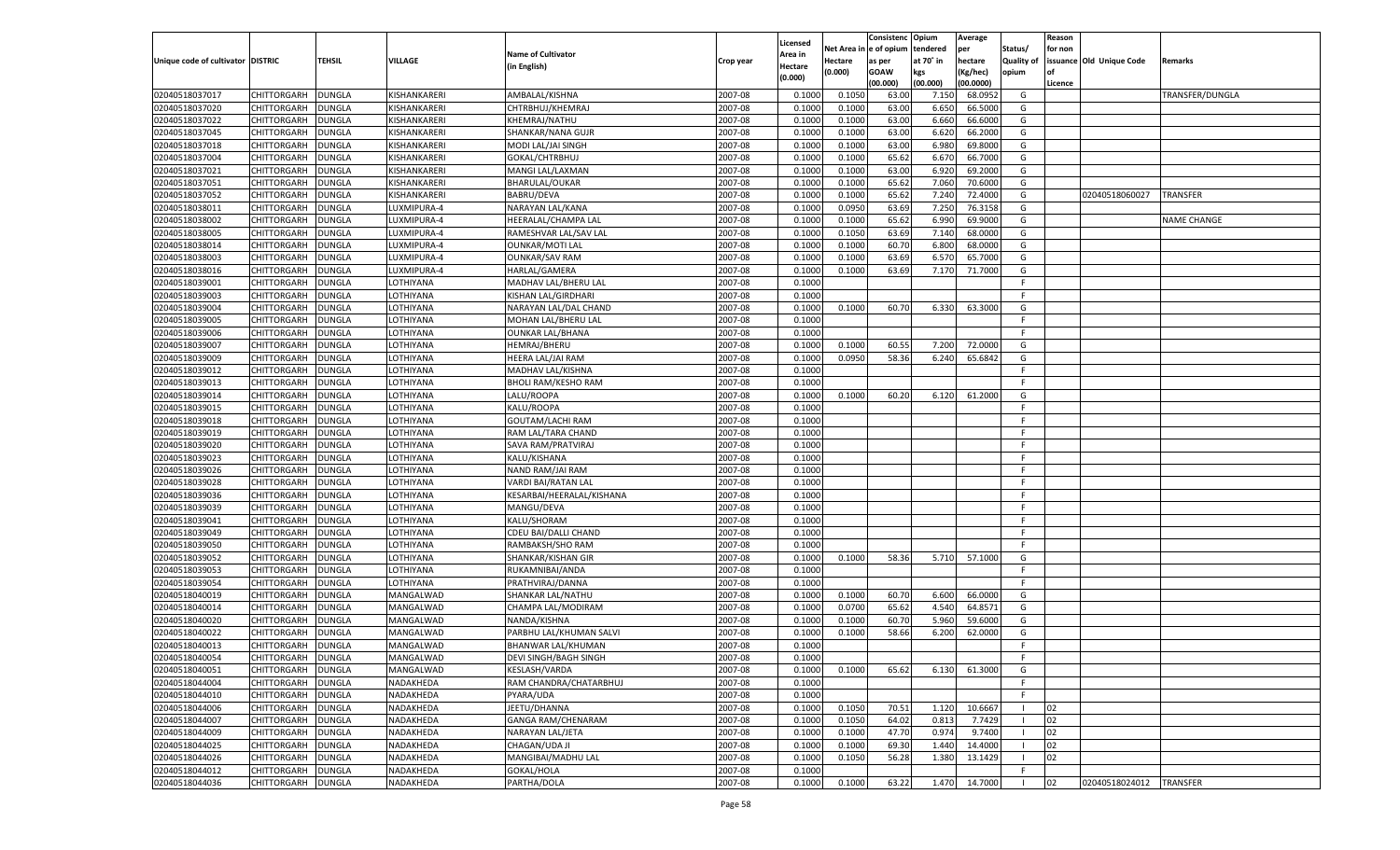|                                   |                    |               |                |                            |           |                    |             | Consistenc Opium |           | Average   |            | Reason  |                          |                                |
|-----------------------------------|--------------------|---------------|----------------|----------------------------|-----------|--------------------|-------------|------------------|-----------|-----------|------------|---------|--------------------------|--------------------------------|
|                                   |                    |               |                | <b>Name of Cultivator</b>  |           | Licensed           | Net Area in | e of opium       | tendered  | per       | Status/    | for non |                          |                                |
| Unique code of cultivator DISTRIC |                    | TEHSIL        | VILLAGE        | (in English)               | Crop year | Area in<br>Hectare | Hectare     | as per           | at 70° in | hectare   | Quality of |         | issuance Old Unique Code | Remarks                        |
|                                   |                    |               |                |                            |           | (0.000)            | (0.000)     | <b>GOAW</b>      | kgs       | (Kg/hec)  | opium      | of      |                          |                                |
|                                   |                    |               |                |                            |           |                    |             | (00.000)         | (00.000)  | (00.0000) |            | Licence |                          |                                |
| 02040518044037                    | CHITTORGARH        | <b>DUNGLA</b> | NADAKHEDA      | UDAI BAI/SHANKAR LAL       | 2007-08   | 0.1000             | 0.1050      | 63.03            | 1.009     | 9.6095    | - 1        | 02      | 02040518024001           | <b>TRANSFER</b>                |
| 02040518044031                    | CHITTORGARH        | DUNGLA        | NADAKHEDA      | GAMERA/GASI                | 2007-08   | 0.1000             | 0.1000      | 60.55            | 6.400     | 64.0000   | G          |         | 02040518024006           | <b>TRANSFER</b>                |
| 02040518044034                    | CHITTORGARH        | DUNGLA        | NADAKHEDA      | HAJARI/BHERA               | 2007-08   | 0.1000             |             |                  |           |           | F.         |         | 02040518009021           | TRANSFER                       |
| 02040518044035                    | CHITTORGARH        | DUNGLA        | NADAKHEDA      | HERLAL/PRITHWIRAJ          | 2007-08   | 0.1000             |             |                  |           |           | F          |         | 02040518024005           | <b>TRANSFER</b>                |
| 02040518046006                    | CHITTORGARH        | <b>DUNGLA</b> | NALYAKHEDA     | HEMRAJ/NARAYAN             | 2007-08   | 0.1000             |             |                  |           |           | - F        |         |                          | TRANSFER/SARANGPURA            |
| 02040518046010                    | CHITTORGARH        | DUNGLA        | NALYAKHEDA     | NANURAM/TARACHAND BABRI    | 2007-08   | 0.1000             | 0.1050      | 59.49            | 1.400     | 13.3333   | G          | 04      |                          |                                |
| 02040518046013                    | CHITTORGARH        | DUNGLA        | NALYAKHEDA     | LALU/BHANA GUJAR           | 2007-08   | 0.1000             |             |                  |           |           | - F        |         |                          | TRANSFER/SARANGPURA            |
| 02040518046023                    | CHITTORGARH        | DUNGLA        | NALYAKHEDA     | ONKAR/RAJING               | 2007-08   | 0.1000             | 0.0950      | 53.97            | 5.430     | 57.1579   | G          | 05      |                          |                                |
| 02040518046024                    | CHITTORGARH        | DUNGLA        | NALYAKHEDA     | UDA/RUPA                   | 2007-08   | 0.1000             |             |                  |           |           | F          |         |                          | TRANSFER/SARANGPURA            |
| 02040518046008                    | CHITTORGARH        | DUNGLA        | NALYAKHEDA     | MANGILAL/DEVA GUJAR        | 2007-08   | 0.1000             | 0.1050      | 56.99            | 6.730     | 64.0952   | G          |         |                          | TRANSFER/SARANGPURA            |
| 02040518046027                    | CHITTORGARH        | DUNGLA        | NALYAKHEDA     | <b>GEHRILAL/BHERA</b>      | 2007-08   | 0.1000             | 0.1000      | 88.37            | 1.464     | 14.6400   | - 1        | 02      | 02040518024014           | TRANSFER/100% PENALTY ON OPIUM |
| 02040518046028                    | CHITTORGARH        | DUNGLA        | NALYAKHEDA     | <b>BHURIBAI/GANESH</b>     | 2007-08   | 0.1000             | 0.1050      | 40.27            | 0.710     | 6.7619    | G          | 04      | 02040518009016           | <b>TRANSFER</b>                |
| 02040518050001                    | CHITTORGARH        | DUNGLA        | PALOD          | RAMLAL/PANALAL             | 2007-08   | 0.1000             | 0.1050      | 65.62            | 11.400    | 108.5714  | G          |         |                          |                                |
| 02040518050003                    | CHITTORGARH        | DUNGLA        | PALOD          | <b>HEERA/UDA</b>           | 2007-08   | 0.1000             | 0.1050      | 65.62            | 6.860     | 65.3333   | G          |         |                          |                                |
| 02040518050007                    | CHITTORGARH        | DUNGLA        | PALOD          | NAGIBAI/MOHANLAL           | 2007-08   | 0.1000             | 0.1000      | 60.55            | 6.710     | 67.1000   | G          |         |                          |                                |
| 02040518050009                    | CHITTORGARH        | DUNGLA        | PALOD          | LALITA/NANDA               | 2007-08   | 0.1000             | 0.1050      | 65.62            | 6.950     | 66.1905   | G          |         |                          |                                |
| 02040518050015                    | CHITTORGARH        | DUNGLA        | PALOD          | RAM CHANDRA/LAXMI CHAND    | 2007-08   | 0.1000             | 0.1000      | 63.69            | 6.990     | 69.9000   | G          |         |                          |                                |
| 02040518050016                    | CHITTORGARH        | DUNGLA        | PALOD          | NARAYAN/KISHANA            | 2007-08   | 0.1000             | 0.1000      | 57.97            | 6.650     | 66.5000   | G          |         |                          |                                |
| 02040518050022                    | CHITTORGARH        | DUNGLA        | PALOD          | MOTI/ROOPA                 | 2007-08   | 0.1000             | 0.1000      | 58.36            | 6.510     | 65.1000   | G          |         |                          |                                |
| 02040518050030                    | CHITTORGARH        | DUNGLA        | PALOD          | SURAJMAL/TARA CHAND        | 2007-08   | 0.1000             | 0.1000      | 60.55            | 6.550     | 65.5000   | G          |         |                          |                                |
| 02040518050032                    | CHITTORGARH        | DUNGLA        | PALOD          | GOTU/LAKHMA                | 2007-08   | 0.1000             | 0.1050      | 63.69            | 7.200     | 68.5714   | G          |         |                          |                                |
| 02040518050033                    | CHITTORGARH        | DUNGLA        | PALOD          | NANDA/ROOPA                | 2007-08   | 0.1000             | 0.1000      | 60.55            | 6.170     | 61.7000   | G          |         |                          |                                |
| 02040518050036                    | CHITTORGARH        | DUNGLA        | PALOD          | BHERU LAL/CHATARBHUJ       | 2007-08   | 0.1000             | 0.1000      | 60.20            | 6.920     | 69.2000   | G          |         |                          |                                |
| 02040518050040                    | CHITTORGARH        | DUNGLA        | PALOD          | NAVLA/MAGNA                | 2007-08   | 0.1000             | 0.1000      | 63.69            | 7.680     | 76.8000   | G          |         |                          |                                |
| 02040518050043                    | CHITTORGARH        | DUNGLA        | PALOD          | SHANKER PURI/RAM PURI      | 2007-08   | 0.1000             | 0.0950      |                  | 6.190     | 65.1579   | G          |         |                          |                                |
| 02040518050051                    | CHITTORGARH        | DUNGLA        | PALOD          | KALU/BHERA                 | 2007-08   | 0.1000             | 0.1000      | 63.69            | 6.930     | 69.3000   | G          |         |                          |                                |
| 02040518050056                    | CHITTORGARH        | DUNGLA        | PALOD          | DEVA/CHATARBHUJ            | 2007-08   | 0.1000             | 0.1050      | 63.69            | 6.900     | 65.7143   | G          |         |                          |                                |
| 02040518050070                    | CHITTORGARH        | DUNGLA        | PALOD          | KALU LAL/TEKA              | 2007-08   | 0.1000             | 0.1000      | 63.00            | 6.770     | 67.7000   | G          |         |                          |                                |
| 02040518050084                    | CHITTORGARH        | DUNGLA        | PALOD          | <b>BHERU/RAMA</b>          | 2007-08   | 0.1000             | 0.1000      | 60.70            | 6.210     | 62.1000   | G          |         |                          |                                |
| 02040518050085                    | CHITTORGARH        | DUNGLA        | PALOD          | MOTI/LAKHMA                | 2007-08   | 0.1000             | 0.1050      | 63.00            | 7.830     | 74.5714   | G          |         |                          |                                |
| 02040518050089                    | CHITTORGARH        | DUNGLA        | PALOD          | SHANKER/KALU               | 2007-08   | 0.1000             |             |                  |           |           | - F        |         |                          |                                |
| 02040518050090                    | CHITTORGARH        | DUNGLA        | PALOD          | <b>HEERA LAL/GANGA</b>     | 2007-08   | 0.1000             | 0.1050      | 65.62            | 6.950     | 66.1905   | G          |         |                          |                                |
| 02040518050093                    | CHITTORGARH        | DUNGLA        | PALOD          | TARA CHAND/MOHAN           | 2007-08   | 0.1000             | 0.1000      | 58.36            | 6.760     | 67.6000   | G          |         |                          |                                |
| 02040518050105                    | CHITTORGARH        | DUNGLA        | PALOD          | KALU/GANGA RAM             | 2007-08   | 0.1000             | 0.1050      | 60.70            | 7.090     | 67.5238   | G          |         |                          |                                |
| 02040518050071                    | CHITTORGARH        | DUNGLA        | PALOD          | PARBHU/OUNKAR              | 2007-08   | 0.1000             | 0.1000      | 60.70            | 6.550     | 65.5000   | G          |         |                          |                                |
| 02040518050108                    | CHITTORGARH        | DUNGLA        | PALOD          | CHOGA/PANNA                | 2007-08   | 0.1000             | 0.1000      | 60.70            | 6.840     | 68.4000   | G          |         |                          |                                |
| 02040518050035                    | CHITTORGARH        | DUNGLA        | PALOD          | <b>BAGDIRAM/LKHMA</b>      | 2007-08   | 0.1000             | 0.1050      | 63.00            | 6.610     | 62.9524   | G          |         |                          |                                |
| 02040518050109                    | CHITTORGARH        | DUNGLA        | PALOD          | SHURAM/BHANA               | 2007-08   | 0.1000             | 0.1000      | 58.36            | 6.300     | 63.0000   | G          |         |                          |                                |
| 02040518050091                    | CHITTORGARH        | DUNGLA        | PALOD          | NAVLA/LAXMAN               | 2007-08   | 0.1000             | 0.1050      | 53.27            | 5.880     | 56.0000   | G          | 05      |                          |                                |
| 02040518050110                    | CHITTORGARH        | DUNGLA        | PALOD          | LAXMILAL/OUNKAR            | 2007-08   | 0.1000             |             |                  |           |           | N          |         | 02040518007001           | <b>TRANSFER</b>                |
| 02040518052017                    | CHITTORGARH        | DUNGLA        | PARMESHWARPURA | PYARCHAND/KISHNA LAL BALAI | 2007-08   | 0.1000             | 0.1000      | 60.70            | 7.320     | 73.2000   | G          |         |                          |                                |
| 02040518052002                    | CHITTORGARH        | DUNGLA        | PARMESHWARPURA | <b>BHERU LAL/RATAN LAL</b> | 2007-08   | 0.1000             |             |                  |           |           | - F        |         |                          |                                |
| 02040518052003                    | CHITTORGARH        | DUNGLA        | PARMESHWARPURA | KALULAL/SHANKAR LAL        | 2007-08   | 0.1000             | 0.1000      | 60.70            | 6.250     | 62.5000   | G          |         |                          |                                |
| 02040518052004                    | CHITTORGARH        | DUNGLA        | PARMESHWARPURA | MAGANIRAM/NATHU LAL        | 2007-08   | 0.1000             | 0.0450      | 60.70            | 2.950     | 65.5556   | G          |         |                          |                                |
| 02040518052005                    | CHITTORGARH        | DUNGLA        | PARMESHWARPURA | HAJARI/NANDA               | 2007-08   | 0.1000             | 0.1000      | 63.00            | 6.400     | 64.0000   | G          |         |                          |                                |
| 02040518052009                    | CHITTORGARH        | <b>DUNGLA</b> | PARMESHWARPURA | RATAN LAL/KISHNA           | 2007-08   | 0.1000             | 0.1000      | 60.70            | 6.250     | 62.5000   | G          |         |                          |                                |
| 02040518052014                    | CHITTORGARH        | <b>DUNGLA</b> | PARMESHWARPURA | KALU /JODHA                | 2007-08   | 0.1000             | 0.1000      | 60.70            | 6.530     | 65.3000   | G          |         |                          |                                |
| 02040518052015                    | CHITTORGARH        | DUNGLA        | PARMESHWARPURA | GODHA/MOTI                 | 2007-08   | 0.1000             | 0.1000      | 60.70            | 6.170     | 61.7000   | G          |         |                          |                                |
| 02040518052016                    | <b>CHITTORGARH</b> | DUNGLA        | PARMESHWARPURA | RAM CHANDRA/KISHAN LAL     | 2007-08   | 0.1000             | 0.1000      | 63.00            | 6.520     | 65.2000   | G          |         |                          |                                |
| 02040518052020                    | CHITTORGARH        | DUNGLA        | PARMESHWARPURA | CHUNNI LAL/NARAYAN         | 2007-08   | 0.1000             | 0.1000      | 60.70            | 6.360     | 63.6000   | G          |         |                          |                                |
| 02040518052021                    | <b>CHITTORGARH</b> | DUNGLA        | PARMESHWARPURA | RAM LAL/OUNKAR             | 2007-08   | 0.1000             | 0.1000      | 63.00            | 6.390     | 63.9000   | G          |         |                          |                                |
| 02040518052022                    | CHITTORGARH        | DUNGLA        | PARMESHWARPURA | RATAN LAL/MAGNA            | 2007-08   | 0.1000             | 0.0950      | 58.36            | 5.920     | 62.3158   | G          |         |                          |                                |
| 02040518052023                    | <b>CHITTORGARH</b> | DUNGLA        | PARMESHWARPURA | NANURAM/PRTHA              | 2007-08   | 0.1000             |             |                  |           |           | E          |         |                          |                                |
| 02040518052026                    | CHITTORGARH        | DUNGLA        | PARMESHWARPURA | OUNKAR/JHECHAND            | 2007-08   | 0.1000             | 0.1000      | 58.36            | 5.940     | 59.4000   | G          |         |                          |                                |
| 02040518052019                    | CHITTORGARH        | DUNGLA        | PARMESHWARPURA | WARDA/NARAYAN              | 2007-08   | 0.1000             | 0.1000      | 63.00            | 6.550     | 65.5000   | G          |         |                          |                                |
|                                   |                    |               |                |                            |           |                    |             |                  |           |           |            |         |                          |                                |
| 02040518052029                    | CHITTORGARH        | <b>DUNGLA</b> | PARMESHWARPURA | MANGILAL/CHATIRBHUJ/MOTI   | 2007-08   | 0.1000             | 0.1000      | 63.00            | 6.010     | 60.1000   | G          |         |                          |                                |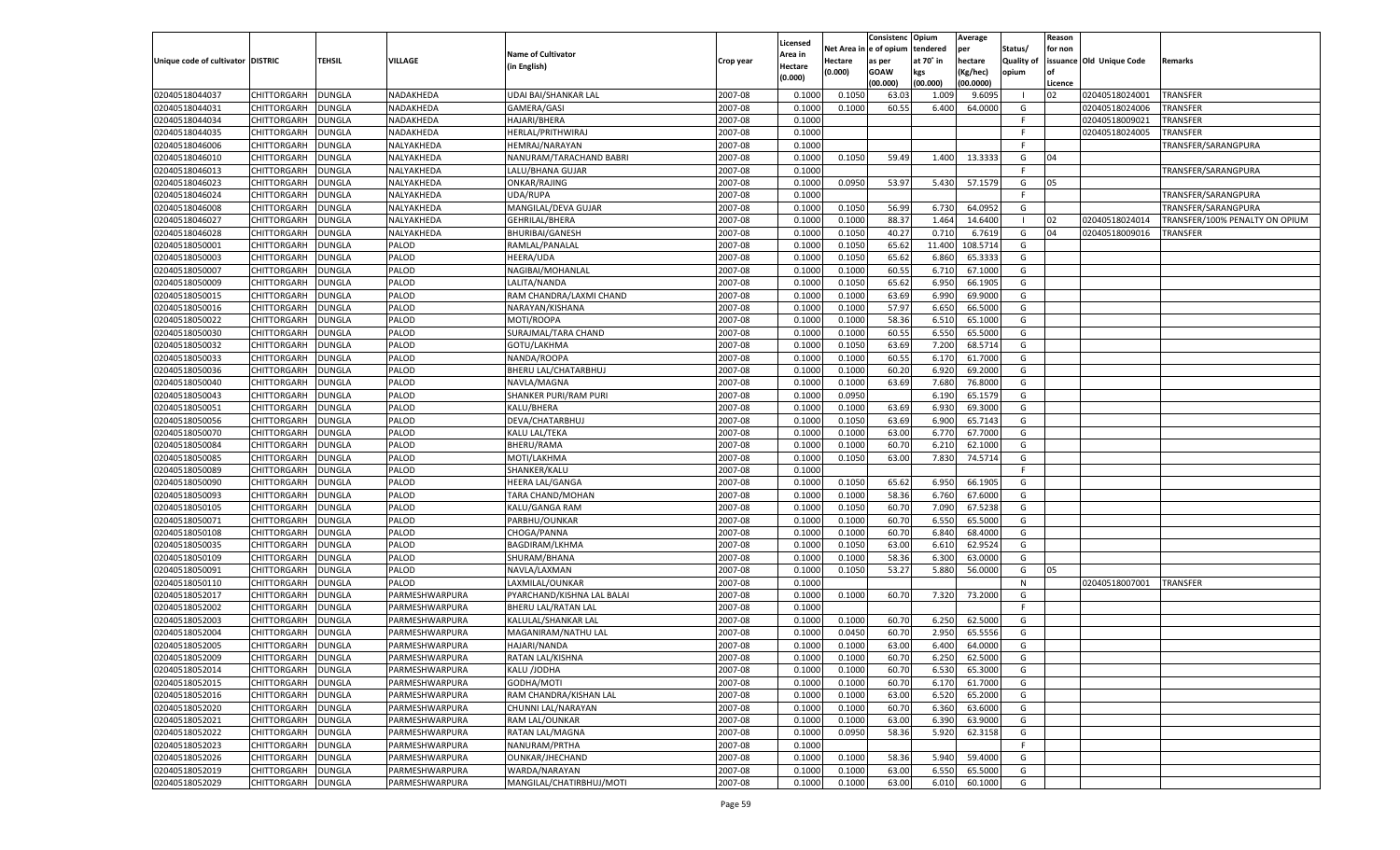|                                   |                      |               |                  |                             |           |          |            | Consistenc Opium |           | Average   |                   | Reason  |                          |                    |
|-----------------------------------|----------------------|---------------|------------------|-----------------------------|-----------|----------|------------|------------------|-----------|-----------|-------------------|---------|--------------------------|--------------------|
|                                   |                      |               |                  |                             |           | Licensed | Net Area i | l e of opium     | tendered  | per       | Status/           | for non |                          |                    |
| Unique code of cultivator DISTRIC |                      | TEHSIL        | VILLAGE          | <b>Name of Cultivator</b>   | Crop year | Area in  | Hectare    | as per           | at 70° in | hectare   | <b>Quality of</b> |         | issuance Old Unique Code | Remarks            |
|                                   |                      |               |                  | (in English)                |           | Hectare  | (0.000)    | <b>GOAW</b>      | kgs       | (Kg/hec)  | opium             | nf      |                          |                    |
|                                   |                      |               |                  |                             |           | (0.000)  |            | (00.000)         | (00.000)  | (00.0000) |                   | Licence |                          |                    |
| 02040518052032                    | CHITTORGARH          | <b>DUNGLA</b> | PARMESHWARPURA   | <b>BHANA/LALU</b>           | 2007-08   | 0.1000   | 0.1000     | 60.70            | 6.210     | 62.1000   | G                 |         |                          |                    |
| 02040518052033                    | CHITTORGARH          | DUNGLA        | PARMESHWARPURA   | <b>UDA/MEGHA</b>            | 2007-08   | 0.1000   | 0.1000     | 60.20            | 6.220     | 62.2000   | G                 |         |                          |                    |
| 02040518052001                    | CHITTORGARH          | <b>DUNGLA</b> | PARMESHWARPURA   | BHERULAL/UDA                | 2007-08   | 0.1000   | 0.1000     | 46.38            | 1.060     | 10.6000   | - 1               | 02      |                          |                    |
| 02040518052027                    |                      |               |                  |                             |           |          |            |                  |           |           |                   |         |                          |                    |
|                                   | CHITTORGARH          | DUNGLA        | PARMESHWARPURA   | LAXMI RAM/NANDA             | 2007-08   | 0.1000   | 0.1000     | 60.70            | 1.580     | 15.8000   | G                 | 04      |                          |                    |
| 02040518052034                    | CHITTORGARH          | DUNGLA        | PARMESHWARPURA   | <b>BHERU LAL/BHEEMA</b>     | 2007-08   | 0.1000   | 0.1000     | 58.36            | 6.100     | 61.0000   | G                 |         | 02040518043021           | <b>TRANSFER</b>    |
| 02040518052035                    | CHITTORGARH          | DUNGLA        | PARMESHWARPURA   | LAXMAN LAL/LAKHMA           | 2007-08   | 0.1000   |            |                  |           |           | F                 |         | 02040518043025           | TRANSFER           |
| 02040518052036                    | CHITTORGARH          | DUNGLA        | PARMESHWARPURA   | AMRCHAND/UDHA               | 2007-08   | 0.1000   |            |                  |           |           | F                 |         | 02040518043002           | TRANSFER           |
| 02040518052037                    | CHITTORGARH          | DUNGLA        | PARMESHWARPURA   | UDAI LAL/GASHI LAL          | 2007-08   | 0.1000   |            |                  |           |           | F                 |         | 02040518008003           | TRANSFER           |
| 02040518053019                    | CHITTORGARH          | DUNGLA        | PIRANA           | PARASRAM/PREAM CHAND        | 2007-08   | 0.1000   | 0.1000     | 60.55            | 6.640     | 66.4000   | G                 |         |                          |                    |
| 02040518053036                    | CHITTORGARH          | DUNGLA        | PIRANA           | SHAMBHU LAL/GANGA RAM       | 2007-08   | 0.1000   |            |                  |           |           | F.                |         |                          |                    |
| 02040518053006                    | CHITTORGARH          | DUNGLA        | PIRANA           | SHYAM LAL/SHVRAM            | 2007-08   | 0.1000   | 0.1000     | 56.99            | 5.960     | 59.6000   | G                 |         |                          |                    |
| 02040518053014                    | CHITTORGARH          | DUNGLA        | PIRANA           | LACHHU BAI/PARSHRAM         | 2007-08   | 0.1000   |            |                  |           |           | F.                |         |                          |                    |
| 02040518053015                    | CHITTORGARH          | DUNGLA        | PIRANA           | <b>HEERA LAL/BHERA</b>      | 2007-08   | 0.1000   | 0.1000     | 56.99            | 5.800     | 58.0000   | G                 |         |                          |                    |
| 02040518053016                    | CHITTORGARH          | DUNGLA        | PIRANA           | SHVARAM/OUNKAR LAL          | 2007-08   | 0.1000   | 0.1000     | 57.97            | 6.070     | 60.7000   | G                 |         |                          |                    |
| 02040518053023                    | CHITTORGARH          | <b>DUNGLA</b> | PIRANA           | HANGAMIBAI/KISHAN LAL       | 2007-08   | 0.1000   |            |                  |           |           | F                 |         |                          |                    |
| 02040518053053                    | CHITTORGARH          | DUNGLA        | PIRANA           | RAJA/MITHU                  | 2007-08   | 0.1000   |            |                  |           |           | F.                |         |                          |                    |
|                                   | CHITTORGARH          | <b>DUNGLA</b> | PIRANA           |                             | 2007-08   | 0.1000   | 0.1000     | 57.97            | 5.980     | 59.8000   | G                 |         |                          |                    |
| 02040518053055                    |                      |               |                  | WARDI BAI/OUNKAR            |           |          |            |                  |           |           |                   |         |                          |                    |
| 02040518053069                    | CHITTORGARH          | DUNGLA        | PIRANA           | BHERULAL/KISHANLAL          | 2007-08   | 0.1000   | 0.0150     | 63.69            | 1.190     | 79.3333   | G                 |         |                          |                    |
| 02040518053033                    | CHITTORGARH          | <b>DUNGLA</b> | PIRANA           | PRTHA/UDHA                  | 2007-08   | 0.1000   |            |                  |           |           | F                 |         |                          |                    |
| 02040518053040                    | CHITTORGARH          | DUNGLA        | PIRANA           | MANGU/BHURA                 | 2007-08   | 0.1000   | 0.1000     | 60.55            | 6.180     | 61.8000   | G                 |         |                          |                    |
| 02040518053048                    | CHITTORGARH          | <b>DUNGLA</b> | PIRANA           | <b>GOKAL/KANIRAM</b>        | 2007-08   | 0.1000   | 0.1000     | 57.07            | 5.480     | 54.8000   | G                 | 04      |                          |                    |
| 02040518053045                    | CHITTORGARH          | DUNGLA        | PIRANA           | <b>GASHI LAL/CHUNNI LAL</b> | 2007-08   | 0.1000   | 0.1000     | 60.55            | 6.180     | 61.8000   | G                 |         |                          |                    |
| 02040518054021                    | CHITTORGARH          | <b>DUNGLA</b> | RAWATPURA        | <b>SHV RAM/AMRA</b>         | 2007-08   | 0.1000   | 0.1000     | 60.55            | 6.930     | 69.3000   | G                 |         |                          |                    |
| 02040518054003                    | CHITTORGARH          | <b>DUNGLA</b> | <b>RAWATPURA</b> | <b>KANNI RAM/MOTI</b>       | 2007-08   | 0.1000   | 0.1050     | 56.99            | 6.180     | 58.8571   | G                 |         |                          |                    |
| 02040518054004                    | CHITTORGARH          | <b>DUNGLA</b> | RAWATPURA        | <b>BHAGGA/GOKEL</b>         | 2007-08   | 0.1000   | 0.1050     | 53.02            | 6.400     | 60.9524   | G                 | 05      |                          |                    |
| 02040518054005                    | CHITTORGARH          | <b>DUNGLA</b> | RAWATPURA        | GHASI/MODA                  | 2007-08   | 0.1000   | 0.1000     | 56.99            | 6.240     | 62.4000   | G                 |         |                          |                    |
| 02040518054006                    | CHITTORGARH          | <b>DUNGLA</b> | RAWATPURA        | RATAN LAL/BHERU LAL         | 2007-08   | 0.1000   | 0.1000     | 56.99            | 6.120     | 61.2000   | G                 |         |                          |                    |
| 02040518054011                    | CHITTORGARH          | <b>DUNGLA</b> | RAWATPURA        | NANDA/LAXMAN                | 2007-08   | 0.1000   | 0.1000     | 60.55            | 6.840     | 68.4000   | G                 |         |                          |                    |
| 02040518054033                    | CHITTORGARH          | <b>DUNGLA</b> | RAWATPURA        | DALU/KANA                   | 2007-08   | 0.1000   | 0.1000     | 56.99            | 6.520     | 65.2000   | G                 |         |                          |                    |
| 02040518054035                    | CHITTORGARH          |               | RAWATPURA        | NARAYAN/PRTHA               | 2007-08   | 0.1000   | 0.1050     | 60.55            | 6.860     | 65.3333   | G                 |         |                          |                    |
|                                   |                      | DUNGLA        |                  |                             |           |          |            |                  |           |           | F                 |         |                          |                    |
| 02040518056001                    | CHITTORGARH          | DUNGLA        | SARANGPURA       | RATANLAL/KALU LAI           | 2007-08   | 0.1000   |            |                  |           |           |                   |         |                          |                    |
| 02040518056002                    | CHITTORGARH          | DUNGLA        | SARANGPURA       | BHERA/HAMERA                | 2007-08   | 0.1000   | 0.1000     | 57.97            | 6.160     | 61.6000   | G                 |         |                          |                    |
| 02040518056003                    | CHITTORGARH          | DUNGLA        | SARANGPURA       | KUKA/BHERA                  | 2007-08   | 0.1000   |            |                  |           |           | F                 |         |                          | <b>NAME CHANGE</b> |
| 02040518056004                    | CHITTORGARH          | <b>DUNGLA</b> | SARANGPURA       | SAV LAL/GOTTU               | 2007-08   | 0.1000   | 0.0250     | 65.62            | 1.680     | 67.2000   | G                 |         |                          |                    |
| 02040518056019                    | CHITTORGARH          | DUNGLA        | SARANGPURA       | RAMIBAI/BHERULAL            | 2007-08   | 0.1000   | 0.0250     | 57.97            | 1.480     | 59.2000   | G                 |         |                          |                    |
| 02040518056020                    | CHITTORGARH          | DUNGLA        | SARANGPURA       | MOTILAL/BHURAJI BHRAMAN     | 2007-08   | 0.1000   | 0.1000     | 65.62            | 1.900     | 19.0000   | G                 | 04      |                          |                    |
| 02040518056022                    | CHITTORGARH          | DUNGLA        | SARANGPURA       | BHERA/KAJODNATH             | 2007-08   | 0.1000   | 0.1000     | 57.97            | 6.050     | 60.5000   | G                 |         | 02040518008006           | <b>TRANSFER</b>    |
| 02040518057002                    | CHITTORGARH          | DUNGLA        | SEMLIYA-4        | KANA/NATHU                  | 2007-08   | 0.1000   | 0.1000     | 60.55            | 5.930     | 59.3000   | G                 |         |                          | TRANSFER/DUNGLA    |
| 02040518057001                    | CHITTORGARH          | DUNGLA        | SEMLIYA-4        | NAVALRAM/KANA               | 2007-08   | 0.1000   | 0.1000     | 56.99            | 5.510     | 55.1000   | G                 | 04      |                          |                    |
| 02040518057003                    | CHITTORGARH          | DUNGLA        | SEMLIYA-4        | BHERA/BHANA MAEGHWAL        | 2007-08   | 0.1000   | 0.1000     | 57.07            | 1.130     | 11.3000   |                   | 02      |                          |                    |
| 02040518057009                    | CHITTORGARH          | DUNGLA        | SEMLIYA-4        | VARDA/KISHOR                | 2007-08   | 0.1000   | 0.0950     | 56.99            | 5.180     | 54.5263   | G                 | 04      |                          |                    |
| 02040518057010                    | CHITTORGARH          | DUNGLA        | SEMLIYA-4        | KARANSINGH/SHADULSINGH      | 2007-08   | 0.1000   | 0.1000     | 56.24            | 1.210     | 12.1000   |                   | 02      |                          |                    |
| 02040518057013                    | CHITTORGARH          | DUNGLA        | SEMLIYA-4        | <b>BAGDIRAM/KERING</b>      | 2007-08   | 0.1000   | 0.1000     | 63.33            | 0.990     | 9.9000    |                   | 02      |                          |                    |
| 02040518057020                    | CHITTORGARH          | DUNGLA        | SEMLIYA-4        | JAYCHAND/HEERA              | 2007-08   | 0.1000   | 0.0950     | 51.21            | 0.800     | 8.4211    |                   | 02      |                          |                    |
| 02040518057031                    | CHITTORGARH          | DUNGLA        | SEMLIYA-4        | UDAIPURI/DHULPURI           | 2007-08   | 0.1000   | 0.1050     | 60.86            | 0.920     | 8.7619    |                   | 02      |                          |                    |
|                                   |                      |               |                  |                             |           |          |            |                  |           |           |                   |         |                          |                    |
| 02040518057050                    | CHITTORGARH   DUNGLA |               | SEMLIYA-4        | MOHAN/KIKA                  | 2007-08   | 0.1000   | 0.1000     | 56.99            | 5.900     | 59.0000   | G                 |         |                          | TRANSFER/DUNGLA    |
| 02040518057064                    | CHITTORGARH          | <b>DUNGLA</b> | SEMLIYA-4        | JEETMAL//GANGA              | 2007-08   | 0.1000   | 0.1000     | 53.91            | 5.400     | 54.0000   | G                 | 04      |                          |                    |
| 02040518057079                    | CHITTORGARH          | <b>DUNGLA</b> | SEMLIYA-4        | GOPAL/KALU                  | 2007-08   | 0.1000   | 0.1000     | 58.08            | 1.450     | 14.5000   |                   | 02      |                          |                    |
| 02040518058010                    | CHITTORGARH          | <b>DUNGLA</b> | SETHWANA         | MANGI LAL/UDAI LAL          | 2007-08   | 0.1000   | 0.1000     | 65.62            | 7.320     | 73.2000   | G                 |         |                          |                    |
| 02040518058011                    | CHITTORGARH          | <b>DUNGLA</b> | <b>SETHWANA</b>  | GASHI/CHATARBHUJ            | 2007-08   | 0.1000   | 0.1000     | 48.93            | 2.275     | 22.7500   |                   | 02      |                          |                    |
| 02040518058023                    | CHITTORGARH          | <b>DUNGLA</b> | SETHWANA         | HAR LAL/MANA                | 2007-08   | 0.1000   |            |                  |           |           | F                 |         |                          |                    |
| 02040518058008                    | CHITTORGARH          | <b>DUNGLA</b> | <b>SETHWANA</b>  | OUNKAR DASS/UDAI RAM DAS    | 2007-08   | 0.1000   | 0.1000     | 57.97            | 6.270     | 62.7000   | G                 |         |                          |                    |
| 02040518058013                    | CHITTORGARH          | DUNGLA        | SETHWANA         | MITHU LAL/GAMERA            | 2007-08   | 0.1000   |            |                  |           |           | F.                |         |                          |                    |
| 02040518058017                    | CHITTORGARH          | <b>DUNGLA</b> | <b>SETHWANA</b>  | UDA/GAMERA                  | 2007-08   | 0.1000   | 0.1000     | 63.69            | 6.620     | 66.2000   | G                 |         |                          |                    |
| 02040518058018                    | CHITTORGARH          | <b>DUNGLA</b> | <b>SETHWANA</b>  | SHANKER/DHANNA              | 2007-08   | 0.1000   | 0.1000     | 56.99            | 6.610     | 66.1000   | G                 |         |                          |                    |
| 02040518058019                    | CHITTORGARH          | <b>DUNGLA</b> | SETHWANA         | NATHU/HEMA                  | 2007-08   | 0.1000   | 0.1000     | 53.97            | 6.450     | 64.5000   | G                 | 05      |                          |                    |
|                                   |                      |               |                  |                             |           |          |            |                  |           |           |                   |         |                          |                    |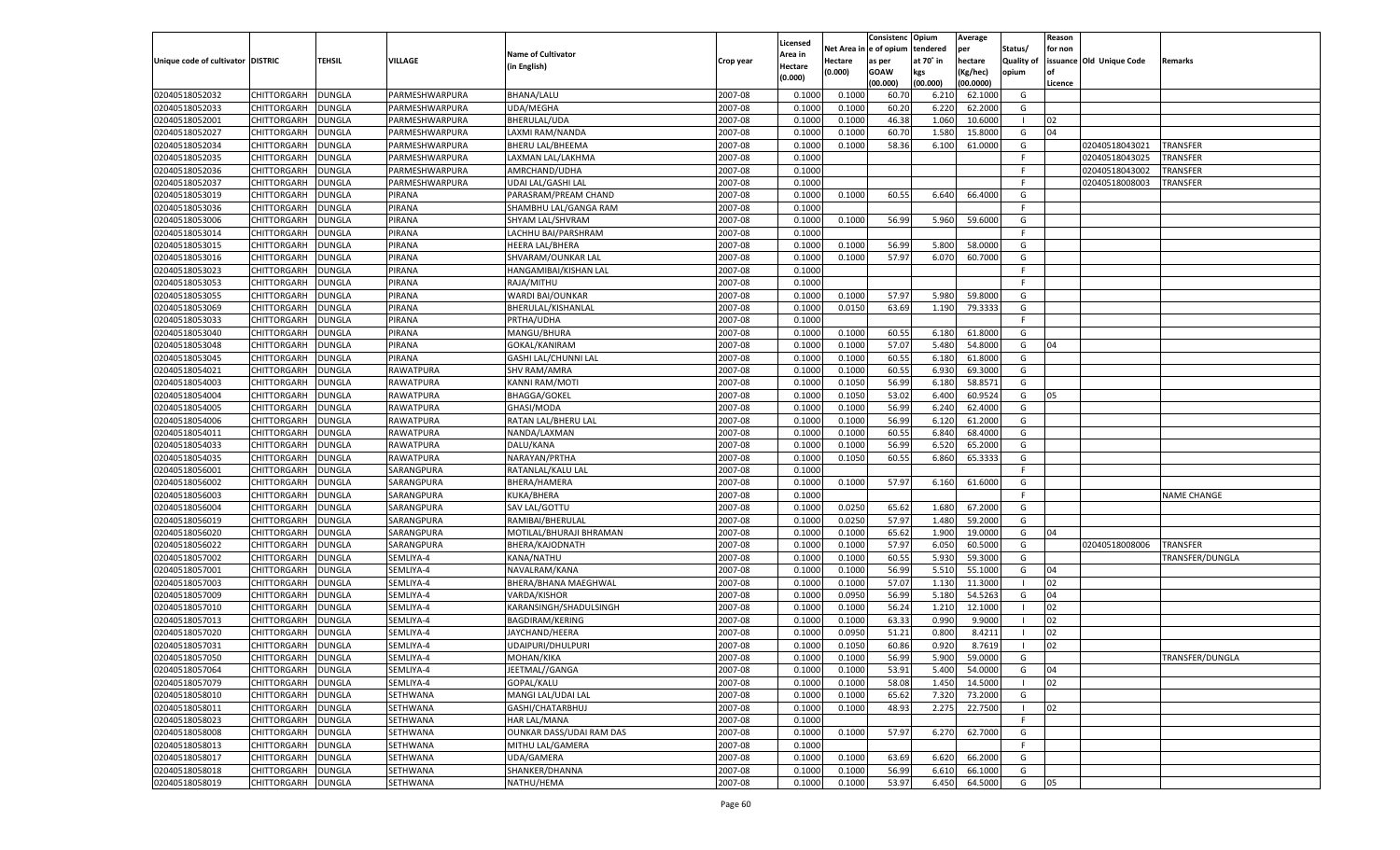|                                   |                                          |               |                 |                                            |           |                           |          | Consistenc  | Opium     | Average   |                   | Reason  |                          |                    |
|-----------------------------------|------------------------------------------|---------------|-----------------|--------------------------------------------|-----------|---------------------------|----------|-------------|-----------|-----------|-------------------|---------|--------------------------|--------------------|
|                                   |                                          |               |                 | <b>Name of Cultivator</b>                  |           | Licensed                  | Net Area | e of opium  | tendered  | per       | Status/           | for non |                          |                    |
| Unique code of cultivator DISTRIC |                                          | <b>TEHSIL</b> | VILLAGE         | (in English)                               | Crop year | <b>Area in</b><br>Hectare | Hectare  | as per      | at 70° in | hectare   | <b>Quality of</b> |         | issuance Old Unique Code | Remarks            |
|                                   |                                          |               |                 |                                            |           | (0.000)                   | (0.000)  | <b>GOAW</b> | kgs       | (Kg/hec)  | opium             |         |                          |                    |
|                                   |                                          |               |                 |                                            |           |                           |          | (00.000)    | (00.000)  | (00.0000) |                   | Licence |                          |                    |
| 02040518058025                    | CHITTORGARH                              | <b>DUNGLA</b> | SETHWANA        | RATAN LAL/MOHAN DAS                        | 2007-08   | 0.1000                    | 0.1000   | 56.99       | 6.100     | 61.0000   | G                 |         |                          |                    |
| 02040518058034                    | CHITTORGARH                              | DUNGLA        | SETHWANA        | <b>GANGA RAM/DOLA</b>                      | 2007-08   | 0.1000                    | 0.0900   | 56.99       | 5.530     | 61.4444   | G                 |         | 02040518051038           | TRANSFER           |
| 02040518058035                    | CHITTORGARH                              | DUNGLA        | SETHWANA        | AMBHA LAL/BHURA LAL                        | 2007-08   | 0.1000                    | 0.1000   | 57.99       | 6.250     | 62.5000   | G                 |         | 02040518051027           | TRANSFER           |
| 02040518059009                    | CHITTORGARH                              | DUNGLA        | SUJAKHEDA       | TULSIRAM/MODA                              | 2007-08   | 0.1000                    | 0.1000   | 65.62       | 7.190     | 71.9000   | G                 |         |                          |                    |
| 02040518059026                    | CHITTORGARH                              | DUNGLA        | SUJAKHEDA       | KALULAL/BHERA                              | 2007-08   | 0.1000                    |          |             |           |           | F.                |         |                          |                    |
| 02040518059018                    | CHITTORGARH                              | DUNGLA        | SUJAKHEDA       | RAMLAL/CHUNILAL                            | 2007-08   | 0.1000                    | 0.1000   | 60.55       | 6.030     | 60.3000   | G                 |         |                          |                    |
| 02040518059025                    | CHITTORGARH                              | DUNGLA        | SUJAKHEDA       | KHUMANIBAI/ODA                             | 2007-08   | 0.1000                    | 0.1000   | 60.55       | 6.580     | 65.8000   | G                 |         |                          |                    |
| 02040518059033                    | CHITTORGARH                              | DUNGLA        | SUJAKHEDA       | KAILASHBAI/SOHANLAL                        | 2007-08   | 0.1000                    | 0.1050   | 63.69       | 7.340     | 69.9048   | G                 |         |                          |                    |
| 02040518059004                    | CHITTORGARH                              | DUNGLA        | SUJAKHEDA       | KISHANIBAI/CHUNA                           | 2007-08   | 0.1000                    | 0.1000   | 57.97       | 5.840     | 58.4000   | G                 |         |                          |                    |
| 02040518059040                    | CHITTORGARH                              | DUNGLA        | SUJAKHEDA       | BHURIBAI/MAGNIRAM                          | 2007-08   | 0.1000                    |          |             |           |           | F.                |         |                          |                    |
| 02040518059023                    | CHITTORGARH                              | DUNGLA        | SUJAKHEDA       | <b>BHAGVAN/SHO RAM</b>                     | 2007-08   | 0.1000                    | 0.0950   | 56.99       | 1.860     | 19.578    | G                 | 04      |                          |                    |
| 02040518062098                    | CHITTORGARH                              | DUNGLA        | TALAWADA        | SANTI LAL/MOHAN LAL                        | 2007-08   | 0.1000                    | 0.1000   | 65.62       | 7.710     | 77.1000   | G                 |         |                          |                    |
| 02040518062023                    | CHITTORGARH                              | DUNGLA        | <b>TALAWADA</b> | PYAR CHAND/HANSRAJ                         | 2007-08   | 0.1000                    | 0.1000   | 63.69       | 7.090     | 70.9000   | G                 |         |                          |                    |
| 02040518062001                    | CHITTORGARH                              | DUNGLA        | TALAWADA        | PREAM CHAND/GOTTU DHAKAD                   | 2007-08   | 0.1000                    | 0.1000   | 63.00       | 6.650     | 66.5000   | G                 |         |                          |                    |
| 02040518062002                    | CHITTORGARH                              | <b>DUNGLA</b> | TALAWADA        | NIRBHE SINGH/AMAR SINGH                    | 2007-08   | 0.1000                    | 0.1050   | 65.62       | 7.270     | 69.2381   | G                 |         |                          |                    |
| 02040518062004                    | CHITTORGARH                              | DUNGLA        | TALAWADA        | ANCHI BAI/RAM LAL                          | 2007-08   | 0.1000                    |          |             |           |           | F.                |         |                          |                    |
| 02040518062005                    | CHITTORGARH                              | <b>DUNGLA</b> | TALAWADA        | CHOGA LAL/VANDA                            | 2007-08   | 0.1000                    | 0.1000   | 58.36       | 1.290     | 12.9000   | G                 | 04      |                          |                    |
| 02040518062008                    | CHITTORGARH                              | DUNGLA        | TALAWADA        | PRBHULAL/BHANWAR LAL                       | 2007-08   | 0.1000                    |          |             |           |           | F.                |         |                          |                    |
| 02040518062009                    | CHITTORGARH                              | <b>DUNGLA</b> | TALAWADA        | SANTI LAL/WARDI CHAND                      | 2007-08   | 0.1000                    |          |             |           |           | F.                |         |                          |                    |
| 02040518062011                    | CHITTORGARH                              | DUNGLA        | TALAWADA        | LAXMAN SINGH/AMAR SINGH                    | 2007-08   | 0.1000                    |          |             |           |           | F.                |         |                          |                    |
| 02040518062012                    | CHITTORGARH                              | <b>DUNGLA</b> | TALAWADA        | RAJI BAI/PRTHA                             | 2007-08   | 0.1000                    | 0.1000   | 63.00       | 7.180     | 71.8000   | G                 |         |                          |                    |
| 02040518062013                    | CHITTORGARH                              | DUNGLA        | TALAWADA        | KESIBAI/NARAYAN                            | 2007-08   | 0.1000                    | 0.1000   | 63.00       | 6.850     | 68.5000   | G                 |         |                          |                    |
| 02040518062014                    | CHITTORGARH                              | <b>DUNGLA</b> | TALAWADA        | BHANWAR LAL/MOHAN LAL                      | 2007-08   | 0.1000                    | 0.1000   | 63.00       | 6.700     | 67.0000   | G                 |         |                          |                    |
| 02040518062015                    | CHITTORGARH                              | DUNGLA        | TALAWADA        | MADHU LAL/HUKMI CHAND                      | 2007-08   | 0.1000                    | 0.1000   | 60.70       | 6.890     | 68.9000   | G                 |         |                          |                    |
| 02040518062016                    | CHITTORGARH                              | DUNGLA        | TALAWADA        | NARAYAN/HARI RAM                           | 2007-08   | 0.1000                    |          |             |           |           | F                 |         |                          |                    |
| 02040518062017                    | CHITTORGARH                              | DUNGLA        | TALAWADA        | DEVI LAL/HAR LAL                           | 2007-08   | 0.1000                    | 0.1000   | 58.36       | 6.140     | 61.4000   | G                 |         |                          |                    |
| 02040518062019                    | CHITTORGARH                              | <b>DUNGLA</b> | TALAWADA        | PARBHU LAL/GOTTU                           | 2007-08   | 0.1000                    |          |             |           |           | F.                |         |                          |                    |
| 02040518062018                    | CHITTORGARH                              | DUNGLA        | TALAWADA        | MOHAN LAL/NARAYAN                          | 2007-08   | 0.1000                    | 0.1000   | 65.00       | 7.420     | 74.2000   | G                 |         |                          |                    |
| 02040518062022                    | CHITTORGARH                              | DUNGLA        | TALAWADA        | KAJODH/BHANA                               | 2007-08   | 0.1000                    | 0.1000   | 69.05       | 7.240     | 72.4000   | G                 |         |                          |                    |
| 02040518062024                    | CHITTORGARH                              | <b>DUNGLA</b> | TALAWADA        | UDHE LAL/NARAYN                            | 2007-08   | 0.1000                    | 0.1000   | 63.00       | 7.110     | 71.1000   | G                 |         |                          |                    |
| 02040518062027                    | CHITTORGARH                              | <b>DUNGLA</b> | TALAWADA        | <b>BHANAWAR LAL/MEGA</b>                   | 2007-08   | 0.1000                    | 0.0500   | 60.70       | 3.250     | 65.0000   | G                 |         |                          |                    |
| 02040518062028                    | CHITTORGARH                              | <b>DUNGLA</b> | TALAWADA        | BHANWAR LAL/JAGNNTH                        | 2007-08   | 0.1000                    |          |             |           |           | F                 |         |                          |                    |
| 02040518062029                    | CHITTORGARH                              | <b>DUNGLA</b> | TALAWADA        | RATAN LAL/NARAYAN                          | 2007-08   | 0.1000                    |          |             |           |           | F.                |         |                          |                    |
| 02040518062033                    | CHITTORGARH                              | <b>DUNGLA</b> | TALAWADA        | JAGNNATH/TULSIRAM                          | 2007-08   | 0.1000                    | 0.1000   | 58.36       | 6.390     | 63.9000   | G                 |         |                          |                    |
| 02040518062035                    | <b>CHITTORGARH</b>                       | <b>DUNGLA</b> | TALAWADA        | JAGDISH CHAND/MOHAN LAL                    | 2007-08   | 0.1000                    | 0.1000   | 63.00       | 7.510     | 75.1000   | G                 |         |                          |                    |
| 02040518062038                    | CHITTORGARH                              | <b>DUNGLA</b> | TALAWADA        | LAL CHAND/KESRIMAL                         | 2007-08   | 0.1000                    | 0.1000   | 58.36       | 6.37      | 63.7000   | G                 |         |                          |                    |
| 02040518062040                    | CHITTORGARH                              | <b>DUNGLA</b> | TALAWADA        | LEELABAI/DULESHANKAR                       | 2007-08   | 0.1000                    | 0.1000   | 63.00       | 6.920     | 69.2000   | G                 |         |                          | <b>NAME CHANGE</b> |
| 02040518062049                    | CHITTORGARH                              | DUNGLA        | TALAWADA        | GOPILAL/DAYARAM                            | 2007-08   | 0.1000                    |          |             |           |           | F.                |         |                          |                    |
| 02040518062059                    | CHITTORGARH                              | <b>DUNGLA</b> | TALAWADA        | BHAGWANLAL/LAXMAN                          | 2007-08   | 0.1000                    |          |             |           |           | F.                |         |                          |                    |
| 02040518062060                    | CHITTORGARH                              | <b>DUNGLA</b> | TALAWADA        | <b>FAHTE SINGH/BHIM SINGH</b>              | 2007-08   | 0.1000                    |          |             |           |           | F.                |         |                          |                    |
| 02040518062061                    | CHITTORGARH                              | <b>DUNGLA</b> | TALAWADA        | UDHE LAL/DAL CHAND                         | 2007-08   | 0.1000                    | 0.1000   | 58.36       | 6.610     | 66.1000   | G                 |         |                          |                    |
| 02040518062064                    | CHITTORGARH                              | DUNGLA        | TALAWADA        | NANU RAM/MOTI MEGVAL                       | 2007-08   | 0.1000                    |          |             |           |           | F.                |         |                          |                    |
| 02040518062066                    | CHITTORGARH                              | <b>DUNGLA</b> | TALAWADA        | NARAYAN/RADHA KISHAN                       | 2007-08   | 0.1000                    |          |             |           |           | F.                |         |                          |                    |
| 02040518062068                    | CHITTORGARH                              | DUNGLA        | TALAWADA        | <b>BHAGIRTH/CHMPA LAL</b>                  | 2007-08   | 0.1000                    | 0.1000   | 63.00       | 6.620     | 66.2000   | G                 |         |                          |                    |
| 02040518062071                    | CHITTORGARH                              | <b>DUNGLA</b> | TALAWADA        | <b>GOPI LAL/DULA</b>                       | 2007-08   | 0.1000                    | 0.1000   | 58.36       | 6.530     | 65.3000   | G                 |         |                          |                    |
| 02040518062080                    | CHITTORGARH DUNGLA                       |               | <b>TALAWADA</b> | BHANWAR LAL/DEVI LAL                       | 2007-08   | 0.1000                    | 0.0950   | 63.00       | 7.260     | 76.4211   | G                 |         |                          |                    |
|                                   |                                          |               |                 |                                            |           |                           |          |             |           |           |                   |         |                          |                    |
| 02040518062087                    | <b>CHITTORGARH</b><br><b>CHITTORGARH</b> | <b>DUNGLA</b> | TALAWADA        | KHUMAN SINGH/NARAYAN SINGH                 | 2007-08   | 0.1000                    | 0.1000   | 58.36       | 6.050     | 60.5000   | G                 |         |                          |                    |
| 02040518062091<br>02040518062096  |                                          | <b>DUNGLA</b> | TALAWADA        | TULSIRAM/BHANWAR LAL<br>MANGI LAL/DEVI LAL | 2007-08   | 0.1000                    |          |             |           |           | F.                |         |                          |                    |
|                                   | <b>CHITTORGARH</b>                       | <b>DUNGLA</b> | TALAWADA        |                                            | 2007-08   | 0.1000                    | 0.1000   | 58.36       | 6.400     | 64.0000   | G                 |         |                          |                    |
| 02040518062097                    | <b>CHITTORGARH</b>                       | <b>DUNGLA</b> | TALAWADA        | UDHE LAL/JAGNNTH                           | 2007-08   | 0.1000                    |          |             |           |           | F.                |         |                          |                    |
| 02040518062104                    | <b>CHITTORGARH</b>                       | <b>DUNGLA</b> | TALAWADA        | PYARCHNAD/JAYCHAND                         | 2007-08   | 0.1000                    |          |             |           |           | F                 |         |                          |                    |
| 02040518062106                    | <b>CHITTORGARH</b>                       | <b>DUNGLA</b> | TALAWADA        | PARBHULAL/MODA                             | 2007-08   | 0.1000                    |          |             |           |           | F.                |         |                          |                    |
| 02040518062109                    | <b>CHITTORGARH</b>                       | <b>DUNGLA</b> | TALAWADA        | NANURAM/MODA                               | 2007-08   | 0.1000                    | 0.1000   | 63.00       | 6.920     | 69.2000   | G                 |         |                          |                    |
| 02040518062113                    | <b>CHITTORGARH</b>                       | <b>DUNGLA</b> | TALAWADA        | NANALAL/BHERA                              | 2007-08   | 0.1000                    | 0.1000   | 58.36       | 6.070     | 60.7000   | G                 |         |                          |                    |
| 02040518062114                    | <b>CHITTORGARH</b>                       | <b>DUNGLA</b> | <b>TALAWADA</b> | FTHESINGH/NAHARSINGH                       | 2007-08   | 0.1000                    | 0.0950   | 58.36       | 5.730     | 60.3158   | G                 |         |                          |                    |
| 02040518062115                    | <b>CHITTORGARH</b>                       | <b>DUNGLA</b> | <b>TALAWADA</b> | RATANLAL\MOTILAL                           | 2007-08   | 0.1000                    | 0.1000   | 58.36       | 6.320     | 63.2000   | G                 |         |                          |                    |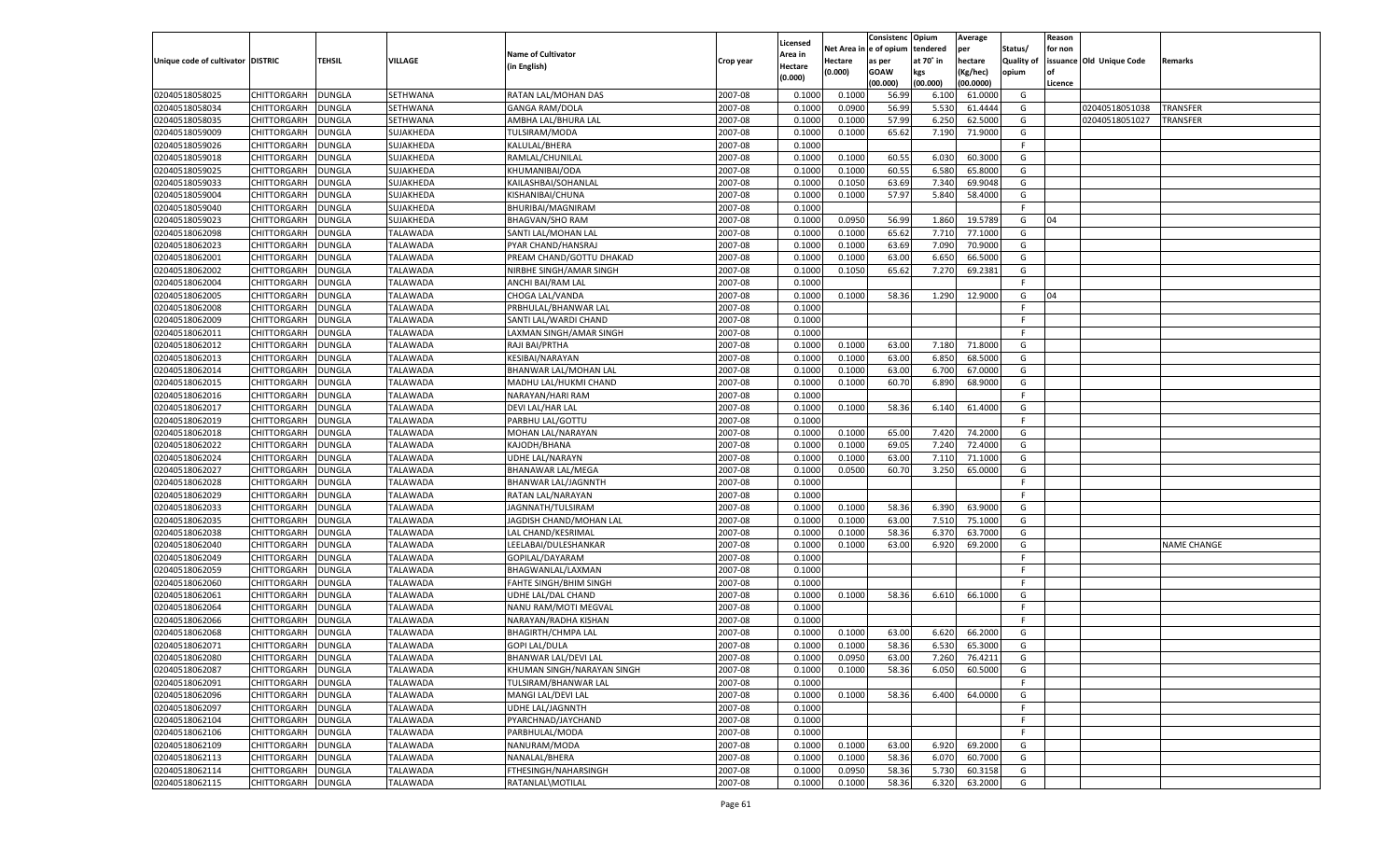| Licensed<br>Net Area i<br>l e of opium<br>tendered<br>per<br>Status/<br>for non<br><b>Name of Cultivator</b><br>Area in<br>at 70° in<br><b>Quality of</b><br>issuance Old Unique Code<br>Unique code of cultivator DISTRIC<br>TEHSIL<br>VILLAGE<br>Crop year<br>Hectare<br>as per<br>hectare<br>Remarks<br>(in English)<br>Hectare<br>(0.000)<br><b>GOAW</b><br>kgs<br>(Kg/hec)<br>opium<br><b>of</b><br>(0.000)<br>(00.000)<br>(00.000)<br>(00.0000)<br>Licence<br>02040518062116<br>CHITTORGARH<br><b>DUNGLA</b><br><b>TALAWADA</b><br>KUBHERSINGH/BAWANISINGH<br>2007-08<br>0.1000<br>0.1000<br>60.70<br>6.270<br>62.7000<br>G<br>02040518063010<br>2007-08<br>60.55<br>CHITTORGARH<br>DUNGLA<br>TEELAKHEDA-4<br>SHUVAGIBAI/MOTI LAL<br>0.1000<br>0.1000<br>6.560<br>65.6000<br>G<br><b>NEW NAME</b><br>02040518063002<br>TEELAKHEDA-4<br>2007-08<br>60.55<br>65.3000<br>CHITTORGARH<br>DUNGLA<br>AMBHA LAL/BHANA<br>0.1000<br>0.1000<br>6.530<br>G<br>02040518063003<br>2007-08<br>CHITTORGARH<br>DUNGLA<br>TEELAKHEDA-4<br>KANNIRAM/OUNKAR<br>0.1000<br>F.<br>02040518063009<br>TEELAKHEDA-4<br>2007-08<br>0.1000<br>57.97<br>64.1000<br>CHITTORGARH<br>DUNGLA<br><b>OUNKAR LAL/KALU</b><br>0.1000<br>6.410<br>G<br>02040518063008<br>2007-08<br>56.99<br>CHITTORGARH<br>DUNGLA<br>TEELAKHEDA-4<br>BHERULAL/SHORAM<br>0.1000<br>0.1000<br>6.140<br>61.4000<br>G<br>02040518063007<br>TEELAKHEDA-4<br><b>OUKAR/PRTHA</b><br>2007-08<br>0.1000<br>60.55<br>6.510<br>CHITTORGARH<br>DUNGLA<br>0.1000<br>65.1000<br>G<br><b>NAME CHANGE</b><br>02040518063019<br>2007-08<br>57.99<br>6.420<br>CHITTORGARH<br>DUNGLA<br>TEELAKHEDA-4<br><b>UDAI LAL/BHANA</b><br>0.1000<br>0.1000<br>64.2000<br>G<br>02040518063023<br>2007-08<br>0.1000<br>60.55<br>CHITTORGARH<br>DUNGLA<br>TEELAKHEDA-4<br>AMBA LAL/DEVA<br>0.1000<br>6.160<br>61.6000<br>G<br>02040518063018<br>2007-08<br>49.18<br>CHITTORGARH<br>DUNGLA<br>TEELAKHEDA-4<br>VARDA/KHUMA<br>0.1000<br>0.1000<br>0.660<br>6.6000<br>G<br>04<br>02040518063021<br>TEELAKHEDA-4<br>2007-08<br>49.86<br>0.900<br>9.0000<br>02<br>CHITTORGARH<br>DUNGLA<br>DAL CHNAD/TULSHI RAM<br>0.1000<br>0.1000<br>- 1<br>02040518063025<br>2007-08<br>57.97<br>5.770<br>57.7000<br>CHITTORGARH<br>DUNGLA<br>TEELAKHEDA-4<br>SHANKER LAL/VENDA<br>0.1000<br>0.1000<br>G<br>02040518008004<br>TRANSFER<br>02040520006003<br><b>BADISADRI</b><br>2007-08<br>0.1000<br>58.25<br>63.9000<br>CHITTORGARH<br>BADVAL-B<br>MITHULAL/KASHIRAM JANVA<br>0.1000<br>6.390<br>G<br>02040520006004<br>CHITTORGARH<br><b>BADISADRI</b><br><b>BADVAL-B</b><br><b>GERILAL/SUKHLAL</b><br>2007-08<br>0.1000<br>F<br>02040520006007<br>CHITTORGARH<br><b>BADISADRI</b><br><b>BADVAL-B</b><br>2007-08<br>0.1000<br>66.18<br>74.4000<br>G<br>MITHULAL/GANGARAM<br>0.1000<br>7.440<br>02040520006009<br>CHITTORGARH<br><b>BADISADRI</b><br><b>BADVAL-B</b><br>2007-08<br>SHANKERLAL/SUKHLAL<br>0.1000<br>F.<br>02040520006011<br>CHITTORGARH<br><b>BADISADRI</b><br><b>BADVAL-B</b><br>2007-08<br>0.1000<br>0.1000<br>60.12<br>6.730<br>67.3000<br>G<br>KASHIRAM/BABRU<br>02040520006012<br>CHITTORGARH<br><b>BADISADRI</b><br><b>BADVAL-B</b><br>2007-08<br>0.1000<br>60.12<br>6.500<br>G<br>MOHANLAL/CHAGANLAI<br>0.1000<br>65.0000<br>02040520006013<br>CHITTORGARH<br><b>BADISADRI</b><br><b>BADVAL-B</b><br>2007-08<br>0.1000<br>0.1000<br>71.93<br>8.160<br>81.6000<br>G<br>JAGANNATH/NANDA<br>02040520006014<br>CHITTORGARH<br><b>BADISADRI</b><br><b>BADVAL-B</b><br>2007-08<br>0.1000<br>60.12<br>6.720<br>67.2000<br><b>KALUGIR/SHANKERGIR</b><br>0.1000<br>G<br>02040520006015<br>CHITTORGARH<br><b>BADISADRI</b><br><b>BADVAL-B</b><br>2007-08<br>0.1000<br>0.1000<br>60.12<br>6.330<br>63.3000<br>G<br>MANGILAL/RAMJU PINJARA<br>02040520006018<br>CHITTORGARH<br><b>BADISADRI</b><br><b>BADVAL-B</b><br>RADHESYAM/GABBA<br>2007-08<br>0.1000<br>0.1000<br>66.18<br>7.260<br>72.6000<br>G<br>02040520006029<br>CHITTORGARH<br><b>BADISADRI</b><br><b>BADVAL-B</b><br>CHAGNLAL/BHURA<br>2007-08<br>0.1000<br>0.1000<br>69.07<br>8.030<br>80.3000<br>G<br>02040520006030<br>CHITTORGARH<br><b>BADISADRI</b><br><b>BADVAL-B</b><br>RADHA/VENDA<br>2007-08<br>0.1000<br>65.13<br>7.100<br>71.0000<br>G<br>0.1000<br>02040520006037<br>CHITTORGARH<br><b>BADISADRI</b><br><b>BADVAL-B</b><br>2007-08<br>0.1000<br>0.1000<br>66.18<br>7.090<br>70.9000<br>G<br>MANGILAL/MOHAN<br>02040520006038<br>CHITTORGARH<br><b>BADISADRI</b><br><b>BADVAL-B</b><br>JAMAKLAL/GASI<br>2007-08<br>0.1000<br>0.1000<br>66.18<br>7.070<br>70.7000<br>G<br>02040520006042<br>CHITTORGARH<br><b>BADISADRI</b><br><b>BADVAL-B</b><br>SAVAILAL/DEEPA<br>2007-08<br>0.1000<br>0.1000<br>69.07<br>7.840<br>78.4000<br>G<br>02040520006043<br><b>BADISADRI</b><br><b>BADVAL-B</b><br>SHANKERLAL/HAJARILAL<br>2007-08<br>0.1000<br>69.07<br>7.860<br>78.6000<br>G<br>CHITTORGARH<br>0.1000<br>02040520006053<br>CHITTORGARH<br><b>BADISADRI</b><br><b>BADVAL-B</b><br>2007-08<br>0.1000<br>0.1000<br>2.89,65.1<br>6.810<br>68.1000<br>G<br><b>KISHANLAL/POKHAR</b><br>02040520006056<br>CHITTORGARH<br><b>BADISADRI</b><br><b>BADVAL-B</b><br>CHATARBHUJ/RAMLAI<br>2007-08<br>0.1000<br>69.07<br>7.870<br>78.7000<br>G<br>0.1000<br>02040520006063<br>CHITTORGARH<br><b>BADISADRI</b><br><b>BADVAL-B</b><br>2007-08<br>0.1000<br>0.1000<br>69.07<br>7.480<br>74.8000<br>G<br>TULASHIRAM/BABRU<br>02040520006064<br><b>BADISADRI</b><br>BADVAL-B<br>2007-08<br>CHITTORGARH<br><b>BHERULAL/SHANKER</b><br>0.1000<br>F<br>02040520006065<br>CHITTORGARH<br><b>BADISADRI</b><br><b>BADVAL-B</b><br>2007-08<br>0.1000<br>0.1000<br>60.12<br>6.530<br>65.3000<br>G<br>VENDIRAM/KASHIRAM<br>02040520006068<br><b>BADISADRI</b><br><b>BADVAL-B</b><br>2007-08<br>66.18<br>7.500<br>75.0000<br>G<br>CHITTORGARH<br>LAXMILAL/BABRU<br>0.1000<br>0.1000<br>02040520006071<br>CHITTORGARH<br><b>BADISADRI</b><br><b>BADVAL-B</b><br>2007-08<br>0.1000<br>0.0950<br>62.89<br>7.260<br>76.4211<br>G<br>UDAILAL/CHOGALAI<br>02040520006083<br><b>BADISADRI</b><br>BADVAL-A<br>2007-08<br>0.1000<br>66.18<br>7.440<br>74.4000<br>CHITTORGARH<br>NARAYAN/FATHA<br>0.1000<br>G<br>02040520006085<br>CHITTORGARH<br><b>BADISADRI</b><br><b>BADVAL-A</b><br>2007-08<br>0.1000<br>0.1000<br>71.93<br>8.010<br>80.1000<br>G<br>SHANKERLAL/DALU<br>02040520006090<br><b>BADISADRI</b><br><b>BADVAL-A</b><br>2007-08<br>65.13<br>7.200<br>72.0000<br>G<br>CHITTORGARH<br>NAVALA/KISHNA<br>0.1000<br>0.1000<br>02040520006095<br>CHITTORGARH<br><b>BADISADRI</b><br><b>BADVAL-A</b><br>2007-08<br>0.1000<br>65.13<br>7.670<br>76.7000<br>G<br>RAMLAL/BABRU<br>0.1000<br>02040520006096<br>BADVAL-A<br>2007-08<br>0.1000<br>66.18<br>7.580<br>75.8000<br>CHITTORGARH<br>BADISADRI<br>KHEMRAJ/JAGANNATH<br>0.1000<br>G<br>02040520006097<br>CHITTORGARH<br><b>BADISADRI</b><br><b>BADVAL-A</b><br>2007-08<br>0.1000<br>0.1000<br>66.18<br>7.570<br>75.7000<br>G<br>KISHANLAL/KALU<br>02040520006098<br><b>BADISADRI</b><br><b>BADVAL-A</b><br>2007-08<br>0.0950<br>66.18<br>7.280<br>76.6316<br>G<br>CHITTORGARH<br>RAMCHANDRA/LAXMAN<br>0.1000<br>02040520006099<br>CHITTORGARH<br><b>BADISADRI</b><br><b>BADVAL-A</b><br>2007-08<br>6.18,65.3<br>7.370<br>73.7000<br>G<br>MOHANLAL/SUKHLAL<br>0.1000<br>0.1000<br>02040520006101<br>2007-08<br>8.070<br>CHITTORGARH<br>BADISADRI<br>BADVAL-A<br>JAGANNATH/BHURA<br>0.1000<br>0.1000<br>69.07<br>80.7000<br>G<br>02040520006102<br><b>BADISADRI</b><br>2007-08<br>0.1000<br>0.1000<br>65.30<br>7.210<br>72.1000<br>G<br>CHITTORGARH<br><b>BADVAL-A</b><br><b>KHEMRAJ/OUNKAR</b><br>02040520006103<br>2007-08<br>0.1000<br>0.1000<br>74.8000<br>G<br>CHITTORGARH<br>BADVAL-A<br>65.30<br>7.480<br><b>BADISADRI</b><br>LAXMILAL/SUKHLAL<br>2007-08<br>CHITTORGARH<br><b>BADISADRI</b><br><b>BADVAL-A</b><br>HAJARI/NATHU<br>0.1000<br>0.1000<br>65.30<br>7.170<br>71.7000<br>G<br>2007-08<br>7.040<br>CHITTORGARH<br><b>BADISADRI</b><br><b>BADVAL-A</b><br>DEVILAL/BHABUL<br>0.1000<br>60.12<br>70.4000<br>G<br>0.1000<br>CHITTORGARH<br><b>BADISADRI</b><br><b>BADVAL-A</b><br>BHURALAL/NANDA<br>2007-08<br>0.1000<br>0.1000<br>65.30<br>6.910<br>69.1000<br>G<br>CHITTORGARH<br><b>BADISADRI</b><br><b>BADVAL-A</b><br>SHIVLAL/BABRU<br>2007-08<br>0.1000<br>65.13<br>7.360<br>73.6000<br>G<br>0.1000<br>2007-08<br>CHITTORGARH<br><b>BADISADRI</b><br><b>BADVAL-A</b><br>LALURAM/OUNKAR<br>0.1000<br>0.1000<br>65.13<br>7.250<br>72.5000<br>G<br>CHITTORGARH<br><b>BADISADRI</b><br><b>BADVAL-A</b><br>MITHULAL/OUNKAR<br>2007-08<br>E<br>0.1000<br>02040520006119<br>CHITTORGARH<br><b>BADISADRI</b><br><b>BADVAL-A</b><br>KHEMA/CHATARBHUJ<br>2007-08<br>0.1000<br>0.1000<br>7.990<br>79.9000<br>G<br>71.93<br>58.25<br>CHITTORGARH<br><b>BADISADRI</b><br><b>BADVAL-A</b><br>CHUNNILAL/ROOPA<br>2007-08<br>0.1000<br>6.660<br>66.6000<br>G<br>0.1000<br>02040520006121<br>CHITTORGARH<br><b>BADISADRI</b><br><b>BADVAL-A</b><br>GABBA/BABRU<br>2007-08<br>0.1000<br>0.1000<br>69.07<br>7.760<br>77.6000<br>G<br>CHITTORGARH<br><b>BADISADRI</b><br><b>BADVAL-A</b><br>JAGANNATH/HEERALAL<br>2007-08<br>0.1000<br>69.07<br>7.820<br>78.2000<br>G<br>0.1000 |                |  |  |  | Consistenc Opium | Average | Reason |  |
|-----------------------------------------------------------------------------------------------------------------------------------------------------------------------------------------------------------------------------------------------------------------------------------------------------------------------------------------------------------------------------------------------------------------------------------------------------------------------------------------------------------------------------------------------------------------------------------------------------------------------------------------------------------------------------------------------------------------------------------------------------------------------------------------------------------------------------------------------------------------------------------------------------------------------------------------------------------------------------------------------------------------------------------------------------------------------------------------------------------------------------------------------------------------------------------------------------------------------------------------------------------------------------------------------------------------------------------------------------------------------------------------------------------------------------------------------------------------------------------------------------------------------------------------------------------------------------------------------------------------------------------------------------------------------------------------------------------------------------------------------------------------------------------------------------------------------------------------------------------------------------------------------------------------------------------------------------------------------------------------------------------------------------------------------------------------------------------------------------------------------------------------------------------------------------------------------------------------------------------------------------------------------------------------------------------------------------------------------------------------------------------------------------------------------------------------------------------------------------------------------------------------------------------------------------------------------------------------------------------------------------------------------------------------------------------------------------------------------------------------------------------------------------------------------------------------------------------------------------------------------------------------------------------------------------------------------------------------------------------------------------------------------------------------------------------------------------------------------------------------------------------------------------------------------------------------------------------------------------------------------------------------------------------------------------------------------------------------------------------------------------------------------------------------------------------------------------------------------------------------------------------------------------------------------------------------------------------------------------------------------------------------------------------------------------------------------------------------------------------------------------------------------------------------------------------------------------------------------------------------------------------------------------------------------------------------------------------------------------------------------------------------------------------------------------------------------------------------------------------------------------------------------------------------------------------------------------------------------------------------------------------------------------------------------------------------------------------------------------------------------------------------------------------------------------------------------------------------------------------------------------------------------------------------------------------------------------------------------------------------------------------------------------------------------------------------------------------------------------------------------------------------------------------------------------------------------------------------------------------------------------------------------------------------------------------------------------------------------------------------------------------------------------------------------------------------------------------------------------------------------------------------------------------------------------------------------------------------------------------------------------------------------------------------------------------------------------------------------------------------------------------------------------------------------------------------------------------------------------------------------------------------------------------------------------------------------------------------------------------------------------------------------------------------------------------------------------------------------------------------------------------------------------------------------------------------------------------------------------------------------------------------------------------------------------------------------------------------------------------------------------------------------------------------------------------------------------------------------------------------------------------------------------------------------------------------------------------------------------------------------------------------------------------------------------------------------------------------------------------------------------------------------------------------------------------------------------------------------------------------------------------------------------------------------------------------------------------------------------------------------------------------------------------------------------------------------------------------------------------------------------------------------------------------------------------------------------------------------------------------------------------------------------------------------------------------------------------------------------------------------------------------------------------------------------------------------------------------------------------------------------------------------------------------------------------------------------------------------------------------------------------------------------------------------------------------------------------------------------------------------------------------------------------------------------------------------------------------------------------------------------------------------------------------------------------------------------------------------------------------------------------------------------------------------------------------------------------------------------------------------------------------------------------------------------------------------------------------------------------------------------------------------------------------------------------------------------------------------------------------------------------------------------------------------------------------------------------------------------------------------------------------------------------------------------------------------------------------------------------------------------------------------------------------------------------------------------------------------------------------------------------------------------------------------------------------------------------------------------------------------------------------------------------------------------------------------------------------------------------------------------------------------------------------------------------------------------------------------------------------------------------------------------------------------------------------------------------------------------------------------------------------------------------------------------------------------------------------------------------------------------------------------------------------------------------------------------------------------------------------------------------------------------------------------------------|----------------|--|--|--|------------------|---------|--------|--|
|                                                                                                                                                                                                                                                                                                                                                                                                                                                                                                                                                                                                                                                                                                                                                                                                                                                                                                                                                                                                                                                                                                                                                                                                                                                                                                                                                                                                                                                                                                                                                                                                                                                                                                                                                                                                                                                                                                                                                                                                                                                                                                                                                                                                                                                                                                                                                                                                                                                                                                                                                                                                                                                                                                                                                                                                                                                                                                                                                                                                                                                                                                                                                                                                                                                                                                                                                                                                                                                                                                                                                                                                                                                                                                                                                                                                                                                                                                                                                                                                                                                                                                                                                                                                                                                                                                                                                                                                                                                                                                                                                                                                                                                                                                                                                                                                                                                                                                                                                                                                                                                                                                                                                                                                                                                                                                                                                                                                                                                                                                                                                                                                                                                                                                                                                                                                                                                                                                                                                                                                                                                                                                                                                                                                                                                                                                                                                                                                                                                                                                                                                                                                                                                                                                                                                                                                                                                                                                                                                                                                                                                                                                                                                                                                                                                                                                                                                                                                                                                                                                                                                                                                                                                                                                                                                                                                                                                                                                                                                                                                                                                                                                                                                                                                                                                                                                                                                                                                                                                                                                                                                                                                                                                                                                                                                                                                                                                                                                                                                                                                                                                                                                                                                                                   |                |  |  |  |                  |         |        |  |
|                                                                                                                                                                                                                                                                                                                                                                                                                                                                                                                                                                                                                                                                                                                                                                                                                                                                                                                                                                                                                                                                                                                                                                                                                                                                                                                                                                                                                                                                                                                                                                                                                                                                                                                                                                                                                                                                                                                                                                                                                                                                                                                                                                                                                                                                                                                                                                                                                                                                                                                                                                                                                                                                                                                                                                                                                                                                                                                                                                                                                                                                                                                                                                                                                                                                                                                                                                                                                                                                                                                                                                                                                                                                                                                                                                                                                                                                                                                                                                                                                                                                                                                                                                                                                                                                                                                                                                                                                                                                                                                                                                                                                                                                                                                                                                                                                                                                                                                                                                                                                                                                                                                                                                                                                                                                                                                                                                                                                                                                                                                                                                                                                                                                                                                                                                                                                                                                                                                                                                                                                                                                                                                                                                                                                                                                                                                                                                                                                                                                                                                                                                                                                                                                                                                                                                                                                                                                                                                                                                                                                                                                                                                                                                                                                                                                                                                                                                                                                                                                                                                                                                                                                                                                                                                                                                                                                                                                                                                                                                                                                                                                                                                                                                                                                                                                                                                                                                                                                                                                                                                                                                                                                                                                                                                                                                                                                                                                                                                                                                                                                                                                                                                                                                                   |                |  |  |  |                  |         |        |  |
|                                                                                                                                                                                                                                                                                                                                                                                                                                                                                                                                                                                                                                                                                                                                                                                                                                                                                                                                                                                                                                                                                                                                                                                                                                                                                                                                                                                                                                                                                                                                                                                                                                                                                                                                                                                                                                                                                                                                                                                                                                                                                                                                                                                                                                                                                                                                                                                                                                                                                                                                                                                                                                                                                                                                                                                                                                                                                                                                                                                                                                                                                                                                                                                                                                                                                                                                                                                                                                                                                                                                                                                                                                                                                                                                                                                                                                                                                                                                                                                                                                                                                                                                                                                                                                                                                                                                                                                                                                                                                                                                                                                                                                                                                                                                                                                                                                                                                                                                                                                                                                                                                                                                                                                                                                                                                                                                                                                                                                                                                                                                                                                                                                                                                                                                                                                                                                                                                                                                                                                                                                                                                                                                                                                                                                                                                                                                                                                                                                                                                                                                                                                                                                                                                                                                                                                                                                                                                                                                                                                                                                                                                                                                                                                                                                                                                                                                                                                                                                                                                                                                                                                                                                                                                                                                                                                                                                                                                                                                                                                                                                                                                                                                                                                                                                                                                                                                                                                                                                                                                                                                                                                                                                                                                                                                                                                                                                                                                                                                                                                                                                                                                                                                                                                   |                |  |  |  |                  |         |        |  |
|                                                                                                                                                                                                                                                                                                                                                                                                                                                                                                                                                                                                                                                                                                                                                                                                                                                                                                                                                                                                                                                                                                                                                                                                                                                                                                                                                                                                                                                                                                                                                                                                                                                                                                                                                                                                                                                                                                                                                                                                                                                                                                                                                                                                                                                                                                                                                                                                                                                                                                                                                                                                                                                                                                                                                                                                                                                                                                                                                                                                                                                                                                                                                                                                                                                                                                                                                                                                                                                                                                                                                                                                                                                                                                                                                                                                                                                                                                                                                                                                                                                                                                                                                                                                                                                                                                                                                                                                                                                                                                                                                                                                                                                                                                                                                                                                                                                                                                                                                                                                                                                                                                                                                                                                                                                                                                                                                                                                                                                                                                                                                                                                                                                                                                                                                                                                                                                                                                                                                                                                                                                                                                                                                                                                                                                                                                                                                                                                                                                                                                                                                                                                                                                                                                                                                                                                                                                                                                                                                                                                                                                                                                                                                                                                                                                                                                                                                                                                                                                                                                                                                                                                                                                                                                                                                                                                                                                                                                                                                                                                                                                                                                                                                                                                                                                                                                                                                                                                                                                                                                                                                                                                                                                                                                                                                                                                                                                                                                                                                                                                                                                                                                                                                                                   |                |  |  |  |                  |         |        |  |
|                                                                                                                                                                                                                                                                                                                                                                                                                                                                                                                                                                                                                                                                                                                                                                                                                                                                                                                                                                                                                                                                                                                                                                                                                                                                                                                                                                                                                                                                                                                                                                                                                                                                                                                                                                                                                                                                                                                                                                                                                                                                                                                                                                                                                                                                                                                                                                                                                                                                                                                                                                                                                                                                                                                                                                                                                                                                                                                                                                                                                                                                                                                                                                                                                                                                                                                                                                                                                                                                                                                                                                                                                                                                                                                                                                                                                                                                                                                                                                                                                                                                                                                                                                                                                                                                                                                                                                                                                                                                                                                                                                                                                                                                                                                                                                                                                                                                                                                                                                                                                                                                                                                                                                                                                                                                                                                                                                                                                                                                                                                                                                                                                                                                                                                                                                                                                                                                                                                                                                                                                                                                                                                                                                                                                                                                                                                                                                                                                                                                                                                                                                                                                                                                                                                                                                                                                                                                                                                                                                                                                                                                                                                                                                                                                                                                                                                                                                                                                                                                                                                                                                                                                                                                                                                                                                                                                                                                                                                                                                                                                                                                                                                                                                                                                                                                                                                                                                                                                                                                                                                                                                                                                                                                                                                                                                                                                                                                                                                                                                                                                                                                                                                                                                                   |                |  |  |  |                  |         |        |  |
|                                                                                                                                                                                                                                                                                                                                                                                                                                                                                                                                                                                                                                                                                                                                                                                                                                                                                                                                                                                                                                                                                                                                                                                                                                                                                                                                                                                                                                                                                                                                                                                                                                                                                                                                                                                                                                                                                                                                                                                                                                                                                                                                                                                                                                                                                                                                                                                                                                                                                                                                                                                                                                                                                                                                                                                                                                                                                                                                                                                                                                                                                                                                                                                                                                                                                                                                                                                                                                                                                                                                                                                                                                                                                                                                                                                                                                                                                                                                                                                                                                                                                                                                                                                                                                                                                                                                                                                                                                                                                                                                                                                                                                                                                                                                                                                                                                                                                                                                                                                                                                                                                                                                                                                                                                                                                                                                                                                                                                                                                                                                                                                                                                                                                                                                                                                                                                                                                                                                                                                                                                                                                                                                                                                                                                                                                                                                                                                                                                                                                                                                                                                                                                                                                                                                                                                                                                                                                                                                                                                                                                                                                                                                                                                                                                                                                                                                                                                                                                                                                                                                                                                                                                                                                                                                                                                                                                                                                                                                                                                                                                                                                                                                                                                                                                                                                                                                                                                                                                                                                                                                                                                                                                                                                                                                                                                                                                                                                                                                                                                                                                                                                                                                                                                   |                |  |  |  |                  |         |        |  |
|                                                                                                                                                                                                                                                                                                                                                                                                                                                                                                                                                                                                                                                                                                                                                                                                                                                                                                                                                                                                                                                                                                                                                                                                                                                                                                                                                                                                                                                                                                                                                                                                                                                                                                                                                                                                                                                                                                                                                                                                                                                                                                                                                                                                                                                                                                                                                                                                                                                                                                                                                                                                                                                                                                                                                                                                                                                                                                                                                                                                                                                                                                                                                                                                                                                                                                                                                                                                                                                                                                                                                                                                                                                                                                                                                                                                                                                                                                                                                                                                                                                                                                                                                                                                                                                                                                                                                                                                                                                                                                                                                                                                                                                                                                                                                                                                                                                                                                                                                                                                                                                                                                                                                                                                                                                                                                                                                                                                                                                                                                                                                                                                                                                                                                                                                                                                                                                                                                                                                                                                                                                                                                                                                                                                                                                                                                                                                                                                                                                                                                                                                                                                                                                                                                                                                                                                                                                                                                                                                                                                                                                                                                                                                                                                                                                                                                                                                                                                                                                                                                                                                                                                                                                                                                                                                                                                                                                                                                                                                                                                                                                                                                                                                                                                                                                                                                                                                                                                                                                                                                                                                                                                                                                                                                                                                                                                                                                                                                                                                                                                                                                                                                                                                                                   |                |  |  |  |                  |         |        |  |
|                                                                                                                                                                                                                                                                                                                                                                                                                                                                                                                                                                                                                                                                                                                                                                                                                                                                                                                                                                                                                                                                                                                                                                                                                                                                                                                                                                                                                                                                                                                                                                                                                                                                                                                                                                                                                                                                                                                                                                                                                                                                                                                                                                                                                                                                                                                                                                                                                                                                                                                                                                                                                                                                                                                                                                                                                                                                                                                                                                                                                                                                                                                                                                                                                                                                                                                                                                                                                                                                                                                                                                                                                                                                                                                                                                                                                                                                                                                                                                                                                                                                                                                                                                                                                                                                                                                                                                                                                                                                                                                                                                                                                                                                                                                                                                                                                                                                                                                                                                                                                                                                                                                                                                                                                                                                                                                                                                                                                                                                                                                                                                                                                                                                                                                                                                                                                                                                                                                                                                                                                                                                                                                                                                                                                                                                                                                                                                                                                                                                                                                                                                                                                                                                                                                                                                                                                                                                                                                                                                                                                                                                                                                                                                                                                                                                                                                                                                                                                                                                                                                                                                                                                                                                                                                                                                                                                                                                                                                                                                                                                                                                                                                                                                                                                                                                                                                                                                                                                                                                                                                                                                                                                                                                                                                                                                                                                                                                                                                                                                                                                                                                                                                                                                                   |                |  |  |  |                  |         |        |  |
|                                                                                                                                                                                                                                                                                                                                                                                                                                                                                                                                                                                                                                                                                                                                                                                                                                                                                                                                                                                                                                                                                                                                                                                                                                                                                                                                                                                                                                                                                                                                                                                                                                                                                                                                                                                                                                                                                                                                                                                                                                                                                                                                                                                                                                                                                                                                                                                                                                                                                                                                                                                                                                                                                                                                                                                                                                                                                                                                                                                                                                                                                                                                                                                                                                                                                                                                                                                                                                                                                                                                                                                                                                                                                                                                                                                                                                                                                                                                                                                                                                                                                                                                                                                                                                                                                                                                                                                                                                                                                                                                                                                                                                                                                                                                                                                                                                                                                                                                                                                                                                                                                                                                                                                                                                                                                                                                                                                                                                                                                                                                                                                                                                                                                                                                                                                                                                                                                                                                                                                                                                                                                                                                                                                                                                                                                                                                                                                                                                                                                                                                                                                                                                                                                                                                                                                                                                                                                                                                                                                                                                                                                                                                                                                                                                                                                                                                                                                                                                                                                                                                                                                                                                                                                                                                                                                                                                                                                                                                                                                                                                                                                                                                                                                                                                                                                                                                                                                                                                                                                                                                                                                                                                                                                                                                                                                                                                                                                                                                                                                                                                                                                                                                                                                   |                |  |  |  |                  |         |        |  |
|                                                                                                                                                                                                                                                                                                                                                                                                                                                                                                                                                                                                                                                                                                                                                                                                                                                                                                                                                                                                                                                                                                                                                                                                                                                                                                                                                                                                                                                                                                                                                                                                                                                                                                                                                                                                                                                                                                                                                                                                                                                                                                                                                                                                                                                                                                                                                                                                                                                                                                                                                                                                                                                                                                                                                                                                                                                                                                                                                                                                                                                                                                                                                                                                                                                                                                                                                                                                                                                                                                                                                                                                                                                                                                                                                                                                                                                                                                                                                                                                                                                                                                                                                                                                                                                                                                                                                                                                                                                                                                                                                                                                                                                                                                                                                                                                                                                                                                                                                                                                                                                                                                                                                                                                                                                                                                                                                                                                                                                                                                                                                                                                                                                                                                                                                                                                                                                                                                                                                                                                                                                                                                                                                                                                                                                                                                                                                                                                                                                                                                                                                                                                                                                                                                                                                                                                                                                                                                                                                                                                                                                                                                                                                                                                                                                                                                                                                                                                                                                                                                                                                                                                                                                                                                                                                                                                                                                                                                                                                                                                                                                                                                                                                                                                                                                                                                                                                                                                                                                                                                                                                                                                                                                                                                                                                                                                                                                                                                                                                                                                                                                                                                                                                                                   |                |  |  |  |                  |         |        |  |
|                                                                                                                                                                                                                                                                                                                                                                                                                                                                                                                                                                                                                                                                                                                                                                                                                                                                                                                                                                                                                                                                                                                                                                                                                                                                                                                                                                                                                                                                                                                                                                                                                                                                                                                                                                                                                                                                                                                                                                                                                                                                                                                                                                                                                                                                                                                                                                                                                                                                                                                                                                                                                                                                                                                                                                                                                                                                                                                                                                                                                                                                                                                                                                                                                                                                                                                                                                                                                                                                                                                                                                                                                                                                                                                                                                                                                                                                                                                                                                                                                                                                                                                                                                                                                                                                                                                                                                                                                                                                                                                                                                                                                                                                                                                                                                                                                                                                                                                                                                                                                                                                                                                                                                                                                                                                                                                                                                                                                                                                                                                                                                                                                                                                                                                                                                                                                                                                                                                                                                                                                                                                                                                                                                                                                                                                                                                                                                                                                                                                                                                                                                                                                                                                                                                                                                                                                                                                                                                                                                                                                                                                                                                                                                                                                                                                                                                                                                                                                                                                                                                                                                                                                                                                                                                                                                                                                                                                                                                                                                                                                                                                                                                                                                                                                                                                                                                                                                                                                                                                                                                                                                                                                                                                                                                                                                                                                                                                                                                                                                                                                                                                                                                                                                                   |                |  |  |  |                  |         |        |  |
|                                                                                                                                                                                                                                                                                                                                                                                                                                                                                                                                                                                                                                                                                                                                                                                                                                                                                                                                                                                                                                                                                                                                                                                                                                                                                                                                                                                                                                                                                                                                                                                                                                                                                                                                                                                                                                                                                                                                                                                                                                                                                                                                                                                                                                                                                                                                                                                                                                                                                                                                                                                                                                                                                                                                                                                                                                                                                                                                                                                                                                                                                                                                                                                                                                                                                                                                                                                                                                                                                                                                                                                                                                                                                                                                                                                                                                                                                                                                                                                                                                                                                                                                                                                                                                                                                                                                                                                                                                                                                                                                                                                                                                                                                                                                                                                                                                                                                                                                                                                                                                                                                                                                                                                                                                                                                                                                                                                                                                                                                                                                                                                                                                                                                                                                                                                                                                                                                                                                                                                                                                                                                                                                                                                                                                                                                                                                                                                                                                                                                                                                                                                                                                                                                                                                                                                                                                                                                                                                                                                                                                                                                                                                                                                                                                                                                                                                                                                                                                                                                                                                                                                                                                                                                                                                                                                                                                                                                                                                                                                                                                                                                                                                                                                                                                                                                                                                                                                                                                                                                                                                                                                                                                                                                                                                                                                                                                                                                                                                                                                                                                                                                                                                                                                   |                |  |  |  |                  |         |        |  |
|                                                                                                                                                                                                                                                                                                                                                                                                                                                                                                                                                                                                                                                                                                                                                                                                                                                                                                                                                                                                                                                                                                                                                                                                                                                                                                                                                                                                                                                                                                                                                                                                                                                                                                                                                                                                                                                                                                                                                                                                                                                                                                                                                                                                                                                                                                                                                                                                                                                                                                                                                                                                                                                                                                                                                                                                                                                                                                                                                                                                                                                                                                                                                                                                                                                                                                                                                                                                                                                                                                                                                                                                                                                                                                                                                                                                                                                                                                                                                                                                                                                                                                                                                                                                                                                                                                                                                                                                                                                                                                                                                                                                                                                                                                                                                                                                                                                                                                                                                                                                                                                                                                                                                                                                                                                                                                                                                                                                                                                                                                                                                                                                                                                                                                                                                                                                                                                                                                                                                                                                                                                                                                                                                                                                                                                                                                                                                                                                                                                                                                                                                                                                                                                                                                                                                                                                                                                                                                                                                                                                                                                                                                                                                                                                                                                                                                                                                                                                                                                                                                                                                                                                                                                                                                                                                                                                                                                                                                                                                                                                                                                                                                                                                                                                                                                                                                                                                                                                                                                                                                                                                                                                                                                                                                                                                                                                                                                                                                                                                                                                                                                                                                                                                                                   |                |  |  |  |                  |         |        |  |
|                                                                                                                                                                                                                                                                                                                                                                                                                                                                                                                                                                                                                                                                                                                                                                                                                                                                                                                                                                                                                                                                                                                                                                                                                                                                                                                                                                                                                                                                                                                                                                                                                                                                                                                                                                                                                                                                                                                                                                                                                                                                                                                                                                                                                                                                                                                                                                                                                                                                                                                                                                                                                                                                                                                                                                                                                                                                                                                                                                                                                                                                                                                                                                                                                                                                                                                                                                                                                                                                                                                                                                                                                                                                                                                                                                                                                                                                                                                                                                                                                                                                                                                                                                                                                                                                                                                                                                                                                                                                                                                                                                                                                                                                                                                                                                                                                                                                                                                                                                                                                                                                                                                                                                                                                                                                                                                                                                                                                                                                                                                                                                                                                                                                                                                                                                                                                                                                                                                                                                                                                                                                                                                                                                                                                                                                                                                                                                                                                                                                                                                                                                                                                                                                                                                                                                                                                                                                                                                                                                                                                                                                                                                                                                                                                                                                                                                                                                                                                                                                                                                                                                                                                                                                                                                                                                                                                                                                                                                                                                                                                                                                                                                                                                                                                                                                                                                                                                                                                                                                                                                                                                                                                                                                                                                                                                                                                                                                                                                                                                                                                                                                                                                                                                                   |                |  |  |  |                  |         |        |  |
|                                                                                                                                                                                                                                                                                                                                                                                                                                                                                                                                                                                                                                                                                                                                                                                                                                                                                                                                                                                                                                                                                                                                                                                                                                                                                                                                                                                                                                                                                                                                                                                                                                                                                                                                                                                                                                                                                                                                                                                                                                                                                                                                                                                                                                                                                                                                                                                                                                                                                                                                                                                                                                                                                                                                                                                                                                                                                                                                                                                                                                                                                                                                                                                                                                                                                                                                                                                                                                                                                                                                                                                                                                                                                                                                                                                                                                                                                                                                                                                                                                                                                                                                                                                                                                                                                                                                                                                                                                                                                                                                                                                                                                                                                                                                                                                                                                                                                                                                                                                                                                                                                                                                                                                                                                                                                                                                                                                                                                                                                                                                                                                                                                                                                                                                                                                                                                                                                                                                                                                                                                                                                                                                                                                                                                                                                                                                                                                                                                                                                                                                                                                                                                                                                                                                                                                                                                                                                                                                                                                                                                                                                                                                                                                                                                                                                                                                                                                                                                                                                                                                                                                                                                                                                                                                                                                                                                                                                                                                                                                                                                                                                                                                                                                                                                                                                                                                                                                                                                                                                                                                                                                                                                                                                                                                                                                                                                                                                                                                                                                                                                                                                                                                                                                   |                |  |  |  |                  |         |        |  |
|                                                                                                                                                                                                                                                                                                                                                                                                                                                                                                                                                                                                                                                                                                                                                                                                                                                                                                                                                                                                                                                                                                                                                                                                                                                                                                                                                                                                                                                                                                                                                                                                                                                                                                                                                                                                                                                                                                                                                                                                                                                                                                                                                                                                                                                                                                                                                                                                                                                                                                                                                                                                                                                                                                                                                                                                                                                                                                                                                                                                                                                                                                                                                                                                                                                                                                                                                                                                                                                                                                                                                                                                                                                                                                                                                                                                                                                                                                                                                                                                                                                                                                                                                                                                                                                                                                                                                                                                                                                                                                                                                                                                                                                                                                                                                                                                                                                                                                                                                                                                                                                                                                                                                                                                                                                                                                                                                                                                                                                                                                                                                                                                                                                                                                                                                                                                                                                                                                                                                                                                                                                                                                                                                                                                                                                                                                                                                                                                                                                                                                                                                                                                                                                                                                                                                                                                                                                                                                                                                                                                                                                                                                                                                                                                                                                                                                                                                                                                                                                                                                                                                                                                                                                                                                                                                                                                                                                                                                                                                                                                                                                                                                                                                                                                                                                                                                                                                                                                                                                                                                                                                                                                                                                                                                                                                                                                                                                                                                                                                                                                                                                                                                                                                                                   |                |  |  |  |                  |         |        |  |
|                                                                                                                                                                                                                                                                                                                                                                                                                                                                                                                                                                                                                                                                                                                                                                                                                                                                                                                                                                                                                                                                                                                                                                                                                                                                                                                                                                                                                                                                                                                                                                                                                                                                                                                                                                                                                                                                                                                                                                                                                                                                                                                                                                                                                                                                                                                                                                                                                                                                                                                                                                                                                                                                                                                                                                                                                                                                                                                                                                                                                                                                                                                                                                                                                                                                                                                                                                                                                                                                                                                                                                                                                                                                                                                                                                                                                                                                                                                                                                                                                                                                                                                                                                                                                                                                                                                                                                                                                                                                                                                                                                                                                                                                                                                                                                                                                                                                                                                                                                                                                                                                                                                                                                                                                                                                                                                                                                                                                                                                                                                                                                                                                                                                                                                                                                                                                                                                                                                                                                                                                                                                                                                                                                                                                                                                                                                                                                                                                                                                                                                                                                                                                                                                                                                                                                                                                                                                                                                                                                                                                                                                                                                                                                                                                                                                                                                                                                                                                                                                                                                                                                                                                                                                                                                                                                                                                                                                                                                                                                                                                                                                                                                                                                                                                                                                                                                                                                                                                                                                                                                                                                                                                                                                                                                                                                                                                                                                                                                                                                                                                                                                                                                                                                                   |                |  |  |  |                  |         |        |  |
|                                                                                                                                                                                                                                                                                                                                                                                                                                                                                                                                                                                                                                                                                                                                                                                                                                                                                                                                                                                                                                                                                                                                                                                                                                                                                                                                                                                                                                                                                                                                                                                                                                                                                                                                                                                                                                                                                                                                                                                                                                                                                                                                                                                                                                                                                                                                                                                                                                                                                                                                                                                                                                                                                                                                                                                                                                                                                                                                                                                                                                                                                                                                                                                                                                                                                                                                                                                                                                                                                                                                                                                                                                                                                                                                                                                                                                                                                                                                                                                                                                                                                                                                                                                                                                                                                                                                                                                                                                                                                                                                                                                                                                                                                                                                                                                                                                                                                                                                                                                                                                                                                                                                                                                                                                                                                                                                                                                                                                                                                                                                                                                                                                                                                                                                                                                                                                                                                                                                                                                                                                                                                                                                                                                                                                                                                                                                                                                                                                                                                                                                                                                                                                                                                                                                                                                                                                                                                                                                                                                                                                                                                                                                                                                                                                                                                                                                                                                                                                                                                                                                                                                                                                                                                                                                                                                                                                                                                                                                                                                                                                                                                                                                                                                                                                                                                                                                                                                                                                                                                                                                                                                                                                                                                                                                                                                                                                                                                                                                                                                                                                                                                                                                                                                   |                |  |  |  |                  |         |        |  |
|                                                                                                                                                                                                                                                                                                                                                                                                                                                                                                                                                                                                                                                                                                                                                                                                                                                                                                                                                                                                                                                                                                                                                                                                                                                                                                                                                                                                                                                                                                                                                                                                                                                                                                                                                                                                                                                                                                                                                                                                                                                                                                                                                                                                                                                                                                                                                                                                                                                                                                                                                                                                                                                                                                                                                                                                                                                                                                                                                                                                                                                                                                                                                                                                                                                                                                                                                                                                                                                                                                                                                                                                                                                                                                                                                                                                                                                                                                                                                                                                                                                                                                                                                                                                                                                                                                                                                                                                                                                                                                                                                                                                                                                                                                                                                                                                                                                                                                                                                                                                                                                                                                                                                                                                                                                                                                                                                                                                                                                                                                                                                                                                                                                                                                                                                                                                                                                                                                                                                                                                                                                                                                                                                                                                                                                                                                                                                                                                                                                                                                                                                                                                                                                                                                                                                                                                                                                                                                                                                                                                                                                                                                                                                                                                                                                                                                                                                                                                                                                                                                                                                                                                                                                                                                                                                                                                                                                                                                                                                                                                                                                                                                                                                                                                                                                                                                                                                                                                                                                                                                                                                                                                                                                                                                                                                                                                                                                                                                                                                                                                                                                                                                                                                                                   |                |  |  |  |                  |         |        |  |
|                                                                                                                                                                                                                                                                                                                                                                                                                                                                                                                                                                                                                                                                                                                                                                                                                                                                                                                                                                                                                                                                                                                                                                                                                                                                                                                                                                                                                                                                                                                                                                                                                                                                                                                                                                                                                                                                                                                                                                                                                                                                                                                                                                                                                                                                                                                                                                                                                                                                                                                                                                                                                                                                                                                                                                                                                                                                                                                                                                                                                                                                                                                                                                                                                                                                                                                                                                                                                                                                                                                                                                                                                                                                                                                                                                                                                                                                                                                                                                                                                                                                                                                                                                                                                                                                                                                                                                                                                                                                                                                                                                                                                                                                                                                                                                                                                                                                                                                                                                                                                                                                                                                                                                                                                                                                                                                                                                                                                                                                                                                                                                                                                                                                                                                                                                                                                                                                                                                                                                                                                                                                                                                                                                                                                                                                                                                                                                                                                                                                                                                                                                                                                                                                                                                                                                                                                                                                                                                                                                                                                                                                                                                                                                                                                                                                                                                                                                                                                                                                                                                                                                                                                                                                                                                                                                                                                                                                                                                                                                                                                                                                                                                                                                                                                                                                                                                                                                                                                                                                                                                                                                                                                                                                                                                                                                                                                                                                                                                                                                                                                                                                                                                                                                                   |                |  |  |  |                  |         |        |  |
|                                                                                                                                                                                                                                                                                                                                                                                                                                                                                                                                                                                                                                                                                                                                                                                                                                                                                                                                                                                                                                                                                                                                                                                                                                                                                                                                                                                                                                                                                                                                                                                                                                                                                                                                                                                                                                                                                                                                                                                                                                                                                                                                                                                                                                                                                                                                                                                                                                                                                                                                                                                                                                                                                                                                                                                                                                                                                                                                                                                                                                                                                                                                                                                                                                                                                                                                                                                                                                                                                                                                                                                                                                                                                                                                                                                                                                                                                                                                                                                                                                                                                                                                                                                                                                                                                                                                                                                                                                                                                                                                                                                                                                                                                                                                                                                                                                                                                                                                                                                                                                                                                                                                                                                                                                                                                                                                                                                                                                                                                                                                                                                                                                                                                                                                                                                                                                                                                                                                                                                                                                                                                                                                                                                                                                                                                                                                                                                                                                                                                                                                                                                                                                                                                                                                                                                                                                                                                                                                                                                                                                                                                                                                                                                                                                                                                                                                                                                                                                                                                                                                                                                                                                                                                                                                                                                                                                                                                                                                                                                                                                                                                                                                                                                                                                                                                                                                                                                                                                                                                                                                                                                                                                                                                                                                                                                                                                                                                                                                                                                                                                                                                                                                                                                   |                |  |  |  |                  |         |        |  |
|                                                                                                                                                                                                                                                                                                                                                                                                                                                                                                                                                                                                                                                                                                                                                                                                                                                                                                                                                                                                                                                                                                                                                                                                                                                                                                                                                                                                                                                                                                                                                                                                                                                                                                                                                                                                                                                                                                                                                                                                                                                                                                                                                                                                                                                                                                                                                                                                                                                                                                                                                                                                                                                                                                                                                                                                                                                                                                                                                                                                                                                                                                                                                                                                                                                                                                                                                                                                                                                                                                                                                                                                                                                                                                                                                                                                                                                                                                                                                                                                                                                                                                                                                                                                                                                                                                                                                                                                                                                                                                                                                                                                                                                                                                                                                                                                                                                                                                                                                                                                                                                                                                                                                                                                                                                                                                                                                                                                                                                                                                                                                                                                                                                                                                                                                                                                                                                                                                                                                                                                                                                                                                                                                                                                                                                                                                                                                                                                                                                                                                                                                                                                                                                                                                                                                                                                                                                                                                                                                                                                                                                                                                                                                                                                                                                                                                                                                                                                                                                                                                                                                                                                                                                                                                                                                                                                                                                                                                                                                                                                                                                                                                                                                                                                                                                                                                                                                                                                                                                                                                                                                                                                                                                                                                                                                                                                                                                                                                                                                                                                                                                                                                                                                                                   |                |  |  |  |                  |         |        |  |
|                                                                                                                                                                                                                                                                                                                                                                                                                                                                                                                                                                                                                                                                                                                                                                                                                                                                                                                                                                                                                                                                                                                                                                                                                                                                                                                                                                                                                                                                                                                                                                                                                                                                                                                                                                                                                                                                                                                                                                                                                                                                                                                                                                                                                                                                                                                                                                                                                                                                                                                                                                                                                                                                                                                                                                                                                                                                                                                                                                                                                                                                                                                                                                                                                                                                                                                                                                                                                                                                                                                                                                                                                                                                                                                                                                                                                                                                                                                                                                                                                                                                                                                                                                                                                                                                                                                                                                                                                                                                                                                                                                                                                                                                                                                                                                                                                                                                                                                                                                                                                                                                                                                                                                                                                                                                                                                                                                                                                                                                                                                                                                                                                                                                                                                                                                                                                                                                                                                                                                                                                                                                                                                                                                                                                                                                                                                                                                                                                                                                                                                                                                                                                                                                                                                                                                                                                                                                                                                                                                                                                                                                                                                                                                                                                                                                                                                                                                                                                                                                                                                                                                                                                                                                                                                                                                                                                                                                                                                                                                                                                                                                                                                                                                                                                                                                                                                                                                                                                                                                                                                                                                                                                                                                                                                                                                                                                                                                                                                                                                                                                                                                                                                                                                                   |                |  |  |  |                  |         |        |  |
|                                                                                                                                                                                                                                                                                                                                                                                                                                                                                                                                                                                                                                                                                                                                                                                                                                                                                                                                                                                                                                                                                                                                                                                                                                                                                                                                                                                                                                                                                                                                                                                                                                                                                                                                                                                                                                                                                                                                                                                                                                                                                                                                                                                                                                                                                                                                                                                                                                                                                                                                                                                                                                                                                                                                                                                                                                                                                                                                                                                                                                                                                                                                                                                                                                                                                                                                                                                                                                                                                                                                                                                                                                                                                                                                                                                                                                                                                                                                                                                                                                                                                                                                                                                                                                                                                                                                                                                                                                                                                                                                                                                                                                                                                                                                                                                                                                                                                                                                                                                                                                                                                                                                                                                                                                                                                                                                                                                                                                                                                                                                                                                                                                                                                                                                                                                                                                                                                                                                                                                                                                                                                                                                                                                                                                                                                                                                                                                                                                                                                                                                                                                                                                                                                                                                                                                                                                                                                                                                                                                                                                                                                                                                                                                                                                                                                                                                                                                                                                                                                                                                                                                                                                                                                                                                                                                                                                                                                                                                                                                                                                                                                                                                                                                                                                                                                                                                                                                                                                                                                                                                                                                                                                                                                                                                                                                                                                                                                                                                                                                                                                                                                                                                                                                   |                |  |  |  |                  |         |        |  |
|                                                                                                                                                                                                                                                                                                                                                                                                                                                                                                                                                                                                                                                                                                                                                                                                                                                                                                                                                                                                                                                                                                                                                                                                                                                                                                                                                                                                                                                                                                                                                                                                                                                                                                                                                                                                                                                                                                                                                                                                                                                                                                                                                                                                                                                                                                                                                                                                                                                                                                                                                                                                                                                                                                                                                                                                                                                                                                                                                                                                                                                                                                                                                                                                                                                                                                                                                                                                                                                                                                                                                                                                                                                                                                                                                                                                                                                                                                                                                                                                                                                                                                                                                                                                                                                                                                                                                                                                                                                                                                                                                                                                                                                                                                                                                                                                                                                                                                                                                                                                                                                                                                                                                                                                                                                                                                                                                                                                                                                                                                                                                                                                                                                                                                                                                                                                                                                                                                                                                                                                                                                                                                                                                                                                                                                                                                                                                                                                                                                                                                                                                                                                                                                                                                                                                                                                                                                                                                                                                                                                                                                                                                                                                                                                                                                                                                                                                                                                                                                                                                                                                                                                                                                                                                                                                                                                                                                                                                                                                                                                                                                                                                                                                                                                                                                                                                                                                                                                                                                                                                                                                                                                                                                                                                                                                                                                                                                                                                                                                                                                                                                                                                                                                                                   |                |  |  |  |                  |         |        |  |
|                                                                                                                                                                                                                                                                                                                                                                                                                                                                                                                                                                                                                                                                                                                                                                                                                                                                                                                                                                                                                                                                                                                                                                                                                                                                                                                                                                                                                                                                                                                                                                                                                                                                                                                                                                                                                                                                                                                                                                                                                                                                                                                                                                                                                                                                                                                                                                                                                                                                                                                                                                                                                                                                                                                                                                                                                                                                                                                                                                                                                                                                                                                                                                                                                                                                                                                                                                                                                                                                                                                                                                                                                                                                                                                                                                                                                                                                                                                                                                                                                                                                                                                                                                                                                                                                                                                                                                                                                                                                                                                                                                                                                                                                                                                                                                                                                                                                                                                                                                                                                                                                                                                                                                                                                                                                                                                                                                                                                                                                                                                                                                                                                                                                                                                                                                                                                                                                                                                                                                                                                                                                                                                                                                                                                                                                                                                                                                                                                                                                                                                                                                                                                                                                                                                                                                                                                                                                                                                                                                                                                                                                                                                                                                                                                                                                                                                                                                                                                                                                                                                                                                                                                                                                                                                                                                                                                                                                                                                                                                                                                                                                                                                                                                                                                                                                                                                                                                                                                                                                                                                                                                                                                                                                                                                                                                                                                                                                                                                                                                                                                                                                                                                                                                                   |                |  |  |  |                  |         |        |  |
|                                                                                                                                                                                                                                                                                                                                                                                                                                                                                                                                                                                                                                                                                                                                                                                                                                                                                                                                                                                                                                                                                                                                                                                                                                                                                                                                                                                                                                                                                                                                                                                                                                                                                                                                                                                                                                                                                                                                                                                                                                                                                                                                                                                                                                                                                                                                                                                                                                                                                                                                                                                                                                                                                                                                                                                                                                                                                                                                                                                                                                                                                                                                                                                                                                                                                                                                                                                                                                                                                                                                                                                                                                                                                                                                                                                                                                                                                                                                                                                                                                                                                                                                                                                                                                                                                                                                                                                                                                                                                                                                                                                                                                                                                                                                                                                                                                                                                                                                                                                                                                                                                                                                                                                                                                                                                                                                                                                                                                                                                                                                                                                                                                                                                                                                                                                                                                                                                                                                                                                                                                                                                                                                                                                                                                                                                                                                                                                                                                                                                                                                                                                                                                                                                                                                                                                                                                                                                                                                                                                                                                                                                                                                                                                                                                                                                                                                                                                                                                                                                                                                                                                                                                                                                                                                                                                                                                                                                                                                                                                                                                                                                                                                                                                                                                                                                                                                                                                                                                                                                                                                                                                                                                                                                                                                                                                                                                                                                                                                                                                                                                                                                                                                                                                   |                |  |  |  |                  |         |        |  |
|                                                                                                                                                                                                                                                                                                                                                                                                                                                                                                                                                                                                                                                                                                                                                                                                                                                                                                                                                                                                                                                                                                                                                                                                                                                                                                                                                                                                                                                                                                                                                                                                                                                                                                                                                                                                                                                                                                                                                                                                                                                                                                                                                                                                                                                                                                                                                                                                                                                                                                                                                                                                                                                                                                                                                                                                                                                                                                                                                                                                                                                                                                                                                                                                                                                                                                                                                                                                                                                                                                                                                                                                                                                                                                                                                                                                                                                                                                                                                                                                                                                                                                                                                                                                                                                                                                                                                                                                                                                                                                                                                                                                                                                                                                                                                                                                                                                                                                                                                                                                                                                                                                                                                                                                                                                                                                                                                                                                                                                                                                                                                                                                                                                                                                                                                                                                                                                                                                                                                                                                                                                                                                                                                                                                                                                                                                                                                                                                                                                                                                                                                                                                                                                                                                                                                                                                                                                                                                                                                                                                                                                                                                                                                                                                                                                                                                                                                                                                                                                                                                                                                                                                                                                                                                                                                                                                                                                                                                                                                                                                                                                                                                                                                                                                                                                                                                                                                                                                                                                                                                                                                                                                                                                                                                                                                                                                                                                                                                                                                                                                                                                                                                                                                                                   |                |  |  |  |                  |         |        |  |
|                                                                                                                                                                                                                                                                                                                                                                                                                                                                                                                                                                                                                                                                                                                                                                                                                                                                                                                                                                                                                                                                                                                                                                                                                                                                                                                                                                                                                                                                                                                                                                                                                                                                                                                                                                                                                                                                                                                                                                                                                                                                                                                                                                                                                                                                                                                                                                                                                                                                                                                                                                                                                                                                                                                                                                                                                                                                                                                                                                                                                                                                                                                                                                                                                                                                                                                                                                                                                                                                                                                                                                                                                                                                                                                                                                                                                                                                                                                                                                                                                                                                                                                                                                                                                                                                                                                                                                                                                                                                                                                                                                                                                                                                                                                                                                                                                                                                                                                                                                                                                                                                                                                                                                                                                                                                                                                                                                                                                                                                                                                                                                                                                                                                                                                                                                                                                                                                                                                                                                                                                                                                                                                                                                                                                                                                                                                                                                                                                                                                                                                                                                                                                                                                                                                                                                                                                                                                                                                                                                                                                                                                                                                                                                                                                                                                                                                                                                                                                                                                                                                                                                                                                                                                                                                                                                                                                                                                                                                                                                                                                                                                                                                                                                                                                                                                                                                                                                                                                                                                                                                                                                                                                                                                                                                                                                                                                                                                                                                                                                                                                                                                                                                                                                                   |                |  |  |  |                  |         |        |  |
|                                                                                                                                                                                                                                                                                                                                                                                                                                                                                                                                                                                                                                                                                                                                                                                                                                                                                                                                                                                                                                                                                                                                                                                                                                                                                                                                                                                                                                                                                                                                                                                                                                                                                                                                                                                                                                                                                                                                                                                                                                                                                                                                                                                                                                                                                                                                                                                                                                                                                                                                                                                                                                                                                                                                                                                                                                                                                                                                                                                                                                                                                                                                                                                                                                                                                                                                                                                                                                                                                                                                                                                                                                                                                                                                                                                                                                                                                                                                                                                                                                                                                                                                                                                                                                                                                                                                                                                                                                                                                                                                                                                                                                                                                                                                                                                                                                                                                                                                                                                                                                                                                                                                                                                                                                                                                                                                                                                                                                                                                                                                                                                                                                                                                                                                                                                                                                                                                                                                                                                                                                                                                                                                                                                                                                                                                                                                                                                                                                                                                                                                                                                                                                                                                                                                                                                                                                                                                                                                                                                                                                                                                                                                                                                                                                                                                                                                                                                                                                                                                                                                                                                                                                                                                                                                                                                                                                                                                                                                                                                                                                                                                                                                                                                                                                                                                                                                                                                                                                                                                                                                                                                                                                                                                                                                                                                                                                                                                                                                                                                                                                                                                                                                                                                   |                |  |  |  |                  |         |        |  |
|                                                                                                                                                                                                                                                                                                                                                                                                                                                                                                                                                                                                                                                                                                                                                                                                                                                                                                                                                                                                                                                                                                                                                                                                                                                                                                                                                                                                                                                                                                                                                                                                                                                                                                                                                                                                                                                                                                                                                                                                                                                                                                                                                                                                                                                                                                                                                                                                                                                                                                                                                                                                                                                                                                                                                                                                                                                                                                                                                                                                                                                                                                                                                                                                                                                                                                                                                                                                                                                                                                                                                                                                                                                                                                                                                                                                                                                                                                                                                                                                                                                                                                                                                                                                                                                                                                                                                                                                                                                                                                                                                                                                                                                                                                                                                                                                                                                                                                                                                                                                                                                                                                                                                                                                                                                                                                                                                                                                                                                                                                                                                                                                                                                                                                                                                                                                                                                                                                                                                                                                                                                                                                                                                                                                                                                                                                                                                                                                                                                                                                                                                                                                                                                                                                                                                                                                                                                                                                                                                                                                                                                                                                                                                                                                                                                                                                                                                                                                                                                                                                                                                                                                                                                                                                                                                                                                                                                                                                                                                                                                                                                                                                                                                                                                                                                                                                                                                                                                                                                                                                                                                                                                                                                                                                                                                                                                                                                                                                                                                                                                                                                                                                                                                                                   |                |  |  |  |                  |         |        |  |
|                                                                                                                                                                                                                                                                                                                                                                                                                                                                                                                                                                                                                                                                                                                                                                                                                                                                                                                                                                                                                                                                                                                                                                                                                                                                                                                                                                                                                                                                                                                                                                                                                                                                                                                                                                                                                                                                                                                                                                                                                                                                                                                                                                                                                                                                                                                                                                                                                                                                                                                                                                                                                                                                                                                                                                                                                                                                                                                                                                                                                                                                                                                                                                                                                                                                                                                                                                                                                                                                                                                                                                                                                                                                                                                                                                                                                                                                                                                                                                                                                                                                                                                                                                                                                                                                                                                                                                                                                                                                                                                                                                                                                                                                                                                                                                                                                                                                                                                                                                                                                                                                                                                                                                                                                                                                                                                                                                                                                                                                                                                                                                                                                                                                                                                                                                                                                                                                                                                                                                                                                                                                                                                                                                                                                                                                                                                                                                                                                                                                                                                                                                                                                                                                                                                                                                                                                                                                                                                                                                                                                                                                                                                                                                                                                                                                                                                                                                                                                                                                                                                                                                                                                                                                                                                                                                                                                                                                                                                                                                                                                                                                                                                                                                                                                                                                                                                                                                                                                                                                                                                                                                                                                                                                                                                                                                                                                                                                                                                                                                                                                                                                                                                                                                                   |                |  |  |  |                  |         |        |  |
|                                                                                                                                                                                                                                                                                                                                                                                                                                                                                                                                                                                                                                                                                                                                                                                                                                                                                                                                                                                                                                                                                                                                                                                                                                                                                                                                                                                                                                                                                                                                                                                                                                                                                                                                                                                                                                                                                                                                                                                                                                                                                                                                                                                                                                                                                                                                                                                                                                                                                                                                                                                                                                                                                                                                                                                                                                                                                                                                                                                                                                                                                                                                                                                                                                                                                                                                                                                                                                                                                                                                                                                                                                                                                                                                                                                                                                                                                                                                                                                                                                                                                                                                                                                                                                                                                                                                                                                                                                                                                                                                                                                                                                                                                                                                                                                                                                                                                                                                                                                                                                                                                                                                                                                                                                                                                                                                                                                                                                                                                                                                                                                                                                                                                                                                                                                                                                                                                                                                                                                                                                                                                                                                                                                                                                                                                                                                                                                                                                                                                                                                                                                                                                                                                                                                                                                                                                                                                                                                                                                                                                                                                                                                                                                                                                                                                                                                                                                                                                                                                                                                                                                                                                                                                                                                                                                                                                                                                                                                                                                                                                                                                                                                                                                                                                                                                                                                                                                                                                                                                                                                                                                                                                                                                                                                                                                                                                                                                                                                                                                                                                                                                                                                                                                   |                |  |  |  |                  |         |        |  |
|                                                                                                                                                                                                                                                                                                                                                                                                                                                                                                                                                                                                                                                                                                                                                                                                                                                                                                                                                                                                                                                                                                                                                                                                                                                                                                                                                                                                                                                                                                                                                                                                                                                                                                                                                                                                                                                                                                                                                                                                                                                                                                                                                                                                                                                                                                                                                                                                                                                                                                                                                                                                                                                                                                                                                                                                                                                                                                                                                                                                                                                                                                                                                                                                                                                                                                                                                                                                                                                                                                                                                                                                                                                                                                                                                                                                                                                                                                                                                                                                                                                                                                                                                                                                                                                                                                                                                                                                                                                                                                                                                                                                                                                                                                                                                                                                                                                                                                                                                                                                                                                                                                                                                                                                                                                                                                                                                                                                                                                                                                                                                                                                                                                                                                                                                                                                                                                                                                                                                                                                                                                                                                                                                                                                                                                                                                                                                                                                                                                                                                                                                                                                                                                                                                                                                                                                                                                                                                                                                                                                                                                                                                                                                                                                                                                                                                                                                                                                                                                                                                                                                                                                                                                                                                                                                                                                                                                                                                                                                                                                                                                                                                                                                                                                                                                                                                                                                                                                                                                                                                                                                                                                                                                                                                                                                                                                                                                                                                                                                                                                                                                                                                                                                                                   |                |  |  |  |                  |         |        |  |
|                                                                                                                                                                                                                                                                                                                                                                                                                                                                                                                                                                                                                                                                                                                                                                                                                                                                                                                                                                                                                                                                                                                                                                                                                                                                                                                                                                                                                                                                                                                                                                                                                                                                                                                                                                                                                                                                                                                                                                                                                                                                                                                                                                                                                                                                                                                                                                                                                                                                                                                                                                                                                                                                                                                                                                                                                                                                                                                                                                                                                                                                                                                                                                                                                                                                                                                                                                                                                                                                                                                                                                                                                                                                                                                                                                                                                                                                                                                                                                                                                                                                                                                                                                                                                                                                                                                                                                                                                                                                                                                                                                                                                                                                                                                                                                                                                                                                                                                                                                                                                                                                                                                                                                                                                                                                                                                                                                                                                                                                                                                                                                                                                                                                                                                                                                                                                                                                                                                                                                                                                                                                                                                                                                                                                                                                                                                                                                                                                                                                                                                                                                                                                                                                                                                                                                                                                                                                                                                                                                                                                                                                                                                                                                                                                                                                                                                                                                                                                                                                                                                                                                                                                                                                                                                                                                                                                                                                                                                                                                                                                                                                                                                                                                                                                                                                                                                                                                                                                                                                                                                                                                                                                                                                                                                                                                                                                                                                                                                                                                                                                                                                                                                                                                                   |                |  |  |  |                  |         |        |  |
|                                                                                                                                                                                                                                                                                                                                                                                                                                                                                                                                                                                                                                                                                                                                                                                                                                                                                                                                                                                                                                                                                                                                                                                                                                                                                                                                                                                                                                                                                                                                                                                                                                                                                                                                                                                                                                                                                                                                                                                                                                                                                                                                                                                                                                                                                                                                                                                                                                                                                                                                                                                                                                                                                                                                                                                                                                                                                                                                                                                                                                                                                                                                                                                                                                                                                                                                                                                                                                                                                                                                                                                                                                                                                                                                                                                                                                                                                                                                                                                                                                                                                                                                                                                                                                                                                                                                                                                                                                                                                                                                                                                                                                                                                                                                                                                                                                                                                                                                                                                                                                                                                                                                                                                                                                                                                                                                                                                                                                                                                                                                                                                                                                                                                                                                                                                                                                                                                                                                                                                                                                                                                                                                                                                                                                                                                                                                                                                                                                                                                                                                                                                                                                                                                                                                                                                                                                                                                                                                                                                                                                                                                                                                                                                                                                                                                                                                                                                                                                                                                                                                                                                                                                                                                                                                                                                                                                                                                                                                                                                                                                                                                                                                                                                                                                                                                                                                                                                                                                                                                                                                                                                                                                                                                                                                                                                                                                                                                                                                                                                                                                                                                                                                                                                   |                |  |  |  |                  |         |        |  |
|                                                                                                                                                                                                                                                                                                                                                                                                                                                                                                                                                                                                                                                                                                                                                                                                                                                                                                                                                                                                                                                                                                                                                                                                                                                                                                                                                                                                                                                                                                                                                                                                                                                                                                                                                                                                                                                                                                                                                                                                                                                                                                                                                                                                                                                                                                                                                                                                                                                                                                                                                                                                                                                                                                                                                                                                                                                                                                                                                                                                                                                                                                                                                                                                                                                                                                                                                                                                                                                                                                                                                                                                                                                                                                                                                                                                                                                                                                                                                                                                                                                                                                                                                                                                                                                                                                                                                                                                                                                                                                                                                                                                                                                                                                                                                                                                                                                                                                                                                                                                                                                                                                                                                                                                                                                                                                                                                                                                                                                                                                                                                                                                                                                                                                                                                                                                                                                                                                                                                                                                                                                                                                                                                                                                                                                                                                                                                                                                                                                                                                                                                                                                                                                                                                                                                                                                                                                                                                                                                                                                                                                                                                                                                                                                                                                                                                                                                                                                                                                                                                                                                                                                                                                                                                                                                                                                                                                                                                                                                                                                                                                                                                                                                                                                                                                                                                                                                                                                                                                                                                                                                                                                                                                                                                                                                                                                                                                                                                                                                                                                                                                                                                                                                                                   |                |  |  |  |                  |         |        |  |
|                                                                                                                                                                                                                                                                                                                                                                                                                                                                                                                                                                                                                                                                                                                                                                                                                                                                                                                                                                                                                                                                                                                                                                                                                                                                                                                                                                                                                                                                                                                                                                                                                                                                                                                                                                                                                                                                                                                                                                                                                                                                                                                                                                                                                                                                                                                                                                                                                                                                                                                                                                                                                                                                                                                                                                                                                                                                                                                                                                                                                                                                                                                                                                                                                                                                                                                                                                                                                                                                                                                                                                                                                                                                                                                                                                                                                                                                                                                                                                                                                                                                                                                                                                                                                                                                                                                                                                                                                                                                                                                                                                                                                                                                                                                                                                                                                                                                                                                                                                                                                                                                                                                                                                                                                                                                                                                                                                                                                                                                                                                                                                                                                                                                                                                                                                                                                                                                                                                                                                                                                                                                                                                                                                                                                                                                                                                                                                                                                                                                                                                                                                                                                                                                                                                                                                                                                                                                                                                                                                                                                                                                                                                                                                                                                                                                                                                                                                                                                                                                                                                                                                                                                                                                                                                                                                                                                                                                                                                                                                                                                                                                                                                                                                                                                                                                                                                                                                                                                                                                                                                                                                                                                                                                                                                                                                                                                                                                                                                                                                                                                                                                                                                                                                                   |                |  |  |  |                  |         |        |  |
|                                                                                                                                                                                                                                                                                                                                                                                                                                                                                                                                                                                                                                                                                                                                                                                                                                                                                                                                                                                                                                                                                                                                                                                                                                                                                                                                                                                                                                                                                                                                                                                                                                                                                                                                                                                                                                                                                                                                                                                                                                                                                                                                                                                                                                                                                                                                                                                                                                                                                                                                                                                                                                                                                                                                                                                                                                                                                                                                                                                                                                                                                                                                                                                                                                                                                                                                                                                                                                                                                                                                                                                                                                                                                                                                                                                                                                                                                                                                                                                                                                                                                                                                                                                                                                                                                                                                                                                                                                                                                                                                                                                                                                                                                                                                                                                                                                                                                                                                                                                                                                                                                                                                                                                                                                                                                                                                                                                                                                                                                                                                                                                                                                                                                                                                                                                                                                                                                                                                                                                                                                                                                                                                                                                                                                                                                                                                                                                                                                                                                                                                                                                                                                                                                                                                                                                                                                                                                                                                                                                                                                                                                                                                                                                                                                                                                                                                                                                                                                                                                                                                                                                                                                                                                                                                                                                                                                                                                                                                                                                                                                                                                                                                                                                                                                                                                                                                                                                                                                                                                                                                                                                                                                                                                                                                                                                                                                                                                                                                                                                                                                                                                                                                                                                   |                |  |  |  |                  |         |        |  |
|                                                                                                                                                                                                                                                                                                                                                                                                                                                                                                                                                                                                                                                                                                                                                                                                                                                                                                                                                                                                                                                                                                                                                                                                                                                                                                                                                                                                                                                                                                                                                                                                                                                                                                                                                                                                                                                                                                                                                                                                                                                                                                                                                                                                                                                                                                                                                                                                                                                                                                                                                                                                                                                                                                                                                                                                                                                                                                                                                                                                                                                                                                                                                                                                                                                                                                                                                                                                                                                                                                                                                                                                                                                                                                                                                                                                                                                                                                                                                                                                                                                                                                                                                                                                                                                                                                                                                                                                                                                                                                                                                                                                                                                                                                                                                                                                                                                                                                                                                                                                                                                                                                                                                                                                                                                                                                                                                                                                                                                                                                                                                                                                                                                                                                                                                                                                                                                                                                                                                                                                                                                                                                                                                                                                                                                                                                                                                                                                                                                                                                                                                                                                                                                                                                                                                                                                                                                                                                                                                                                                                                                                                                                                                                                                                                                                                                                                                                                                                                                                                                                                                                                                                                                                                                                                                                                                                                                                                                                                                                                                                                                                                                                                                                                                                                                                                                                                                                                                                                                                                                                                                                                                                                                                                                                                                                                                                                                                                                                                                                                                                                                                                                                                                                                   |                |  |  |  |                  |         |        |  |
|                                                                                                                                                                                                                                                                                                                                                                                                                                                                                                                                                                                                                                                                                                                                                                                                                                                                                                                                                                                                                                                                                                                                                                                                                                                                                                                                                                                                                                                                                                                                                                                                                                                                                                                                                                                                                                                                                                                                                                                                                                                                                                                                                                                                                                                                                                                                                                                                                                                                                                                                                                                                                                                                                                                                                                                                                                                                                                                                                                                                                                                                                                                                                                                                                                                                                                                                                                                                                                                                                                                                                                                                                                                                                                                                                                                                                                                                                                                                                                                                                                                                                                                                                                                                                                                                                                                                                                                                                                                                                                                                                                                                                                                                                                                                                                                                                                                                                                                                                                                                                                                                                                                                                                                                                                                                                                                                                                                                                                                                                                                                                                                                                                                                                                                                                                                                                                                                                                                                                                                                                                                                                                                                                                                                                                                                                                                                                                                                                                                                                                                                                                                                                                                                                                                                                                                                                                                                                                                                                                                                                                                                                                                                                                                                                                                                                                                                                                                                                                                                                                                                                                                                                                                                                                                                                                                                                                                                                                                                                                                                                                                                                                                                                                                                                                                                                                                                                                                                                                                                                                                                                                                                                                                                                                                                                                                                                                                                                                                                                                                                                                                                                                                                                                                   |                |  |  |  |                  |         |        |  |
|                                                                                                                                                                                                                                                                                                                                                                                                                                                                                                                                                                                                                                                                                                                                                                                                                                                                                                                                                                                                                                                                                                                                                                                                                                                                                                                                                                                                                                                                                                                                                                                                                                                                                                                                                                                                                                                                                                                                                                                                                                                                                                                                                                                                                                                                                                                                                                                                                                                                                                                                                                                                                                                                                                                                                                                                                                                                                                                                                                                                                                                                                                                                                                                                                                                                                                                                                                                                                                                                                                                                                                                                                                                                                                                                                                                                                                                                                                                                                                                                                                                                                                                                                                                                                                                                                                                                                                                                                                                                                                                                                                                                                                                                                                                                                                                                                                                                                                                                                                                                                                                                                                                                                                                                                                                                                                                                                                                                                                                                                                                                                                                                                                                                                                                                                                                                                                                                                                                                                                                                                                                                                                                                                                                                                                                                                                                                                                                                                                                                                                                                                                                                                                                                                                                                                                                                                                                                                                                                                                                                                                                                                                                                                                                                                                                                                                                                                                                                                                                                                                                                                                                                                                                                                                                                                                                                                                                                                                                                                                                                                                                                                                                                                                                                                                                                                                                                                                                                                                                                                                                                                                                                                                                                                                                                                                                                                                                                                                                                                                                                                                                                                                                                                                                   |                |  |  |  |                  |         |        |  |
|                                                                                                                                                                                                                                                                                                                                                                                                                                                                                                                                                                                                                                                                                                                                                                                                                                                                                                                                                                                                                                                                                                                                                                                                                                                                                                                                                                                                                                                                                                                                                                                                                                                                                                                                                                                                                                                                                                                                                                                                                                                                                                                                                                                                                                                                                                                                                                                                                                                                                                                                                                                                                                                                                                                                                                                                                                                                                                                                                                                                                                                                                                                                                                                                                                                                                                                                                                                                                                                                                                                                                                                                                                                                                                                                                                                                                                                                                                                                                                                                                                                                                                                                                                                                                                                                                                                                                                                                                                                                                                                                                                                                                                                                                                                                                                                                                                                                                                                                                                                                                                                                                                                                                                                                                                                                                                                                                                                                                                                                                                                                                                                                                                                                                                                                                                                                                                                                                                                                                                                                                                                                                                                                                                                                                                                                                                                                                                                                                                                                                                                                                                                                                                                                                                                                                                                                                                                                                                                                                                                                                                                                                                                                                                                                                                                                                                                                                                                                                                                                                                                                                                                                                                                                                                                                                                                                                                                                                                                                                                                                                                                                                                                                                                                                                                                                                                                                                                                                                                                                                                                                                                                                                                                                                                                                                                                                                                                                                                                                                                                                                                                                                                                                                                                   |                |  |  |  |                  |         |        |  |
|                                                                                                                                                                                                                                                                                                                                                                                                                                                                                                                                                                                                                                                                                                                                                                                                                                                                                                                                                                                                                                                                                                                                                                                                                                                                                                                                                                                                                                                                                                                                                                                                                                                                                                                                                                                                                                                                                                                                                                                                                                                                                                                                                                                                                                                                                                                                                                                                                                                                                                                                                                                                                                                                                                                                                                                                                                                                                                                                                                                                                                                                                                                                                                                                                                                                                                                                                                                                                                                                                                                                                                                                                                                                                                                                                                                                                                                                                                                                                                                                                                                                                                                                                                                                                                                                                                                                                                                                                                                                                                                                                                                                                                                                                                                                                                                                                                                                                                                                                                                                                                                                                                                                                                                                                                                                                                                                                                                                                                                                                                                                                                                                                                                                                                                                                                                                                                                                                                                                                                                                                                                                                                                                                                                                                                                                                                                                                                                                                                                                                                                                                                                                                                                                                                                                                                                                                                                                                                                                                                                                                                                                                                                                                                                                                                                                                                                                                                                                                                                                                                                                                                                                                                                                                                                                                                                                                                                                                                                                                                                                                                                                                                                                                                                                                                                                                                                                                                                                                                                                                                                                                                                                                                                                                                                                                                                                                                                                                                                                                                                                                                                                                                                                                                                   |                |  |  |  |                  |         |        |  |
|                                                                                                                                                                                                                                                                                                                                                                                                                                                                                                                                                                                                                                                                                                                                                                                                                                                                                                                                                                                                                                                                                                                                                                                                                                                                                                                                                                                                                                                                                                                                                                                                                                                                                                                                                                                                                                                                                                                                                                                                                                                                                                                                                                                                                                                                                                                                                                                                                                                                                                                                                                                                                                                                                                                                                                                                                                                                                                                                                                                                                                                                                                                                                                                                                                                                                                                                                                                                                                                                                                                                                                                                                                                                                                                                                                                                                                                                                                                                                                                                                                                                                                                                                                                                                                                                                                                                                                                                                                                                                                                                                                                                                                                                                                                                                                                                                                                                                                                                                                                                                                                                                                                                                                                                                                                                                                                                                                                                                                                                                                                                                                                                                                                                                                                                                                                                                                                                                                                                                                                                                                                                                                                                                                                                                                                                                                                                                                                                                                                                                                                                                                                                                                                                                                                                                                                                                                                                                                                                                                                                                                                                                                                                                                                                                                                                                                                                                                                                                                                                                                                                                                                                                                                                                                                                                                                                                                                                                                                                                                                                                                                                                                                                                                                                                                                                                                                                                                                                                                                                                                                                                                                                                                                                                                                                                                                                                                                                                                                                                                                                                                                                                                                                                                                   |                |  |  |  |                  |         |        |  |
|                                                                                                                                                                                                                                                                                                                                                                                                                                                                                                                                                                                                                                                                                                                                                                                                                                                                                                                                                                                                                                                                                                                                                                                                                                                                                                                                                                                                                                                                                                                                                                                                                                                                                                                                                                                                                                                                                                                                                                                                                                                                                                                                                                                                                                                                                                                                                                                                                                                                                                                                                                                                                                                                                                                                                                                                                                                                                                                                                                                                                                                                                                                                                                                                                                                                                                                                                                                                                                                                                                                                                                                                                                                                                                                                                                                                                                                                                                                                                                                                                                                                                                                                                                                                                                                                                                                                                                                                                                                                                                                                                                                                                                                                                                                                                                                                                                                                                                                                                                                                                                                                                                                                                                                                                                                                                                                                                                                                                                                                                                                                                                                                                                                                                                                                                                                                                                                                                                                                                                                                                                                                                                                                                                                                                                                                                                                                                                                                                                                                                                                                                                                                                                                                                                                                                                                                                                                                                                                                                                                                                                                                                                                                                                                                                                                                                                                                                                                                                                                                                                                                                                                                                                                                                                                                                                                                                                                                                                                                                                                                                                                                                                                                                                                                                                                                                                                                                                                                                                                                                                                                                                                                                                                                                                                                                                                                                                                                                                                                                                                                                                                                                                                                                                                   |                |  |  |  |                  |         |        |  |
|                                                                                                                                                                                                                                                                                                                                                                                                                                                                                                                                                                                                                                                                                                                                                                                                                                                                                                                                                                                                                                                                                                                                                                                                                                                                                                                                                                                                                                                                                                                                                                                                                                                                                                                                                                                                                                                                                                                                                                                                                                                                                                                                                                                                                                                                                                                                                                                                                                                                                                                                                                                                                                                                                                                                                                                                                                                                                                                                                                                                                                                                                                                                                                                                                                                                                                                                                                                                                                                                                                                                                                                                                                                                                                                                                                                                                                                                                                                                                                                                                                                                                                                                                                                                                                                                                                                                                                                                                                                                                                                                                                                                                                                                                                                                                                                                                                                                                                                                                                                                                                                                                                                                                                                                                                                                                                                                                                                                                                                                                                                                                                                                                                                                                                                                                                                                                                                                                                                                                                                                                                                                                                                                                                                                                                                                                                                                                                                                                                                                                                                                                                                                                                                                                                                                                                                                                                                                                                                                                                                                                                                                                                                                                                                                                                                                                                                                                                                                                                                                                                                                                                                                                                                                                                                                                                                                                                                                                                                                                                                                                                                                                                                                                                                                                                                                                                                                                                                                                                                                                                                                                                                                                                                                                                                                                                                                                                                                                                                                                                                                                                                                                                                                                                                   |                |  |  |  |                  |         |        |  |
|                                                                                                                                                                                                                                                                                                                                                                                                                                                                                                                                                                                                                                                                                                                                                                                                                                                                                                                                                                                                                                                                                                                                                                                                                                                                                                                                                                                                                                                                                                                                                                                                                                                                                                                                                                                                                                                                                                                                                                                                                                                                                                                                                                                                                                                                                                                                                                                                                                                                                                                                                                                                                                                                                                                                                                                                                                                                                                                                                                                                                                                                                                                                                                                                                                                                                                                                                                                                                                                                                                                                                                                                                                                                                                                                                                                                                                                                                                                                                                                                                                                                                                                                                                                                                                                                                                                                                                                                                                                                                                                                                                                                                                                                                                                                                                                                                                                                                                                                                                                                                                                                                                                                                                                                                                                                                                                                                                                                                                                                                                                                                                                                                                                                                                                                                                                                                                                                                                                                                                                                                                                                                                                                                                                                                                                                                                                                                                                                                                                                                                                                                                                                                                                                                                                                                                                                                                                                                                                                                                                                                                                                                                                                                                                                                                                                                                                                                                                                                                                                                                                                                                                                                                                                                                                                                                                                                                                                                                                                                                                                                                                                                                                                                                                                                                                                                                                                                                                                                                                                                                                                                                                                                                                                                                                                                                                                                                                                                                                                                                                                                                                                                                                                                                                   |                |  |  |  |                  |         |        |  |
|                                                                                                                                                                                                                                                                                                                                                                                                                                                                                                                                                                                                                                                                                                                                                                                                                                                                                                                                                                                                                                                                                                                                                                                                                                                                                                                                                                                                                                                                                                                                                                                                                                                                                                                                                                                                                                                                                                                                                                                                                                                                                                                                                                                                                                                                                                                                                                                                                                                                                                                                                                                                                                                                                                                                                                                                                                                                                                                                                                                                                                                                                                                                                                                                                                                                                                                                                                                                                                                                                                                                                                                                                                                                                                                                                                                                                                                                                                                                                                                                                                                                                                                                                                                                                                                                                                                                                                                                                                                                                                                                                                                                                                                                                                                                                                                                                                                                                                                                                                                                                                                                                                                                                                                                                                                                                                                                                                                                                                                                                                                                                                                                                                                                                                                                                                                                                                                                                                                                                                                                                                                                                                                                                                                                                                                                                                                                                                                                                                                                                                                                                                                                                                                                                                                                                                                                                                                                                                                                                                                                                                                                                                                                                                                                                                                                                                                                                                                                                                                                                                                                                                                                                                                                                                                                                                                                                                                                                                                                                                                                                                                                                                                                                                                                                                                                                                                                                                                                                                                                                                                                                                                                                                                                                                                                                                                                                                                                                                                                                                                                                                                                                                                                                                                   |                |  |  |  |                  |         |        |  |
|                                                                                                                                                                                                                                                                                                                                                                                                                                                                                                                                                                                                                                                                                                                                                                                                                                                                                                                                                                                                                                                                                                                                                                                                                                                                                                                                                                                                                                                                                                                                                                                                                                                                                                                                                                                                                                                                                                                                                                                                                                                                                                                                                                                                                                                                                                                                                                                                                                                                                                                                                                                                                                                                                                                                                                                                                                                                                                                                                                                                                                                                                                                                                                                                                                                                                                                                                                                                                                                                                                                                                                                                                                                                                                                                                                                                                                                                                                                                                                                                                                                                                                                                                                                                                                                                                                                                                                                                                                                                                                                                                                                                                                                                                                                                                                                                                                                                                                                                                                                                                                                                                                                                                                                                                                                                                                                                                                                                                                                                                                                                                                                                                                                                                                                                                                                                                                                                                                                                                                                                                                                                                                                                                                                                                                                                                                                                                                                                                                                                                                                                                                                                                                                                                                                                                                                                                                                                                                                                                                                                                                                                                                                                                                                                                                                                                                                                                                                                                                                                                                                                                                                                                                                                                                                                                                                                                                                                                                                                                                                                                                                                                                                                                                                                                                                                                                                                                                                                                                                                                                                                                                                                                                                                                                                                                                                                                                                                                                                                                                                                                                                                                                                                                                                   |                |  |  |  |                  |         |        |  |
|                                                                                                                                                                                                                                                                                                                                                                                                                                                                                                                                                                                                                                                                                                                                                                                                                                                                                                                                                                                                                                                                                                                                                                                                                                                                                                                                                                                                                                                                                                                                                                                                                                                                                                                                                                                                                                                                                                                                                                                                                                                                                                                                                                                                                                                                                                                                                                                                                                                                                                                                                                                                                                                                                                                                                                                                                                                                                                                                                                                                                                                                                                                                                                                                                                                                                                                                                                                                                                                                                                                                                                                                                                                                                                                                                                                                                                                                                                                                                                                                                                                                                                                                                                                                                                                                                                                                                                                                                                                                                                                                                                                                                                                                                                                                                                                                                                                                                                                                                                                                                                                                                                                                                                                                                                                                                                                                                                                                                                                                                                                                                                                                                                                                                                                                                                                                                                                                                                                                                                                                                                                                                                                                                                                                                                                                                                                                                                                                                                                                                                                                                                                                                                                                                                                                                                                                                                                                                                                                                                                                                                                                                                                                                                                                                                                                                                                                                                                                                                                                                                                                                                                                                                                                                                                                                                                                                                                                                                                                                                                                                                                                                                                                                                                                                                                                                                                                                                                                                                                                                                                                                                                                                                                                                                                                                                                                                                                                                                                                                                                                                                                                                                                                                                                   |                |  |  |  |                  |         |        |  |
|                                                                                                                                                                                                                                                                                                                                                                                                                                                                                                                                                                                                                                                                                                                                                                                                                                                                                                                                                                                                                                                                                                                                                                                                                                                                                                                                                                                                                                                                                                                                                                                                                                                                                                                                                                                                                                                                                                                                                                                                                                                                                                                                                                                                                                                                                                                                                                                                                                                                                                                                                                                                                                                                                                                                                                                                                                                                                                                                                                                                                                                                                                                                                                                                                                                                                                                                                                                                                                                                                                                                                                                                                                                                                                                                                                                                                                                                                                                                                                                                                                                                                                                                                                                                                                                                                                                                                                                                                                                                                                                                                                                                                                                                                                                                                                                                                                                                                                                                                                                                                                                                                                                                                                                                                                                                                                                                                                                                                                                                                                                                                                                                                                                                                                                                                                                                                                                                                                                                                                                                                                                                                                                                                                                                                                                                                                                                                                                                                                                                                                                                                                                                                                                                                                                                                                                                                                                                                                                                                                                                                                                                                                                                                                                                                                                                                                                                                                                                                                                                                                                                                                                                                                                                                                                                                                                                                                                                                                                                                                                                                                                                                                                                                                                                                                                                                                                                                                                                                                                                                                                                                                                                                                                                                                                                                                                                                                                                                                                                                                                                                                                                                                                                                                                   | 02040520006108 |  |  |  |                  |         |        |  |
|                                                                                                                                                                                                                                                                                                                                                                                                                                                                                                                                                                                                                                                                                                                                                                                                                                                                                                                                                                                                                                                                                                                                                                                                                                                                                                                                                                                                                                                                                                                                                                                                                                                                                                                                                                                                                                                                                                                                                                                                                                                                                                                                                                                                                                                                                                                                                                                                                                                                                                                                                                                                                                                                                                                                                                                                                                                                                                                                                                                                                                                                                                                                                                                                                                                                                                                                                                                                                                                                                                                                                                                                                                                                                                                                                                                                                                                                                                                                                                                                                                                                                                                                                                                                                                                                                                                                                                                                                                                                                                                                                                                                                                                                                                                                                                                                                                                                                                                                                                                                                                                                                                                                                                                                                                                                                                                                                                                                                                                                                                                                                                                                                                                                                                                                                                                                                                                                                                                                                                                                                                                                                                                                                                                                                                                                                                                                                                                                                                                                                                                                                                                                                                                                                                                                                                                                                                                                                                                                                                                                                                                                                                                                                                                                                                                                                                                                                                                                                                                                                                                                                                                                                                                                                                                                                                                                                                                                                                                                                                                                                                                                                                                                                                                                                                                                                                                                                                                                                                                                                                                                                                                                                                                                                                                                                                                                                                                                                                                                                                                                                                                                                                                                                                                   | 02040520006111 |  |  |  |                  |         |        |  |
|                                                                                                                                                                                                                                                                                                                                                                                                                                                                                                                                                                                                                                                                                                                                                                                                                                                                                                                                                                                                                                                                                                                                                                                                                                                                                                                                                                                                                                                                                                                                                                                                                                                                                                                                                                                                                                                                                                                                                                                                                                                                                                                                                                                                                                                                                                                                                                                                                                                                                                                                                                                                                                                                                                                                                                                                                                                                                                                                                                                                                                                                                                                                                                                                                                                                                                                                                                                                                                                                                                                                                                                                                                                                                                                                                                                                                                                                                                                                                                                                                                                                                                                                                                                                                                                                                                                                                                                                                                                                                                                                                                                                                                                                                                                                                                                                                                                                                                                                                                                                                                                                                                                                                                                                                                                                                                                                                                                                                                                                                                                                                                                                                                                                                                                                                                                                                                                                                                                                                                                                                                                                                                                                                                                                                                                                                                                                                                                                                                                                                                                                                                                                                                                                                                                                                                                                                                                                                                                                                                                                                                                                                                                                                                                                                                                                                                                                                                                                                                                                                                                                                                                                                                                                                                                                                                                                                                                                                                                                                                                                                                                                                                                                                                                                                                                                                                                                                                                                                                                                                                                                                                                                                                                                                                                                                                                                                                                                                                                                                                                                                                                                                                                                                                                   | 02040520006113 |  |  |  |                  |         |        |  |
|                                                                                                                                                                                                                                                                                                                                                                                                                                                                                                                                                                                                                                                                                                                                                                                                                                                                                                                                                                                                                                                                                                                                                                                                                                                                                                                                                                                                                                                                                                                                                                                                                                                                                                                                                                                                                                                                                                                                                                                                                                                                                                                                                                                                                                                                                                                                                                                                                                                                                                                                                                                                                                                                                                                                                                                                                                                                                                                                                                                                                                                                                                                                                                                                                                                                                                                                                                                                                                                                                                                                                                                                                                                                                                                                                                                                                                                                                                                                                                                                                                                                                                                                                                                                                                                                                                                                                                                                                                                                                                                                                                                                                                                                                                                                                                                                                                                                                                                                                                                                                                                                                                                                                                                                                                                                                                                                                                                                                                                                                                                                                                                                                                                                                                                                                                                                                                                                                                                                                                                                                                                                                                                                                                                                                                                                                                                                                                                                                                                                                                                                                                                                                                                                                                                                                                                                                                                                                                                                                                                                                                                                                                                                                                                                                                                                                                                                                                                                                                                                                                                                                                                                                                                                                                                                                                                                                                                                                                                                                                                                                                                                                                                                                                                                                                                                                                                                                                                                                                                                                                                                                                                                                                                                                                                                                                                                                                                                                                                                                                                                                                                                                                                                                                                   | 02040520006114 |  |  |  |                  |         |        |  |
|                                                                                                                                                                                                                                                                                                                                                                                                                                                                                                                                                                                                                                                                                                                                                                                                                                                                                                                                                                                                                                                                                                                                                                                                                                                                                                                                                                                                                                                                                                                                                                                                                                                                                                                                                                                                                                                                                                                                                                                                                                                                                                                                                                                                                                                                                                                                                                                                                                                                                                                                                                                                                                                                                                                                                                                                                                                                                                                                                                                                                                                                                                                                                                                                                                                                                                                                                                                                                                                                                                                                                                                                                                                                                                                                                                                                                                                                                                                                                                                                                                                                                                                                                                                                                                                                                                                                                                                                                                                                                                                                                                                                                                                                                                                                                                                                                                                                                                                                                                                                                                                                                                                                                                                                                                                                                                                                                                                                                                                                                                                                                                                                                                                                                                                                                                                                                                                                                                                                                                                                                                                                                                                                                                                                                                                                                                                                                                                                                                                                                                                                                                                                                                                                                                                                                                                                                                                                                                                                                                                                                                                                                                                                                                                                                                                                                                                                                                                                                                                                                                                                                                                                                                                                                                                                                                                                                                                                                                                                                                                                                                                                                                                                                                                                                                                                                                                                                                                                                                                                                                                                                                                                                                                                                                                                                                                                                                                                                                                                                                                                                                                                                                                                                                                   | 02040520006115 |  |  |  |                  |         |        |  |
|                                                                                                                                                                                                                                                                                                                                                                                                                                                                                                                                                                                                                                                                                                                                                                                                                                                                                                                                                                                                                                                                                                                                                                                                                                                                                                                                                                                                                                                                                                                                                                                                                                                                                                                                                                                                                                                                                                                                                                                                                                                                                                                                                                                                                                                                                                                                                                                                                                                                                                                                                                                                                                                                                                                                                                                                                                                                                                                                                                                                                                                                                                                                                                                                                                                                                                                                                                                                                                                                                                                                                                                                                                                                                                                                                                                                                                                                                                                                                                                                                                                                                                                                                                                                                                                                                                                                                                                                                                                                                                                                                                                                                                                                                                                                                                                                                                                                                                                                                                                                                                                                                                                                                                                                                                                                                                                                                                                                                                                                                                                                                                                                                                                                                                                                                                                                                                                                                                                                                                                                                                                                                                                                                                                                                                                                                                                                                                                                                                                                                                                                                                                                                                                                                                                                                                                                                                                                                                                                                                                                                                                                                                                                                                                                                                                                                                                                                                                                                                                                                                                                                                                                                                                                                                                                                                                                                                                                                                                                                                                                                                                                                                                                                                                                                                                                                                                                                                                                                                                                                                                                                                                                                                                                                                                                                                                                                                                                                                                                                                                                                                                                                                                                                                                   | 02040520006116 |  |  |  |                  |         |        |  |
|                                                                                                                                                                                                                                                                                                                                                                                                                                                                                                                                                                                                                                                                                                                                                                                                                                                                                                                                                                                                                                                                                                                                                                                                                                                                                                                                                                                                                                                                                                                                                                                                                                                                                                                                                                                                                                                                                                                                                                                                                                                                                                                                                                                                                                                                                                                                                                                                                                                                                                                                                                                                                                                                                                                                                                                                                                                                                                                                                                                                                                                                                                                                                                                                                                                                                                                                                                                                                                                                                                                                                                                                                                                                                                                                                                                                                                                                                                                                                                                                                                                                                                                                                                                                                                                                                                                                                                                                                                                                                                                                                                                                                                                                                                                                                                                                                                                                                                                                                                                                                                                                                                                                                                                                                                                                                                                                                                                                                                                                                                                                                                                                                                                                                                                                                                                                                                                                                                                                                                                                                                                                                                                                                                                                                                                                                                                                                                                                                                                                                                                                                                                                                                                                                                                                                                                                                                                                                                                                                                                                                                                                                                                                                                                                                                                                                                                                                                                                                                                                                                                                                                                                                                                                                                                                                                                                                                                                                                                                                                                                                                                                                                                                                                                                                                                                                                                                                                                                                                                                                                                                                                                                                                                                                                                                                                                                                                                                                                                                                                                                                                                                                                                                                                                   |                |  |  |  |                  |         |        |  |
|                                                                                                                                                                                                                                                                                                                                                                                                                                                                                                                                                                                                                                                                                                                                                                                                                                                                                                                                                                                                                                                                                                                                                                                                                                                                                                                                                                                                                                                                                                                                                                                                                                                                                                                                                                                                                                                                                                                                                                                                                                                                                                                                                                                                                                                                                                                                                                                                                                                                                                                                                                                                                                                                                                                                                                                                                                                                                                                                                                                                                                                                                                                                                                                                                                                                                                                                                                                                                                                                                                                                                                                                                                                                                                                                                                                                                                                                                                                                                                                                                                                                                                                                                                                                                                                                                                                                                                                                                                                                                                                                                                                                                                                                                                                                                                                                                                                                                                                                                                                                                                                                                                                                                                                                                                                                                                                                                                                                                                                                                                                                                                                                                                                                                                                                                                                                                                                                                                                                                                                                                                                                                                                                                                                                                                                                                                                                                                                                                                                                                                                                                                                                                                                                                                                                                                                                                                                                                                                                                                                                                                                                                                                                                                                                                                                                                                                                                                                                                                                                                                                                                                                                                                                                                                                                                                                                                                                                                                                                                                                                                                                                                                                                                                                                                                                                                                                                                                                                                                                                                                                                                                                                                                                                                                                                                                                                                                                                                                                                                                                                                                                                                                                                                                                   | 02040520006120 |  |  |  |                  |         |        |  |
|                                                                                                                                                                                                                                                                                                                                                                                                                                                                                                                                                                                                                                                                                                                                                                                                                                                                                                                                                                                                                                                                                                                                                                                                                                                                                                                                                                                                                                                                                                                                                                                                                                                                                                                                                                                                                                                                                                                                                                                                                                                                                                                                                                                                                                                                                                                                                                                                                                                                                                                                                                                                                                                                                                                                                                                                                                                                                                                                                                                                                                                                                                                                                                                                                                                                                                                                                                                                                                                                                                                                                                                                                                                                                                                                                                                                                                                                                                                                                                                                                                                                                                                                                                                                                                                                                                                                                                                                                                                                                                                                                                                                                                                                                                                                                                                                                                                                                                                                                                                                                                                                                                                                                                                                                                                                                                                                                                                                                                                                                                                                                                                                                                                                                                                                                                                                                                                                                                                                                                                                                                                                                                                                                                                                                                                                                                                                                                                                                                                                                                                                                                                                                                                                                                                                                                                                                                                                                                                                                                                                                                                                                                                                                                                                                                                                                                                                                                                                                                                                                                                                                                                                                                                                                                                                                                                                                                                                                                                                                                                                                                                                                                                                                                                                                                                                                                                                                                                                                                                                                                                                                                                                                                                                                                                                                                                                                                                                                                                                                                                                                                                                                                                                                                                   |                |  |  |  |                  |         |        |  |
|                                                                                                                                                                                                                                                                                                                                                                                                                                                                                                                                                                                                                                                                                                                                                                                                                                                                                                                                                                                                                                                                                                                                                                                                                                                                                                                                                                                                                                                                                                                                                                                                                                                                                                                                                                                                                                                                                                                                                                                                                                                                                                                                                                                                                                                                                                                                                                                                                                                                                                                                                                                                                                                                                                                                                                                                                                                                                                                                                                                                                                                                                                                                                                                                                                                                                                                                                                                                                                                                                                                                                                                                                                                                                                                                                                                                                                                                                                                                                                                                                                                                                                                                                                                                                                                                                                                                                                                                                                                                                                                                                                                                                                                                                                                                                                                                                                                                                                                                                                                                                                                                                                                                                                                                                                                                                                                                                                                                                                                                                                                                                                                                                                                                                                                                                                                                                                                                                                                                                                                                                                                                                                                                                                                                                                                                                                                                                                                                                                                                                                                                                                                                                                                                                                                                                                                                                                                                                                                                                                                                                                                                                                                                                                                                                                                                                                                                                                                                                                                                                                                                                                                                                                                                                                                                                                                                                                                                                                                                                                                                                                                                                                                                                                                                                                                                                                                                                                                                                                                                                                                                                                                                                                                                                                                                                                                                                                                                                                                                                                                                                                                                                                                                                                                   | 02040520006129 |  |  |  |                  |         |        |  |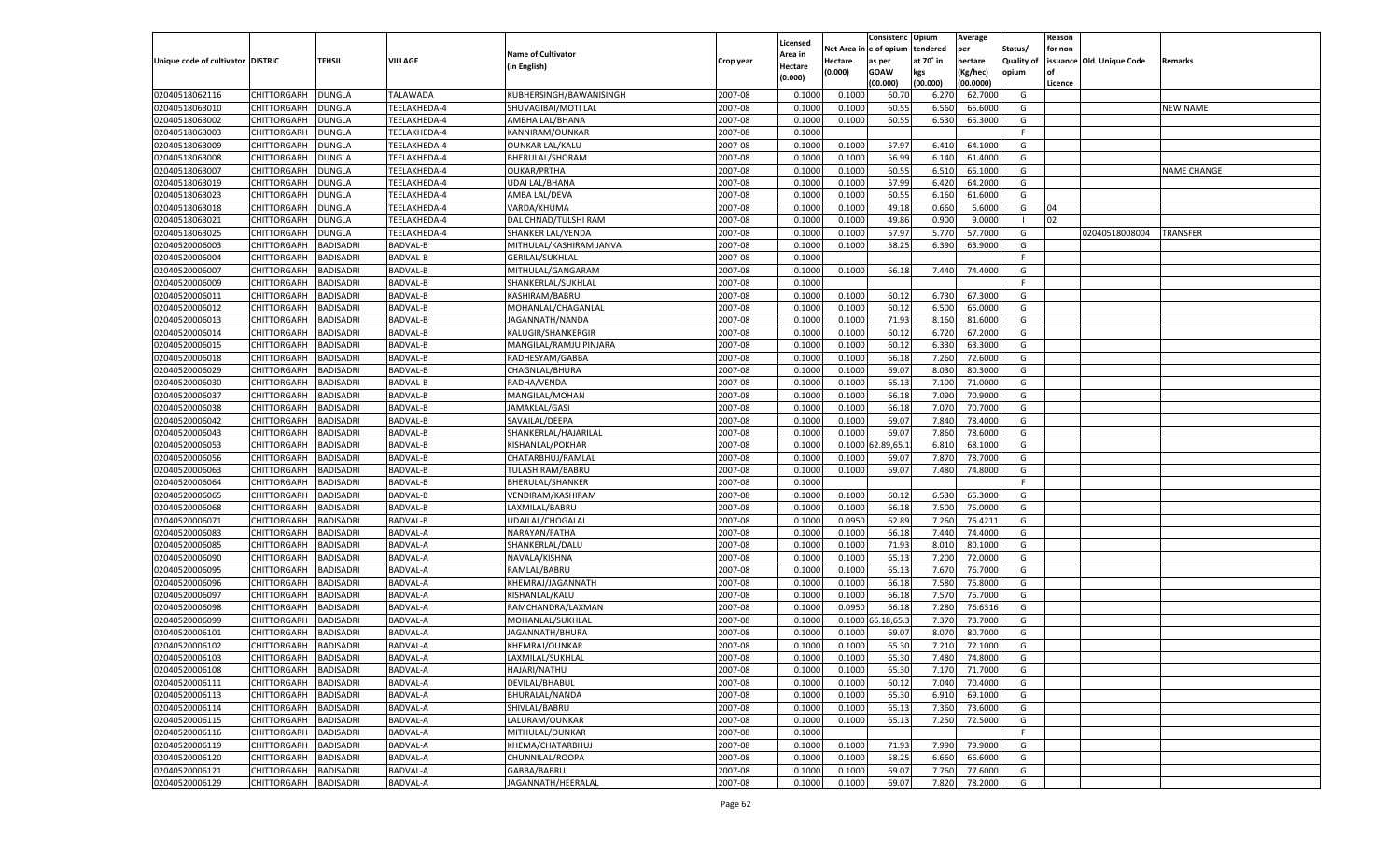| Net Area in e of opium<br>tendered<br>Status/<br>per<br>for non<br><b>Name of Cultivator</b><br>Area in<br>Unique code of cultivator   DISTRIC<br><b>TEHSIL</b><br>VILLAGE<br>at 70° in<br>hectare<br><b>Quality of</b><br>issuance Old Unique Code<br>Hectare<br>Remarks<br>Crop year<br>as per<br>(in English)<br>Hectare<br>(0.000)<br>GOAW<br>kgs<br>Kg/hec)<br>opium<br>(0.000)<br>(00.000)<br>(00.000)<br>(00.0000)<br>Licence<br>BADISADRI<br>02040520006133<br>CHITTORGARH<br>BADVAL-A<br>SHRILAL/JAGANNATH<br>2007-08<br>0.1000<br>0.1000<br>62.89<br>7.460<br>74.6000<br>G<br>02040520006134<br>CHITTORGARH<br>BADISADRI<br>BADVAL-A<br>SHOBHALAL/CHUNNILAL<br>2007-08<br>0.1000<br>- F<br>2007-08<br>0.1000<br>71.600<br>G<br>02040520006140<br>CHITTORGARH<br>BADISADRI<br>BADVAL-A<br>OUNKARLAL/JAYCHAND<br>0.1000<br>65.30<br>7.160<br>6.800<br>02040520006141<br>CHITTORGARH<br>BADISADRI<br>BADVAL-A<br>SUNDERBAI/SHANKERLAL<br>2007-08<br>0.1000<br>0.1000<br>62.89<br>68.000<br>G<br><b>NAME CHANGE</b><br>02040520006147<br>2007-08<br>G<br>CHITTORGARH<br>BADISADRI<br>BADVAL-A<br>UDAILAL/DOLA<br>0.1000<br>0.1000<br>69.07<br>7.470<br>74.700<br>02040520006148<br>CHITTORGARH<br>BADISADRI<br>BADVAL-A<br>BHANWARLAL/RAKBA<br>2007-08<br>0.1000<br>0.1000<br>69.07<br>7.620<br>76.200<br>G<br>2007-08<br>0.1000<br>7.460<br>74.600<br>G<br>02040520006149<br>CHITTORGARH<br>BADISADRI<br>BADVAL-A<br>CHAMAN/GABBA JI<br>0.1000<br>69.07<br>6.830<br>02040520006150<br>CHITTORGARH<br>BADISADRI<br>BADVAL-A<br>KISHANLAL/KASHIRAM<br>2007-08<br>0.1000<br>0.1000<br>65.30<br>68.3000<br>G<br>2007-08<br>7.590<br>G<br>02040520006151<br>CHITTORGARH<br>BADISADRI<br>BADVAL-A<br>DHANRAJ/DEEPA<br>0.1000<br>0.1000<br>69.07<br>75.900<br>02040520006163<br>CHITTORGARH<br>BADISADRI<br>BADVAL-B<br>JAMNALAL/PARBHULAL<br>2007-08<br>0.1000<br>0.1000<br>62.89<br>6.980<br>69.800<br>G<br>G<br>2007-08<br>6.710<br>02040520006165<br>CHITTORGARH<br>BADISADRI<br>BADVAL-B<br>PARBHUBAI/GEHRILAL<br>0.1000<br>0.1000<br>62.89<br>67.100<br><b>NAME CHANGE</b><br>G<br>02040520006164<br>CHITTORGARH<br>BADISADRI<br>BADVAL-B<br>RATANGIR/SHANKERGIR<br>2007-08<br>0.1000<br>0.1000<br>62.89<br>7.070<br>70.7000<br>2007-08<br>02040520006168<br>CHITTORGARH<br>BADISADRI<br>BADVAL-B<br>RAMCHANDRA/BAGDU<br>0.1000<br>F.<br>02040520006170<br>CHITTORGARH<br>2007-08<br>0.1000<br>60.12<br>68.4000<br>G<br>BADISADRI<br>BADVAL-B<br>BARDESINGH/KESARBAI<br>0.1000<br>6.840<br><b>NAME CHANGE</b><br>02040520006171<br><b>BADVAL-B</b><br>2007-08<br>0.1000<br>0.1000<br>58.25<br>6.690<br>66.9000<br>G<br>CHITTORGARH<br>BADISADRI<br>NAVLA/GOUTAM<br>02040520006173<br>66.18,65.<br>CHITTORGARH<br>BADISADRI<br>BADVAL-B<br>RODILAL/GOKAL<br>2007-08<br>0.1000<br>0.1000<br>8.260<br>82.6000<br>G<br>02040520006174<br>BADISADRI<br>2007-08<br>0.1000<br>74.0000<br>G<br>CHITTORGARH<br>BADVAL-A<br>BHAGVAN/DEEPA<br>0.1000<br>69.07<br>7.400<br>02040520057004<br><b>TRANSFER</b><br>02040520006175<br>2007-08<br>6.240<br>G<br>02040520057005<br>CHITTORGARH<br>BADISADRI<br>BADVAL-A<br>SHANKERLAL/HEMA<br>0.1000<br>0.1000<br>62.4000<br>TRANSFER<br>02040520006176<br>BADVAL-A<br>HEERALAL/OUNKAR<br>2007-08<br>0.1000<br>7.310<br>73.1000<br>G<br>CHITTORGARH<br>BADISADRI<br>0.1000<br>65.30<br>02040520057008<br>TRANSFER<br>02040520006177<br>G<br>CHITTORGARH<br>BADISADRI<br>BADVAL-A<br>ROOPABAI/SHRILAL<br>2007-08<br>0.1000<br>0.1000<br>60.12<br>6.610<br>66.1000<br>02040520057013<br>TRANSFER<br>02040520006178<br>BADISADRI<br>BADVAL-B<br>2007-08<br>0.1000<br>CHITTORGARH<br><b>GANESHGIR/TOLGIR</b><br>N<br>02040520037002<br>TRANSFER<br>02040520006179<br>2007-08<br>CHITTORGARH<br>BADISADRI<br>BADVAL-B<br>CHAGANLAL/PRATHVIRAJ<br>0.1000<br>N<br>02040520037015<br>TRANSFER<br>02040520006180<br>BADVAL-B<br>2007-08<br>0.1000<br>$\mathsf{N}$<br><b>TRANSFER</b><br>CHITTORGARH<br>BADISADRI<br>LACHIRAM/KUKA<br>02040520037019<br>02040520007005<br>0.1000<br>58.25<br>69.7000<br>CHITTORGARH<br>BADISADRI<br>BAGLOKAKHEDA<br>SHANKER/SAVA<br>2007-08<br>0.1000<br>6.970<br>G<br>02040520007006<br>BADISADRI<br>2007-08<br>0.1000<br>66.4000<br>G<br>CHITTORGARH<br>BAGLOKAKHEDA<br>SHIV RAM/NATHU SALVI<br>0.1000<br>62.89<br>6.640<br>02040520007009<br>2007-08<br>G<br>CHITTORGARH<br>BADISADRI<br>BAGLOKAKHEDA<br>SAVA LAL/NATHU DHAKAD<br>0.1000<br>0.1000<br>65.30<br>7.700<br>77.0000<br>02040520007012<br>UDAI LAL/JAY CHAND<br>2007-08<br>0.1000<br>6.950<br>69.5000<br>G<br>CHITTORGARH<br>BADISADRI<br>BAGLOKAKHEDA<br>0.1000<br>62.89<br>02040520007018<br>CHITTORGARH<br>BADISADRI<br>BAGLOKAKHEDA<br>FULL CHAND/NATHU<br>2007-08<br>0.1000<br>0.0950<br>60.12<br>6.020<br>63.3684<br>G<br>02040520007020<br>BADISADRI<br>2007-08<br>0.1000<br>60.12<br>7.330<br>73.3000<br>G<br>CHITTORGARH<br>BAGLOKAKHEDA<br>MODIRAM/GOUTAM<br>0.1000<br>02040520007024<br>2007-08<br>60.12<br>6.860<br>G<br>CHITTORGARH<br>BADISADRI<br>BAGLOKAKHEDA<br>SAVROOPSINGH/AANANDSINGH<br>0.1000<br>0.1000<br>68.6000<br>02040520007025<br>2007-08<br>7.200<br>CHITTORGARH<br>BADISADRI<br>BAGLOKAKHEDA<br>NAGJIRAM/NATHU<br>0.1000<br>0.1000<br>62.89<br>72.000<br>G<br>02040520007026<br>2007-08<br>7.970<br>CHITTORGARH<br>BADISADRI<br>BAGLOKAKHEDA<br>RAMESHVAR/KASHIRAM<br>0.1000<br>0.0950<br>69.07<br>83.894<br>G<br>02040520007027<br>BADISADRI<br>LAXMILAL/DEVA<br>2007-08<br>0.1000<br>60.12<br>6.940<br>69.400<br>CHITTORGARH<br>BAGLOKAKHEDA<br>0.1000<br>G<br>02040520007028<br>2007-08<br>CHITTORGARH<br>BADISADRI<br>BAGLOKAKHEDA<br>BHANWARLAL/SAVA<br>0.1000<br>$\mathsf{F}$<br>02040520052004<br><b>TRANSFER</b><br>02040520007029<br>2007-08<br>0.1000<br>CHITTORGARH<br>BADISADRI<br>BAGLOKAKHEDA<br>BAGDIRAM/CHUNNILAL<br>-F<br>02040520052009<br>TRANSFER<br>02040520007030<br>2007-08<br>0.1000<br>62.89<br>7.090<br>70.9000<br>CHITTORGARH<br>BADISADRI<br>BAGLOKAKHEDA<br>MANGYA/HEMA<br>0.1000<br>G<br>02040520018003<br>TRANSFER<br>02040520009004<br>BADISADRI<br><b>BANSHI</b><br>2007-08<br>0.1000<br>0.1000<br>63.41<br>70.500<br>CHITTORGARH<br>MADANLAL/MOHANLAL<br>7.050<br>G<br>02040520009001<br><b>BANSHI</b><br>2007-08<br>CHITTORGARH<br>BADISADRI<br><b>OUNKAR/BHURA</b><br>0.1000<br>0.1000<br>66.44<br>7.020<br>70.2000<br>G<br>02040520009034<br>BANSHI<br>2007-08<br>56.24<br>6.550<br>65.5000<br>CHITTORGARH<br>BADISADRI<br><b>BHAGGA/NANDA</b><br>0.1000<br>0.1000<br>G<br>02040520009005<br>CHITTORGARH<br>BADISADRI<br>BANSHI<br>SANVARIBAI/DAMU/KISHANLAL<br>2007-08<br>0.1000<br>0.1000<br>60.45<br>6.030<br>60.3000<br>G<br>02040520009014<br>BADISADRI<br>BANSHI<br>2007-08<br>60.45<br>6.900<br>69.000<br>CHITTORGARH<br>BHERULAL/CHUNNILAL<br>0.1000<br>0.1000<br>G<br>02040520009015<br><b>BANSHI</b><br>CHITTORGARH<br>BADISADRI<br>SHANKERSINGH/PREMSINGH<br>2007-08<br>0.1000<br>0.1000<br>60.45<br>6.610<br>66.100<br>G<br>BANSHI<br>02040520009025<br>CHITTORGARH<br>BADISADRI<br>BASANTILAL/MOHANLAL<br>2007-08<br>0.1000<br>0.0950<br>63.47<br>6.240<br>65.684<br>G<br>02040520009002<br>CHITTORGARH<br>BADISADRI<br>BANSHI<br>GOVARDHAN/KALU<br>2007-08<br>0.1000<br>0.100<br>48.17<br>5.520<br>55.200<br>G<br>04<br>BADISADRI<br><b>BANSHI</b><br>56.24<br>6.640<br>63.2381<br>CHITTORGARH<br>GOUTAMIBAI/SHANKERLAL<br>2007-08<br>0.1000<br>0.1050<br>G<br>CHITTORGARH<br><b>BADISADRI</b><br><b>BHANUJA</b><br>JAMNALAL/PRATHVIRAJ<br>2007-08<br>0.1000<br>F.<br><b>BHANUJA</b><br>SOHANBAI/DALU<br>2007-08<br>0.1000<br>CHITTORGARH<br><b>BADISADRI</b><br>-F<br><b>BADISADRI</b><br>BHANUJA<br>RUKMANIBAI/MOTILAL<br>2007-08<br>0.1000<br>0.0950<br>69.07<br>7.570<br>79.6842<br><b>CHITTORGARH</b><br>G<br><b>CHITTORGARH</b><br><b>BADISADRI</b><br>BHANUJA<br>GASILAL/LALU<br>2007-08<br>0.1000<br>0.1000<br>65.13<br>6.560<br>65.6000<br>G<br>BADISADRI<br>BHANUJA<br><b>OUNKAR/GABBA</b><br>2007-08<br><b>CHITTORGARH</b><br>0.1000<br>-F<br>CHITTORGARH<br><b>BADISADRI</b><br><b>BHANUJA</b><br>BHANWARLAL/RAMLAL<br>2007-08<br>0.1000<br>0.1000<br>68.6000<br>G<br>65.13<br>6.860<br>BADISADRI<br>BHANUJA<br>MITHULAL/CHAMPALAL<br>2007-08<br>0.0950<br>66.18<br>6.600<br>69.4737<br>G<br><b>CHITTORGARH</b><br>0.1000<br>02040520013053<br>CHITTORGARH<br><b>BADISADRI</b><br>BHANUJA<br>BHANWAR/DHULA<br>2007-08<br>0.1000<br>F<br>BADISADRI<br>BHANUJA<br>SHYAMLAL/RAMLAL<br>2007-08<br>0.0950<br>G<br><b>CHITTORGARH</b><br>0.1000<br>56.39<br>6.390<br>67.2632<br><b>BADISADRI</b><br><b>BHANUJA</b><br>NARAYAN/KHEMA<br>2007-08<br>0.1000<br>0.0950<br>66.18<br>72.9474<br>G<br><b>CHITTORGARH</b><br>6.930<br><b>BADISADRI</b><br>BHANUJA<br>DEVA/BHERA KUMAR<br>2007-08<br>CHITTORGARH<br>0.1000<br>F. |                |  |  | Licensed | Consistenc | Opium | Average | Reason |  |
|----------------------------------------------------------------------------------------------------------------------------------------------------------------------------------------------------------------------------------------------------------------------------------------------------------------------------------------------------------------------------------------------------------------------------------------------------------------------------------------------------------------------------------------------------------------------------------------------------------------------------------------------------------------------------------------------------------------------------------------------------------------------------------------------------------------------------------------------------------------------------------------------------------------------------------------------------------------------------------------------------------------------------------------------------------------------------------------------------------------------------------------------------------------------------------------------------------------------------------------------------------------------------------------------------------------------------------------------------------------------------------------------------------------------------------------------------------------------------------------------------------------------------------------------------------------------------------------------------------------------------------------------------------------------------------------------------------------------------------------------------------------------------------------------------------------------------------------------------------------------------------------------------------------------------------------------------------------------------------------------------------------------------------------------------------------------------------------------------------------------------------------------------------------------------------------------------------------------------------------------------------------------------------------------------------------------------------------------------------------------------------------------------------------------------------------------------------------------------------------------------------------------------------------------------------------------------------------------------------------------------------------------------------------------------------------------------------------------------------------------------------------------------------------------------------------------------------------------------------------------------------------------------------------------------------------------------------------------------------------------------------------------------------------------------------------------------------------------------------------------------------------------------------------------------------------------------------------------------------------------------------------------------------------------------------------------------------------------------------------------------------------------------------------------------------------------------------------------------------------------------------------------------------------------------------------------------------------------------------------------------------------------------------------------------------------------------------------------------------------------------------------------------------------------------------------------------------------------------------------------------------------------------------------------------------------------------------------------------------------------------------------------------------------------------------------------------------------------------------------------------------------------------------------------------------------------------------------------------------------------------------------------------------------------------------------------------------------------------------------------------------------------------------------------------------------------------------------------------------------------------------------------------------------------------------------------------------------------------------------------------------------------------------------------------------------------------------------------------------------------------------------------------------------------------------------------------------------------------------------------------------------------------------------------------------------------------------------------------------------------------------------------------------------------------------------------------------------------------------------------------------------------------------------------------------------------------------------------------------------------------------------------------------------------------------------------------------------------------------------------------------------------------------------------------------------------------------------------------------------------------------------------------------------------------------------------------------------------------------------------------------------------------------------------------------------------------------------------------------------------------------------------------------------------------------------------------------------------------------------------------------------------------------------------------------------------------------------------------------------------------------------------------------------------------------------------------------------------------------------------------------------------------------------------------------------------------------------------------------------------------------------------------------------------------------------------------------------------------------------------------------------------------------------------------------------------------------------------------------------------------------------------------------------------------------------------------------------------------------------------------------------------------------------------------------------------------------------------------------------------------------------------------------------------------------------------------------------------------------------------------------------------------------------------------------------------------------------------------------------------------------------------------------------------------------------------------------------------------------------------------------------------------------------------------------------------------------------------------------------------------------------------------------------------------------------------------------------------------------------------------------------------------------------------------------------------------------------------------------------------------------------------------------------------------------------------------------------------------------------------------------------------------------------------------------------------------------------------------------------------------------------------------------------------------------------------------------------------------------------------------------------------------------------------------------------------------------------------------------------------------------------------------------------------------------------------------------------------------------------------------------------------------------------------------------------------------------------------------------------------------------------------------------------------------------------------------------------------------------------------------------------------------------------------------------------------------------------------------------------------------------------------------------------------------------------------------------------------------------------------------------------------------------------------------------------------------------------------------------------|----------------|--|--|----------|------------|-------|---------|--------|--|
|                                                                                                                                                                                                                                                                                                                                                                                                                                                                                                                                                                                                                                                                                                                                                                                                                                                                                                                                                                                                                                                                                                                                                                                                                                                                                                                                                                                                                                                                                                                                                                                                                                                                                                                                                                                                                                                                                                                                                                                                                                                                                                                                                                                                                                                                                                                                                                                                                                                                                                                                                                                                                                                                                                                                                                                                                                                                                                                                                                                                                                                                                                                                                                                                                                                                                                                                                                                                                                                                                                                                                                                                                                                                                                                                                                                                                                                                                                                                                                                                                                                                                                                                                                                                                                                                                                                                                                                                                                                                                                                                                                                                                                                                                                                                                                                                                                                                                                                                                                                                                                                                                                                                                                                                                                                                                                                                                                                                                                                                                                                                                                                                                                                                                                                                                                                                                                                                                                                                                                                                                                                                                                                                                                                                                                                                                                                                                                                                                                                                                                                                                                                                                                                                                                                                                                                                                                                                                                                                                                                                                                                                                                                                                                                                                                                                                                                                                                                                                                                                                                                                                                                                                                                                                                                                                                                                                                                                                                                                                                                                                                                                                                                                                                                                                                                                                                                                                                                                                                                                                                                                                                                                                                                                                                                                        |                |  |  |          |            |       |         |        |  |
|                                                                                                                                                                                                                                                                                                                                                                                                                                                                                                                                                                                                                                                                                                                                                                                                                                                                                                                                                                                                                                                                                                                                                                                                                                                                                                                                                                                                                                                                                                                                                                                                                                                                                                                                                                                                                                                                                                                                                                                                                                                                                                                                                                                                                                                                                                                                                                                                                                                                                                                                                                                                                                                                                                                                                                                                                                                                                                                                                                                                                                                                                                                                                                                                                                                                                                                                                                                                                                                                                                                                                                                                                                                                                                                                                                                                                                                                                                                                                                                                                                                                                                                                                                                                                                                                                                                                                                                                                                                                                                                                                                                                                                                                                                                                                                                                                                                                                                                                                                                                                                                                                                                                                                                                                                                                                                                                                                                                                                                                                                                                                                                                                                                                                                                                                                                                                                                                                                                                                                                                                                                                                                                                                                                                                                                                                                                                                                                                                                                                                                                                                                                                                                                                                                                                                                                                                                                                                                                                                                                                                                                                                                                                                                                                                                                                                                                                                                                                                                                                                                                                                                                                                                                                                                                                                                                                                                                                                                                                                                                                                                                                                                                                                                                                                                                                                                                                                                                                                                                                                                                                                                                                                                                                                                                                        |                |  |  |          |            |       |         |        |  |
|                                                                                                                                                                                                                                                                                                                                                                                                                                                                                                                                                                                                                                                                                                                                                                                                                                                                                                                                                                                                                                                                                                                                                                                                                                                                                                                                                                                                                                                                                                                                                                                                                                                                                                                                                                                                                                                                                                                                                                                                                                                                                                                                                                                                                                                                                                                                                                                                                                                                                                                                                                                                                                                                                                                                                                                                                                                                                                                                                                                                                                                                                                                                                                                                                                                                                                                                                                                                                                                                                                                                                                                                                                                                                                                                                                                                                                                                                                                                                                                                                                                                                                                                                                                                                                                                                                                                                                                                                                                                                                                                                                                                                                                                                                                                                                                                                                                                                                                                                                                                                                                                                                                                                                                                                                                                                                                                                                                                                                                                                                                                                                                                                                                                                                                                                                                                                                                                                                                                                                                                                                                                                                                                                                                                                                                                                                                                                                                                                                                                                                                                                                                                                                                                                                                                                                                                                                                                                                                                                                                                                                                                                                                                                                                                                                                                                                                                                                                                                                                                                                                                                                                                                                                                                                                                                                                                                                                                                                                                                                                                                                                                                                                                                                                                                                                                                                                                                                                                                                                                                                                                                                                                                                                                                                                                        |                |  |  |          |            |       |         |        |  |
|                                                                                                                                                                                                                                                                                                                                                                                                                                                                                                                                                                                                                                                                                                                                                                                                                                                                                                                                                                                                                                                                                                                                                                                                                                                                                                                                                                                                                                                                                                                                                                                                                                                                                                                                                                                                                                                                                                                                                                                                                                                                                                                                                                                                                                                                                                                                                                                                                                                                                                                                                                                                                                                                                                                                                                                                                                                                                                                                                                                                                                                                                                                                                                                                                                                                                                                                                                                                                                                                                                                                                                                                                                                                                                                                                                                                                                                                                                                                                                                                                                                                                                                                                                                                                                                                                                                                                                                                                                                                                                                                                                                                                                                                                                                                                                                                                                                                                                                                                                                                                                                                                                                                                                                                                                                                                                                                                                                                                                                                                                                                                                                                                                                                                                                                                                                                                                                                                                                                                                                                                                                                                                                                                                                                                                                                                                                                                                                                                                                                                                                                                                                                                                                                                                                                                                                                                                                                                                                                                                                                                                                                                                                                                                                                                                                                                                                                                                                                                                                                                                                                                                                                                                                                                                                                                                                                                                                                                                                                                                                                                                                                                                                                                                                                                                                                                                                                                                                                                                                                                                                                                                                                                                                                                                                                        |                |  |  |          |            |       |         |        |  |
|                                                                                                                                                                                                                                                                                                                                                                                                                                                                                                                                                                                                                                                                                                                                                                                                                                                                                                                                                                                                                                                                                                                                                                                                                                                                                                                                                                                                                                                                                                                                                                                                                                                                                                                                                                                                                                                                                                                                                                                                                                                                                                                                                                                                                                                                                                                                                                                                                                                                                                                                                                                                                                                                                                                                                                                                                                                                                                                                                                                                                                                                                                                                                                                                                                                                                                                                                                                                                                                                                                                                                                                                                                                                                                                                                                                                                                                                                                                                                                                                                                                                                                                                                                                                                                                                                                                                                                                                                                                                                                                                                                                                                                                                                                                                                                                                                                                                                                                                                                                                                                                                                                                                                                                                                                                                                                                                                                                                                                                                                                                                                                                                                                                                                                                                                                                                                                                                                                                                                                                                                                                                                                                                                                                                                                                                                                                                                                                                                                                                                                                                                                                                                                                                                                                                                                                                                                                                                                                                                                                                                                                                                                                                                                                                                                                                                                                                                                                                                                                                                                                                                                                                                                                                                                                                                                                                                                                                                                                                                                                                                                                                                                                                                                                                                                                                                                                                                                                                                                                                                                                                                                                                                                                                                                                                        |                |  |  |          |            |       |         |        |  |
|                                                                                                                                                                                                                                                                                                                                                                                                                                                                                                                                                                                                                                                                                                                                                                                                                                                                                                                                                                                                                                                                                                                                                                                                                                                                                                                                                                                                                                                                                                                                                                                                                                                                                                                                                                                                                                                                                                                                                                                                                                                                                                                                                                                                                                                                                                                                                                                                                                                                                                                                                                                                                                                                                                                                                                                                                                                                                                                                                                                                                                                                                                                                                                                                                                                                                                                                                                                                                                                                                                                                                                                                                                                                                                                                                                                                                                                                                                                                                                                                                                                                                                                                                                                                                                                                                                                                                                                                                                                                                                                                                                                                                                                                                                                                                                                                                                                                                                                                                                                                                                                                                                                                                                                                                                                                                                                                                                                                                                                                                                                                                                                                                                                                                                                                                                                                                                                                                                                                                                                                                                                                                                                                                                                                                                                                                                                                                                                                                                                                                                                                                                                                                                                                                                                                                                                                                                                                                                                                                                                                                                                                                                                                                                                                                                                                                                                                                                                                                                                                                                                                                                                                                                                                                                                                                                                                                                                                                                                                                                                                                                                                                                                                                                                                                                                                                                                                                                                                                                                                                                                                                                                                                                                                                                                                        |                |  |  |          |            |       |         |        |  |
|                                                                                                                                                                                                                                                                                                                                                                                                                                                                                                                                                                                                                                                                                                                                                                                                                                                                                                                                                                                                                                                                                                                                                                                                                                                                                                                                                                                                                                                                                                                                                                                                                                                                                                                                                                                                                                                                                                                                                                                                                                                                                                                                                                                                                                                                                                                                                                                                                                                                                                                                                                                                                                                                                                                                                                                                                                                                                                                                                                                                                                                                                                                                                                                                                                                                                                                                                                                                                                                                                                                                                                                                                                                                                                                                                                                                                                                                                                                                                                                                                                                                                                                                                                                                                                                                                                                                                                                                                                                                                                                                                                                                                                                                                                                                                                                                                                                                                                                                                                                                                                                                                                                                                                                                                                                                                                                                                                                                                                                                                                                                                                                                                                                                                                                                                                                                                                                                                                                                                                                                                                                                                                                                                                                                                                                                                                                                                                                                                                                                                                                                                                                                                                                                                                                                                                                                                                                                                                                                                                                                                                                                                                                                                                                                                                                                                                                                                                                                                                                                                                                                                                                                                                                                                                                                                                                                                                                                                                                                                                                                                                                                                                                                                                                                                                                                                                                                                                                                                                                                                                                                                                                                                                                                                                                                        |                |  |  |          |            |       |         |        |  |
|                                                                                                                                                                                                                                                                                                                                                                                                                                                                                                                                                                                                                                                                                                                                                                                                                                                                                                                                                                                                                                                                                                                                                                                                                                                                                                                                                                                                                                                                                                                                                                                                                                                                                                                                                                                                                                                                                                                                                                                                                                                                                                                                                                                                                                                                                                                                                                                                                                                                                                                                                                                                                                                                                                                                                                                                                                                                                                                                                                                                                                                                                                                                                                                                                                                                                                                                                                                                                                                                                                                                                                                                                                                                                                                                                                                                                                                                                                                                                                                                                                                                                                                                                                                                                                                                                                                                                                                                                                                                                                                                                                                                                                                                                                                                                                                                                                                                                                                                                                                                                                                                                                                                                                                                                                                                                                                                                                                                                                                                                                                                                                                                                                                                                                                                                                                                                                                                                                                                                                                                                                                                                                                                                                                                                                                                                                                                                                                                                                                                                                                                                                                                                                                                                                                                                                                                                                                                                                                                                                                                                                                                                                                                                                                                                                                                                                                                                                                                                                                                                                                                                                                                                                                                                                                                                                                                                                                                                                                                                                                                                                                                                                                                                                                                                                                                                                                                                                                                                                                                                                                                                                                                                                                                                                                                        |                |  |  |          |            |       |         |        |  |
|                                                                                                                                                                                                                                                                                                                                                                                                                                                                                                                                                                                                                                                                                                                                                                                                                                                                                                                                                                                                                                                                                                                                                                                                                                                                                                                                                                                                                                                                                                                                                                                                                                                                                                                                                                                                                                                                                                                                                                                                                                                                                                                                                                                                                                                                                                                                                                                                                                                                                                                                                                                                                                                                                                                                                                                                                                                                                                                                                                                                                                                                                                                                                                                                                                                                                                                                                                                                                                                                                                                                                                                                                                                                                                                                                                                                                                                                                                                                                                                                                                                                                                                                                                                                                                                                                                                                                                                                                                                                                                                                                                                                                                                                                                                                                                                                                                                                                                                                                                                                                                                                                                                                                                                                                                                                                                                                                                                                                                                                                                                                                                                                                                                                                                                                                                                                                                                                                                                                                                                                                                                                                                                                                                                                                                                                                                                                                                                                                                                                                                                                                                                                                                                                                                                                                                                                                                                                                                                                                                                                                                                                                                                                                                                                                                                                                                                                                                                                                                                                                                                                                                                                                                                                                                                                                                                                                                                                                                                                                                                                                                                                                                                                                                                                                                                                                                                                                                                                                                                                                                                                                                                                                                                                                                                                        |                |  |  |          |            |       |         |        |  |
|                                                                                                                                                                                                                                                                                                                                                                                                                                                                                                                                                                                                                                                                                                                                                                                                                                                                                                                                                                                                                                                                                                                                                                                                                                                                                                                                                                                                                                                                                                                                                                                                                                                                                                                                                                                                                                                                                                                                                                                                                                                                                                                                                                                                                                                                                                                                                                                                                                                                                                                                                                                                                                                                                                                                                                                                                                                                                                                                                                                                                                                                                                                                                                                                                                                                                                                                                                                                                                                                                                                                                                                                                                                                                                                                                                                                                                                                                                                                                                                                                                                                                                                                                                                                                                                                                                                                                                                                                                                                                                                                                                                                                                                                                                                                                                                                                                                                                                                                                                                                                                                                                                                                                                                                                                                                                                                                                                                                                                                                                                                                                                                                                                                                                                                                                                                                                                                                                                                                                                                                                                                                                                                                                                                                                                                                                                                                                                                                                                                                                                                                                                                                                                                                                                                                                                                                                                                                                                                                                                                                                                                                                                                                                                                                                                                                                                                                                                                                                                                                                                                                                                                                                                                                                                                                                                                                                                                                                                                                                                                                                                                                                                                                                                                                                                                                                                                                                                                                                                                                                                                                                                                                                                                                                                                                        |                |  |  |          |            |       |         |        |  |
|                                                                                                                                                                                                                                                                                                                                                                                                                                                                                                                                                                                                                                                                                                                                                                                                                                                                                                                                                                                                                                                                                                                                                                                                                                                                                                                                                                                                                                                                                                                                                                                                                                                                                                                                                                                                                                                                                                                                                                                                                                                                                                                                                                                                                                                                                                                                                                                                                                                                                                                                                                                                                                                                                                                                                                                                                                                                                                                                                                                                                                                                                                                                                                                                                                                                                                                                                                                                                                                                                                                                                                                                                                                                                                                                                                                                                                                                                                                                                                                                                                                                                                                                                                                                                                                                                                                                                                                                                                                                                                                                                                                                                                                                                                                                                                                                                                                                                                                                                                                                                                                                                                                                                                                                                                                                                                                                                                                                                                                                                                                                                                                                                                                                                                                                                                                                                                                                                                                                                                                                                                                                                                                                                                                                                                                                                                                                                                                                                                                                                                                                                                                                                                                                                                                                                                                                                                                                                                                                                                                                                                                                                                                                                                                                                                                                                                                                                                                                                                                                                                                                                                                                                                                                                                                                                                                                                                                                                                                                                                                                                                                                                                                                                                                                                                                                                                                                                                                                                                                                                                                                                                                                                                                                                                                                        |                |  |  |          |            |       |         |        |  |
|                                                                                                                                                                                                                                                                                                                                                                                                                                                                                                                                                                                                                                                                                                                                                                                                                                                                                                                                                                                                                                                                                                                                                                                                                                                                                                                                                                                                                                                                                                                                                                                                                                                                                                                                                                                                                                                                                                                                                                                                                                                                                                                                                                                                                                                                                                                                                                                                                                                                                                                                                                                                                                                                                                                                                                                                                                                                                                                                                                                                                                                                                                                                                                                                                                                                                                                                                                                                                                                                                                                                                                                                                                                                                                                                                                                                                                                                                                                                                                                                                                                                                                                                                                                                                                                                                                                                                                                                                                                                                                                                                                                                                                                                                                                                                                                                                                                                                                                                                                                                                                                                                                                                                                                                                                                                                                                                                                                                                                                                                                                                                                                                                                                                                                                                                                                                                                                                                                                                                                                                                                                                                                                                                                                                                                                                                                                                                                                                                                                                                                                                                                                                                                                                                                                                                                                                                                                                                                                                                                                                                                                                                                                                                                                                                                                                                                                                                                                                                                                                                                                                                                                                                                                                                                                                                                                                                                                                                                                                                                                                                                                                                                                                                                                                                                                                                                                                                                                                                                                                                                                                                                                                                                                                                                                                        |                |  |  |          |            |       |         |        |  |
|                                                                                                                                                                                                                                                                                                                                                                                                                                                                                                                                                                                                                                                                                                                                                                                                                                                                                                                                                                                                                                                                                                                                                                                                                                                                                                                                                                                                                                                                                                                                                                                                                                                                                                                                                                                                                                                                                                                                                                                                                                                                                                                                                                                                                                                                                                                                                                                                                                                                                                                                                                                                                                                                                                                                                                                                                                                                                                                                                                                                                                                                                                                                                                                                                                                                                                                                                                                                                                                                                                                                                                                                                                                                                                                                                                                                                                                                                                                                                                                                                                                                                                                                                                                                                                                                                                                                                                                                                                                                                                                                                                                                                                                                                                                                                                                                                                                                                                                                                                                                                                                                                                                                                                                                                                                                                                                                                                                                                                                                                                                                                                                                                                                                                                                                                                                                                                                                                                                                                                                                                                                                                                                                                                                                                                                                                                                                                                                                                                                                                                                                                                                                                                                                                                                                                                                                                                                                                                                                                                                                                                                                                                                                                                                                                                                                                                                                                                                                                                                                                                                                                                                                                                                                                                                                                                                                                                                                                                                                                                                                                                                                                                                                                                                                                                                                                                                                                                                                                                                                                                                                                                                                                                                                                                                                        |                |  |  |          |            |       |         |        |  |
|                                                                                                                                                                                                                                                                                                                                                                                                                                                                                                                                                                                                                                                                                                                                                                                                                                                                                                                                                                                                                                                                                                                                                                                                                                                                                                                                                                                                                                                                                                                                                                                                                                                                                                                                                                                                                                                                                                                                                                                                                                                                                                                                                                                                                                                                                                                                                                                                                                                                                                                                                                                                                                                                                                                                                                                                                                                                                                                                                                                                                                                                                                                                                                                                                                                                                                                                                                                                                                                                                                                                                                                                                                                                                                                                                                                                                                                                                                                                                                                                                                                                                                                                                                                                                                                                                                                                                                                                                                                                                                                                                                                                                                                                                                                                                                                                                                                                                                                                                                                                                                                                                                                                                                                                                                                                                                                                                                                                                                                                                                                                                                                                                                                                                                                                                                                                                                                                                                                                                                                                                                                                                                                                                                                                                                                                                                                                                                                                                                                                                                                                                                                                                                                                                                                                                                                                                                                                                                                                                                                                                                                                                                                                                                                                                                                                                                                                                                                                                                                                                                                                                                                                                                                                                                                                                                                                                                                                                                                                                                                                                                                                                                                                                                                                                                                                                                                                                                                                                                                                                                                                                                                                                                                                                                                                        |                |  |  |          |            |       |         |        |  |
|                                                                                                                                                                                                                                                                                                                                                                                                                                                                                                                                                                                                                                                                                                                                                                                                                                                                                                                                                                                                                                                                                                                                                                                                                                                                                                                                                                                                                                                                                                                                                                                                                                                                                                                                                                                                                                                                                                                                                                                                                                                                                                                                                                                                                                                                                                                                                                                                                                                                                                                                                                                                                                                                                                                                                                                                                                                                                                                                                                                                                                                                                                                                                                                                                                                                                                                                                                                                                                                                                                                                                                                                                                                                                                                                                                                                                                                                                                                                                                                                                                                                                                                                                                                                                                                                                                                                                                                                                                                                                                                                                                                                                                                                                                                                                                                                                                                                                                                                                                                                                                                                                                                                                                                                                                                                                                                                                                                                                                                                                                                                                                                                                                                                                                                                                                                                                                                                                                                                                                                                                                                                                                                                                                                                                                                                                                                                                                                                                                                                                                                                                                                                                                                                                                                                                                                                                                                                                                                                                                                                                                                                                                                                                                                                                                                                                                                                                                                                                                                                                                                                                                                                                                                                                                                                                                                                                                                                                                                                                                                                                                                                                                                                                                                                                                                                                                                                                                                                                                                                                                                                                                                                                                                                                                                                        |                |  |  |          |            |       |         |        |  |
|                                                                                                                                                                                                                                                                                                                                                                                                                                                                                                                                                                                                                                                                                                                                                                                                                                                                                                                                                                                                                                                                                                                                                                                                                                                                                                                                                                                                                                                                                                                                                                                                                                                                                                                                                                                                                                                                                                                                                                                                                                                                                                                                                                                                                                                                                                                                                                                                                                                                                                                                                                                                                                                                                                                                                                                                                                                                                                                                                                                                                                                                                                                                                                                                                                                                                                                                                                                                                                                                                                                                                                                                                                                                                                                                                                                                                                                                                                                                                                                                                                                                                                                                                                                                                                                                                                                                                                                                                                                                                                                                                                                                                                                                                                                                                                                                                                                                                                                                                                                                                                                                                                                                                                                                                                                                                                                                                                                                                                                                                                                                                                                                                                                                                                                                                                                                                                                                                                                                                                                                                                                                                                                                                                                                                                                                                                                                                                                                                                                                                                                                                                                                                                                                                                                                                                                                                                                                                                                                                                                                                                                                                                                                                                                                                                                                                                                                                                                                                                                                                                                                                                                                                                                                                                                                                                                                                                                                                                                                                                                                                                                                                                                                                                                                                                                                                                                                                                                                                                                                                                                                                                                                                                                                                                                                        |                |  |  |          |            |       |         |        |  |
|                                                                                                                                                                                                                                                                                                                                                                                                                                                                                                                                                                                                                                                                                                                                                                                                                                                                                                                                                                                                                                                                                                                                                                                                                                                                                                                                                                                                                                                                                                                                                                                                                                                                                                                                                                                                                                                                                                                                                                                                                                                                                                                                                                                                                                                                                                                                                                                                                                                                                                                                                                                                                                                                                                                                                                                                                                                                                                                                                                                                                                                                                                                                                                                                                                                                                                                                                                                                                                                                                                                                                                                                                                                                                                                                                                                                                                                                                                                                                                                                                                                                                                                                                                                                                                                                                                                                                                                                                                                                                                                                                                                                                                                                                                                                                                                                                                                                                                                                                                                                                                                                                                                                                                                                                                                                                                                                                                                                                                                                                                                                                                                                                                                                                                                                                                                                                                                                                                                                                                                                                                                                                                                                                                                                                                                                                                                                                                                                                                                                                                                                                                                                                                                                                                                                                                                                                                                                                                                                                                                                                                                                                                                                                                                                                                                                                                                                                                                                                                                                                                                                                                                                                                                                                                                                                                                                                                                                                                                                                                                                                                                                                                                                                                                                                                                                                                                                                                                                                                                                                                                                                                                                                                                                                                                                        |                |  |  |          |            |       |         |        |  |
|                                                                                                                                                                                                                                                                                                                                                                                                                                                                                                                                                                                                                                                                                                                                                                                                                                                                                                                                                                                                                                                                                                                                                                                                                                                                                                                                                                                                                                                                                                                                                                                                                                                                                                                                                                                                                                                                                                                                                                                                                                                                                                                                                                                                                                                                                                                                                                                                                                                                                                                                                                                                                                                                                                                                                                                                                                                                                                                                                                                                                                                                                                                                                                                                                                                                                                                                                                                                                                                                                                                                                                                                                                                                                                                                                                                                                                                                                                                                                                                                                                                                                                                                                                                                                                                                                                                                                                                                                                                                                                                                                                                                                                                                                                                                                                                                                                                                                                                                                                                                                                                                                                                                                                                                                                                                                                                                                                                                                                                                                                                                                                                                                                                                                                                                                                                                                                                                                                                                                                                                                                                                                                                                                                                                                                                                                                                                                                                                                                                                                                                                                                                                                                                                                                                                                                                                                                                                                                                                                                                                                                                                                                                                                                                                                                                                                                                                                                                                                                                                                                                                                                                                                                                                                                                                                                                                                                                                                                                                                                                                                                                                                                                                                                                                                                                                                                                                                                                                                                                                                                                                                                                                                                                                                                                                        |                |  |  |          |            |       |         |        |  |
|                                                                                                                                                                                                                                                                                                                                                                                                                                                                                                                                                                                                                                                                                                                                                                                                                                                                                                                                                                                                                                                                                                                                                                                                                                                                                                                                                                                                                                                                                                                                                                                                                                                                                                                                                                                                                                                                                                                                                                                                                                                                                                                                                                                                                                                                                                                                                                                                                                                                                                                                                                                                                                                                                                                                                                                                                                                                                                                                                                                                                                                                                                                                                                                                                                                                                                                                                                                                                                                                                                                                                                                                                                                                                                                                                                                                                                                                                                                                                                                                                                                                                                                                                                                                                                                                                                                                                                                                                                                                                                                                                                                                                                                                                                                                                                                                                                                                                                                                                                                                                                                                                                                                                                                                                                                                                                                                                                                                                                                                                                                                                                                                                                                                                                                                                                                                                                                                                                                                                                                                                                                                                                                                                                                                                                                                                                                                                                                                                                                                                                                                                                                                                                                                                                                                                                                                                                                                                                                                                                                                                                                                                                                                                                                                                                                                                                                                                                                                                                                                                                                                                                                                                                                                                                                                                                                                                                                                                                                                                                                                                                                                                                                                                                                                                                                                                                                                                                                                                                                                                                                                                                                                                                                                                                                                        |                |  |  |          |            |       |         |        |  |
|                                                                                                                                                                                                                                                                                                                                                                                                                                                                                                                                                                                                                                                                                                                                                                                                                                                                                                                                                                                                                                                                                                                                                                                                                                                                                                                                                                                                                                                                                                                                                                                                                                                                                                                                                                                                                                                                                                                                                                                                                                                                                                                                                                                                                                                                                                                                                                                                                                                                                                                                                                                                                                                                                                                                                                                                                                                                                                                                                                                                                                                                                                                                                                                                                                                                                                                                                                                                                                                                                                                                                                                                                                                                                                                                                                                                                                                                                                                                                                                                                                                                                                                                                                                                                                                                                                                                                                                                                                                                                                                                                                                                                                                                                                                                                                                                                                                                                                                                                                                                                                                                                                                                                                                                                                                                                                                                                                                                                                                                                                                                                                                                                                                                                                                                                                                                                                                                                                                                                                                                                                                                                                                                                                                                                                                                                                                                                                                                                                                                                                                                                                                                                                                                                                                                                                                                                                                                                                                                                                                                                                                                                                                                                                                                                                                                                                                                                                                                                                                                                                                                                                                                                                                                                                                                                                                                                                                                                                                                                                                                                                                                                                                                                                                                                                                                                                                                                                                                                                                                                                                                                                                                                                                                                                                                        |                |  |  |          |            |       |         |        |  |
|                                                                                                                                                                                                                                                                                                                                                                                                                                                                                                                                                                                                                                                                                                                                                                                                                                                                                                                                                                                                                                                                                                                                                                                                                                                                                                                                                                                                                                                                                                                                                                                                                                                                                                                                                                                                                                                                                                                                                                                                                                                                                                                                                                                                                                                                                                                                                                                                                                                                                                                                                                                                                                                                                                                                                                                                                                                                                                                                                                                                                                                                                                                                                                                                                                                                                                                                                                                                                                                                                                                                                                                                                                                                                                                                                                                                                                                                                                                                                                                                                                                                                                                                                                                                                                                                                                                                                                                                                                                                                                                                                                                                                                                                                                                                                                                                                                                                                                                                                                                                                                                                                                                                                                                                                                                                                                                                                                                                                                                                                                                                                                                                                                                                                                                                                                                                                                                                                                                                                                                                                                                                                                                                                                                                                                                                                                                                                                                                                                                                                                                                                                                                                                                                                                                                                                                                                                                                                                                                                                                                                                                                                                                                                                                                                                                                                                                                                                                                                                                                                                                                                                                                                                                                                                                                                                                                                                                                                                                                                                                                                                                                                                                                                                                                                                                                                                                                                                                                                                                                                                                                                                                                                                                                                                                                        |                |  |  |          |            |       |         |        |  |
|                                                                                                                                                                                                                                                                                                                                                                                                                                                                                                                                                                                                                                                                                                                                                                                                                                                                                                                                                                                                                                                                                                                                                                                                                                                                                                                                                                                                                                                                                                                                                                                                                                                                                                                                                                                                                                                                                                                                                                                                                                                                                                                                                                                                                                                                                                                                                                                                                                                                                                                                                                                                                                                                                                                                                                                                                                                                                                                                                                                                                                                                                                                                                                                                                                                                                                                                                                                                                                                                                                                                                                                                                                                                                                                                                                                                                                                                                                                                                                                                                                                                                                                                                                                                                                                                                                                                                                                                                                                                                                                                                                                                                                                                                                                                                                                                                                                                                                                                                                                                                                                                                                                                                                                                                                                                                                                                                                                                                                                                                                                                                                                                                                                                                                                                                                                                                                                                                                                                                                                                                                                                                                                                                                                                                                                                                                                                                                                                                                                                                                                                                                                                                                                                                                                                                                                                                                                                                                                                                                                                                                                                                                                                                                                                                                                                                                                                                                                                                                                                                                                                                                                                                                                                                                                                                                                                                                                                                                                                                                                                                                                                                                                                                                                                                                                                                                                                                                                                                                                                                                                                                                                                                                                                                                                                        |                |  |  |          |            |       |         |        |  |
|                                                                                                                                                                                                                                                                                                                                                                                                                                                                                                                                                                                                                                                                                                                                                                                                                                                                                                                                                                                                                                                                                                                                                                                                                                                                                                                                                                                                                                                                                                                                                                                                                                                                                                                                                                                                                                                                                                                                                                                                                                                                                                                                                                                                                                                                                                                                                                                                                                                                                                                                                                                                                                                                                                                                                                                                                                                                                                                                                                                                                                                                                                                                                                                                                                                                                                                                                                                                                                                                                                                                                                                                                                                                                                                                                                                                                                                                                                                                                                                                                                                                                                                                                                                                                                                                                                                                                                                                                                                                                                                                                                                                                                                                                                                                                                                                                                                                                                                                                                                                                                                                                                                                                                                                                                                                                                                                                                                                                                                                                                                                                                                                                                                                                                                                                                                                                                                                                                                                                                                                                                                                                                                                                                                                                                                                                                                                                                                                                                                                                                                                                                                                                                                                                                                                                                                                                                                                                                                                                                                                                                                                                                                                                                                                                                                                                                                                                                                                                                                                                                                                                                                                                                                                                                                                                                                                                                                                                                                                                                                                                                                                                                                                                                                                                                                                                                                                                                                                                                                                                                                                                                                                                                                                                                                                        |                |  |  |          |            |       |         |        |  |
|                                                                                                                                                                                                                                                                                                                                                                                                                                                                                                                                                                                                                                                                                                                                                                                                                                                                                                                                                                                                                                                                                                                                                                                                                                                                                                                                                                                                                                                                                                                                                                                                                                                                                                                                                                                                                                                                                                                                                                                                                                                                                                                                                                                                                                                                                                                                                                                                                                                                                                                                                                                                                                                                                                                                                                                                                                                                                                                                                                                                                                                                                                                                                                                                                                                                                                                                                                                                                                                                                                                                                                                                                                                                                                                                                                                                                                                                                                                                                                                                                                                                                                                                                                                                                                                                                                                                                                                                                                                                                                                                                                                                                                                                                                                                                                                                                                                                                                                                                                                                                                                                                                                                                                                                                                                                                                                                                                                                                                                                                                                                                                                                                                                                                                                                                                                                                                                                                                                                                                                                                                                                                                                                                                                                                                                                                                                                                                                                                                                                                                                                                                                                                                                                                                                                                                                                                                                                                                                                                                                                                                                                                                                                                                                                                                                                                                                                                                                                                                                                                                                                                                                                                                                                                                                                                                                                                                                                                                                                                                                                                                                                                                                                                                                                                                                                                                                                                                                                                                                                                                                                                                                                                                                                                                                                        |                |  |  |          |            |       |         |        |  |
|                                                                                                                                                                                                                                                                                                                                                                                                                                                                                                                                                                                                                                                                                                                                                                                                                                                                                                                                                                                                                                                                                                                                                                                                                                                                                                                                                                                                                                                                                                                                                                                                                                                                                                                                                                                                                                                                                                                                                                                                                                                                                                                                                                                                                                                                                                                                                                                                                                                                                                                                                                                                                                                                                                                                                                                                                                                                                                                                                                                                                                                                                                                                                                                                                                                                                                                                                                                                                                                                                                                                                                                                                                                                                                                                                                                                                                                                                                                                                                                                                                                                                                                                                                                                                                                                                                                                                                                                                                                                                                                                                                                                                                                                                                                                                                                                                                                                                                                                                                                                                                                                                                                                                                                                                                                                                                                                                                                                                                                                                                                                                                                                                                                                                                                                                                                                                                                                                                                                                                                                                                                                                                                                                                                                                                                                                                                                                                                                                                                                                                                                                                                                                                                                                                                                                                                                                                                                                                                                                                                                                                                                                                                                                                                                                                                                                                                                                                                                                                                                                                                                                                                                                                                                                                                                                                                                                                                                                                                                                                                                                                                                                                                                                                                                                                                                                                                                                                                                                                                                                                                                                                                                                                                                                                                                        |                |  |  |          |            |       |         |        |  |
|                                                                                                                                                                                                                                                                                                                                                                                                                                                                                                                                                                                                                                                                                                                                                                                                                                                                                                                                                                                                                                                                                                                                                                                                                                                                                                                                                                                                                                                                                                                                                                                                                                                                                                                                                                                                                                                                                                                                                                                                                                                                                                                                                                                                                                                                                                                                                                                                                                                                                                                                                                                                                                                                                                                                                                                                                                                                                                                                                                                                                                                                                                                                                                                                                                                                                                                                                                                                                                                                                                                                                                                                                                                                                                                                                                                                                                                                                                                                                                                                                                                                                                                                                                                                                                                                                                                                                                                                                                                                                                                                                                                                                                                                                                                                                                                                                                                                                                                                                                                                                                                                                                                                                                                                                                                                                                                                                                                                                                                                                                                                                                                                                                                                                                                                                                                                                                                                                                                                                                                                                                                                                                                                                                                                                                                                                                                                                                                                                                                                                                                                                                                                                                                                                                                                                                                                                                                                                                                                                                                                                                                                                                                                                                                                                                                                                                                                                                                                                                                                                                                                                                                                                                                                                                                                                                                                                                                                                                                                                                                                                                                                                                                                                                                                                                                                                                                                                                                                                                                                                                                                                                                                                                                                                                                                        |                |  |  |          |            |       |         |        |  |
|                                                                                                                                                                                                                                                                                                                                                                                                                                                                                                                                                                                                                                                                                                                                                                                                                                                                                                                                                                                                                                                                                                                                                                                                                                                                                                                                                                                                                                                                                                                                                                                                                                                                                                                                                                                                                                                                                                                                                                                                                                                                                                                                                                                                                                                                                                                                                                                                                                                                                                                                                                                                                                                                                                                                                                                                                                                                                                                                                                                                                                                                                                                                                                                                                                                                                                                                                                                                                                                                                                                                                                                                                                                                                                                                                                                                                                                                                                                                                                                                                                                                                                                                                                                                                                                                                                                                                                                                                                                                                                                                                                                                                                                                                                                                                                                                                                                                                                                                                                                                                                                                                                                                                                                                                                                                                                                                                                                                                                                                                                                                                                                                                                                                                                                                                                                                                                                                                                                                                                                                                                                                                                                                                                                                                                                                                                                                                                                                                                                                                                                                                                                                                                                                                                                                                                                                                                                                                                                                                                                                                                                                                                                                                                                                                                                                                                                                                                                                                                                                                                                                                                                                                                                                                                                                                                                                                                                                                                                                                                                                                                                                                                                                                                                                                                                                                                                                                                                                                                                                                                                                                                                                                                                                                                                                        |                |  |  |          |            |       |         |        |  |
|                                                                                                                                                                                                                                                                                                                                                                                                                                                                                                                                                                                                                                                                                                                                                                                                                                                                                                                                                                                                                                                                                                                                                                                                                                                                                                                                                                                                                                                                                                                                                                                                                                                                                                                                                                                                                                                                                                                                                                                                                                                                                                                                                                                                                                                                                                                                                                                                                                                                                                                                                                                                                                                                                                                                                                                                                                                                                                                                                                                                                                                                                                                                                                                                                                                                                                                                                                                                                                                                                                                                                                                                                                                                                                                                                                                                                                                                                                                                                                                                                                                                                                                                                                                                                                                                                                                                                                                                                                                                                                                                                                                                                                                                                                                                                                                                                                                                                                                                                                                                                                                                                                                                                                                                                                                                                                                                                                                                                                                                                                                                                                                                                                                                                                                                                                                                                                                                                                                                                                                                                                                                                                                                                                                                                                                                                                                                                                                                                                                                                                                                                                                                                                                                                                                                                                                                                                                                                                                                                                                                                                                                                                                                                                                                                                                                                                                                                                                                                                                                                                                                                                                                                                                                                                                                                                                                                                                                                                                                                                                                                                                                                                                                                                                                                                                                                                                                                                                                                                                                                                                                                                                                                                                                                                                                        |                |  |  |          |            |       |         |        |  |
|                                                                                                                                                                                                                                                                                                                                                                                                                                                                                                                                                                                                                                                                                                                                                                                                                                                                                                                                                                                                                                                                                                                                                                                                                                                                                                                                                                                                                                                                                                                                                                                                                                                                                                                                                                                                                                                                                                                                                                                                                                                                                                                                                                                                                                                                                                                                                                                                                                                                                                                                                                                                                                                                                                                                                                                                                                                                                                                                                                                                                                                                                                                                                                                                                                                                                                                                                                                                                                                                                                                                                                                                                                                                                                                                                                                                                                                                                                                                                                                                                                                                                                                                                                                                                                                                                                                                                                                                                                                                                                                                                                                                                                                                                                                                                                                                                                                                                                                                                                                                                                                                                                                                                                                                                                                                                                                                                                                                                                                                                                                                                                                                                                                                                                                                                                                                                                                                                                                                                                                                                                                                                                                                                                                                                                                                                                                                                                                                                                                                                                                                                                                                                                                                                                                                                                                                                                                                                                                                                                                                                                                                                                                                                                                                                                                                                                                                                                                                                                                                                                                                                                                                                                                                                                                                                                                                                                                                                                                                                                                                                                                                                                                                                                                                                                                                                                                                                                                                                                                                                                                                                                                                                                                                                                                                        |                |  |  |          |            |       |         |        |  |
|                                                                                                                                                                                                                                                                                                                                                                                                                                                                                                                                                                                                                                                                                                                                                                                                                                                                                                                                                                                                                                                                                                                                                                                                                                                                                                                                                                                                                                                                                                                                                                                                                                                                                                                                                                                                                                                                                                                                                                                                                                                                                                                                                                                                                                                                                                                                                                                                                                                                                                                                                                                                                                                                                                                                                                                                                                                                                                                                                                                                                                                                                                                                                                                                                                                                                                                                                                                                                                                                                                                                                                                                                                                                                                                                                                                                                                                                                                                                                                                                                                                                                                                                                                                                                                                                                                                                                                                                                                                                                                                                                                                                                                                                                                                                                                                                                                                                                                                                                                                                                                                                                                                                                                                                                                                                                                                                                                                                                                                                                                                                                                                                                                                                                                                                                                                                                                                                                                                                                                                                                                                                                                                                                                                                                                                                                                                                                                                                                                                                                                                                                                                                                                                                                                                                                                                                                                                                                                                                                                                                                                                                                                                                                                                                                                                                                                                                                                                                                                                                                                                                                                                                                                                                                                                                                                                                                                                                                                                                                                                                                                                                                                                                                                                                                                                                                                                                                                                                                                                                                                                                                                                                                                                                                                                                        |                |  |  |          |            |       |         |        |  |
|                                                                                                                                                                                                                                                                                                                                                                                                                                                                                                                                                                                                                                                                                                                                                                                                                                                                                                                                                                                                                                                                                                                                                                                                                                                                                                                                                                                                                                                                                                                                                                                                                                                                                                                                                                                                                                                                                                                                                                                                                                                                                                                                                                                                                                                                                                                                                                                                                                                                                                                                                                                                                                                                                                                                                                                                                                                                                                                                                                                                                                                                                                                                                                                                                                                                                                                                                                                                                                                                                                                                                                                                                                                                                                                                                                                                                                                                                                                                                                                                                                                                                                                                                                                                                                                                                                                                                                                                                                                                                                                                                                                                                                                                                                                                                                                                                                                                                                                                                                                                                                                                                                                                                                                                                                                                                                                                                                                                                                                                                                                                                                                                                                                                                                                                                                                                                                                                                                                                                                                                                                                                                                                                                                                                                                                                                                                                                                                                                                                                                                                                                                                                                                                                                                                                                                                                                                                                                                                                                                                                                                                                                                                                                                                                                                                                                                                                                                                                                                                                                                                                                                                                                                                                                                                                                                                                                                                                                                                                                                                                                                                                                                                                                                                                                                                                                                                                                                                                                                                                                                                                                                                                                                                                                                                                        |                |  |  |          |            |       |         |        |  |
|                                                                                                                                                                                                                                                                                                                                                                                                                                                                                                                                                                                                                                                                                                                                                                                                                                                                                                                                                                                                                                                                                                                                                                                                                                                                                                                                                                                                                                                                                                                                                                                                                                                                                                                                                                                                                                                                                                                                                                                                                                                                                                                                                                                                                                                                                                                                                                                                                                                                                                                                                                                                                                                                                                                                                                                                                                                                                                                                                                                                                                                                                                                                                                                                                                                                                                                                                                                                                                                                                                                                                                                                                                                                                                                                                                                                                                                                                                                                                                                                                                                                                                                                                                                                                                                                                                                                                                                                                                                                                                                                                                                                                                                                                                                                                                                                                                                                                                                                                                                                                                                                                                                                                                                                                                                                                                                                                                                                                                                                                                                                                                                                                                                                                                                                                                                                                                                                                                                                                                                                                                                                                                                                                                                                                                                                                                                                                                                                                                                                                                                                                                                                                                                                                                                                                                                                                                                                                                                                                                                                                                                                                                                                                                                                                                                                                                                                                                                                                                                                                                                                                                                                                                                                                                                                                                                                                                                                                                                                                                                                                                                                                                                                                                                                                                                                                                                                                                                                                                                                                                                                                                                                                                                                                                                                        |                |  |  |          |            |       |         |        |  |
|                                                                                                                                                                                                                                                                                                                                                                                                                                                                                                                                                                                                                                                                                                                                                                                                                                                                                                                                                                                                                                                                                                                                                                                                                                                                                                                                                                                                                                                                                                                                                                                                                                                                                                                                                                                                                                                                                                                                                                                                                                                                                                                                                                                                                                                                                                                                                                                                                                                                                                                                                                                                                                                                                                                                                                                                                                                                                                                                                                                                                                                                                                                                                                                                                                                                                                                                                                                                                                                                                                                                                                                                                                                                                                                                                                                                                                                                                                                                                                                                                                                                                                                                                                                                                                                                                                                                                                                                                                                                                                                                                                                                                                                                                                                                                                                                                                                                                                                                                                                                                                                                                                                                                                                                                                                                                                                                                                                                                                                                                                                                                                                                                                                                                                                                                                                                                                                                                                                                                                                                                                                                                                                                                                                                                                                                                                                                                                                                                                                                                                                                                                                                                                                                                                                                                                                                                                                                                                                                                                                                                                                                                                                                                                                                                                                                                                                                                                                                                                                                                                                                                                                                                                                                                                                                                                                                                                                                                                                                                                                                                                                                                                                                                                                                                                                                                                                                                                                                                                                                                                                                                                                                                                                                                                                                        |                |  |  |          |            |       |         |        |  |
|                                                                                                                                                                                                                                                                                                                                                                                                                                                                                                                                                                                                                                                                                                                                                                                                                                                                                                                                                                                                                                                                                                                                                                                                                                                                                                                                                                                                                                                                                                                                                                                                                                                                                                                                                                                                                                                                                                                                                                                                                                                                                                                                                                                                                                                                                                                                                                                                                                                                                                                                                                                                                                                                                                                                                                                                                                                                                                                                                                                                                                                                                                                                                                                                                                                                                                                                                                                                                                                                                                                                                                                                                                                                                                                                                                                                                                                                                                                                                                                                                                                                                                                                                                                                                                                                                                                                                                                                                                                                                                                                                                                                                                                                                                                                                                                                                                                                                                                                                                                                                                                                                                                                                                                                                                                                                                                                                                                                                                                                                                                                                                                                                                                                                                                                                                                                                                                                                                                                                                                                                                                                                                                                                                                                                                                                                                                                                                                                                                                                                                                                                                                                                                                                                                                                                                                                                                                                                                                                                                                                                                                                                                                                                                                                                                                                                                                                                                                                                                                                                                                                                                                                                                                                                                                                                                                                                                                                                                                                                                                                                                                                                                                                                                                                                                                                                                                                                                                                                                                                                                                                                                                                                                                                                                                                        |                |  |  |          |            |       |         |        |  |
|                                                                                                                                                                                                                                                                                                                                                                                                                                                                                                                                                                                                                                                                                                                                                                                                                                                                                                                                                                                                                                                                                                                                                                                                                                                                                                                                                                                                                                                                                                                                                                                                                                                                                                                                                                                                                                                                                                                                                                                                                                                                                                                                                                                                                                                                                                                                                                                                                                                                                                                                                                                                                                                                                                                                                                                                                                                                                                                                                                                                                                                                                                                                                                                                                                                                                                                                                                                                                                                                                                                                                                                                                                                                                                                                                                                                                                                                                                                                                                                                                                                                                                                                                                                                                                                                                                                                                                                                                                                                                                                                                                                                                                                                                                                                                                                                                                                                                                                                                                                                                                                                                                                                                                                                                                                                                                                                                                                                                                                                                                                                                                                                                                                                                                                                                                                                                                                                                                                                                                                                                                                                                                                                                                                                                                                                                                                                                                                                                                                                                                                                                                                                                                                                                                                                                                                                                                                                                                                                                                                                                                                                                                                                                                                                                                                                                                                                                                                                                                                                                                                                                                                                                                                                                                                                                                                                                                                                                                                                                                                                                                                                                                                                                                                                                                                                                                                                                                                                                                                                                                                                                                                                                                                                                                                                        |                |  |  |          |            |       |         |        |  |
|                                                                                                                                                                                                                                                                                                                                                                                                                                                                                                                                                                                                                                                                                                                                                                                                                                                                                                                                                                                                                                                                                                                                                                                                                                                                                                                                                                                                                                                                                                                                                                                                                                                                                                                                                                                                                                                                                                                                                                                                                                                                                                                                                                                                                                                                                                                                                                                                                                                                                                                                                                                                                                                                                                                                                                                                                                                                                                                                                                                                                                                                                                                                                                                                                                                                                                                                                                                                                                                                                                                                                                                                                                                                                                                                                                                                                                                                                                                                                                                                                                                                                                                                                                                                                                                                                                                                                                                                                                                                                                                                                                                                                                                                                                                                                                                                                                                                                                                                                                                                                                                                                                                                                                                                                                                                                                                                                                                                                                                                                                                                                                                                                                                                                                                                                                                                                                                                                                                                                                                                                                                                                                                                                                                                                                                                                                                                                                                                                                                                                                                                                                                                                                                                                                                                                                                                                                                                                                                                                                                                                                                                                                                                                                                                                                                                                                                                                                                                                                                                                                                                                                                                                                                                                                                                                                                                                                                                                                                                                                                                                                                                                                                                                                                                                                                                                                                                                                                                                                                                                                                                                                                                                                                                                                                                        |                |  |  |          |            |       |         |        |  |
|                                                                                                                                                                                                                                                                                                                                                                                                                                                                                                                                                                                                                                                                                                                                                                                                                                                                                                                                                                                                                                                                                                                                                                                                                                                                                                                                                                                                                                                                                                                                                                                                                                                                                                                                                                                                                                                                                                                                                                                                                                                                                                                                                                                                                                                                                                                                                                                                                                                                                                                                                                                                                                                                                                                                                                                                                                                                                                                                                                                                                                                                                                                                                                                                                                                                                                                                                                                                                                                                                                                                                                                                                                                                                                                                                                                                                                                                                                                                                                                                                                                                                                                                                                                                                                                                                                                                                                                                                                                                                                                                                                                                                                                                                                                                                                                                                                                                                                                                                                                                                                                                                                                                                                                                                                                                                                                                                                                                                                                                                                                                                                                                                                                                                                                                                                                                                                                                                                                                                                                                                                                                                                                                                                                                                                                                                                                                                                                                                                                                                                                                                                                                                                                                                                                                                                                                                                                                                                                                                                                                                                                                                                                                                                                                                                                                                                                                                                                                                                                                                                                                                                                                                                                                                                                                                                                                                                                                                                                                                                                                                                                                                                                                                                                                                                                                                                                                                                                                                                                                                                                                                                                                                                                                                                                                        |                |  |  |          |            |       |         |        |  |
|                                                                                                                                                                                                                                                                                                                                                                                                                                                                                                                                                                                                                                                                                                                                                                                                                                                                                                                                                                                                                                                                                                                                                                                                                                                                                                                                                                                                                                                                                                                                                                                                                                                                                                                                                                                                                                                                                                                                                                                                                                                                                                                                                                                                                                                                                                                                                                                                                                                                                                                                                                                                                                                                                                                                                                                                                                                                                                                                                                                                                                                                                                                                                                                                                                                                                                                                                                                                                                                                                                                                                                                                                                                                                                                                                                                                                                                                                                                                                                                                                                                                                                                                                                                                                                                                                                                                                                                                                                                                                                                                                                                                                                                                                                                                                                                                                                                                                                                                                                                                                                                                                                                                                                                                                                                                                                                                                                                                                                                                                                                                                                                                                                                                                                                                                                                                                                                                                                                                                                                                                                                                                                                                                                                                                                                                                                                                                                                                                                                                                                                                                                                                                                                                                                                                                                                                                                                                                                                                                                                                                                                                                                                                                                                                                                                                                                                                                                                                                                                                                                                                                                                                                                                                                                                                                                                                                                                                                                                                                                                                                                                                                                                                                                                                                                                                                                                                                                                                                                                                                                                                                                                                                                                                                                                                        |                |  |  |          |            |       |         |        |  |
|                                                                                                                                                                                                                                                                                                                                                                                                                                                                                                                                                                                                                                                                                                                                                                                                                                                                                                                                                                                                                                                                                                                                                                                                                                                                                                                                                                                                                                                                                                                                                                                                                                                                                                                                                                                                                                                                                                                                                                                                                                                                                                                                                                                                                                                                                                                                                                                                                                                                                                                                                                                                                                                                                                                                                                                                                                                                                                                                                                                                                                                                                                                                                                                                                                                                                                                                                                                                                                                                                                                                                                                                                                                                                                                                                                                                                                                                                                                                                                                                                                                                                                                                                                                                                                                                                                                                                                                                                                                                                                                                                                                                                                                                                                                                                                                                                                                                                                                                                                                                                                                                                                                                                                                                                                                                                                                                                                                                                                                                                                                                                                                                                                                                                                                                                                                                                                                                                                                                                                                                                                                                                                                                                                                                                                                                                                                                                                                                                                                                                                                                                                                                                                                                                                                                                                                                                                                                                                                                                                                                                                                                                                                                                                                                                                                                                                                                                                                                                                                                                                                                                                                                                                                                                                                                                                                                                                                                                                                                                                                                                                                                                                                                                                                                                                                                                                                                                                                                                                                                                                                                                                                                                                                                                                                                        |                |  |  |          |            |       |         |        |  |
|                                                                                                                                                                                                                                                                                                                                                                                                                                                                                                                                                                                                                                                                                                                                                                                                                                                                                                                                                                                                                                                                                                                                                                                                                                                                                                                                                                                                                                                                                                                                                                                                                                                                                                                                                                                                                                                                                                                                                                                                                                                                                                                                                                                                                                                                                                                                                                                                                                                                                                                                                                                                                                                                                                                                                                                                                                                                                                                                                                                                                                                                                                                                                                                                                                                                                                                                                                                                                                                                                                                                                                                                                                                                                                                                                                                                                                                                                                                                                                                                                                                                                                                                                                                                                                                                                                                                                                                                                                                                                                                                                                                                                                                                                                                                                                                                                                                                                                                                                                                                                                                                                                                                                                                                                                                                                                                                                                                                                                                                                                                                                                                                                                                                                                                                                                                                                                                                                                                                                                                                                                                                                                                                                                                                                                                                                                                                                                                                                                                                                                                                                                                                                                                                                                                                                                                                                                                                                                                                                                                                                                                                                                                                                                                                                                                                                                                                                                                                                                                                                                                                                                                                                                                                                                                                                                                                                                                                                                                                                                                                                                                                                                                                                                                                                                                                                                                                                                                                                                                                                                                                                                                                                                                                                                                                        |                |  |  |          |            |       |         |        |  |
|                                                                                                                                                                                                                                                                                                                                                                                                                                                                                                                                                                                                                                                                                                                                                                                                                                                                                                                                                                                                                                                                                                                                                                                                                                                                                                                                                                                                                                                                                                                                                                                                                                                                                                                                                                                                                                                                                                                                                                                                                                                                                                                                                                                                                                                                                                                                                                                                                                                                                                                                                                                                                                                                                                                                                                                                                                                                                                                                                                                                                                                                                                                                                                                                                                                                                                                                                                                                                                                                                                                                                                                                                                                                                                                                                                                                                                                                                                                                                                                                                                                                                                                                                                                                                                                                                                                                                                                                                                                                                                                                                                                                                                                                                                                                                                                                                                                                                                                                                                                                                                                                                                                                                                                                                                                                                                                                                                                                                                                                                                                                                                                                                                                                                                                                                                                                                                                                                                                                                                                                                                                                                                                                                                                                                                                                                                                                                                                                                                                                                                                                                                                                                                                                                                                                                                                                                                                                                                                                                                                                                                                                                                                                                                                                                                                                                                                                                                                                                                                                                                                                                                                                                                                                                                                                                                                                                                                                                                                                                                                                                                                                                                                                                                                                                                                                                                                                                                                                                                                                                                                                                                                                                                                                                                                                        |                |  |  |          |            |       |         |        |  |
|                                                                                                                                                                                                                                                                                                                                                                                                                                                                                                                                                                                                                                                                                                                                                                                                                                                                                                                                                                                                                                                                                                                                                                                                                                                                                                                                                                                                                                                                                                                                                                                                                                                                                                                                                                                                                                                                                                                                                                                                                                                                                                                                                                                                                                                                                                                                                                                                                                                                                                                                                                                                                                                                                                                                                                                                                                                                                                                                                                                                                                                                                                                                                                                                                                                                                                                                                                                                                                                                                                                                                                                                                                                                                                                                                                                                                                                                                                                                                                                                                                                                                                                                                                                                                                                                                                                                                                                                                                                                                                                                                                                                                                                                                                                                                                                                                                                                                                                                                                                                                                                                                                                                                                                                                                                                                                                                                                                                                                                                                                                                                                                                                                                                                                                                                                                                                                                                                                                                                                                                                                                                                                                                                                                                                                                                                                                                                                                                                                                                                                                                                                                                                                                                                                                                                                                                                                                                                                                                                                                                                                                                                                                                                                                                                                                                                                                                                                                                                                                                                                                                                                                                                                                                                                                                                                                                                                                                                                                                                                                                                                                                                                                                                                                                                                                                                                                                                                                                                                                                                                                                                                                                                                                                                                                                        |                |  |  |          |            |       |         |        |  |
|                                                                                                                                                                                                                                                                                                                                                                                                                                                                                                                                                                                                                                                                                                                                                                                                                                                                                                                                                                                                                                                                                                                                                                                                                                                                                                                                                                                                                                                                                                                                                                                                                                                                                                                                                                                                                                                                                                                                                                                                                                                                                                                                                                                                                                                                                                                                                                                                                                                                                                                                                                                                                                                                                                                                                                                                                                                                                                                                                                                                                                                                                                                                                                                                                                                                                                                                                                                                                                                                                                                                                                                                                                                                                                                                                                                                                                                                                                                                                                                                                                                                                                                                                                                                                                                                                                                                                                                                                                                                                                                                                                                                                                                                                                                                                                                                                                                                                                                                                                                                                                                                                                                                                                                                                                                                                                                                                                                                                                                                                                                                                                                                                                                                                                                                                                                                                                                                                                                                                                                                                                                                                                                                                                                                                                                                                                                                                                                                                                                                                                                                                                                                                                                                                                                                                                                                                                                                                                                                                                                                                                                                                                                                                                                                                                                                                                                                                                                                                                                                                                                                                                                                                                                                                                                                                                                                                                                                                                                                                                                                                                                                                                                                                                                                                                                                                                                                                                                                                                                                                                                                                                                                                                                                                                                                        |                |  |  |          |            |       |         |        |  |
|                                                                                                                                                                                                                                                                                                                                                                                                                                                                                                                                                                                                                                                                                                                                                                                                                                                                                                                                                                                                                                                                                                                                                                                                                                                                                                                                                                                                                                                                                                                                                                                                                                                                                                                                                                                                                                                                                                                                                                                                                                                                                                                                                                                                                                                                                                                                                                                                                                                                                                                                                                                                                                                                                                                                                                                                                                                                                                                                                                                                                                                                                                                                                                                                                                                                                                                                                                                                                                                                                                                                                                                                                                                                                                                                                                                                                                                                                                                                                                                                                                                                                                                                                                                                                                                                                                                                                                                                                                                                                                                                                                                                                                                                                                                                                                                                                                                                                                                                                                                                                                                                                                                                                                                                                                                                                                                                                                                                                                                                                                                                                                                                                                                                                                                                                                                                                                                                                                                                                                                                                                                                                                                                                                                                                                                                                                                                                                                                                                                                                                                                                                                                                                                                                                                                                                                                                                                                                                                                                                                                                                                                                                                                                                                                                                                                                                                                                                                                                                                                                                                                                                                                                                                                                                                                                                                                                                                                                                                                                                                                                                                                                                                                                                                                                                                                                                                                                                                                                                                                                                                                                                                                                                                                                                                                        |                |  |  |          |            |       |         |        |  |
|                                                                                                                                                                                                                                                                                                                                                                                                                                                                                                                                                                                                                                                                                                                                                                                                                                                                                                                                                                                                                                                                                                                                                                                                                                                                                                                                                                                                                                                                                                                                                                                                                                                                                                                                                                                                                                                                                                                                                                                                                                                                                                                                                                                                                                                                                                                                                                                                                                                                                                                                                                                                                                                                                                                                                                                                                                                                                                                                                                                                                                                                                                                                                                                                                                                                                                                                                                                                                                                                                                                                                                                                                                                                                                                                                                                                                                                                                                                                                                                                                                                                                                                                                                                                                                                                                                                                                                                                                                                                                                                                                                                                                                                                                                                                                                                                                                                                                                                                                                                                                                                                                                                                                                                                                                                                                                                                                                                                                                                                                                                                                                                                                                                                                                                                                                                                                                                                                                                                                                                                                                                                                                                                                                                                                                                                                                                                                                                                                                                                                                                                                                                                                                                                                                                                                                                                                                                                                                                                                                                                                                                                                                                                                                                                                                                                                                                                                                                                                                                                                                                                                                                                                                                                                                                                                                                                                                                                                                                                                                                                                                                                                                                                                                                                                                                                                                                                                                                                                                                                                                                                                                                                                                                                                                                                        |                |  |  |          |            |       |         |        |  |
|                                                                                                                                                                                                                                                                                                                                                                                                                                                                                                                                                                                                                                                                                                                                                                                                                                                                                                                                                                                                                                                                                                                                                                                                                                                                                                                                                                                                                                                                                                                                                                                                                                                                                                                                                                                                                                                                                                                                                                                                                                                                                                                                                                                                                                                                                                                                                                                                                                                                                                                                                                                                                                                                                                                                                                                                                                                                                                                                                                                                                                                                                                                                                                                                                                                                                                                                                                                                                                                                                                                                                                                                                                                                                                                                                                                                                                                                                                                                                                                                                                                                                                                                                                                                                                                                                                                                                                                                                                                                                                                                                                                                                                                                                                                                                                                                                                                                                                                                                                                                                                                                                                                                                                                                                                                                                                                                                                                                                                                                                                                                                                                                                                                                                                                                                                                                                                                                                                                                                                                                                                                                                                                                                                                                                                                                                                                                                                                                                                                                                                                                                                                                                                                                                                                                                                                                                                                                                                                                                                                                                                                                                                                                                                                                                                                                                                                                                                                                                                                                                                                                                                                                                                                                                                                                                                                                                                                                                                                                                                                                                                                                                                                                                                                                                                                                                                                                                                                                                                                                                                                                                                                                                                                                                                                                        |                |  |  |          |            |       |         |        |  |
|                                                                                                                                                                                                                                                                                                                                                                                                                                                                                                                                                                                                                                                                                                                                                                                                                                                                                                                                                                                                                                                                                                                                                                                                                                                                                                                                                                                                                                                                                                                                                                                                                                                                                                                                                                                                                                                                                                                                                                                                                                                                                                                                                                                                                                                                                                                                                                                                                                                                                                                                                                                                                                                                                                                                                                                                                                                                                                                                                                                                                                                                                                                                                                                                                                                                                                                                                                                                                                                                                                                                                                                                                                                                                                                                                                                                                                                                                                                                                                                                                                                                                                                                                                                                                                                                                                                                                                                                                                                                                                                                                                                                                                                                                                                                                                                                                                                                                                                                                                                                                                                                                                                                                                                                                                                                                                                                                                                                                                                                                                                                                                                                                                                                                                                                                                                                                                                                                                                                                                                                                                                                                                                                                                                                                                                                                                                                                                                                                                                                                                                                                                                                                                                                                                                                                                                                                                                                                                                                                                                                                                                                                                                                                                                                                                                                                                                                                                                                                                                                                                                                                                                                                                                                                                                                                                                                                                                                                                                                                                                                                                                                                                                                                                                                                                                                                                                                                                                                                                                                                                                                                                                                                                                                                                                                        |                |  |  |          |            |       |         |        |  |
|                                                                                                                                                                                                                                                                                                                                                                                                                                                                                                                                                                                                                                                                                                                                                                                                                                                                                                                                                                                                                                                                                                                                                                                                                                                                                                                                                                                                                                                                                                                                                                                                                                                                                                                                                                                                                                                                                                                                                                                                                                                                                                                                                                                                                                                                                                                                                                                                                                                                                                                                                                                                                                                                                                                                                                                                                                                                                                                                                                                                                                                                                                                                                                                                                                                                                                                                                                                                                                                                                                                                                                                                                                                                                                                                                                                                                                                                                                                                                                                                                                                                                                                                                                                                                                                                                                                                                                                                                                                                                                                                                                                                                                                                                                                                                                                                                                                                                                                                                                                                                                                                                                                                                                                                                                                                                                                                                                                                                                                                                                                                                                                                                                                                                                                                                                                                                                                                                                                                                                                                                                                                                                                                                                                                                                                                                                                                                                                                                                                                                                                                                                                                                                                                                                                                                                                                                                                                                                                                                                                                                                                                                                                                                                                                                                                                                                                                                                                                                                                                                                                                                                                                                                                                                                                                                                                                                                                                                                                                                                                                                                                                                                                                                                                                                                                                                                                                                                                                                                                                                                                                                                                                                                                                                                                                        |                |  |  |          |            |       |         |        |  |
|                                                                                                                                                                                                                                                                                                                                                                                                                                                                                                                                                                                                                                                                                                                                                                                                                                                                                                                                                                                                                                                                                                                                                                                                                                                                                                                                                                                                                                                                                                                                                                                                                                                                                                                                                                                                                                                                                                                                                                                                                                                                                                                                                                                                                                                                                                                                                                                                                                                                                                                                                                                                                                                                                                                                                                                                                                                                                                                                                                                                                                                                                                                                                                                                                                                                                                                                                                                                                                                                                                                                                                                                                                                                                                                                                                                                                                                                                                                                                                                                                                                                                                                                                                                                                                                                                                                                                                                                                                                                                                                                                                                                                                                                                                                                                                                                                                                                                                                                                                                                                                                                                                                                                                                                                                                                                                                                                                                                                                                                                                                                                                                                                                                                                                                                                                                                                                                                                                                                                                                                                                                                                                                                                                                                                                                                                                                                                                                                                                                                                                                                                                                                                                                                                                                                                                                                                                                                                                                                                                                                                                                                                                                                                                                                                                                                                                                                                                                                                                                                                                                                                                                                                                                                                                                                                                                                                                                                                                                                                                                                                                                                                                                                                                                                                                                                                                                                                                                                                                                                                                                                                                                                                                                                                                                                        | 02040520009031 |  |  |          |            |       |         |        |  |
|                                                                                                                                                                                                                                                                                                                                                                                                                                                                                                                                                                                                                                                                                                                                                                                                                                                                                                                                                                                                                                                                                                                                                                                                                                                                                                                                                                                                                                                                                                                                                                                                                                                                                                                                                                                                                                                                                                                                                                                                                                                                                                                                                                                                                                                                                                                                                                                                                                                                                                                                                                                                                                                                                                                                                                                                                                                                                                                                                                                                                                                                                                                                                                                                                                                                                                                                                                                                                                                                                                                                                                                                                                                                                                                                                                                                                                                                                                                                                                                                                                                                                                                                                                                                                                                                                                                                                                                                                                                                                                                                                                                                                                                                                                                                                                                                                                                                                                                                                                                                                                                                                                                                                                                                                                                                                                                                                                                                                                                                                                                                                                                                                                                                                                                                                                                                                                                                                                                                                                                                                                                                                                                                                                                                                                                                                                                                                                                                                                                                                                                                                                                                                                                                                                                                                                                                                                                                                                                                                                                                                                                                                                                                                                                                                                                                                                                                                                                                                                                                                                                                                                                                                                                                                                                                                                                                                                                                                                                                                                                                                                                                                                                                                                                                                                                                                                                                                                                                                                                                                                                                                                                                                                                                                                                                        | 02040520013001 |  |  |          |            |       |         |        |  |
|                                                                                                                                                                                                                                                                                                                                                                                                                                                                                                                                                                                                                                                                                                                                                                                                                                                                                                                                                                                                                                                                                                                                                                                                                                                                                                                                                                                                                                                                                                                                                                                                                                                                                                                                                                                                                                                                                                                                                                                                                                                                                                                                                                                                                                                                                                                                                                                                                                                                                                                                                                                                                                                                                                                                                                                                                                                                                                                                                                                                                                                                                                                                                                                                                                                                                                                                                                                                                                                                                                                                                                                                                                                                                                                                                                                                                                                                                                                                                                                                                                                                                                                                                                                                                                                                                                                                                                                                                                                                                                                                                                                                                                                                                                                                                                                                                                                                                                                                                                                                                                                                                                                                                                                                                                                                                                                                                                                                                                                                                                                                                                                                                                                                                                                                                                                                                                                                                                                                                                                                                                                                                                                                                                                                                                                                                                                                                                                                                                                                                                                                                                                                                                                                                                                                                                                                                                                                                                                                                                                                                                                                                                                                                                                                                                                                                                                                                                                                                                                                                                                                                                                                                                                                                                                                                                                                                                                                                                                                                                                                                                                                                                                                                                                                                                                                                                                                                                                                                                                                                                                                                                                                                                                                                                                                        | 02040520013002 |  |  |          |            |       |         |        |  |
|                                                                                                                                                                                                                                                                                                                                                                                                                                                                                                                                                                                                                                                                                                                                                                                                                                                                                                                                                                                                                                                                                                                                                                                                                                                                                                                                                                                                                                                                                                                                                                                                                                                                                                                                                                                                                                                                                                                                                                                                                                                                                                                                                                                                                                                                                                                                                                                                                                                                                                                                                                                                                                                                                                                                                                                                                                                                                                                                                                                                                                                                                                                                                                                                                                                                                                                                                                                                                                                                                                                                                                                                                                                                                                                                                                                                                                                                                                                                                                                                                                                                                                                                                                                                                                                                                                                                                                                                                                                                                                                                                                                                                                                                                                                                                                                                                                                                                                                                                                                                                                                                                                                                                                                                                                                                                                                                                                                                                                                                                                                                                                                                                                                                                                                                                                                                                                                                                                                                                                                                                                                                                                                                                                                                                                                                                                                                                                                                                                                                                                                                                                                                                                                                                                                                                                                                                                                                                                                                                                                                                                                                                                                                                                                                                                                                                                                                                                                                                                                                                                                                                                                                                                                                                                                                                                                                                                                                                                                                                                                                                                                                                                                                                                                                                                                                                                                                                                                                                                                                                                                                                                                                                                                                                                                                        | 02040520013069 |  |  |          |            |       |         |        |  |
|                                                                                                                                                                                                                                                                                                                                                                                                                                                                                                                                                                                                                                                                                                                                                                                                                                                                                                                                                                                                                                                                                                                                                                                                                                                                                                                                                                                                                                                                                                                                                                                                                                                                                                                                                                                                                                                                                                                                                                                                                                                                                                                                                                                                                                                                                                                                                                                                                                                                                                                                                                                                                                                                                                                                                                                                                                                                                                                                                                                                                                                                                                                                                                                                                                                                                                                                                                                                                                                                                                                                                                                                                                                                                                                                                                                                                                                                                                                                                                                                                                                                                                                                                                                                                                                                                                                                                                                                                                                                                                                                                                                                                                                                                                                                                                                                                                                                                                                                                                                                                                                                                                                                                                                                                                                                                                                                                                                                                                                                                                                                                                                                                                                                                                                                                                                                                                                                                                                                                                                                                                                                                                                                                                                                                                                                                                                                                                                                                                                                                                                                                                                                                                                                                                                                                                                                                                                                                                                                                                                                                                                                                                                                                                                                                                                                                                                                                                                                                                                                                                                                                                                                                                                                                                                                                                                                                                                                                                                                                                                                                                                                                                                                                                                                                                                                                                                                                                                                                                                                                                                                                                                                                                                                                                                                        | 02040520013010 |  |  |          |            |       |         |        |  |
|                                                                                                                                                                                                                                                                                                                                                                                                                                                                                                                                                                                                                                                                                                                                                                                                                                                                                                                                                                                                                                                                                                                                                                                                                                                                                                                                                                                                                                                                                                                                                                                                                                                                                                                                                                                                                                                                                                                                                                                                                                                                                                                                                                                                                                                                                                                                                                                                                                                                                                                                                                                                                                                                                                                                                                                                                                                                                                                                                                                                                                                                                                                                                                                                                                                                                                                                                                                                                                                                                                                                                                                                                                                                                                                                                                                                                                                                                                                                                                                                                                                                                                                                                                                                                                                                                                                                                                                                                                                                                                                                                                                                                                                                                                                                                                                                                                                                                                                                                                                                                                                                                                                                                                                                                                                                                                                                                                                                                                                                                                                                                                                                                                                                                                                                                                                                                                                                                                                                                                                                                                                                                                                                                                                                                                                                                                                                                                                                                                                                                                                                                                                                                                                                                                                                                                                                                                                                                                                                                                                                                                                                                                                                                                                                                                                                                                                                                                                                                                                                                                                                                                                                                                                                                                                                                                                                                                                                                                                                                                                                                                                                                                                                                                                                                                                                                                                                                                                                                                                                                                                                                                                                                                                                                                                                        | 02040520013016 |  |  |          |            |       |         |        |  |
|                                                                                                                                                                                                                                                                                                                                                                                                                                                                                                                                                                                                                                                                                                                                                                                                                                                                                                                                                                                                                                                                                                                                                                                                                                                                                                                                                                                                                                                                                                                                                                                                                                                                                                                                                                                                                                                                                                                                                                                                                                                                                                                                                                                                                                                                                                                                                                                                                                                                                                                                                                                                                                                                                                                                                                                                                                                                                                                                                                                                                                                                                                                                                                                                                                                                                                                                                                                                                                                                                                                                                                                                                                                                                                                                                                                                                                                                                                                                                                                                                                                                                                                                                                                                                                                                                                                                                                                                                                                                                                                                                                                                                                                                                                                                                                                                                                                                                                                                                                                                                                                                                                                                                                                                                                                                                                                                                                                                                                                                                                                                                                                                                                                                                                                                                                                                                                                                                                                                                                                                                                                                                                                                                                                                                                                                                                                                                                                                                                                                                                                                                                                                                                                                                                                                                                                                                                                                                                                                                                                                                                                                                                                                                                                                                                                                                                                                                                                                                                                                                                                                                                                                                                                                                                                                                                                                                                                                                                                                                                                                                                                                                                                                                                                                                                                                                                                                                                                                                                                                                                                                                                                                                                                                                                                                        | 02040520013018 |  |  |          |            |       |         |        |  |
|                                                                                                                                                                                                                                                                                                                                                                                                                                                                                                                                                                                                                                                                                                                                                                                                                                                                                                                                                                                                                                                                                                                                                                                                                                                                                                                                                                                                                                                                                                                                                                                                                                                                                                                                                                                                                                                                                                                                                                                                                                                                                                                                                                                                                                                                                                                                                                                                                                                                                                                                                                                                                                                                                                                                                                                                                                                                                                                                                                                                                                                                                                                                                                                                                                                                                                                                                                                                                                                                                                                                                                                                                                                                                                                                                                                                                                                                                                                                                                                                                                                                                                                                                                                                                                                                                                                                                                                                                                                                                                                                                                                                                                                                                                                                                                                                                                                                                                                                                                                                                                                                                                                                                                                                                                                                                                                                                                                                                                                                                                                                                                                                                                                                                                                                                                                                                                                                                                                                                                                                                                                                                                                                                                                                                                                                                                                                                                                                                                                                                                                                                                                                                                                                                                                                                                                                                                                                                                                                                                                                                                                                                                                                                                                                                                                                                                                                                                                                                                                                                                                                                                                                                                                                                                                                                                                                                                                                                                                                                                                                                                                                                                                                                                                                                                                                                                                                                                                                                                                                                                                                                                                                                                                                                                                                        | 02040520013025 |  |  |          |            |       |         |        |  |
|                                                                                                                                                                                                                                                                                                                                                                                                                                                                                                                                                                                                                                                                                                                                                                                                                                                                                                                                                                                                                                                                                                                                                                                                                                                                                                                                                                                                                                                                                                                                                                                                                                                                                                                                                                                                                                                                                                                                                                                                                                                                                                                                                                                                                                                                                                                                                                                                                                                                                                                                                                                                                                                                                                                                                                                                                                                                                                                                                                                                                                                                                                                                                                                                                                                                                                                                                                                                                                                                                                                                                                                                                                                                                                                                                                                                                                                                                                                                                                                                                                                                                                                                                                                                                                                                                                                                                                                                                                                                                                                                                                                                                                                                                                                                                                                                                                                                                                                                                                                                                                                                                                                                                                                                                                                                                                                                                                                                                                                                                                                                                                                                                                                                                                                                                                                                                                                                                                                                                                                                                                                                                                                                                                                                                                                                                                                                                                                                                                                                                                                                                                                                                                                                                                                                                                                                                                                                                                                                                                                                                                                                                                                                                                                                                                                                                                                                                                                                                                                                                                                                                                                                                                                                                                                                                                                                                                                                                                                                                                                                                                                                                                                                                                                                                                                                                                                                                                                                                                                                                                                                                                                                                                                                                                                                        |                |  |  |          |            |       |         |        |  |
|                                                                                                                                                                                                                                                                                                                                                                                                                                                                                                                                                                                                                                                                                                                                                                                                                                                                                                                                                                                                                                                                                                                                                                                                                                                                                                                                                                                                                                                                                                                                                                                                                                                                                                                                                                                                                                                                                                                                                                                                                                                                                                                                                                                                                                                                                                                                                                                                                                                                                                                                                                                                                                                                                                                                                                                                                                                                                                                                                                                                                                                                                                                                                                                                                                                                                                                                                                                                                                                                                                                                                                                                                                                                                                                                                                                                                                                                                                                                                                                                                                                                                                                                                                                                                                                                                                                                                                                                                                                                                                                                                                                                                                                                                                                                                                                                                                                                                                                                                                                                                                                                                                                                                                                                                                                                                                                                                                                                                                                                                                                                                                                                                                                                                                                                                                                                                                                                                                                                                                                                                                                                                                                                                                                                                                                                                                                                                                                                                                                                                                                                                                                                                                                                                                                                                                                                                                                                                                                                                                                                                                                                                                                                                                                                                                                                                                                                                                                                                                                                                                                                                                                                                                                                                                                                                                                                                                                                                                                                                                                                                                                                                                                                                                                                                                                                                                                                                                                                                                                                                                                                                                                                                                                                                                                                        | 02040520013054 |  |  |          |            |       |         |        |  |
|                                                                                                                                                                                                                                                                                                                                                                                                                                                                                                                                                                                                                                                                                                                                                                                                                                                                                                                                                                                                                                                                                                                                                                                                                                                                                                                                                                                                                                                                                                                                                                                                                                                                                                                                                                                                                                                                                                                                                                                                                                                                                                                                                                                                                                                                                                                                                                                                                                                                                                                                                                                                                                                                                                                                                                                                                                                                                                                                                                                                                                                                                                                                                                                                                                                                                                                                                                                                                                                                                                                                                                                                                                                                                                                                                                                                                                                                                                                                                                                                                                                                                                                                                                                                                                                                                                                                                                                                                                                                                                                                                                                                                                                                                                                                                                                                                                                                                                                                                                                                                                                                                                                                                                                                                                                                                                                                                                                                                                                                                                                                                                                                                                                                                                                                                                                                                                                                                                                                                                                                                                                                                                                                                                                                                                                                                                                                                                                                                                                                                                                                                                                                                                                                                                                                                                                                                                                                                                                                                                                                                                                                                                                                                                                                                                                                                                                                                                                                                                                                                                                                                                                                                                                                                                                                                                                                                                                                                                                                                                                                                                                                                                                                                                                                                                                                                                                                                                                                                                                                                                                                                                                                                                                                                                                                        | 02040520013058 |  |  |          |            |       |         |        |  |
|                                                                                                                                                                                                                                                                                                                                                                                                                                                                                                                                                                                                                                                                                                                                                                                                                                                                                                                                                                                                                                                                                                                                                                                                                                                                                                                                                                                                                                                                                                                                                                                                                                                                                                                                                                                                                                                                                                                                                                                                                                                                                                                                                                                                                                                                                                                                                                                                                                                                                                                                                                                                                                                                                                                                                                                                                                                                                                                                                                                                                                                                                                                                                                                                                                                                                                                                                                                                                                                                                                                                                                                                                                                                                                                                                                                                                                                                                                                                                                                                                                                                                                                                                                                                                                                                                                                                                                                                                                                                                                                                                                                                                                                                                                                                                                                                                                                                                                                                                                                                                                                                                                                                                                                                                                                                                                                                                                                                                                                                                                                                                                                                                                                                                                                                                                                                                                                                                                                                                                                                                                                                                                                                                                                                                                                                                                                                                                                                                                                                                                                                                                                                                                                                                                                                                                                                                                                                                                                                                                                                                                                                                                                                                                                                                                                                                                                                                                                                                                                                                                                                                                                                                                                                                                                                                                                                                                                                                                                                                                                                                                                                                                                                                                                                                                                                                                                                                                                                                                                                                                                                                                                                                                                                                                                                        | 02040520013068 |  |  |          |            |       |         |        |  |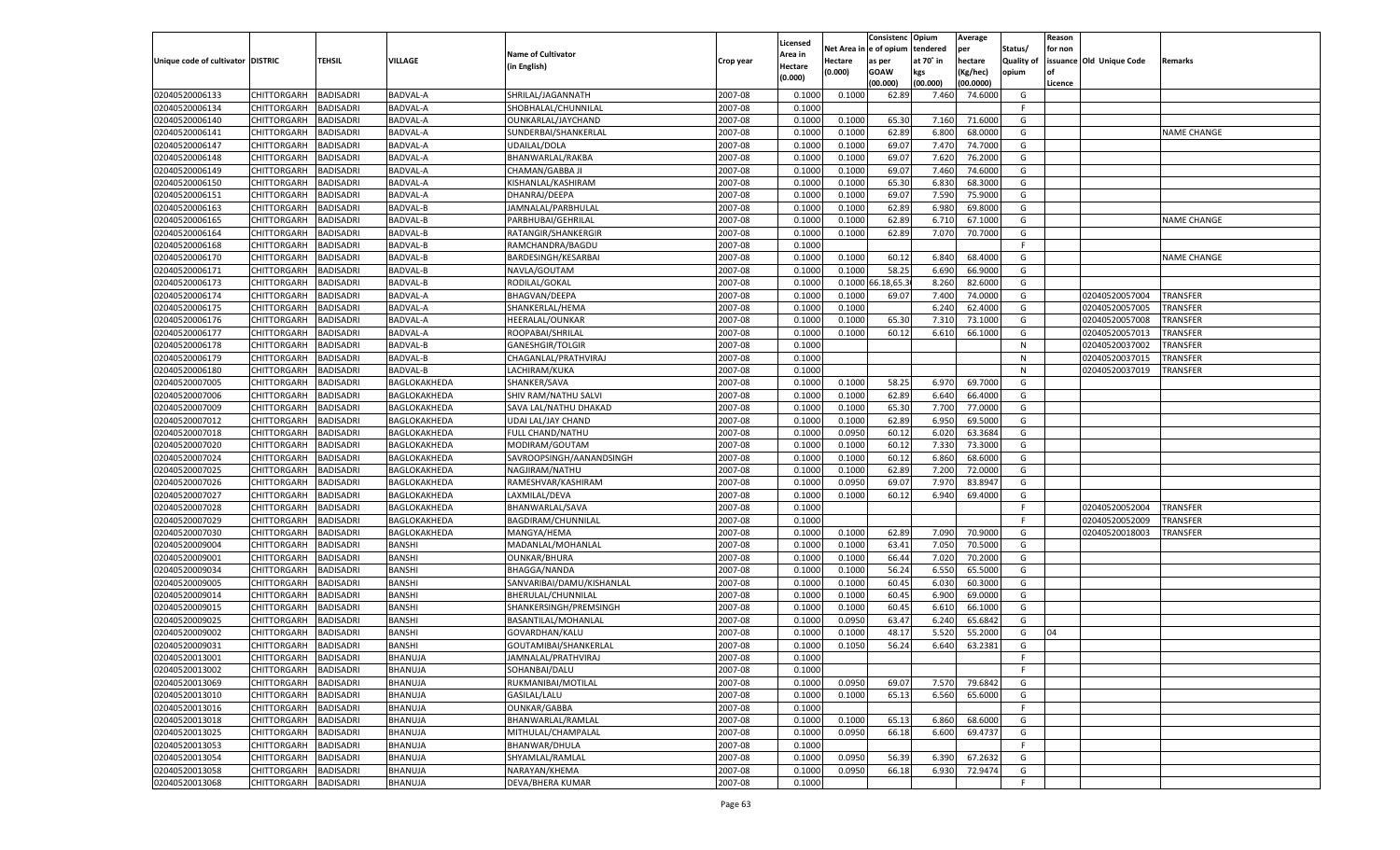|                                   |                       |                  |                   |                              |           |                     |             | Consistenc    | Opium     | Average   |                   | Reason  |                          |                    |
|-----------------------------------|-----------------------|------------------|-------------------|------------------------------|-----------|---------------------|-------------|---------------|-----------|-----------|-------------------|---------|--------------------------|--------------------|
|                                   |                       |                  |                   | <b>Name of Cultivator</b>    |           | Licensed<br>Area in | Net Area iı | n  e of opium | tendered  | per       | Status/           | for non |                          |                    |
| Unique code of cultivator DISTRIC |                       | TEHSIL           | <b>VILLAGE</b>    | (in English)                 | Crop year | Hectare             | Hectare     | as per        | at 70° in | hectare   | <b>Quality of</b> |         | issuance Old Unique Code | Remarks            |
|                                   |                       |                  |                   |                              |           | (0.000)             | (0.000)     | <b>GOAW</b>   | kgs       | (Kg/hec)  | opium             |         |                          |                    |
|                                   |                       |                  |                   |                              |           |                     |             | (00.000)      | (00.000)  | (00.0000) |                   | Licence |                          |                    |
| 02040520015002                    | CHITTORGARH           | <b>BADISADRI</b> | <b>BHOPATPURA</b> | UDAILAL/LALURAM              | 2007-08   | 0.100               | 0.1000      | 62.89         | 6.570     | 65.7000   | G                 |         |                          | <b>NAME CHANGE</b> |
| 02040520015015                    | CHITTORGARH           | BADISADRI        | BHOPATPURA        | ROSHANLAL/HEERALAL           | 2007-08   | 0.1000              |             |               |           |           | E                 |         |                          |                    |
| 02040520015013                    | CHITTORGARH           | BADISADRI        | BHOPATPURA        | HEERALAL/SAVALAL             | 2007-08   | 0.1000              |             |               |           |           | F.                |         |                          |                    |
| 02040520015014                    | CHITTORGARH           | BADISADRI        | BHOPATPURA        | NATRAM/SAVALAL               | 2007-08   | 0.1000              |             |               |           |           | E                 |         |                          |                    |
| 02040520015016                    | CHITTORGARH           | BADISADRI        | BHOPATPURA        | VARDICHAND/BHAJJA            | 2007-08   | 0.1000              |             |               |           |           | F.                |         |                          |                    |
| 02040520015012                    | CHITTORGARH           | BADISADRI        | BHOPATPURA        | MANGILAL/NAVLA GAYRI         | 2007-08   | 0.1000              |             |               |           |           | -F                |         |                          |                    |
| 02040520015018                    | CHITTORGARH           | BADISADRI        | BHOPATPURA        | VENDI RAM/PARTHA GAYRI       | 2007-08   | 0.1000              |             |               |           |           | E                 |         | 02040520044019           | TRANSFER           |
| 02040520015019                    | CHITTORGARH           | BADISADRI        | BHOPATPURA        | ROOPA/DOLA                   | 2007-08   | 0.1000              | 0.1000      |               | 6.070     | 60.7000   | G                 |         | 02040520044022           | TRANSFER           |
| 02040520015020                    | CHITTORGARH           | BADISADRI        | <b>BHOPATPURA</b> | KALI BAI/ISVAR LAL           | 2007-08   | 0.1000              |             |               |           |           | F.                |         | 02040520044002           | TRANSFER           |
| 02040520017001                    | CHITTORGARH           | BADISADRI        | BOHEDAA           | LAXMINARAYAN/SHANKERLAL      | 2007-08   | 0.1000              | 0.1000      | 65.13         | 6.820     | 68.2000   | G                 |         |                          |                    |
| 02040520017005                    | CHITTORGARH           | BADISADRI        | <b>BOHEDAA</b>    | KISHANLAL/HEERALAL           | 2007-08   | 0.1000              | 0.1000      | 58.25         | 6.270     | 62.7000   | G                 |         |                          | NAME CHANGE        |
| 02040520017009                    | CHITTORGARH           | BADISADRI        | <b>BOHEDAA</b>    | BHAGVATILAL/CHUNNILAL        | 2007-08   | 0.1000              |             |               |           |           | E                 |         |                          |                    |
| 02040520017012                    | CHITTORGARH           | BADISADRI        | BOHEDAA           | KISHANLAL/MANNA              | 2007-08   | 0.1000              |             |               |           |           | F.                |         |                          |                    |
| 02040520017013                    | CHITTORGARH           | <b>BADISADRI</b> | BOHEDAA           | GASI/RAMA MOGYA              | 2007-08   | 0.1000              |             |               |           |           | F.                |         |                          |                    |
| 02040520017014                    | CHITTORGARH           | <b>BADISADRI</b> | BOHEDAA           | GULABCHAND/NARAYAN           | 2007-08   | 0.1000              | 0.1000      | 56.31         | 5.500     | 55.0000   | G                 | 04      |                          |                    |
| 02040520017025                    | CHITTORGARH           | BADISADRI        | BOHEDAA           | CHANDRASHEKHAR/MOHANLAL      | 2007-08   | 0.1000              |             |               |           |           | F.                |         |                          |                    |
| 02040520017029                    | CHITTORGARH           | <b>BADISADRI</b> | <b>BOHEDAA</b>    | KISHANLAL/OUNKAR             | 2007-08   | 0.1000              | 0.1000      | 60.18         | 6.900     | 69.0000   | G                 |         |                          |                    |
| 02040520017033                    | CHITTORGARH           | BADISADRI        | BOHEDAA           | SHANKERLAL/JAGANNATH         | 2007-08   | 0.1000              | 0.0950      | 65.13         | 7.050     | 74.2105   | G                 |         |                          |                    |
| 02040520017034                    | CHITTORGARH           | <b>BADISADRI</b> | BOHEDAA           | DURGASHANKER/BHANWARLAL      | 2007-08   | 0.1000              | 0.1000      | 58.25         | 5.790     | 57.9000   | G                 |         |                          |                    |
| 02040520017037                    | CHITTORGARH           | BADISADRI        | BOHEDAA           | SHANKERLAL/VARDA             | 2007-08   | 0.1000              | 0.1000      | 56.31         | 5.980     | 59.8000   | G                 |         |                          |                    |
| 02040520017057                    | CHITTORGARH           | <b>BADISADRI</b> | <b>BOHEDAA</b>    | CHOGALAL/KISHNA              | 2007-08   | 0.1000              | 0.1000      | 65.13         | 6.900     | 69.0000   | G                 |         |                          |                    |
| 02040520017071                    | CHITTORGARH           | BADISADRI        | BOHEDAA           | SHOBHALAL/NATHU JOSHI        | 2007-08   | 0.1000              | 0.1000      | 58.25         | 6.240     | 62.4000   | G                 |         |                          |                    |
| 02040520017085                    | CHITTORGARH           | <b>BADISADRI</b> | BOHEDAA           | AHMADNUR/FAKIRMOHAMAD        | 2007-08   | 0.1000              |             |               |           |           | F.                |         |                          |                    |
| 02040520017094                    | CHITTORGARH           | BADISADRI        | <b>BOHEDAA</b>    | SHANKERLAL/VENDIRAM          | 2007-08   | 0.1000              | 0.1000      | 66.18         | 6.810     | 68.1000   | G                 |         |                          |                    |
| 02040520017095                    | CHITTORGARH           | <b>BADISADRI</b> | <b>BOHEDAA</b>    | PUSHPA/AMARATLAL             | 2007-08   | 0.1000              | 0.1000      | 65.13         | 7.020     | 70.2000   | G                 |         |                          | <b>NAME CHANGE</b> |
| 02040520017098                    | CHITTORGARH           | BADISADRI        | BOHEDAA           | BALU/PARBHU                  | 2007-08   | 0.1000              |             |               |           |           | F.                |         |                          |                    |
| 02040520017107                    | CHITTORGARH           | <b>BADISADRI</b> | BOHEDAA           | KANHEYALAL/GOVARDHAN         | 2007-08   | 0.1000              | 0.0950      | 65.13         | 6.440     | 67.7895   | G                 |         |                          |                    |
| 02040520017113                    | CHITTORGARH           | BADISADRI        | <b>BOHEDAA</b>    | KANKUBAI/CHUNNILAL           | 2007-08   | 0.1000              | 0.1000      | 60.12         | 6.150     | 61.5000   | G                 |         |                          |                    |
| 02040520017116                    | CHITTORGARH           | <b>BADISADRI</b> | BOHEDAA           | SHANKERLAL/PARBHULAL         | 2007-08   | 0.1000              |             |               |           |           | F.                |         |                          |                    |
| 02040520017140                    | CHITTORGARH           | BADISADRI        | BOHEDAA           | LALURAM/FATHA                | 2007-08   | 0.1000              |             |               |           |           | E                 |         |                          |                    |
| 02040520017110                    | CHITTORGARH           | <b>BADISADRI</b> | <b>BOHEDAA</b>    | POKHAR/BABRU                 | 2007-08   | 0.1000              | 0.1000      | 65.13         | 7.230     | 72.3000   | G                 |         |                          | <b>NAME CHANGE</b> |
| 02040520017132                    | CHITTORGARH           | <b>BADISADRI</b> | <b>BOHEDAA</b>    | AMRATIBAI/SHIVLAL            | 2007-08   | 0.1000              | 0.1000      | 65.13         | 7.040     | 70.4000   | G                 |         |                          |                    |
| 02040520021023                    | CHITTORGARH           | <b>BADISADRI</b> | CHARANKHEDI       | SAJJANBAI/RADHUDAN           | 2007-08   | 0.1000              | 0.0950      | 63.41         | 6.540     | 68.8421   | G                 |         |                          |                    |
| 02040520021029                    | CHITTORGARH           | BADISADRI        | CHARANKHEDI       | AMRATIBAI/MANGILAL           | 2007-08   | 0.1000              | 0.1000      | 60.45         | 6.810     | 68.1000   | G                 |         |                          | <b>NAME CHANGE</b> |
| 02040520021030                    | CHITTORGARH           | <b>BADISADRI</b> | CHARANKHEDI       | LALURAM/GOPAL                | 2007-08   | 0.1000              |             |               |           |           | F.                |         |                          |                    |
| 02040520021031                    | CHITTORGARH           | <b>BADISADRI</b> | CHARANKHEDI       | GANGADAN/MAHADAN             | 2007-08   | 0.1000              | 0.0950      | 63.47         | 6.620     | 69.6842   | G                 |         |                          |                    |
| 02040520021034                    | CHITTORGARH           | <b>BADISADRI</b> | CHARANKHEDI       | HIMMATSINGH/SHANKERSINGH     | 2007-08   | 0.1000              | 0.0950      | 66.44         | 6.790     | 71.4737   | G                 |         |                          |                    |
| 02040520021038                    | CHITTORGARH           | BADISADRI        | CHARANKHEDI       | MANGILAL/JALAM               | 2007-08   | 0.1000              | 0.0950      | 60.45         | 6.340     | 66.7368   | G                 |         |                          |                    |
| 02040520021040                    | CHITTORGARH           | <b>BADISADRI</b> | CHARANKHEDI       | KHEMA/RAM                    | 2007-08   | 0.1000              | 0.1000      | 63.47         | 6.390     | 63.9000   | G                 |         |                          |                    |
| 02040520021043                    | CHITTORGARH           | <b>BADISADRI</b> | CHARANKHEDI       | <b>BAGDI RAM/VARDA</b>       | 2007-08   | 0.1000              | 0.1000      | 66.44         | 6.470     | 64.7000   | G                 |         |                          |                    |
| 02040520021044                    | CHITTORGARH           | <b>BADISADRI</b> | CHARANKHEDI       | SHANKER/KALU                 | 2007-08   | 0.1000              | 0.1000      | 63.47         | 6.360     | 63.6000   | G                 |         |                          |                    |
| 02040520021045                    | CHITTORGARH           | BADISADRI        | CHARANKHEDI       | RADHA KISHAN/POKHAR          | 2007-08   | 0.1000              |             |               |           |           | F.                |         |                          |                    |
| 02040520021047                    | CHITTORGARH           | BADISADRI        | CHARANKHEDI       | MAAN SINGH/RODA SINGH        | 2007-08   | 0.1000              |             |               |           |           | E                 |         |                          |                    |
| 02040520021049                    | CHITTORGARH           | BADISADRI        | CHARANKHEDI       | MOHAN/KANA                   | 2007-08   | 0.1000              | 0.1000      | 60.45         | 6.760     | 67.6000   | G                 |         |                          |                    |
| 02040520021050                    | CHITTORGARH           | <b>BADISADRI</b> | CHARANKHEDI       | <b>BHERU SINGH/LAL SINGH</b> | 2007-08   | 0.1000              | 0.0950      | 66.44         | 6.590     | 69.3684   | G                 |         | 02040520044021           | <b>TRANSFER</b>    |
| 02040520027001                    | CHITTORGARH BADISADRI |                  | <b>FACHAR</b>     | SHANKER/KALU                 | 2007-08   | 0.1000              |             |               |           |           | F                 |         |                          |                    |
| 02040520027008                    | <b>CHITTORGARH</b>    | <b>BADISADRI</b> | <b>FACHAR</b>     | <b>BABRU/VARDA</b>           | 2007-08   | 0.1000              |             |               |           |           | F.                |         |                          |                    |
| 02040520027012                    | <b>CHITTORGARH</b>    | <b>BADISADRI</b> | <b>FACHAR</b>     | MOVANIBAI/PYARCHAND          | 2007-08   | 0.1000              | 0.1000      | 58.25         | 5.670     | 56.7000   | G                 |         |                          |                    |
| 02040520027014                    | CHITTORGARH           | <b>BADISADRI</b> | <b>FACHAR</b>     | NARAYAN/GANESH               | 2007-08   | 0.1000              |             |               |           |           | F.                |         |                          |                    |
| 02040520027018                    | CHITTORGARH           | <b>BADISADRI</b> | <b>FACHAR</b>     | VARDICHAND/CHUNNILAL         | 2007-08   | 0.1000              |             |               |           |           | F.                |         |                          |                    |
| 02040520027021                    | CHITTORGARH           | <b>BADISADRI</b> | <b>FACHAR</b>     | SOVANIBAI/HEERA              | 2007-08   | 0.1000              | 0.0950      | 60.12         | 6.190     | 65.1579   | G                 |         |                          |                    |
| 02040520027025                    | <b>CHITTORGARH</b>    | <b>BADISADRI</b> | <b>FACHAR</b>     | SHYANDI BAI/BHANWAR LAL      | 2007-08   | 0.1000              | 0.1000      | 56.31         | 2.020     | 20.2000   | G                 | 04      |                          |                    |
| 02040520027022                    | CHITTORGARH           | <b>BADISADRI</b> | <b>FACHAR</b>     | ROOPA/KISHNA                 | 2007-08   | 0.1000              |             |               |           |           | -F                |         |                          |                    |
| 02040520029001                    | <b>CHITTORGARH</b>    | <b>BADISADRI</b> | <b>GAJANDEVI</b>  | HARKUBAI/RAMLAL              | 2007-08   | 0.1000              | 0.1000      | 60.45         | 6.700     | 67.0000   | G                 |         |                          |                    |
| 02040520029002                    | <b>CHITTORGARH</b>    | <b>BADISADRI</b> | <b>GAJANDEVI</b>  | GANGABAI/VARDA               | 2007-08   | 0.1000              |             |               |           |           | F.                |         |                          |                    |
| 02040520029003                    | <b>CHITTORGARH</b>    | <b>BADISADRI</b> | <b>GAJANDEVI</b>  | KISHANLAL/HARIRAM            | 2007-08   | 0.1000              | 0.1000      | 63.47         | 7.110     | 71.1000   | G                 |         |                          |                    |
|                                   |                       |                  |                   |                              |           |                     |             |               |           |           |                   |         |                          |                    |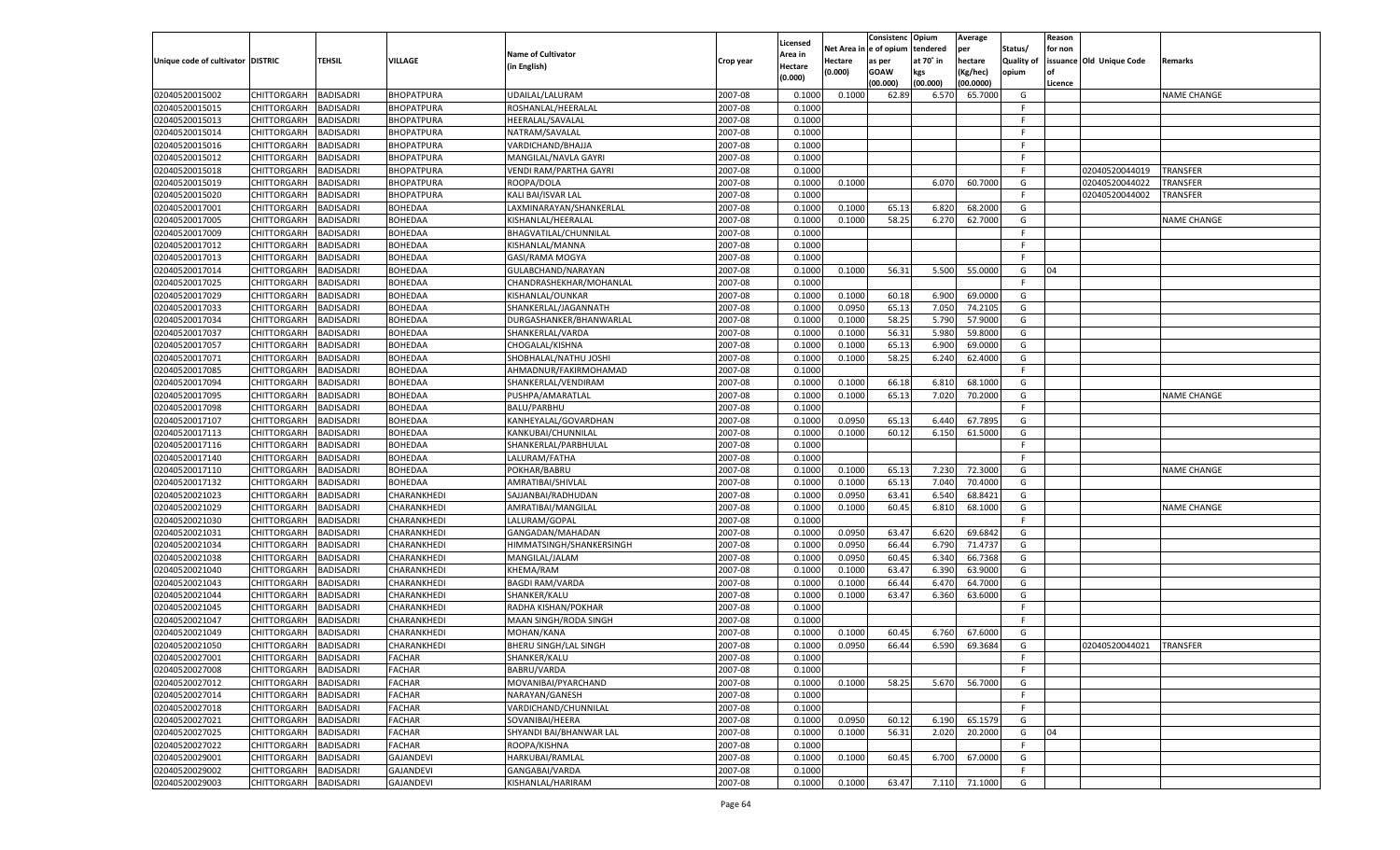|                                   |                       |                                      |                             |                           |                    |                           |          | Consistenc  | Opium     | Average   |                   | Reason  |                          |                    |
|-----------------------------------|-----------------------|--------------------------------------|-----------------------------|---------------------------|--------------------|---------------------------|----------|-------------|-----------|-----------|-------------------|---------|--------------------------|--------------------|
|                                   |                       |                                      |                             | <b>Name of Cultivator</b> |                    | Licensed                  | Net Area | le of opium | tendered  | per       | Status/           | for non |                          |                    |
| Unique code of cultivator DISTRIC |                       | <b>TEHSIL</b>                        | VILLAGE                     | (in English)              | Crop year          | <b>Area in</b><br>Hectare | Hectare  | as per      | at 70° in | hectare   | <b>Quality of</b> |         | issuance Old Unique Code | Remarks            |
|                                   |                       |                                      |                             |                           |                    | (0.000)                   | (0.000)  | <b>GOAW</b> | kgs       | (Kg/hec)  | opium             |         |                          |                    |
|                                   |                       |                                      |                             |                           |                    |                           |          | (00.000)    | (00.000)  | (00.0000) |                   | Licence |                          |                    |
| 02040520029009                    | CHITTORGARH           | <b>BADISADRI</b>                     | <b>GAJANDEVI</b>            | MANGILAL/BABRU            | 2007-08            | 0.1000                    | 0.0950   | 60.4        | 6.37      | 67.0526   | G                 |         |                          |                    |
| 02040520029010                    | CHITTORGARH           | BADISADRI                            | <b>GAJANDEVI</b>            | MATHRIBAI/FULLCHAND       | 2007-08            | 0.1000                    | 0.1000   | 63.47       | 6.920     | 69.2000   | G                 |         |                          |                    |
| 02040520029011                    | CHITTORGARH           | BADISADRI                            | <b>GAJANDEVI</b>            | SUNDERBAI/VAJERAM         | 2007-08            | 0.1000                    | 0.1000   | 66.44       | 7.280     | 72.8000   | G                 |         |                          |                    |
| 02040520029013                    | CHITTORGARH           | BADISADRI                            | <b>GAJANDEVI</b>            | PYARIBAI/GOPILAL          | 2007-08            | 0.1000                    | 0.0950   | 60.45       | 6.530     | 68.7368   | G                 |         |                          | <b>NAME CHANGE</b> |
| 02040520029016                    | CHITTORGARH           | <b>BADISADRI</b>                     | GAJANDEVI                   | DALCHAND/TECKCHAND        | 2007-08            | 0.1000                    | 0.1000   | 66.44       | 6.900     | 69.0000   | G                 |         |                          |                    |
| 02040520029019                    | CHITTORGARH           | BADISADRI                            | <b>GAJANDEVI</b>            | LAXMINARAYAN/PYARCHAND    | 2007-08            | 0.1000                    | 0.0950   | 63.47       | 6.560     | 69.0526   | G                 |         |                          |                    |
| 02040520029021                    | CHITTORGARH           | BADISADRI                            | <b>GAJANDEVI</b>            | NANDKISHOR/OUNKARLAI      | 2007-08            | 0.1000                    | 0.0950   | 66.44       | 6.700     | 70.5263   | G                 |         |                          |                    |
| 02040520029026                    | CHITTORGARH           | BADISADRI                            | <b>GAJANDEVI</b>            | UTAMCHAND/MATARALAL       | 2007-08            | 0.1000                    | 0.0950   | 60.45       | 6.67      | 70.2105   | G                 |         |                          |                    |
| 02040520029027                    | CHITTORGARH           | <b>BADISADRI</b>                     | GAJANDEVI                   | RAMCHANDRA/BHOLIRAM       | 2007-08            | 0.1000                    | 0.1000   | 63.47       | 7.490     | 74.9000   | G                 |         |                          |                    |
| 02040520029028                    | CHITTORGARH           | BADISADRI                            | <b>GAJANDEVI</b>            | NARAYAN/BHERA             | 2007-08            | 0.1000                    | 0.0950   | 60.45       | 6.610     | 69.5789   | G                 |         |                          |                    |
| 02040520029030                    | CHITTORGARH           | BADISADRI                            | <b>GAJANDEVI</b>            | MOHANLAL/BHANWARLAL       | 2007-08            | 0.1000                    | 0.1000   | 63.47       | 7.090     | 70.9000   | G                 |         |                          |                    |
| 02040520029031                    | CHITTORGARH           | BADISADRI                            | <b>GAJANDEVI</b>            | UDAIRAM/BHAGVAN           | 2007-08            | 0.1000                    | 0.1000   | 59.32       | 6.420     | 64.2000   | G                 |         |                          |                    |
| 02040520029032                    | CHITTORGARH           | <b>BADISADRI</b>                     | GAJANDEVI                   | OUNKARLAL/KANIRAM         | 2007-08            | 0.1000                    | 0.0950   | 63.47       | 7.510     | 79.0526   | G                 |         |                          |                    |
| 02040520029034                    | CHITTORGARH           | BADISADRI                            | <b>GAJANDEVI</b>            | NANURAM/BHAGVAN           | 2007-08            | 0.1000                    | 0.1000   | 63.47       | 7.290     | 72.9000   | G                 |         |                          |                    |
| 02040520029035                    | CHITTORGARH           | <b>BADISADRI</b>                     | <b>GAJANDEVI</b>            | HANSRAJ/GASHI             | 2007-08            | 0.1000                    | 0.1000   | 63.47       | 6.780     | 67.8000   | G                 |         |                          |                    |
| 02040520029038                    | CHITTORGARH           | BADISADRI                            | <b>GAJANDEVI</b>            | GOPILAL/PREMCHAND         | 2007-08            | 0.1000                    | 0.1000   | 63.47       | 7.200     | 72.0000   | G                 |         |                          |                    |
| 02040520029040                    | CHITTORGARH           | <b>BADISADRI</b>                     | <b>GAJANDEVI</b>            | MADANLAL/NATHULAL         | 2007-08            | 0.1000                    | 0.0950   | 66.44       | 6.800     | 71.5789   | G                 |         |                          |                    |
| 02040520029041                    | CHITTORGARH           | BADISADRI                            | <b>GAJANDEVI</b>            | RAMESHVAR/VAJERAM         | 2007-08            | 0.1000                    | 0.1000   | 63.47       | 7.050     | 70.5000   | G                 |         |                          |                    |
| 02040520029042                    | CHITTORGARH           | <b>BADISADRI</b>                     | <b>GAJANDEVI</b>            | MODIBAI/SAVA              | 2007-08            | 0.1000                    | 0.1000   | 60.45       | 6.300     | 63.0000   | G                 |         |                          |                    |
| 02040520029043                    | CHITTORGARH           | BADISADRI                            | <b>GAJANDEVI</b>            | PYARIBAI/BHERULAL         | 2007-08            | 0.1000                    | 0.0950   | 60.45       | 6.570     | 69.1579   | G                 |         |                          |                    |
| 02040520029044                    | CHITTORGARH           | <b>BADISADRI</b>                     | <b>GAJANDEVI</b>            | GANGABAI/KANHIYALAL       | 2007-08            | 0.1000                    | 0.0950   | 63.47       | 6.550     | 68.9474   | G                 |         |                          |                    |
| 02040520029045                    | CHITTORGARH           | BADISADRI                            | <b>GAJANDEVI</b>            | KALU/OUNKARLAL            | 2007-08            | 0.1000                    | 0.1050   | 63.47       | 7.570     | 72.0952   | G                 |         |                          |                    |
| 02040520034004                    | CHITTORGARH           | <b>BADISADRI</b>                     | <b>JARKHANA</b>             | JANIBAI/HEERALAL          | 2007-08            | 0.1000                    |          |             |           |           | F                 |         |                          |                    |
| 02040520034005                    | CHITTORGARH           | BADISADRI                            | JARKHANA                    | LALCHAND/JEETMAL          | 2007-08            | 0.1000                    | 0.1000   | 58.25       | 6.330     | 63.3000   | G                 |         |                          |                    |
| 02040520034006                    | CHITTORGARH           | <b>BADISADRI</b>                     | <b>JARKHANA</b>             | DADAMCHAND/NANDLAI        | 2007-08            | 0.1000                    |          |             |           |           | F                 |         |                          |                    |
| 02040520034010                    | CHITTORGARH           | BADISADRI                            | JARKHANA                    | RAMRATAN/GAMNDIRAM        | 2007-08            | 0.1000                    | 0.1000   | 60.12       | 6.750     | 67.5000   | G                 |         |                          |                    |
| 02040520034012                    | CHITTORGARH           | <b>BADISADRI</b>                     | <b>JARKHANA</b>             | MAGANIRAM/HEERALAL        | 2007-08            | 0.1000                    |          |             |           |           | F.                |         |                          |                    |
| 02040520034013                    | CHITTORGARH           | BADISADRI                            | JARKHANA                    | BADAMIBAI/KHEMRAJ         | 2007-08            | 0.1000                    |          |             |           |           | F.                |         |                          |                    |
| 02040520034028                    | CHITTORGARH           | <b>BADISADRI</b>                     | <b>JARKHANA</b>             | RAMSINGH/NANDLAL          | 2007-08            | 0.1000                    |          |             |           |           | F.                |         |                          |                    |
| 02040520034029                    | CHITTORGARH           | <b>BADISADRI</b>                     | JARKHANA                    | AMRATRAM/CHAGAN           | 2007-08            | 0.1000                    |          |             |           |           | F                 |         |                          |                    |
| 02040520034034                    | CHITTORGARH           | <b>BADISADRI</b>                     | <b>JARKHANA</b>             | LAHRIBAI/RAMLAL/BHOLIRAM  | 2007-08            | 0.1000                    |          |             |           |           | F                 |         |                          |                    |
| 02040520034036                    | CHITTORGARH           | <b>BADISADRI</b>                     | JARKHANA                    | RAMSINGH/JODHSINGH        | 2007-08            | 0.1000                    |          |             |           |           | F                 |         |                          |                    |
| 02040520034042                    | CHITTORGARH           | <b>BADISADRI</b>                     | <b>JARKHANA</b>             | BHERULAL/KASHIRAM         | 2007-08            | 0.1000                    |          |             |           |           | F.                |         |                          |                    |
| 02040520034051                    | CHITTORGARH           | BADISADRI                            | JARKHANA                    | MOHANLAL/DHANRAJ          | 2007-08            | 0.1000                    | 0.0950   |             | 6.550     | 68.9474   | G                 |         |                          |                    |
| 02040520034053                    | CHITTORGARH           | <b>BADISADRI</b>                     | JARKHANA                    | JANIBAI/NAGJIRAM          | 2007-08            | 0.1000                    |          |             |           |           | F.                |         |                          |                    |
| 02040520034054                    | CHITTORGARH           | <b>BADISADRI</b>                     | JARKHANA                    | LALCHAND/NANDLAL          | 2007-08            | 0.1000                    | 0.0950   | 60.12       | 6.400     | 67.3684   | G                 |         |                          |                    |
| 02040520034056                    | CHITTORGARH           | <b>BADISADRI</b>                     | <b>JARKHANA</b>             | MOHANLAL/AMRA             | 2007-08            | 0.1000                    |          |             |           |           | F.                |         |                          |                    |
| 02040520034066                    | CHITTORGARH           | BADISADRI                            | JARKHANA                    | DADAMCHAND/BHAGIRATH      | 2007-08            | 0.1000                    |          |             |           |           | F                 |         |                          |                    |
| 02040520034071                    |                       | <b>BADISADRI</b>                     | JARKHANA                    |                           | 2007-08            | 0.1000                    |          |             |           |           | F.                |         |                          |                    |
|                                   | CHITTORGARH           |                                      |                             | RAJARAM/JEETMAL           |                    |                           |          |             |           |           | F.                |         |                          |                    |
| 02040520034073                    | CHITTORGARH           | <b>BADISADRI</b><br><b>BADISADRI</b> | JARKHANA<br><b>JARKHANA</b> | SHOBHALAL/NANDLAL         | 2007-08<br>2007-08 | 0.1000                    |          |             |           |           |                   |         |                          |                    |
| 02040520034081                    | CHITTORGARH           |                                      |                             | DHAPUBAI/BHERULAL         |                    | 0.1000                    | 0.1000   | 56.31       | 6.210     | 62.1000   | G<br>F.           |         |                          |                    |
| 02040520034083                    | CHITTORGARH           | BADISADRI                            | JARKHANA                    | HAJARILAL/UDA             | 2007-08            | 0.1000                    |          |             |           |           | F.                |         |                          |                    |
| 02040520034084                    | CHITTORGARH           | BADISADRI                            | JARKHANA                    | RAMKELASH/SHRIRAM         | 2007-08            | 0.1000                    |          |             |           |           |                   |         |                          |                    |
| 02040520034089                    | CHITTORGARH           | BADISADRI                            | JARKHANA                    | MANGIBAI/BHERULAL         | 2007-08            | 0.1000                    |          |             |           |           | F                 |         |                          |                    |
| 02040520034099                    | CHITTORGARH           | <b>BADISADRI</b>                     | JARKHANA                    | SHANTILAL/SHRIRAM         | 2007-08            | 0.1000                    |          |             |           |           | F                 |         |                          |                    |
| 02040520034100                    | CHITTORGARH BADISADRI |                                      | <b>JARKHANA</b>             | SEETABAI/UTTAMICHAND      | 2007-08            | 0.1000                    |          |             |           |           | F.                |         |                          |                    |
| 02040520034106                    | <b>CHITTORGARH</b>    | <b>BADISADRI</b>                     | <b>JARKHANA</b>             | OUNKARLAL/BHANWARLAL      | 2007-08            | 0.1000                    |          |             |           |           | F.                |         |                          |                    |
| 02040520034107                    | CHITTORGARH           | <b>BADISADRI</b>                     | <b>JARKHANA</b>             | BALKISHAN/HEERALAL        | 2007-08            | 0.1000                    |          |             |           |           | F.                |         |                          |                    |
| 02040520034110                    | <b>CHITTORGARH</b>    | <b>BADISADRI</b>                     | <b>JARKHANA</b>             | DHANRAJ/SHRI RAM          | 2007-08            | 0.1000                    |          |             |           |           | F.                |         |                          |                    |
| 02040520034118                    | <b>CHITTORGARH</b>    | <b>BADISADRI</b>                     | <b>JARKHANA</b>             | PYARIBAI/GOKAL            | 2007-08            | 0.1000                    |          |             |           |           | F                 |         |                          |                    |
| 02040520034123                    | <b>CHITTORGARH</b>    | <b>BADISADRI</b>                     | <b>JARKHANA</b>             | HAJARI RAM/VIJAY RAM      | 2007-08            | 0.1000                    | 0.0950   | 60.12       | 6.410     | 67.4737   | G                 |         | 02040520003001           | <b>TRANSFER</b>    |
| 02040520034124                    | <b>CHITTORGARH</b>    | <b>BADISADRI</b>                     | JARKHANA                    | <b>BHOLI RAM/KANI RAM</b> | 2007-08            | 0.1000                    |          |             |           |           | F.                |         | 02040520003020           | <b>TRANSFER</b>    |
| 02040520034072                    | <b>CHITTORGARH</b>    | <b>BADISADRI</b>                     | <b>JARKHANA</b>             | BHERULAL/GASIRAM          | 2007-08            | 0.1000                    | 0.0950   | 69.07       | 2.270     | 23.8947   | G                 | 04      |                          |                    |
| 02040520034091                    | <b>CHITTORGARH</b>    | <b>BADISADRI</b>                     | JARKHANA                    | SHANKRIBAI/BAGDIRAMN      | 2007-08            | 0.1000                    | 0.1000   | 58.25       | 1.630     | 16.3000   | G                 | 04      |                          |                    |
| 02040520034125                    | <b>CHITTORGARH</b>    | <b>BADISADRI</b>                     | <b>JARKHANA</b>             | SURESH/HJARI              | 2007-08            | 0.1000                    | 0.1000   | 60.12       | 6.960     | 69.6000   | G                 |         | 02040520003026           | <b>TRANSFER</b>    |
| 02040520034126                    | <b>CHITTORGARH</b>    | <b>BADISADRI</b>                     | <b>JARKHANA</b>             | KAMAL SINGH/LAXMI CHAND   | 2007-08            | 0.1000                    |          |             |           |           | F.                |         | 02040520003014           | <b>TRANSFER</b>    |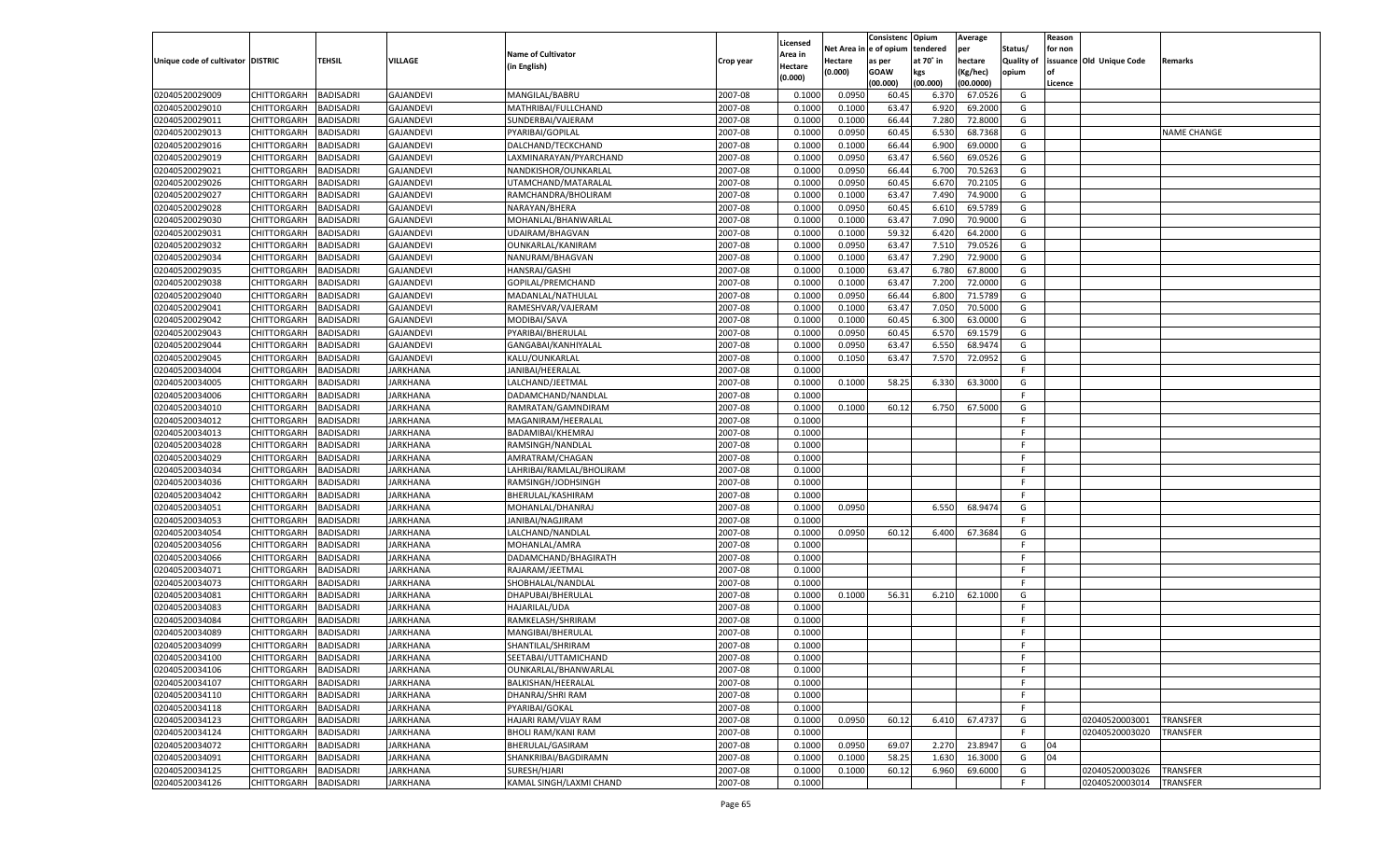|                                   |                                          |                  |                     |                                           |                    |                     |            | Consistenc    | Opium     | Average            |                   | Reason  |                          |                    |
|-----------------------------------|------------------------------------------|------------------|---------------------|-------------------------------------------|--------------------|---------------------|------------|---------------|-----------|--------------------|-------------------|---------|--------------------------|--------------------|
|                                   |                                          |                  |                     | <b>Name of Cultivator</b>                 |                    | Licensed<br>Area in | Net Area i | n  e of opium | tendered  | per                | Status/           | for non |                          |                    |
| Unique code of cultivator DISTRIC |                                          | TEHSIL           | VILLAGE             | (in English)                              | Crop year          | Hectare             | Hectare    | as per        | at 70° in | hectare            | <b>Quality of</b> |         | issuance Old Unique Code | Remarks            |
|                                   |                                          |                  |                     |                                           |                    | (0.000)             | (0.000)    | <b>GOAW</b>   | kgs       | (Kg/hec)           | opium             |         |                          |                    |
|                                   |                                          |                  |                     |                                           |                    |                     |            | (00.000)      | (00.000)  | (00.0000)          |                   | Licence |                          |                    |
| 02040520036001                    | CHITTORGARH                              | <b>BADISADRI</b> | <b>JAYSINGHPURA</b> | SANTOSHRAM/OUNKARLAL                      | 2007-08            | 0.100               | 0.1000     | 66.18         | 7.280     | 72.8000            | G                 |         |                          |                    |
| 02040520036003                    | CHITTORGARH                              | BADISADRI        | JAYSINGHPURA        | BADAMIBAI/NARAYANLAL                      | 2007-08            | 0.100               | 0.1000     | 66.18         | 7.300     | 73.0000            | G                 |         |                          |                    |
| 02040520036006                    | CHITTORGARH                              | BADISADRI        | JAYSINGHPURA        | HEERALAL/SHIVLAL                          | 2007-08            | 0.1000              | 0.0950     | 65.13         | 7.010     | 73.7895            | G                 |         |                          |                    |
| 02040520036007                    | CHITTORGARH                              | BADISADRI        | JAYSINGHPURA        | GOPILAL/PARTHA                            | 2007-08            | 0.1000              | 0.0950     | 58.25         | 6.340     | 66.7368            | G                 |         |                          |                    |
| 02040520036010                    | CHITTORGARH                              | BADISADRI        | JAYSINGHPURA        | BHANWARLAL/DAYARAM                        | 2007-08            | 0.1000              | 0.1000     | 65.13         | 6.990     | 69.9000            | G                 |         |                          |                    |
| 02040520036011                    | CHITTORGARH                              | BADISADRI        | JAYSINGHPURA        | SHANKERLAL/PYARCHAND                      | 2007-08            | 0.1000              | 0.0950     | 60.1          | 6.790     | 71.4737            | G                 |         |                          |                    |
| 02040520036013                    | CHITTORGARH                              | BADISADRI        | JAYSINGHPURA        | JEEVRAM/MOTI                              | 2007-08            | 0.1000              | 0.1000     | 65.13         | 7.010     | 70.1000            | G                 |         |                          |                    |
| 02040520036017                    | CHITTORGARH                              | BADISADRI        | JAYSINGHPURA        | SHIVLAL/KASHIRAM                          | 2007-08            | 0.1000              | 0.1000     | 65.13         | 7.31      | 73.1000            | G                 |         |                          |                    |
| 02040520036022                    | CHITTORGARH                              | BADISADRI        | JAYSINGHPURA        | BAGDIRAM/SEETARAM                         | 2007-08            | 0.1000              | 0.0950     | 69.07         | 7.430     | 78.2105            | G                 |         |                          |                    |
| 02040520036023                    | CHITTORGARH                              | BADISADRI        | JAYSINGHPURA        | PARTAPIBAI/MOTILAL                        | 2007-08            | 0.1000              | 0.1000     | 60.1          | 6.450     | 64.5000            | G                 |         |                          |                    |
| 02040520036025                    | CHITTORGARH                              | BADISADRI        | JAYSINGHPURA        | BHERULAL/SHIVLAL                          | 2007-08            | 0.1000              | 0.0950     | 65.13         | 6.820     | 71.7895            | G                 |         |                          |                    |
| 02040520036028                    | CHITTORGARH                              | BADISADRI        | JAYSINGHPURA        | NARAYAN/KHUMAN                            | 2007-08            | 0.1000              | 0.1000     | 66.18         | 7.670     | 76.7000            | G                 |         |                          |                    |
| 02040520036030                    | CHITTORGARH                              | BADISADRI        | JAYSINGHPURA        | BHURA/DAYARAM                             | 2007-08            | 0.1000              | 0.1000     | 60.12         | 6.820     | 68.2000            | G                 |         |                          |                    |
| 02040520036031                    | CHITTORGARH                              | BADISADRI        | JAYSINGHPURA        | BHANWARDAS/HEERADAS                       | 2007-08            | 0.1000              | 0.1000     | 60.12         | 6.460     | 64.6000            | G                 |         |                          |                    |
| 02040520036032                    | CHITTORGARH                              | BADISADRI        | JAYSINGHPURA        | HEERALAL/DAYARAM                          | 2007-08            | 0.1000              | 0.1000     | 69.07         | 8.130     | 81.3000            | G                 |         |                          |                    |
| 02040520036034                    | CHITTORGARH                              | BADISADRI        | JAYSINGHPURA        | DHANRAJ/LAXMAN                            | 2007-08            | 0.1000              | 0.1000     | 65.13         | 7.240     | 72.4000            | G                 |         |                          |                    |
| 02040520036036                    | CHITTORGARH                              | <b>BADISADRI</b> | IAYSINGHPURA        | MANGILAL/OUNKERLAL                        | 2007-08            | 0.1000              | 0.1000     | 58.25         | 6.520     | 65.2000            | G                 |         |                          |                    |
| 02040520036038                    | CHITTORGARH                              | BADISADRI        | JAYSINGHPURA        | RATANLAL/NANDA                            | 2007-08            | 0.1000              | 0.1000     | 60.12         | 6.830     | 68.3000            | G                 |         |                          |                    |
| 02040520036040                    | CHITTORGARH                              | BADISADRI        | JAYSINGHPURA        | TARCHAND/OUNKAR                           | 2007-08            | 0.1000              | 0.1000     | 65.13         | 7.420     | 74.2000            | G                 |         |                          |                    |
| 02040520036042                    | CHITTORGARH                              | BADISADRI        | IAYSINGHPURA        | UDAILAL/SHIVRAJ                           | 2007-08            | 0.1000              | 0.1000     | 66.18         | 7.140     | 71.4000            | G                 |         |                          |                    |
| 02040520036043                    | CHITTORGARH                              | <b>BADISADRI</b> | IAYSINGHPURA        | NARAYAN/GASHI                             | 2007-08            | 0.1000              | 0.1000     | 66.18         | 7.510     | 75.1000            | G                 |         |                          |                    |
| 02040520036046                    | CHITTORGARH                              | BADISADRI        | JAYSINGHPURA        | CHUNNILAL/BHURA                           | 2007-08            | 0.1000              | 0.1000     | 65.13         | 7.370     | 73.7000            | G                 |         |                          |                    |
| 02040520036047                    | CHITTORGARH                              | BADISADRI        | JAYSINGHPURA        | SHANTILAL/BHURALAL                        | 2007-08            | 0.1000              | 0.1000     | 69.07         | 7.380     | 73.8000            | G                 |         |                          |                    |
| 02040520036048                    | CHITTORGARH                              | BADISADRI        | JAYSINGHPURA        | MATHRIBAI/GOPILAL                         | 2007-08            | 0.1000              | 0.1000     | 60.12         | 6.960     | 69.6000            | G                 |         |                          |                    |
| 02040520036049                    | CHITTORGARH                              | <b>BADISADRI</b> | IAYSINGHPURA        | BHAGVANLAL/CHAMPALAL                      | 2007-08            | 0.1000              | 0.1000     | 66.18         | 7.560     | 75.6000            | G                 |         |                          |                    |
| 02040520036050                    | CHITTORGARH                              | BADISADRI        | JAYSINGHPURA        | BHAGVAN/DAYARAM                           | 2007-08            | 0.1000              | 0.1000     | 65.13         | 7.420     | 74.2000            | G                 |         |                          |                    |
| 02040520036056                    | CHITTORGARH                              | <b>BADISADRI</b> | JAYSINGHPURA        | MANGILAL/SHIVLAL                          | 2007-08            | 0.1000              | 0.1000     | 66.18         | 7.060     | 70.6000            | G                 |         |                          |                    |
| 02040520036060                    | CHITTORGARH                              | BADISADRI        | JAYSINGHPURA        | PREMCHAND/BHERA                           | 2007-08            | 0.1000              | 0.0950     | 69.07         | 7.500     | 78.9474            | G                 |         |                          |                    |
| 02040520036064                    | CHITTORGARH                              | <b>BADISADRI</b> | IAYSINGHPURA        | SHANKER/GASHI                             | 2007-08            | 0.1000              | 0.1000     | 69.07         | 7.600     | 76.0000            | G                 |         |                          |                    |
| 02040520036065                    | CHITTORGARH                              | BADISADRI        | JAYSINGHPURA        | DALCHAND/KHUMAN                           | 2007-08            | 0.1000              | 0.0950     | 66.18         | 7.090     | 74.6316            | G                 |         |                          |                    |
| 02040520036067                    | CHITTORGARH                              | <b>BADISADRI</b> | JAYSINGHPURA        | PARBHULAL/DAYARAM                         | 2007-08            | 0.1000              | 0.1000     | 66.18         | 7.750     | 77.5000            | G                 |         |                          |                    |
| 02040520036068                    | CHITTORGARH                              | <b>BADISADRI</b> | JAYSINGHPURA        | MOHANLAL/SEETARAM                         | 2007-08            | 0.1000              | 0.1000     | 60.12         | 6.940     | 69.4000            | G                 |         |                          |                    |
| 02040520036071                    | CHITTORGARH                              | <b>BADISADRI</b> | JAYSINGHPURA        | CHUNNILAL/OUNKAR                          | 2007-08            | 0.1000              | 0.1000     | 71.93         | 8.400     | 84.0000            | G                 |         |                          |                    |
| 02040520036074                    | CHITTORGARH                              | BADISADRI        | JAYSINGHPURA        | RAMLAL/LAXMAN                             | 2007-08            | 0.1000              | 0.1000     | 67.07         | 7.370     | 73.7000            | G                 |         |                          |                    |
| 02040520036076                    | CHITTORGARH                              | BADISADRI        | JAYSINGHPURA        | UTAMCHAND/DAYARAM                         | 2007-08            | 0.1000              | 0.1000     | 65.13         | 7.110     | 71.1000            | G                 |         |                          |                    |
| 02040520036086                    | CHITTORGARH                              | <b>BADISADRI</b> | JAYSINGHPURA        | HEERALAL/KISHNA SUTHAR                    | 2007-08            | 0.1000              | 0.1000     | 69.07         | 7.630     | 76.3000            | G                 |         |                          |                    |
| 02040520036089                    | CHITTORGARH                              | <b>BADISADRI</b> | JAYSINGHPURA        | MOHANLAL/LAXMAN                           | 2007-08            | 0.1000              | 0.1000     | 66.18         | 7.160     | 71.6000            | G                 |         |                          |                    |
| 02040520036092                    | CHITTORGARH                              | BADISADRI        | JAYSINGHPURA        | NARAYAN/PARTHA                            | 2007-08            | 0.1000              | 0.1000     | 65.13         | 7.360     | 73.6000            | G                 |         |                          |                    |
| 02040520036096                    | CHITTORGARH                              | BADISADRI        | JAYSINGHPURA        | JAGDISHDAS/BHANWARDAS                     | 2007-08            | 0.1000              | 0.1000     | 66.18         | 7.160     | 71.6000            | G                 |         |                          |                    |
| 02040520036100                    | CHITTORGARH                              | <b>BADISADRI</b> | JAYSINGHPURA        | RATANLAL/BABRU                            | 2007-08            | 0.1000              | 0.0950     | 69.07         | 7.560     | 79.5789            | G                 |         |                          |                    |
| 02040520036107                    | CHITTORGARH                              | <b>BADISADRI</b> | JAYSINGHPURA        | MITHULAL/SEETARAM                         | 2007-08            | 0.1000              | 0.1000     | 65.13         | 6.990     | 69.9000            | G                 |         |                          |                    |
| 02040520036110                    | CHITTORGARH                              | BADISADRI        | <b>JAYSINGHPURA</b> | SAVALAL/PREMCHAND                         | 2007-08            | 0.1000              | 0.1000     | 65.13         | 7.160     | 71.6000            | G                 |         |                          |                    |
| 02040520036115                    | CHITTORGARH                              | BADISADRI        | JAYSINGHPURA        | RAMIBAI/JAICHAND                          | 2007-08            | 0.1000              | 0.1000     | 65.13         | 7.080     | 70.8000            | G                 |         |                          |                    |
| 02040520036116                    | CHITTORGARH                              | BADISADRI        | <b>JAYSINGHPURA</b> | GHANSHYAMSINGH/MOHABATHSINGH              | 2007-08            | 0.1000              | 0.1000     | 66.18         | 7.300     | 73.0000            | G                 |         |                          |                    |
| 02040520036117                    | CHITTORGARH                              | <b>BADISADRI</b> | JAYSINGHPURA        | PREMCHAND/BABRU                           | 2007-08            | 0.1000              | 0.1000     | 66.18         | 7.210     | 72.1000            | G                 |         |                          |                    |
|                                   | CHITTORGARH BADISADRI                    |                  | <b>JAYSINGHPURA</b> |                                           | 2007-08            | 0.1000              | 0.1000     | 69.07         | 8.190     | 81.9000            | G                 |         |                          |                    |
| 02040520036118<br>02040520036119  |                                          | <b>BADISADRI</b> | <b>JAYSINGHPURA</b> | RAMCHANDRA/JAGANNATH<br>JAGNNATH/GANGARAM | 2007-08            | 0.1000              | 0.1000     | 65.17         | 7.330     | 73.3000            | G                 |         |                          |                    |
|                                   | <b>CHITTORGARH</b><br><b>CHITTORGARH</b> |                  |                     |                                           |                    |                     |            |               | 6.560     |                    |                   |         |                          |                    |
| 02040520051001<br>02040520051002  | <b>CHITTORGARH</b>                       | <b>BADISADRI</b> | LAXMIPURA 5         | HEERALAL/BHANWARLAL                       | 2007-08<br>2007-08 | 0.1000              | 0.1000     | 59.32         |           | 65.6000<br>72.2105 | G<br>G            |         |                          |                    |
|                                   |                                          | <b>BADISADRI</b> | LAXMIPURA 5         | PYARRIBAI/GASI                            |                    | 0.1000              | 0.0950     | 66.18         | 6.860     |                    |                   |         |                          |                    |
| 02040520051003                    | CHITTORGARH                              | <b>BADISADRI</b> | LAXMIPURA 5         | SURESH/NARAYAN                            | 2007-08            | 0.1000              | 0.1000     | 63.47         | 6.820     | 68.2000            | G                 |         |                          |                    |
| 02040520051004                    | CHITTORGARH                              | <b>BADISADRI</b> | LAXMIPURA 5         | BHANWARLAL/BHAGVAN                        | 2007-08            | 0.1000              | 0.0950     | 60.45         | 6.380     | 67.1579            | G                 |         |                          |                    |
| 02040520051005                    | CHITTORGARH                              | <b>BADISADRI</b> | LAXMIPURA 5         | BHOLIBAI/RAMLAL                           | 2007-08            | 0.1000              | 0.0950     | 60.45         | 6.650     | 70.0000            | G                 |         |                          |                    |
| 02040520051007                    | CHITTORGARH                              | <b>BADISADRI</b> | LAXMIPURA 5         | RAMCHANDRA/TOLIRAM                        | 2007-08            | 0.1000              | 0.0950     | 66.18         | 6.910     | 72.7368            | G                 |         |                          |                    |
| 02040520051008                    | CHITTORGARH                              | <b>BADISADRI</b> | LAXMIPURA 5         | <b>GISHALAL/RAMLAL</b>                    | 2007-08            | 0.1000              | 0.0950     | 66.44         | 7.610     | 80.1053            | G                 |         |                          |                    |
| 02040520051011                    | <b>CHITTORGARH</b>                       | <b>BADISADRI</b> | LAXMIPURA 5         | RADHESHYAM/PREMCHAND                      | 2007-08            | 0.1000              | 0.1000     | 66.44         | 7.070     | 70.7000            | G                 |         |                          |                    |
| 02040520051012                    | <b>CHITTORGARH</b>                       | <b>BADISADRI</b> | <b>LAXMIPURA 5</b>  | MULIBAI/CHAMPALAL                         | 2007-08            | 0.1000              | 0.0950     | 63.47         | 6.920     | 72.8421            | G                 |         |                          | <b>NAME CHANGE</b> |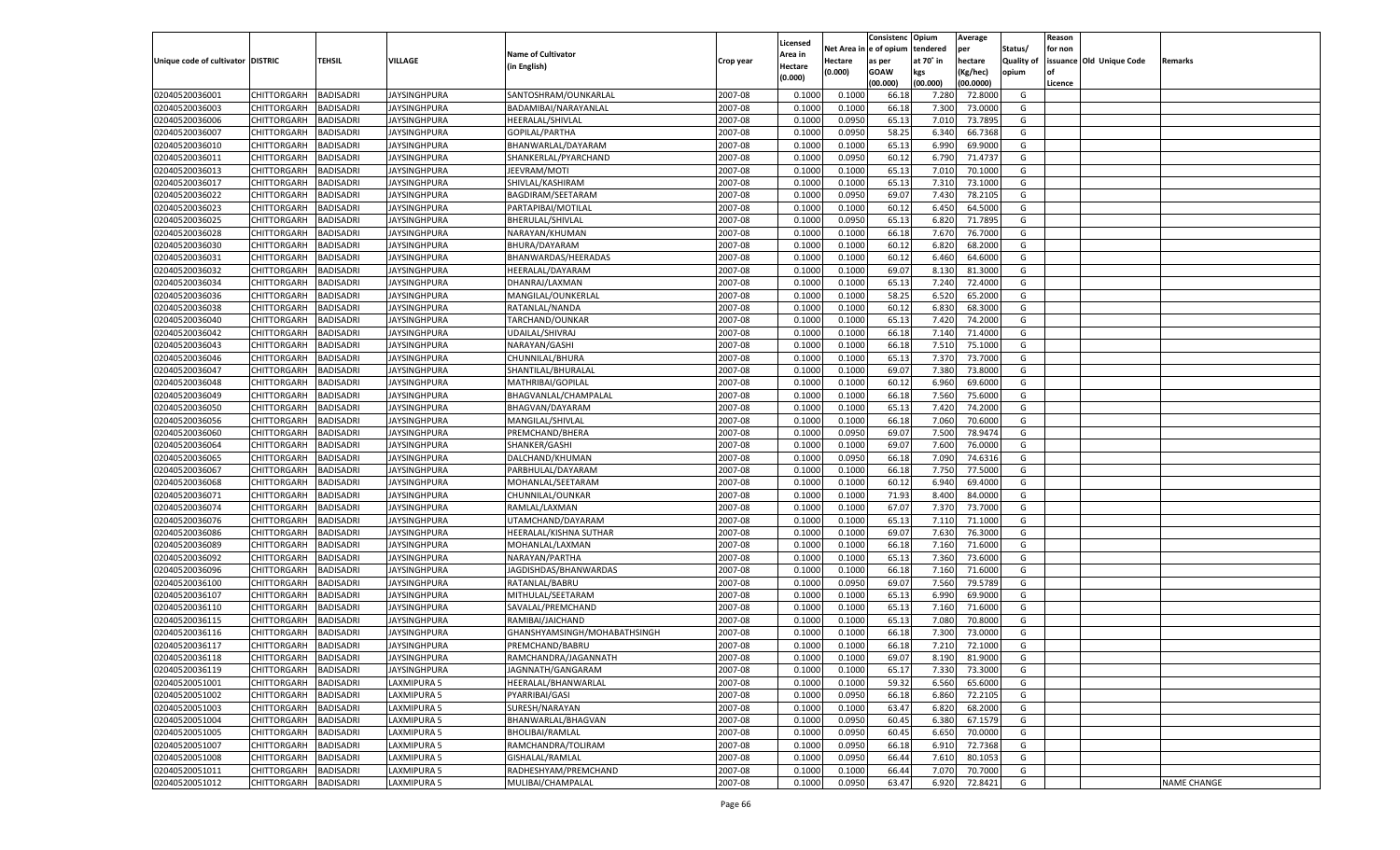|                                   |                    |                  |                    |                              |           |          |            | Consistenc Opium  |           | Average   |                   | Reason    |                          |                                  |
|-----------------------------------|--------------------|------------------|--------------------|------------------------------|-----------|----------|------------|-------------------|-----------|-----------|-------------------|-----------|--------------------------|----------------------------------|
|                                   |                    |                  |                    |                              |           | Licensed | Net Area i | l e of opium      | tendered  | per       | Status/           | for non   |                          |                                  |
| Unique code of cultivator DISTRIC |                    | TEHSIL           | VILLAGE            | <b>Name of Cultivator</b>    | Crop year | Area in  | Hectare    | as per            | at 70° in | hectare   | <b>Quality of</b> |           | issuance Old Unique Code | Remarks                          |
|                                   |                    |                  |                    | (in English)                 |           | Hectare  | (0.000)    | <b>GOAW</b>       | kgs       | (Kg/hec)  | opium             | <b>of</b> |                          |                                  |
|                                   |                    |                  |                    |                              |           | (0.000)  |            | (00.000)          | (00.000)  | (00.0000) |                   | Licence   |                          |                                  |
| 02040520051013                    | CHITTORGARH        | <b>BADISADRI</b> | LAXMIPURA 5        | NAKSATRAMAL/BHERULAL         | 2007-08   | 0.1000   | 0.0950     | 66.18             | 6.790     | 71.4737   | G                 |           |                          |                                  |
| 02040520051014                    | CHITTORGARH        | <b>BADISADRI</b> | LAXMIPURA 5        | BHANWARLAL/SAVALAL           | 2007-08   | 0.1000   | 0.1000     | 63.47             | 6.900     | 69.0000   | G                 |           |                          |                                  |
| 02040520051017                    | CHITTORGARH        | <b>BADISADRI</b> | LAXMIPURA 5        | GOPILAL/BHOLIRAM             | 2007-08   | 0.1000   | 0.1000     | 63.47             | 6.810     | 68.1000   | G                 |           |                          |                                  |
| 02040520051018                    | CHITTORGARH        | <b>BADISADRI</b> | LAXMIPURA 5        | SURESH/I/PARBHULAL           | 2007-08   | 0.1000   | 0.1000     | 66.18             | 6.910     | 69.1000   | G                 |           |                          | <b>NAME CHANGE</b>               |
| 02040520051019                    | CHITTORGARH        | <b>BADISADRI</b> | LAXMIPURA 5        | KISHANLAL/BHAGVANLAL         | 2007-08   | 0.1000   | 0.1000     | 59.31             | 6.500     | 65.0000   | G                 |           |                          |                                  |
| 02040520051022                    | CHITTORGARH        | BADISADRI        | LAXMIPURA 5        | RANGLAL/SHANKERLAL           | 2007-08   | 0.1000   | 0.1000     | 66.44             | 7.150     | 71.5000   | G                 |           |                          |                                  |
| 02040520051023                    | CHITTORGARH        | <b>BADISADRI</b> | LAXMIPURA 5        | BHAGCHAND/RAMA               | 2007-08   | 0.1000   | 0.0950     | 68.90             | 7.360     | 77.4737   | G                 |           |                          |                                  |
| 02040520051024                    | CHITTORGARH        | <b>BADISADRI</b> | LAXMIPURA 5        | BHANWARLAL/BHERULAL          | 2007-08   | 0.1000   | 0.1000     | 66.44             | 7.200     | 72.0000   | G                 |           |                          |                                  |
| 02040520051025                    | CHITTORGARH        | <b>BADISADRI</b> | LAXMIPURA 5        | RAMCHANDRA/NARAYAN DHANOTIYA | 2007-08   | 0.1000   | 0.1000     | 63.47             | 6.620     | 66.2000   | G                 |           |                          |                                  |
| 02040520051026                    | CHITTORGARH        | BADISADRI        | LAXMIPURA 5        | SEETARAM/MOTILAL             | 2007-08   | 0.1000   | 0.1000     | 63.47             | 6.900     | 69.0000   | G                 |           |                          |                                  |
| 02040520051031                    | CHITTORGARH        | <b>BADISADRI</b> | LAXMIPURA 5        | JAGANNATHIBAI/GHASI          | 2007-08   | 0.1000   | 0.1000     | 60.45             | 6.380     | 63.8000   | G                 |           |                          |                                  |
| 02040520051034                    | CHITTORGARH        | <b>BADISADRI</b> | LAXMIPURA 5        | NATHU/KALU                   | 2007-08   | 0.1000   | 0.1000     | 60.45             | 6.720     | 67.2000   | G                 |           |                          |                                  |
| 02040520051035                    | CHITTORGARH        | <b>BADISADRI</b> | LAXMIPURA 5        | RAMCHANDRA/NARAYAN SAKVADIYA | 2007-08   | 0.1000   | 0.0950     | 59.32             | 6.470     | 68.105    | G                 |           |                          |                                  |
| 02040520051039                    | CHITTORGARH        | <b>BADISADRI</b> | LAXMIPURA 5        | <b>UDAIRAM/BHERA</b>         | 2007-08   | 0.1000   | 0.0950     | 63.47             | 7.040     | 74.1053   | G                 |           |                          |                                  |
|                                   | CHITTORGARH        | <b>BADISADRI</b> | LAXMIPURA 5        |                              | 2007-08   |          | 0.0950     | 66.44             | 6.900     | 72.6316   | G                 |           |                          |                                  |
| 02040520051041                    |                    |                  |                    | SHANTILAL/DALCHAND           |           | 0.1000   |            |                   |           |           |                   |           |                          |                                  |
| 02040520051042                    | CHITTORGARH        | <b>BADISADRI</b> | LAXMIPURA 5        | MOTILAL/BHAGVANLAL           | 2007-08   | 0.1000   | 0.1000     | 56.24             | 6.250     | 62.5000   | G                 |           |                          |                                  |
| 02040520051045                    | CHITTORGARH        | <b>BADISADRI</b> | LAXMIPURA 5        | MANGILAL/KISHNA              | 2007-08   | 0.1000   | 0.1000     | 66.44             | 7.580     | 75.8000   | G                 |           |                          |                                  |
| 02040520051046                    | CHITTORGARH        | <b>BADISADRI</b> | LAXMIPURA 5        | MANGILAL/LAXMAN              | 2007-08   | 0.1000   | 0.0950     | 66.44             | 7.180     | 75.5789   | G                 |           |                          |                                  |
| 02040520051047                    | CHITTORGARH        | <b>BADISADRI</b> | LAXMIPURA 5        | <b>BABRI/HEERALAL</b>        | 2007-08   | 0.1000   | 0.1000     | 0.45,60.1         | 6.400     | 64.0000   | G                 |           |                          |                                  |
| 02040520051050                    | CHITTORGARH        | <b>BADISADRI</b> | LAXMIPURA 5        | <b>GOPILAL/BHERA</b>         | 2007-08   | 0.1000   | 0.1000     | 63.47             | 6.860     | 68.6000   | G                 |           |                          |                                  |
| 02040520051052                    | CHITTORGARH        | <b>BADISADRI</b> | <b>LAXMIPURA 5</b> | RAMLAL/BHERA                 | 2007-08   | 0.1000   | 0.1000     | 59.32             | 6.720     | 67.2000   | G                 |           |                          |                                  |
| 02040520051053                    | CHITTORGARH        | <b>BADISADRI</b> | LAXMIPURA 5        | SUKHLAL/KHEMRAJ              | 2007-08   | 0.1000   | 0.0950     | 60.12             | 6.390     | 67.2632   | G                 |           |                          |                                  |
| 02040520051054                    | CHITTORGARH        | <b>BADISADRI</b> | LAXMIPURA 5        | BHAGCHAND/PYARA              | 2007-08   | 0.1000   | 0.1000     | 68.90             | 7.640     | 76.4000   | G                 |           |                          |                                  |
| 02040520051058                    | CHITTORGARH        | <b>BADISADRI</b> | LAXMIPURA 5        | SHANTOSHLAL/GOPILAL          | 2007-08   | 0.1000   | 0.1000     | 66.44             | 7.030     | 70.3000   | G                 |           |                          |                                  |
| 02040520051061                    | CHITTORGARH        | <b>BADISADRI</b> | <b>LAXMIPURA 5</b> | HARIRAM/JAYRAM               | 2007-08   | 0.1000   | 0.1000     | 68.90             | 7.700     | 77.0000   | G                 |           |                          |                                  |
| 02040520051064                    | CHITTORGARH        | <b>BADISADRI</b> | LAXMIPURA 5        | PREMCHAND/SAVALAL            | 2007-08   | 0.1000   | 0.0950     | 63.47             | 6.790     | 71.4737   | G                 |           |                          |                                  |
| 02040520051066                    | CHITTORGARH        | <b>BADISADRI</b> | LAXMIPURA 5        | NIRBHYARAM/BHANWARLAI        | 2007-08   | 0.1000   | 0.0950     | 66.44             | 6.830     | 71.8947   | G                 |           |                          |                                  |
| 02040520051067                    | CHITTORGARH        | <b>BADISADRI</b> | LAXMIPURA 5        | RAMNARAYAN/UDAIRAM           | 2007-08   | 0.1000   |            | 0.0950 66.44.66.1 | 6.880     | 72.4211   | G                 |           |                          |                                  |
| 02040520051068                    | CHITTORGARH        | <b>BADISADRI</b> | LAXMIPURA 5        | SHANTILAL/MANGILAL           | 2007-08   | 0.1000   | 0.1000     | 63.47             | 7.040     | 70.4000   | G                 |           |                          |                                  |
| 02040520051069                    | CHITTORGARH        | <b>BADISADRI</b> | LAXMIPURA 5        | DEVILAL/RATANLAL             | 2007-08   | 0.1000   | 0.0950     | 3.47,65.          | 7.080     | 74.5263   | G                 |           |                          |                                  |
| 02040520051070                    | CHITTORGARH        | BADISADRI        | LAXMIPURA 5        | DEVILAL/NANDA                | 2007-08   | 0.1000   | 0.0950     | 65.13             | 7.300     | 76.8421   | G                 |           |                          |                                  |
| 02040520051073                    | CHITTORGARH        | <b>BADISADRI</b> | LAXMIPURA 5        | MANGIBAI//KASHIRAM           | 2007-08   | 0.1000   | 0.0950     | 56.24             | 6.180     | 65.0526   | G                 |           |                          | NAME CHANGE                      |
| 02040520051074                    | CHITTORGARH        | <b>BADISADRI</b> | LAXMIPURA 5        | SANTOSHLAL/BHANWARLAL        | 2007-08   | 0.1000   | 0.1000     | 3.90,69.0         | 7.630     | 76.3000   | G                 |           |                          |                                  |
| 02040520051076                    | CHITTORGARH        | <b>BADISADRI</b> | LAXMIPURA 5        | MOHANLAL/HEERA               | 2007-08   | 0.1000   | 0.1000     | 59.32             | 6.620     | 66.2000   | G                 |           |                          |                                  |
| 02040520051077                    | CHITTORGARH        | BADISADRI        | LAXMIPURA 5        | PARBHU LAL/CHUNNI LAL        | 2007-08   | 0.1000   | 0.1000     | 58.25             | 6.630     | 66.3000   | G                 |           | 02040520037024           | <b>TRANSFER</b>                  |
| 02040520055003                    | CHITTORGARH        | <b>BADISADRI</b> | MAHUDA             | RAMESHVAR/KISHAN LAL         | 2007-08   | 0.1000   | 0.0950     | 58.25             | 6.27      | 66.0000   | G                 |           |                          |                                  |
| 02040520055004                    | CHITTORGARH        | <b>BADISADRI</b> | MAHUDA             | <b>BAGDI RAM/BHAGVAN LAL</b> | 2007-08   | 0.1000   | 0.1000     | 56.31             | 6.000     | 60.0000   | G                 |           |                          |                                  |
| 02040520055008                    | CHITTORGARH        | <b>BADISADRI</b> | MAHUDA             | MOHANI/SHANKER               | 2007-08   | 0.1000   | 0.1000     | 58.25             | 6.450     | 64.5000   | G                 |           |                          |                                  |
| 02040520055009                    | CHITTORGARH        | <b>BADISADRI</b> | MAHUDA             | <b>BADRI LAL/GOKAL</b>       | 2007-08   | 0.1000   | 0.1000     | 65.13             | 6.980     | 69.8000   | G                 |           |                          |                                  |
|                                   | CHITTORGARH        | <b>BADISADRI</b> |                    |                              | 2007-08   |          |            |                   |           | 62.7000   | G                 |           |                          |                                  |
| 02040520055013                    | CHITTORGARH        |                  | MAHUDA             | PANNALAL/HAR LAL             |           | 0.1000   | 0.1000     | 58.25             | 6.27      |           |                   |           |                          |                                  |
| 02040520055014                    |                    | <b>BADISADRI</b> | MAHUDA             | KISHAN LAL/JAGANNATH         | 2007-08   | 0.1000   | 0.0950     | 56.31             | 5.550     | 58.4211   | G                 |           |                          |                                  |
| 02040520055025                    | CHITTORGARH        | <b>BADISADRI</b> | MAHUDA             | <b>OUNKAR /JAYRAM</b>        | 2007-08   | 0.1000   | 0.0950     | 60.45             | 6.730     | 70.8421   | G                 |           |                          |                                  |
| 02040520055026                    | CHITTORGARH        | <b>BADISADRI</b> | MAHUDA             | UDAILAL/CHANDA               | 2007-08   | 0.1000   | 0.1000     | 65.13             | 6.930     | 69.3000   | G                 |           |                          |                                  |
| 02040520055028                    | CHITTORGARH        | BADISADRI        | MAHUDA             | SHANTI LAL/BHERU LAL         | 2007-08   | 0.1000   | 0.0950     | 60.12             | 6.180     | 65.0526   | G                 |           |                          |                                  |
| 02040520055031                    | CHITTORGARH        | <b>BADISADRI</b> | <b>MAHUDA</b>      | <b>BHERU LAL/NAVLA</b>       | 2007-08   | 0.1000   | 0.0950     | 66.18             | 7.040     | 74.1053   | G                 |           |                          |                                  |
| 02040520055048                    | CHITTORGARH        | <b>BADISADRI</b> | <b>MAHUDA</b>      | VENDIRAM/KANIRAM             | 2007-08   | 0.1000   | 0.1000     | 65.13             | 7.450     | 74.5000   | G                 |           | 02040520098005           | TRANSFER                         |
| 02040520055049                    | <b>CHITTORGARH</b> | <b>BADISADRI</b> | <b>MAHUDA</b>      | SHANKERLAL/OUNKAR            | 2007-08   | 0.1000   | 0.1000     | 60.12             | 6.720     | 67.2000   | G                 |           | 02040520098004           | TRANSFER                         |
| 02040520055043                    | CHITTORGARH        | <b>BADISADRI</b> | MAHUDA             | GOUTAM/LAKHMA                | 2007-08   | 0.1000   |            |                   |           |           | $\circ$           | 06        |                          | AS PER NC'S ORDER DATED 11.03.08 |
| 02040520055044                    | <b>CHITTORGARH</b> | <b>BADISADRI</b> | <b>MAHUDA</b>      | CHATRA/GOUTAM                | 2007-08   | 0.1000   |            |                   |           |           | $\circ$           | 06        |                          | AS PER NC'S ORDER DATED 11.03.08 |
| 02040520055047                    | CHITTORGARH        | <b>BADISADRI</b> | <b>MAHUDA</b>      | HARI SINGH/TEJ SINGH         | 2007-08   | 0.1000   |            |                   |           |           | $\circ$           | 06        |                          | AS PER NC'S ORDER DATED 11.03.08 |
| 02040520055050                    | CHITTORGARH        | <b>BADISADRI</b> | MAHUDA             | GOKAL/GAMERA                 | 2007-08   | 0.1000   | 0.1000     | 60.12             | 6.630     | 66.3000   | G                 |           | 02040520098016           | <b>TRANSFER</b>                  |
| 02040520055051                    | CHITTORGARH        | <b>BADISADRI</b> | <b>MAHUDA</b>      | <b>HEMRAJ/NATHULAL</b>       | 2007-08   | 0.1000   | 0.0950     | 71.93             | 7.920     | 83.3684   | G                 |           | 02040520098001           | TRANSFER                         |
| 02040520060004                    | CHITTORGARH        | <b>BADISADRI</b> | NAGGAKHEDI         | LALCHAND/RAMCHANDRA          | 2007-08   | 0.1000   | 0.0950     | 69.07             | 7.690     | 80.9474   | G                 |           |                          |                                  |
| 02040520060006                    | CHITTORGARH        | <b>BADISADRI</b> | NAGGAKHEDI         | GULABIBAI/BHAGIRATH          | 2007-08   | 0.1000   | 0.1000     | 62.89             | 6.570     | 65.7000   | G                 |           |                          |                                  |
| 02040520060008                    | CHITTORGARH        | <b>BADISADRI</b> | NAGGAKHEDI         | DHAPUBAI/JAGANNATH           | 2007-08   | 0.1000   | 0.1000     | 60.12             | 2.000     | 20.0000   | G                 | 04        |                          |                                  |
| 02040520060010                    | CHITTORGARH        | <b>BADISADRI</b> | NAGGAKHEDI         | KISHANDAS/GOPALDAS           | 2007-08   | 0.1000   | 0.1000     | 56.31             | 1.700     | 17.0000   | G                 | 04        |                          |                                  |
|                                   |                    |                  |                    |                              |           |          |            |                   |           |           |                   |           |                          |                                  |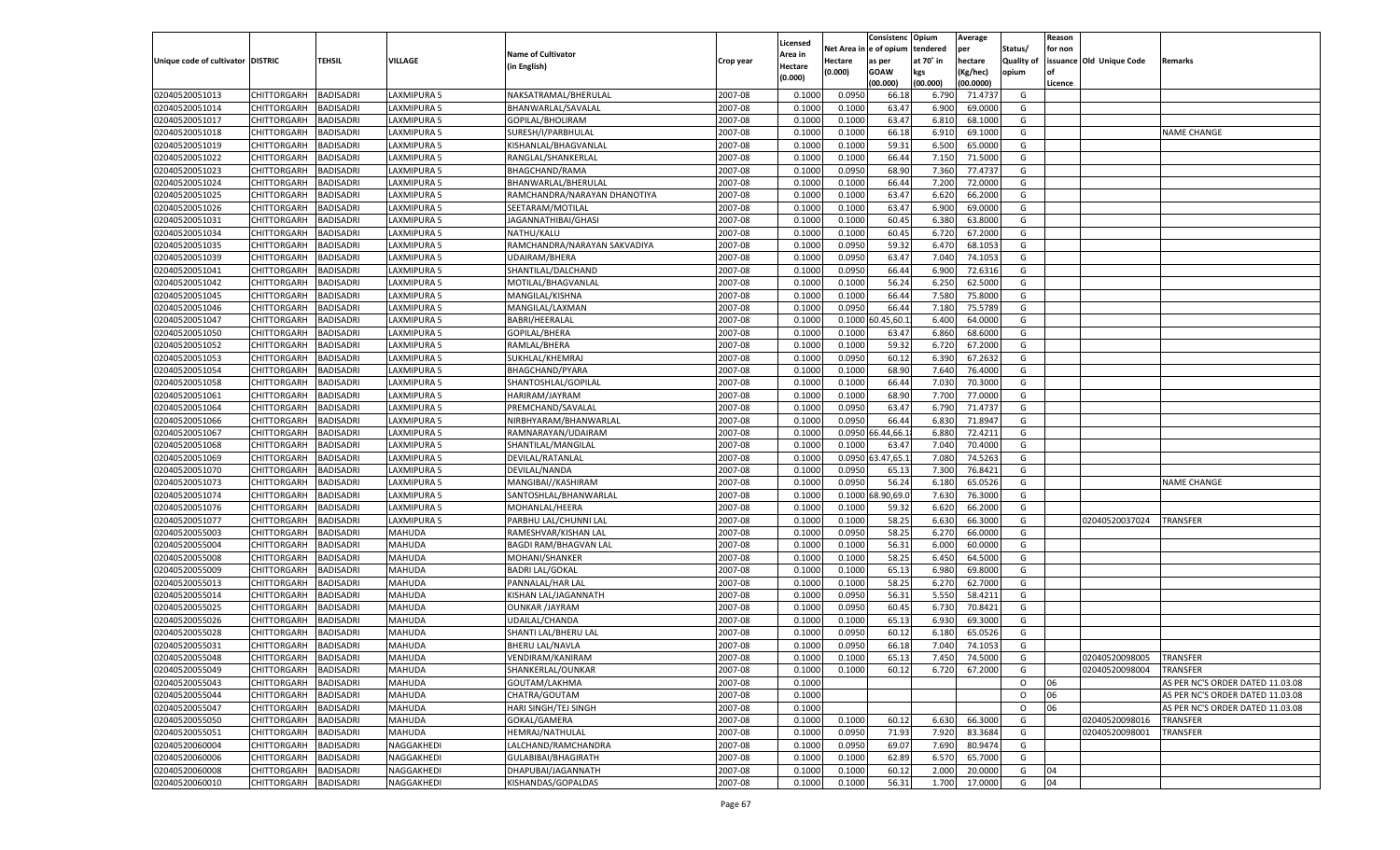|                                   |                                          |                  |               |                           |           |                     |            | Consistenc   | Opium     | Average   |            | Reason  |                          |                    |
|-----------------------------------|------------------------------------------|------------------|---------------|---------------------------|-----------|---------------------|------------|--------------|-----------|-----------|------------|---------|--------------------------|--------------------|
|                                   |                                          |                  |               | <b>Name of Cultivator</b> |           | Licensed<br>Area in | Net Area i | n e of opium | tendered  | per       | Status/    | for non |                          |                    |
| Unique code of cultivator DISTRIC |                                          | TEHSIL           | VILLAGE       | (in English)              | Crop year | Hectare             | Hectare    | as per       | at 70° in | hectare   | Quality of |         | issuance Old Unique Code | Remarks            |
|                                   |                                          |                  |               |                           |           | (0.000)             | (0.000)    | <b>GOAW</b>  | kgs       | (Kg/hec)  | opium      |         |                          |                    |
|                                   |                                          |                  |               |                           |           |                     |            | (00.000)     | (00.000)  | (00.0000) |            | Licence |                          |                    |
| 02040520060012                    | CHITTORGARH                              | BADISADRI        | NAGGAKHEDI    | CHENRAM/OUNKARLAL         | 2007-08   | 0.100               | 0.1000     | 65.30        | 7.010     | 70.1000   | G          |         |                          |                    |
| 02040520060013                    | CHITTORGARH                              | BADISADRI        | NAGGAKHEDI    | DADAMCHAND/HAJARI         | 2007-08   | 0.100               | 0.1000     | 60.1         | 6.540     | 65.4000   | G          |         |                          |                    |
| 02040520060014                    | CHITTORGARH                              | BADISADRI        | NAGGAKHEDI    | RATANLAL/DOLA             | 2007-08   | 0.1000              | 0.1000     | 62.89        | 6.380     | 63.8000   | G          |         |                          |                    |
| 02040520060019                    | CHITTORGARH                              | BADISADRI        | NAGGAKHEDI    | RAMLAL/NAVALRAM           | 2007-08   | 0.1000              |            |              |           |           | E          |         |                          |                    |
| 02040520060020                    | CHITTORGARH                              | BADISADRI        | NAGGAKHEDI    | NANDLAL/MAGNIRAM          | 2007-08   | 0.1000              | 0.0950     | 60.12        | 6.680     | 70.3158   | G          |         |                          |                    |
| 02040520060021                    | CHITTORGARH                              | BADISADRI        | NAGGAKHEDI    | BHERULAL/HAJARILAL        | 2007-08   | 0.1000              | 0.0950     | 65.30        | 6.680     | 70.3158   | G          |         |                          |                    |
| 02040520060022                    | CHITTORGARH                              | BADISADRI        | NAGGAKHEDI    | LOBHCHAND/HAJARILAL       | 2007-08   | 0.1000              | 0.1000     | 62.89        | 6.300     | 63.0000   | G          |         |                          |                    |
| 02040520060024                    | CHITTORGARH                              | BADISADRI        | NAGGAKHEDI    | JEETMAL/BHEEMA            | 2007-08   | 0.1000              | 0.1000     | 62.89        | 6.840     | 68.4000   | G          |         |                          |                    |
| 02040520060026                    | CHITTORGARH                              | BADISADRI        | NAGGAKHEDI    | BABULAL/BHANWARLAL        | 2007-08   | 0.1000              | 0.1000     | 65.30        | 7.200     | 72.0000   | G          |         |                          |                    |
| 02040520060027                    | CHITTORGARH                              | BADISADRI        | NAGGAKHEDI    | NETRAM/BHOLIRAM MEGHWAL   | 2007-08   | 0.1000              | 0.1000     | 65.30        | 7.060     | 70.6000   | G          |         |                          |                    |
| 02040520060028                    | CHITTORGARH                              | BADISADRI        | NAGGAKHEDI    | RAMSINGH/RAMCHANDRA       | 2007-08   | 0.1000              | 0.0950     | 69.07        | 7.050     | 74.2105   | G          |         |                          |                    |
| 02040520060030                    | CHITTORGARH                              | BADISADRI        | NAGGAKHEDI    | RAMNARAYN/BHAGIRATH       | 2007-08   | 0.1000              | 0.1000     | 62.86        | 6.260     | 62.6000   | G          |         |                          |                    |
| 02040520060033                    | CHITTORGARH                              | BADISADRI        | NAGGAKHEDI    | VASRAJ/MAGNIRAM           | 2007-08   | 0.1000              | 0.1000     | 65.30        | 7.470     | 74.7000   | G          |         |                          |                    |
| 02040520060034                    | CHITTORGARH                              | BADISADRI        | NAGGAKHEDI    | SHYANIBAI/HEERALAI        | 2007-08   | 0.1000              | 0.0950     | 69.07        | 7.340     | 77.2632   | G          |         |                          | NAME CHANGE        |
| 02040520101001                    | CHITTORGARH                              | <b>BADISADRI</b> | NALVAI        | NANDA/MIYARAM             | 2007-08   | 0.1000              | 0.1000     | 62.89        | 6.910     | 69.1000   | G          |         |                          |                    |
| 02040520101002                    | CHITTORGARH                              | BADISADRI        | NALVAI        | NARAYAN/BHOLA             | 2007-08   | 0.1000              | 0.0950     | 69.07        | 7.940     | 83.5789   | G          |         |                          |                    |
| 02040520101003                    | CHITTORGARH                              | <b>BADISADRI</b> | NALVAI        | HARLAL/BHOLA              | 2007-08   | 0.1000              | 0.0950     | 69.07        | 7.250     | 76.3158   | G          |         |                          |                    |
| 02040520101005                    | CHITTORGARH                              | BADISADRI        | NALVAI        | DHANNIBAI/UDA             | 2007-08   | 0.1000              | 0.0950     | 62.89        | 6.400     | 67.3684   | G          |         |                          | <b>NAME CHANGE</b> |
| 02040520101008                    | CHITTORGARH                              | BADISADRI        | NALVAI        | PYARA/RAMCHANDRA          | 2007-08   | 0.1000              |            |              |           |           | F.         |         |                          |                    |
| 02040520101009                    | CHITTORGARH                              | BADISADRI        | NALVAI        | NARAYAN/RAMCHANDRA        | 2007-08   | 0.1000              | 0.1000     | 60.12        | 6.130     | 61.3000   | G          |         |                          |                    |
| 02040520101010                    | CHITTORGARH                              | <b>BADISADRI</b> | NALVAI        | KALU/VARDA GODAVALA       | 2007-08   | 0.1000              | 0.0950     | 62.89        | 6.390     | 67.2632   | G          |         |                          |                    |
| 02040520101011                    | CHITTORGARH                              | BADISADRI        | NALVAI        | NARAYAN/MALA              | 2007-08   | 0.1000              | 0.0950     | 69.07        | 7.120     | 74.9474   | G          |         |                          |                    |
| 02040520101012                    | CHITTORGARH                              | BADISADRI        | <b>NALVAI</b> | VARDICHAND/TEKA           | 2007-08   | 0.1000              | 0.1000     | 65.30        | 6.640     | 66.4000   | G          |         |                          |                    |
| 02040520101014                    | CHITTORGARH                              | BADISADRI        | NALVAI        | NANDA/KEVLIYA             | 2007-08   | 0.1000              | 0.1000     | 65.30        | 6.810     | 68.1000   | G          |         |                          |                    |
| 02040520101015                    | CHITTORGARH                              | <b>BADISADRI</b> | NALVAI        | PEMA/CHAMPALAL            | 2007-08   | 0.1000              | 0.1000     | 65.30        | 6.900     | 69.0000   | G          |         |                          |                    |
| 02040520101016                    | CHITTORGARH                              | BADISADRI        | NALVAI        | DEVILAL/FATEHLAL          | 2007-08   | 0.1000              | 0.0950     | 62.89        | 6.330     | 66.6316   | G          |         |                          |                    |
| 02040520101017                    | CHITTORGARH                              | <b>BADISADRI</b> | NALVAI        | SHOBHALAL/PARTHVIRAJ      | 2007-08   | 0.1000              | 0.0950     | 62.89        | 6.650     | 70.0000   | G          |         |                          |                    |
| 02040520101018                    | CHITTORGARH                              | BADISADRI        | NALVAI        | NARAYAN/HARLAI            | 2007-08   | 0.1000              | 0.1000     | 65.30        | 6.700     | 67.0000   | G          |         |                          |                    |
| 02040520101019                    | CHITTORGARH                              | <b>BADISADRI</b> | NALVAI        | SHRILAL/LALULAL           | 2007-08   | 0.1000              | 0.0950     | 65.30        | 6.910     | 72.7368   | G          |         |                          |                    |
| 02040520101021                    | CHITTORGARH                              | BADISADRI        | <b>NALVAI</b> | GASI/SAVA                 | 2007-08   | 0.1000              | 0.0950     | 62.89        | 6.410     | 67.4737   | G          |         |                          |                    |
| 02040520101024                    | CHITTORGARH                              | BADISADRI        | <b>NALVAI</b> | BALURAM/KALU              | 2007-08   | 0.1000              |            |              |           |           | F.         |         |                          |                    |
| 02040520101028                    | CHITTORGARH                              | <b>BADISADRI</b> | <b>NALVAI</b> | KALU/CHENA                | 2007-08   | 0.1000              | 0.0950     | 62.89        | 6.340     | 66.7368   | G          |         |                          |                    |
| 02040520101029                    | CHITTORGARH                              | <b>BADISADRI</b> | <b>NALVAI</b> | UDA/FATEHRAM              | 2007-08   | 0.1000              | 0.1000     | 62.89        | 6.730     | 67.3000   | G          |         |                          |                    |
| 02040520101031                    | CHITTORGARH                              | BADISADRI        | <b>NALVAI</b> | SHRILAL/HARLAL            | 2007-08   | 0.1000              | 0.0950     | 65.30        | 6.690     | 70.4211   | G          |         |                          |                    |
| 02040520101032                    | CHITTORGARH                              | BADISADRI        | <b>NALVAI</b> | MAGNIRAM/LALU             | 2007-08   | 0.1000              | 0.1000     | 69.07        | 7.280     | 72.8000   | G          |         |                          |                    |
| 02040520101034                    | CHITTORGARH                              | <b>BADISADRI</b> | <b>NALVAI</b> | DEVILAL/SHANKER           | 2007-08   | 0.1000              |            |              |           |           | F          |         |                          |                    |
| 02040520101037                    | CHITTORGARH                              | <b>BADISADRI</b> | <b>NALVAI</b> | ROOPA/CHAMPA              | 2007-08   | 0.1000              | 0.1000     | 62.89        | 6.790     | 67.9000   | G          |         |                          |                    |
| 02040520101040                    | CHITTORGARH                              | BADISADRI        | <b>NALVAI</b> | ROSHANLAL/PARTHVIRAJ      | 2007-08   | 0.1000              | 0.0950     | 60.12        | 6.150     | 64.7368   | G          |         |                          |                    |
| 02040520101042                    | CHITTORGARH                              | BADISADRI        | <b>NALVAI</b> | GANPAT/VAKTAJI            | 2007-08   | 0.1000              | 0.1000     | 69.07        | 7.250     | 72.5000   | G          |         |                          |                    |
| 02040520101045                    | CHITTORGARH                              | BADISADRI        | <b>NALVAI</b> | GASI/BHURA MOGIYA         | 2007-08   | 0.1000              | 0.1000     | 62.89        | 6.570     | 65.7000   | G          |         |                          |                    |
| 02040520101048                    | CHITTORGARH                              | <b>BADISADRI</b> | <b>NALVAI</b> | BADRILAL/KASHIRAM         | 2007-08   | 0.1000              | 0.1000     | 60.12        | 6.240     | 62.4000   | G          |         |                          |                    |
| 02040520101049                    | CHITTORGARH                              | BADISADRI        | <b>NALVAI</b> | OUNKAR/MIYARAM            | 2007-08   | 0.1000              | 0.1000     | 62.89        | 6.740     | 67.4000   | G          |         |                          |                    |
| 02040520101036                    | CHITTORGARH                              | BADISADRI        | <b>NALVAI</b> | NATHULAL/NANDA            | 2007-08   | 0.1000              | 0.1000     | 3,61.64      | 7.040     | 70.4000   | G          |         |                          |                    |
| 02040520101054                    | CHITTORGARH                              | BADISADRI        | <b>NALVAI</b> | RAMSINGH/LALU             | 2007-08   | 0.1000              | 0.1000     | 62.89        | 6.420     | 64.2000   | G          |         |                          |                    |
| 02040520101057                    | CHITTORGARH                              | <b>BADISADRI</b> | <b>NALVAI</b> | <b>OUNKAR/PEMA MOGIYA</b> | 2007-08   | 0.1000              | 0.1050     | 60.12        | 6.310     | 60.0952   | G          |         |                          |                    |
|                                   | CHITTORGARH BADISADRI                    |                  | <b>NALVAI</b> | NATHIBAI/SHANKER          | 2007-08   | 0.1000              |            |              |           |           | F          |         |                          |                    |
| 02040520101058<br>02040520101059  |                                          | <b>BADISADRI</b> | <b>NALVAI</b> | KALU/TULCHA MOGIYA        | 2007-08   | 0.1000              |            |              |           |           | F.         |         |                          |                    |
|                                   | <b>CHITTORGARH</b><br><b>CHITTORGARH</b> | <b>BADISADRI</b> |               | <b>GANESH/LALU MOGIYA</b> |           |                     |            |              | 6.040     | 60.4000   |            |         |                          |                    |
| 02040520101060                    |                                          |                  | <b>NALVAI</b> | <b>GEETABAI/RAMLAL</b>    | 2007-08   | 0.1000              | 0.1000     | 69.07        |           |           | G          |         |                          |                    |
| 02040520101061                    | CHITTORGARH                              | <b>BADISADRI</b> | <b>NALVAI</b> |                           | 2007-08   | 0.1000              | 0.0950     | 62.89        | 6.440     | 67.7895   | G          |         |                          |                    |
| 02040520101062                    | <b>CHITTORGARH</b>                       | <b>BADISADRI</b> | <b>NALVAI</b> | MANGILAL/RATNA            | 2007-08   | 0.1000              | 0.0950     | 62.89        | 6.170     | 64.9474   | G          |         |                          |                    |
| 02040520101065                    | CHITTORGARH                              | <b>BADISADRI</b> | <b>NALVAI</b> | SHRILAL/KALU              | 2007-08   | 0.1000              | 0.0950     | 60.12        | 5.900     | 62.1053   | G          |         |                          |                    |
| 02040520101068                    | CHITTORGARH                              | <b>BADISADRI</b> | <b>NALVAI</b> | SHYAMLAL/UDA              | 2007-08   | 0.1000              |            |              |           |           | F.         |         |                          |                    |
| 02040520101070                    | CHITTORGARH                              | <b>BADISADRI</b> | <b>NALVAI</b> | NARAYAN/BHOLA MOGIYA      | 2007-08   | 0.1000              | 0.0950     | 65.30        | 6.790     | 71.4737   | G          |         |                          |                    |
| 02040520101071                    | CHITTORGARH                              | <b>BADISADRI</b> | <b>NALVAI</b> | KAMLI/NARAYAN             | 2007-08   | 0.1000              | 0.0950     | 60.15        | 5.860     | 61.6842   | G          |         |                          |                    |
| 02040520101074                    | CHITTORGARH                              | <b>BADISADRI</b> | <b>NALVAI</b> | MOVAN/KALU                | 2007-08   | 0.1000              | 0.1000     | 69.07        | 7.510     | 75.1000   | G          |         |                          |                    |
| 02040520101075                    | CHITTORGARH                              | <b>BADISADRI</b> | <b>NALVAI</b> | MOHAN/BHOLA               | 2007-08   | 0.1000              | 0.1000     | 62.89        | 6.340     | 63.4000   | G          |         |                          |                    |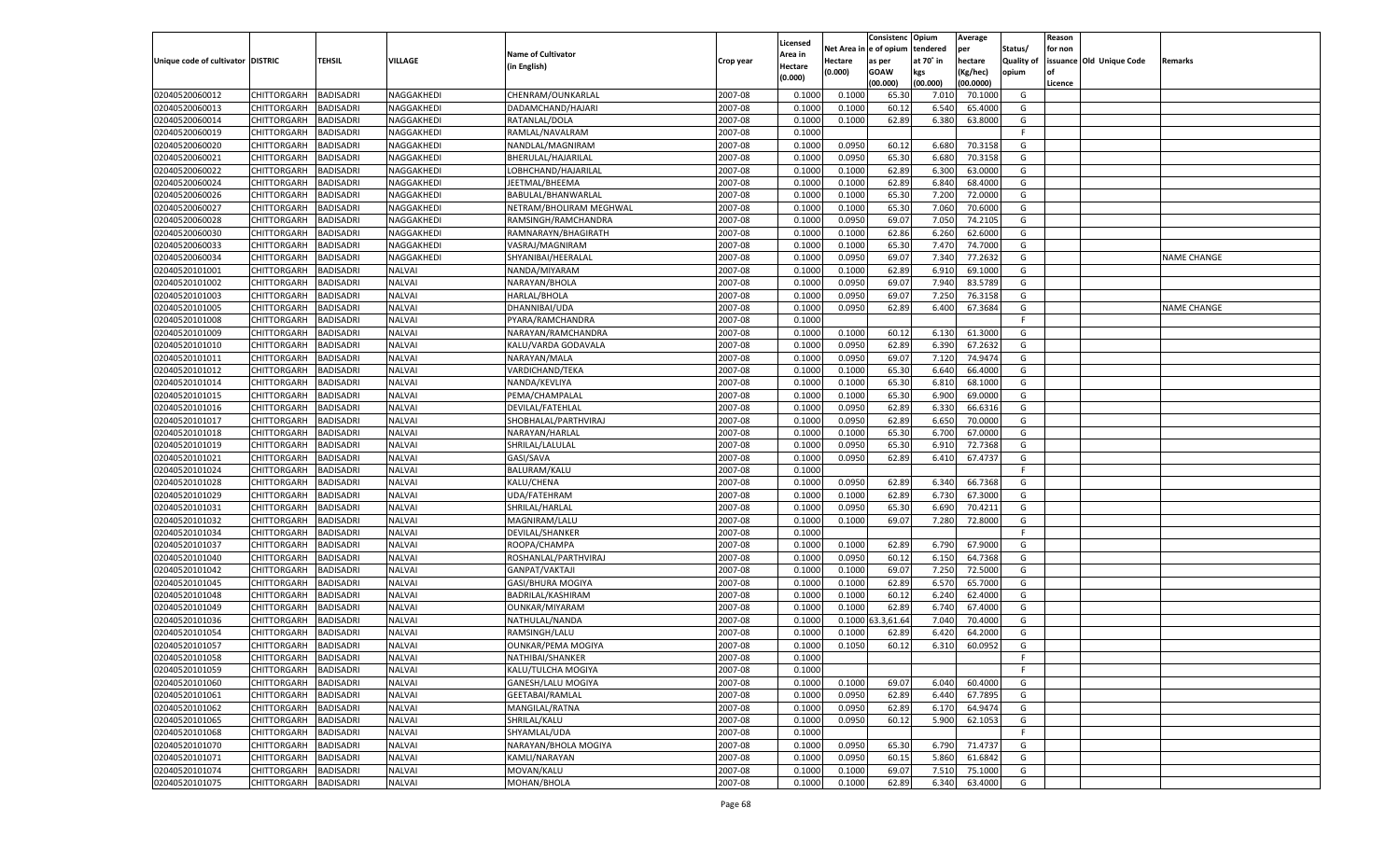|                                   |                                   |                  |                  |                              |           |                     |            | Consistenc   | Opium     | Average       |            | Reason  |                          |                    |
|-----------------------------------|-----------------------------------|------------------|------------------|------------------------------|-----------|---------------------|------------|--------------|-----------|---------------|------------|---------|--------------------------|--------------------|
|                                   |                                   |                  |                  | <b>Name of Cultivator</b>    |           | Licensed<br>Area in | Net Area i | n e of opium | tendered  | per           | Status/    | for non |                          |                    |
| Unique code of cultivator DISTRIC |                                   | TEHSIL           | <b>VILLAGE</b>   | (in English)                 | Crop year | Hectare             | Hectare    | as per       | at 70° in | hectare       | Quality of |         | issuance Old Unique Code | Remarks            |
|                                   |                                   |                  |                  |                              |           | (0.000)             | (0.000)    | <b>GOAW</b>  | kgs       | (Kg/hec)      | opium      |         |                          |                    |
|                                   |                                   |                  |                  |                              |           |                     |            | (00.000)     | (00.000)  | (00.0000)     |            | Licence |                          |                    |
| 02040520101076                    | CHITTORGARH                       | <b>BADISADRI</b> | <b>NALVAI</b>    | RAJU/PARTHA                  | 2007-08   | 0.1000              |            |              |           |               | F.         |         |                          |                    |
| 02040520101080                    | CHITTORGARH                       | BADISADRI        | <b>NALVAI</b>    | RAMKUMARI/MOTILAL            | 2007-08   | 0.1000              | 0.1000     | 62.90        | 6.610     | 66.1000       | G          |         |                          | NAME CHANGE        |
| 02040520101081                    | CHITTORGARH                       | BADISADRI        | <b>NALVAI</b>    | BHERULAL/PARTHVIRAJ          | 2007-08   | 0.1000              |            |              |           |               | F.         |         |                          |                    |
| 02040520101083                    | CHITTORGARH                       | BADISADRI        | <b>NALVAI</b>    | PARTHVIRAJ/NATHU             | 2007-08   | 0.1000              | 0.0950     | 65.30        | 6.570     | 69.1579       | G          |         |                          |                    |
| 02040520101085                    | CHITTORGARH                       | BADISADRI        | <b>NALVAI</b>    | GOUTAM/KISHNA                | 2007-08   | 0.1000              | 0.1000     | 62.89        | 6.760     | 67.6000       | G          |         |                          |                    |
| 02040520101086                    | CHITTORGARH                       | BADISADRI        | <b>NALVAI</b>    | MANGIBAI/RAMSINGH            | 2007-08   | 0.100               | 0.1000     | 58.25        | 6.200     | 62.0000       | G          |         |                          |                    |
| 02040520101088                    | CHITTORGARH                       | BADISADRI        | <b>NALVAI</b>    | AMBALAL/UDAILAL              | 2007-08   | 0.1000              | 0.0950     | 62.89        | 6.240     | 65.6842       | G          |         |                          |                    |
| 02040520069001                    | CHITTORGARH                       | BADISADRI        | PARLIYA          | <b>BHANWAR LAL/DOLA</b>      | 2007-08   | 0.1000              |            |              |           |               | E          |         |                          |                    |
| 02040520069007                    | CHITTORGARH                       | BADISADRI        | PARLIYA          | NANALALBHAGWANIBAI           | 2007-08   | 0.1000              |            |              |           |               | F.         |         |                          |                    |
| 02040520069008                    | CHITTORGARH                       | BADISADRI        | PARLIYA          | KISHNA/BABRU                 | 2007-08   | 0.1000              |            |              |           |               | -F         |         |                          |                    |
| 02040520069013                    | CHITTORGARH                       | BADISADRI        | PARLIYA          | PYAR CHAND/SHANKER SINGH     | 2007-08   | 0.1000              |            |              |           |               | E          |         |                          |                    |
| 02040520069022                    | CHITTORGARH                       | BADISADRI        | PARLIYA          | GOVARDHANKUNWAR/HARI SINGH   | 2007-08   | 0.1000              |            |              |           |               | E          |         |                          | NAME CHANGE        |
| 02040520069035                    | CHITTORGARH                       | BADISADRI        | PARLIYA          | PARASMAL/BAGDI RAM           | 2007-08   | 0.1000              |            |              |           |               | F.         |         |                          |                    |
| 02040520069036                    | CHITTORGARH                       | BADISADRI        | PARLIYA          | SOHAN SINGH/HARI SINGH       | 2007-08   | 0.1000              |            |              |           |               | E          |         |                          |                    |
| 02040520069037                    | CHITTORGARH                       | <b>BADISADRI</b> | PARLIYA          | HAMERSINGH/GAMER SINGH       | 2007-08   | 0.1000              |            |              |           |               | F.         |         |                          |                    |
| 02040520069039                    | CHITTORGARH                       | BADISADRI        | PARLIYA          | CHUNNI LAL/OUNKAR            | 2007-08   | 0.1000              |            |              |           |               | F.         |         |                          |                    |
| 02040520069040                    | CHITTORGARH                       | <b>BADISADRI</b> | PARLIYA          | RUKMANIBAI/NANDLAL/OUNKARLAL | 2007-08   | 0.1000              | 0.0950     | 0.00         | 5.900     | 62.1053       | G          |         | 02060730068035           | <b>TRANSFER</b>    |
| 02040520083002                    | CHITTORGARH                       | BADISADRI        | SANGRIYA         | VARDA/BHERA                  | 2007-08   | 0.1000              | 0.0950     | 60.12        | 6.330     | 66.6316       | G          |         |                          |                    |
| 02040520083007                    | CHITTORGARH                       | <b>BADISADRI</b> | SANGRIYA         | RUKAMNIBAI/RAMA              | 2007-08   | 0.1000              |            |              |           |               | F.         |         |                          |                    |
| 02040520083001                    | CHITTORGARH                       | BADISADRI        | SANGRIYA         | RAMA/KUKA                    | 2007-08   | 0.1000              | 0.1000     | 56.31        | 5.700     | 57.0000       | G          |         |                          |                    |
| 02040520083014                    | CHITTORGARH                       | <b>BADISADRI</b> | SANGRIYA         | AMBALAL/DAYARAM              | 2007-08   | 0.1000              | 0.0950     | 56.31        | 5.930     | 62.4211       | G          |         |                          |                    |
| 02040520083017                    | CHITTORGARH                       | BADISADRI        | SANGRIYA         | RADHESHYAM/RAMLAL            | 2007-08   | 0.1000              | 0.1000     | 58.25        | 6.130     | 61.3000       | G          |         |                          |                    |
| 02040520083029                    | CHITTORGARH                       | <b>BADISADRI</b> | SANGRIYA         | RADHAKISHAN/SORAM            | 2007-08   | 0.1000              | 0.1000     | 58.25        | 6.350     | 63.5000       | G          |         |                          |                    |
| 02040520083040                    | CHITTORGARH                       | BADISADRI        | SANGRIYA         | NANDA/GOMA                   | 2007-08   | 0.1000              |            |              |           |               | F.         |         |                          |                    |
| 02040520086001                    | CHITTORGARH                       | <b>BADISADRI</b> | SATIKAKHEDA      | VARDA/OUNKAR                 | 2007-08   | 0.1000              | 0.1000     | 60.65        | 2.490     | 24.9000       | G          | 04      |                          |                    |
| 02040520086006                    | CHITTORGARH                       | BADISADRI        | SATIKAKHEDA      | KISHNA/OUNKAR                | 2007-08   | 0.1000              |            |              |           |               | F.         |         |                          |                    |
| 02040520086013                    | CHITTORGARH                       | <b>BADISADRI</b> | SATIKAKHEDA      | MANGILAL/HEERALAL            | 2007-08   | 0.1000              | 0.0950     | 56.31        | 5.630     | 59.2632       | G          |         |                          |                    |
| 02040520086014                    | CHITTORGARH                       | BADISADRI        | SATIKAKHEDA      | MAGNIRAM/VARDA JAT           | 2007-08   | 0.1000              |            |              |           |               | F.         |         |                          |                    |
| 02040520086021                    | CHITTORGARH                       | <b>BADISADRI</b> | SATIKAKHEDA      | DEUBAI/OUNKAR JAT            | 2007-08   | 0.1000              |            |              |           |               | F.         |         |                          | <b>NAME CHANGE</b> |
| 02040520086035                    | CHITTORGARH                       | BADISADRI        | SATIKAKHEDA      | VAKTUPURI/UDAIPURI           | 2007-08   | 0.1000              |            |              |           |               | N          |         |                          |                    |
| 02040520086038                    | CHITTORGARH                       | <b>BADISADRI</b> | SATIKAKHEDA      | SHANKER/KELA                 | 2007-08   | 0.1000              | 0.0950     | 65.13        | 6.860     | 72.2105       | G          |         |                          |                    |
| 02040520086039                    | CHITTORGARH                       | <b>BADISADRI</b> | SATIKAKHEDA      | KALURAM/PREMCHAND            | 2007-08   | 0.1000              |            |              |           |               | F          |         | 02040520038052           | TRANSFER           |
| 02040520086040                    | CHITTORGARH                       | <b>BADISADRI</b> | SATIKAKHEDA      | KISHNA/NATHU                 | 2007-08   | 0.1000              |            |              |           |               | E          |         | 02040520038055           | TRANSFER           |
| 02040520089001                    | CHITTORGARH                       | BADISADRI        | SOMPUR           | DEVA/DUNGA                   | 2007-08   | 0.1000              |            |              |           |               | F          |         |                          |                    |
| 02040520089008                    | CHITTORGARH                       | <b>BADISADRI</b> | <b>SOMPUR</b>    | DEVA/NANDA                   | 2007-08   | 0.1000              |            |              |           |               | E          |         |                          |                    |
| 02040520089028                    | CHITTORGARH                       | <b>BADISADRI</b> | SOMPUR           | SHANKER LAL/HEERA LAL        | 2007-08   | 0.1000              |            |              |           |               | F          |         |                          |                    |
| 02040520089032                    | CHITTORGARH                       | <b>BADISADRI</b> | SOMPUR           | MANTA/MODA                   | 2007-08   | 0.1000              |            |              |           |               | F          |         |                          |                    |
| 02040520089038                    | CHITTORGARH                       | BADISADRI        | SOMPUR           | NARAYAN/MODA                 | 2007-08   | 0.1000              |            |              |           |               | F          |         |                          |                    |
| 02040520089012                    | CHITTORGARH                       | <b>BADISADRI</b> | SOMPUR           | NANDLAL/LALU                 | 2007-08   | 0.1000              |            |              |           |               | E          |         |                          |                    |
| 02040520091016                    | CHITTORGARH                       | <b>BADISADRI</b> | <b>SUKHPURA</b>  | SAGARMAL/SHANKER LAL         | 2007-08   | 0.1000              | 0.0950     | 60.45        | 7.750     | 81.5789       | G          |         |                          |                    |
| 02040520091002                    | CHITTORGARH                       | <b>BADISADRI</b> | <b>SUKHPURA</b>  | UDAI LAL/BHANWAR LAI         | 2007-08   | 0.1000              | 0.1000     | 63.47        | 7.310     | 73.1000       | G          |         |                          |                    |
| 02040520091007                    | CHITTORGARH                       | BADISADRI        | <b>SUKHPURA</b>  | <b>GEETA BAI/DHANRAJ</b>     | 2007-08   | 0.1000              | 0.1000     | 60.45        | 7.000     | 70.0000       | G          |         |                          |                    |
| 02040520091013                    | CHITTORGARH                       | BADISADRI        | <b>SUKHPURA</b>  | RAMESHVAR/UDAI RAM           | 2007-08   | 0.1000              | 0.0950     | 60.4         | 6.720     | 70.7368       | G          |         |                          |                    |
| 02040520091021                    | CHITTORGARH                       | BADISADRI        | <b>SUKHPURA</b>  | <b>GOUTAM LAL/RAM LAL</b>    | 2007-08   | 0.1000              | 0.1000     | 60.4         | 7.360     | 73.6000       | G          |         |                          |                    |
| 02040520091024                    | CHITTORGARH                       | <b>BADISADRI</b> | <b>SUKHPURA</b>  | NANU RAM/HANSHRAJ            | 2007-08   | 0.1000              | 0.0950     | 60.45        | 6.930     | 72.9474       | G          |         |                          |                    |
| 02040520091025                    | CHITTORGARH BADISADRI             |                  | <b>SUKHPURA</b>  | KALU SINGH/VARDA RAVAT       | 2007-08   | 0.1000              | 0.1000     | 60.45        |           | 7.150 71.5000 | G          |         |                          |                    |
| 02040520091010                    | <b>CHITTORGARH</b>                | <b>BADISADRI</b> | <b>SUKHPURA</b>  | BHANWAR LAL/NANDA            | 2007-08   | 0.1000              | 0.1000     | 59.32        | 6.820     | 68.2000       | G          |         |                          |                    |
| 02040520091012                    | CHITTORGARH                       | <b>BADISADRI</b> | <b>SUKHPURA</b>  | CHAGAN LAL/BHANWAR LAL       | 2007-08   | 0.1000              | 0.0950     | 59.32        | 6.820     | 71.7895       | G          |         |                          |                    |
| 02040520091004                    | CHITTORGARH                       | <b>BADISADRI</b> | <b>SUKHPURA</b>  | JEEV RAM/DAL CHAND           | 2007-08   | 0.1000              | 0.1000     | 63.47        | 7.330     | 73.3000       | G          |         |                          |                    |
| 02040520096003                    | CHITTORGARH                       | <b>BADISADRI</b> | <b>UMMEDPURA</b> | DEVILAL/UDAIRAM              | 2007-08   | 0.1000              |            |              |           |               | F.         |         |                          |                    |
| 02040520096006                    | CHITTORGARH                       | <b>BADISADRI</b> | <b>UMMEDPURA</b> | SHAMBHULAL/PARBHULAL         | 2007-08   | 0.1000              |            |              |           |               | F          |         |                          |                    |
| 02040520096013                    | CHITTORGARH                       | <b>BADISADRI</b> | <b>UMMEDPURA</b> | GOPILAL/MOTILAL              | 2007-08   | 0.1000              |            |              |           |               | F.         |         |                          |                    |
|                                   |                                   | <b>BADISADRI</b> | <b>UMMEDPURA</b> |                              | 2007-08   | 0.1000              |            |              |           |               | F.         |         |                          |                    |
| 02040520096014                    | CHITTORGARH<br><b>CHITTORGARH</b> |                  |                  | MANGILAL/MOTILAL             |           |                     |            |              |           |               |            |         |                          |                    |
| 02040520096016                    |                                   | <b>BADISADRI</b> | <b>UMMEDPURA</b> | HEERALAL/KISHNA              | 2007-08   | 0.1000              |            |              |           |               | F.         |         |                          |                    |
| 02040520096018                    | CHITTORGARH                       | <b>BADISADRI</b> | <b>UMMEDPURA</b> | SHANTILAL/RAMA               | 2007-08   | 0.1000              |            |              |           |               | F.         |         |                          |                    |
| 02040520096019                    | CHITTORGARH                       | <b>BADISADRI</b> | <b>UMMEDPURA</b> | HUKMA/PARTHA                 | 2007-08   | 0.1000              |            |              |           |               | F.         |         |                          |                    |